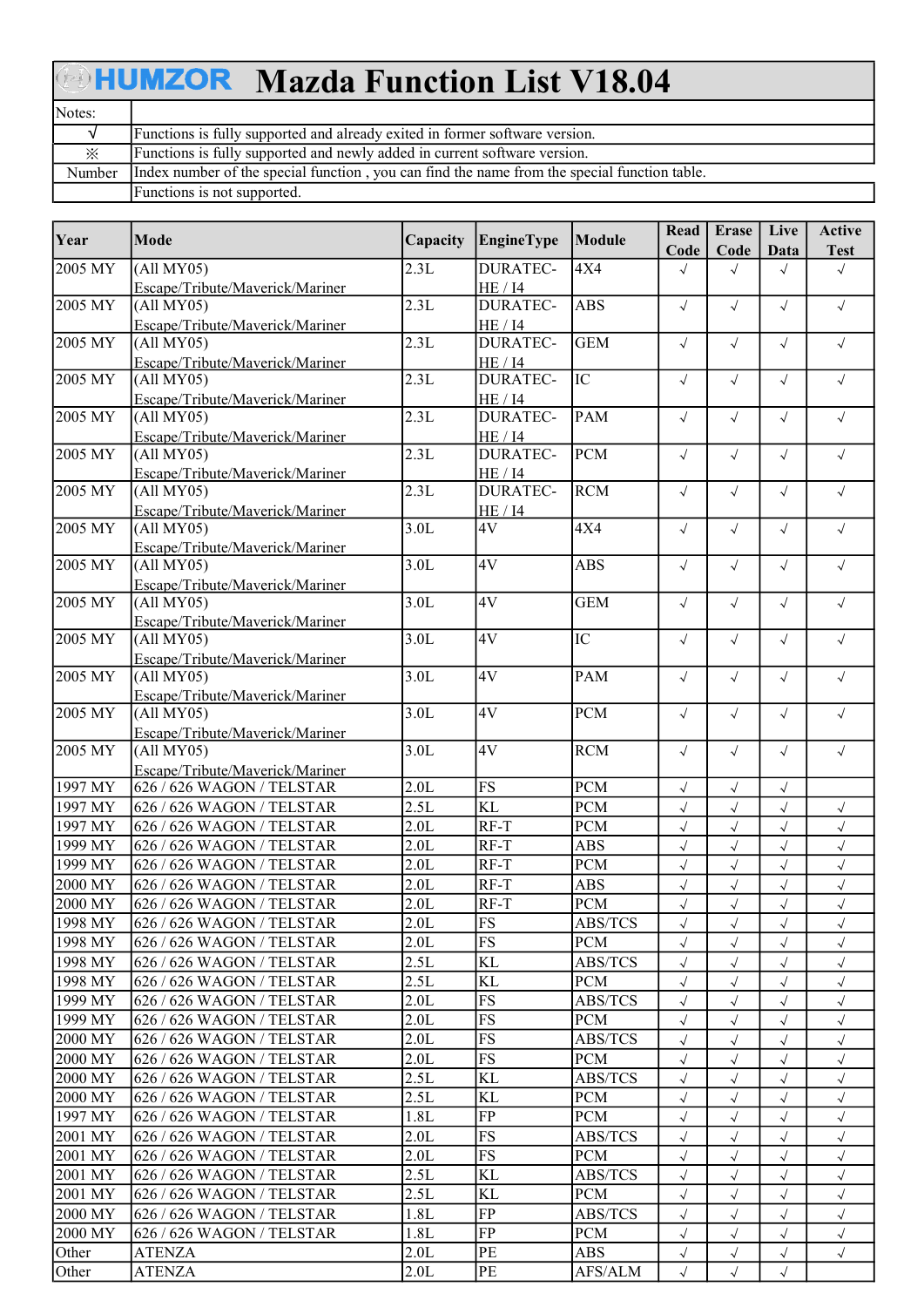| Other   | <b>ATENZA</b>                  | 2.0L   | $\ensuremath{\mathop{\mathrm{PE}}}\xspace$ | ${\rm AM}$      | $\sqrt{ }$               | $\sqrt{}$  |                      |              |
|---------|--------------------------------|--------|--------------------------------------------|-----------------|--------------------------|------------|----------------------|--------------|
| Other   | <b>ATENZA</b>                  | 2.0L   | PE                                         | <b>BSM</b>      | $\sqrt{ }$               | $\sqrt{}$  | $\sqrt{}$            | $\sqrt{ }$   |
| Other   | <b>ATENZA</b>                  | 2.0L   | PE                                         | <b>CMU</b>      | $\checkmark$             | $\sqrt{ }$ |                      |              |
| Other   | <b>ATENZA</b>                  | 2.0L   | PE                                         | DCDC            | $\sqrt{ }$               | $\sqrt{}$  | $\sqrt{ }$           |              |
| Other   | <b>ATENZA</b>                  | 2.0L   | PE                                         | <b>DSM</b>      | $\sqrt{ }$               | $\sqrt{}$  | $\sqrt{ }$           |              |
| Other   | <b>ATENZA</b>                  | 2.0L   | PE                                         | <b>EATC</b>     | $\sqrt{ }$               | $\sqrt{ }$ | $\sqrt{ }$           |              |
| Other   | <b>ATENZA</b>                  | 2.0L   | PE                                         | <b>EPB</b>      | $\checkmark$             | $\sqrt{}$  | $\checkmark$         |              |
| Other   | <b>ATENZA</b>                  | 2.0L   | PE                                         | <b>EPS</b>      | $\sqrt{ }$               | $\sqrt{}$  | $\checkmark$         |              |
| Other   | <b>ATENZA</b>                  | 2.0L   | PE                                         | <b>FSC</b>      | $\sqrt{ }$               | $\sqrt{ }$ | $\sqrt{ }$           |              |
| Other   | <b>ATENZA</b>                  | 2.0L   | PE                                         | F BCM           | $\sqrt{ }$               | $\sqrt{ }$ | $\sqrt{ }$           | $\sqrt{}$    |
| Other   | <b>ATENZA</b>                  | 2.0L   | PE                                         | <b>HUD</b>      | $\checkmark$             | $\sqrt{2}$ |                      |              |
| Other   | <b>ATENZA</b>                  | 2.0L   | PE                                         | IC              | $\checkmark$             | $\sqrt{}$  | $\sqrt{ }$           | $\sqrt{ }$   |
| Other   | <b>ATENZA</b>                  | 2.0L   | $\overline{PE}$                            | <b>PCM</b>      | $\overline{\sqrt{2}}$    | $\sqrt{2}$ |                      |              |
| Other   | <b>ATENZA</b>                  | 2.0L   | PE                                         | PSM#1           | $\checkmark$             | $\sqrt{}$  | $\sqrt{}$            |              |
| Other   | <b>ATENZA</b>                  | 2.0L   | $\overline{PE}$                            | <b>RCM</b>      | $\sqrt{ }$               | $\sqrt{ }$ | $\sqrt{ }$           |              |
| Other   | <b>ATENZA</b>                  | 2.0L   | PE                                         | R BCM           | $\sqrt{ }$               | $\sqrt{}$  | $\sqrt{ }$           | $\sqrt{ }$   |
| Other   | <b>ATENZA</b>                  | 2.0L   | PE                                         | <b>SBS/MRCC</b> | $\sqrt{ }$               | $\sqrt{}$  | $\sqrt{ }$           |              |
|         |                                |        |                                            |                 |                          |            |                      |              |
| Other   | <b>ATENZA</b>                  | 2.0L   | PE                                         | <b>SCBS</b>     | $\sqrt{\phantom{a}}$     | $\sqrt{}$  | $\sqrt{\phantom{a}}$ |              |
| Other   | <b>ATENZA</b>                  | 2.0L   | PE                                         | SSU#1           | $\sqrt{ }$               | $\sqrt{}$  | $\sqrt{ }$           | $\sqrt{ }$   |
| Other   | <b>ATENZA</b>                  | 2.5L   | $\overline{PY}$                            | <b>ABS</b>      | $\sqrt{ }$               | $\sqrt{}$  | $\checkmark$         | $\sqrt{}$    |
| Other   | <b>ATENZA</b>                  | 2.5L   | PY                                         | AFS/ALM         | $\sqrt{ }$               | $\sqrt{}$  | $\sqrt{ }$           |              |
| Other   | <b>ATENZA</b>                  | 2.5L   | PY                                         | AM              | $\sqrt{ }$               | $\sqrt{}$  |                      |              |
| Other   | <b>ATENZA</b>                  | 2.5L   | PY                                         | <b>BSM</b>      | $\checkmark$             | $\sqrt{}$  | $\sqrt{ }$           | $\sqrt{ }$   |
| Other   | <b>ATENZA</b>                  | 2.5L   | $\overline{PY}$                            | <b>CMU</b>      | $\sqrt{ }$               | $\sqrt{ }$ |                      |              |
| Other   | <b>ATENZA</b>                  | 2.5L   | $\overline{PY}$                            | <b>DCDC</b>     | $\sqrt{ }$               | $\sqrt{}$  | $\sqrt{ }$           |              |
| Other   | <b>ATENZA</b>                  | 2.5L   | $\overline{PY}$                            | <b>DSM</b>      | $\sqrt{ }$               | $\sqrt{2}$ | $\checkmark$         |              |
| Other   | <b>ATENZA</b>                  | 2.5L   | $\overline{PY}$                            | <b>EATC</b>     | $\sqrt{ }$               | $\sqrt{}$  | $\checkmark$         |              |
| Other   | <b>ATENZA</b>                  | 2.5L   | PY                                         | <b>EPB</b>      | $\checkmark$             | $\sqrt{}$  | $\sqrt{ }$           |              |
| Other   | <b>ATENZA</b>                  | 2.5L   | PY                                         | <b>EPS</b>      |                          |            |                      |              |
| Other   | <b>ATENZA</b>                  | 2.5L   | PY                                         | <b>FSC</b>      | $\sqrt{ }$               | $\sqrt{}$  | $\sqrt{ }$           |              |
|         |                                | 2.5L   | PY                                         | F BCM           | $\sqrt{\phantom{a}}$     | $\sqrt{}$  | $\sqrt{\phantom{a}}$ |              |
| Other   | <b>ATENZA</b>                  | 2.5L   | PY                                         | <b>HUD</b>      | $\sqrt{ }$               | $\sqrt{}$  | $\sqrt{ }$           | $\sqrt{ }$   |
| Other   | <b>ATENZA</b><br><b>ATENZA</b> | 2.5L   | PY                                         | IC              | $\sqrt{ }$               | $\sqrt{}$  |                      |              |
| Other   |                                |        | PY                                         |                 | $\sqrt{ }$               | $\sqrt{}$  | $\sqrt{ }$           | $\sqrt{}$    |
| Other   | <b>ATENZA</b>                  | 2.5L   |                                            | <b>PCM</b>      | $\sqrt{ }$               | $\sqrt{}$  | $\sqrt{ }$           |              |
| Other   | <b>ATENZA</b>                  | 2.5L   | PY                                         | PSM#1           | $\sqrt{ }$               | $\sqrt{ }$ | $\checkmark$         |              |
| Other   | <b>ATENZA</b>                  | 2.5L   | PY                                         | <b>RCM</b>      | $\sqrt{ }$               | $\sqrt{}$  | $\sqrt{ }$           |              |
| Other   | <b>ATENZA</b>                  | 2.5L   | PY                                         | R BCM           | $\sqrt{ }$               | $\sqrt{}$  | $\sqrt{}$            | $\sqrt{}$    |
| Other   | <b>ATENZA</b>                  | 2.5L   | PY                                         | <b>SBS/MRCC</b> | $\sqrt{ }$               | $\sqrt{}$  | $\sqrt{ }$           |              |
|         |                                | 2.5L   | PY                                         | <b>SCBS</b>     |                          |            |                      |              |
| Other   | <b>ATENZA</b>                  |        | $\overline{PY}$                            |                 | $\sqrt{ }$<br>$\sqrt{ }$ | $\sqrt{}$  | $\sqrt{}$            |              |
| Other   | <b>ATENZA</b>                  | 2.5L   |                                            | SSU#1           |                          | $\sqrt{}$  | $\sqrt{}$            | $\sqrt{}$    |
| 2007 MY | ATENZA(JPN)/MAZDA6 (General)   | 2.5L   | L <sub>5</sub>                             | 4X4             | $\sqrt{ }$               | $\sqrt{}$  |                      |              |
| 2007 MY | ATENZA(JPN)/MAZDA6 (General)   | 2.5L   | L <sub>5</sub>                             | <b>ABS</b>      | $\sqrt{ }$               | $\sqrt{}$  | $\sqrt{}$            | $\sqrt{ }$   |
| 2007 MY | ATENZA(JPN)/MAZDA6 (General)   | 2.5L   | L <sub>5</sub>                             | <b>BCM/GEM</b>  | $\sqrt{ }$               | $\sqrt{ }$ | $\sqrt{ }$           |              |
| 2007 MY | ATENZA(JPN)/MAZDA6 (General)   | 2.5L   | L <sub>5</sub>                             | <b>EATC</b>     | $\sqrt{\phantom{a}}$     | $\sqrt{}$  | $\sqrt{ }$           | $\sqrt{ }$   |
| 2007 MY | ATENZA(JPN)/MAZDA6 (General)   | 2.5L   | L <sub>5</sub>                             | IC              | $\sqrt{ }$               | $\sqrt{}$  | $\sqrt{ }$           | $\sqrt{}$    |
| 2007 MY | ATENZA(JPN)/MAZDA6 (General)   | 2.5L   | L <sub>5</sub>                             | <b>LCM</b>      | $\sqrt{ }$               | $\sqrt{}$  |                      |              |
| 2007 MY | ATENZA(JPN)/MAZDA6 (General)   | 2.5L   | L <sub>5</sub>                             | <b>MPM</b>      | $\sqrt{ }$               | $\sqrt{}$  | $\sqrt{ }$           | $\sqrt{ }$   |
| 2007 MY | ATENZA(JPN)/MAZDA6 (General)   | 2.5L   | L <sub>5</sub>                             | <b>PCM</b>      | $\sqrt{ }$               | $\sqrt{}$  | $\sqrt{ }$           | $\sqrt{ }$   |
| 2007 MY | ATENZA(JPN)/MAZDA6 (General)   | 2.5L   | L <sub>5</sub>                             | <b>RCM</b>      | $\checkmark$             | $\sqrt{}$  | $\checkmark$         |              |
| 2007 MY | ATENZA(JPN)/MAZDA6 (General)   | 2.5L   | L <sub>5</sub>                             | <b>RKE</b>      | $\sqrt{ }$               | $\sqrt{}$  | $\checkmark$         | $\sqrt{ }$   |
| 2007 MY | ATENZA(JPN)/MAZDA6 (General)   | 2.5L   | L <sub>5</sub>                             | <b>RVM</b>      | $\sqrt{ }$               | $\sqrt{}$  | $\sqrt{ }$           | $\sqrt{}$    |
| 2007 MY | ATENZA(JPN)/MAZDA6 (General)   | 2.0L   | LF                                         | <b>ABS</b>      | $\sqrt{ }$               | $\sqrt{}$  | $\sqrt{}$            | $\checkmark$ |
| 2007 MY | ATENZA(JPN)/MAZDA6 (General)   | $2.0L$ | LF                                         | <b>BCM/GEM</b>  | $\sqrt{ }$               | $\sqrt{}$  | $\checkmark$         |              |
| 2007 MY | ATENZA(JPN)/MAZDA6 (General)   | 2.0L   | LF                                         | <b>EATC</b>     | $\sqrt{ }$               | $\sqrt{}$  | $\sqrt{ }$           | $\sqrt{ }$   |
| 2007 MY | ATENZA(JPN)/MAZDA6 (General)   | 2.0L   | LF                                         | IC              | $\sqrt{ }$               | $\sqrt{ }$ | $\sqrt{ }$           | $\sqrt{ }$   |
| 2007 MY | ATENZA(JPN)/MAZDA6 (General)   | 2.0L   | LF                                         | <b>LCM</b>      | $\sqrt{ }$               | $\sqrt{ }$ |                      |              |
| 2007 MY | ATENZA(JPN)/MAZDA6 (General)   | 2.0L   | LF                                         | <b>MPM</b>      | $\sqrt{ }$               | $\sqrt{}$  | $\sqrt{}$            | $\sqrt{}$    |
| 2007 MY | ATENZA(JPN)/MAZDA6 (General)   | 2.0L   | LF                                         | <b>PCM</b>      | $\sqrt{ }$               | $\sqrt{}$  | $\sqrt{ }$           | $\sqrt{}$    |
| 2007 MY | ATENZA(JPN)/MAZDA6 (General)   | $2.0L$ | LF                                         | <b>RCM</b>      | $\sqrt{ }$               | $\sqrt{}$  | $\checkmark$         |              |
| 2007 MY | ATENZA(JPN)/MAZDA6 (General)   | 2.0L   | LF                                         | <b>RKE</b>      | $\sqrt{ }$               | $\sqrt{}$  | $\checkmark$         | $\sqrt{ }$   |
| 2007 MY | ATENZA(JPN)/MAZDA6 (General)   | 2.0L   | LF                                         | <b>RVM</b>      | $\sqrt{ }$               | $\sqrt{ }$ | $\checkmark$         | $\sqrt{ }$   |
| 2002 MY | ATENZA(JPN)/MAZDA6 (General)   | 2.0L   | LF                                         | ABS/TCS         | $\sqrt{ }$               | $\sqrt{}$  | $\checkmark$         | $\sqrt{ }$   |
| 2002 MY | ATENZA(JPN)/MAZDA6 (General)   | 2.0L   | LF                                         | IC              | $\sqrt{ }$               | $\sqrt{}$  | $\sqrt{2}$           |              |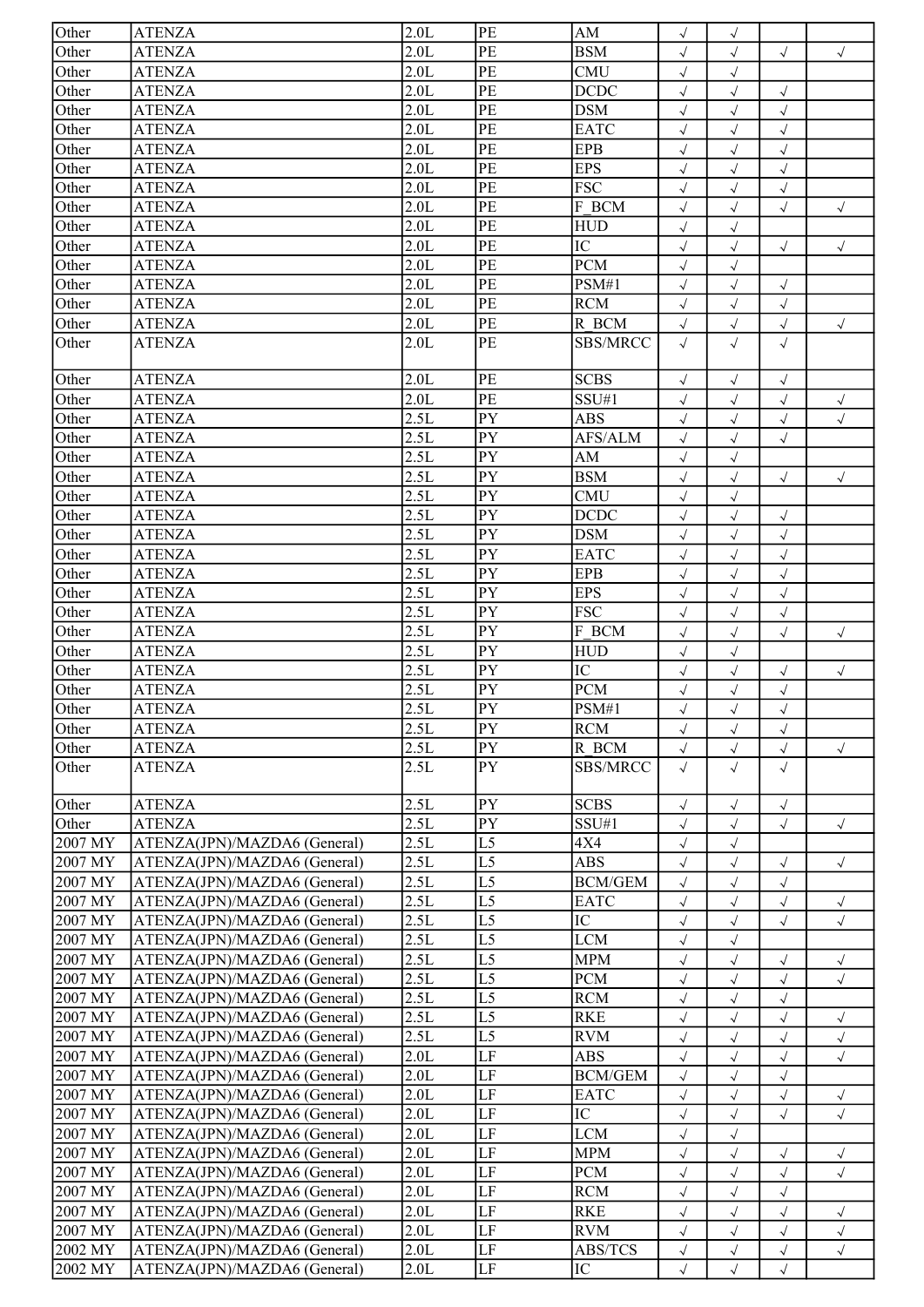| 2002 MY | ATENZA(JPN)/MAZDA6 (General) | 2.0L | LF             | <b>LHID</b>    | $\sqrt{}$            | $\sqrt{}$    | $\sqrt{}$    | $\sqrt{ }$ |
|---------|------------------------------|------|----------------|----------------|----------------------|--------------|--------------|------------|
| 2002 MY | ATENZA(JPN)/MAZDA6 (General) | 2.0L | LF             | <b>PCM</b>     | $\checkmark$         | $\sqrt{}$    | $\sqrt{}$    | $\sqrt{}$  |
| 2002 MY | ATENZA(JPN)/MAZDA6 (General) | 2.0L | LF             | <b>RCM</b>     | $\checkmark$         | $\sqrt{}$    | $\sqrt{ }$   |            |
| 2002 MY | ATENZA(JPN)/MAZDA6 (General) | 2.0L | LF             | <b>RHID</b>    | $\sqrt{ }$           | $\sqrt{}$    | $\sqrt{ }$   |            |
| 2005 MY | ATENZA(JPN)/MAZDA6 (General) | 2.0L | LF             | ABS/TCS        | $\sqrt{ }$           | $\sqrt{}$    | $\sqrt{}$    | $\sqrt{}$  |
| 2005 MY | ATENZA(JPN)/MAZDA6 (General) | 2.0L | LF             | <b>GEM</b>     | $\sqrt{ }$           | $\sqrt{}$    | $\sqrt{ }$   |            |
| 2005 MY | ATENZA(JPN)/MAZDA6 (General) | 2.0L | LF             | IC             | $\sqrt{ }$           | $\sqrt{}$    | $\sqrt{}$    |            |
| 2005 MY | ATENZA(JPN)/MAZDA6 (General) | 2.0L | LF             | <b>LCM</b>     | $\sqrt{ }$           | $\sqrt{}$    |              |            |
| 2005 MY | ATENZA(JPN)/MAZDA6 (General) | 2.0L | LF             | <b>LHID</b>    | $\sqrt{ }$           | $\sqrt{}$    | $\sqrt{}$    | $\sqrt{ }$ |
| 2005 MY | ATENZA(JPN)/MAZDA6 (General) | 2.0L | LF             | <b>PCM</b>     | $\sqrt{ }$           | $\sqrt{}$    | $\sqrt{ }$   | $\sqrt{ }$ |
| 2005 MY | ATENZA(JPN)/MAZDA6 (General) | 2.0L | LF             | <b>RCM</b>     | $\sqrt{2}$           | $\sqrt{}$    | $\sqrt{}$    |            |
| 2005 MY | ATENZA(JPN)/MAZDA6 (General) | 2.0L | LF             | <b>RHID</b>    | $\sqrt{}$            | $\sqrt{}$    | $\sqrt{}$    |            |
| 2005 MY | ATENZA(JPN)/MAZDA6 (General) | 2.0L | LF             | <b>RKE</b>     | $\sqrt{2}$           | $\sqrt{}$    | $\sqrt{}$    | $\sqrt{ }$ |
| 2002 MY | ATENZA(JPN)/MAZDA6 (General) | 2.3L | L <sub>3</sub> | 4X4            | $\checkmark$         | $\sqrt{}$    |              |            |
| 2002 MY | ATENZA(JPN)/MAZDA6 (General) | 2.3L | L <sub>3</sub> | <b>ABS/TCS</b> | $\sqrt{ }$           | $\sqrt{}$    | $\sqrt{}$    |            |
| 2002 MY | ATENZA(JPN)/MAZDA6 (General) | 2.3L | L <sub>3</sub> | IC             | $\sqrt{ }$           | $\sqrt{}$    | $\sqrt{ }$   |            |
| 2002 MY | ATENZA(JPN)/MAZDA6 (General) | 2.3L | L <sub>3</sub> | <b>LHID</b>    | $\sqrt{ }$           | $\sqrt{}$    | $\sqrt{ }$   |            |
| 2002 MY | ATENZA(JPN)/MAZDA6 (General) | 2.3L | L <sub>3</sub> | <b>PCM</b>     | $\checkmark$         | $\sqrt{}$    | $\sqrt{ }$   | $\sqrt{ }$ |
| 2002 MY | ATENZA(JPN)/MAZDA6 (General) | 2.3L | L <sub>3</sub> | <b>RCM</b>     | $\checkmark$         | $\sqrt{}$    | $\checkmark$ |            |
| 2002 MY | ATENZA(JPN)/MAZDA6 (General) | 2.3L | L <sub>3</sub> | <b>RHID</b>    | $\sqrt{ }$           | $\sqrt{}$    | $\checkmark$ |            |
| 2002 MY | ATENZA(JPN)/MAZDA6 (General) | 2.3L | L <sub>3</sub> | <b>TCM</b>     | $\sqrt{ }$           | $\sqrt{}$    | $\sqrt{}$    |            |
| 2005 MY | ATENZA(JPN)/MAZDA6 (General) | 2.3L | L <sub>3</sub> | 4X4            | $\checkmark$         | $\sqrt{2}$   |              |            |
| 2005 MY | ATENZA(JPN)/MAZDA6 (General) | 2.3L | L <sub>3</sub> | ABS/TCS        | $\sqrt{ }$           | $\sqrt{}$    | $\sqrt{ }$   |            |
| 2005 MY | ATENZA(JPN)/MAZDA6 (General) | 2.3L | L <sub>3</sub> | <b>GEM</b>     | $\checkmark$         | $\sqrt{}$    | $\sqrt{}$    |            |
| 2005 MY | ATENZA(JPN)/MAZDA6 (General) | 2.3L | L <sub>3</sub> | IC             | $\sqrt{2}$           | $\sqrt{}$    | $\sqrt{}$    |            |
| 2005 MY | ATENZA(JPN)/MAZDA6 (General) | 2.3L | L <sub>3</sub> | <b>LCM</b>     | $\sqrt{ }$           | $\sqrt{}$    |              |            |
| 2005 MY | ATENZA(JPN)/MAZDA6 (General) | 2.3L | L <sub>3</sub> | <b>LHID</b>    | $\sqrt{\ }$          | $\sqrt{}$    | $\sqrt{}$    |            |
| 2005 MY | ATENZA(JPN)/MAZDA6 (General) | 2.3L | L <sub>3</sub> | <b>PCM</b>     | $\sqrt{}$            | $\sqrt{}$    | $\sqrt{ }$   | $\sqrt{ }$ |
| 2005 MY | ATENZA(JPN)/MAZDA6 (General) | 2.3L | L <sub>3</sub> | <b>RCM</b>     | $\sqrt{ }$           | $\sqrt{}$    | $\sqrt{}$    |            |
| 2005 MY | ATENZA(JPN)/MAZDA6 (General) | 2.3L | L <sub>3</sub> | <b>RHID</b>    | $\sqrt{ }$           | $\sqrt{}$    | $\sqrt{}$    |            |
| 2005 MY | ATENZA(JPN)/MAZDA6 (General) | 2.3L | L <sub>3</sub> | <b>RKE</b>     | $\checkmark$         | $\sqrt{}$    | $\checkmark$ |            |
| 2005 MY | ATENZA(JPN)/MAZDA6 (General) | 2.3L | L <sub>3</sub> | <b>TCM</b>     | $\sqrt{ }$           | $\sqrt{}$    | $\sqrt{}$    |            |
| 2005 MY | ATENZA(JPN)/MAZDA6 (General) | 2.3L | L3 T           | 4X4            | $\sqrt{ }$           | $\sqrt{}$    |              |            |
| 2005 MY | ATENZA(JPN)/MAZDA6 (General) | 2.3L | L3 T           | ABS/TCS        | $\sqrt{ }$           | $\sqrt{}$    | $\sqrt{ }$   |            |
| 2005 MY | ATENZA(JPN)/MAZDA6 (General) | 2.3L | L3 T           | <b>GEM</b>     | $\sqrt{ }$           | $\sqrt{}$    | $\checkmark$ |            |
| 2005 MY | ATENZA(JPN)/MAZDA6 (General) | 2.3L | L3 T           | IC             | $\sqrt{2}$           | $\sqrt{}$    | $\sqrt{2}$   |            |
| 2005 MY | ATENZA(JPN)/MAZDA6 (General) | 2.3L | L3 T           | <b>LCM</b>     | $\sqrt{}$            | $\sqrt{ }$   |              |            |
| 2005 MY | ATENZA(JPN)/MAZDA6 (General) | 2.3L | L3 T           | <b>LHID</b>    | $\sqrt{ }$           | $\sqrt{}$    | $\checkmark$ |            |
| 2005 MY | ATENZA(JPN)/MAZDA6 (General) | 2.3L | L3 T           | <b>PCM</b>     | $\sqrt{}$            | $\sqrt{}$    | $\sqrt{}$    | $\sqrt{ }$ |
| 2005 MY | ATENZA(JPN)/MAZDA6 (General) | 2.3L | L3 T           | <b>RCM</b>     | $\sqrt{}$            | $\sqrt{ }$   | $\sqrt{}$    |            |
| 2005 MY | ATENZA(JPN)/MAZDA6 (General) | 2.3L | L3 T           | <b>RHID</b>    | $\sqrt{\phantom{a}}$ | $\sqrt{}$    | $\sqrt{}$    |            |
| 2005 MY | ATENZA(JPN)/MAZDA6 (General) | 2.3L | L3 T           | <b>RKE</b>     | $\sqrt{ }$           | $\sqrt{}$    | $\sqrt{}$    |            |
| 2005 MY | ATENZA(JPN)/MAZDA6 (General) | 2.0L | LF             | ABS/TCS        | $\sqrt{ }$           | $\sqrt{}$    | $\sqrt{}$    |            |
| 2005 MY | ATENZA(JPN)/MAZDA6 (General) | 2.0L | LF             | <b>GEM</b>     | $\sqrt{ }$           | $\sqrt{}$    | $\sqrt{ }$   |            |
| 2005 MY | ATENZA(JPN)/MAZDA6 (General) | 2.0L | LF             | IC             | $\sqrt{2}$           | $\sqrt{}$    | $\sqrt{}$    |            |
| 2005 MY | ATENZA(JPN)/MAZDA6 (General) | 2.0L | LF             | <b>LCM</b>     | $\sqrt{ }$           | $\sqrt{}$    |              |            |
| 2005 MY | ATENZA(JPN)/MAZDA6 (General) | 2.0L | LF             | <b>LHID</b>    | $\checkmark$         | $\sqrt{}$    | $\sqrt{ }$   |            |
| 2005 MY | ATENZA(JPN)/MAZDA6 (General) | 2.0L | LF             | <b>PCM</b>     | $\sqrt{}$            | $\sqrt{}$    | $\sqrt{}$    | $\sqrt{}$  |
| 2005 MY | ATENZA(JPN)/MAZDA6 (General) | 2.0L | LF             | <b>RCM</b>     | $\sqrt{}$            | $\sqrt{}$    | $\sqrt{}$    |            |
| 2005 MY | ATENZA(JPN)/MAZDA6 (General) | 2.0L | LF             | <b>RHID</b>    | $\sqrt{2}$           | $\sqrt{}$    | $\checkmark$ |            |
| 2005 MY | ATENZA(JPN)/MAZDA6 (General) | 2.0L | LF             | <b>RKE</b>     | $\checkmark$         | $\sqrt{}$    | $\sqrt{}$    |            |
| 2005 MY | ATENZA(JPN)/MAZDA6 (General) | 2.0L | LF             | <b>TCM</b>     | $\sqrt{}$            | $\checkmark$ | $\sqrt{}$    |            |
| 2002 MY | ATENZA(JPN)/MAZDA6 (General) | 2.0L | LF             | ABS/TCS        | $\sqrt{}$            | $\sqrt{}$    | $\sqrt{ }$   | $\sqrt{ }$ |
| 2002 MY | ATENZA(JPN)/MAZDA6 (General) | 2.0L | LF             | IC             | $\sqrt{ }$           | $\sqrt{}$    | $\sqrt{ }$   |            |
| 2002 MY | ATENZA(JPN)/MAZDA6 (General) | 2.0L | LF             | <b>LHID</b>    | $\sqrt{ }$           | $\sqrt{}$    | $\sqrt{}$    | $\sqrt{ }$ |
| 2002 MY | ATENZA(JPN)/MAZDA6 (General) | 2.0L | LF             | <b>PCM</b>     | $\checkmark$         | $\sqrt{}$    | $\checkmark$ | $\sqrt{ }$ |
| 2002 MY | ATENZA(JPN)/MAZDA6 (General) | 2.0L | LF             | <b>RCM</b>     | $\sqrt{ }$           | $\sqrt{ }$   | $\sqrt{}$    |            |
| 2002 MY | ATENZA(JPN)/MAZDA6 (General) | 2.0L | LF             | <b>RHID</b>    | $\sqrt{ }$           | $\sqrt{}$    | $\sqrt{ }$   |            |
| Other   | AXELA (Hybrid)               | 2.0L | PE             | ACN#1          | $\sqrt{ }$           | $\sqrt{}$    | $\sqrt{ }$   | $\sqrt{ }$ |
| Other   | AXELA (Hybrid)               | 2.0L | PE             | AFS/ALM        | $\sqrt{ }$           | $\sqrt{}$    | $\sqrt{ }$   |            |
| Other   | AXELA (Hybrid)               | 2.0L | PE             | AM             | $\checkmark$         | $\sqrt{}$    |              |            |
| Other   | AXELA (Hybrid)               | 2.0L | PE             | <b>BSM</b>     | $\sqrt{2}$           | $\sqrt{}$    | $\sqrt{}$    | $\sqrt{ }$ |
| Other   | AXELA (Hybrid)               | 2.0L | PE             | <b>BSML</b>    | $\sqrt{ }$           | $\sqrt{}$    | $\checkmark$ | $\sqrt{2}$ |
| Other   | AXELA (Hybrid)               | 2.0L | PE             | <b>BSMR</b>    | $\sqrt{}$            | $\sqrt{}$    | $\sqrt{}$    | $\sqrt{2}$ |
| Other   | AXELA (Hybrid)               | 2.0L | PE             | <b>CMU</b>     | $\sqrt{}$            | $\sqrt{}$    |              |            |
|         |                              |      |                |                |                      |              |              |            |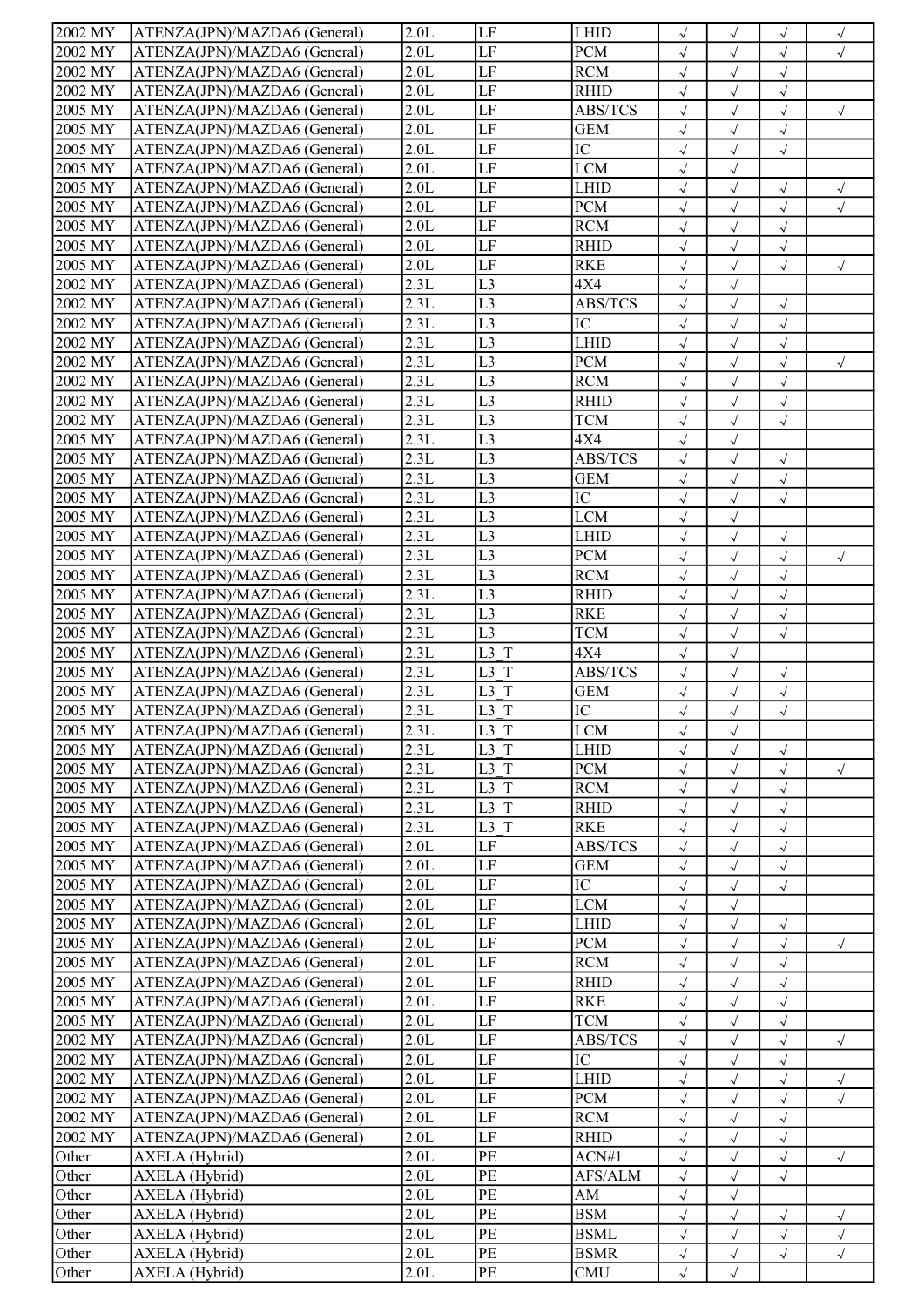| Other | AXELA (Hybrid) | 2.0L | PE                  | EATC#1        | $\sqrt{}$                | $\sqrt{}$               | $\sqrt{}$                | $\sqrt{ }$               |
|-------|----------------|------|---------------------|---------------|--------------------------|-------------------------|--------------------------|--------------------------|
| Other | AXELA (Hybrid) | 2.0L | PE                  | <b>ECRB</b>   | $\checkmark$             | $\sqrt{}$               | $\sqrt{ }$               | $\sqrt{}$                |
| Other | AXELA (Hybrid) | 2.0L | PE                  | <b>EPS</b>    | $\checkmark$             | $\sqrt{}$               | $\sqrt{ }$               |                          |
| Other | AXELA (Hybrid) | 2.0L | PE                  | <b>FSC</b>    | $\sqrt{ }$               | $\sqrt{ }$              | $\sqrt{ }$               |                          |
| Other | AXELA (Hybrid) | 2.0L | PE                  | F BCM         | $\sqrt{ }$               | $\sqrt{ }$              | $\sqrt{ }$               | $\sqrt{}$                |
| Other | AXELA (Hybrid) | 2.0L | PE                  | IC            | $\sqrt{ }$               | $\sqrt{ }$              | $\sqrt{ }$               | $\sqrt{ }$               |
| Other | AXELA (Hybrid) | 2.0L | PE                  | <b>PCM</b>    | $\checkmark$             | $\sqrt{ }$              | $\checkmark$             | $\sqrt{ }$               |
| Other | AXELA (Hybrid) | 2.0L | PE                  | PLK#1         | $\sqrt{ }$               | $\sqrt{ }$              | $\checkmark$             |                          |
| Other | AXELA (Hybrid) | 2.0L | PE                  | <b>RCM</b>    | $\checkmark$             | $\sqrt{ }$              | $\checkmark$             |                          |
| Other | AXELA (Hybrid) | 2.0L | PE                  | <b>RVM</b>    | $\checkmark$             | $\sqrt{ }$              | $\checkmark$             | $\sqrt{ }$               |
| Other | AXELA (Hybrid) | 2.0L | PE                  | R BCM         | $\sqrt{ }$               | $\sqrt{ }$              | $\checkmark$             | $\sqrt{}$                |
| Other | AXELA (Hybrid) | 2.0L | PE                  | <b>SCBS</b>   | $\checkmark$             | $\sqrt{}$               | $\checkmark$             |                          |
| Other | AXELA (Hybrid) | 2.0L | $\overline{PE}$     | SSU#1         | $\sqrt{ }$               | $\sqrt{2}$              | $\sqrt{ }$               | $\sqrt{ }$               |
| Other | AXELA (Hybrid) | 2.5L | PY                  | ACN#1         | $\checkmark$             | $\sqrt{}$               | $\checkmark$             | $\sqrt{}$                |
| Other | AXELA (Hybrid) | 2.5L | PY                  | AFS/ALM       | $\sqrt{ }$               | $\sqrt{}$               | $\sqrt{ }$               |                          |
| Other | AXELA (Hybrid) | 2.5L | PY                  | AM            | $\sqrt{ }$               | $\sqrt{}$               |                          |                          |
| Other | AXELA (Hybrid) | 2.5L | PY                  | <b>BSM</b>    | $\sqrt{ }$               | $\sqrt{ }$              | $\sqrt{ }$               | $\sqrt{ }$               |
| Other | AXELA (Hybrid) | 2.5L | PY                  | <b>BSML</b>   | $\sqrt{ }$               | $\sqrt{ }$              | $\sqrt{ }$               | $\sqrt{ }$               |
| Other | AXELA (Hybrid) | 2.5L | PY                  | <b>BSMR</b>   | $\checkmark$             | $\sqrt{ }$              | $\sqrt{ }$               | $\sqrt{ }$               |
| Other | AXELA (Hybrid) | 2.5L | PY                  | <b>CMU</b>    | $\checkmark$             | $\sqrt{2}$              |                          |                          |
| Other | AXELA (Hybrid) | 2.5L | <b>PY</b>           | EATC#1        | $\checkmark$             | $\sqrt{ }$              | $\sqrt{ }$               | $\sqrt{\phantom{a}}$     |
| Other | AXELA (Hybrid) | 2.5L | $\overline{PY}$     | <b>ECRB</b>   | $\checkmark$             | $\sqrt{ }$              | $\sqrt{ }$               | $\checkmark$             |
| Other | AXELA (Hybrid) | 2.5L | PY                  | <b>EPS</b>    | $\sqrt{ }$               | $\sqrt{ }$              | $\sqrt{ }$               |                          |
| Other | AXELA (Hybrid) | 2.5L | PY                  | <b>FSC</b>    | $\checkmark$             | $\checkmark$            | $\checkmark$             |                          |
| Other | AXELA (Hybrid) | 2.5L | $\overline{PY}$     | F BCM         | $\sqrt{ }$               | $\sqrt{2}$              | $\sqrt{ }$               | $\sqrt{ }$               |
| Other | AXELA (Hybrid) | 2.5L | PY                  | <b>HV-ECU</b> | $\checkmark$             | $\sqrt{2}$              | $\checkmark$             | $\sqrt{}$                |
| Other | AXELA (Hybrid) | 2.5L | PY                  | ${\rm IC}$    | $\sqrt{ }$               | $\sqrt{}$               | $\sqrt{ }$               | $\sqrt{\phantom{a}}$     |
| Other | AXELA (Hybrid) | 2.5L | $\overline{PY}$     | <b>PCM</b>    | $\sqrt{ }$               | $\sqrt{}$               | $\sqrt{ }$               | $\sqrt{ }$               |
| Other | AXELA (Hybrid) | 2.5L | PY                  | PLK#1         | $\sqrt{ }$               | $\sqrt{ }$              | $\sqrt{ }$               |                          |
| Other | AXELA (Hybrid) | 2.5L | PY                  | <b>RCM</b>    | $\sqrt{ }$               | $\sqrt{}$               | $\sqrt{ }$               |                          |
| Other | AXELA (Hybrid) | 2.5L | PY                  | <b>RVM</b>    | $\checkmark$             | $\sqrt{ }$              | $\sqrt{ }$               | $\sqrt{ }$               |
| Other | AXELA (Hybrid) | 2.5L | PY                  | R BCM         | $\sqrt{ }$               | $\sqrt{ }$              | $\checkmark$             | $\sqrt{ }$               |
| Other | AXELA (Hybrid) | 2.5L | PY                  | <b>SCBS</b>   | $\sqrt{ }$               | $\sqrt{ }$              | $\checkmark$             |                          |
| Other | AXELA (Hybrid) | 2.5L | PY                  | SSU#1         | $\checkmark$             | $\sqrt{ }$              | $\checkmark$             | $\sqrt{ }$               |
| Other | AXELA (Hybrid) | 2.2L | $\operatorname{SH}$ | ACN#1         | $\sqrt{ }$               | $\sqrt{ }$              | $\checkmark$             | $\checkmark$             |
| Other | AXELA (Hybrid) | 2.2L | <b>SH</b>           | AFS/ALM       | $\sqrt{2}$               | $\sqrt{ }$              | $\sqrt{ }$               |                          |
| Other | AXELA (Hybrid) | 2.2L | <b>SH</b>           | AM            | $\sqrt{ }$               | $\sqrt{}$               |                          |                          |
| Other | AXELA (Hybrid) | 2.2L | $\operatorname{SH}$ | <b>BSM</b>    | $\sqrt{ }$               | $\sqrt{}$               | $\sqrt{ }$               | $\sqrt{ }$               |
| Other | AXELA (Hybrid) | 2.2L | $\operatorname{SH}$ | <b>BSML</b>   | $\sqrt{ }$               | $\sqrt{}$               | $\sqrt{ }$               | $\sqrt{}$                |
| Other | AXELA (Hybrid) | 2.2L | $\operatorname{SH}$ | <b>BSMR</b>   | $\sqrt{ }$               | $\sqrt{ }$              | $\sqrt{ }$               | $\sqrt{ }$               |
| Other | AXELA (Hybrid) | 2.2L | $\operatorname{SH}$ | <b>CMU</b>    | $\sqrt{ }$               | $\sqrt{ }$              |                          |                          |
| Other | AXELA (Hybrid) | 2.2L | <b>SH</b>           | EATC#1        | $\sqrt{ }$               | $\sqrt{}$               | $\sqrt{}$                | $\sqrt{}$                |
| Other | AXELA (Hybrid) | 2.2L | <b>SH</b>           | <b>ECRB</b>   | $\sqrt{ }$               | $\sqrt{ }$              | $\sqrt{ }$               | $\sqrt{ }$               |
| Other | AXELA (Hybrid) | 2.2L | $\operatorname{SH}$ | <b>EPS</b>    | $\sqrt{ }$               | $\sqrt{}$               | $\checkmark$             |                          |
| Other | AXELA (Hybrid) | 2.2L | <b>SH</b>           | <b>FSC</b>    | $\sqrt{ }$               | $\sqrt{}$               | $\sqrt{ }$               |                          |
| Other | AXELA (Hybrid) | 2.2L | <b>SH</b>           | F BCM         | $\sqrt{ }$               | $\sqrt{ }$              | $\sqrt{ }$               | $\sqrt{ }$               |
| Other | AXELA (Hybrid) | 2.2L | $\operatorname{SH}$ | <b>HV-ECU</b> | $\sqrt{ }$               | $\sqrt{ }$              | $\checkmark$             | $\sqrt{ }$               |
| Other | AXELA (Hybrid) | 2.2L | <b>SH</b>           | IC            | $\sqrt{ }$               | $\sqrt{}$               | $\checkmark$             | $\checkmark$             |
| Other | AXELA (Hybrid) | 2.2L | <b>SH</b>           | PCM           | $\sqrt{ }$               | $\sqrt{}$               | $\sqrt{ }$               | $\sqrt{}$                |
| Other | AXELA (Hybrid) | 2.2L | $\operatorname{SH}$ | PLK#1         | $\sqrt{ }$               | $\sqrt{2}$              | $\checkmark$             |                          |
| Other | AXELA (Hybrid) | 2.2L | $\operatorname{SH}$ | <b>RCM</b>    | $\sqrt{ }$               | $\sqrt{}$               | $\sqrt{ }$               |                          |
| Other | AXELA (Hybrid) | 2.2L | <b>SH</b>           | <b>RVM</b>    | $\checkmark$             | $\sqrt{ }$              | $\sqrt{ }$               | $\sqrt{ }$               |
| Other | AXELA (Hybrid) | 2.2L | $\operatorname{SH}$ | R BCM         | $\sqrt{ }$               | $\sqrt{ }$              | $\sqrt{ }$               | $\sqrt{ }$               |
| Other | AXELA (Hybrid) | 2.2L | <b>SH</b>           | <b>SCBS</b>   | $\sqrt{ }$               | $\sqrt{}$               | $\sqrt{ }$               |                          |
| Other | AXELA (Hybrid) | 2.2L | <b>SH</b>           | SSU#1         | $\sqrt{ }$               |                         | $\sqrt{ }$               |                          |
| Other | AXELA (Hybrid) | 1.3L | P <sub>3</sub>      | ACN#1         | $\sqrt{ }$               | $\sqrt{ }$<br>$\sqrt{}$ | $\sqrt{ }$               | $\sqrt{ }$<br>$\sqrt{}$  |
| Other | AXELA (Hybrid) | 1.3L | P <sub>3</sub>      | AFS/ALM       | $\sqrt{ }$               | $\sqrt{}$               | $\sqrt{ }$               |                          |
| Other | AXELA (Hybrid) | 1.3L | P <sub>3</sub>      | AM            | $\sqrt{ }$               |                         |                          |                          |
| Other | AXELA (Hybrid) | 1.3L | P <sub>3</sub>      | <b>BSM</b>    | $\checkmark$             | $\sqrt{ }$<br>$\sqrt{}$ |                          |                          |
| Other | AXELA (Hybrid) | 1.3L | P <sub>3</sub>      | <b>BSML</b>   | $\sqrt{ }$               | $\sqrt{}$               | $\sqrt{ }$<br>$\sqrt{ }$ | $\sqrt{ }$<br>$\sqrt{ }$ |
| Other | AXELA (Hybrid) | 1.3L | P <sub>3</sub>      | <b>BSMR</b>   | $\sqrt{ }$               |                         | $\sqrt{ }$               | $\checkmark$             |
| Other | AXELA (Hybrid) | 1.3L | P <sub>3</sub>      | <b>CMU</b>    | $\sqrt{ }$               | $\sqrt{ }$<br>$\sqrt{}$ |                          |                          |
| Other | AXELA (Hybrid) | 1.3L | P <sub>3</sub>      | EATC#1        | $\sqrt{ }$               |                         |                          | $\sqrt{ }$               |
| Other | AXELA (Hybrid) | 1.3L | P <sub>3</sub>      | <b>ECRB</b>   |                          | $\sqrt{}$               | $\sqrt{}$                |                          |
|       | AXELA (Hybrid) | 1.3L | P <sub>3</sub>      | <b>EPS</b>    | $\sqrt{ }$<br>$\sqrt{ }$ | $\sqrt{ }$              | $\sqrt{ }$               | $\sqrt{ }$               |
| Other |                |      |                     |               |                          | $\sqrt{}$               | $\sqrt{ }$               |                          |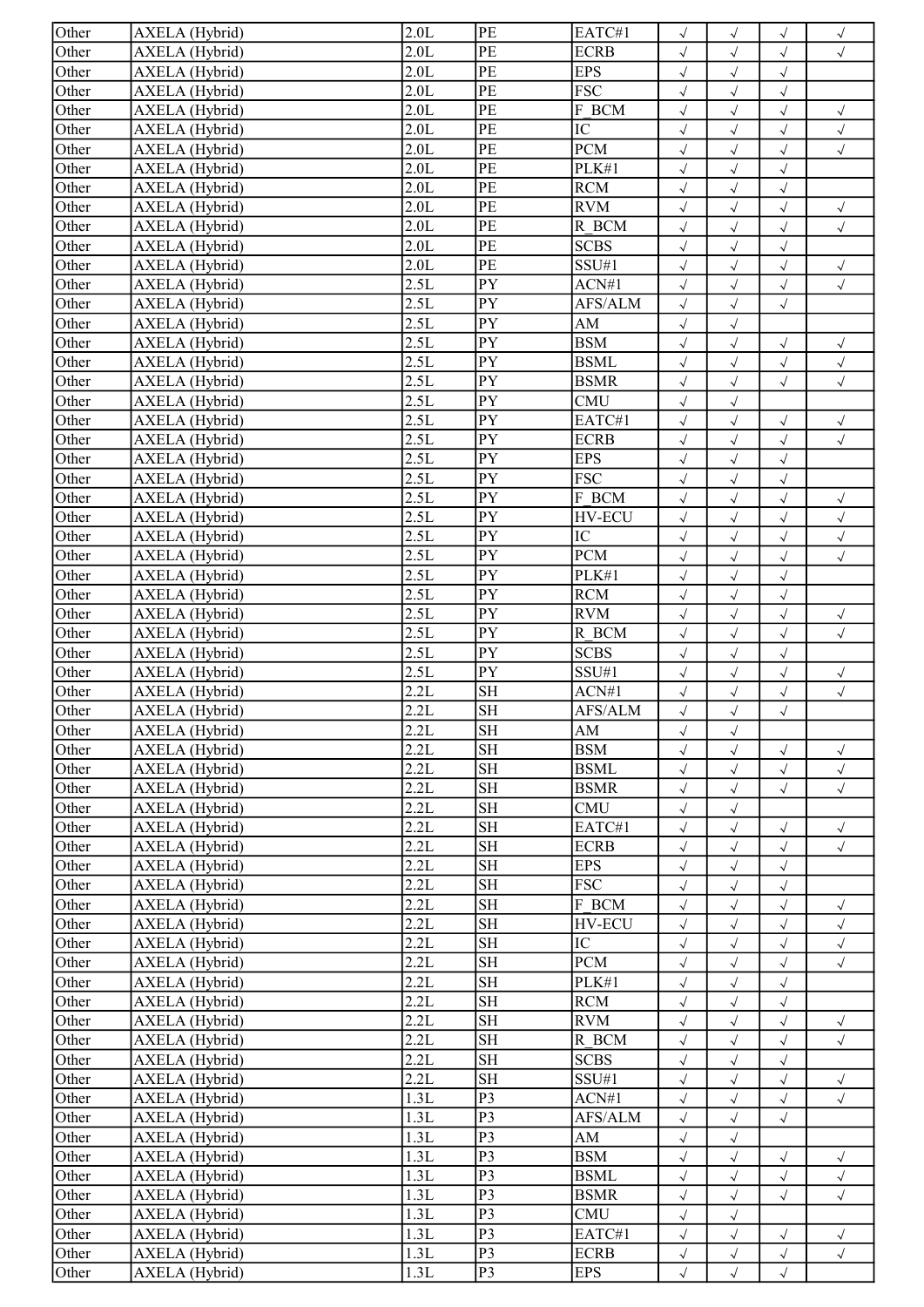| Other | AXELA (Hybrid)                   | 1.3L | P <sub>3</sub> | <b>FSC</b>                | $\sqrt{ }$           | $\sqrt{}$  | $\sqrt{\phantom{a}}$ |            |
|-------|----------------------------------|------|----------------|---------------------------|----------------------|------------|----------------------|------------|
| Other | AXELA (Hybrid)                   | 1.3L | P <sub>3</sub> | F BCM                     | $\sqrt{ }$           | $\sqrt{ }$ | $\sqrt{\phantom{a}}$ | $\sqrt{ }$ |
| Other | AXELA (Hybrid)                   | 1.3L | P <sub>3</sub> | <b>HV-ECU</b>             | $\sqrt{ }$           | $\sqrt{ }$ | $\sqrt{ }$           | $\sqrt{ }$ |
| Other | AXELA (Hybrid)                   | 1.3L | P <sub>3</sub> | IC                        | $\sqrt{ }$           | $\sqrt{ }$ | $\sqrt{ }$           | $\sqrt{ }$ |
| Other | AXELA (Hybrid)                   | 1.3L | P <sub>3</sub> | <b>PCM</b>                | $\sqrt{ }$           | $\sqrt{ }$ | $\sqrt{ }$           | $\sqrt{ }$ |
| Other | AXELA (Hybrid)                   | 1.3L | P <sub>3</sub> | PLK#1                     | $\sqrt{ }$           | $\sqrt{ }$ | $\sqrt{ }$           |            |
| Other | AXELA (Hybrid)                   | 1.3L | P <sub>3</sub> | <b>RCM</b>                | $\sqrt{ }$           | $\sqrt{ }$ | $\sqrt{ }$           |            |
| Other | AXELA (Hybrid)                   | 1.3L | P <sub>3</sub> | <b>RVM</b>                | $\sqrt{ }$           | $\sqrt{}$  | $\checkmark$         | $\sqrt{ }$ |
| Other | AXELA (Hybrid)                   | 1.3L | P <sub>3</sub> | R BCM                     | $\sqrt{ }$           | $\sqrt{}$  | $\sqrt{ }$           | $\sqrt{}$  |
| Other | AXELA (Hybrid)                   | 1.3L | P <sub>3</sub> | <b>SCBS</b>               | $\sqrt{ }$           | $\sqrt{ }$ | $\sqrt{ }$           |            |
| Other | AXELA (Hybrid)                   | 1.3L | P <sub>3</sub> | SSU#1                     | $\sqrt{ }$           | $\sqrt{ }$ | $\sqrt{ }$           | $\sqrt{}$  |
| Other | AXELA / MAZDA3                   | 2.3L | L3 T           | 4X4                       | $\sqrt{ }$           | $\sqrt{}$  |                      |            |
| Other | AXELA / MAZDA3                   | 2.3L | L3 T           | ABS                       | $\sqrt{ }$           | $\sqrt{2}$ | $\sqrt{ }$           | $\sqrt{ }$ |
| Other | AXELA / MAZDA3                   | 2.3L | L3 T           | <b>ACU</b>                | $\checkmark$         | $\sqrt{ }$ |                      |            |
| Other | AXELA / MAZDA3                   | 2.3L | L3 T           | <b>AFS</b>                | $\sqrt{ }$           | $\sqrt{ }$ | $\sqrt{ }$           |            |
| Other | AXELA / MAZDA3                   | 2.3L | L3 T           | <b>BCM/GEM</b>            | $\sqrt{ }$           | $\sqrt{ }$ | $\sqrt{ }$           |            |
| Other | AXELA / MAZDA3                   | 2.3L | L3 T           | <b>BSML</b>               | $\sqrt{ }$           | $\sqrt{ }$ | $\sqrt{ }$           |            |
| Other | AXELA / MAZDA3                   | 2.3L | L3 T           | <b>BSMR</b>               | $\sqrt{ }$           | $\sqrt{ }$ | $\sqrt{ }$           |            |
| Other | AXELA / MAZDA3                   | 2.3L | L3 T           | <b>EATC</b>               | $\checkmark$         | $\sqrt{ }$ | $\sqrt{ }$           |            |
| Other | AXELA / MAZDA3                   | 2.3L | L3 T           | <b>EPS</b>                | $\sqrt{ }$           | $\sqrt{ }$ | $\sqrt{ }$           |            |
| Other | AXELA / MAZDA3                   | 2.3L | L3 T           | IC                        | $\sqrt{ }$           | $\sqrt{ }$ | $\checkmark$         |            |
| Other | AXELA / MAZDA3                   | 2.3L | L3T            | <b>LCM</b>                | $\checkmark$         | $\sqrt{ }$ |                      |            |
|       | AXELA / MAZDA3                   | 2.3L | L3 T           | MID#1                     | $\sqrt{ }$           | $\sqrt{ }$ | $\sqrt{ }$           |            |
| Other |                                  |      | L3 T           |                           |                      |            |                      |            |
| Other | AXELA / MAZDA3                   | 2.3L |                | PCM                       | $\sqrt{ }$           | $\sqrt{ }$ | $\sqrt{ }$           | $\sqrt{ }$ |
| Other | AXELA / MAZDA3                   | 2.3L | L3 T           | <b>RCM</b>                | $\sqrt{ }$           | $\sqrt{2}$ | $\checkmark$         |            |
| Other | AXELA / MAZDA3                   | 2.3L | L3 T           | <b>RKE</b>                | $\sqrt{ }$           | $\sqrt{}$  | $\sqrt{ }$           |            |
| Other | AXELA / MAZDA3                   | 2.3L | L3 T           | <b>RVM</b>                | $\sqrt{ }$           | $\sqrt{ }$ | $\sqrt{ }$           |            |
| Other | AXELA / MAZDA3                   | 2.3L | $L3 \bar{T}$   | <b>TCM</b>                | $\sqrt{ }$           | $\sqrt{}$  | $\sqrt{ }$           |            |
| Other | AXELA / MAZDA3                   | 2.5L | L <sub>5</sub> | 4X4                       | $\sqrt{ }$           | $\sqrt{ }$ |                      |            |
| Other | AXELA / MAZDA3                   | 2.5L | L <sub>5</sub> | <b>ABS</b>                | $\sqrt{ }$           | $\sqrt{ }$ | $\sqrt{\phantom{a}}$ | $\sqrt{ }$ |
| Other | AXELA / MAZDA3                   | 2.5L | L <sub>5</sub> | <b>ACU</b>                | $\sqrt{ }$           | $\sqrt{}$  |                      |            |
| Other | AXELA / MAZDA3                   | 2.5L | L <sub>5</sub> | <b>AFS</b>                | $\sqrt{ }$           | $\sqrt{}$  | $\sqrt{ }$           |            |
| Other | AXELA / MAZDA3                   | 2.5L | L <sub>5</sub> | <b>BCM/GEM</b>            | $\sqrt{ }$           | $\sqrt{ }$ | $\sqrt{ }$           |            |
| Other | AXELA / MAZDA3                   | 2.5L | L <sub>5</sub> | <b>BSML</b>               | $\sqrt{ }$           | $\sqrt{ }$ | $\sqrt{ }$           |            |
| Other | AXELA / MAZDA3                   | 2.5L | L <sub>5</sub> | <b>BSMR</b>               | $\sqrt{ }$           | $\sqrt{ }$ | $\checkmark$         |            |
| Other | AXELA / MAZDA3                   | 2.5L | L <sub>5</sub> | <b>EATC</b>               | $\sqrt{ }$           | $\sqrt{ }$ | $\sqrt{ }$           |            |
| Other | AXELA / MAZDA3                   | 2.5L | L <sub>5</sub> | <b>EPS</b>                | $\sqrt{ }$           | $\sqrt{ }$ | $\sqrt{ }$           |            |
| Other | AXELA / MAZDA3                   | 2.5L | L <sub>5</sub> | IC                        | $\sqrt{ }$           | $\sqrt{}$  | $\sqrt{ }$           |            |
| Other | AXELA / MAZDA3                   | 2.5L | L <sub>5</sub> | <b>LCM</b>                | $\sqrt{ }$           | $\sqrt{ }$ |                      |            |
| Other | <b>AXELA / MAZDA3</b>            | 2.5L | L5             | MID#1                     | $\sqrt{ }$           | $\sqrt{ }$ | $\sqrt{ }$           |            |
| Other | AXELA / MAZDA3                   | 2.5L | L <sub>5</sub> | PCM                       | $\sqrt{ }$           | $\sqrt{ }$ | $\sqrt{ }$           | $\sqrt{ }$ |
| Other | AXELA / MAZDA3                   | 2.5L | L <sub>5</sub> | <b>RCM</b>                | $\sqrt{ }$           | $\sqrt{}$  | $\sqrt{ }$           |            |
| Other | AXELA / MAZDA3                   | 2.5L | L <sub>5</sub> | <b>RKE</b>                | $\sqrt{ }$           | $\sqrt{}$  | $\sqrt{ }$           |            |
| Other | AXELA / MAZDA3                   | 2.5L | L <sub>5</sub> | <b>RVM</b>                | $\sqrt{ }$           | $\sqrt{}$  | $\sqrt{ }$           |            |
| Other | AXELA / MAZDA3                   | 2.5L | L <sub>5</sub> | <b>TCM</b>                | $\sqrt{}$            | $\sqrt{}$  | $\sqrt{ }$           |            |
| Other | AXELA / MAZDA3                   | 2.0L | LF             | <b>ABS</b>                | $\sqrt{ }$           | $\sqrt{}$  | $\sqrt{ }$           | $\sqrt{ }$ |
| Other | AXELA / MAZDA3                   | 2.0L | LF             | <b>ACU</b>                | $\sqrt{ }$           | $\sqrt{ }$ |                      |            |
| Other | AXELA / MAZDA3                   | 2.0L | LF             | <b>AFS</b>                | $\sqrt{}$            | $\sqrt{ }$ | $\sqrt{ }$           |            |
| Other | AXELA / MAZDA3                   | 2.0L | LF             | <b>BCM/GEM</b>            | $\sqrt{ }$           | $\sqrt{}$  | $\sqrt{ }$           |            |
| Other | AXELA / MAZDA3                   | 2.0L | LF             | <b>BSML</b>               | $\sqrt{ }$           | $\sqrt{}$  | $\checkmark$         | $\sqrt{}$  |
| Other | AXELA / MAZDA3                   | 2.0L | LF             | <b>BSMR</b>               | $\sqrt{\phantom{a}}$ | $\sqrt{}$  | $\sqrt{ }$           | $\sqrt{}$  |
| Other | AXELA / MAZDA3                   | 2.0L | LF             | <b>EATC</b>               | $\sqrt{ }$           | $\sqrt{ }$ | $\sqrt{ }$           | $\sqrt{ }$ |
| Other | AXELA / MAZDA3                   | 2.0L | LF             | <b>EPS</b>                | $\sqrt{ }$           | $\sqrt{ }$ | $\sqrt{ }$           |            |
| Other | AXELA / MAZDA3                   | 2.0L | LF             | IC                        | $\sqrt{ }$           | $\sqrt{}$  | $\sqrt{ }$           | $\sqrt{ }$ |
| Other | AXELA / MAZDA3                   | 2.0L | LF             | <b>LCM</b>                | $\sqrt{ }$           | $\sqrt{}$  |                      |            |
| Other | AXELA / MAZDA3                   | 2.0L | LF             | $\overline{\text{MID#1}}$ | $\sqrt{}$            | $\sqrt{}$  | $\sqrt{}$            |            |
| Other | AXELA / MAZDA3                   | 2.0L | LF             | PCM                       | $\sqrt{ }$           | $\sqrt{}$  | $\sqrt{}$            | $\sqrt{ }$ |
| Other | AXELA / MAZDA3                   | 2.0L | LF             | <b>RCM</b>                | $\sqrt{ }$           | $\sqrt{ }$ | $\sqrt{ }$           |            |
| Other | AXELA / MAZDA3                   | 2.0L | LF             | <b>RKE</b>                | $\sqrt{ }$           | $\sqrt{}$  | $\sqrt{ }$           |            |
| Other | AXELA / MAZDA3                   | 2.0L | LF             | <b>TCM</b>                | $\sqrt{ }$           | $\sqrt{}$  | $\sqrt{ }$           | $\sqrt{ }$ |
| Other |                                  | 2.2L | R2T            | <b>ABS</b>                | $\sqrt{ }$           |            | $\sqrt{ }$           | $\sqrt{ }$ |
|       | AXELA / MAZDA3<br>AXELA / MAZDA3 | 2.2L | R2T            | <b>ACU</b>                | $\sqrt{ }$           | $\sqrt{}$  |                      | $\sqrt{}$  |
| Other |                                  |      |                |                           |                      | $\sqrt{ }$ |                      |            |
| Other | AXELA / MAZDA3                   | 2.2L | R2T            | <b>AFS</b>                | $\sqrt{ }$           | $\sqrt{}$  | $\sqrt{ }$           |            |
| Other | AXELA / MAZDA3                   | 2.2L | R2T            | <b>BCM/GEM</b>            | $\sqrt{ }$           | $\sqrt{ }$ | $\sqrt{ }$           |            |
| Other | AXELA / MAZDA3                   | 2.2L | R2T            | <b>BSML</b>               | $\sqrt{}$            | $\sqrt{}$  | $\sqrt{ }$           | $\sqrt{ }$ |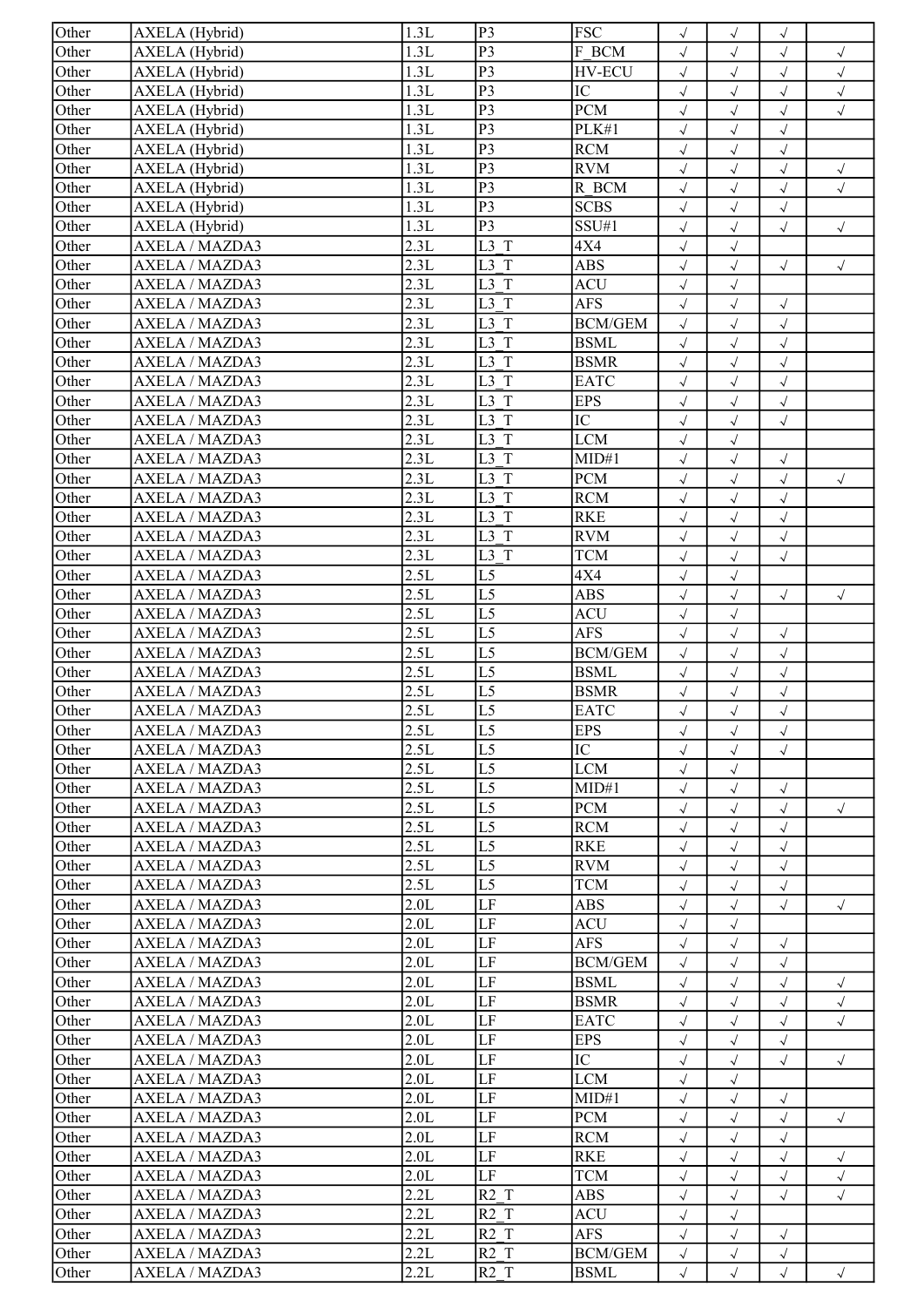| Other | AXELA / MAZDA3        | 2.2L         | R <sub>2</sub> T           | <b>BSMR</b>    | $\sqrt{ }$               | $\sqrt{ }$             | $\sqrt{ }$                         | $\sqrt{\phantom{a}}$ |
|-------|-----------------------|--------------|----------------------------|----------------|--------------------------|------------------------|------------------------------------|----------------------|
| Other | AXELA / MAZDA3        | 2.2L         | R2T                        | <b>EATC</b>    | $\sqrt{ }$               | $\sqrt{}$              | $\sqrt{ }$                         | $\sqrt{}$            |
| Other | AXELA / MAZDA3        | 2.2L         | R2T                        | <b>EPS</b>     | $\sqrt{ }$               | $\sqrt{ }$             | $\sqrt{ }$                         |                      |
| Other | AXELA / MAZDA3        | 2.2L         | R2T                        | <b>FFH</b>     | $\sqrt{ }$               | $\sqrt{ }$             | $\sqrt{ }$                         | $\sqrt{ }$           |
| Other | AXELA / MAZDA3        | 2.2L         | R2T                        | IC             | $\sqrt{ }$               | $\sqrt{}$              | $\sqrt{ }$                         |                      |
| Other | AXELA / MAZDA3        | 2.2L         | R2T                        | <b>LCM</b>     | $\sqrt{ }$               | $\sqrt{}$              |                                    |                      |
| Other | AXELA / MAZDA3        | 2.2L         | R2T                        | MID#1          | $\sqrt{ }$               | $\sqrt{}$              | $\sqrt{ }$                         | $\sqrt{}$            |
| Other | AXELA / MAZDA3        | 2.2L         | R2T                        | PCM            | $\sqrt{}$                | $\sqrt{}$              | $\sqrt{ }$                         | $\sqrt{ }$           |
| Other | AXELA / MAZDA3        | 2.2L         | R2T                        | <b>RCM</b>     | $\sqrt{ }$               | $\sqrt{}$              | $\sqrt{ }$                         | $\sqrt{ }$           |
| Other | AXELA / MAZDA3        | 2.2L         | R2T                        | <b>RKE</b>     | $\sqrt{ }$               | $\sqrt{ }$             | $\sqrt{ }$                         | $\sqrt{}$            |
| Other | AXELA / MAZDA3        | 2.2L         | R2T                        | <b>TCM</b>     | $\sqrt{ }$               | $\sqrt{ }$             | $\sqrt{ }$                         |                      |
| Other | AXELA / MAZDA3        | 1.6L         | Y <sub>6</sub>             | 4X4            | $\sqrt{ }$               | $\sqrt{}$              |                                    |                      |
| Other | AXELA / MAZDA3        | 1.6L         | Y <sub>6</sub>             | <b>ABS</b>     | $\sqrt{ }$               | $\sqrt{2}$             | $\sqrt{ }$                         | $\sqrt{}$            |
| Other | AXELA / MAZDA3        | 1.6L         | Y6                         | <b>ACU</b>     | $\sqrt{ }$               | $\sqrt{}$              |                                    |                      |
| Other | AXELA / MAZDA3        | 1.6L         | Y <sub>6</sub>             | <b>AFS</b>     | $\sqrt{ }$               | $\sqrt{ }$             | $\sqrt{ }$                         |                      |
| Other | AXELA / MAZDA3        | 1.6L         | Y <sub>6</sub>             | <b>BCM/GEM</b> | $\sqrt{ }$               | $\sqrt{}$              | $\sqrt{ }$                         |                      |
| Other | AXELA / MAZDA3        | 1.6L         | Y6                         | <b>BSML</b>    | $\sqrt{ }$               | $\sqrt{}$              | $\sqrt{ }$                         | $\sqrt{}$            |
| Other | AXELA / MAZDA3        | 1.6L         | Y <sub>6</sub>             | <b>BSMR</b>    | $\sqrt{ }$               | $\sqrt{ }$             | $\sqrt{ }$                         | $\sqrt{ }$           |
| Other | AXELA / MAZDA3        | 1.6L         | Y <sub>6</sub>             | <b>EATC</b>    | $\sqrt{ }$               | $\sqrt{}$              | $\sqrt{ }$                         | $\sqrt{}$            |
| Other | AXELA / MAZDA3        | 1.6L         | Y <sub>6</sub>             | <b>EPS</b>     | $\sqrt{ }$               | $\sqrt{ }$             | $\sqrt{ }$                         |                      |
| Other | AXELA / MAZDA3        | 1.6L         | Y <sub>6</sub>             | <b>FACM</b>    | $\sqrt{ }$               | $\sqrt{ }$             | $\sqrt{ }$                         | $\sqrt{}$            |
| Other | AXELA / MAZDA3        | 1.6L         | Y <sub>6</sub>             | IC             | $\sqrt{ }$               | $\sqrt{}$              | $\checkmark$                       |                      |
| Other | AXELA / MAZDA3        | 1.6L         | Y <sub>6</sub>             | <b>LCM</b>     | $\sqrt{ }$               | $\sqrt{ }$             |                                    |                      |
| Other | AXELA / MAZDA3        | 1.6L         | Y <sub>6</sub>             | MID#1          | $\sqrt{ }$               | $\sqrt{ }$             | $\sqrt{ }$                         | $\sqrt{\phantom{a}}$ |
| Other | AXELA / MAZDA3        | 1.6L         | $\overline{Y6}$            | <b>PCM</b>     | $\sqrt{ }$               | $\sqrt{2}$             | $\sqrt{ }$                         | $\sqrt{}$            |
| Other | AXELA / MAZDA3        | 1.6L         | Y <sub>6</sub>             | <b>RCM</b>     | $\sqrt{ }$               | $\sqrt{}$              | $\sqrt{ }$                         | $\sqrt{}$            |
| Other | AXELA / MAZDA3        | 1.6L         | Y6                         | <b>RKE</b>     | $\sqrt{ }$               | $\sqrt{}$              | $\sqrt{ }$                         |                      |
| Other | AXELA / MAZDA3        | 1.6L         | Z <sub>6</sub>             | 4X4            | $\sqrt{ }$               | $\sqrt{ }$             |                                    |                      |
| Other | AXELA / MAZDA3        | 1.6L         | Z <sub>6</sub>             | <b>ABS</b>     | $\sqrt{ }$               | $\sqrt{ }$             | $\sqrt{ }$                         | $\sqrt{ }$           |
| Other | AXELA / MAZDA3        | 1.6L         | Z <sub>6</sub>             | <b>ACU</b>     | $\sqrt{ }$               | $\sqrt{}$              |                                    |                      |
| Other | AXELA / MAZDA3        | 1.6L         | Z <sub>6</sub>             | <b>AFS</b>     | $\sqrt{ }$               | $\sqrt{}$              | $\sqrt{ }$                         |                      |
| Other | AXELA / MAZDA3        | 1.6L         | Z <sub>6</sub>             | <b>BCM/GEM</b> | $\sqrt{ }$               | $\sqrt{}$              | $\sqrt{ }$                         |                      |
| Other | AXELA / MAZDA3        | 1.6L         | Z <sub>6</sub>             | <b>BSML</b>    | $\sqrt{ }$               | $\sqrt{}$              | $\sqrt{ }$                         | $\sqrt{ }$           |
| Other | AXELA / MAZDA3        | 1.6L         | Z <sub>6</sub>             | <b>BSMR</b>    | $\sqrt{ }$               | $\sqrt{}$              | $\sqrt{ }$                         | $\sqrt{ }$           |
| Other | AXELA / MAZDA3        | 1.6L         | Z <sub>6</sub>             | <b>EATC</b>    | $\sqrt{ }$               | $\sqrt{ }$             | $\sqrt{ }$                         | $\sqrt{ }$           |
| Other | AXELA / MAZDA3        | 1.6L         | Z <sub>6</sub>             | <b>EPS</b>     | $\sqrt{ }$               | $\sqrt{ }$             | $\sqrt{ }$                         |                      |
| Other | AXELA / MAZDA3        | 1.6L         | Z <sub>6</sub>             | IC             | $\sqrt{ }$               | $\sqrt{ }$             | $\sqrt{ }$                         | $\sqrt{ }$           |
| Other | AXELA / MAZDA3        | 1.6L         | Z <sub>6</sub>             | <b>LCM</b>     | $\sqrt{ }$               | $\sqrt{}$              |                                    |                      |
| Other | AXELA / MAZDA3        | 1.6L         | Z <sub>6</sub>             | MID#1          | $\sqrt{ }$               | $\sqrt{ }$             | $\sqrt{ }$                         |                      |
| Other | <b>AXELA / MAZDA3</b> | 1.6L         | Z6                         | <b>PCM</b>     | $\sqrt{ }$               | $\sqrt{ }$             | $\sqrt{ }$                         | $\sqrt{ }$           |
| Other | AXELA / MAZDA3        | 1.6L         | Z6                         | <b>RCM</b>     | $\sqrt{ }$               | $\sqrt{ }$             | $\sqrt{ }$                         |                      |
| Other | AXELA / MAZDA3        | 1.6L         | Z6                         | <b>RKE</b>     | $\sqrt{ }$               | $\sqrt{}$              | $\sqrt{ }$                         | $\sqrt{ }$           |
| Other | AXELA / MAZDA3        | 1.5L         | ZY                         | 4X4            | $\sqrt{ }$               | $\sqrt{ }$             |                                    |                      |
| Other | AXELA / MAZDA3        | 1.5L         | ZY                         | <b>ABS</b>     | $\sqrt{ }$               | $\sqrt{}$              | $\sqrt{}$                          | $\sqrt{ }$           |
| Other | AXELA / MAZDA3        | 1.5L         | ZY                         | <b>ACU</b>     | $\sqrt{ }$               | $\sqrt{}$              |                                    |                      |
| Other | AXELA / MAZDA3        | 1.5L         | ZY                         | <b>AFS</b>     | $\sqrt{ }$               | $\sqrt{ }$             | $\sqrt{ }$                         |                      |
| Other | AXELA / MAZDA3        | 1.5L         | ZY                         | <b>BCM/GEM</b> | $\sqrt{ }$               | $\sqrt{}$              | $\sqrt{ }$                         |                      |
| Other | AXELA / MAZDA3        | 1.5L         | ZY                         | <b>BSML</b>    | $\sqrt{}$                | $\sqrt{ }$             | $\sqrt{ }$                         | $\sqrt{}$            |
| Other | AXELA / MAZDA3        | 1.5L         | ZY                         | <b>BSMR</b>    | $\sqrt{ }$               | $\sqrt{}$              | $\sqrt{ }$                         | $\sqrt{}$            |
| Other | AXELA / MAZDA3        | 1.5L         | ZY                         | <b>EATC</b>    | $\sqrt{ }$               | $\sqrt{2}$             | $\sqrt{ }$                         | $\sqrt{ }$           |
| Other | AXELA / MAZDA3        | 1.5L         | ZY                         | <b>EPS</b>     | $\sqrt{ }$               | $\sqrt{}$              | $\sqrt{ }$                         |                      |
| Other | AXELA / MAZDA3        | 1.5L         | ZY                         | IC             | $\sqrt{ }$               | $\sqrt{ }$             | $\sqrt{ }$                         | $\sqrt{ }$           |
| Other | AXELA / MAZDA3        | 1.5L         | ZY                         | <b>LCM</b>     | $\sqrt{ }$               | $\sqrt{ }$             |                                    |                      |
| Other | AXELA / MAZDA3        | 1.5L         | ZY                         | MID#1          | $\sqrt{ }$               | $\sqrt{ }$             | $\sqrt{ }$                         |                      |
| Other | AXELA / MAZDA3        | 1.5L         | ZY                         | <b>PCM</b>     | $\sqrt{ }$               |                        |                                    |                      |
| Other | AXELA / MAZDA3        | 1.5L         | ZY                         | <b>RCM</b>     | $\sqrt{}$                | $\sqrt{}$<br>$\sqrt{}$ | $\sqrt{\phantom{a}}$<br>$\sqrt{ }$ | $\sqrt{ }$           |
| Other | AXELA / MAZDA3        | 1.5L         | ZY                         | <b>RKE</b>     | $\sqrt{ }$               | $\sqrt{}$              | $\sqrt{ }$                         | $\sqrt{ }$           |
|       |                       |              |                            |                |                          |                        |                                    |                      |
| Other | AXELA / MAZDA3        | 2.0L<br>2.0L | PE<br>PE                   | 4X4            | $\sqrt{ }$               | $\sqrt{}$              |                                    |                      |
| Other | AXELA / MAZDA3        |              | PE                         | <b>ABS</b>     | $\sqrt{ }$               | $\sqrt{}$              | $\sqrt{ }$                         | $\sqrt{ }$           |
| Other | AXELA / MAZDA3        | 2.0L         |                            | <b>ACU</b>     | $\sqrt{ }$               | $\sqrt{}$              |                                    |                      |
| Other | AXELA / MAZDA3        | 2.0L         | PE<br>PE                   | <b>AFS</b>     | $\sqrt{ }$<br>$\sqrt{ }$ | $\sqrt{ }$             | $\sqrt{ }$                         |                      |
| Other | AXELA / MAZDA3        | 2.0L         |                            | <b>BCM/GEM</b> |                          | $\sqrt{}$              | $\sqrt{ }$                         |                      |
| Other | AXELA / MAZDA3        | 2.0L         | PE                         | <b>BSML</b>    | $\sqrt{ }$               | $\sqrt{}$              | $\sqrt{ }$                         | $\sqrt{ }$           |
| Other | AXELA / MAZDA3        | 2.0L         | $\ensuremath{\mathbf{PE}}$ | <b>BSMR</b>    | $\sqrt{ }$               | $\sqrt{ }$             | $\sqrt{ }$                         | $\sqrt{ }$           |
| Other | AXELA / MAZDA3        | 2.0L         | $\rm PE$                   | <b>EATC</b>    | $\sqrt{ }$               | $\sqrt{}$              | $\sqrt{ }$                         | $\sqrt{ }$           |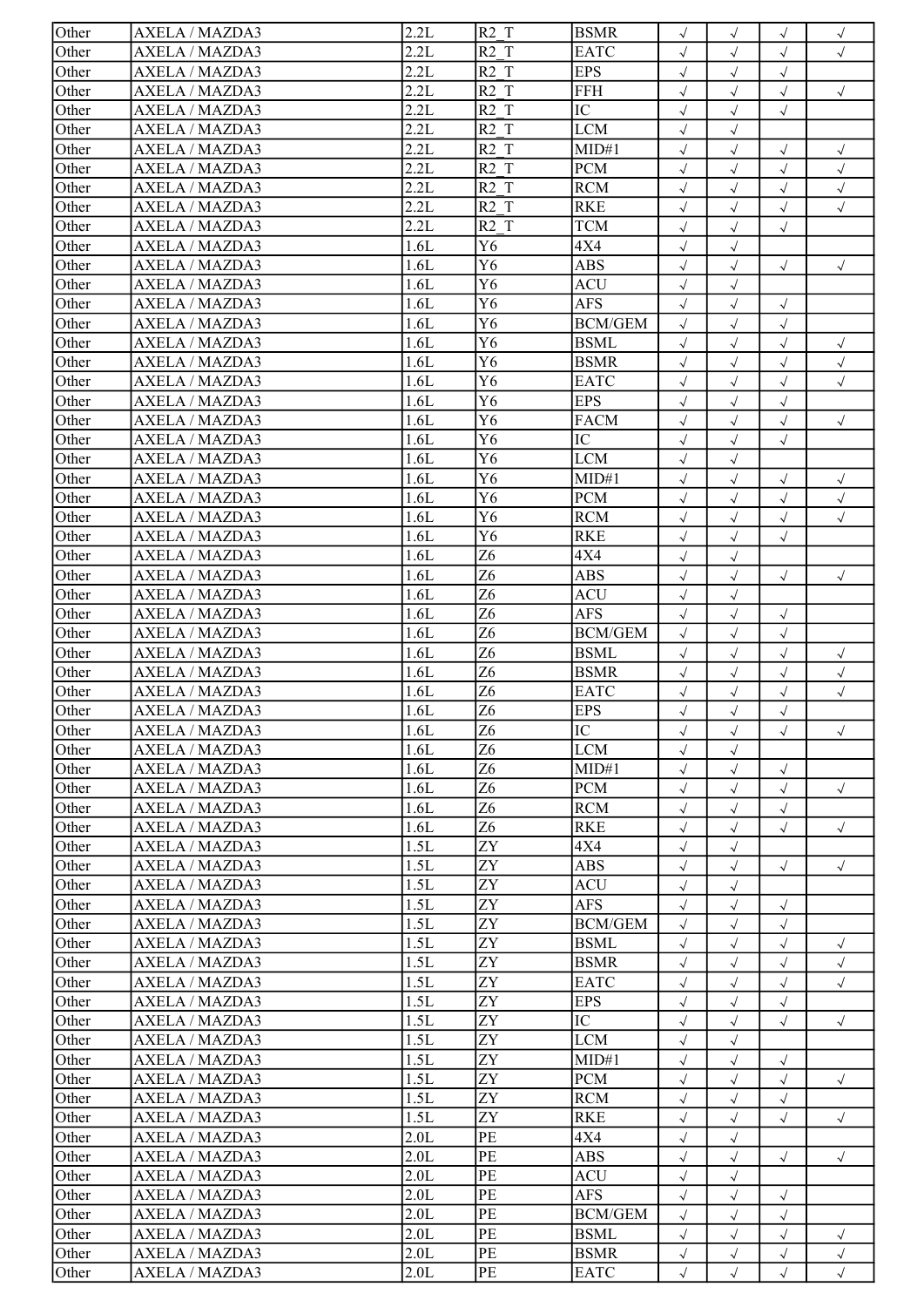| Other            | AXELA / MAZDA3                                              | 2.0L              | $\ensuremath{\mathop{\mathrm{PE}}}\xspace$ | <b>EPS</b>       | $\sqrt{ }$ | $\sqrt{}$  | $\sqrt{}$            |            |
|------------------|-------------------------------------------------------------|-------------------|--------------------------------------------|------------------|------------|------------|----------------------|------------|
| Other            | AXELA / MAZDA3                                              | 2.0L              | PE                                         | IC               | $\sqrt{ }$ | $\sqrt{}$  | $\checkmark$         | $\sqrt{ }$ |
| Other            | AXELA / MAZDA3                                              | 2.0L              | PE                                         | <b>LCM</b>       | $\sqrt{ }$ | $\sqrt{ }$ |                      |            |
| Other            | AXELA / MAZDA3                                              | 2.0L              | PE                                         | MID#1            | $\sqrt{ }$ | $\sqrt{ }$ | $\sqrt{ }$           |            |
| Other            | AXELA / MAZDA3                                              | 2.0L              | $\overline{PE}$                            | <b>PCM</b>       | $\sqrt{ }$ | $\sqrt{}$  | $\sqrt{ }$           | $\sqrt{ }$ |
| Other            | AXELA / MAZDA3                                              | 2.0L              | PE                                         | <b>RCM</b>       | $\sqrt{ }$ | $\sqrt{ }$ | $\sqrt{ }$           |            |
| Other            | AXELA / MAZDA3                                              | 2.0L              | PE                                         | <b>RKE</b>       | $\sqrt{ }$ | $\sqrt{2}$ | $\checkmark$         | $\sqrt{ }$ |
| 2003 MY          | AXELA / MAZDA3 (Japan /<br>GeneralSpecs.)                   | 2.3L              | L <sub>3</sub>                             | <b>ABS</b>       | $\sqrt{ }$ | $\sqrt{}$  | $\sqrt{ }$           | $\sqrt{ }$ |
| 2003 MY          | AXELA / MAZDA3 (Japan /<br>GeneralSpecs.)                   | 2.3L              | L3                                         | <b>EATC</b>      | $\sqrt{}$  | $\sqrt{}$  |                      |            |
| $\sqrt{2003}$ MY | AXELA / MAZDA3 (Japan /<br>GeneralSpecs.)                   | 2.3L              | L3                                         | <b>EPS</b>       | $\sqrt{}$  | $\sqrt{ }$ | $\sqrt{ }$           |            |
| 2003 MY          | AXELA / MAZDA3 (Japan /<br>GeneralSpecs.)                   | 2.3L              | $\overline{L3}$                            | <b>GEM</b>       | $\sqrt{}$  | $\sqrt{ }$ | $\sqrt{ }$           |            |
| 2003 MY          | AXELA / MAZDA3 (Japan /                                     | 2.3L              | $\overline{L3}$                            | IC               | $\sqrt{}$  | $\sqrt{ }$ | $\sqrt{ }$           |            |
| 2003 MY          | GeneralSpecs.)<br>AXELA / MAZDA3 (Japan /<br>GeneralSpecs.) | $\overline{2}.3L$ | $\overline{L3}$                            | <b>PCM</b>       | $\sqrt{ }$ | $\sqrt{}$  | $\sqrt{ }$           | $\sqrt{ }$ |
| 2003 MY          | AXELA / MAZDA3 (Japan /                                     | 2.3L              | $\overline{L3}$                            | <b>RCM</b>       | $\sqrt{ }$ | $\sqrt{}$  | $\sqrt{ }$           |            |
| 2006 MY          | GeneralSpecs.)<br>AXELA / MAZDA3 (Japan /                   | 2.3L              | $\overline{L3}$                            | <b>ABS</b>       | $\sqrt{ }$ | $\sqrt{}$  | $\sqrt{ }$           | $\sqrt{ }$ |
| 2006 MY          | GeneralSpecs.)<br>AXELA / MAZDA3 (Japan /                   | $\overline{2.3L}$ | L <sub>3</sub>                             | <b>EATC</b>      | $\sqrt{ }$ | $\sqrt{}$  |                      |            |
| 2006 MY          | GeneralSpecs.)<br>AXELA / MAZDA3 (Japan /<br>GeneralSpecs.) | 2.3L              | L <sub>3</sub>                             | <b>EPS</b>       | $\sqrt{ }$ | $\sqrt{}$  | $\sqrt{\phantom{a}}$ |            |
| 2006 MY          | AXELA / MAZDA3 (Japan /<br>GeneralSpecs.)                   | 2.3L              | $\overline{L3}$                            | <b>GEM</b>       | $\sqrt{}$  | $\sqrt{}$  | $\sqrt{\phantom{a}}$ |            |
| 2006 MY          | AXELA / MAZDA3 (Japan /<br>GeneralSpecs.)                   | 2.3L              | $\overline{L}3$                            | IC               | $\sqrt{ }$ | $\sqrt{}$  | $\sqrt{\phantom{a}}$ |            |
| 2006 MY          | AXELA / MAZDA3 (Japan /<br>GeneralSpecs.)                   | 2.3L              | L <sub>3</sub>                             | <b>PCM</b>       | $\sqrt{ }$ | $\sqrt{}$  | $\sqrt{ }$           | $\sqrt{ }$ |
| 2006 MY          | AXELA / MAZDA3 (Japan /<br>GeneralSpecs.)                   | 2.3L              | L <sub>3</sub>                             | <b>RCM</b>       | $\sqrt{ }$ | $\sqrt{}$  | $\sqrt{\phantom{a}}$ |            |
| 2006 MY          | AXELA / MAZDA3 (Japan /<br>GeneralSpecs.)                   | 2.3L              | L <sub>3</sub>                             | <b>RKE</b>       | $\sqrt{ }$ | $\sqrt{}$  | $\sqrt{ }$           |            |
| $2006$ MY        | AXELA / MAZDA3 (Japan /<br>GeneralSpecs.)                   | 2.3L              | L <sub>3</sub>                             | <b>TCM</b>       | $\sqrt{ }$ | $\sqrt{ }$ | $\sqrt{ }$           |            |
| 2006 MY          | AXELA / MAZDA3 (Japan /<br>GeneralSpecs.)                   | 2.3L              | $L3$ <sub>T</sub>                          | <b>ABS</b>       | $\sqrt{ }$ | $\sqrt{ }$ | $\sqrt{ }$           | $\sqrt{ }$ |
| 2006 MY          | AXELA / MAZDA3 (Japan /<br>GeneralSpecs.)                   | 2.3L              | $L3$ <sup>T</sup>                          | <b>EATC</b>      | $\sqrt{ }$ | $\sqrt{ }$ |                      |            |
| 2006 MY          | AXELA / MAZDA3 (Japan /<br>GeneralSpecs.)                   | 2.3L              | $L3$ <sup>T</sup>                          | <b>GEM</b>       | $\sqrt{ }$ | $\sqrt{ }$ | $\sqrt{ }$           |            |
| 2006 MY          | AXELA / MAZDA3 (Japan /<br>GeneralSpecs.)                   | 2.3L              | $L3$ <sup>T</sup>                          | IC               | $\sqrt{ }$ | $\sqrt{ }$ | $\sqrt{ }$           |            |
| 2006 MY          | AXELA / MAZDA3 (Japan / General<br>Specs.)                  | 2.3L              | $L3$ <sup>T</sup>                          | $\overline{P}CM$ | $\sqrt{ }$ | $\sqrt{ }$ | $\sqrt{ }$           | $\sqrt{ }$ |
| 2006 MY          | AXELA / MAZDA3 (Japan / General<br>Specs.)                  | 2.3L              | $L3$ <sup>T</sup>                          | <b>RCM</b>       | $\sqrt{ }$ | $\sqrt{ }$ | $\sqrt{ }$           |            |
| 2006 MY          | AXELA / MAZDA3 (Japan / General<br>Specs.)                  | 2.3L              | $L3$ <sup>T</sup>                          | <b>RKE</b>       | $\sqrt{}$  | $\sqrt{ }$ | $\sqrt{ }$           |            |
| 2003 MY          | AXELA / MAZDA3 (Japan / General<br>Specs.)                  | 2.0L              | LF                                         | <b>ABS</b>       | $\sqrt{}$  | $\sqrt{ }$ | $\sqrt{ }$           | $\sqrt{ }$ |
| 2003 MY          | AXELA / MAZDA3 (Japan / General<br>Specs.)                  | 2.0L              | LF                                         | <b>EATC</b>      | $\sqrt{}$  | $\sqrt{ }$ |                      |            |
| 2003 MY          | AXELA / MAZDA3 (Japan / General<br>Specs.)                  | 2.0L              | LF                                         | <b>EPS</b>       | $\sqrt{}$  | $\sqrt{ }$ | $\sqrt{ }$           |            |
| 2003 MY          | AXELA / MAZDA3 (Japan / General<br>Specs.)                  | 2.0L              | LF                                         | <b>GEM</b>       | $\sqrt{}$  | $\sqrt{ }$ | $\sqrt{ }$           |            |
| 2003 MY          | AXELA / MAZDA3 (Japan / General<br>Specs.)                  | 2.0L              | LF                                         | IC               | $\sqrt{}$  | $\sqrt{ }$ | $\sqrt{ }$           |            |
| 2003 MY          | AXELA / MAZDA3 (Japan / General<br>Specs.)                  | 2.0L              | LF                                         | PCM              | $\sqrt{}$  | $\sqrt{ }$ | $\sqrt{ }$           | $\sqrt{ }$ |
| 2003 MY          | AXELA / MAZDA3 (Japan / General<br>Specs.)                  | 2.0L              | LF                                         | <b>RCM</b>       | $\sqrt{ }$ | $\sqrt{ }$ | $\sqrt{ }$           |            |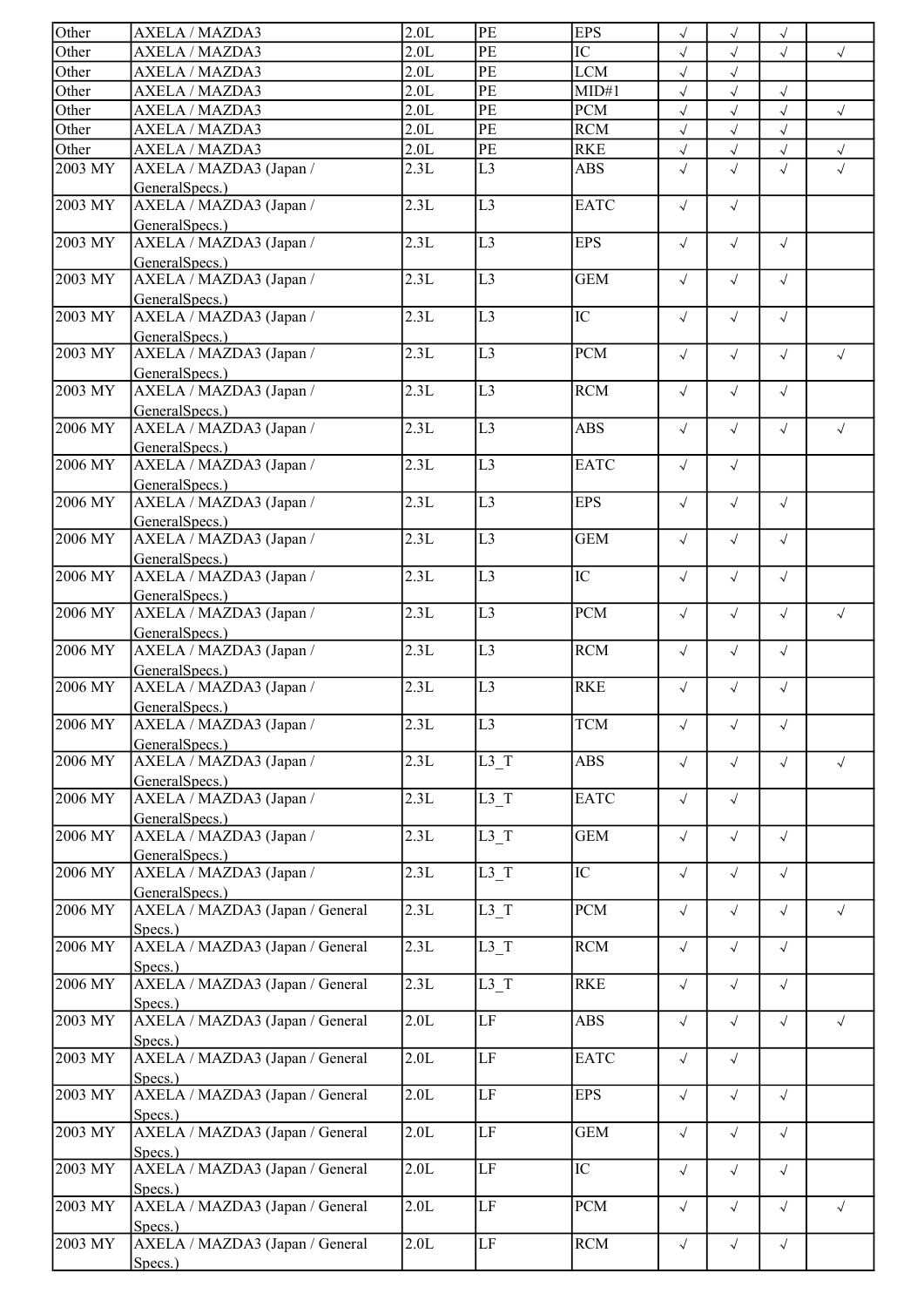| 2006 MY | AXELA / MAZDA3 (Japan / General                       | 2.0L  | LF               | 4X4         | $\sqrt{}$            | $\sqrt{}$  |              |              |
|---------|-------------------------------------------------------|-------|------------------|-------------|----------------------|------------|--------------|--------------|
| 2006 MY | Specs.)<br>AXELA / MAZDA3 (Japan / General<br>Specs.) | 2.0L  | LF               | <b>ABS</b>  | $\sqrt{ }$           | $\sqrt{ }$ | $\sqrt{ }$   | $\sqrt{ }$   |
| 2006 MY | AXELA / MAZDA3 (Japan / General<br>Specs.)            | 2.0L  | LF               | <b>EATC</b> | $\sqrt{}$            | $\sqrt{ }$ |              |              |
| 2006 MY | AXELA / MAZDA3 (Japan / General<br>Specs.)            | 2.0L  | LF               | <b>EPS</b>  | $\sqrt{ }$           | $\sqrt{ }$ | $\sqrt{ }$   |              |
| 2006 MY | AXELA / MAZDA3 (Japan / General<br>Specs.)            | 2.0L  | LF               | <b>GEM</b>  | $\sqrt{ }$           | $\sqrt{ }$ | $\sqrt{ }$   |              |
| 2006 MY | AXELA / MAZDA3 (Japan / General<br>Specs.)            | 2.0L  | LF               | IC          | $\sqrt{ }$           | $\sqrt{ }$ | $\sqrt{ }$   |              |
| 2006 MY | AXELA / MAZDA3 (Japan / General<br>Specs.)            | 2.0L  | LF               | <b>PCM</b>  | $\sqrt{ }$           | $\sqrt{ }$ | $\sqrt{ }$   | $\sqrt{ }$   |
| 2006 MY | AXELA / MAZDA3 (Japan / General<br>Specs.)            | 2.0L  | LF               | <b>RCM</b>  | $\sqrt{ }$           | $\sqrt{ }$ | $\sqrt{ }$   |              |
| 2006 MY | AXELA / MAZDA3 (Japan / General<br>Specs.)            | 2.0L  | LF               | <b>RKE</b>  | $\sqrt{ }$           | $\sqrt{ }$ | $\sqrt{ }$   |              |
| 2006 MY | AXELA / MAZDA3 (Japan / General<br>Specs.)            | 2.0L  | LF               | <b>TCM</b>  | $\sqrt{}$            | $\sqrt{ }$ | $\sqrt{}$    |              |
| 2003 MY | AXELA / MAZDA3 (Japan / General<br>Specs.)            | 1.5L  | ZY               | <b>ABS</b>  | $\sqrt{ }$           | $\sqrt{ }$ | $\sqrt{}$    | $\sqrt{ }$   |
| 2003 MY | AXELA / MAZDA3 (Japan / General<br>Specs.)            | 1.5L  | ZY               | <b>EATC</b> | $\sqrt{}$            | $\sqrt{ }$ |              |              |
| 2003 MY | AXELA / MAZDA3 (Japan / General<br>Specs.)            | 1.5L  | ZY               | <b>EPS</b>  | $\sqrt{}$            | $\sqrt{ }$ | $\sqrt{ }$   |              |
| 2003 MY | AXELA / MAZDA3 (Japan / General<br>Specs.)            | 1.5L  | ZY               | <b>GEM</b>  | $\sqrt{ }$           | $\sqrt{ }$ | $\sqrt{ }$   |              |
| 2003 MY | AXELA / MAZDA3 (Japan / General<br>Specs.)            | 1.5L  | ZY               | IC          | $\sqrt{ }$           | $\sqrt{ }$ | $\sqrt{ }$   |              |
| 2003 MY | AXELA / MAZDA3 (Japan / General<br>Specs.)            | 1.5L  | ZY               | PCM         | $\sqrt{ }$           | $\sqrt{ }$ | $\sqrt{ }$   | $\sqrt{ }$   |
| 2003 MY | AXELA / MAZDA3 (Japan / General<br>Specs.)            | 1.5L  | ZY               | <b>RCM</b>  | $\sqrt{}$            | $\sqrt{ }$ | $\sqrt{ }$   |              |
| 2006 MY | AXELA / MAZDA3 (Japan / General<br>Specs.)            | 1.5L  | ZY               | <b>ABS</b>  | $\sqrt{}$            | $\sqrt{ }$ | $\sqrt{ }$   | $\sqrt{ }$   |
| 2006 MY | AXELA / MAZDA3 (Japan / General<br>Specs.)            | 1.5L  | ZY               | <b>EATC</b> | $\sqrt{ }$           | $\sqrt{}$  |              |              |
| 2006 MY | AXELA / MAZDA3 (Japan / General<br>Specs.)            | 1.5L  | ZY               | <b>EPS</b>  | $\sqrt{ }$           | $\sqrt{}$  | $\sqrt{ }$   |              |
| 2006 MY | AXELA / MAZDA3 (Japan / General<br>Specs.)            | 1.5L  | $\overline{ZY}$  | <b>GEM</b>  | $\sqrt{ }$           | $\sqrt{ }$ | $\sqrt{ }$   |              |
| 2006 MY | AXELA / MAZDA3 (Japan / General<br>Specs.)            | 1.5L  | ZY               | IC          | $\sqrt{ }$           | $\sqrt{ }$ | $\sqrt{ }$   |              |
| 2006 MY | AXELA / MAZDA3 (Japan / General<br>Specs.)            | 1.5L  | ZY               | PCM         | $\sqrt{ }$           | $\sqrt{ }$ | $\sqrt{ }$   | $\sqrt{ }$   |
| 2006 MY | AXELA / MAZDA3 (Japan / General<br>Specs.)            | 1.5L  | ZY               | <b>RCM</b>  | $\sqrt{}$            | $\sqrt{ }$ | $\sqrt{ }$   |              |
| 2006 MY | AXELA / MAZDA3 (Japan / General<br>Specs.)            | 1.5L  | ZY               | <b>RKE</b>  | $\sqrt{}$            | $\sqrt{}$  | $\sqrt{ }$   |              |
| 1999 MY | AZ WAGON(MD/MJ)/SPIANO (HF)                           | 660cc | F6A-T            | <b>ABS</b>  | $\sqrt{\phantom{a}}$ | $\sqrt{}$  | $\sqrt{ }$   | $\sqrt{ }$   |
| 1999 MY | AZ WAGON(MD/MJ)/SPIANO (HF)                           | 660cc | F6A-T            | PCM         | $\sqrt{ }$           | $\sqrt{2}$ | $\sqrt{ }$   | $\checkmark$ |
| 1999 MY | AZ WAGON(MD/MJ)/SPIANO (HF)                           | 660cc | F6A-T            | <b>RCM</b>  | $\sqrt{ }$           | $\sqrt{2}$ | $\checkmark$ |              |
| 2005 MY | AZ WAGON(MD/MJ)/SPIANO (HF)                           | 660cc | K6A              | <b>ABS</b>  | $\checkmark$         | $\sqrt{}$  | $\checkmark$ | $\sqrt{ }$   |
| 2005 MY | AZ WAGON(MD/MJ)/SPIANO (HF)                           | 660cc | K6A              | PCM         | $\sqrt{2}$           | $\sqrt{}$  | $\sqrt{}$    | $\sqrt{2}$   |
| 2005 MY | AZ WAGON(MD/MJ)/SPIANO (HF)                           | 660cc | K6A              | RCM         | $\checkmark$         | $\sqrt{}$  | $\sqrt{2}$   |              |
| 1998 MY | AZ WAGON(MD/MJ)/SPIANO (HF)                           | 660cc | K6A T            | <b>ABS</b>  | $\sqrt{}$            | $\sqrt{}$  | $\sqrt{ }$   | $\sqrt{ }$   |
| 1998 MY | AZ WAGON(MD/MJ)/SPIANO (HF)                           | 660cc | K6A T            | <b>PCM</b>  |                      |            |              |              |
|         |                                                       |       |                  | <b>TCM</b>  | $\checkmark$         | $\sqrt{}$  | $\sqrt{ }$   | $\sqrt{ }$   |
| 1998 MY | AZ WAGON(MD/MJ)/SPIANO (HF)                           | 660cc | K6A T            |             | $\sqrt{ }$           | $\sqrt{}$  | $\sqrt{ }$   |              |
| 1998 MY | AZ WAGON(MD/MJ)/SPIANO (HF)                           | 660cc | K <sub>6</sub> A | <b>ABS</b>  | $\checkmark$         | $\sqrt{}$  | $\sqrt{ }$   | $\sqrt{ }$   |
| 1998 MY | AZ WAGON(MD/MJ)/SPIANO (HF)                           | 660cc | K6A              | <b>PCM</b>  | $\sqrt{ }$           | $\sqrt{}$  | $\sqrt{ }$   | $\sqrt{ }$   |
| 1998 MY | AZ WAGON(MD/MJ)/SPIANO (HF)                           | 660cc | K6A              | <b>RCM</b>  | $\checkmark$         | $\sqrt{}$  | $\checkmark$ |              |
| 1999 MY | AZ WAGON(MD/MJ)/SPIANO (HF)                           | 660cc | K6A              | <b>ABS</b>  | $\checkmark$         | $\sqrt{}$  | $\checkmark$ | $\sqrt{ }$   |
| 1999 MY | AZ WAGON(MD/MJ)/SPIANO (HF)                           | 660cc | K6A              | <b>PCM</b>  | $\checkmark$         | $\sqrt{}$  | $\sqrt{ }$   | $\sqrt{ }$   |
| 1999 MY | AZ WAGON(MD/MJ)/SPIANO (HF)                           | 660cc | K6A              | <b>RCM</b>  | $\checkmark$         | $\sqrt{}$  | $\sqrt{ }$   |              |
| 1999 MY | AZ WAGON(MD/MJ)/SPIANO (HF)                           | 660cc | K6A T            | <b>ABS</b>  | $\sqrt{}$            | $\sqrt{}$  | $\sqrt{ }$   | $\sqrt{ }$   |
| 1999 MY | AZ WAGON(MD/MJ)/SPIANO (HF)                           | 660cc | K6A T            | PCM         | $\sqrt{}$            | $\sqrt{}$  | $\checkmark$ | $\sqrt{ }$   |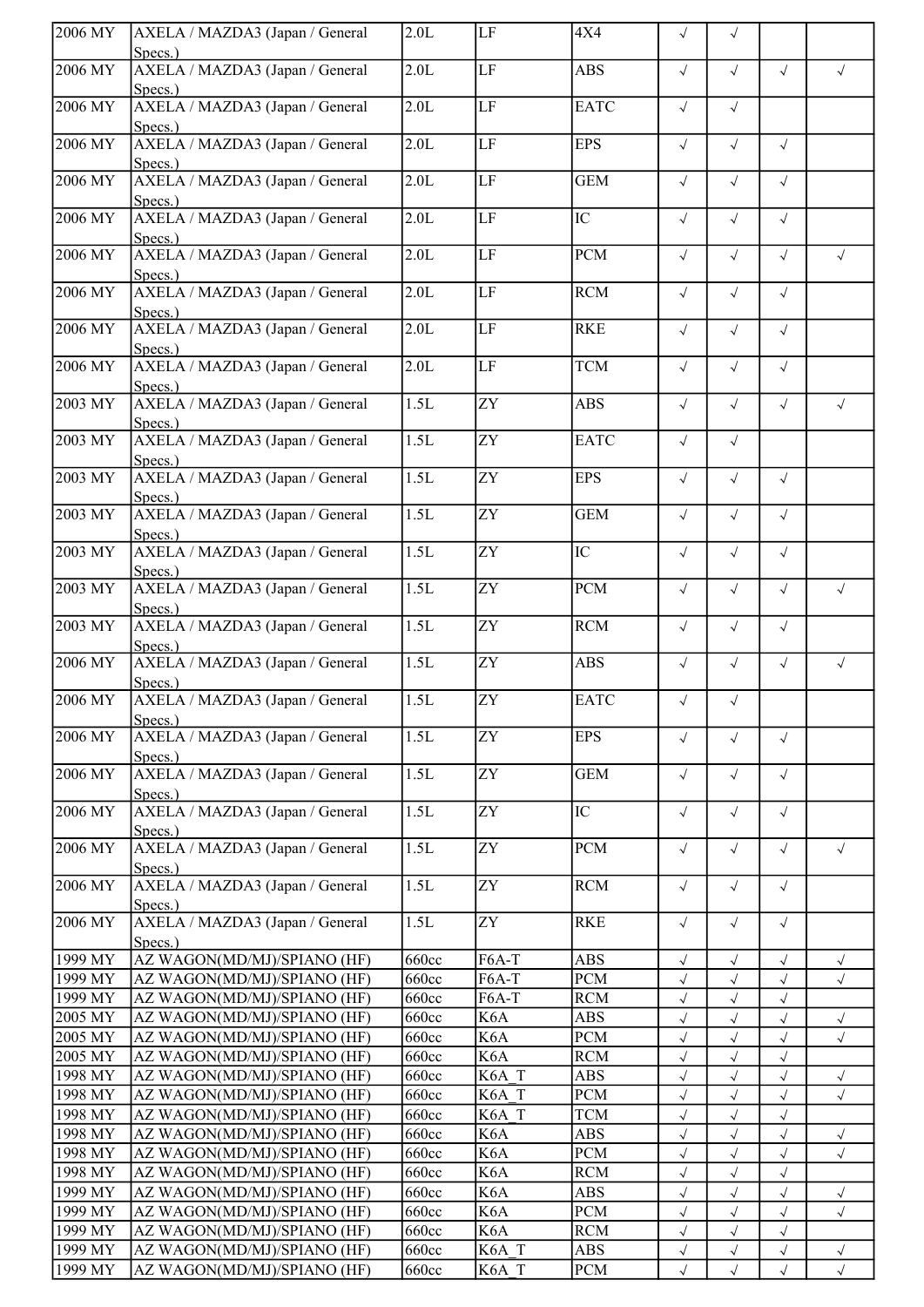| 1999 MY | AZ WAGON(MD/MJ)/SPIANO (HF) | 660cc | K6A T            | <b>RCM</b>  | $\sqrt{}$    | $\sqrt{}$    | $\sqrt{ }$           |              |
|---------|-----------------------------|-------|------------------|-------------|--------------|--------------|----------------------|--------------|
| 1998 MY | AZ WAGON(MD/MJ)/SPIANO (HF) | 660cc | F6A-T            | <b>ABS</b>  | $\sqrt{ }$   | $\sqrt{ }$   | $\sqrt{}$            | $\sqrt{ }$   |
| 1998 MY | AZ WAGON(MD/MJ)/SPIANO (HF) | 660cc | F6A-T            | <b>PCM</b>  | $\sqrt{ }$   | $\sqrt{ }$   | $\sqrt{ }$           | $\sqrt{ }$   |
| 1998 MY | AZ WAGON(MD/MJ)/SPIANO (HF) | 660cc | F6A-T            | <b>RCM</b>  | $\sqrt{ }$   | $\sqrt{ }$   | $\sqrt{ }$           |              |
| 2002 MY | AZ WAGON(MD/MJ)/SPIANO (HF) | 660cc | K <sub>6</sub> A | <b>ABS</b>  | $\sqrt{ }$   | $\sqrt{}$    | $\sqrt{ }$           | $\sqrt{ }$   |
| 2002 MY | AZ WAGON(MD/MJ)/SPIANO (HF) | 660cc | K <sub>6</sub> A | <b>PCM</b>  | $\sqrt{ }$   | $\sqrt{ }$   | $\sqrt{\phantom{a}}$ | $\sqrt{ }$   |
| 2002 MY | AZ WAGON(MD/MJ)/SPIANO (HF) | 660cc | K6A              | <b>RCM</b>  | $\sqrt{ }$   | $\sqrt{}$    | $\sqrt{\phantom{a}}$ |              |
| 2001 MY | AZ WAGON(MD/MJ)/SPIANO (HF) | 660cc | K6A              | <b>ABS</b>  | $\sqrt{ }$   | $\sqrt{}$    | $\sqrt{ }$           | $\sqrt{ }$   |
| 2001 MY | AZ WAGON(MD/MJ)/SPIANO (HF) | 660cc | K <sub>6</sub> A | <b>PCM</b>  | $\sqrt{ }$   | $\sqrt{}$    | $\sqrt{ }$           | $\sqrt{ }$   |
| 2001 MY | AZ WAGON(MD/MJ)/SPIANO (HF) | 660cc | K <sub>6</sub> A | <b>RCM</b>  | $\sqrt{ }$   | $\sqrt{ }$   | $\sqrt{ }$           |              |
| 2001 MY | AZ WAGON(MD/MJ)/SPIANO (HF) | 660cc | K6A T            | <b>ABS</b>  | $\sqrt{2}$   | $\sqrt{ }$   | $\sqrt{ }$           | $\sqrt{ }$   |
| 2001 MY | AZ WAGON(MD/MJ)/SPIANO (HF) | 660cc | K6A T            | <b>PCM</b>  | $\sqrt{ }$   | $\checkmark$ | $\sqrt{ }$           | $\sqrt{ }$   |
| 2001 MY | AZ WAGON(MD/MJ)/SPIANO (HF) | 660cc | K6A T            | <b>RCM</b>  | $\sqrt{2}$   | $\sqrt{2}$   | $\checkmark$         |              |
| 2000 MY | AZ WAGON(MD/MJ)/SPIANO (HF) | 660cc | F6A-T            | <b>ABS</b>  | $\sqrt{ }$   | $\sqrt{}$    | $\sqrt{ }$           | $\sqrt{ }$   |
| 2000 MY | AZ WAGON(MD/MJ)/SPIANO (HF) | 660cc | F6A-T            | <b>PCM</b>  | $\sqrt{ }$   | $\sqrt{}$    | $\sqrt{ }$           | $\sqrt{ }$   |
| 2000 MY | AZ WAGON(MD/MJ)/SPIANO (HF) | 660cc | F6A-T            | <b>RCM</b>  | $\sqrt{ }$   | $\sqrt{ }$   | $\sqrt{ }$           |              |
| 2000 MY | AZ WAGON(MD/MJ)/SPIANO (HF) | 660cc | K6A T            | <b>ABS</b>  | $\sqrt{ }$   | $\sqrt{ }$   | $\sqrt{\phantom{a}}$ | $\sqrt{ }$   |
| 2000 MY | AZ WAGON(MD/MJ)/SPIANO (HF) | 660cc | K6A T            | <b>PCM</b>  | $\sqrt{ }$   | $\sqrt{ }$   | $\sqrt{ }$           | $\sqrt{ }$   |
| 2000 MY | AZ WAGON(MD/MJ)/SPIANO (HF) | 660cc | K6A T            | <b>RCM</b>  | $\checkmark$ | $\sqrt{ }$   | $\sqrt{ }$           |              |
| 2000 MY | AZ WAGON(MD/MJ)/SPIANO (HF) | 660cc | K <sub>6</sub> A | <b>ABS</b>  | $\sqrt{ }$   | $\sqrt{ }$   | $\sqrt{ }$           | $\sqrt{ }$   |
| 2000 MY | AZ WAGON(MD/MJ)/SPIANO (HF) | 660cc | K <sub>6</sub> A | PCM         | $\sqrt{ }$   | $\sqrt{ }$   | $\sqrt{ }$           | $\sqrt{ }$   |
| 2000 MY | AZ WAGON(MD/MJ)/SPIANO (HF) | 660cc | K <sub>6</sub> A | <b>RCM</b>  | $\sqrt{ }$   | $\sqrt{ }$   | $\checkmark$         |              |
| 2002 MY | <b>AZ-OFFROAD</b>           | 660cc | K6A T            | <b>ABS</b>  | $\sqrt{ }$   | $\sqrt{ }$   | $\sqrt{ }$           | $\sqrt{ }$   |
| 2002 MY | <b>AZ-OFFROAD</b>           | 660cc | K6A T            | <b>PCM</b>  | $\sqrt{ }$   | $\sqrt{ }$   | $\sqrt{ }$           | $\sqrt{ }$   |
| 2002 MY | <b>AZ-OFFROAD</b>           | 660cc | K6A T            | <b>RCM</b>  | $\sqrt{2}$   |              | $\checkmark$         |              |
| 2002 MY | <b>AZ-OFFROAD</b>           | 660cc | K6A T            | <b>TCM</b>  | $\sqrt{ }$   |              | $\sqrt{ }$           |              |
|         |                             | 660cc |                  | <b>ABS</b>  |              | $\sqrt{}$    |                      |              |
| 2003 MY | <b>AZ-OFFROAD</b>           |       | K6A T            |             | $\sqrt{}$    | $\sqrt{}$    | $\sqrt{ }$           | $\sqrt{ }$   |
| 2003 MY | <b>AZ-OFFROAD</b>           | 660cc | K6A T            | <b>PCM</b>  | $\sqrt{ }$   | $\sqrt{ }$   | $\sqrt{ }$           | $\sqrt{ }$   |
| 2003 MY | <b>AZ-OFFROAD</b>           | 660cc | K6A T            | <b>RCM</b>  | $\sqrt{ }$   | $\sqrt{ }$   | $\sqrt{ }$           |              |
| 2003 MY | <b>AZ-OFFROAD</b>           | 660cc | K6A T            | <b>TCM</b>  | $\sqrt{ }$   | $\sqrt{ }$   | $\sqrt{ }$           |              |
| 2004 MY | <b>AZ-OFFROAD</b>           | 660cc | K6A T            | <b>ABS</b>  | $\checkmark$ | $\sqrt{ }$   | $\sqrt{ }$           | $\sqrt{ }$   |
| 2004 MY | <b>AZ-OFFROAD</b>           | 660cc | K6A T            | <b>PCM</b>  | $\sqrt{ }$   | $\sqrt{ }$   | $\sqrt{ }$           | $\sqrt{ }$   |
| 2004 MY | <b>AZ-OFFROAD</b>           | 660cc | K6A T            | <b>RCM</b>  | $\sqrt{ }$   | $\sqrt{}$    | $\sqrt{ }$           |              |
| 2004 MY | <b>AZ-OFFROAD</b>           | 660cc | K6A T            | <b>TCM</b>  | $\sqrt{ }$   | $\sqrt{ }$   | $\sqrt{ }$           |              |
| 1999 MY | <b>AZ-OFFROAD</b>           | 660cc | K6A T            | <b>ABS</b>  | $\sqrt{ }$   | $\sqrt{}$    | $\sqrt{ }$           | $\sqrt{ }$   |
| 1999 MY | <b>AZ-OFFROAD</b>           | 660cc | K6A T            | <b>PCM</b>  | $\sqrt{ }$   | $\sqrt{ }$   | $\sqrt{2}$           | $\sqrt{ }$   |
| 1999 MY | <b>AZ-OFFROAD</b>           | 660cc | K6A T            | <b>RCM</b>  | $\sqrt{ }$   | $\sqrt{ }$   | $\sqrt{ }$           |              |
| 1999 MY | <b>AZ-OFFROAD</b>           | 660cc | K6A T            | <b>TCM</b>  | $\sqrt{ }$   |              | $\sqrt{ }$           |              |
| 2008 MY | <b>AZ-OFFROAD</b>           | 660cc | K6A T            | <b>ABS</b>  | $\sqrt{ }$   | $\sqrt{ }$   | $\sqrt{ }$           | $\sqrt{ }$   |
| 2008 MY | <b>AZ-OFFROAD</b>           | 660cc | K6A T            | <b>PCM</b>  | $\sqrt{ }$   | $\sqrt{ }$   | $\sqrt{ }$           | $\sqrt{ }$   |
| 2008 MY | <b>AZ-OFFROAD</b>           | 660cc | K6A T            | <b>RCM</b>  | $\sqrt{ }$   | $\sqrt{ }$   | $\sqrt{ }$           |              |
| 2008 MY | <b>AZ-OFFROAD</b>           | 660cc | K6A T            | <b>TCM</b>  | $\sqrt{ }$   | $\sqrt{}$    | $\sqrt{ }$           |              |
| 2003 MY | AZ-WAGON (MJ)               | 660cc | K <sub>6</sub> A | <b>ABS</b>  | $\sqrt{ }$   | $\sqrt{ }$   | $\sqrt{ }$           | $\sqrt{ }$   |
| 2003 MY | AZ-WAGON (MJ)               | 660cc | K <sub>6</sub> A | PCM         | $\sqrt{ }$   | $\sqrt{}$    | $\sqrt{\phantom{a}}$ | $\sqrt{ }$   |
| 2003 MY | AZ-WAGON (MJ)               | 660cc | K <sub>6</sub> A | <b>RCM</b>  | $\sqrt{ }$   | $\sqrt{ }$   | $\sqrt{ }$           |              |
| 2003 MY | AZ-WAGON (MJ)               | 660cc | K6A T            | <b>ABS</b>  | $\sqrt{}$    | $\sqrt{ }$   | $\sqrt{}$            | $\sqrt{ }$   |
| 2003 MY | AZ-WAGON (MJ)               | 660cc | K6A T            | PCM         | $\sqrt{ }$   | $\sqrt{ }$   | $\checkmark$         | $\sqrt{ }$   |
| 2003 MY | AZ-WAGON (MJ)               | 660cc | K6A T            | <b>RCM</b>  | $\sqrt{ }$   | $\sqrt{}$    | $\sqrt{}$            |              |
| 2006 MY | AZ-WAGON (MJ)               | 660cc | K <sub>6</sub> A | <b>ABS</b>  | $\sqrt{ }$   |              | $\sqrt{ }$           | $\sqrt{ }$   |
| 2006 MY | AZ-WAGON (MJ)               | 660cc | K6A              | PCM         | $\sqrt{ }$   |              | $\sqrt{ }$           | $\checkmark$ |
| 2006 MY | AZ-WAGON (MJ)               | 660cc | K6A              | <b>RCM</b>  | $\sqrt{ }$   | $\sqrt{}$    | $\sqrt{ }$           |              |
| 2005 MY | AZ-WAGON (MJ)               | 660cc | K <sub>6</sub> A | <b>ABS</b>  | $\sqrt{ }$   | $\sqrt{ }$   | $\sqrt{ }$           | $\sqrt{ }$   |
| 2005 MY | AZ-WAGON (MJ)               | 660cc | K6A              | <b>PCM</b>  | $\sqrt{ }$   | $\sqrt{ }$   | $\sqrt{ }$           | $\sqrt{ }$   |
| 2005 MY | AZ-WAGON (MJ)               | 660cc | K <sub>6</sub> A | <b>RCM</b>  | $\sqrt{ }$   | $\sqrt{ }$   | $\sqrt{ }$           |              |
| 2005 MY | AZ-WAGON (MJ)               | 660cc | K6A T            | <b>ABS</b>  | $\sqrt{}$    | $\sqrt{ }$   | $\sqrt{ }$           | $\sqrt{ }$   |
| 2005 MY | AZ-WAGON (MJ)               | 660cc | K6A T            | PCM         | $\sqrt{ }$   | $\sqrt{}$    | $\checkmark$         | $\sqrt{ }$   |
| 2005 MY | AZ-WAGON (MJ)               | 660cc | K6A T            | <b>RCM</b>  | $\sqrt{ }$   | $\sqrt{ }$   | $\sqrt{ }$           |              |
| Other   | <b>AZ-WAGON / CAROL</b>     | 660cc | K <sub>6</sub> A | <b>ABS</b>  | $\sqrt{ }$   | $\sqrt{}$    | $\sqrt{ }$           | $\sqrt{ }$   |
| Other   | <b>AZ-WAGON / CAROL</b>     | 660cc | K6A              | BCM#1       | $\sqrt{ }$   | $\sqrt{ }$   | $\sqrt{ }$           |              |
| Other   | <b>AZ-WAGON / CAROL</b>     | 660cc | K6A              | <b>EATC</b> | $\sqrt{ }$   | $\sqrt{ }$   | $\sqrt{\phantom{a}}$ |              |
| Other   | AZ-WAGON / CAROL            | 660cc | K6A              | <b>EPS</b>  | $\sqrt{ }$   | $\sqrt{}$    | $\sqrt{ }$           |              |
| Other   | <b>AZ-WAGON / CAROL</b>     | 660cc | K6A              | IC          | $\sqrt{ }$   |              | $\checkmark$         |              |
| Other   | AZ-WAGON / CAROL            | 660cc | K6A              | <b>LCM</b>  | $\sqrt{ }$   | $\sqrt{ }$   | $\sqrt{\phantom{a}}$ |              |
| Other   | AZ-WAGON / CAROL            | 660cc | K <sub>6</sub> A | PCM         | $\sqrt{}$    | $\sqrt{}$    | $\sqrt{ }$           | $\sqrt{ }$   |
| Other   | AZ-WAGON / CAROL            | 660cc | K <sub>6</sub> A | <b>RCM</b>  | $\sqrt{ }$   | $\sqrt{ }$   | $\sqrt{ }$           |              |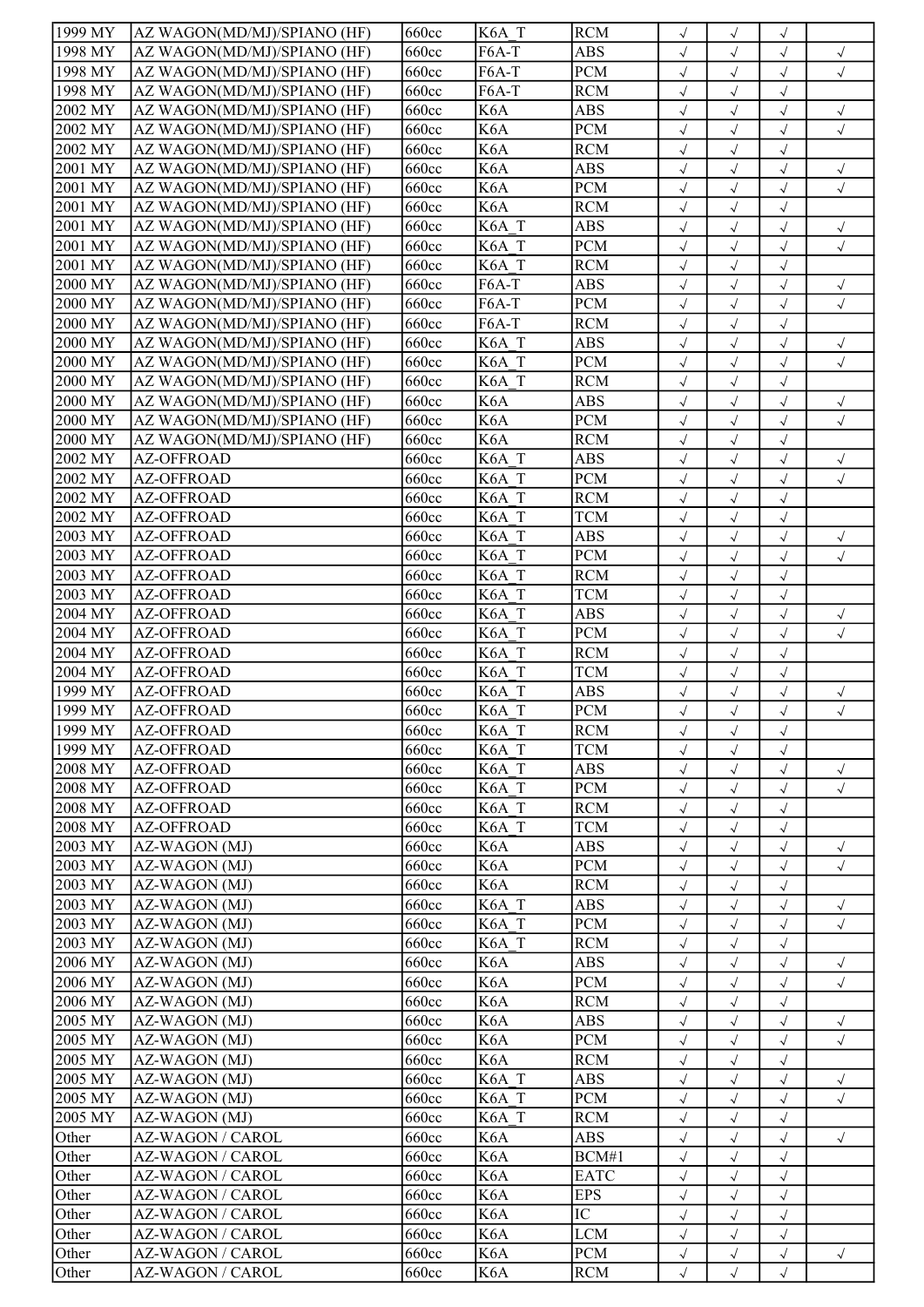| Other | <b>AZ-WAGON / CAROL</b> | 660cc | K6A                               | <b>TCM</b>             | $\sqrt{ }$           | $\sqrt{}$  | $\sqrt{}$            |                      |
|-------|-------------------------|-------|-----------------------------------|------------------------|----------------------|------------|----------------------|----------------------|
| Other | <b>AZ-WAGON / CAROL</b> | 660cc | K6A T                             | <b>ABS</b>             | $\sqrt{ }$           | $\sqrt{}$  | $\sqrt{ }$           | $\sqrt{}$            |
| Other | <b>AZ-WAGON / CAROL</b> | 660cc | K6A T                             | BCM#1                  | $\checkmark$         | $\sqrt{ }$ | $\sqrt{ }$           |                      |
| Other | <b>AZ-WAGON / CAROL</b> | 660cc | K6A T                             | <b>EATC</b>            | $\sqrt{ }$           | $\sqrt{}$  | $\sqrt{ }$           |                      |
| Other | <b>AZ-WAGON / CAROL</b> | 660cc | K6A T                             | <b>EPS</b>             | $\sqrt{ }$           | $\sqrt{}$  | $\sqrt{ }$           |                      |
| Other | AZ-WAGON / CAROL        | 660cc | K6A T                             | IC                     | $\checkmark$         | $\sqrt{ }$ | $\sqrt{ }$           |                      |
| Other | <b>AZ-WAGON / CAROL</b> | 660cc | K6A T                             | <b>LCM</b>             | $\checkmark$         | $\sqrt{}$  | $\checkmark$         |                      |
| Other | <b>AZ-WAGON / CAROL</b> | 660cc | K6A T                             | <b>PCM</b>             | $\sqrt{ }$           | $\sqrt{}$  | $\sqrt{ }$           | $\sqrt{ }$           |
| Other | AZ-WAGON / CAROL        | 660cc | K6A T                             | <b>RCM</b>             | $\sqrt{ }$           | $\sqrt{}$  | $\sqrt{ }$           |                      |
| Other | <b>AZ-WAGON / CAROL</b> | 660cc | K6A T                             | <b>TCM</b>             | $\sqrt{ }$           | $\sqrt{ }$ | $\sqrt{ }$           |                      |
| Other | <b>AZ-WAGON / CAROL</b> | 660cc | K6A <sub>S</sub>                  | A-STOP                 | $\sqrt{ }$           | $\sqrt{2}$ | $\checkmark$         |                      |
| Other | <b>AZ-WAGON / CAROL</b> | 660cc | K6A <sub>S</sub>                  | <b>ABS</b>             | $\checkmark$         | $\sqrt{}$  | $\sqrt{ }$           | $\sqrt{ }$           |
| Other | <b>AZ-WAGON / CAROL</b> | 660cc | K6A <sub>S</sub>                  | BCM#1                  | $\sqrt{ }$           | $\sqrt{2}$ | $\sqrt{}$            |                      |
| Other | <b>AZ-WAGON / CAROL</b> | 660cc | K6A <sub>S</sub>                  | <b>EATC</b>            | $\checkmark$         | $\sqrt{}$  | $\checkmark$         |                      |
| Other | <b>AZ-WAGON / CAROL</b> | 660cc | K6AS                              | <b>EPS</b>             | $\checkmark$         | $\sqrt{ }$ | $\sqrt{ }$           |                      |
| Other | <b>AZ-WAGON / CAROL</b> | 660cc | K6AS                              | IC                     | $\sqrt{ }$           | $\sqrt{ }$ | $\sqrt{ }$           |                      |
| Other | <b>AZ-WAGON / CAROL</b> | 660cc | K6A S                             | <b>LCM</b>             | $\sqrt{ }$           | $\sqrt{ }$ | $\sqrt{ }$           |                      |
| Other | <b>AZ-WAGON / CAROL</b> | 660cc | K6A <sub>S</sub>                  | <b>PCM</b>             | $\checkmark$         | $\sqrt{}$  | $\sqrt{ }$           | $\sqrt{\phantom{a}}$ |
| Other | <b>AZ-WAGON / CAROL</b> | 660cc | K6A <sub>S</sub>                  | <b>RCM</b>             | $\sqrt{ }$           | $\sqrt{ }$ | $\checkmark$         |                      |
| Other | <b>AZ-WAGON / CAROL</b> | 660cc | K6A <sub>S</sub>                  | <b>TCM</b>             | $\sqrt{ }$           | $\sqrt{}$  | $\checkmark$         |                      |
| Other | <b>AZ-WAGON / CAROL</b> | 660cc | R <sub>06</sub> A                 | <b>ABS</b>             | $\sqrt{ }$           | $\sqrt{ }$ | $\sqrt{ }$           | $\sqrt{ }$           |
| Other | <b>AZ-WAGON / CAROL</b> | 660cc | <b>R06A</b>                       | BCM#1                  | $\sqrt{ }$           | $\sqrt{2}$ | $\checkmark$         |                      |
| Other | <b>AZ-WAGON / CAROL</b> | 660cc | R <sub>06</sub> A                 | <b>EATC</b>            | $\sqrt{ }$           | $\sqrt{ }$ | $\checkmark$         |                      |
| Other | <b>AZ-WAGON / CAROL</b> | 660cc | R <sub>06</sub> A                 | <b>EPS</b>             | $\checkmark$         | $\sqrt{}$  | $\sqrt{ }$           |                      |
| Other | <b>AZ-WAGON / CAROL</b> | 660cc | R <sub>06</sub> A                 | $\overline{\text{IC}}$ | $\sqrt{ }$           | $\sqrt{}$  | $\sqrt{2}$           |                      |
| Other | <b>AZ-WAGON / CAROL</b> | 660cc | R <sub>06</sub> A                 | <b>LCM</b>             | $\checkmark$         | $\sqrt{}$  | $\checkmark$         |                      |
| Other | AZ-WAGON / CAROL        | 660cc | R <sub>06</sub> A                 | <b>PCM</b>             | $\sqrt{ }$           | $\sqrt{}$  | $\sqrt{\phantom{a}}$ | $\sqrt{ }$           |
| Other | <b>AZ-WAGON / CAROL</b> | 660cc | R <sub>06</sub> A                 | <b>RCM</b>             | $\sqrt{ }$           | $\sqrt{}$  | $\sqrt{ }$           |                      |
| Other | <b>AZ-WAGON / CAROL</b> | 660cc | R <sub>06</sub> A                 | <b>TCM</b>             | $\sqrt{ }$           | $\sqrt{}$  | $\sqrt{ }$           |                      |
| Other | AZ-WAGON / CAROL        | 660cc | <b>R06A</b> (A                    | A-STOP                 | $\sqrt{ }$           | $\sqrt{}$  | $\sqrt{ }$           |                      |
|       |                         |       | STOP)                             |                        |                      |            |                      |                      |
| Other | AZ-WAGON / CAROL        | 660cc | R06A(A)                           | <b>ABS</b>             | $\sqrt{}$            | $\sqrt{ }$ | $\sqrt{ }$           | $\sqrt{ }$           |
|       |                         |       | STOP)                             |                        |                      |            |                      |                      |
| Other | AZ-WAGON / CAROL        | 660cc | R06A(A)                           | BCM#1                  | $\sqrt{ }$           | $\sqrt{ }$ | $\sqrt{\phantom{a}}$ |                      |
|       |                         |       | STOP)                             |                        |                      |            |                      |                      |
| Other | AZ-WAGON / CAROL        | 660cc | R06A(A)                           | <b>EATC</b>            | $\sqrt{}$            | $\sqrt{}$  | $\sqrt{ }$           |                      |
|       |                         |       | STOP)                             |                        |                      |            |                      |                      |
| Other | AZ-WAGON / CAROL        | 660cc | R06A(A)                           | <b>EPS</b>             | $\sqrt{ }$           | $\sqrt{ }$ | $\sqrt{ }$           |                      |
| Other | AZ-WAGON / CAROL        | 660cc | STOP)<br>R06A(A)                  | IC                     | $\sqrt{ }$           |            | $\sqrt{ }$           |                      |
|       |                         |       | STOP)                             |                        |                      | $\sqrt{ }$ |                      |                      |
| Other | AZ-WAGON / CAROL        | 660cc | R06A(A)                           | <b>LCM</b>             | $\sqrt{ }$           | $\sqrt{ }$ | $\sqrt{ }$           |                      |
|       |                         |       | STOP)                             |                        |                      |            |                      |                      |
| Other | AZ-WAGON / CAROL        | 660cc | R06A(A)                           | <b>PCM</b>             | $\sqrt{ }$           | $\sqrt{ }$ | $\sqrt{ }$           | $\sqrt{ }$           |
|       |                         |       | STOP)                             |                        |                      |            |                      |                      |
| Other | <b>AZ-WAGON / CAROL</b> | 660cc | R06A(A)                           | <b>RCM</b>             | $\sqrt{ }$           | $\sqrt{ }$ | $\sqrt{ }$           |                      |
|       |                         |       | STOP)                             |                        |                      |            |                      |                      |
| Other | <b>AZ-WAGON / CAROL</b> | 660cc | R06A(A)                           | <b>TCM</b>             | $\sqrt{\phantom{a}}$ | $\sqrt{ }$ | $\sqrt{ }$           |                      |
|       |                         |       | STOP)                             |                        |                      |            |                      |                      |
| Other | <b>AZ-WAGON / CAROL</b> | 660cc | R06A T(A)                         | A-STOP                 | $\sqrt{ }$           | $\sqrt{ }$ | $\sqrt{ }$           |                      |
|       |                         |       | STOP)                             |                        |                      |            |                      |                      |
| Other | <b>AZ-WAGON / CAROL</b> | 660cc | R06A T(A)                         | <b>ABS</b>             | $\sqrt{ }$           | $\sqrt{ }$ | $\sqrt{ }$           | $\sqrt{ }$           |
|       |                         |       | STOP)                             |                        |                      |            |                      |                      |
| Other | <b>AZ-WAGON / CAROL</b> | 660cc | R <sub>06</sub> A <sub>T</sub> (A | BCM#1                  | $\sqrt{ }$           | $\sqrt{ }$ | $\sqrt{ }$           |                      |
|       |                         |       | STOP)                             |                        |                      |            |                      |                      |
| Other | <b>AZ-WAGON / CAROL</b> | 660cc | R06A T(A)                         | <b>EATC</b>            | $\sqrt{ }$           | $\sqrt{ }$ | $\sqrt{ }$           |                      |
|       |                         |       | STOP)                             |                        |                      |            |                      |                      |
| Other | <b>AZ-WAGON / CAROL</b> | 660cc | R06A T(A)                         | <b>EPS</b>             | $\sqrt{ }$           | $\sqrt{ }$ | $\sqrt{ }$           |                      |
|       |                         |       | STOP)                             |                        |                      |            |                      |                      |
| Other | <b>AZ-WAGON / CAROL</b> | 660cc | R06A T(A)                         | IC                     | $\sqrt{ }$           | $\sqrt{ }$ | $\sqrt{ }$           |                      |
|       |                         |       | STOP)                             |                        |                      |            |                      |                      |
| Other | <b>AZ-WAGON / CAROL</b> | 660cc | R06A T(A)                         | <b>LCM</b>             | $\sqrt{ }$           | $\sqrt{ }$ | $\sqrt{ }$           |                      |
| Other | <b>AZ-WAGON / CAROL</b> | 660cc | STOP)<br>R06A T(A)                | PCM                    |                      |            |                      |                      |
|       |                         |       | STOP)                             |                        | $\sqrt{ }$           | $\sqrt{ }$ | $\sqrt{ }$           | $\sqrt{ }$           |
|       |                         |       |                                   |                        |                      |            |                      |                      |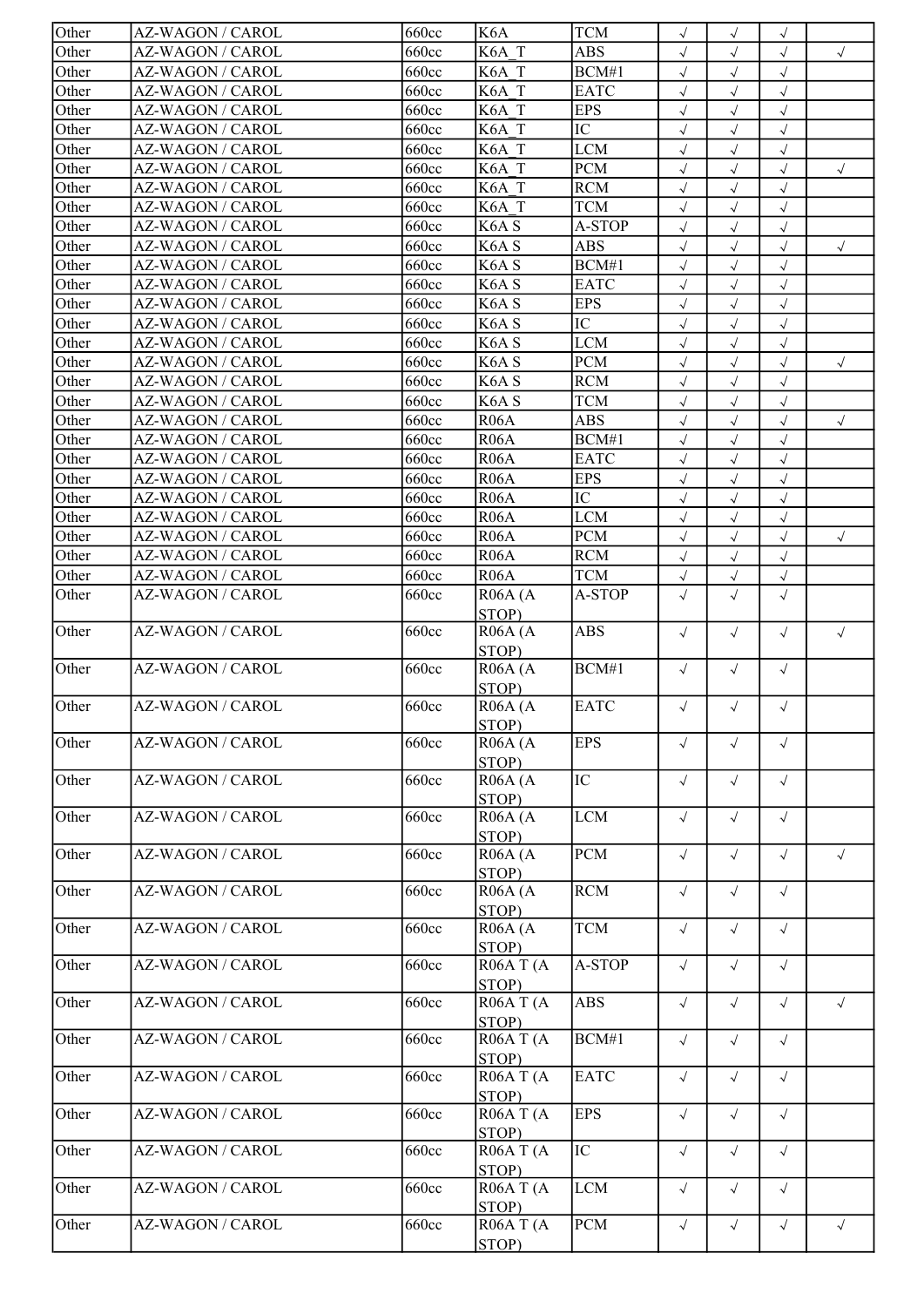| Other   | <b>AZ-WAGON / CAROL</b>                          | 660cc             | R <sub>06</sub> A <sub>T</sub> (A | <b>RCM</b>      | $\sqrt{}$        | $\sqrt{ }$   | $\sqrt{ }$   |              |
|---------|--------------------------------------------------|-------------------|-----------------------------------|-----------------|------------------|--------------|--------------|--------------|
| Other   | <b>AZ-WAGON / CAROL</b>                          | 660cc             | STOP)<br>R06AT(A                  | <b>TCM</b>      | $\sqrt{ }$       | $\sqrt{}$    | $\sqrt{ }$   |              |
|         |                                                  |                   | STOP)                             |                 |                  |              |              |              |
| 2008 MY | Biante(Japan)                                    | 2.3L              | L3                                | <b>ABS</b>      | $\sqrt{ }$       | $\checkmark$ | $\checkmark$ | $\sqrt{ }$   |
| 2008 MY | Biante(Japan)                                    | 2.3L              | L <sub>3</sub>                    | <b>EATC</b>     | $\sqrt{ }$       | $\sqrt{}$    | $\sqrt{ }$   | $\checkmark$ |
| 2008 MY | Biante(Japan)                                    | 2.3L              | L <sub>3</sub>                    | <b>EPS</b>      | $\checkmark$     | $\sqrt{}$    | $\sqrt{ }$   |              |
| 2008 MY | Biante(Japan)                                    | 2.3L              | L <sub>3</sub>                    | <b>GEM</b>      | $\sqrt{ }$       | $\sqrt{ }$   | $\sqrt{ }$   |              |
| 2008 MY | Biante(Japan)                                    | 2.3L              | L <sub>3</sub>                    | IC              | $\sqrt{ }$       | $\checkmark$ | $\sqrt{ }$   |              |
| 2008 MY | Biante(Japan)                                    | $\overline{2.3L}$ | L <sub>3</sub>                    | <b>LPSDM</b>    | $\checkmark$     | $\checkmark$ | $\checkmark$ |              |
| 2008 MY | Biante(Japan)                                    | 2.3L              | L <sub>3</sub>                    | <b>PCM</b>      | $\checkmark$     | $\checkmark$ | $\checkmark$ | $\checkmark$ |
| 2008 MY | Biante(Japan)                                    | 2.3L              | L <sub>3</sub>                    | <b>RCM</b>      | $\checkmark$     | $\checkmark$ | $\sqrt{ }$   |              |
| 2008 MY | Biante(Japan)                                    | 2.3L              | $\overline{L3}$                   | <b>RKE</b>      | $\checkmark$     | $\checkmark$ | $\checkmark$ | $\checkmark$ |
| 2008 MY | Biante(Japan)                                    | 2.3L              | $\overline{L3}$                   | <b>RPSDM</b>    | $\bar{\sqrt{ }}$ | $\checkmark$ | $\checkmark$ |              |
| 2008 MY | Biante(Japan)                                    | 2.3L              | L <sub>3</sub>                    | <b>TCM</b>      | $\checkmark$     | $\sqrt{2}$   | $\sqrt{ }$   |              |
| 2008 MY | Biante(Japan)                                    | 2.0L              | $\overline{LF}$                   | 4X4             | $\sqrt{2}$       | $\sqrt{}$    |              |              |
| 2008 MY | Biante(Japan)                                    | 2.0L              | LF                                | <b>ABS</b>      | $\sqrt{ }$       | $\checkmark$ | $\checkmark$ | $\sqrt{}$    |
| 2008 MY | Biante(Japan)                                    | 2.0L              | LF                                | <b>EATC</b>     | $\sqrt{ }$       | $\checkmark$ | $\sqrt{ }$   | $\sqrt{ }$   |
| 2008 MY | Biante(Japan)                                    | 2.0L              | LF                                | <b>EPS</b>      | $\checkmark$     | $\sqrt{ }$   | $\sqrt{ }$   |              |
| 2008 MY | Biante(Japan)                                    | 2.0L              | LF                                | <b>GEM</b>      | $\checkmark$     | $\sqrt{ }$   | $\sqrt{ }$   |              |
| 2008 MY | Biante(Japan)                                    | 2.0L              | $\overline{LF}$                   | $\overline{IC}$ | $\sqrt{ }$       | $\checkmark$ | $\sqrt{ }$   |              |
| 2008 MY | Biante(Japan)                                    | 2.0L              | LF                                | <b>LPSDM</b>    | $\checkmark$     | $\checkmark$ | $\sqrt{ }$   |              |
| 2008 MY | Biante(Japan)                                    | 2.0L              | LF                                | <b>PCM</b>      | $\sqrt{ }$       | $\checkmark$ | $\sqrt{ }$   | $\checkmark$ |
| 2008 MY | Biante(Japan)                                    | 2.0L              | LF                                | <b>RCM</b>      | $\checkmark$     | $\checkmark$ | $\sqrt{2}$   |              |
| 2008 MY | Biante(Japan)                                    | 2.0L              | LF                                | <b>RKE</b>      | $\checkmark$     | $\checkmark$ | $\checkmark$ | $\checkmark$ |
| 2008 MY | Biante(Japan)                                    | 2.0L              | LF                                | <b>RPSDM</b>    | $\sqrt{2}$       | $\checkmark$ | $\sqrt{ }$   |              |
| 2008 MY | Biante(Japan)                                    | 2.0L              | $\overline{LF}$                   | <b>TCM</b>      | $\sqrt{2}$       | $\sqrt{2}$   | $\sqrt{2}$   | $\checkmark$ |
| 2012 MY | Biante(Japan)                                    | 2.0L              | $\overline{PE}$                   | <b>ABS</b>      | $\checkmark$     | $\checkmark$ | $\checkmark$ | $\checkmark$ |
| 2012 MY | Biante(Japan)                                    | 2.0L              | $\overline{PE}$                   | <b>EATC</b>     | $\sqrt{2}$       | $\sqrt{}$    | $\sqrt{2}$   | $\sqrt{2}$   |
| 2012 MY | Biante(Japan)                                    | 2.0L              | $\overline{PE}$                   | <b>EPS</b>      | $\sqrt{ }$       | $\checkmark$ | $\sqrt{ }$   |              |
| 2012 MY | Biante(Japan)                                    | 2.0L              | PE                                | <b>GEM</b>      | $\checkmark$     | $\sqrt{}$    | $\checkmark$ |              |
| 2012 MY | Biante(Japan)                                    | 2.0L              | PE                                | IC              | $\sqrt{ }$       | $\sqrt{}$    | $\checkmark$ |              |
| 2012 MY | Biante(Japan)                                    | 2.0L              | PE                                | <b>LPSDM</b>    | $\sqrt{ }$       | $\checkmark$ | $\checkmark$ |              |
| 2012 MY | Biante(Japan)                                    | 2.0L              | PE                                | <b>PCM</b>      | $\checkmark$     | $\checkmark$ | $\checkmark$ | $\sqrt{ }$   |
| 2012 MY | Biante(Japan)                                    | 2.0L              | PE                                | <b>RCM</b>      | $\sqrt{ }$       | $\checkmark$ | $\sqrt{ }$   |              |
| 2012 MY | Biante(Japan)                                    | 2.0L              | PE                                | <b>RKE</b>      | $\sqrt{2}$       | $\checkmark$ | $\sqrt{2}$   | $\checkmark$ |
| 2012 MY | Biante(Japan)                                    | 2.0 <sub>L</sub>  | PE                                | <b>RPSDM</b>    | $\sqrt{ }$       | $\sqrt{ }$   | $\sqrt{ }$   |              |
| 2012 MY | Biante(Japan)                                    | 2.0L              | $\overline{PE}$                   | <b>TCM</b>      | $\sqrt{2}$       | $\sqrt{ }$   | $\sqrt{ }$   | $\sqrt{ }$   |
| 1999 MY | <b>BONGO / BONGO BRAWNY /</b>                    | 1.8L              | ${\rm F}8$                        | <b>ABS</b>      | $\sqrt{ }$       | $\sqrt{ }$   | $\sqrt{ }$   | $\sqrt{ }$   |
|         | <b>SPECTRON</b>                                  |                   |                                   |                 |                  |              |              |              |
| 1999 MY | BONGO / BONGO BRAWNY /                           | 1.8L              | F8                                | PCM             | $\sqrt{}$        | $\sqrt{ }$   | $\sqrt{ }$   | $\sqrt{ }$   |
|         | <b>SPECTRON</b>                                  |                   |                                   |                 |                  |              |              |              |
| 1999 MY | <b>BONGO / BONGO BRAWNY /</b>                    | 1.8L              | F8                                | <b>TCM</b>      | $\sqrt{}$        | $\sqrt{ }$   | $\sqrt{ }$   |              |
|         | <b>SPECTRON</b>                                  |                   |                                   |                 |                  |              |              |              |
| 2002 MY | <b>BONGO / BONGO BRAWNY /</b>                    | 1.8L              | F8                                | ABS/TCS         | $\sqrt{}$        | $\sqrt{ }$   | $\sqrt{ }$   |              |
|         | <b>SPECTRON</b>                                  |                   |                                   |                 |                  |              |              |              |
| 2002 MY | <b>BONGO / BONGO BRAWNY /</b>                    | 1.8L              | F8                                | PCM             | $\sqrt{}$        | $\sqrt{ }$   | $\sqrt{ }$   | $\sqrt{ }$   |
|         | <b>SPECTRON</b>                                  |                   |                                   |                 |                  |              |              |              |
| 2002 MY | <b>BONGO / BONGO BRAWNY /</b>                    | 1.8L              | F8                                | <b>TCM</b>      | $\sqrt{ }$       | $\sqrt{ }$   | $\sqrt{ }$   |              |
|         | <b>SPECTRON</b>                                  |                   |                                   |                 |                  |              |              |              |
| 2003 MY | <b>BONGO / BONGO BRAWNY /</b>                    | 2.0L              | $RF-T$                            | ABS/TCS         | $\sqrt{ }$       | $\sqrt{ }$   | $\sqrt{ }$   | $\sqrt{ }$   |
|         | <b>SPECTRON</b>                                  |                   |                                   |                 |                  |              |              |              |
| 2003 MY | <b>BONGO / BONGO BRAWNY /</b>                    | 2.0L              | $RF-T$                            | PCM             | $\sqrt{}$        | $\sqrt{ }$   |              |              |
|         | <b>SPECTRON</b>                                  |                   |                                   |                 |                  |              |              |              |
| 2004 MY | BONGO / BONGO BRAWNY /                           | 2.0L              | $RF-T$                            | ABS/TCS         | $\sqrt{ }$       | $\sqrt{ }$   | $\sqrt{ }$   | $\sqrt{ }$   |
|         | <b>SPECTRON</b>                                  |                   |                                   |                 |                  |              |              |              |
| 2004 MY | BONGO / BONGO BRAWNY /                           | 2.0L              | $RF-T$                            | <b>PCM</b>      | $\sqrt{ }$       | $\sqrt{ }$   |              |              |
|         | <b>SPECTRON</b>                                  |                   |                                   |                 |                  |              |              |              |
| 2007 MY | BONGO / BONGO BRAWNY /                           | 2.0L              | $RF-T$                            | ABS/TCS         | $\sqrt{ }$       | $\sqrt{ }$   | $\sqrt{ }$   | $\sqrt{ }$   |
|         | <b>SPECTRON</b>                                  |                   |                                   |                 |                  |              |              |              |
| 2007 MY | BONGO / BONGO BRAWNY /                           | 2.0L              | $RF-T$                            | PCM             | $\sqrt{ }$       | $\sqrt{ }$   | $\sqrt{ }$   | $\sqrt{ }$   |
|         | <b>SPECTRON</b>                                  |                   | L8                                |                 |                  |              |              |              |
| 2010 MY | BONGO / BONGO BRAWNY /                           | 1.8L              |                                   | <b>ABS</b>      | $\sqrt{ }$       | $\sqrt{ }$   | $\sqrt{ }$   | $\sqrt{ }$   |
| 2010 MY | <b>SPECTRON</b><br><b>BONGO / BONGO BRAWNY /</b> | 1.8L              | L8                                | IC              | $\sqrt{ }$       | $\sqrt{ }$   | $\sqrt{ }$   |              |
|         | <b>SPECTRON</b>                                  |                   |                                   |                 |                  |              |              |              |
|         |                                                  |                   |                                   |                 |                  |              |              |              |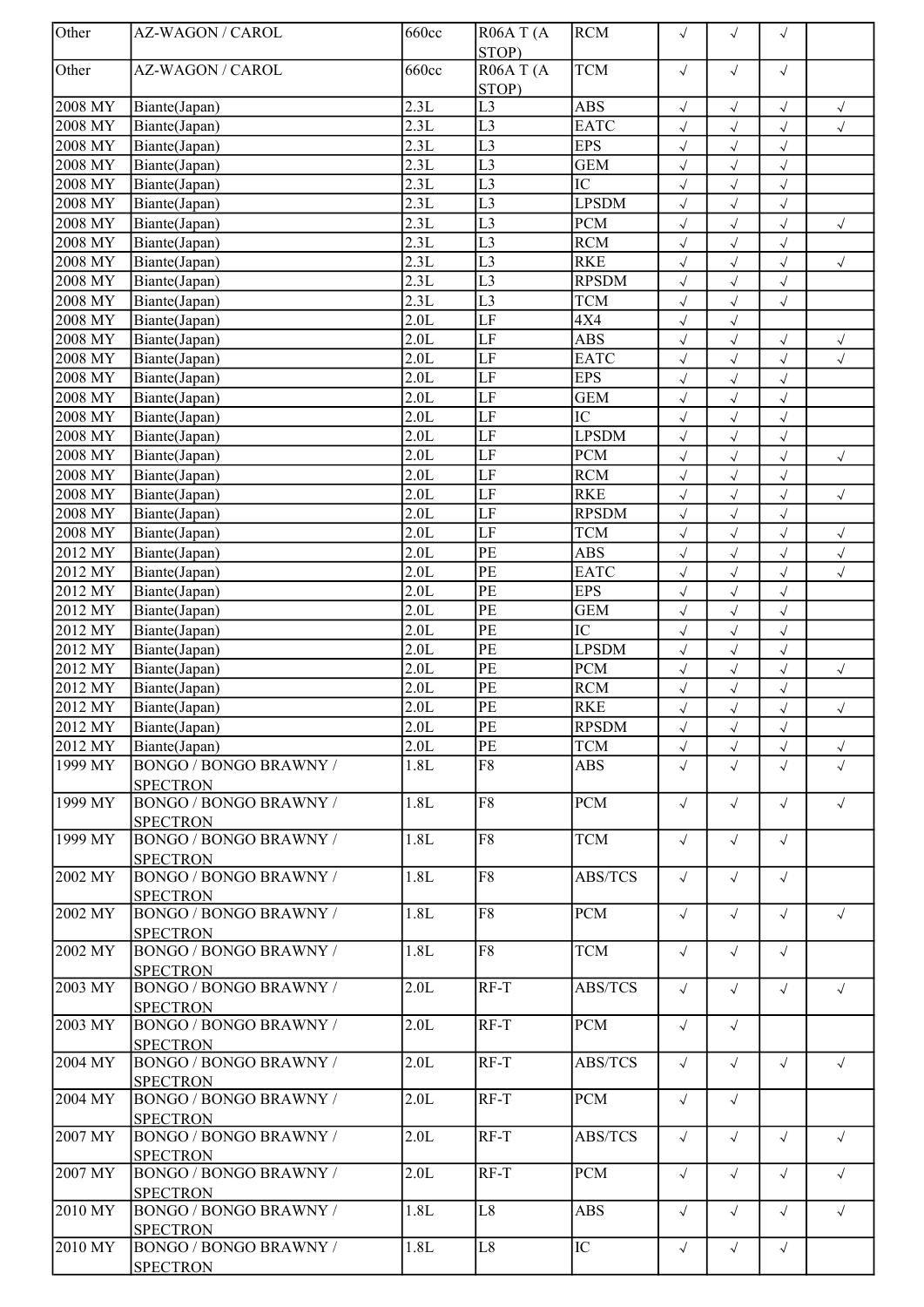| 2010 MY   | <b>BONGO / BONGO BRAWNY /</b>                                          | 1.8L             | L8             | PCM            | $\sqrt{ }$           | $\sqrt{ }$ | $\sqrt{ }$ | $\sqrt{ }$ |
|-----------|------------------------------------------------------------------------|------------------|----------------|----------------|----------------------|------------|------------|------------|
| 2010 MY   | <b>SPECTRON</b><br>BONGO / BONGO BRAWNY /                              | 1.8L             | L8             | <b>TCM</b>     | $\sqrt{ }$           | $\sqrt{ }$ | $\sqrt{ }$ |            |
|           | <b>SPECTRON</b>                                                        |                  |                |                |                      |            |            |            |
| 2016(MY)  | BONGO / BONGO BRAWNY /<br><b>SPECTRON</b>                              | 1.8L             | L8             | <b>ABS</b>     | $\sqrt{ }$           | $\sqrt{ }$ | $\sqrt{ }$ | $\sqrt{ }$ |
| 2016(MY)  | BONGO / BONGO BRAWNY /                                                 | 1.8L             | L8             | IC             | $\sqrt{ }$           | $\sqrt{ }$ | $\sqrt{ }$ |            |
| 2016(MY)  | <b>SPECTRON</b><br>BONGO / BONGO BRAWNY /                              | 1.8L             | L8             | PCM            | $\sqrt{ }$           | $\sqrt{ }$ | $\sqrt{ }$ | $\sqrt{ }$ |
| 2016(MY)  | <b>SPECTRON</b><br><b>BONGO / BONGO BRAWNY /</b>                       | 1.8L             | L8             | <b>TCM</b>     | $\sqrt{ }$           | $\sqrt{ }$ | $\sqrt{ }$ |            |
| 1999 MY   | <b>SPECTRON</b><br>BONGO / BONGO BRAWNY /                              | 2.2L             | R2             | <b>ABS</b>     | $\sqrt{ }$           | $\sqrt{ }$ | $\sqrt{ }$ | $\sqrt{ }$ |
|           | <b>SPECTRON</b>                                                        |                  |                |                |                      |            |            |            |
| 1999 MY   | <b>BONGO / BONGO BRAWNY /</b><br><b>SPECTRON</b>                       | 2.2L             | R <sub>2</sub> | <b>PCM</b>     | $\sqrt{ }$           | $\sqrt{ }$ | $\sqrt{ }$ | $\sqrt{ }$ |
| 1999 MY   | BONGO BRAWNY / ECONOVAN /<br><b>MAZDA E-SERIES</b>                     | 1.8L             | F8             | <b>ABS</b>     | $\sqrt{ }$           | $\sqrt{ }$ | $\sqrt{ }$ | $\sqrt{ }$ |
| 1999 MY   | BONGO BRAWNY / ECONOVAN /<br><b>MAZDA E-SERIES</b>                     | 1.8L             | F8             | <b>PCM</b>     | $\sqrt{ }$           | $\sqrt{ }$ | $\sqrt{ }$ | $\sqrt{ }$ |
| 1997 MY   | BONGO BRAWNY / ECONOVAN /                                              | 2.0L             | <b>FE</b>      | <b>ABS</b>     | $\sqrt{ }$           | $\sqrt{ }$ | $\sqrt{ }$ | $\sqrt{}$  |
| 1997 MY   | <b>MAZDA E-SERIES</b><br>BONGO BRAWNY / ECONOVAN /                     | 2.0L             | <b>FE</b>      | PCM            | $\sqrt{ }$           | $\sqrt{ }$ | $\sqrt{ }$ | $\sqrt{}$  |
| 1998 MY   | <b>MAZDA E-SERIES</b><br>BONGO BRAWNY / ECONOVAN /                     | 2.0L             | <b>FE</b>      | <b>ABS</b>     | $\sqrt{ }$           | $\sqrt{ }$ | $\sqrt{ }$ | $\sqrt{}$  |
| 1998 MY   | <b>MAZDA E-SERIES</b><br>BONGO BRAWNY / ECONOVAN /                     | 2.0L             | <b>FE</b>      | PCM            | $\sqrt{ }$           | $\sqrt{ }$ | $\sqrt{ }$ | $\sqrt{}$  |
| 1999 MY   | <b>MAZDA E-SERIES</b><br>BONGO BRAWNY / ECONOVAN /                     | 2.0L             | <b>FE</b>      | <b>ABS</b>     | $\sqrt{ }$           | $\sqrt{ }$ | $\sqrt{ }$ | $\sqrt{}$  |
| 1999 MY   | <b>MAZDA E-SERIES</b><br>BONGO BRAWNY / ECONOVAN /                     | 2.0L             | <b>FE</b>      | PCM            | $\sqrt{ }$           | $\sqrt{ }$ | $\sqrt{ }$ | $\sqrt{ }$ |
|           | <b>MAZDA E-SERIES</b>                                                  |                  |                |                |                      |            |            |            |
| 1999 MY   | BONGO BRAWNY / ECONOVAN /<br><b>MAZDA E-SERIES</b>                     | 2.0L             | <b>FE</b>      | <b>TCM</b>     | $\sqrt{ }$           | $\sqrt{ }$ | $\sqrt{ }$ | $\sqrt{ }$ |
| 2002 MY   | BONGO BRAWNY / ECONOVAN /<br><b>MAZDA E-SERIES</b>                     | 2.0L             | <b>FE</b>      | <b>ABS/TCS</b> | $\sqrt{ }$           | $\sqrt{ }$ | $\sqrt{ }$ | $\sqrt{ }$ |
| 2002 MY   | BONGO BRAWNY / ECONOVAN /<br><b>MAZDA E-SERIES</b>                     | 2.0 <sub>L</sub> | <b>FE</b>      | PCM            | $\sqrt{ }$           | $\sqrt{ }$ | $\sqrt{ }$ | $\sqrt{}$  |
| $1999$ MY | BONGO BRAWNY / ECONOVAN /<br><b>MAZDA E-SERIES</b>                     | 2.2L             | R2             | PCM            | $\sqrt{ }$           | $\sqrt{ }$ | $\sqrt{ }$ | $\sqrt{}$  |
| 1999 MY   | BONGO BRAWNY / ECONOVAN /<br><b>MAZDA E-SERIES</b>                     | 2.2L             | R2             | <b>ABS</b>     | $\sqrt{ }$           | $\sqrt{}$  | $\sqrt{ }$ | $\sqrt{ }$ |
| 1999 MY   | BONGO BRAWNY / ECONOVAN /                                              | 2.5L             | WL             | <b>ABS</b>     | $\sqrt{ }$           | $\sqrt{ }$ | $\sqrt{ }$ | $\sqrt{ }$ |
| 1999 MY   | <b>MAZDA E- SERIES</b><br>BONGO BRAWNY / ECONOVAN /                    | 2.5L             | <b>WL</b>      | PCM            | $\sqrt{ }$           | $\sqrt{ }$ | $\sqrt{ }$ | $\sqrt{ }$ |
| 1996 MY   | <b>MAZDA E- SERIES</b><br>B-Series / Bravo / Fighter / Courier /       | 2.2L             | F2             | PCM            | $\sqrt{ }$           | $\sqrt{ }$ | $\sqrt{ }$ | $\sqrt{ }$ |
|           | Ranger / Everest / Endeavour<br>B-Series / Bravo / Fighter / Courier / |                  |                |                |                      |            |            | $\sqrt{}$  |
| 1999 MY   | Ranger / Everest / Endeavour<br>B-Series / Bravo / Fighter / Courier / | 2.2L             | F2             | PCM            | $\sqrt{ }$           | $\sqrt{ }$ | $\sqrt{ }$ | $\sqrt{ }$ |
| 1996 MY   | Ranger / Everest / Endeavour                                           | 2.6L             | G <sub>6</sub> | PCM            | $\sqrt{ }$           | $\sqrt{ }$ | $\sqrt{ }$ |            |
| 1999 MY   | B-Series / Bravo / Fighter / Courier /<br>Ranger / Everest / Endeavour | 2.6L             | G <sub>6</sub> | <b>ABS</b>     | $\sqrt{ }$           | $\sqrt{ }$ | $\sqrt{ }$ | $\sqrt{ }$ |
| 1999 MY   | B-Series / Bravo / Fighter / Courier /<br>Ranger / Everest / Endeavour | 2.6L             | G <sub>6</sub> | PCM            | $\sqrt{ }$           | $\sqrt{ }$ | $\sqrt{ }$ | $\sqrt{ }$ |
| 2001 MY   | B-Series / Bravo / Fighter / Courier /<br>Ranger / Everest / Endeavour | 2.5L             | WL             | <b>ABS</b>     | $\sqrt{ }$           | $\sqrt{ }$ | $\sqrt{ }$ | $\sqrt{ }$ |
| 2001 MY   | B-Series / Bravo / Fighter / Courier /<br>Ranger / Everest / Endeavour | 2.5L             | WL             | PCM            | $\sqrt{\phantom{a}}$ | $\sqrt{ }$ | $\sqrt{ }$ | $\sqrt{}$  |
| 2002 MY   | B-Series / Bravo / Fighter / Courier /<br>Ranger / Everest / Endeavour | 2.5L             | WL T           | <b>ABS</b>     | $\sqrt{ }$           | $\sqrt{ }$ | $\sqrt{ }$ | $\sqrt{ }$ |
| 2002 MY   | B-Series / Bravo / Fighter / Courier /<br>Ranger / Everest / Endeavour | 2.5L             | WL_T           | PCM            | $\sqrt{ }$           | $\sqrt{ }$ |            | $\sqrt{}$  |
| 2002 MY   | B-Series / Bravo / Fighter / Courier /                                 | 2.5L             | WL T           | <b>TCM</b>     | $\sqrt{ }$           | $\sqrt{ }$ |            | $\sqrt{}$  |
| 1999 MY   | Ranger / Everest / Endeavour<br>B-Series / Bravo / Fighter / Courier / | 2.5L             | WL T           | <b>TCM</b>     | $\sqrt{ }$           | $\sqrt{ }$ |            | $\sqrt{ }$ |
|           | Ranger / Everest / Endeavour                                           |                  |                |                |                      |            |            |            |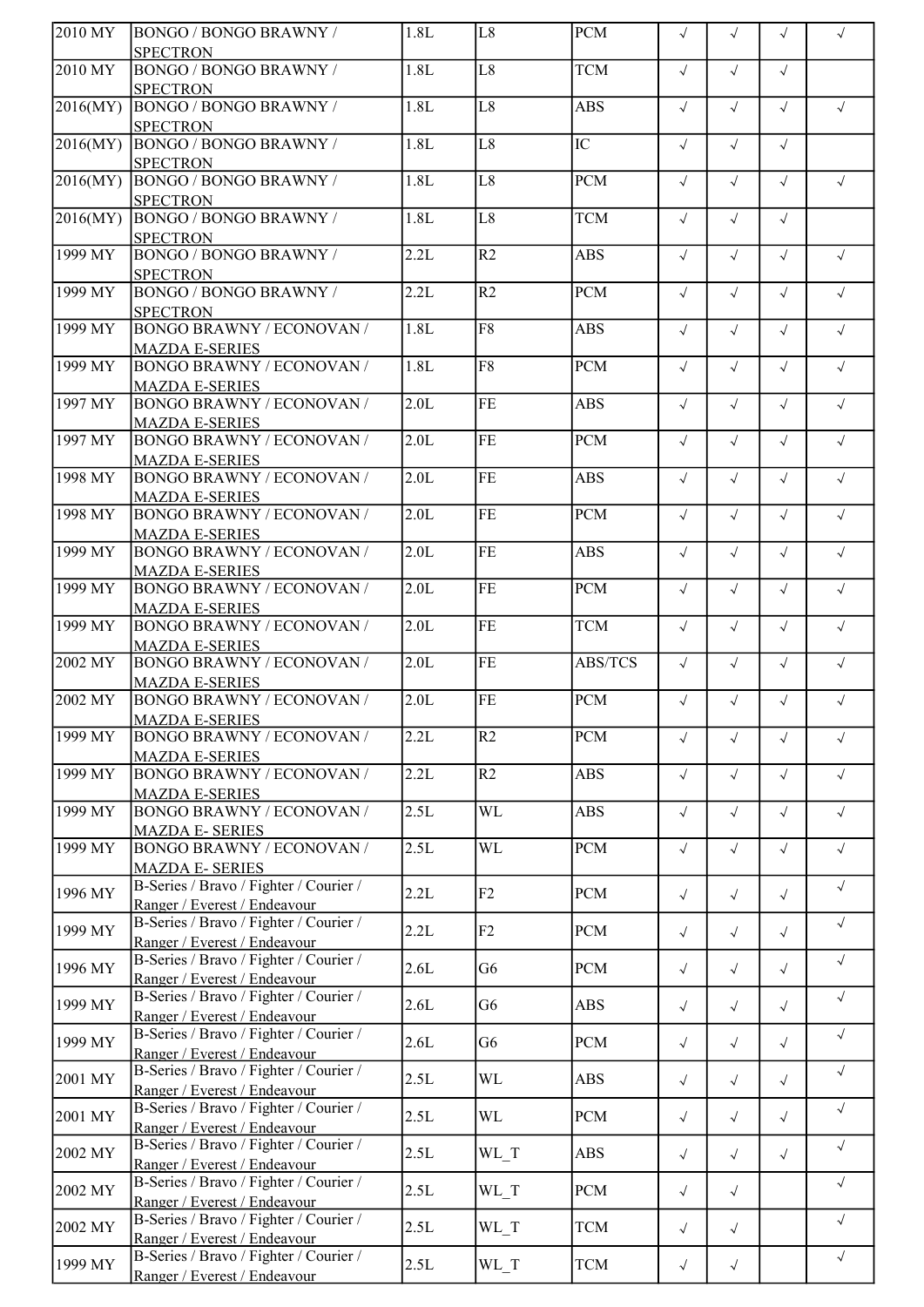| 2005 MY   | B-Series / Bravo / Fighter / Courier /<br>Ranger / Everest / Endeavour | 2.5L             | WL_T                        | <b>ABS</b>     | $\sqrt{\phantom{a}}$ | $\sqrt{ }$   | $\sqrt{ }$           | $\sqrt{ }$   |
|-----------|------------------------------------------------------------------------|------------------|-----------------------------|----------------|----------------------|--------------|----------------------|--------------|
| 2005 MY   | B-Series / Bravo / Fighter / Courier /<br>Ranger / Everest / Endeavour | 2.5L             | WL_T                        | <b>PCM</b>     | $\sqrt{\phantom{a}}$ | $\sqrt{ }$   | $\sqrt{\phantom{a}}$ | $\sqrt{ }$   |
| 2005 MY   | B-Series / Bravo / Fighter / Courier /<br>Ranger / Everest / Endeavour | 2.5L             | WL_T                        | <b>TCM</b>     | $\sqrt{ }$           | $\sqrt{ }$   |                      | $\sqrt{ }$   |
| 2001 MY   | B-Series / Bravo / Fighter / Courier /<br>Ranger / Everest / Endeavour | 2.5L             | WL_T                        | <b>ABS</b>     | $\sqrt{ }$           | $\sqrt{ }$   | $\sqrt{ }$           | $\checkmark$ |
| 2001 MY   | B-Series / Bravo / Fighter / Courier /<br>Ranger / Everest / Endeavour | 2.5L             | WL_T                        | PCM            | $\sqrt{ }$           | $\sqrt{ }$   | $\sqrt{\phantom{a}}$ | $\checkmark$ |
| $2007$ MY | BT-50 / Ranger                                                         | 2.2L             | F <sub>2</sub>              | <b>ABS/TCS</b> | $\sqrt{ }$           | $\sqrt{ }$   | $\sqrt{\phantom{a}}$ | $\checkmark$ |
| 2007 MY   | BT-50 / Ranger                                                         | 2.2L             | $\overline{F2}$             | PCM            | $\sqrt{ }$           | $\sqrt{ }$   | $\checkmark$         | $\checkmark$ |
| 2007 MY   | BT-50 / Ranger                                                         | 2.2L             | $\overline{F2}$             | <b>RCM</b>     | $\sqrt{ }$           | $\sqrt{ }$   | $\sqrt{ }$           |              |
| 2007 MY   | BT-50 / Ranger                                                         | 2.6L             | G <sub>6</sub>              | ABS/TCS        | $\sqrt{ }$           | $\sqrt{ }$   | $\sqrt{ }$           | $\checkmark$ |
| 2007 MY   | BT-50 / Ranger                                                         | 2.6L             | G <sub>6</sub>              | <b>PCM</b>     | $\sqrt{ }$           | $\sqrt{ }$   | $\sqrt{ }$           | $\sqrt{ }$   |
| 2007 MY   | BT-50 / Ranger                                                         | 2.6L             | G <sub>6</sub>              | <b>RCM</b>     | $\sqrt{ }$           | $\sqrt{ }$   | $\sqrt{\phantom{a}}$ |              |
| 2007 MY   | BT-50 / Ranger                                                         | 2.5L             | <b>WL</b>                   | ABS/TCS        | $\sqrt{ }$           | $\sqrt{ }$   | $\sqrt{\phantom{a}}$ | $\sqrt{ }$   |
| 2007 MY   | BT-50 / Ranger                                                         | 2.5L             | <b>WL</b>                   | <b>PCM</b>     | $\sqrt{ }$           | $\sqrt{ }$   | $\sqrt{ }$           | $\sqrt{ }$   |
| 2007 MY   | BT-50 / Ranger                                                         | 2.5L             | <b>WL</b>                   | <b>RCM</b>     | $\sqrt{ }$           | $\sqrt{ }$   | $\sqrt{2}$           |              |
| 2007 MY   | BT-50 / Ranger                                                         | 3.0L             | WE-CD                       | ABS/TCS        | $\checkmark$         | $\sqrt{ }$   | $\checkmark$         |              |
| 2007 MY   | BT-50 / Ranger                                                         | 3.0 <sub>L</sub> | WE-CD                       | <b>PCM</b>     | $\checkmark$         | $\sqrt{ }$   | $\checkmark$         | $\sqrt{ }$   |
| 2007 MY   |                                                                        | 3.0 <sub>L</sub> | WE-CD                       | RCM            | $\sqrt{ }$           |              | $\checkmark$         |              |
|           | BT-50 / Ranger                                                         | 3.0 <sub>L</sub> |                             | <b>TCM</b>     |                      | $\sqrt{ }$   |                      |              |
| 2007 MY   | BT-50 / Ranger                                                         |                  | $\overline{\text{WE-CD}}$   |                | $\checkmark$         | $\sqrt{}$    | $\sqrt{\phantom{a}}$ |              |
| 2007 MY   | BT-50 / Ranger                                                         | 2.5L             | WL-CD                       | <b>ABS/TCS</b> | $\sqrt{2}$           | $\sqrt{2}$   | $\sqrt{2}$           | $\checkmark$ |
| 2007 MY   | BT-50 / Ranger                                                         | 2.5L             | WL-CD                       | <b>PCM</b>     | $\checkmark$         | $\sqrt{2}$   | $\sqrt{ }$           | $\sqrt{ }$   |
| 2007 MY   | BT-50 / Ranger                                                         | 2.5L             | WL-CD                       | <b>RCM</b>     | $\checkmark$         | $\sqrt{ }$   | $\sqrt{ }$           |              |
| 2007 MY   | BT-50 / Ranger                                                         | 2.5L             | WL-CD                       | <b>TCM</b>     | $\sqrt{ }$           | $\sqrt{ }$   | $\sqrt{ }$           |              |
| 2012 MY   | BT-50 / Ranger                                                         | 2.5L             | L <sub>5</sub>              | IC             | $\sqrt{ }$           | $\sqrt{ }$   |                      |              |
| 2012 MY   | BT-50 / Ranger                                                         | 2.5L             | L <sub>5</sub>              | PCM            | $\sqrt{ }$           | $\checkmark$ | $\sqrt{\phantom{a}}$ | $\sqrt{ }$   |
| 2007 MY   | BT-50 / Ranger                                                         | 4.0L             | V6 SOHC                     | ABS/TCS        | $\sqrt{ }$           | $\checkmark$ | $\sqrt{ }$           | $\sqrt{ }$   |
| 2007 MY   | BT-50 / Ranger                                                         | 4.0L             | $\overline{\text{V6}}$ SOHC | <b>ESOF</b>    | $\checkmark$         | $\sqrt{ }$   | $\sqrt{ }$           | $\checkmark$ |
| 2007 MY   | BT-50 / Ranger                                                         | 4.0 <sub>L</sub> | V6 SOHC                     | PCM            | $\checkmark$         | $\checkmark$ | $\sqrt{\phantom{a}}$ | $\checkmark$ |
| 2007 MY   | BT-50 / Ranger                                                         | 4.0L             | $\overline{V6}$ SOHC        | <b>RCM</b>     | $\sqrt{ }$           | $\sqrt{ }$   | $\sqrt{ }$           |              |
| 1997 MY   | CAPELLA / CAPELLA W / TELSTAR<br><b>TELSTAR W</b>                      | 1.8L             | FP                          | <b>ABS</b>     | $\sqrt{ }$           | $\sqrt{ }$   |                      | $\sqrt{ }$   |
| 1997 MY   | CAPELLA / CAPELLA W / TELSTAR<br>/TELSTAR W                            | 1.8L             | FP                          | <b>PCM</b>     | $\sqrt{ }$           | $\sqrt{ }$   | $\sqrt{ }$           | $\checkmark$ |
| 1999 MY   | CAPELLA / CAPELLA W / TELSTAR                                          | 1.8L             | <b>FP</b>                   | A/C            | $\sqrt{ }$           | $\sqrt{ }$   |                      |              |
| $1999$ MY | <b>TELSTAR W</b><br>CAPELLA / CAPELLA W / TELSTAR                      | 1.8L             | <b>FP</b>                   | <b>ABS</b>     | $\sqrt{ }$           | $\sqrt{ }$   | $\sqrt{ }$           | $\sqrt{}$    |
| 1999 MY   | <b>/TELSTAR W</b><br>CAPELLA / CAPELLA W / TELSTAR                     | 1.8L             | $\overline{FP}$             | PCM            | $\sqrt{ }$           | $\sqrt{ }$   | $\sqrt{ }$           | $\sqrt{}$    |
| 1999 MY   | /TELSTAR W<br>CAPELLA / CAPELLA W / TELSTAR                            | 2.0 <sub>L</sub> | <b>FS</b>                   | A/C            | $\sqrt{ }$           | $\sqrt{ }$   |                      |              |
| 1999 MY   | <b>/TELSTAR W</b><br>CAPELLA / CAPELLA W / TELSTAR                     | 2.0 <sub>L</sub> | <b>FS</b>                   | <b>ABS</b>     | $\sqrt{ }$           | $\sqrt{ }$   | $\sqrt{ }$           | $\sqrt{ }$   |
| 1999 MY   | <b>TELSTAR W</b><br>CAPELLA / CAPELLA W / TELSTAR                      | 2.0 <sub>L</sub> | <b>FS</b>                   | PCM            | $\sqrt{ }$           | $\sqrt{ }$   | $\sqrt{ }$           | $\sqrt{ }$   |
| 1997 MY   | /TELSTAR W<br>CAPELLA / CAPELLA W / TELSTAR                            | 2.0 <sub>L</sub> | $\overline{\text{FS}}$      | <b>ABS</b>     | $\sqrt{ }$           | $\sqrt{ }$   |                      | $\sqrt{ }$   |
| 1997 MY   | /TELSTAR W<br>CAPELLA / CAPELLA W / TELSTAR                            | 2.0 <sub>L</sub> | <b>FS</b>                   | PCM            | $\sqrt{ }$           | $\sqrt{ }$   | $\sqrt{ }$           | $\sqrt{ }$   |
| 1999 MY   | /TELSTAR W<br>CAPELLA / CAPELLA W / TELSTAR                            | 2.5L             | KL                          | A/C            | $\sqrt{ }$           | $\sqrt{ }$   |                      |              |
| 1999 MY   | /TELSTAR W<br>CAPELLA / CAPELLA W / TELSTAR                            | 2.5L             | <b>KL</b>                   | <b>ABS</b>     | $\sqrt{ }$           | $\sqrt{ }$   | $\sqrt{ }$           | $\sqrt{ }$   |
| 1999 MY   | /TELSTAR W<br>CAPELLA / CAPELLA W / TELSTAR                            | 2.5L             | <b>KL</b>                   | <b>PCM</b>     | $\sqrt{ }$           | $\sqrt{ }$   | $\sqrt{}$            | $\sqrt{ }$   |
| 1997 MY   | /TELSTAR W<br>CAPELLA / CAPELLA W / TELSTAR                            | 2.0L             | RF                          | <b>ABS</b>     | $\sqrt{ }$           | $\sqrt{ }$   |                      | $\sqrt{ }$   |
| 1997 MY   | /TELSTAR W<br>CAPELLA / CAPELLA W / TELSTAR<br>/TELSTAR W              | 2.0L             | RF                          | PCM            | $\sqrt{ }$           | $\sqrt{ }$   | $\sqrt{ }$           | $\sqrt{ }$   |
| 1999 MY   | <b>CAROL</b>                                                           | 660cc            | K <sub>6</sub> A            | <b>ABS</b>     | $\sqrt{ }$           | $\sqrt{}$    | $\sqrt{ }$           | $\sqrt{ }$   |
| 1999 MY   | CAROL                                                                  | 660cc            | K <sub>6</sub> A            | <b>PCM</b>     | $\sqrt{ }$           | $\sqrt{ }$   | $\sqrt{ }$           | $\sqrt{}$    |
| 1999 MY   | CAROL                                                                  | 660cc            | K <sub>6</sub> A            | <b>RCM</b>     | $\sqrt{ }$           | $\sqrt{}$    | $\sqrt{ }$           |              |
|           |                                                                        |                  |                             |                |                      |              |                      |              |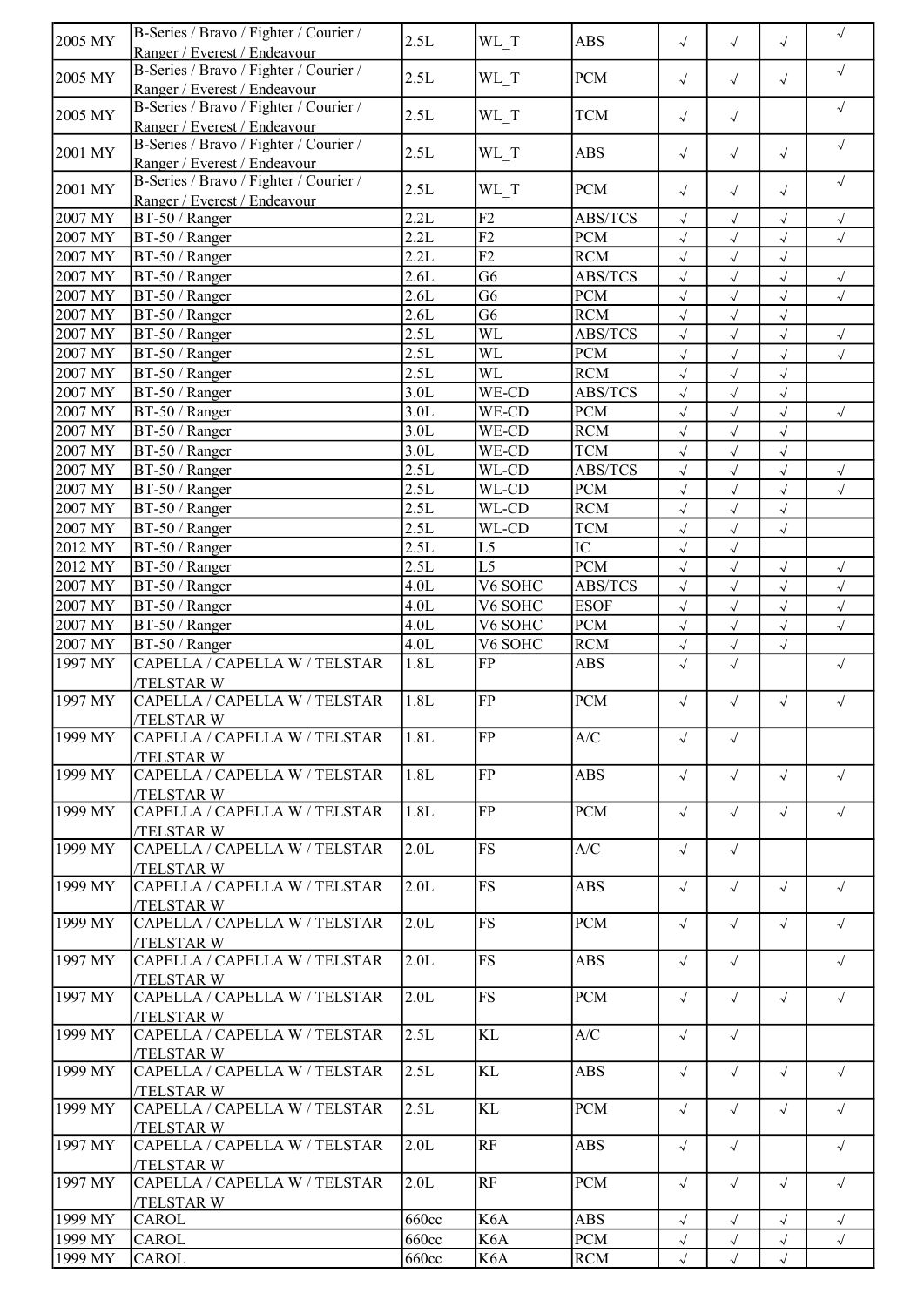| 1999 MY | <b>CAROL</b>                       | 660cc | K6A                     | <b>TCM</b>  | $\sqrt{}$    | $\sqrt{}$    | $\sqrt{}$    |              |
|---------|------------------------------------|-------|-------------------------|-------------|--------------|--------------|--------------|--------------|
| 1998 MY | CAROL                              | 660cc | F6A                     | <b>ABS</b>  | $\checkmark$ | $\sqrt{}$    | $\sqrt{}$    | $\sqrt{ }$   |
| 1998 MY | CAROL                              | 660cc | F6A                     | <b>PCM</b>  | $\checkmark$ | $\sqrt{}$    | $\sqrt{ }$   | $\sqrt{ }$   |
| 1998 MY | CAROL                              | 660cc | F6A                     | <b>RCM</b>  | $\sqrt{ }$   | $\sqrt{}$    | $\sqrt{ }$   |              |
| 1998 MY | <b>CAROL</b>                       | 660cc | K <sub>6</sub> A        | <b>ABS</b>  | $\sqrt{ }$   | $\sqrt{}$    | $\sqrt{}$    | $\sqrt{}$    |
| 1998 MY | <b>CAROL</b>                       | 660cc | K6A                     | <b>PCM</b>  | $\sqrt{ }$   | $\sqrt{}$    | $\sqrt{ }$   | $\sqrt{ }$   |
| 1998 MY | <b>CAROL</b>                       | 660cc | K6A                     | <b>RCM</b>  | $\sqrt{ }$   | $\sqrt{}$    | $\sqrt{ }$   |              |
| 1998 MY | <b>CAROL</b>                       | 660cc | K6A                     | <b>TCM</b>  | $\sqrt{ }$   | $\sqrt{}$    | $\sqrt{ }$   |              |
| 2002 MY | CAROL                              | 660cc | K6A                     | <b>ABS</b>  | $\checkmark$ | $\sqrt{}$    | $\sqrt{ }$   | $\sqrt{ }$   |
| 2002 MY | <b>CAROL</b>                       | 660cc | K6A                     | <b>PCM</b>  | $\checkmark$ | $\sqrt{}$    | $\sqrt{ }$   | $\sqrt{ }$   |
| 2002 MY | <b>CAROL</b>                       | 660cc | K <sub>6</sub> A        | <b>RCM</b>  | $\sqrt{2}$   | $\sqrt{2}$   | $\sqrt{}$    | $\checkmark$ |
| 2000 MY | CAROL                              | 660cc | K6A                     | <b>ABS</b>  | $\checkmark$ | $\sqrt{}$    | $\sqrt{}$    | $\sqrt{ }$   |
| 2000 MY | CAROL                              | 660cc | K6A                     | <b>PCM</b>  | $\sqrt{2}$   | $\sqrt{2}$   | $\sqrt{2}$   | $\checkmark$ |
| 2000 MY | CAROL                              | 660cc | K6A                     | <b>RCM</b>  | $\checkmark$ | $\sqrt{}$    | $\sqrt{}$    | $\sqrt{}$    |
| 2001 MY | CAROL                              | 660cc | K <sub>6</sub> A        | <b>ABS</b>  | $\sqrt{ }$   | $\sqrt{}$    | $\sqrt{ }$   | $\sqrt{ }$   |
| 2001 MY | CAROL                              | 660cc | K6A                     | <b>PCM</b>  | $\sqrt{ }$   | $\sqrt{}$    | $\sqrt{ }$   | $\sqrt{}$    |
| 2001 MY | <b>CAROL</b>                       | 660cc | K <sub>6</sub> A        | <b>RCM</b>  | $\checkmark$ | $\sqrt{}$    | $\sqrt{ }$   |              |
| 2001 MY | <b>CAROL</b>                       | 660cc | K <sub>6</sub> A        | <b>TCM</b>  | $\checkmark$ | $\sqrt{}$    | $\sqrt{ }$   |              |
| Other   | <b>CAROL</b>                       | 660cc | F6A                     | <b>ABS</b>  | $\checkmark$ | $\sqrt{}$    | $\checkmark$ | $\checkmark$ |
| Other   | CAROL                              | 660cc | F6A                     | <b>PCM</b>  | $\checkmark$ | $\sqrt{}$    | $\checkmark$ | $\sqrt{ }$   |
| Other   | CAROL                              | 660cc | F6A                     | <b>RCM</b>  | $\checkmark$ | $\sqrt{}$    | $\sqrt{ }$   | $\sqrt{ }$   |
| Other   | CAROL                              | 660cc | K6A                     | <b>PCM</b>  | $\checkmark$ | $\sqrt{2}$   | $\checkmark$ | $\sqrt{ }$   |
| Other   | CAROL                              | 660cc | K6A                     | <b>PCM</b>  | $\checkmark$ | $\sqrt{}$    | $\checkmark$ | $\sqrt{ }$   |
| Other   | CAROL                              | 660cc | K6A                     | <b>RCM</b>  | $\checkmark$ | $\sqrt{}$    | $\checkmark$ | $\sqrt{ }$   |
| Other   | CAROL                              | 660cc | K6A                     | <b>TCM</b>  | $\sqrt{2}$   | $\checkmark$ | $\sqrt{}$    |              |
| 2003 MY | CAROL (2003 / 9 - )                | 660cc | K6A                     | <b>ABS</b>  | $\checkmark$ | $\sqrt{}$    | $\checkmark$ | $\sqrt{ }$   |
| 2003 MY | CAROL (2003 / 9 - )                | 660cc | K6A                     | <b>PCM</b>  | $\sqrt{ }$   | $\sqrt{}$    | $\sqrt{}$    | $\sqrt{ }$   |
| 2003 MY | $CAROL(2003 / 9 - )$               | 660cc | K <sub>6</sub> A        | <b>RCM</b>  | $\checkmark$ | $\sqrt{}$    | $\sqrt{ }$   |              |
| 2004 MY | CAROL (2003 / 9 - )                | 660cc | K <sub>6</sub> A        | <b>ABS</b>  | $\sqrt{ }$   | $\sqrt{}$    | $\sqrt{ }$   | $\sqrt{ }$   |
| 2004 MY | CAROL (2003 / 9 - )                | 660cc | K <sub>6</sub> A        | <b>PCM</b>  | $\checkmark$ | $\sqrt{}$    | $\sqrt{ }$   | $\sqrt{ }$   |
| 2004 MY | CAROL (2003 / 9 - )                | 660cc | K6A                     | <b>RCM</b>  | $\checkmark$ | $\sqrt{}$    | $\checkmark$ |              |
| Other   | CAROL (2003 / 9 - )                | 660cc | K6A                     | <b>ABS</b>  | $\sqrt{ }$   | $\sqrt{}$    |              | $\sqrt{}$    |
| Other   | CAROL (2003 / 9 - )                | 660cc | K6A                     | <b>RCM</b>  | $\sqrt{ }$   | $\sqrt{}$    |              |              |
| 2004 MY | CAROL (HB24S)                      | 660cc | K6A                     | <b>ABS</b>  | $\checkmark$ | $\sqrt{}$    | $\sqrt{ }$   | $\sqrt{ }$   |
| 2004 MY | CAROL (HB24S)                      | 660cc | K6A                     | <b>PCM</b>  | $\sqrt{ }$   | $\sqrt{}$    | $\sqrt{ }$   | $\sqrt{ }$   |
| 2004 MY | CAROL (HB24S)                      | 660cc | K <sub>6</sub> A        | <b>RCM</b>  | $\sqrt{2}$   | $\sqrt{}$    | $\sqrt{2}$   |              |
| 2005 MY | CAROL (HB24S)                      | 660cc | K6A                     | <b>ABS</b>  | $\sqrt{}$    | $\sqrt{}$    | $\sqrt{}$    | $\sqrt{ }$   |
| 2005 MY | CAROL (HB24S)                      | 660cc | K6A                     | <b>PCM</b>  | $\sqrt{2}$   |              | $\sqrt{2}$   | $\checkmark$ |
| 2005 MY | CAROL (HB24S)                      | 660cc | K6A                     | <b>RCM</b>  | $\checkmark$ | $\sqrt{}$    | $\checkmark$ |              |
| Other   | CAROL/FLAIR_WAGON/SCRUM/FLAI 660cc |       | R06A(A)                 | <b>ABS</b>  | $\sqrt{}$    | $\sqrt{}$    | $\sqrt{ }$   | $\sqrt{ }$   |
|         | R                                  |       | STOP)                   |             |              |              |              |              |
| Other   | CAROL/FLAIR_WAGON/SCRUM/FLAI 660cc |       | R06A(A)<br>STOP)        | BCM#1       | $\sqrt{}$    | $\sqrt{}$    | $\sqrt{ }$   |              |
| Other   | CAROL/FLAIR_WAGON/SCRUM/FLAI 660cc |       | <b>R06A</b> (A          | <b>BMU</b>  | $\sqrt{}$    | $\sqrt{}$    | $\sqrt{ }$   |              |
|         |                                    |       | STOP)                   |             |              |              |              |              |
| Other   | CAROL/FLAIR_WAGON/SCRUM/FLAI 660cc |       | <b>R06A</b> (A          | <b>EATC</b> | $\checkmark$ | $\sqrt{}$    | $\sqrt{ }$   |              |
|         |                                    |       | STOP)                   |             |              |              |              |              |
| Other   | CAROL/FLAIR_WAGON/SCRUM/FLAI 660cc |       | <b>R06A</b> (A          | <b>EPS</b>  | $\checkmark$ | $\sqrt{}$    | $\sqrt{ }$   |              |
|         |                                    |       | STOP)                   |             |              |              |              |              |
| Other   | CAROL/FLAIR WAGON/SCRUM/FLAI 660cc |       | <b>R06A</b> (A<br>STOP) | IC          | $\checkmark$ | $\sqrt{}$    | $\sqrt{ }$   |              |
| Other   | CAROL/FLAIR WAGON/SCRUM/FLAI 660cc |       | <b>R06A</b> (A          | <b>ISG</b>  | $\checkmark$ | $\sqrt{}$    | $\sqrt{ }$   |              |
|         |                                    |       | STOP)                   |             |              |              |              |              |
| Other   | CAROL/FLAIR_WAGON/SCRUM/FLAI 660cc |       | <b>R06A</b> (A          | <b>LCM</b>  | $\sqrt{ }$   | $\sqrt{ }$   | $\sqrt{ }$   |              |
|         |                                    |       | STOP)                   |             |              |              |              |              |
| Other   | CAROL/FLAIR WAGON/SCRUM/FLAI 660cc |       | <b>R06A</b> (A          | PCM         | $\sqrt{ }$   | $\sqrt{ }$   | $\sqrt{}$    | $\sqrt{ }$   |
|         |                                    |       | STOP)                   |             |              |              |              |              |
| Other   | CAROL/FLAIR WAGON/SCRUM/FLAI 660cc |       | <b>R06A</b> (A          | <b>RBS</b>  | $\sqrt{ }$   | $\sqrt{ }$   | $\sqrt{ }$   |              |
|         |                                    |       | STOP)                   |             |              |              |              |              |
| Other   | CAROL/FLAIR_WAGON/SCRUM/FLAI 660cc |       | <b>R06A</b> (A          | <b>RCM</b>  | $\checkmark$ | $\sqrt{}$    | $\sqrt{ }$   |              |
|         |                                    |       | STOP)                   |             |              |              |              |              |
| Other   |                                    |       | <b>R06A</b> (A          | <b>SCAM</b> | $\sqrt{ }$   | $\sqrt{}$    | $\sqrt{ }$   |              |
|         | CAROL/FLAIR WAGON/SCRUM/FLAI 660cc |       |                         |             |              |              |              |              |
|         |                                    |       | STOP)                   |             |              |              |              |              |
| Other   | CAROL/FLAIR_WAGON/SCRUM/FLAI 660cc |       | <b>R06A</b> (A          | <b>TCM</b>  | $\checkmark$ | $\sqrt{2}$   | $\sqrt{ }$   |              |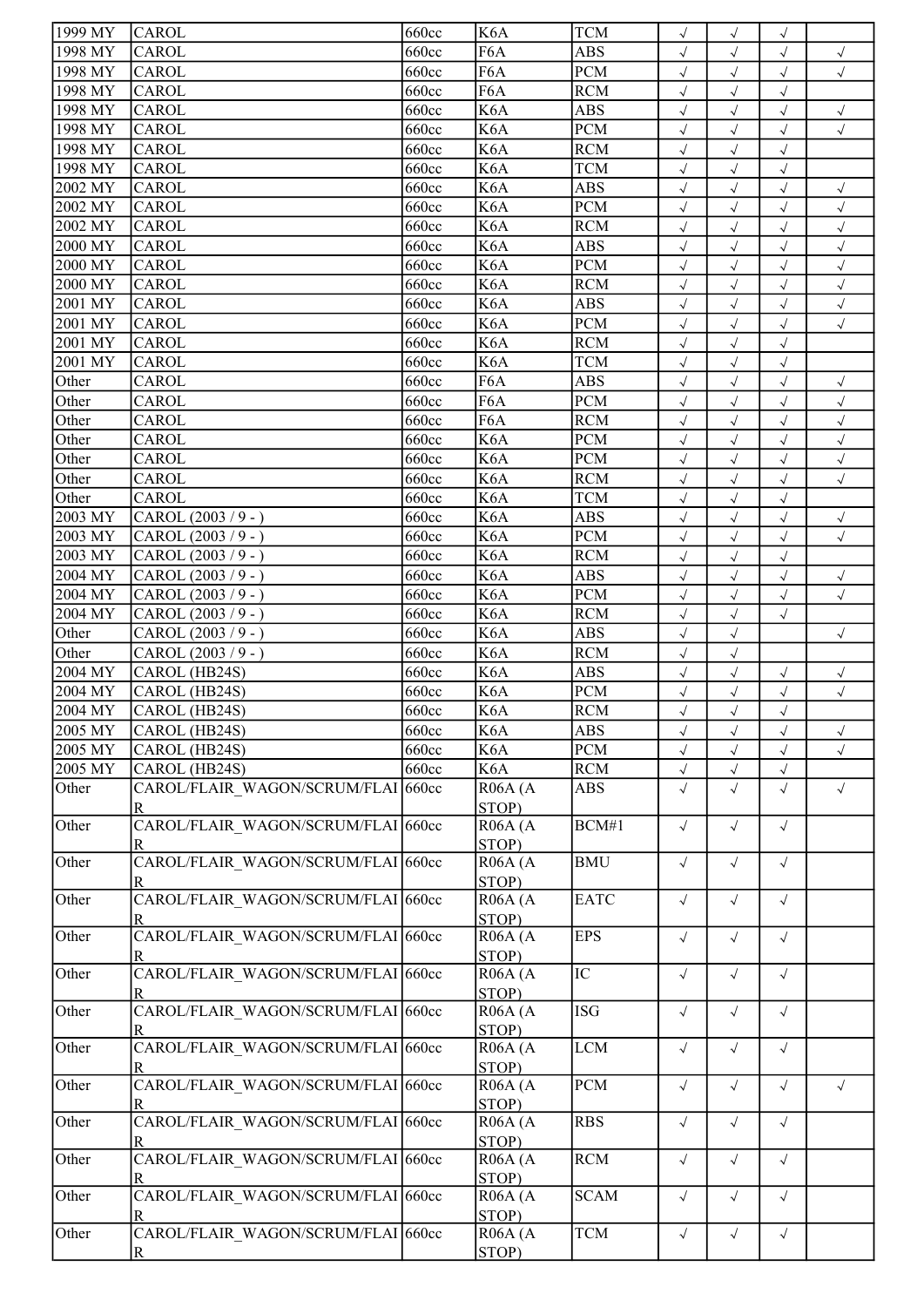| Other | CAROL/FLAIR_WAGON/SCRUM/FLAI 660cc       | R <sub>06</sub> A <sub>T</sub> (A          | A-STOP      | $\sqrt{}$            | $\sqrt{}$  | $\sqrt{ }$ |            |
|-------|------------------------------------------|--------------------------------------------|-------------|----------------------|------------|------------|------------|
| Other | CAROL/FLAIR WAGON/SCRUM/FLAI 660cc       | STOP)<br>R06AT(A                           | ABS         | $\sqrt{ }$           | $\sqrt{}$  | $\sqrt{ }$ | $\sqrt{ }$ |
| Other | CAROL/FLAIR WAGON/SCRUM/FLAI 660cc       | STOP)<br>R06AT(A<br>STOP)                  | <b>AVAS</b> | $\sqrt{ }$           | $\sqrt{}$  | $\sqrt{ }$ |            |
| Other | CAROL/FLAIR WAGON/SCRUM/FLAI 660cc       | $\overline{R0}$ 6A T (A<br>STOP)           | BCM#1       | $\sqrt{ }$           | $\sqrt{}$  | $\sqrt{ }$ |            |
| Other | CAROL/FLAIR WAGON/SCRUM/FLAI 660cc       | R06AT(A<br>STOP)                           | <b>BMU</b>  | $\sqrt{ }$           | $\sqrt{}$  | $\sqrt{ }$ |            |
| Other | CAROL/FLAIR_WAGON/SCRUM/FLAI 660cc       | R06AT(A<br>STOP)                           | CGW         | $\sqrt{\phantom{a}}$ | $\sqrt{ }$ | $\sqrt{ }$ |            |
| Other | CAROL/FLAIR_WAGON/SCRUM/FLAI 660cc       | R <sub>06</sub> A <sub>T</sub> (A<br>STOP) | <b>DSBS</b> | $\sqrt{ }$           | $\sqrt{}$  | $\sqrt{ }$ |            |
| Other | CAROL/FLAIR WAGON/SCRUM/FLAI 660cc       | R <sub>06</sub> A <sub>T</sub> (A<br>STOP) | <b>EATC</b> | $\checkmark$         | $\sqrt{}$  | $\sqrt{ }$ |            |
| Other | CAROL/FLAIR_WAGON/SCRUM/FLAI 660cc       | R06AT (A<br>STOP)                          | <b>EPS</b>  | $\checkmark$         | $\sqrt{}$  | $\sqrt{ }$ |            |
| Other | CAROL/FLAIR_WAGON/SCRUM/FLAI 660cc       | R06AT(A<br>STOP)                           | <b>HUD</b>  | $\checkmark$         | $\sqrt{}$  | $\sqrt{ }$ |            |
| Other | CAROL/FLAIR WAGON/SCRUM/FLAI 660cc       | R06AT (A<br>STOP)                          | IC          | $\checkmark$         | $\sqrt{}$  | $\sqrt{ }$ |            |
| Other | CAROL/FLAIR WAGON/SCRUM/FLAI 660cc       | R06AT (A<br>STOP)                          | <b>ISG</b>  | $\checkmark$         | $\sqrt{}$  | $\sqrt{ }$ |            |
| Other | CAROL/FLAIR_WAGON/SCRUM/FLAI 660cc       | R06AT (A<br>STOP)                          | $L/T$ _SW   | $\checkmark$         | $\sqrt{}$  | $\sqrt{ }$ |            |
| Other | CAROL/FLAIR_WAGON/SCRUM/FLAI 660cc       | R06AT (A<br>STOP)                          | <b>LCM</b>  | $\checkmark$         | $\sqrt{}$  | $\sqrt{ }$ |            |
| Other | CAROL/FLAIR_WAGON/SCRUM/FLAI 660cc       | R06AT(A<br>STOP)                           | PCM         | $\sqrt{ }$           | $\sqrt{}$  | $\sqrt{ }$ | $\sqrt{ }$ |
| Other | CAROL/FLAIR_WAGON/SCRUM/FLAI 660cc       | R06AT(A<br>STOP)                           | <b>RBS</b>  | $\sqrt{ }$           | $\sqrt{}$  | $\sqrt{ }$ |            |
| Other | CAROL/FLAIR_WAGON/SCRUM/FLAI 660cc       | R06AT(A<br>STOP)                           | <b>RCM</b>  | $\sqrt{ }$           | $\sqrt{}$  | $\sqrt{ }$ |            |
| Other | CAROL/FLAIR_WAGON/SCRUM/FLAI 660cc       | R06AT(A<br>STOP)                           | <b>REBS</b> | $\sqrt{ }$           | $\sqrt{}$  | $\sqrt{ }$ |            |
| Other | CAROL/FLAIR WAGON/SCRUM/FLAI 660cc<br>R. | R06AT(A<br>STOP)                           | <b>SCAM</b> | $\sqrt{\phantom{a}}$ | $\sqrt{}$  | $\sqrt{ }$ |            |
| Other | CAROL/FLAIR WAGON/SCRUM/FLAI 660cc       | R06AT(A<br>STOP)                           | <b>TCM</b>  | $\sqrt{2}$           | $\sqrt{}$  | $\sqrt{ }$ |            |
| Other | CAROL/FLAIR WAGON/SCRUM/FLAI 660cc<br>R  | K6A                                        | A-STOP      | $\sqrt{ }$           | $\sqrt{}$  | $\sqrt{}$  |            |
| Other | CAROL/FLAIR WAGON/SCRUM/FLAI 660cc<br>R  | K <sub>6</sub> A                           | ABS         | $\sqrt{ }$           | $\sqrt{}$  | $\sqrt{}$  | $\sqrt{ }$ |
| Other | CAROL/FLAIR WAGON/SCRUM/FLAI 660cc<br>R  | K <sub>6</sub> A                           | <b>AVAS</b> | $\sqrt{ }$           | $\sqrt{}$  | $\sqrt{}$  |            |
| Other | CAROL/FLAIR WAGON/SCRUM/FLAI 660cc<br>R  | K <sub>6</sub> A                           | BCM#1       | $\sqrt{}$            | $\sqrt{ }$ | $\sqrt{}$  |            |
| Other | CAROL/FLAIR_WAGON/SCRUM/FLAI 660cc<br>R  | K <sub>6</sub> A                           | <b>BMU</b>  | $\sqrt{}$            | $\sqrt{ }$ | $\sqrt{}$  |            |
| Other | CAROL/FLAIR_WAGON/SCRUM/FLAI 660cc<br>R  | K <sub>6</sub> A                           | CGW         | $\sqrt{}$            | $\sqrt{}$  | $\sqrt{}$  |            |
| Other | CAROL/FLAIR_WAGON/SCRUM/FLAI 660cc<br>R  | K <sub>6</sub> A                           | <b>DSBS</b> | $\sqrt{}$            | $\sqrt{ }$ | $\sqrt{}$  |            |
| Other | CAROL/FLAIR WAGON/SCRUM/FLAI 660cc<br>R  | K <sub>6</sub> A                           | <b>EATC</b> | $\sqrt{ }$           | $\sqrt{ }$ | $\sqrt{}$  |            |
| Other | CAROL/FLAIR WAGON/SCRUM/FLAI 660cc<br>R. | K <sub>6</sub> A                           | <b>EPS</b>  | $\sqrt{ }$           | $\sqrt{}$  | $\sqrt{}$  |            |
| Other | CAROL/FLAIR WAGON/SCRUM/FLAI 660cc<br>R  | K <sub>6</sub> A                           | <b>HUD</b>  | $\sqrt{ }$           | $\sqrt{ }$ | $\sqrt{}$  |            |
| Other | CAROL/FLAIR WAGON/SCRUM/FLAI 660cc<br>R  | K <sub>6</sub> A                           | IC          | $\sqrt{ }$           | $\sqrt{}$  | $\sqrt{}$  |            |
| Other | CAROL/FLAIR WAGON/SCRUM/FLAI 660cc<br>R  | K6A                                        | <b>ISG</b>  | $\sqrt{ }$           | $\sqrt{}$  | $\sqrt{}$  |            |
| Other | CAROL/FLAIR WAGON/SCRUM/FLAI 660cc<br>R  | K6A                                        | $L/T$ _SW   | $\sqrt{ }$           | $\sqrt{}$  | $\sqrt{}$  |            |
| Other | CAROL/FLAIR WAGON/SCRUM/FLAI 660cc<br>R  | K6A                                        | <b>LCM</b>  | $\sqrt{ }$           | $\sqrt{}$  | $\sqrt{}$  |            |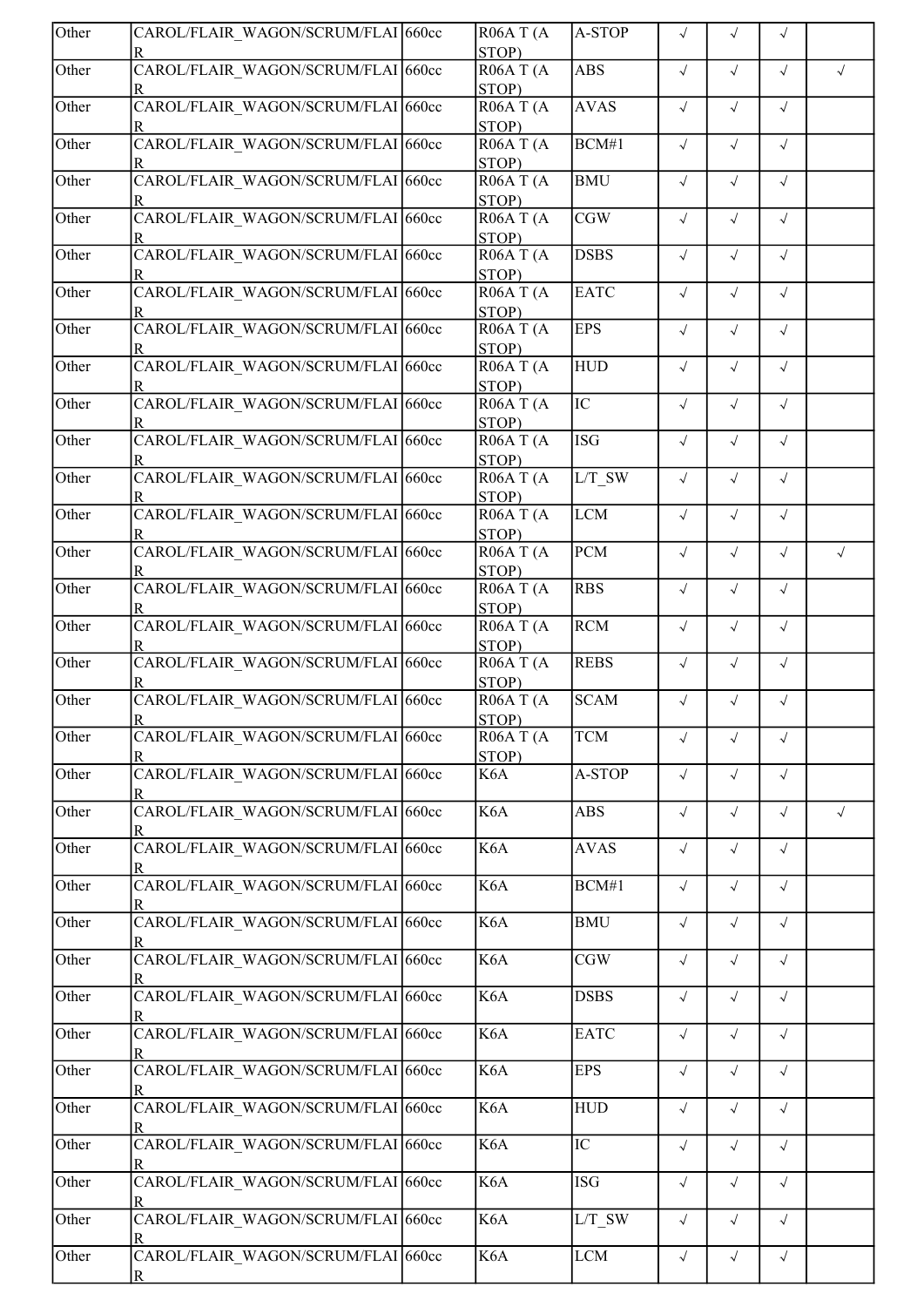| Other | CAROL/FLAIR_WAGON/SCRUM/FLAI 660cc<br>R  | K6A               | <b>PCM</b>  | $\sqrt{ }$   | $\sqrt{}$  | $\sqrt{ }$   | $\sqrt{ }$   |
|-------|------------------------------------------|-------------------|-------------|--------------|------------|--------------|--------------|
| Other | CAROL/FLAIR WAGON/SCRUM/FLAI 660cc       | K6A               | <b>RBS</b>  | $\sqrt{ }$   | $\sqrt{}$  | $\sqrt{ }$   |              |
| Other | R<br>CAROL/FLAIR WAGON/SCRUM/FLAI 660cc  | K6A               | <b>RCM</b>  | $\sqrt{ }$   | $\sqrt{}$  | $\sqrt{ }$   |              |
| Other | R<br>CAROL/FLAIR_WAGON/SCRUM/FLAI 660cc  | K <sub>6</sub> A  | <b>REBS</b> | $\checkmark$ | $\sqrt{}$  | $\sqrt{ }$   |              |
| Other | CAROL/FLAIR_WAGON/SCRUM/FLAI 660cc       | K <sub>6</sub> A  | <b>SCAM</b> | $\checkmark$ | $\sqrt{}$  | $\sqrt{ }$   |              |
| Other | CAROL/FLAIR_WAGON/SCRUM/FLAI 660cc       | K <sub>6</sub> A  | <b>TCM</b>  | $\checkmark$ | $\sqrt{}$  | $\sqrt{ }$   |              |
| Other | CAROL/FLAIR_WAGON/SCRUM/FLAI 660cc       | R <sub>06</sub> A | A-STOP      | $\sqrt{ }$   | $\sqrt{}$  | $\sqrt{ }$   |              |
| Other | CAROL/FLAIR WAGON/SCRUM/FLAI 660cc       | R <sub>06</sub> A | <b>ABS</b>  | $\sqrt{ }$   | $\sqrt{ }$ | $\sqrt{ }$   | $\sqrt{ }$   |
| Other | CAROL/FLAIR_WAGON/SCRUM/FLAI 660cc       | R <sub>06</sub> A | <b>AVAS</b> | $\sqrt{ }$   | $\sqrt{ }$ | $\sqrt{ }$   |              |
| Other | CAROL/FLAIR_WAGON/SCRUM/FLAI 660cc       | R <sub>06</sub> A | BCM#1       | $\sqrt{ }$   | $\sqrt{}$  | $\sqrt{ }$   |              |
| Other | CAROL/FLAIR WAGON/SCRUM/FLAI 660cc       | R <sub>06</sub> A | CGW         | $\checkmark$ | $\sqrt{}$  | $\sqrt{ }$   |              |
| Other | CAROL/FLAIR WAGON/SCRUM/FLAI 660cc       | R <sub>06</sub> A | <b>DSBS</b> | $\checkmark$ | $\sqrt{}$  | $\sqrt{ }$   |              |
| Other | CAROL/FLAIR_WAGON/SCRUM/FLAI 660cc       | R <sub>06</sub> A | <b>EATC</b> | $\checkmark$ | $\sqrt{}$  | $\sqrt{ }$   |              |
| Other | CAROL/FLAIR WAGON/SCRUM/FLAI 660cc       | R <sub>06</sub> A | <b>EPS</b>  | $\sqrt{}$    | $\sqrt{}$  | $\sqrt{ }$   |              |
| Other | CAROL/FLAIR_WAGON/SCRUM/FLAI 660cc       | R <sub>06</sub> A | <b>HUD</b>  | $\sqrt{ }$   | $\sqrt{}$  | $\sqrt{ }$   |              |
| Other | CAROL/FLAIR_WAGON/SCRUM/FLAI 660cc       | R06A              | IC          | $\sqrt{ }$   | $\sqrt{2}$ | $\sqrt{ }$   |              |
| Other | CAROL/FLAIR_WAGON/SCRUM/FLAI 660cc       | R06A              | <b>ISG</b>  | $\sqrt{2}$   | $\sqrt{}$  | $\sqrt{ }$   |              |
| Other | CAROL/FLAIR_WAGON/SCRUM/FLAI 660cc       | R06A              | $L/T$ _SW   | $\sqrt{ }$   | $\sqrt{}$  | $\sqrt{ }$   |              |
| Other | CAROL/FLAIR WAGON/SCRUM/FLAI 660cc       | R <sub>06</sub> A | LCM         | $\checkmark$ | $\sqrt{}$  | $\checkmark$ |              |
| Other | ΙK<br>CAROL/FLAIR WAGON/SCRUM/FLAI 660cc | R <sub>06</sub> A | <b>PCM</b>  | $\checkmark$ | $\sqrt{}$  | $\sqrt{ }$   | $\checkmark$ |
| Other | R<br>CAROL/FLAIR_WAGON/SCRUM/FLAI 660cc  | R06A              | <b>RBS</b>  | $\sqrt{ }$   | $\sqrt{}$  | $\sqrt{}$    |              |
| Other | R<br>CAROL/FLAIR WAGON/SCRUM/FLAI 660cc  | R06A              | <b>RCM</b>  | $\sqrt{ }$   | $\sqrt{}$  | $\sqrt{}$    |              |
| Other | R<br>CAROL/FLAIR_WAGON/SCRUM/FLAI 660cc  | R06A              | <b>REBS</b> | $\sqrt{ }$   | $\sqrt{}$  | $\sqrt{}$    |              |
| Other | R<br>CAROL/FLAIR_WAGON/SCRUM/FLAI 660cc  | R06A              | <b>SCAM</b> | $\sqrt{ }$   | $\sqrt{}$  | $\sqrt{}$    |              |
| Other | R<br>CAROL/FLAIR WAGON/SCRUM/FLAI 660cc  | R06A              | <b>TCM</b>  | $\sqrt{ }$   | $\sqrt{}$  | $\sqrt{}$    |              |
| Other | R<br>CAROL/FLAIR_WAGON/SCRUM/FLAI 660cc  | $R06A-T$          | ABS         | $\sqrt{2}$   | $\sqrt{}$  | $\sqrt{}$    | $\sqrt{ }$   |
| Other | R<br>CAROL/FLAIR_WAGON/SCRUM/FLAI 660cc  | $R06A-T$          | BCM#1       | $\sqrt{ }$   | $\sqrt{}$  | $\sqrt{}$    |              |
| Other | R<br>CAROL/FLAIR WAGON/SCRUM/FLAI 660cc  | $R06A-T$          | <b>EATC</b> | $\sqrt{ }$   | $\sqrt{}$  | $\sqrt{}$    |              |
| Other | R<br>CAROL/FLAIR WAGON/SCRUM/FLAI 660cc  | $R06A-T$          | <b>EPS</b>  | $\sqrt{ }$   | $\sqrt{}$  | $\sqrt{}$    |              |
| Other | R<br>CAROL/FLAIR WAGON/SCRUM/FLAI 660cc  | $R06A-T$          | IC          | $\checkmark$ | $\sqrt{}$  | $\sqrt{}$    |              |
| Other | R<br>CAROL/FLAIR WAGON/SCRUM/FLAI 660cc  | $R06A-T$          | <b>LCM</b>  | $\checkmark$ | $\sqrt{}$  | $\sqrt{}$    |              |
| Other | R<br>CAROL/FLAIR WAGON/SCRUM/FLAI 660cc  | $R06A-T$          | <b>PCM</b>  | $\sqrt{ }$   |            | $\sqrt{}$    |              |
|       | R                                        |                   |             |              | $\sqrt{}$  |              | $\sqrt{ }$   |
| Other | CAROL/FLAIR_WAGON/SCRUM/FLAI 660cc<br>R  | $R06A-T$          | <b>RBS</b>  | $\sqrt{ }$   | $\sqrt{}$  | $\sqrt{}$    |              |
| Other | CAROL/FLAIR WAGON/SCRUM/FLAI 660cc<br>R  | $R06A-T$          | RCM         | $\sqrt{ }$   | $\sqrt{}$  | $\sqrt{}$    |              |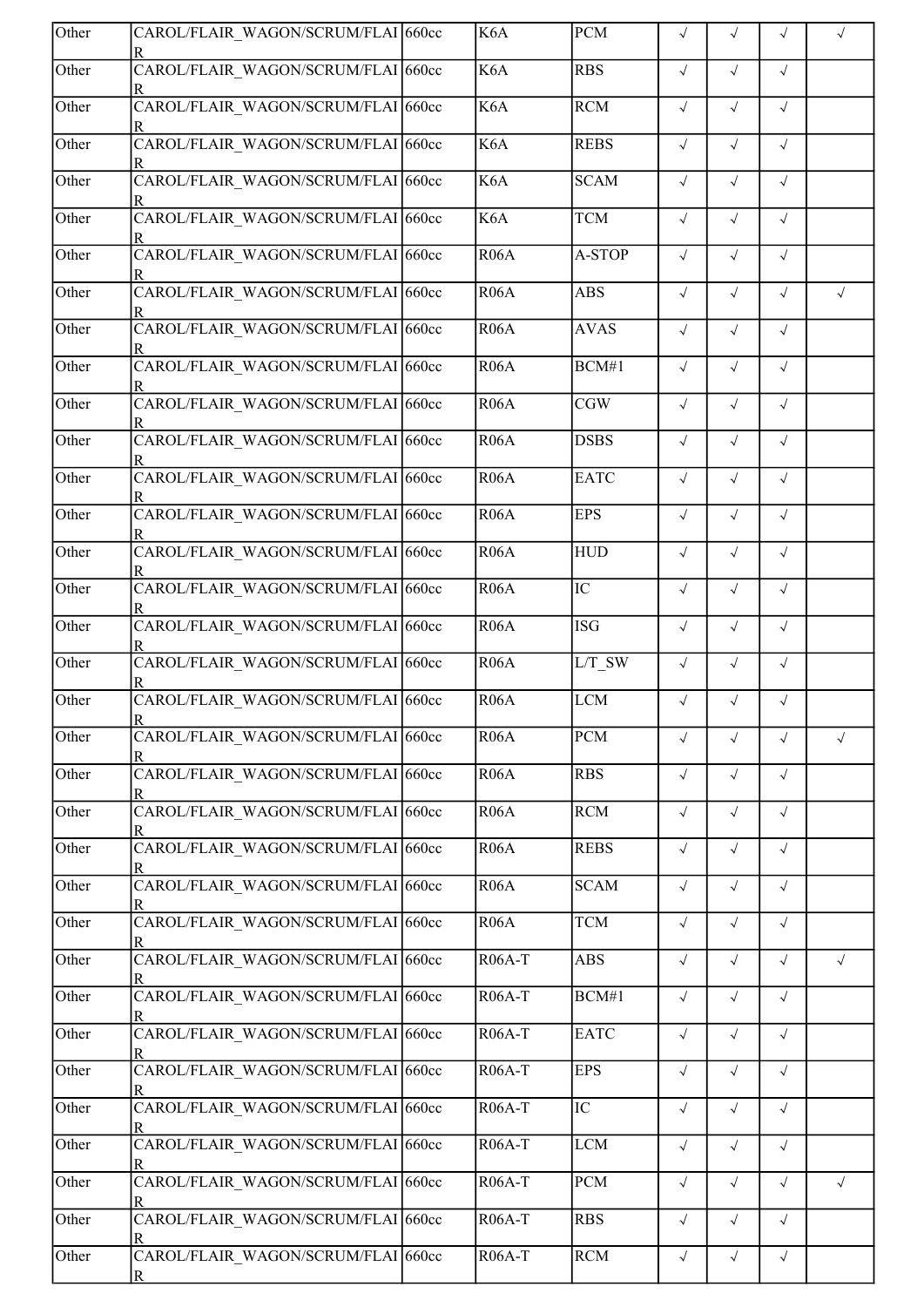| Other   | CAROL/FLAIR WAGON/SCRUM/FLAI 660cc<br>R |        | $R06A-T$               | <b>TCM</b>             | $\sqrt{}$                | $\sqrt{}$               | $\sqrt{ }$              |            |
|---------|-----------------------------------------|--------|------------------------|------------------------|--------------------------|-------------------------|-------------------------|------------|
| 2001 MY | Cougar                                  | 2.5L   | Duratec-VE             | <b>ABS</b>             | $\sqrt{ }$               | $\sqrt{}$               |                         | $\sqrt{}$  |
| 2001 MY | Cougar                                  | 2.5L   | Duratec-VE             | $\overline{\text{IC}}$ | $\checkmark$             | $\sqrt{}$               |                         |            |
| 2001 MY | Cougar                                  | 2.5L   | Duratec-VE             | MC                     | $\sqrt{ }$               | $\sqrt{}$               |                         |            |
| 2001 MY | Cougar                                  | 2.5L   | Duratec-VE             | PCM                    | $\checkmark$             | $\sqrt{}$               |                         | $\sqrt{ }$ |
| 2001 MY | Cougar                                  | 2.5L   | Duratec-VE             | <b>PCM</b>             | $\sqrt{ }$               | $\sqrt{}$               | $\sqrt{ }$              | $\sqrt{}$  |
| 2001 MY | Cougar                                  | 2.5L   | Duratec-VE             | <b>REM</b>             | $\sqrt{ }$               | $\sqrt{}$               | $\sqrt{ }$              |            |
| Other   | $CX-3$                                  | 1.5L   | S <sub>5</sub>         | 4X4                    | $\checkmark$             | $\sqrt{2}$              | $\checkmark$            |            |
| Other   | $CX-3$                                  | 1.5L   | S <sub>5</sub>         | <b>ABS</b>             | $\checkmark$             | $\sqrt{2}$              | $\checkmark$            | $\sqrt{ }$ |
| Other   | $CX-3$                                  | 1.5L   | $\overline{S5}$        | AFS/ALM                | $\sqrt{ }$               | $\sqrt{2}$              | $\sqrt{ }$              |            |
| Other   | $CX-3$                                  | 1.5L   | $\overline{S5}$        | BCM#1                  | $\checkmark$             | $\sqrt{2}$              | $\checkmark$            |            |
| Other   | $CX-3$                                  | 1.5L   | $\overline{\text{S5}}$ | <b>BSM</b>             | $\sqrt{2}$               | $\sqrt{}$               | $\checkmark$            |            |
| Other   | $CX-3$                                  | 1.5L   | $\overline{\text{S5}}$ | <b>CMU</b>             | $\checkmark$             | $\sqrt{}$               |                         |            |
| Other   | $CX-3$                                  | 1.5L   | $\overline{\text{S5}}$ | DCDC                   | $\sqrt{2}$               | $\sqrt{2}$              | $\sqrt{ }$              |            |
| Other   | $CX-3$                                  | 1.5L   | $\overline{\text{S5}}$ | <b>EATC</b>            | $\sqrt{ }$               | $\sqrt{}$               | $\sqrt{2}$              |            |
| Other   | $CX-3$                                  | 1.5L   | $\overline{\text{S5}}$ | <b>EPS</b>             | $\checkmark$             |                         | $\sqrt{ }$              |            |
| Other   | $CX-3$                                  | 1.5L   | $\overline{S5}$        | <b>ESU</b>             |                          | $\sqrt{}$               |                         |            |
| Other   | $CX-3$                                  | 1.5L   | S5                     | <b>FSC</b>             | $\checkmark$             | $\sqrt{ }$              |                         |            |
|         |                                         | 1.5L   | S <sub>5</sub>         | IC                     | $\sqrt{ }$               | $\sqrt{}$               | $\sqrt{ }$              |            |
| Other   | $CX-3$                                  |        | $\overline{\text{S5}}$ |                        | $\checkmark$             | $\sqrt{}$               | $\sqrt{ }$              |            |
| Other   | $CX-3$                                  | 1.5L   |                        | <b>PCM</b>             | $\checkmark$             | $\sqrt{2}$              | $\checkmark$            | $\sqrt{ }$ |
| Other   | $CX-3$                                  | 1.5L   | S5                     | <b>RCM</b>             | $\sqrt{ }$               | $\sqrt{}$               | $\checkmark$            |            |
| Other   | $CX-3$                                  | 1.5L   | S <sub>5</sub>         | <b>SBS/MRCC</b>        | $\sqrt{ }$               | $\sqrt{}$               | $\sqrt{ }$              |            |
| Other   | $CX-3$                                  | 1.5L   | S <sub>5</sub>         | <b>SCBS</b>            | $\sqrt{ }$               | $\sqrt{}$               | $\sqrt{ }$              |            |
| Other   | $CX-3$                                  | 1.5L   | $\overline{S5}$        | SSU                    | $\sqrt{ }$               | $\sqrt{2}$              | $\sqrt{ }$              |            |
| Other   | $CX-3$                                  | 1.5L   | $\overline{\text{S5}}$ | <b>TCM</b>             | $\sqrt{ }$               | $\sqrt{2}$              | $\checkmark$            |            |
| Other   | $\overline{\text{CX-3}}$                | 2.0L   | $\overline{PE}$        | 4X4                    | $\sqrt{2}$               | $\sqrt{ }$              | $\sqrt{2}$              |            |
| Other   | $CX-3$                                  | $2.0L$ | PE                     | <b>ABS</b>             | $\sqrt{ }$               | $\sqrt{}$               | $\sqrt{ }$              | $\sqrt{ }$ |
| Other   | $\overline{\text{CX-3}}$                | 2.0L   | $\overline{PE}$        | AFS/ALM                | $\sqrt{2}$               | $\sqrt{ }$              | $\sqrt{2}$              |            |
| Other   | $\overline{\text{CX-3}}$                | 2.0L   | $\overline{PE}$        | BCM#1                  | $\checkmark$             | $\sqrt{}$               | $\sqrt{ }$              |            |
| Other   | $CX-3$                                  | 2.0L   | PE                     | <b>BSM</b>             | $\sqrt{ }$               | $\sqrt{}$               | $\sqrt{ }$              |            |
| Other   | $CX-3$                                  | 2.0L   | PE                     | <b>CMU</b>             | $\sqrt{\phantom{a}}$     | $\sqrt{}$               |                         |            |
| Other   | $CX-3$                                  | 2.0L   | PE                     | DCDC                   | $\sqrt{ }$               | $\sqrt{}$               | $\sqrt{ }$              |            |
| Other   | $CX-3$                                  | 2.0L   | PE                     | <b>EATC</b>            | $\checkmark$             | $\sqrt{}$               | $\checkmark$            |            |
| Other   | $CX-3$                                  | 2.0L   | PE                     | <b>EPS</b>             | $\sqrt{2}$               | $\sqrt{2}$              | $\sqrt{ }$              |            |
| Other   | $CX-3$                                  | 2.0L   | PE                     | <b>ESU</b>             | $\sqrt{ }$               | $\sqrt{}$               |                         |            |
| Other   | $CX-3$                                  | 2.0L   | PE                     | <b>FSC</b>             | $\sqrt{ }$               | $\sqrt{}$               | $\sqrt{ }$              |            |
| Other   | $CX-3$                                  | 2.0L   | PE                     | IC                     | $\checkmark$             | $\sqrt{}$               | $\sqrt{ }$              |            |
| Other   | $CX-3$                                  | 2.0L   | PE                     | PCM                    | $\sqrt{ }$               |                         | $\sqrt{}$               | $\sqrt{}$  |
| Other   | $CX-3$                                  | 2.0L   | PE                     | <b>RCM</b>             |                          | $\sqrt{}$               |                         |            |
| Other   | $CX-3$                                  | 2.0L   | PE                     | SBS/MRCC               | $\sqrt{ }$<br>$\sqrt{ }$ | $\sqrt{}$<br>$\sqrt{ }$ | $\sqrt{}$<br>$\sqrt{2}$ |            |
|         |                                         |        |                        |                        |                          |                         |                         |            |
| Other   | $CX-3$                                  | 2.0L   | PE                     | <b>SCBS</b>            | $\sqrt{ }$               | $\sqrt{}$               | $\sqrt{ }$              |            |
| Other   | $CX-3$                                  | 2.0L   | PE                     | SSU                    | $\sqrt{ }$               | $\sqrt{}$               | $\sqrt{}$               |            |
| Other   | $CX-3$                                  | 2.0L   | PE                     | <b>TCM</b>             | $\sqrt{}$                | $\sqrt{}$               | $\sqrt{ }$              |            |
| Other   | $CX-3$                                  | 1.8L   | ${\rm S}8$             | 4X4                    | $\sqrt{ }$               | $\sqrt{ }$              | $\sqrt{ }$              |            |
| Other   | $CX-3$                                  | 1.8L   | ${\rm S}8$             | <b>ABS</b>             | $\sqrt{ }$               | $\sqrt{ }$              | $\sqrt{ }$              | $\sqrt{ }$ |
| Other   | $CX-3$                                  | 1.8L   | S8                     | AFS/ALM                | $\sqrt{}$                | $\sqrt{}$               | $\sqrt{ }$              |            |
| Other   | $CX-3$                                  | 1.8L   | S8                     | BCM#1                  | $\sqrt{ }$               | $\sqrt{}$               | $\sqrt{ }$              |            |
| Other   | $CX-3$                                  | 1.8L   | S8                     | <b>BSM</b>             | $\sqrt{ }$               | $\sqrt{}$               | $\sqrt{}$               |            |
| Other   | $CX-3$                                  | 1.8L   | S8                     | <b>CMU</b>             | $\sqrt{}$                | $\sqrt{}$               |                         |            |
| Other   | $CX-3$                                  | 1.8L   | ${\rm S}8$             | DCDC                   | $\sqrt{ }$               | $\sqrt{}$               | $\sqrt{ }$              |            |
| Other   | $CX-3$                                  | 1.8L   | S8                     | <b>DSM</b>             | $\sqrt{ }$               | $\sqrt{}$               | $\sqrt{ }$              |            |
| Other   | $CX-3$                                  | 1.8L   | S8                     | <b>EATC</b>            | $\sqrt{}$                | $\sqrt{}$               | $\sqrt{}$               |            |
| Other   | $CX-3$                                  | 1.8L   | ${\rm S}8$             | <b>EPB</b>             | $\sqrt{ }$               | $\sqrt{}$               | $\sqrt{ }$              |            |
| Other   | $CX-3$                                  | 1.8L   | S <sub>8</sub>         | <b>EPS</b>             | $\checkmark$             | $\sqrt{}$               | $\sqrt{2}$              |            |
| Other   | $CX-3$                                  | 1.8L   | ${\rm S}8$             | <b>ESU</b>             | $\sqrt{}$                | $\sqrt{ }$              |                         |            |
| Other   | $CX-3$                                  | 1.8L   | ${\rm S}8$             | <b>FSC</b>             | $\sqrt{ }$               | $\sqrt{ }$              | $\sqrt{ }$              |            |
| Other   | $CX-3$                                  | 1.8L   | ${\rm S}8$             | <b>HUD</b>             | $\sqrt{ }$               | $\sqrt{ }$              | $\sqrt{ }$              |            |
| Other   | $CX-3$                                  | 1.8L   | S8                     | PCM                    | $\sqrt{ }$               | $\sqrt{}$               |                         | $\sqrt{ }$ |
| Other   | $CX-3$                                  | 1.8L   | S8                     | PSM#1                  | $\sqrt{ }$               | $\sqrt{}$               | $\sqrt{ }$              |            |
| Other   | $CX-3$                                  | 1.8L   | ${\rm S}8$             | <b>RCM</b>             | $\sqrt{ }$               | $\sqrt{}$               | $\sqrt{ }$              |            |
| Other   | $CX-3$                                  | 1.8L   | S8                     | SBS/MRCC               | $\sqrt{ }$               | $\sqrt{}$               | $\sqrt{ }$              |            |
|         |                                         |        |                        |                        |                          |                         |                         |            |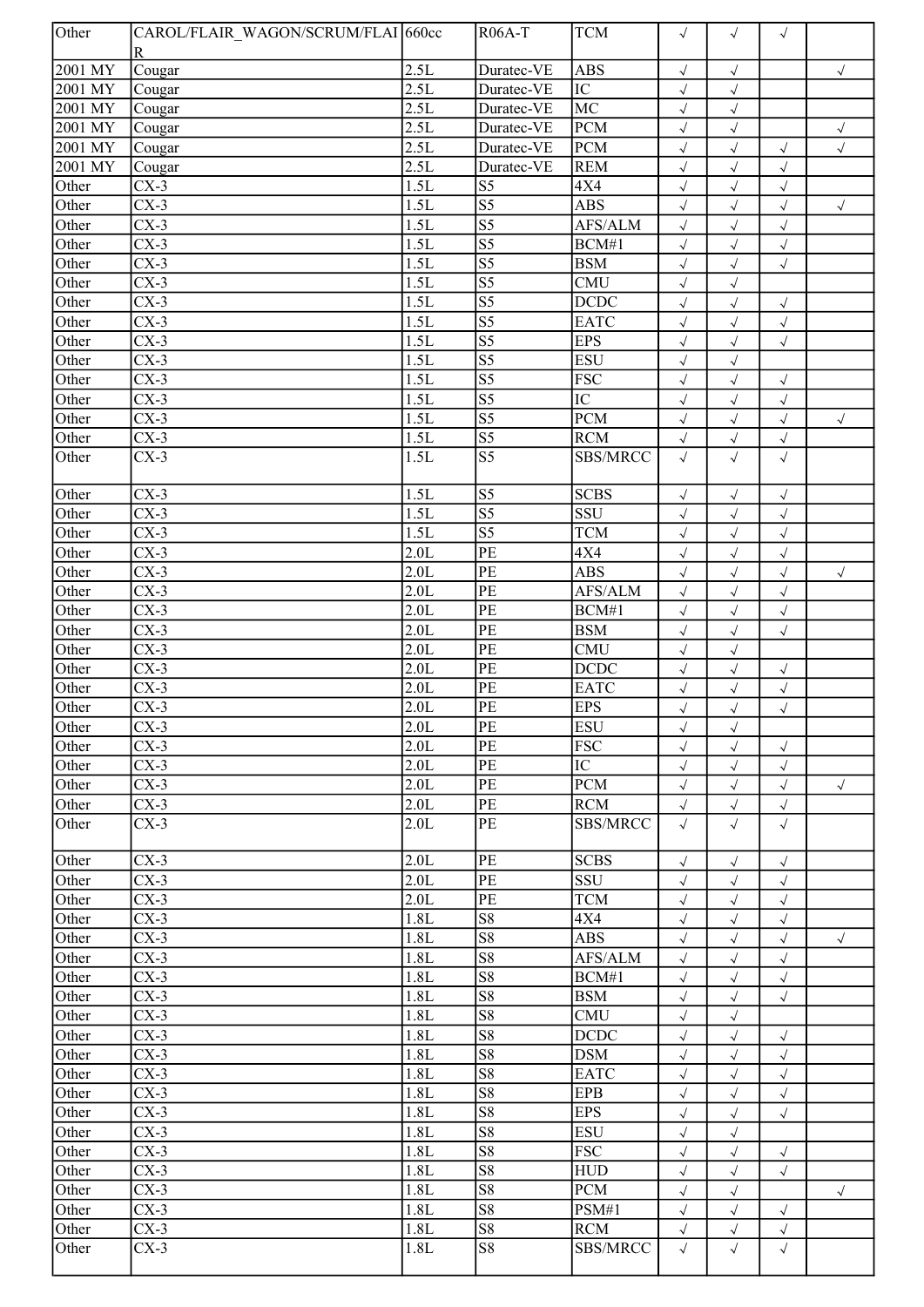| Other | $CX-3$                   | 1.8L   | S8              | SSU             | $\sqrt{ }$           | $\sqrt{}$            | $\sqrt{ }$   |            |
|-------|--------------------------|--------|-----------------|-----------------|----------------------|----------------------|--------------|------------|
| Other | $CX-3$                   | 1.8L   | S8              | <b>TCM</b>      | $\sqrt{ }$           | $\sqrt{}$            | $\sqrt{ }$   |            |
| Other | $CX-3$                   | 1.8L   | ${\rm S}8$      | <b>VMC</b>      | $\sqrt{\phantom{a}}$ | $\sqrt{}$            |              |            |
| Other | $CX-4$                   | 2.0L   | PE              | 4X4             | $\sqrt{ }$           | $\sqrt{}$            | $\sqrt{ }$   |            |
| Other | $CX-4$                   | 2.0L   | PE              | <b>ABS</b>      | $\checkmark$         | $\sqrt{ }$           | $\sqrt{ }$   | $\sqrt{ }$ |
| Other | $CX-4$                   | 2.0L   | PE              | AFS/ALM         | $\checkmark$         | $\sqrt{ }$           | $\sqrt{ }$   |            |
| Other | $CX-4$                   | 2.0L   | PE              | <b>BSM</b>      | $\sqrt{ }$           | $\sqrt{}$            | $\checkmark$ |            |
| Other | $CX-4$                   | 2.0L   | PE              | <b>CMU</b>      | $\sqrt{ }$           | $\sqrt{}$            |              |            |
| Other | $CX-4$                   | 2.0L   | PE              | DCDC            | $\sqrt{ }$           | $\sqrt{ }$           | $\sqrt{}$    |            |
| Other | $CX-4$                   | 2.0L   | PE              | <b>EATC</b>     | $\checkmark$         | $\sqrt{ }$           | $\checkmark$ |            |
| Other | $CX-4$                   | 2.0L   | PE              | <b>EPB</b>      | $\sqrt{2}$           | $\checkmark$         | $\checkmark$ |            |
| Other | $CX-4$                   | 2.0L   | PE              | <b>EPS</b>      | $\sqrt{ }$           | $\sqrt{}$            | $\sqrt{ }$   |            |
| Other | $CX-4$                   | 2.0L   | $\overline{PE}$ | F BCM           | $\sqrt{2}$           | $\sqrt{2}$           | $\sqrt{2}$   |            |
| Other | $CX-4$                   | 2.0L   | PE              | IC              | $\sqrt{ }$           | $\sqrt{}$            | $\sqrt{ }$   |            |
| Other | $CX-4$                   | 2.0L   | $\overline{PE}$ | <b>PCM</b>      | $\sqrt{\phantom{a}}$ | $\sqrt{ }$           | $\sqrt{ }$   | $\sqrt{}$  |
| Other | $CX-4$                   | 2.0L   | PE              | <b>RCM</b>      | $\sqrt{ }$           | $\sqrt{}$            | $\sqrt{}$    |            |
| Other | $CX-4$                   | 2.0L   | PE              | R BCM           | $\sqrt{ }$           | $\sqrt{}$            | $\sqrt{ }$   |            |
| Other | $CX-4$                   | 2.0L   | PE              | <b>SCBS</b>     | $\sqrt{ }$           | $\sqrt{}$            | $\sqrt{ }$   |            |
| Other | $CX-4$                   | 2.0L   | PE              | SSU             | $\checkmark$         | $\sqrt{}$            | $\sqrt{ }$   |            |
| Other | $CX-4$                   | 2.0L   | PE              | <b>TCM</b>      | $\checkmark$         | $\sqrt{2}$           | $\checkmark$ |            |
| Other | $CX-4$                   | 2.5L   | PY              | 4X4             | $\sqrt{ }$           | $\sqrt{ }$           | $\sqrt{ }$   |            |
| Other | $CX-4$                   | 2.5L   | $\overline{PY}$ | <b>ABS</b>      | $\checkmark$         | $\sqrt{ }$           | $\checkmark$ | $\sqrt{ }$ |
| Other | $CX-4$                   | 2.5L   | PY              | AFS/ALM         | $\sqrt{ }$           | $\sqrt{ }$           | $\checkmark$ |            |
| Other | $CX-4$                   | 2.5L   | $\overline{PY}$ | <b>BSM</b>      | $\sqrt{ }$           | $\sqrt{}$            | $\sqrt{ }$   |            |
| Other | $\overline{\text{CX-4}}$ | 2.5L   | $\overline{PY}$ | <b>CMU</b>      | $\sqrt{ }$           | $\sqrt{2}$           |              |            |
| Other | $CX-4$                   | 2.5L   | PY              | DCDC            | $\checkmark$         | $\sqrt{}$            | $\sqrt{ }$   |            |
| Other | $CX-4$                   | 2.5L   | PY              | <b>EATC</b>     | $\sqrt$              | $\sqrt{}$            | $\sqrt{ }$   |            |
| Other | $CX-4$                   | 2.5L   | PY              | <b>EPB</b>      | $\sqrt{ }$           | $\sqrt{}$            | $\sqrt{ }$   |            |
| Other | $CX-4$                   | 2.5L   | PY              | <b>EPS</b>      | $\sqrt{ }$           | $\sqrt{}$            | $\sqrt{ }$   |            |
| Other | $CX-4$                   | 2.5L   | PY              | F BCM           | $\sqrt{ }$           | $\checkmark$         | $\sqrt{}$    |            |
| Other | $CX-4$                   | 2.5L   | PY              | IC              | $\checkmark$         | $\sqrt{ }$           | $\checkmark$ |            |
| Other | $CX-4$                   | 2.5L   | PY              | <b>PCM</b>      | $\sqrt{ }$           | $\sqrt{}$            | $\checkmark$ | $\sqrt{}$  |
| Other | $CX-4$                   | 2.5L   | PY              | RCM             | $\sqrt{ }$           | $\sqrt{}$            | $\sqrt{ }$   |            |
| Other | $CX-4$                   | 2.5L   | PY              | R BCM           | $\checkmark$         | $\sqrt{ }$           | $\checkmark$ |            |
| Other | $CX-4$                   | 2.5L   | $\overline{PY}$ | <b>SCBS</b>     | $\sqrt{ }$           | $\sqrt{ }$           | $\sqrt{ }$   |            |
| Other | $CX-4$                   | 2.5L   | PY              | SSU             | $\sqrt{ }$           | $\sqrt{2}$           | $\sqrt{}$    |            |
| Other | $CX-4$                   | 2.5L   | PY              | <b>TCM</b>      | $\sqrt{ }$           | $\sqrt{ }$           | $\sqrt{ }$   |            |
| Other | $CX-5$                   | 2.5L   | $\overline{PY}$ | 4X4             | $\sqrt{ }$           | $\sqrt{}$            | $\checkmark$ |            |
| Other | $CX-5$                   | 2.5L   | PY              | <b>ABS</b>      | $\sqrt{ }$           | $\sqrt{}$            | $\sqrt{ }$   | $\sqrt{ }$ |
| Other | $CX-5$                   | 2.5L   | PY              | <b>ACU</b>      | $\sqrt{ }$           | $\sqrt{ }$           |              |            |
| Other | $CX-5$                   | 2.5L   | PY              | <b>AFS</b>      | $\sqrt{ }$           | $\sqrt{ }$           | $\sqrt{ }$   |            |
| Other | $CX-5$                   | 2.5L   | PY              | AM              | $\sqrt{ }$           | $\sqrt{}$            |              |            |
| Other | $CX-5$                   | 2.5L   | PY              | <b>BSM</b>      | $\sqrt{ }$           | $\sqrt{}$            | $\sqrt{}$    |            |
| Other | $CX-5$                   | 2.5L   | PY              | <b>BSML</b>     | $\sqrt{ }$           | $\sqrt{}$            | $\sqrt{ }$   |            |
| Other | $CX-5$                   | 2.5L   | PY              | <b>BSMR</b>     | $\sqrt{ }$           | $\sqrt{}$            | $\sqrt{ }$   |            |
| Other | $CX-5$                   | 2.5L   | PY              | <b>CMU</b>      | $\sqrt{ }$           | $\sqrt{}$            |              |            |
| Other | $CX-5$                   | 2.5L   | PY              | <b>DCDC</b>     | $\sqrt{ }$           | $\sqrt{ }$           | $\sqrt{ }$   |            |
| Other | $CX-5$                   | 2.5L   | PY              | DCM             | $\sqrt{ }$           | $\sqrt{}$            | $\sqrt{ }$   |            |
| Other | $CX-5$                   | 2.5L   | PY              | <b>DSM</b>      | $\checkmark$         | $\sqrt{}$            | $\sqrt{ }$   |            |
| Other | $CX-5$                   | 2.5L   | PY              | <b>EATC</b>     | $\sqrt{ }$           | $\sqrt{}$            | $\sqrt{2}$   |            |
| Other | $CX-5$                   | 2.5L   | PY              | <b>EPB</b>      | $\sqrt{ }$           | $\sqrt{}$            | $\sqrt{ }$   |            |
| Other | $CX-5$                   | 2.5L   | PY              | <b>EPS</b>      | $\sqrt{ }$           | $\sqrt{ }$           | $\sqrt{ }$   |            |
| Other | $CX-5$                   | 2.5L   | PY              | <b>FSC</b>      | $\sqrt{ }$           | $\sqrt{ }$           | $\sqrt{ }$   |            |
| Other | $CX-5$                   | 2.5L   | PY              | F BCM           | $\sqrt{ }$           | $\sqrt{ }$           | $\sqrt{ }$   |            |
| Other | $CX-5$                   | 2.5L   | PY              | IC              | $\sqrt{ }$           | $\sqrt{ }$           | $\sqrt{ }$   |            |
| Other | $CX-5$                   | 2.5L   | PY              | <b>PCM</b>      | $\sqrt{ }$           | $\sqrt{}$            | $\sqrt{ }$   | $\sqrt{ }$ |
| Other | $CX-5$                   | 2.5L   | PY              | PSM#1           | $\sqrt{ }$           | $\sqrt{}$            | $\sqrt{ }$   |            |
| Other | $CX-5$                   | 2.5L   | PY              | <b>RCM</b>      | $\sqrt{ }$           | $\sqrt{\phantom{a}}$ | $\sqrt{ }$   |            |
| Other | $CX-5$                   | 2.5L   | PY              | <b>RVM</b>      | $\checkmark$         | $\sqrt{ }$           | $\checkmark$ |            |
| Other | $CX-5$                   | 2.5L   | PY              | R BCM           | $\sqrt{ }$           | $\sqrt{}$            | $\sqrt{ }$   |            |
| Other | $CX-5$                   | 2.5L   | PY              | <b>SBS/MRCC</b> | $\sqrt{ }$           | $\sqrt{ }$           | $\sqrt{ }$   |            |
|       |                          |        |                 |                 |                      |                      |              |            |
| Other | $CX-5$                   | 2.5L   | PY              | <b>SCBS</b>     | $\sqrt{ }$           | $\sqrt{}$            | $\sqrt{ }$   |            |
| Other | $CX-5$                   | 2.5L   | PY              | SSU             | $\sqrt{ }$           | $\sqrt{}$            | $\sqrt{ }$   |            |
| Other | $CX-5$                   | $2.5L$ | PY              | <b>TCM</b>      | $\checkmark$         | $\sqrt{2}$           | $\sqrt{2}$   |            |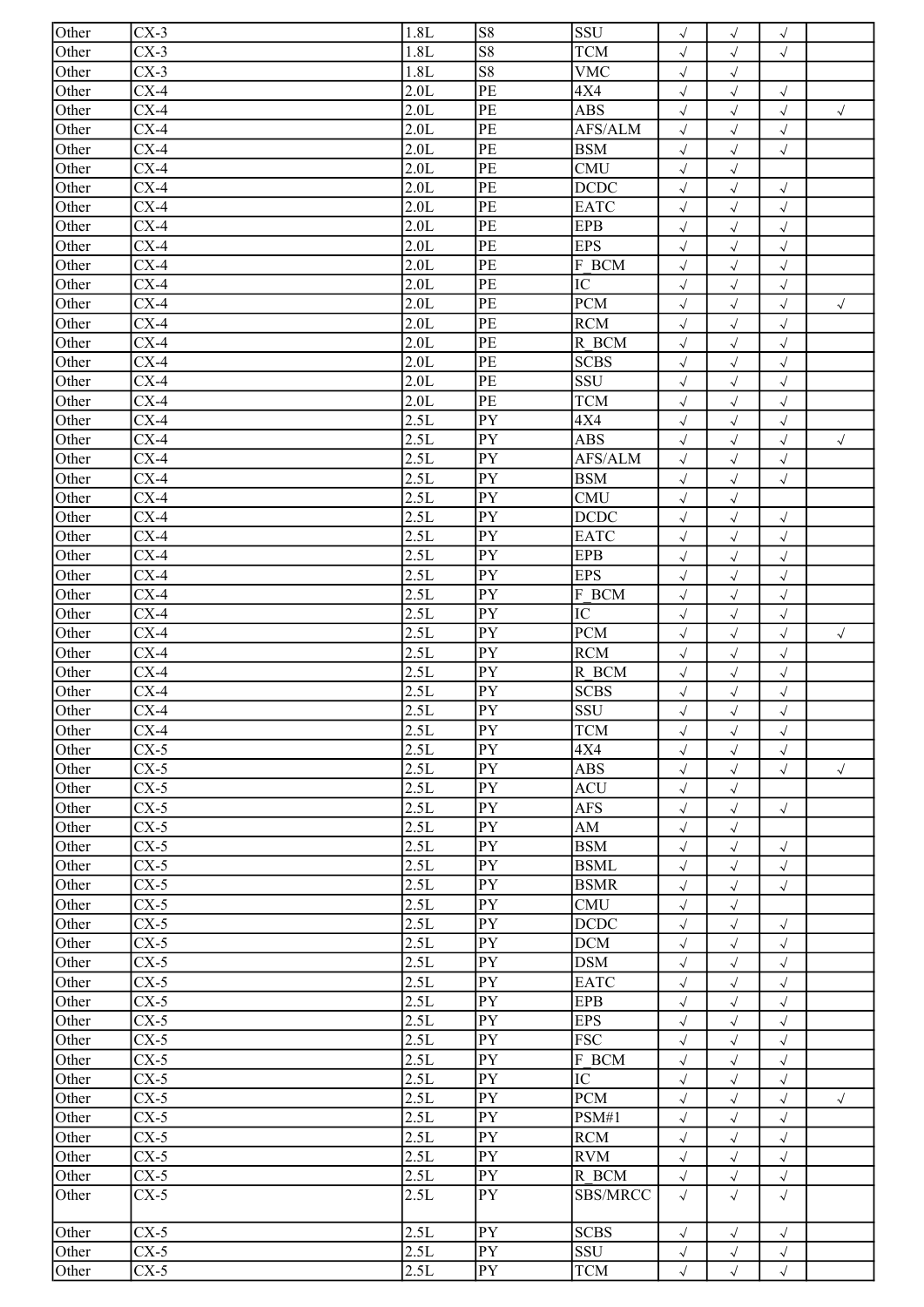| Other   | $CX-5$                         | 2.0L               | PE                     | 4X4                    | $\sqrt{ }$   | $\sqrt{}$            | $\sqrt{}$            |            |
|---------|--------------------------------|--------------------|------------------------|------------------------|--------------|----------------------|----------------------|------------|
| Other   | $CX-5$                         | $2.0\overline{L}$  | PE                     | ABS                    | $\sqrt{ }$   | $\sqrt{}$            | $\sqrt{ }$           | $\sqrt{}$  |
| Other   | $CX-5$                         | 2.0L               | PE                     | <b>ACU</b>             | $\sqrt{ }$   | $\sqrt{ }$           |                      |            |
| Other   | $CX-5$                         | 2.0L               | PE                     | <b>AFS</b>             | $\sqrt{ }$   | $\sqrt{}$            | $\sqrt{\phantom{a}}$ |            |
| Other   | $CX-5$                         | 2.0L               | PE                     | AM                     | $\sqrt{ }$   | $\sqrt{}$            |                      |            |
| Other   | $CX-5$                         | 2.0L               | PE                     | <b>BSM</b>             | $\checkmark$ | $\sqrt{}$            | $\sqrt{}$            |            |
| Other   | $CX-5$                         | 2.0L               | PE                     | <b>BSML</b>            | $\checkmark$ | $\sqrt{}$            | $\checkmark$         |            |
| Other   | $CX-5$                         | 2.0L               | PE                     | <b>BSMR</b>            | $\sqrt{ }$   | $\sqrt{}$            | $\checkmark$         |            |
| Other   | $CX-5$                         | 2.0L               | PE                     | <b>CMU</b>             | $\sqrt{ }$   | $\sqrt{\phantom{a}}$ |                      |            |
| Other   | $CX-5$                         | $\overline{2.0}$ L | PE                     | <b>DCDC</b>            | $\checkmark$ | $\sqrt{ }$           | $\sqrt{ }$           |            |
| Other   | $CX-5$                         | 2.0L               | PE                     | <b>DCM</b>             | $\checkmark$ | $\checkmark$         | $\checkmark$         |            |
| Other   | $CX-5$                         | 2.0L               | PE                     | <b>DSM</b>             | $\checkmark$ | $\sqrt{}$            | $\sqrt{ }$           |            |
| Other   | $CX-5$                         | 2.0L               | $\overline{PE}$        | <b>EPB</b>             | $\sqrt{2}$   | $\sqrt{2}$           | $\sqrt{2}$           |            |
| Other   | $CX-5$                         | 2.0L               | PE                     | <b>EPS</b>             | $\checkmark$ | $\sqrt{}$            | $\sqrt{ }$           |            |
| Other   | $CX-5$                         | 2.0L               | PE                     | <b>FSC</b>             | $\sqrt{ }$   | $\sqrt{ }$           | $\sqrt{ }$           |            |
| Other   | $CX-5$                         | 2.0L               | PE                     | F BCM                  | $\sqrt{ }$   | $\sqrt{ }$           | $\sqrt{ }$           |            |
| Other   | $CX-5$                         | 2.0L               | PE                     | IC                     | $\sqrt{ }$   | $\sqrt{ }$           | $\sqrt{ }$           |            |
| Other   | $CX-5$                         | 2.0L               | PE                     | <b>PCM</b>             | $\checkmark$ | $\sqrt{}$            | $\sqrt{}$            | $\sqrt{ }$ |
| Other   | $CX-5$                         | 2.0L               | PE                     | PSM#1                  | $\checkmark$ | $\sqrt{}$            | $\checkmark$         |            |
| Other   | $CX-5$                         | 2.0L               | PE                     | <b>RCM</b>             | $\checkmark$ | $\sqrt{2}$           | $\checkmark$         |            |
| Other   | $CX-5$                         | 2.0L               | PE                     | <b>RVM</b>             | $\sqrt{ }$   | $\checkmark$         | $\sqrt{ }$           |            |
| Other   | $CX-5$                         | 2.0L               | $\overline{PE}$        | R BCM                  | $\checkmark$ | $\sqrt{}$            | $\checkmark$         |            |
| Other   | $CX-5$                         | 2.0L               | PE                     | <b>SBS/MRCC</b>        | $\sqrt{ }$   | $\sqrt{ }$           | $\sqrt{ }$           |            |
|         |                                |                    |                        |                        |              |                      |                      |            |
| Other   | $CX-5$                         | 2.0L               | PE                     | <b>SCBS</b>            | $\sqrt{ }$   | $\sqrt{ }$           | $\sqrt{ }$           |            |
| Other   | $CX-5$                         | 2.0L               | PE                     | SSU                    | $\checkmark$ | $\sqrt{}$            | $\sqrt{ }$           |            |
| Other   | $CX-5$                         | 2.0L               | $\overline{PE}$        | <b>TCM</b>             | $\checkmark$ | $\sqrt{}$            | $\sqrt{2}$           |            |
| Other   | $CX-5$                         | 2.2L               | $\overline{\text{SH}}$ | 4X4                    | $\checkmark$ | $\sqrt{}$            | $\sqrt{ }$           |            |
| Other   | $CX-5$                         | 2.2L               | $\operatorname{SH}$    | <b>ABS</b>             | $\checkmark$ | $\sqrt{}$            | $\sqrt{ }$           | $\sqrt{ }$ |
| Other   | $CX-5$                         | 2.2L               | $\operatorname{SH}$    | <b>ACU</b>             | $\sqrt{ }$   | $\sqrt{}$            |                      |            |
| Other   | $CX-5$                         | 2.2L               | $\operatorname{SH}$    | <b>AFS</b>             | $\sqrt{ }$   | $\sqrt{}$            | $\sqrt{\phantom{a}}$ |            |
| Other   | $CX-5$                         | 2.2L               | <b>SH</b>              | AM                     | $\sqrt{ }$   | $\sqrt{}$            |                      |            |
| Other   | $CX-5$                         | 2.2L               | <b>SH</b>              | <b>BSM</b>             | $\sqrt{ }$   | $\sqrt{}$            | $\sqrt{}$            |            |
| Other   | $CX-5$                         | 2.2L               | $\operatorname{SH}$    | <b>BSML</b>            | $\sqrt{ }$   | $\checkmark$         | $\checkmark$         |            |
| Other   | $CX-5$                         | 2.2L               | $\operatorname{SH}$    | <b>BSMR</b>            | $\sqrt{}$    | $\sqrt{}$            | $\sqrt{ }$           |            |
| Other   | $CX-5$                         | 2.2L               | $\operatorname{SH}$    | <b>CMU</b>             | $\sqrt{}$    | $\sqrt{ }$           |                      |            |
| Other   | $CX-5$                         | 2.2L               | $\operatorname{SH}$    | <b>DCDC</b>            | $\sqrt{ }$   | $\sqrt{}$            | $\sqrt{ }$           |            |
| Other   | $CX-5$                         | 2.2L               | <b>SH</b>              | <b>DCM</b>             | $\sqrt{2}$   | $\sqrt{2}$           | $\sqrt{2}$           |            |
| Other   | $CX-5$                         | $2.2L$             | SH                     | <b>DSM</b>             | $\sqrt{ }$   | $\sqrt{}$            | $\sqrt{ }$           |            |
| Other   | $CX-5$                         | 2.2L               | $\overline{\text{SH}}$ | <b>EATC</b>            | $\sqrt{ }$   | $\sqrt{}$            | $\sqrt{2}$           |            |
| Other   | $CX-5$                         | 2.2L               | SH                     | <b>EPB</b>             | $\sqrt{ }$   | $\sqrt{}$            | $\sqrt{ }$           |            |
| Other   | $CX-5$                         | 2.2L               | <b>SH</b>              | <b>EPS</b>             | $\sqrt{ }$   | $\sqrt{}$            | $\sqrt{ }$           |            |
| Other   | $CX-5$                         | 2.2L               | $\operatorname{SH}$    | <b>FSC</b>             | $\sqrt{ }$   | $\sqrt{ }$           | $\sqrt{ }$           |            |
| Other   | $CX-5$                         | 2.2L               | <b>SH</b>              | F BCM                  | $\sqrt{ }$   | $\sqrt{}$            | $\sqrt{ }$           |            |
| Other   | $CX-5$                         | 2.2L               | <b>SH</b>              | IC                     | $\sqrt{ }$   | $\sqrt{}$            | $\sqrt{ }$           |            |
| Other   | $CX-5$                         | 2.2L               | $\operatorname{SH}$    | <b>PCM</b>             | $\sqrt{ }$   | $\sqrt{}$            | $\checkmark$         | $\sqrt{}$  |
| Other   | $CX-5$                         | 2.2L               | <b>SH</b>              | PSM#1                  | $\checkmark$ | $\sqrt{}$            | $\checkmark$         |            |
| Other   | $CX-5$                         | 2.2L               | <b>SH</b>              | RCM                    | $\sqrt{ }$   | $\sqrt{}$            | $\checkmark$         |            |
| Other   | $CX-5$                         | 2.2L               | <b>SH</b>              | <b>RVM</b>             | $\sqrt{ }$   | $\sqrt{}$            | $\checkmark$         |            |
| Other   | $CX-5$                         | 2.2L               | $\operatorname{SH}$    | R BCM                  | $\sqrt{ }$   | $\sqrt{2}$           | $\sqrt{ }$           |            |
| Other   | $CX-5$                         | 2.2L               | <b>SH</b>              | <b>SBS/MRCC</b>        | $\sqrt{ }$   | $\sqrt{ }$           | $\sqrt{ }$           |            |
| Other   | $CX-5$                         | 2.2L               | <b>SH</b>              | <b>SCBS</b>            | $\sqrt{ }$   | $\sqrt{}$            | $\sqrt{}$            |            |
| Other   | $CX-5$                         | 2.2L               | $\overline{\text{SH}}$ | SSU                    | $\sqrt{ }$   | $\sqrt{}$            | $\checkmark$         |            |
| Other   | $CX-5$                         | 2.2L               | $\operatorname{SH}$    | <b>TCM</b>             | $\sqrt{ }$   | $\sqrt{}$            | $\sqrt{ }$           |            |
| 2006 MY | CX-7 (Europe / General Specs.) | 2.3L               | L3 T                   | 4X4                    | $\sqrt{ }$   | $\sqrt{}$            |                      |            |
| 2006 MY | CX-7 (Europe / General Specs.) | 2.3L               | L3 T                   | <b>ABS</b>             | $\sqrt{ }$   | $\sqrt{}$            | $\sqrt{ }$           | $\sqrt{ }$ |
| 2006 MY | CX-7 (Europe / General Specs.) | 2.3L               | L3 T                   | $\mathbf{A}\mathbf{M}$ | $\sqrt{ }$   | $\sqrt{}$            |                      |            |
| 2006 MY | CX-7 (Europe / General Specs.) | 2.3L               | L3 T                   | <b>EATC</b>            | $\sqrt{ }$   | $\sqrt{}$            | $\sqrt{ }$           |            |
| 2006 MY | CX-7 (Europe / General Specs.) | 2.3L               | L3 T                   | <b>GEM</b>             | $\sqrt{ }$   | $\sqrt{}$            | $\sqrt{ }$           |            |
| 2006 MY | CX-7 (Europe / General Specs.) | 2.3L               | $L3$ T                 | IC                     | $\sqrt{ }$   | $\sqrt{2}$           | $\sqrt{ }$           |            |
| 2006 MY | CX-7 (Europe / General Specs.) | 2.3L               | L3 T                   | <b>LCM</b>             | $\sqrt{ }$   | $\sqrt{2}$           |                      |            |
| 2006 MY | CX-7 (Europe / General Specs.) | 2.3L               | L3 T                   | <b>PCM</b>             | $\sqrt{ }$   | $\sqrt{}$            | $\checkmark$         | $\sqrt{}$  |
| 2006 MY | CX-7 (Europe / General Specs.) | 2.3L               | L3 T                   | <b>RCM</b>             | $\sqrt{ }$   | $\sqrt{ }$           | $\sqrt{ }$           |            |
| 2006 MY | CX-7 (Europe / General Specs.) | 2.3L               | L3 T                   | <b>RKE</b>             | $\sqrt{}$    | $\sqrt{}$            | $\sqrt{2}$           |            |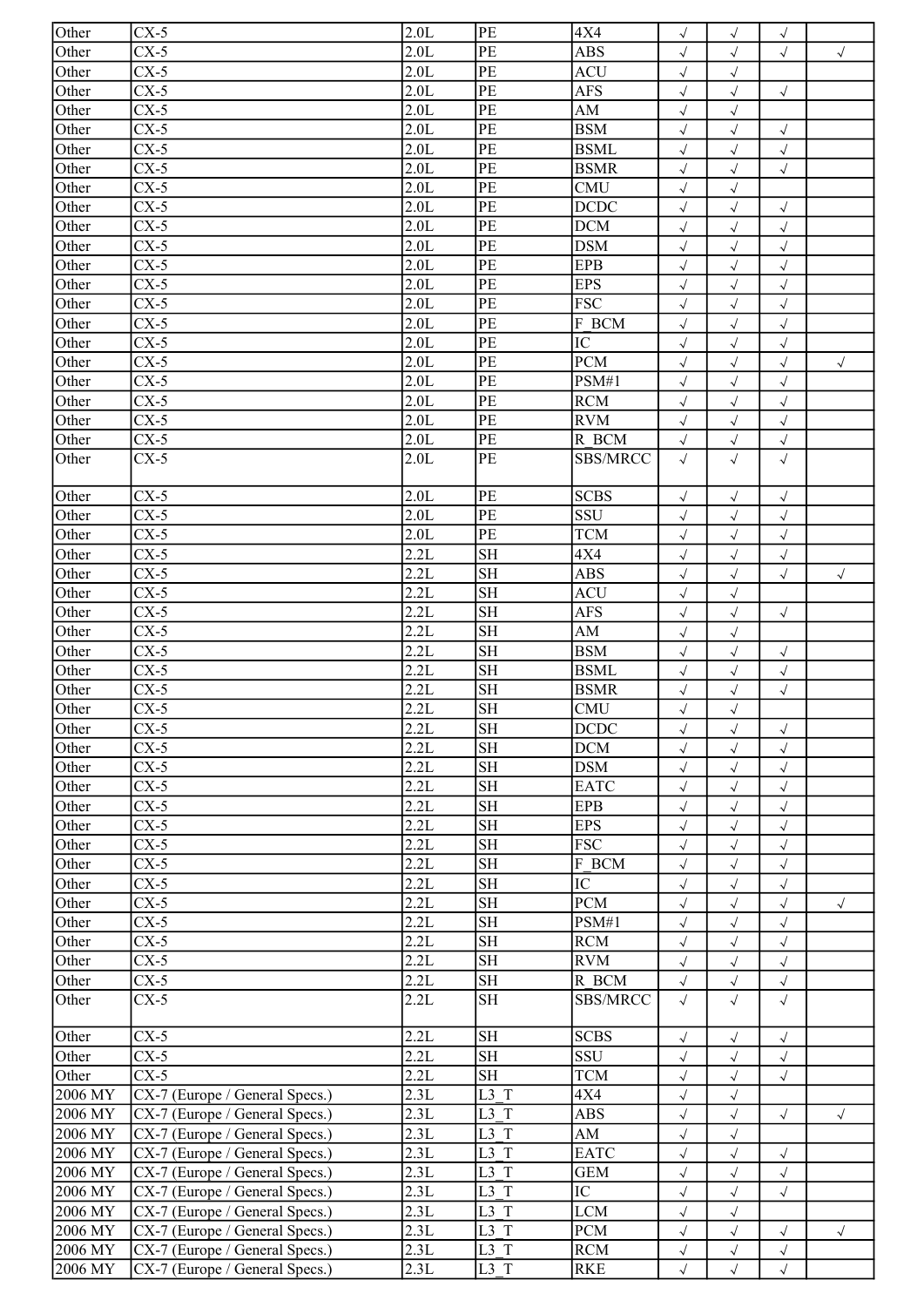| 2006 MY            | CX-7 (Europe / General Specs.)                                 | 2.3L              | L3 T                             | <b>TCM</b>       | $\sqrt{}$                  | $\sqrt{}$               |                            |                      |
|--------------------|----------------------------------------------------------------|-------------------|----------------------------------|------------------|----------------------------|-------------------------|----------------------------|----------------------|
| 2009 MY            | CX-7 (Europe / General Specs.)                                 | 2.3L              | L3 T                             | 4X4              | $\sqrt{2}$                 | $\sqrt{}$               |                            |                      |
| 2009 MY            | CX-7 (Europe / General Specs.)                                 | 2.3L              | L3 T                             | <b>ABS</b>       | $\checkmark$               | $\sqrt{}$               | $\sqrt{\phantom{a}}$       | $\sqrt{}$            |
| 2009 MY            | CX-7 (Europe / General Specs.)                                 | 2.3L              | L3 T                             | <b>ACU</b>       | $\sqrt{ }$                 | $\sqrt{}$               |                            |                      |
| 2009 MY            | CX-7 (Europe / General Specs.)                                 | 2.3L              | L3 T                             | AM               | $\sqrt{ }$                 | $\sqrt{}$               |                            |                      |
| 2009 MY            | CX-7 (Europe / General Specs.)                                 | 2.3L              | L3 T                             | <b>EATC</b>      | $\sqrt{ }$                 | $\sqrt{}$               | $\sqrt{}$                  |                      |
| 2009 MY            | CX-7 (Europe / General Specs.)                                 | 2.3L              | L3 T                             | <b>GEM</b>       | $\sqrt{ }$                 | $\sqrt{}$               | $\checkmark$               |                      |
| 2009 MY            | CX-7 (Europe / General Specs.)                                 | 2.3L              | L3 T                             | IC               | $\sqrt{ }$                 | $\sqrt{}$               | $\sqrt{}$                  |                      |
| 2009 MY            | CX-7 (Europe / General Specs.)                                 | 2.3L              | L3 T                             | <b>LCM</b>       | $\sqrt{ }$                 | $\sqrt{}$               |                            |                      |
| 2009 MY            | CX-7 (Europe / General Specs.)                                 | 2.3L              | $L3$ T                           | MID#1            | $\sqrt{ }$                 | $\sqrt{}$               | $\sqrt{ }$                 |                      |
| 2009 MY            | CX-7 (Europe / General Specs.)                                 | 2.3L              | L3 T                             | <b>PCM</b>       | $\sqrt{2}$                 | $\sqrt{2}$              | $\sqrt{2}$                 | $\sqrt{ }$           |
| 2009 MY            | CX-7 (Europe / General Specs.)                                 | 2.3L              | L3<br>$\mathbf T$                | <b>RCM</b>       | $\sqrt{2}$                 | $\sqrt{}$               | $\sqrt{}$                  |                      |
| 2009 MY            | CX-7 (Europe / General Specs.)                                 | 2.3L              | $\mathbf T$<br>L3                | <b>RKE</b>       | $\sqrt{2}$                 | $\sqrt{2}$              | $\sqrt{2}$                 |                      |
| 2009 MY            | CX-7 (Europe / General Specs.)                                 | 2.3L              | L3 T                             | <b>RVM</b>       | $\checkmark$               | $\sqrt{}$               | $\checkmark$               |                      |
| 2009 MY            | CX-7 (Europe / General Specs.)                                 | 2.3L              | L3 T                             | <b>TCM</b>       | $\checkmark$               | $\sqrt{}$               | $\sqrt{ }$                 |                      |
| 2009 MY            | CX-7 (Europe / General Specs.)                                 | 2.2L              | R <sub>2</sub> T                 | 4X4              | $\checkmark$               | $\sqrt{}$               |                            |                      |
| 2009 MY            | CX-7 (Europe / General Specs.)                                 | 2.2L              | R2T                              | <b>ABS</b>       | $\sqrt{ }$                 | $\sqrt{}$               | $\sqrt{ }$                 | $\sqrt{}$            |
| 2009 MY            | CX-7 (Europe / General Specs.)                                 | 2.2L              | R2T                              | <b>ACU</b>       | $\sqrt{ }$                 | $\sqrt{}$               |                            |                      |
| 2009 MY            | CX-7 (Europe / General Specs.)                                 | 2.2L              | R <sub>2</sub> T                 | AM               | $\checkmark$               | $\sqrt{2}$              |                            |                      |
| 2009 MY            | CX-7 (Europe / General Specs.)                                 | 2.2L              | R2T                              | <b>EATC</b>      | $\sqrt{ }$                 | $\sqrt{2}$              | $\checkmark$               |                      |
| 2009 MY            | CX-7 (Europe / General Specs.)                                 | 2.2L              | R <sub>2</sub> T                 | <b>EPS</b>       | $\checkmark$               | $\sqrt{2}$              | $\sqrt{ }$                 |                      |
| 2009 MY            | CX-7 (Europe / General Specs.)                                 | 2.2L              | R2T                              | <b>GEM</b>       | $\checkmark$               | $\sqrt{2}$              | $\checkmark$               |                      |
| 2009 MY            | CX-7 (Europe / General Specs.)                                 | 2.2L              | R2T                              | IC               | $\sqrt{ }$                 | $\sqrt{2}$              | $\sqrt{2}$                 |                      |
| 2009 MY            | CX-7 (Europe / General Specs.)                                 | 2.2L              | R <sub>2</sub> T                 | <b>LCM</b>       | $\checkmark$               | $\sqrt{}$               |                            |                      |
| 2009 MY            | CX-7 (Europe / General Specs.)                                 | 2.2L              | R <sub>2</sub> T                 | MID#1            | $\sqrt{2}$                 | $\sqrt{2}$              | $\sqrt{ }$                 |                      |
| 2009 MY            | CX-7 (Europe / General Specs.)                                 | 2.2L              | R2T                              | <b>PCM</b>       | $\sqrt{ }$                 | $\sqrt{2}$              | $\checkmark$               | $\sqrt{\phantom{a}}$ |
| 2009 MY            | CX-7 (Europe / General Specs.)                                 | 2.2L              | R <sub>2</sub> T                 | <b>RCM</b>       | $\sqrt{ }$                 | $\sqrt{}$               | $\sqrt{ }$                 |                      |
| 2009 MY            | CX-7 (Europe / General Specs.)                                 | 2.2L              | R <sub>2</sub> T                 | <b>RKE</b>       | $\sqrt{ }$                 | $\sqrt{}$               | $\sqrt{ }$                 |                      |
| 2009 MY            | CX-7 (Europe / General Specs.)                                 | 2.2L              | R2T                              | <b>RVM</b>       | $\sqrt{ }$                 | $\sqrt{}$               | $\sqrt{ }$                 |                      |
| 2009 MY            | CX-7 (Europe / General Specs.)                                 | 2.2L              | R2T                              | <b>SCR CU</b>    | $\sqrt{ }$                 | $\sqrt{}$               | $\sqrt{ }$                 |                      |
| 2006 MY            | CX-7 (Japan / General Specs.)                                  | 2.3L              | L3 T                             | <b>ABS</b>       | $\checkmark$               | $\sqrt{2}$              | $\sqrt{ }$                 | $\sqrt{}$            |
| 2006 MY            | CX-7 (Japan / General Specs.)                                  | 2.3L              | L3 T                             | AM               | $\sqrt{ }$                 | $\sqrt{}$               |                            |                      |
| 2006 MY            | CX-7 (Japan / General Specs.)                                  | 2.3L              | L3 T                             | <b>EATC</b>      | $\sqrt{ }$                 | $\sqrt{}$               | $\sqrt{ }$                 |                      |
| 2006 MY            | CX-7 (Japan / General Specs.)                                  | $\overline{2.3L}$ | L3 T                             | <b>GEM</b>       | $\sqrt{ }$                 | $\sqrt{2}$              | $\checkmark$               |                      |
| 2006 MY            | CX-7 (Japan / General Specs.)                                  | 2.3L              | L3 T                             | IC               | $\checkmark$               | $\sqrt{}$               | $\checkmark$               |                      |
| 2006 MY            | CX-7 (Japan / General Specs.)                                  | 2.3L              | L3 T                             | <b>ICCM</b>      | $\sqrt{2}$                 | $\sqrt{2}$              | $\sqrt{}$                  |                      |
| 2006 MY            | CX-7 (Japan / General Specs.)                                  | 2.3L              | L3 T                             | <b>LCM</b>       | $\sqrt{ }$                 | $\sqrt{}$               |                            |                      |
| 2006 MY            | CX-7 (Japan / General Specs.)                                  | 2.3L              | L3 T                             | <b>PCM</b>       | $\checkmark$               | $\sqrt{}$               | $\sqrt{ }$                 | $\sqrt{ }$           |
| 2006 MY            | CX-7 (Japan / General Specs.)                                  | 2.3L              | L3 T                             | <b>RCM</b>       | $\sqrt{}$                  | $\sqrt{ }$              | $\sqrt{}$                  |                      |
| 2006 MY            | CX-7 (Japan / General Specs.)                                  | 2.3L              | L3 T                             | <b>RKE</b>       | $\sqrt{ }$                 | $\sqrt{ }$              | $\sqrt{ }$                 |                      |
| 2006 MY            | CX-7 (Japan / General Specs.)                                  | 2.3L              | L3 T                             | <b>TCM</b>       | $\sqrt{ }$                 | $\sqrt{}$               | $\sqrt{ }$                 |                      |
| 2009 MY            | CX-7 (Japan / General Specs.)                                  | 2.5L              | L <sub>5</sub>                   | 4X4              | $\sqrt{ }$                 | $\sqrt{}$               |                            |                      |
| 2009 MY            | CX-7 (Japan / General Specs.)                                  | 2.5L              | L <sub>5</sub>                   | ABS              | $\sqrt{ }$                 | $\sqrt{ }$              | $\sqrt{\phantom{a}}$       | $\sqrt{}$            |
| 2009 MY            | CX-7 (Japan / General Specs.)                                  | 2.5L              | L <sub>5</sub>                   | <b>ACU</b>       | $\sqrt{ }$                 | $\sqrt{}$               |                            |                      |
| 2009 MY            | CX-7 (Japan / General Specs.)                                  | 2.5L              | L <sub>5</sub>                   | AM               | $\sqrt{2}$                 | $\sqrt{}$               |                            |                      |
| 2009 MY            | CX-7 (Japan / General Specs.)                                  | 2.5L              | L5                               | <b>EATC</b>      | $\sqrt{ }$                 | $\sqrt{}$               | $\sqrt{ }$                 |                      |
| 2009 MY            | CX-7 (Japan / General Specs.)                                  | 2.5L              | L <sub>5</sub><br>L <sub>5</sub> | <b>GEM</b><br>IC | $\sqrt{ }$                 | $\sqrt{2}$              | $\checkmark$               |                      |
| 2009 MY            | CX-7 (Japan / General Specs.)                                  | 2.5L<br>2.5L      | L <sub>5</sub>                   | <b>ICCM</b>      | $\sqrt{2}$                 | $\checkmark$            | $\sqrt{ }$                 |                      |
| 2009 MY            | CX-7 (Japan / General Specs.)                                  | 2.5L              | $\overline{L5}$                  |                  | $\sqrt{2}$<br>$\sqrt{2}$   | $\sqrt{}$               | $\sqrt{}$                  |                      |
| 2009 MY<br>2009 MY | CX-7 (Japan / General Specs.)<br>CX-7 (Japan / General Specs.) | 2.5L              | L5                               | LCM<br>MID#1     | $\sqrt{}$                  | $\sqrt{2}$              |                            |                      |
| 2009 MY            | CX-7 (Japan / General Specs.)                                  | 2.5L              | L5                               | <b>PCM</b>       |                            | $\sqrt{}$               | $\sqrt{ }$                 |                      |
|                    |                                                                | 2.5L              | L <sub>5</sub>                   | <b>RCM</b>       | $\sqrt{ }$                 | $\sqrt{}$               | $\sqrt{}$                  | $\sqrt{ }$           |
| 2009 MY<br>2009 MY | CX-7 (Japan / General Specs.)<br>CX-7 (Japan / General Specs.) | 2.5L              | L <sub>5</sub>                   | <b>RKE</b>       | $\checkmark$<br>$\sqrt{ }$ | $\sqrt{}$<br>$\sqrt{}$  | $\sqrt{}$<br>$\sqrt{ }$    |                      |
| 2009 MY            | CX-7 (Japan / General Specs.)                                  | 2.5L              | L <sub>5</sub>                   | <b>RVM</b>       | $\sqrt{ }$                 |                         |                            |                      |
| 2009 MY            | CX-7 (Japan / General Specs.)                                  | 2.5L              | L <sub>5</sub>                   | <b>TCM</b>       | $\sqrt{ }$                 | $\sqrt{}$<br>$\sqrt{2}$ | $\sqrt{ }$<br>$\checkmark$ |                      |
| 2009 MY            | CX-7 (Japan / General Specs.)                                  | 2.3L              | L3 T                             | 4X4              | $\sqrt{ }$                 | $\sqrt{}$               |                            |                      |
| 2009 MY            | CX-7 (Japan / General Specs.)                                  | 2.3L              | L3 T                             | <b>ABS</b>       | $\sqrt{ }$                 | $\sqrt{}$               | $\sqrt{ }$                 | $\sqrt{ }$           |
| 2009 MY            | CX-7 (Japan / General Specs.)                                  | 2.3L              | L3 T                             | <b>ACU</b>       | $\sqrt{ }$                 | $\sqrt{2}$              |                            |                      |
| 2009 MY            | CX-7 (Japan / General Specs.)                                  | 2.3L              | L3 T                             | AM               | $\checkmark$               | $\sqrt{2}$              |                            |                      |
| 2009 MY            | CX-7 (Japan / General Specs.)                                  | 2.3L              | L3 T                             | <b>EATC</b>      | $\sqrt{ }$                 | $\sqrt{}$               | $\sqrt{ }$                 |                      |
| 2009 MY            | CX-7 (Japan / General Specs.)                                  | 2.3L              | L3 T                             | <b>GEM</b>       | $\sqrt{2}$                 | $\sqrt{2}$              | $\sqrt{ }$                 |                      |
| 2009 MY            | CX-7 (Japan / General Specs.)                                  | 2.3L              | L3 T                             | IC               | $\sqrt{ }$                 | $\sqrt{}$               | $\sqrt{ }$                 |                      |
| 2009 MY            | CX-7 (Japan / General Specs.)                                  | 2.3L              | L3 T                             | <b>ICCM</b>      | $\sqrt{}$                  | $\sqrt{ }$              | $\sqrt{}$                  |                      |
| 2009 MY            | CX-7 (Japan / General Specs.)                                  | 2.3L              | $L3$ T                           | <b>LCM</b>       | $\sqrt{ }$                 | $\sqrt{}$               |                            |                      |
|                    |                                                                |                   |                                  |                  |                            |                         |                            |                      |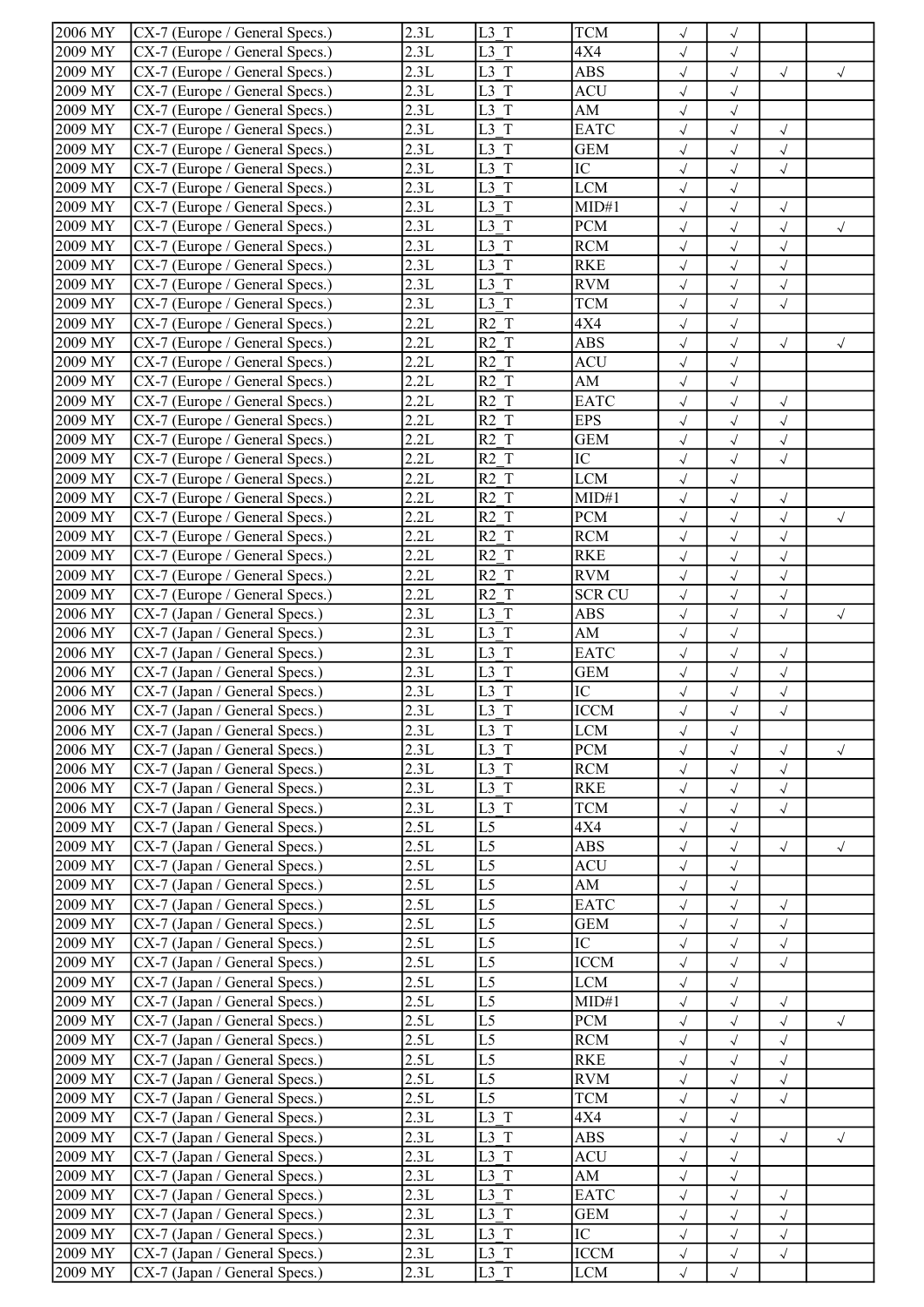| 2009 MY | CX-7 (Japan / General Specs.)         | 2.3L | L3 T              | MID#1                       | $\checkmark$         | $\sqrt{}$  | $\sqrt{}$            |            |
|---------|---------------------------------------|------|-------------------|-----------------------------|----------------------|------------|----------------------|------------|
| 2009 MY | CX-7 (Japan / General Specs.)         | 2.3L | L3 T              | <b>PCM</b>                  | $\sqrt{ }$           | $\sqrt{}$  | $\checkmark$         | $\sqrt{}$  |
| 2009 MY | CX-7 (Japan / General Specs.)         | 2.3L | L3 T              | <b>RCM</b>                  | $\sqrt{ }$           | $\sqrt{}$  | $\sqrt{ }$           |            |
| 2009 MY | CX-7 (Japan / General Specs.)         | 2.3L | L3 T              | <b>RKE</b>                  | $\sqrt{ }$           | $\sqrt{ }$ | $\sqrt{}$            |            |
| 2009 MY | CX-7 (Japan / General Specs.)         | 2.3L | L3 T              | <b>RVM</b>                  | $\sqrt{ }$           | $\sqrt{ }$ | $\sqrt{ }$           |            |
| 2009 MY | CX-7 (Japan / General Specs.)         | 2.3L | L3 T              | <b>TCM</b>                  | $\sqrt{ }$           | $\sqrt{}$  | $\sqrt{ }$           |            |
| 2007 MY | CX-7 (North America / General Specs.) | 2.3L | L3T               | 4X4                         | $\sqrt{ }$           | $\sqrt{ }$ |                      |            |
| 2007 MY | CX-7 (North America / General Specs.) | 2.3L | $L3$ <sup>T</sup> | <b>ABS</b>                  | $\sqrt{\phantom{a}}$ | $\sqrt{}$  | $\sqrt{ }$           | $\sqrt{ }$ |
| 2007 MY | CX-7 (North America / General Specs.) | 2.3L | L3T               | AM                          | $\sqrt{\phantom{a}}$ | $\sqrt{}$  |                      |            |
| 2007 MY | CX-7 (North America / General Specs.) | 2.3L | $L3$ <sub>T</sub> | <b>EATC</b>                 | $\sqrt{\phantom{a}}$ | $\sqrt{}$  | $\sqrt{}$            |            |
| 2007 MY | CX-7 (North America / General Specs.) | 2.3L | $L3$ <sub>T</sub> | <b>GEM</b>                  | $\sqrt{}$            | $\sqrt{ }$ | $\sqrt{ }$           |            |
| 2007 MY | CX-7 (North America / General Specs.) | 2.3L | $L3$ <sup>T</sup> | ${\rm IC}$                  | $\sqrt{}$            | $\sqrt{ }$ | $\sqrt{ }$           |            |
| 2007 MY | CX-7 (North America / General Specs.) | 2.3L | $L3$ <sup>T</sup> | <b>PCM</b>                  | $\sqrt{}$            | $\sqrt{ }$ | $\sqrt{}$            | $\sqrt{ }$ |
| 2007 MY | CX-7 (North America / General Specs.) | 2.3L | $L3$ <sup>T</sup> | RCM                         | $\sqrt{ }$           | $\sqrt{}$  | $\sqrt{}$            |            |
| 2007 MY | CX-7 (North America / General Specs.) | 2.3L | $L3$ <sup>T</sup> | <b>RKE</b>                  | $\sqrt{ }$           | $\sqrt{}$  | $\sqrt{}$            |            |
| 2007 MY | CX-7 (North America / General Specs.) | 2.3L | $L3$ <sup>T</sup> | <b>TCM</b>                  | $\sqrt{\phantom{a}}$ | $\sqrt{}$  | $\sqrt{}$            |            |
| 2008 MY | CX-7 (North America / General Specs.) | 2.3L | $L3$ <sup>T</sup> | <b>4X4</b>                  | $\sqrt{ }$           | $\sqrt{ }$ |                      |            |
| 2008 MY | CX-7 (North America / General Specs.) | 2.3L | $L3$ <sup>T</sup> | ABS                         | $\sqrt{ }$           | $\sqrt{}$  | $\sqrt{ }$           | $\sqrt{ }$ |
| 2008 MY | CX-7 (North America / General Specs.) | 2.3L | L3T               | $\mathbf{A}\mathbf{M}$      | $\sqrt{ }$           | $\sqrt{ }$ |                      |            |
| 2008 MY | CX-7 (North America / General Specs.) | 2.3L | L3T               | <b>GEM</b>                  | $\sqrt{ }$           | $\sqrt{ }$ | $\sqrt{ }$           |            |
| 2008 MY | CX-7 (North America / General Specs.) | 2.3L | L3T               | ${\rm IC}$                  | $\sqrt{ }$           | $\sqrt{ }$ | $\sqrt{\phantom{a}}$ |            |
| 2008 MY | CX-7 (North America / General Specs.) | 2.3L | L3T               | $\boldsymbol{\mathsf{PCM}}$ | $\sqrt{ }$           | $\sqrt{}$  | $\checkmark$         | $\sqrt{ }$ |
| 2008 MY | CX-7 (North America / General Specs.) | 2.3L | L3 T              | RCM                         | $\sqrt{ }$           | $\sqrt{ }$ | $\sqrt{ }$           |            |
| 2008 MY | CX-7 (North America / General Specs.) | 2.3L | L3T               | <b>RKE</b>                  | $\sqrt{ }$           | $\sqrt{ }$ | $\sqrt{ }$           |            |
| 2008 MY | CX-7 (North America / General Specs.) | 2.3L | L3T               | <b>TCM</b>                  | $\sqrt{ }$           | $\sqrt{ }$ | $\sqrt{ }$           |            |
| 2009 MY | CX-7 (North America / General Specs.) | 2.3L | L3T               | 4X4                         | $\sqrt{ }$           | $\sqrt{ }$ |                      |            |
| 2009 MY | CX-7 (North America / General Specs.) | 2.3L | L3T               | <b>ABS</b>                  | $\sqrt{}$            | $\sqrt{ }$ | $\sqrt{ }$           | $\sqrt{ }$ |
| 2009 MY | CX-7 (North America / General Specs.) | 2.3L | L3T               | AM                          | $\sqrt{}$            | $\sqrt{ }$ |                      |            |
| 2009 MY | CX-7 (North America / General Specs.) | 2.3L | L3T               | <b>EATC</b>                 | $\sqrt{}$            | $\sqrt{ }$ | $\sqrt{ }$           |            |
| 2009 MY | CX-7 (North America / General Specs.) | 2.3L | L3T               | <b>GEM</b>                  | $\sqrt{}$            | $\sqrt{ }$ | $\sqrt{ }$           |            |
| 2009 MY | CX-7 (North America / General Specs.) | 2.3L | $L3$ <sub>T</sub> | IC                          | $\sqrt{}$            | $\sqrt{ }$ | $\sqrt{ }$           |            |
| 2009 MY | CX-7 (North America / General Specs.) | 2.3L | L3T               | <b>PCM</b>                  | $\sqrt{}$            | $\sqrt{}$  | $\sqrt{ }$           | $\sqrt{ }$ |
| 2009 MY | CX-7 (North America / General Specs.) | 2.3L | L3T               | RCM                         | $\sqrt{}$            | $\sqrt{}$  | $\sqrt{ }$           |            |
| 2009 MY | CX-7 (North America / General Specs.) | 2.3L | L3T               | <b>RKE</b>                  | $\sqrt{}$            | $\sqrt{}$  | $\sqrt{}$            |            |
| 2009 MY | CX-7 (North America / General Specs.) | 2.3L | $L3$ <sup>T</sup> | <b>TCM</b>                  | $\sqrt{ }$           | $\sqrt{ }$ | $\sqrt{}$            |            |
| 2010 MY | CX-7 (North America / General Specs.) | 2.3L | $L3$ <sub>T</sub> | 4X4                         | $\sqrt{}$            | $\sqrt{}$  |                      |            |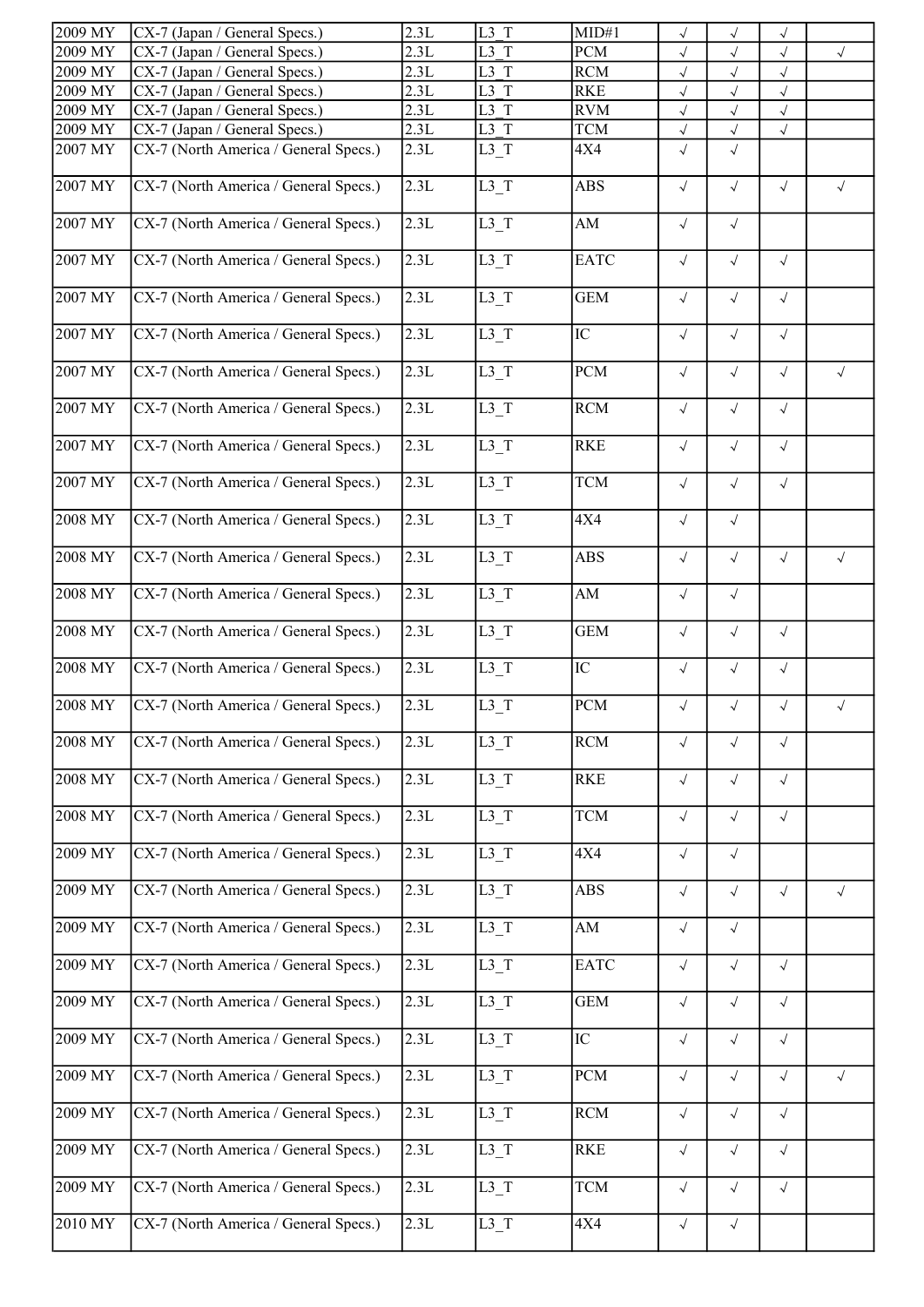| 2010 MY        | CX-7 (North America / General Specs.) | 2.3L               | $L3$ <sub>T</sub>                | ABS                  | $\checkmark$             | $\sqrt{ }$               | $\sqrt{}$                          | $\sqrt{ }$ |
|----------------|---------------------------------------|--------------------|----------------------------------|----------------------|--------------------------|--------------------------|------------------------------------|------------|
| 2010 MY        | CX-7 (North America / General Specs.) | 2.3L               | $L3$ <sub>T</sub>                | <b>ACU</b>           | $\sqrt{ }$               | $\sqrt{ }$               |                                    |            |
| 2010 MY        | CX-7 (North America / General Specs.) | 2.3L               | L3T                              | AM                   | $\sqrt{}$                | $\sqrt{ }$               |                                    |            |
| 2010 MY        | CX-7 (North America / General Specs.) | 2.3L               | L3T                              | <b>BSML</b>          | $\sqrt{}$                | $\sqrt{ }$               | $\sqrt{ }$                         |            |
| 2010 MY        | CX-7 (North America / General Specs.) | 2.3L               | L3T                              | <b>BSMR</b>          | $\sqrt{2}$               | $\sqrt{ }$               | $\sqrt{ }$                         |            |
| 2010 MY        | CX-7 (North America / General Specs.) | 2.3L               | L3T                              | <b>EATC</b>          | $\sqrt{ }$               | $\sqrt{}$                | $\sqrt{}$                          |            |
| 2010 MY        | CX-7 (North America / General Specs.) | 2.3L               | L3T                              | $\operatorname{GEM}$ | $\sqrt{ }$               | $\sqrt{ }$               | $\sqrt{ }$                         |            |
| 2010 MY        | CX-7 (North America / General Specs.) | 2.3L               | L3T                              | IC                   | $\sqrt{ }$               | $\sqrt{ }$               | $\sqrt{ }$                         |            |
| 2010 MY        | CX-7 (North America / General Specs.) | 2.3L               | $L3$ <sup>T</sup>                | <b>LCM</b>           | $\sqrt{ }$               | $\sqrt{ }$               |                                    |            |
| 2010 MY        | CX-7 (North America / General Specs.) | 2.3L               | $L3$ <sup>T</sup>                | MID#1                | $\sqrt{ }$               | $\sqrt{}$                | $\sqrt{ }$                         |            |
| 2010 MY        | CX-7 (North America / General Specs.) | 2.3L               | $L3$ <sub>T</sub>                | <b>PCM</b>           | $\sqrt{ }$               | $\sqrt{}$                | $\sqrt{}$                          | $\sqrt{ }$ |
| 2010 MY        | CX-7 (North America / General Specs.) | 2.3L               | $L3$ <sup>T</sup>                | RCM                  | $\sqrt{ }$               | $\sqrt{}$                | $\sqrt{ }$                         |            |
| 2010 MY        | CX-7 (North America / General Specs.) | 2.3L               | L3T                              | <b>RKE</b>           | $\sqrt{}$                | $\sqrt{ }$               | $\sqrt{}$                          |            |
| 2010 MY        | CX-7 (North America / General Specs.) | 2.3L               | L3T                              | <b>TCM</b>           | $\sqrt{}$                | $\sqrt{ }$               | $\sqrt{ }$                         |            |
| 2010 MY        | CX-7 (North America / General Specs.) | 2.5L               | L <sub>5</sub>                   | 4X4                  | $\sqrt{}$                | $\sqrt{ }$               |                                    |            |
| 2010 MY        | CX-7 (North America / General Specs.) | 2.5L               | L <sub>5</sub>                   | <b>ABS</b>           | $\sqrt{}$                | $\sqrt{ }$               | $\sqrt{ }$                         | $\sqrt{ }$ |
| 2010 MY        | CX-7 (North America / General Specs.) | $\overline{2.5}$ L | L <sub>5</sub>                   | <b>ACU</b>           | $\sqrt{ }$               | $\sqrt{ }$               |                                    |            |
| 2010 MY        | CX-7 (North America / General Specs.) | 2.5L               | $\overline{L5}$                  | AM                   | $\sqrt{ }$               | $\sqrt{}$                |                                    |            |
| 2010 MY        | CX-7 (North America / General Specs.) | 2.5L               | L <sub>5</sub>                   | <b>BSML</b>          | $\sqrt{ }$               | $\sqrt{}$                | $\checkmark$                       |            |
| 2010 MY        | CX-7 (North America / General Specs.) | 2.5L               | L <sub>5</sub>                   | <b>BSMR</b>          | $\sqrt{ }$               | $\sqrt{}$                | $\sqrt{}$                          |            |
| 2010 MY        | CX-7 (North America / General Specs.) | 2.5L               | $\overline{L5}$                  | <b>GEM</b>           | $\sqrt{ }$               | $\sqrt{ }$               | $\sqrt{ }$                         |            |
| 2010 MY        | CX-7 (North America / General Specs.) | 2.5L               | $\overline{L5}$                  | IC                   | $\sqrt{ }$               | $\sqrt{ }$               | $\sqrt{ }$                         |            |
| 2010 MY        | CX-7 (North America / General Specs.) | 2.5L               | L <sub>5</sub>                   | LCM                  | $\sqrt{}$                | $\sqrt{}$                |                                    |            |
| 2010 MY        | CX-7 (North America / General Specs.) | 2.5L               | $\overline{L5}$                  | MID#1                | $\sqrt{ }$               | $\sqrt{}$                | $\sqrt{ }$                         |            |
| 2010 MY        | CX-7 (North America / General Specs.) | 2.5L               | $\overline{L5}$                  | <b>PCM</b>           | $\sqrt{}$                | $\sqrt{}$                | $\sqrt{ }$                         | $\sqrt{}$  |
| 2010 MY        | CX-7 (North America / General Specs.) | 2.5L               | L <sub>5</sub>                   | RCM                  | $\sqrt{}$                | $\sqrt{ }$               | $\sqrt{}$                          |            |
| 2010 MY        | CX-7 (North America / General Specs.) | 2.5L               | L <sub>5</sub>                   | <b>RKE</b>           | $\sqrt{ }$               | $\sqrt{ }$               | $\sqrt{ }$                         |            |
| 2010 MY        | CX-7 (North America / General Specs.) | $\overline{2.5L}$  | $\overline{L5}$                  | <b>TCM</b>           | $\sqrt{ }$               | $\sqrt{ }$               | $\sqrt{}$                          |            |
| Other          | $CX-8$                                | 2.2L               | <b>SH</b>                        | 4X4                  | $\sqrt{ }$               | $\sqrt{}$                | $\sqrt{ }$                         |            |
| Other          | $CX-8$                                | 2.2L               | <b>SH</b>                        | <b>ABS</b>           | $\checkmark$             | $\sqrt{ }$               | $\sqrt{ }$                         | $\sqrt{ }$ |
| Other          | $CX-8$                                | 2.2L               | <b>SH</b>                        | AFS/ALM              | $\checkmark$             | $\sqrt{}$                | $\sqrt{ }$                         |            |
| Other          | $CX-8$                                | 2.2L               | <b>SH</b>                        | AM                   | $\sqrt{ }$               | $\sqrt{}$                | $\checkmark$                       |            |
| Other          | $CX-8$                                | 2.2L               | SH                               | <b>BSML</b>          | $\sqrt{2}$               | $\sqrt{}$                | $\sqrt{ }$                         |            |
| Other          | $CX-8$                                | 2.2L               | $\operatorname{SH}$              | <b>BSMR</b>          | $\sqrt{ }$               | $\sqrt{ }$               | $\sqrt{ }$                         |            |
| Other          | $CX-8$                                | 2.2L               | $\operatorname{SH}$<br><b>SH</b> | CMU                  | $\checkmark$             | $\sqrt{ }$               |                                    |            |
| Other<br>Other | $CX-8$<br>CX-8                        | 2.2L<br>2.2L       | <b>SH</b>                        | DSM<br><b>EATC</b>   | $\sqrt{ }$<br>$\sqrt{ }$ | $\sqrt{ }$<br>$\sqrt{ }$ | $\sqrt{\phantom{a}}$<br>$\sqrt{ }$ |            |
| Other          | $CX-8$                                | 2.2L               | <b>SH</b>                        | <b>EPB</b>           | $\sqrt{ }$               | $\sqrt{2}$               | $\sqrt{ }$                         |            |
| Other          | $CX-8$                                | 2.2L               | <b>SH</b>                        | <b>EPS</b>           | $\sqrt{ }$               | $\sqrt{}$                | $\checkmark$                       |            |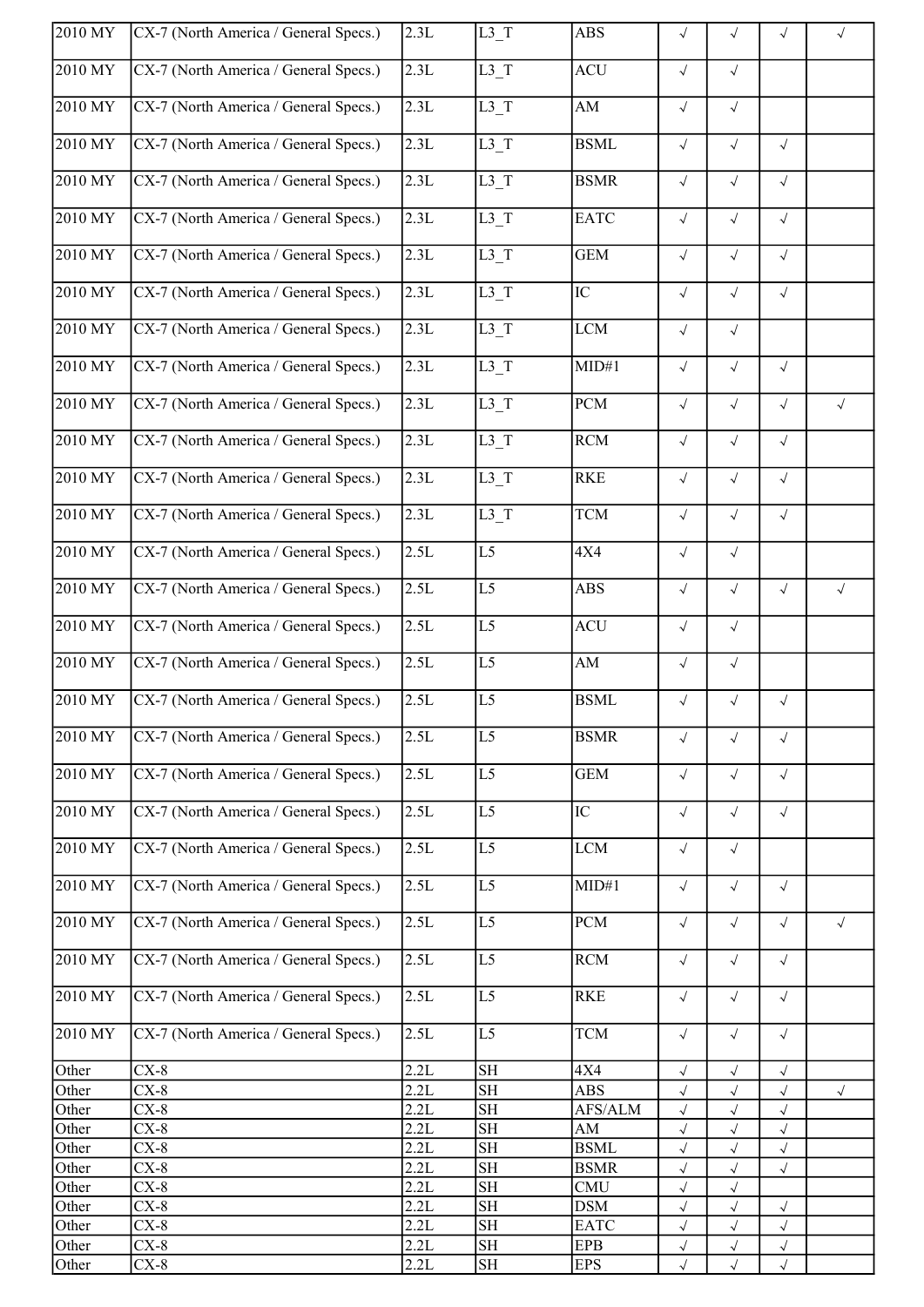| Other<br>$CX-8$<br>F BCM<br>$\sqrt{ }$<br>$\sqrt{}$<br>$\sqrt{ }$<br>2.2L<br>$\operatorname{SH}$<br>$CX-8$<br>Other<br><b>HUD</b><br>$\sqrt{ }$<br>$\sqrt{ }$<br>$\sqrt{ }$<br>2.2L<br>$\operatorname{SH}$<br>IC<br>$CX-8$<br>Other<br>$\sqrt{ }$<br>$\sqrt{}$<br>$\sqrt{ }$<br>$CX-8$<br>2.2L<br>PCM<br><b>SH</b><br>Other<br>$\sqrt{ }$<br>$\sqrt{ }$<br>$\sqrt{}$<br>$\sqrt{}$<br>2.2L<br><b>SH</b><br><b>PLG</b><br>$CX-8$<br>$\sqrt{ }$<br>Other<br>$\sqrt{ }$<br>$\sqrt{}$<br>2.2L<br>$CX-8$<br><b>SH</b><br>PSM#1<br>Other<br>$\sqrt{ }$<br>$\checkmark$<br>$\sqrt{}$<br>$CX-8$<br>2.2L<br>Other<br><b>SH</b><br><b>RCM</b><br>$\sqrt{ }$<br>$\checkmark$<br>$\sqrt{}$<br>2.2L<br>$CX-8$<br>$\operatorname{SH}$<br>R BCM<br>$\sqrt{ }$<br>$\sqrt{ }$<br>Other<br>$\sqrt{}$<br>2.2L<br>$\operatorname{SH}$<br>$CX-8$<br><b>SBS/MRCC</b><br>Other<br>$\sqrt{ }$<br>$\sqrt{ }$<br>$CX-8$<br>2.2L<br><b>SH</b><br><b>SSU</b><br>$\sqrt{ }$<br>$\sqrt{ }$<br>$\sqrt{ }$<br>Other<br>2.2L<br>$CX-8$<br><b>SH</b><br><b>TCM</b><br>Other<br>$\checkmark$<br>$\checkmark$<br>$\sqrt{}$<br>2.2L<br><b>SH</b><br>$CX-8$<br><b>VMC</b><br>Other<br>$\checkmark$<br>$\sqrt{}$<br>$\sqrt{ }$<br>$\sqrt{2}$<br>2.5L<br>PY T<br>$CX-9$<br>Other<br>4X4<br>$\checkmark$<br>$\sqrt{}$<br>2.5L<br>PY T<br>$CX-9$<br>$\checkmark$<br>Other<br><b>ABS</b><br>$\sqrt{}$<br>$\sqrt{}$<br>$\sqrt{}$<br>2.5L<br>$CX-9$<br>PY T<br><b>AFS/ALM</b><br>Other<br>$\sqrt{ }$<br>$\sqrt{}$<br>$\sqrt{ }$<br>2.5L<br>$CX-9$<br>PY T<br>Other<br>AM<br>$\sqrt{ }$<br>$\sqrt{ }$<br>2.5L<br>PY T<br>$CX-9$<br><b>BSML</b><br>Other<br>$\sqrt{ }$<br>$\sqrt{ }$<br>$\sqrt{\phantom{a}}$<br>2.5L<br>PY T<br>$CX-9$<br><b>BSMR</b><br>Other<br>$\checkmark$<br>$\sqrt{ }$<br>$\sqrt{ }$<br>2.5L<br>$CX-9$<br>PY T<br><b>CMU</b><br>$\checkmark$<br>Other<br>$\sqrt{2}$<br>$CX-9$<br>2.5L<br>PY T<br>Other<br><b>DCDC</b><br>$\sqrt{ }$<br>$\sqrt{ }$<br>$\sqrt{ }$<br>2.5L<br>$CX-9$<br>PY T<br><b>DCM</b><br>$\sqrt{ }$<br>$\sqrt{}$<br>$\sqrt{ }$<br>Other<br>2.5L<br>PY T<br>$CX-9$<br><b>DSM</b><br>$\checkmark$<br>Other<br>$\sqrt{2}$<br>$\sqrt{ }$<br>2.5L<br>PY T<br>$CX-9$<br><b>EATC</b><br>$\sqrt{ }$<br>Other<br>$\sqrt{2}$<br>$\sqrt{ }$<br>2.5L<br>PY T<br>$CX-9$<br><b>EPB</b><br>$\sqrt{ }$<br>Other<br>$\sqrt{}$<br>$\sqrt{ }$<br>$CX-9$<br>2.5L<br>PY T<br><b>EPS</b><br>$\sqrt{2}$<br>Other<br>$\checkmark$<br>$\sqrt{}$<br>2.5L<br>$CX-9$<br>PY T<br><b>FSC</b><br>Other<br>$\sqrt{ }$<br>$\sqrt{ }$<br>$\sqrt{}$<br>2.5L<br>PY T<br>F BCM<br>Other<br>$CX-9$<br>$\checkmark$<br>$\sqrt{ }$<br>$\sqrt{}$<br>2.5L<br>$CX-9$<br>PY T<br>Other<br><b>HUD</b><br>$\sqrt{ }$<br>$\sqrt{ }$<br>$\sqrt{}$<br>2.5L<br>PY T<br>IC<br>$CX-9$<br>Other<br>$\sqrt{ }$<br>$\sqrt{ }$<br>$\sqrt{ }$<br>2.5L<br>PY T<br>$CX-9$<br>PCM<br>Other<br>$\sqrt{ }$<br>$\sqrt{}$<br>$\sqrt{}$<br>$\sqrt{ }$<br>$CX-9$<br>2.5L<br>PY T<br>PLG<br>Other<br>$\sqrt{ }$<br>$\sqrt{}$<br>$\sqrt{}$<br>$CX-9$<br>2.5L<br>PY T<br>PSM#1<br>Other<br>$\checkmark$<br>$\sqrt{ }$<br>$\sqrt{}$<br>2.5L<br>PY T<br>$CX-9$<br><b>RCM</b><br>Other<br>$\checkmark$<br>$\sqrt{ }$<br>$\sqrt{}$<br>2.5L<br>$CX-9$<br>PY T<br>R BCM<br>$\sqrt{ }$<br>$\sqrt{ }$<br>$\checkmark$<br>Other<br>2.5L<br>Other<br>$CX-9$<br>PY T<br><b>SBS/MRCC</b><br>$\sqrt{ }$<br>$\sqrt{}$<br>$\sqrt{ }$<br>$CX-9$<br>PY T<br>2.5L<br><b>SCBS</b><br>$\sqrt{ }$<br>Other<br>$\sqrt{ }$<br>$\sqrt{}$<br>2.5L<br>PY T<br><b>SSU</b><br>$CX-9$<br>Other<br>$\sqrt{2}$<br>$\sqrt{}$<br>$\sqrt{}$<br>$CX-9$<br>2.5L<br>PY T<br>Other<br><b>TCM</b><br>$\sqrt{ }$<br>$\sqrt{}$<br>$\sqrt{2}$<br>CX-9 (North America / General Specs.)<br>3.7L<br>2008 MY<br>4X4<br>$\sqrt{2}$<br>CA<br>3.7L<br>CX-9 (North America / General Specs.)<br>$\overline{CA}$<br>2008 MY<br><b>ABS</b><br>$\sqrt{ }$<br>$\sqrt{ }$<br>$\sqrt{ }$<br>$\sqrt{ }$<br>3.7L<br>CX-9 (North America / General Specs.)<br>CA<br>2008 MY<br>${\rm AM}$<br>$\sqrt{ }$<br>$\sqrt{}$<br>3.7L<br>CX-9 (North America / General Specs.)<br>CA<br><b>BSML</b><br>2008 MY<br>$\sqrt{ }$<br>$\sqrt{}$<br>$\sqrt{ }$<br>CX-9 (North America / General Specs.)<br>3.7L<br>$\overline{\text{CA}}$<br><b>BSMR</b><br>2008 MY<br>$\sqrt{ }$<br>$\sqrt{}$<br>$\sqrt{ }$<br>CX-9 (North America / General Specs.)<br>3.7L<br>CA<br><b>GEM</b><br>2008 MY<br>$\sqrt{ }$<br>$\sqrt{}$<br>$\sqrt{ }$<br>3.7L<br>CA<br>CX-9 (North America / General Specs.)<br><b>LCM</b><br>2008 MY<br>$\sqrt{ }$<br>$\sqrt{}$<br>3.7L<br>$\overline{\text{CA}}$<br>2008 MY<br>CX-9 (North America / General Specs.)<br><b>LTM</b><br>$\sqrt{ }$<br>$\sqrt{}$<br>$\sqrt{ }$<br>3.7L<br>$\overline{CA}$<br>2008 MY<br>CX-9 (North America / General Specs.)<br>PCM<br>$\sqrt{ }$<br>$\sqrt{ }$<br>$\sqrt{ }$<br>$\sqrt{ }$<br>3.7L<br>CX-9 (North America / General Specs.)<br>CA<br><b>RCM</b><br>2008 MY<br>$\sqrt{ }$<br>$\sqrt{ }$<br>$\sqrt{ }$<br>$\overline{3.7}$ L<br>CX-9 (North America / General Specs.)<br>CA<br><b>RKE</b><br>2008 MY<br>$\sqrt{ }$<br>$\sqrt{ }$<br>$\sqrt{}$<br>3.7L<br>$\overline{\text{CA}}$<br><b>TCM</b><br>2008 MY<br>CX-9 (North America / General Specs.)<br>$\sqrt{}$<br>$\sqrt{}$<br>$\sqrt{ }$ | Other | $CX-8$ | 2.2L | $\operatorname{SH}$ | <b>FSC</b> | $\sqrt{ }$ | $\sqrt{}$ | $\sqrt{}$ |  |
|---------------------------------------------------------------------------------------------------------------------------------------------------------------------------------------------------------------------------------------------------------------------------------------------------------------------------------------------------------------------------------------------------------------------------------------------------------------------------------------------------------------------------------------------------------------------------------------------------------------------------------------------------------------------------------------------------------------------------------------------------------------------------------------------------------------------------------------------------------------------------------------------------------------------------------------------------------------------------------------------------------------------------------------------------------------------------------------------------------------------------------------------------------------------------------------------------------------------------------------------------------------------------------------------------------------------------------------------------------------------------------------------------------------------------------------------------------------------------------------------------------------------------------------------------------------------------------------------------------------------------------------------------------------------------------------------------------------------------------------------------------------------------------------------------------------------------------------------------------------------------------------------------------------------------------------------------------------------------------------------------------------------------------------------------------------------------------------------------------------------------------------------------------------------------------------------------------------------------------------------------------------------------------------------------------------------------------------------------------------------------------------------------------------------------------------------------------------------------------------------------------------------------------------------------------------------------------------------------------------------------------------------------------------------------------------------------------------------------------------------------------------------------------------------------------------------------------------------------------------------------------------------------------------------------------------------------------------------------------------------------------------------------------------------------------------------------------------------------------------------------------------------------------------------------------------------------------------------------------------------------------------------------------------------------------------------------------------------------------------------------------------------------------------------------------------------------------------------------------------------------------------------------------------------------------------------------------------------------------------------------------------------------------------------------------------------------------------------------------------------------------------------------------------------------------------------------------------------------------------------------------------------------------------------------------------------------------------------------------------------------------------------------------------------------------------------------------------------------------------------------------------------------------------------------------------------------------------------------------------------------------------------------------------------------------------------------------------------------------------------------------------------------------------------------------------------------------------------------------------------------------------------------------------------------------------------------------------------------------------------------------------------------------------------------------------------------------------------------------------------------------------------------------------------------------------------------------------------------------------------------------------------------------------------------------------------------------------------------------------------------------------------------------------------------------------------------------------------------------------------------------------------------------------------------------------------------|-------|--------|------|---------------------|------------|------------|-----------|-----------|--|
|                                                                                                                                                                                                                                                                                                                                                                                                                                                                                                                                                                                                                                                                                                                                                                                                                                                                                                                                                                                                                                                                                                                                                                                                                                                                                                                                                                                                                                                                                                                                                                                                                                                                                                                                                                                                                                                                                                                                                                                                                                                                                                                                                                                                                                                                                                                                                                                                                                                                                                                                                                                                                                                                                                                                                                                                                                                                                                                                                                                                                                                                                                                                                                                                                                                                                                                                                                                                                                                                                                                                                                                                                                                                                                                                                                                                                                                                                                                                                                                                                                                                                                                                                                                                                                                                                                                                                                                                                                                                                                                                                                                                                                                                                                                                                                                                                                                                                                                                                                                                                                                                                                                                                                                                   |       |        | 2.2L | <b>SH</b>           |            |            |           |           |  |
|                                                                                                                                                                                                                                                                                                                                                                                                                                                                                                                                                                                                                                                                                                                                                                                                                                                                                                                                                                                                                                                                                                                                                                                                                                                                                                                                                                                                                                                                                                                                                                                                                                                                                                                                                                                                                                                                                                                                                                                                                                                                                                                                                                                                                                                                                                                                                                                                                                                                                                                                                                                                                                                                                                                                                                                                                                                                                                                                                                                                                                                                                                                                                                                                                                                                                                                                                                                                                                                                                                                                                                                                                                                                                                                                                                                                                                                                                                                                                                                                                                                                                                                                                                                                                                                                                                                                                                                                                                                                                                                                                                                                                                                                                                                                                                                                                                                                                                                                                                                                                                                                                                                                                                                                   |       |        |      |                     |            |            |           |           |  |
|                                                                                                                                                                                                                                                                                                                                                                                                                                                                                                                                                                                                                                                                                                                                                                                                                                                                                                                                                                                                                                                                                                                                                                                                                                                                                                                                                                                                                                                                                                                                                                                                                                                                                                                                                                                                                                                                                                                                                                                                                                                                                                                                                                                                                                                                                                                                                                                                                                                                                                                                                                                                                                                                                                                                                                                                                                                                                                                                                                                                                                                                                                                                                                                                                                                                                                                                                                                                                                                                                                                                                                                                                                                                                                                                                                                                                                                                                                                                                                                                                                                                                                                                                                                                                                                                                                                                                                                                                                                                                                                                                                                                                                                                                                                                                                                                                                                                                                                                                                                                                                                                                                                                                                                                   |       |        |      |                     |            |            |           |           |  |
|                                                                                                                                                                                                                                                                                                                                                                                                                                                                                                                                                                                                                                                                                                                                                                                                                                                                                                                                                                                                                                                                                                                                                                                                                                                                                                                                                                                                                                                                                                                                                                                                                                                                                                                                                                                                                                                                                                                                                                                                                                                                                                                                                                                                                                                                                                                                                                                                                                                                                                                                                                                                                                                                                                                                                                                                                                                                                                                                                                                                                                                                                                                                                                                                                                                                                                                                                                                                                                                                                                                                                                                                                                                                                                                                                                                                                                                                                                                                                                                                                                                                                                                                                                                                                                                                                                                                                                                                                                                                                                                                                                                                                                                                                                                                                                                                                                                                                                                                                                                                                                                                                                                                                                                                   |       |        |      |                     |            |            |           |           |  |
|                                                                                                                                                                                                                                                                                                                                                                                                                                                                                                                                                                                                                                                                                                                                                                                                                                                                                                                                                                                                                                                                                                                                                                                                                                                                                                                                                                                                                                                                                                                                                                                                                                                                                                                                                                                                                                                                                                                                                                                                                                                                                                                                                                                                                                                                                                                                                                                                                                                                                                                                                                                                                                                                                                                                                                                                                                                                                                                                                                                                                                                                                                                                                                                                                                                                                                                                                                                                                                                                                                                                                                                                                                                                                                                                                                                                                                                                                                                                                                                                                                                                                                                                                                                                                                                                                                                                                                                                                                                                                                                                                                                                                                                                                                                                                                                                                                                                                                                                                                                                                                                                                                                                                                                                   |       |        |      |                     |            |            |           |           |  |
|                                                                                                                                                                                                                                                                                                                                                                                                                                                                                                                                                                                                                                                                                                                                                                                                                                                                                                                                                                                                                                                                                                                                                                                                                                                                                                                                                                                                                                                                                                                                                                                                                                                                                                                                                                                                                                                                                                                                                                                                                                                                                                                                                                                                                                                                                                                                                                                                                                                                                                                                                                                                                                                                                                                                                                                                                                                                                                                                                                                                                                                                                                                                                                                                                                                                                                                                                                                                                                                                                                                                                                                                                                                                                                                                                                                                                                                                                                                                                                                                                                                                                                                                                                                                                                                                                                                                                                                                                                                                                                                                                                                                                                                                                                                                                                                                                                                                                                                                                                                                                                                                                                                                                                                                   |       |        |      |                     |            |            |           |           |  |
|                                                                                                                                                                                                                                                                                                                                                                                                                                                                                                                                                                                                                                                                                                                                                                                                                                                                                                                                                                                                                                                                                                                                                                                                                                                                                                                                                                                                                                                                                                                                                                                                                                                                                                                                                                                                                                                                                                                                                                                                                                                                                                                                                                                                                                                                                                                                                                                                                                                                                                                                                                                                                                                                                                                                                                                                                                                                                                                                                                                                                                                                                                                                                                                                                                                                                                                                                                                                                                                                                                                                                                                                                                                                                                                                                                                                                                                                                                                                                                                                                                                                                                                                                                                                                                                                                                                                                                                                                                                                                                                                                                                                                                                                                                                                                                                                                                                                                                                                                                                                                                                                                                                                                                                                   |       |        |      |                     |            |            |           |           |  |
|                                                                                                                                                                                                                                                                                                                                                                                                                                                                                                                                                                                                                                                                                                                                                                                                                                                                                                                                                                                                                                                                                                                                                                                                                                                                                                                                                                                                                                                                                                                                                                                                                                                                                                                                                                                                                                                                                                                                                                                                                                                                                                                                                                                                                                                                                                                                                                                                                                                                                                                                                                                                                                                                                                                                                                                                                                                                                                                                                                                                                                                                                                                                                                                                                                                                                                                                                                                                                                                                                                                                                                                                                                                                                                                                                                                                                                                                                                                                                                                                                                                                                                                                                                                                                                                                                                                                                                                                                                                                                                                                                                                                                                                                                                                                                                                                                                                                                                                                                                                                                                                                                                                                                                                                   |       |        |      |                     |            |            |           |           |  |
|                                                                                                                                                                                                                                                                                                                                                                                                                                                                                                                                                                                                                                                                                                                                                                                                                                                                                                                                                                                                                                                                                                                                                                                                                                                                                                                                                                                                                                                                                                                                                                                                                                                                                                                                                                                                                                                                                                                                                                                                                                                                                                                                                                                                                                                                                                                                                                                                                                                                                                                                                                                                                                                                                                                                                                                                                                                                                                                                                                                                                                                                                                                                                                                                                                                                                                                                                                                                                                                                                                                                                                                                                                                                                                                                                                                                                                                                                                                                                                                                                                                                                                                                                                                                                                                                                                                                                                                                                                                                                                                                                                                                                                                                                                                                                                                                                                                                                                                                                                                                                                                                                                                                                                                                   |       |        |      |                     |            |            |           |           |  |
|                                                                                                                                                                                                                                                                                                                                                                                                                                                                                                                                                                                                                                                                                                                                                                                                                                                                                                                                                                                                                                                                                                                                                                                                                                                                                                                                                                                                                                                                                                                                                                                                                                                                                                                                                                                                                                                                                                                                                                                                                                                                                                                                                                                                                                                                                                                                                                                                                                                                                                                                                                                                                                                                                                                                                                                                                                                                                                                                                                                                                                                                                                                                                                                                                                                                                                                                                                                                                                                                                                                                                                                                                                                                                                                                                                                                                                                                                                                                                                                                                                                                                                                                                                                                                                                                                                                                                                                                                                                                                                                                                                                                                                                                                                                                                                                                                                                                                                                                                                                                                                                                                                                                                                                                   |       |        |      |                     |            |            |           |           |  |
|                                                                                                                                                                                                                                                                                                                                                                                                                                                                                                                                                                                                                                                                                                                                                                                                                                                                                                                                                                                                                                                                                                                                                                                                                                                                                                                                                                                                                                                                                                                                                                                                                                                                                                                                                                                                                                                                                                                                                                                                                                                                                                                                                                                                                                                                                                                                                                                                                                                                                                                                                                                                                                                                                                                                                                                                                                                                                                                                                                                                                                                                                                                                                                                                                                                                                                                                                                                                                                                                                                                                                                                                                                                                                                                                                                                                                                                                                                                                                                                                                                                                                                                                                                                                                                                                                                                                                                                                                                                                                                                                                                                                                                                                                                                                                                                                                                                                                                                                                                                                                                                                                                                                                                                                   |       |        |      |                     |            |            |           |           |  |
|                                                                                                                                                                                                                                                                                                                                                                                                                                                                                                                                                                                                                                                                                                                                                                                                                                                                                                                                                                                                                                                                                                                                                                                                                                                                                                                                                                                                                                                                                                                                                                                                                                                                                                                                                                                                                                                                                                                                                                                                                                                                                                                                                                                                                                                                                                                                                                                                                                                                                                                                                                                                                                                                                                                                                                                                                                                                                                                                                                                                                                                                                                                                                                                                                                                                                                                                                                                                                                                                                                                                                                                                                                                                                                                                                                                                                                                                                                                                                                                                                                                                                                                                                                                                                                                                                                                                                                                                                                                                                                                                                                                                                                                                                                                                                                                                                                                                                                                                                                                                                                                                                                                                                                                                   |       |        |      |                     |            |            |           |           |  |
|                                                                                                                                                                                                                                                                                                                                                                                                                                                                                                                                                                                                                                                                                                                                                                                                                                                                                                                                                                                                                                                                                                                                                                                                                                                                                                                                                                                                                                                                                                                                                                                                                                                                                                                                                                                                                                                                                                                                                                                                                                                                                                                                                                                                                                                                                                                                                                                                                                                                                                                                                                                                                                                                                                                                                                                                                                                                                                                                                                                                                                                                                                                                                                                                                                                                                                                                                                                                                                                                                                                                                                                                                                                                                                                                                                                                                                                                                                                                                                                                                                                                                                                                                                                                                                                                                                                                                                                                                                                                                                                                                                                                                                                                                                                                                                                                                                                                                                                                                                                                                                                                                                                                                                                                   |       |        |      |                     |            |            |           |           |  |
|                                                                                                                                                                                                                                                                                                                                                                                                                                                                                                                                                                                                                                                                                                                                                                                                                                                                                                                                                                                                                                                                                                                                                                                                                                                                                                                                                                                                                                                                                                                                                                                                                                                                                                                                                                                                                                                                                                                                                                                                                                                                                                                                                                                                                                                                                                                                                                                                                                                                                                                                                                                                                                                                                                                                                                                                                                                                                                                                                                                                                                                                                                                                                                                                                                                                                                                                                                                                                                                                                                                                                                                                                                                                                                                                                                                                                                                                                                                                                                                                                                                                                                                                                                                                                                                                                                                                                                                                                                                                                                                                                                                                                                                                                                                                                                                                                                                                                                                                                                                                                                                                                                                                                                                                   |       |        |      |                     |            |            |           |           |  |
|                                                                                                                                                                                                                                                                                                                                                                                                                                                                                                                                                                                                                                                                                                                                                                                                                                                                                                                                                                                                                                                                                                                                                                                                                                                                                                                                                                                                                                                                                                                                                                                                                                                                                                                                                                                                                                                                                                                                                                                                                                                                                                                                                                                                                                                                                                                                                                                                                                                                                                                                                                                                                                                                                                                                                                                                                                                                                                                                                                                                                                                                                                                                                                                                                                                                                                                                                                                                                                                                                                                                                                                                                                                                                                                                                                                                                                                                                                                                                                                                                                                                                                                                                                                                                                                                                                                                                                                                                                                                                                                                                                                                                                                                                                                                                                                                                                                                                                                                                                                                                                                                                                                                                                                                   |       |        |      |                     |            |            |           |           |  |
|                                                                                                                                                                                                                                                                                                                                                                                                                                                                                                                                                                                                                                                                                                                                                                                                                                                                                                                                                                                                                                                                                                                                                                                                                                                                                                                                                                                                                                                                                                                                                                                                                                                                                                                                                                                                                                                                                                                                                                                                                                                                                                                                                                                                                                                                                                                                                                                                                                                                                                                                                                                                                                                                                                                                                                                                                                                                                                                                                                                                                                                                                                                                                                                                                                                                                                                                                                                                                                                                                                                                                                                                                                                                                                                                                                                                                                                                                                                                                                                                                                                                                                                                                                                                                                                                                                                                                                                                                                                                                                                                                                                                                                                                                                                                                                                                                                                                                                                                                                                                                                                                                                                                                                                                   |       |        |      |                     |            |            |           |           |  |
|                                                                                                                                                                                                                                                                                                                                                                                                                                                                                                                                                                                                                                                                                                                                                                                                                                                                                                                                                                                                                                                                                                                                                                                                                                                                                                                                                                                                                                                                                                                                                                                                                                                                                                                                                                                                                                                                                                                                                                                                                                                                                                                                                                                                                                                                                                                                                                                                                                                                                                                                                                                                                                                                                                                                                                                                                                                                                                                                                                                                                                                                                                                                                                                                                                                                                                                                                                                                                                                                                                                                                                                                                                                                                                                                                                                                                                                                                                                                                                                                                                                                                                                                                                                                                                                                                                                                                                                                                                                                                                                                                                                                                                                                                                                                                                                                                                                                                                                                                                                                                                                                                                                                                                                                   |       |        |      |                     |            |            |           |           |  |
|                                                                                                                                                                                                                                                                                                                                                                                                                                                                                                                                                                                                                                                                                                                                                                                                                                                                                                                                                                                                                                                                                                                                                                                                                                                                                                                                                                                                                                                                                                                                                                                                                                                                                                                                                                                                                                                                                                                                                                                                                                                                                                                                                                                                                                                                                                                                                                                                                                                                                                                                                                                                                                                                                                                                                                                                                                                                                                                                                                                                                                                                                                                                                                                                                                                                                                                                                                                                                                                                                                                                                                                                                                                                                                                                                                                                                                                                                                                                                                                                                                                                                                                                                                                                                                                                                                                                                                                                                                                                                                                                                                                                                                                                                                                                                                                                                                                                                                                                                                                                                                                                                                                                                                                                   |       |        |      |                     |            |            |           |           |  |
|                                                                                                                                                                                                                                                                                                                                                                                                                                                                                                                                                                                                                                                                                                                                                                                                                                                                                                                                                                                                                                                                                                                                                                                                                                                                                                                                                                                                                                                                                                                                                                                                                                                                                                                                                                                                                                                                                                                                                                                                                                                                                                                                                                                                                                                                                                                                                                                                                                                                                                                                                                                                                                                                                                                                                                                                                                                                                                                                                                                                                                                                                                                                                                                                                                                                                                                                                                                                                                                                                                                                                                                                                                                                                                                                                                                                                                                                                                                                                                                                                                                                                                                                                                                                                                                                                                                                                                                                                                                                                                                                                                                                                                                                                                                                                                                                                                                                                                                                                                                                                                                                                                                                                                                                   |       |        |      |                     |            |            |           |           |  |
|                                                                                                                                                                                                                                                                                                                                                                                                                                                                                                                                                                                                                                                                                                                                                                                                                                                                                                                                                                                                                                                                                                                                                                                                                                                                                                                                                                                                                                                                                                                                                                                                                                                                                                                                                                                                                                                                                                                                                                                                                                                                                                                                                                                                                                                                                                                                                                                                                                                                                                                                                                                                                                                                                                                                                                                                                                                                                                                                                                                                                                                                                                                                                                                                                                                                                                                                                                                                                                                                                                                                                                                                                                                                                                                                                                                                                                                                                                                                                                                                                                                                                                                                                                                                                                                                                                                                                                                                                                                                                                                                                                                                                                                                                                                                                                                                                                                                                                                                                                                                                                                                                                                                                                                                   |       |        |      |                     |            |            |           |           |  |
|                                                                                                                                                                                                                                                                                                                                                                                                                                                                                                                                                                                                                                                                                                                                                                                                                                                                                                                                                                                                                                                                                                                                                                                                                                                                                                                                                                                                                                                                                                                                                                                                                                                                                                                                                                                                                                                                                                                                                                                                                                                                                                                                                                                                                                                                                                                                                                                                                                                                                                                                                                                                                                                                                                                                                                                                                                                                                                                                                                                                                                                                                                                                                                                                                                                                                                                                                                                                                                                                                                                                                                                                                                                                                                                                                                                                                                                                                                                                                                                                                                                                                                                                                                                                                                                                                                                                                                                                                                                                                                                                                                                                                                                                                                                                                                                                                                                                                                                                                                                                                                                                                                                                                                                                   |       |        |      |                     |            |            |           |           |  |
|                                                                                                                                                                                                                                                                                                                                                                                                                                                                                                                                                                                                                                                                                                                                                                                                                                                                                                                                                                                                                                                                                                                                                                                                                                                                                                                                                                                                                                                                                                                                                                                                                                                                                                                                                                                                                                                                                                                                                                                                                                                                                                                                                                                                                                                                                                                                                                                                                                                                                                                                                                                                                                                                                                                                                                                                                                                                                                                                                                                                                                                                                                                                                                                                                                                                                                                                                                                                                                                                                                                                                                                                                                                                                                                                                                                                                                                                                                                                                                                                                                                                                                                                                                                                                                                                                                                                                                                                                                                                                                                                                                                                                                                                                                                                                                                                                                                                                                                                                                                                                                                                                                                                                                                                   |       |        |      |                     |            |            |           |           |  |
|                                                                                                                                                                                                                                                                                                                                                                                                                                                                                                                                                                                                                                                                                                                                                                                                                                                                                                                                                                                                                                                                                                                                                                                                                                                                                                                                                                                                                                                                                                                                                                                                                                                                                                                                                                                                                                                                                                                                                                                                                                                                                                                                                                                                                                                                                                                                                                                                                                                                                                                                                                                                                                                                                                                                                                                                                                                                                                                                                                                                                                                                                                                                                                                                                                                                                                                                                                                                                                                                                                                                                                                                                                                                                                                                                                                                                                                                                                                                                                                                                                                                                                                                                                                                                                                                                                                                                                                                                                                                                                                                                                                                                                                                                                                                                                                                                                                                                                                                                                                                                                                                                                                                                                                                   |       |        |      |                     |            |            |           |           |  |
|                                                                                                                                                                                                                                                                                                                                                                                                                                                                                                                                                                                                                                                                                                                                                                                                                                                                                                                                                                                                                                                                                                                                                                                                                                                                                                                                                                                                                                                                                                                                                                                                                                                                                                                                                                                                                                                                                                                                                                                                                                                                                                                                                                                                                                                                                                                                                                                                                                                                                                                                                                                                                                                                                                                                                                                                                                                                                                                                                                                                                                                                                                                                                                                                                                                                                                                                                                                                                                                                                                                                                                                                                                                                                                                                                                                                                                                                                                                                                                                                                                                                                                                                                                                                                                                                                                                                                                                                                                                                                                                                                                                                                                                                                                                                                                                                                                                                                                                                                                                                                                                                                                                                                                                                   |       |        |      |                     |            |            |           |           |  |
|                                                                                                                                                                                                                                                                                                                                                                                                                                                                                                                                                                                                                                                                                                                                                                                                                                                                                                                                                                                                                                                                                                                                                                                                                                                                                                                                                                                                                                                                                                                                                                                                                                                                                                                                                                                                                                                                                                                                                                                                                                                                                                                                                                                                                                                                                                                                                                                                                                                                                                                                                                                                                                                                                                                                                                                                                                                                                                                                                                                                                                                                                                                                                                                                                                                                                                                                                                                                                                                                                                                                                                                                                                                                                                                                                                                                                                                                                                                                                                                                                                                                                                                                                                                                                                                                                                                                                                                                                                                                                                                                                                                                                                                                                                                                                                                                                                                                                                                                                                                                                                                                                                                                                                                                   |       |        |      |                     |            |            |           |           |  |
|                                                                                                                                                                                                                                                                                                                                                                                                                                                                                                                                                                                                                                                                                                                                                                                                                                                                                                                                                                                                                                                                                                                                                                                                                                                                                                                                                                                                                                                                                                                                                                                                                                                                                                                                                                                                                                                                                                                                                                                                                                                                                                                                                                                                                                                                                                                                                                                                                                                                                                                                                                                                                                                                                                                                                                                                                                                                                                                                                                                                                                                                                                                                                                                                                                                                                                                                                                                                                                                                                                                                                                                                                                                                                                                                                                                                                                                                                                                                                                                                                                                                                                                                                                                                                                                                                                                                                                                                                                                                                                                                                                                                                                                                                                                                                                                                                                                                                                                                                                                                                                                                                                                                                                                                   |       |        |      |                     |            |            |           |           |  |
|                                                                                                                                                                                                                                                                                                                                                                                                                                                                                                                                                                                                                                                                                                                                                                                                                                                                                                                                                                                                                                                                                                                                                                                                                                                                                                                                                                                                                                                                                                                                                                                                                                                                                                                                                                                                                                                                                                                                                                                                                                                                                                                                                                                                                                                                                                                                                                                                                                                                                                                                                                                                                                                                                                                                                                                                                                                                                                                                                                                                                                                                                                                                                                                                                                                                                                                                                                                                                                                                                                                                                                                                                                                                                                                                                                                                                                                                                                                                                                                                                                                                                                                                                                                                                                                                                                                                                                                                                                                                                                                                                                                                                                                                                                                                                                                                                                                                                                                                                                                                                                                                                                                                                                                                   |       |        |      |                     |            |            |           |           |  |
|                                                                                                                                                                                                                                                                                                                                                                                                                                                                                                                                                                                                                                                                                                                                                                                                                                                                                                                                                                                                                                                                                                                                                                                                                                                                                                                                                                                                                                                                                                                                                                                                                                                                                                                                                                                                                                                                                                                                                                                                                                                                                                                                                                                                                                                                                                                                                                                                                                                                                                                                                                                                                                                                                                                                                                                                                                                                                                                                                                                                                                                                                                                                                                                                                                                                                                                                                                                                                                                                                                                                                                                                                                                                                                                                                                                                                                                                                                                                                                                                                                                                                                                                                                                                                                                                                                                                                                                                                                                                                                                                                                                                                                                                                                                                                                                                                                                                                                                                                                                                                                                                                                                                                                                                   |       |        |      |                     |            |            |           |           |  |
|                                                                                                                                                                                                                                                                                                                                                                                                                                                                                                                                                                                                                                                                                                                                                                                                                                                                                                                                                                                                                                                                                                                                                                                                                                                                                                                                                                                                                                                                                                                                                                                                                                                                                                                                                                                                                                                                                                                                                                                                                                                                                                                                                                                                                                                                                                                                                                                                                                                                                                                                                                                                                                                                                                                                                                                                                                                                                                                                                                                                                                                                                                                                                                                                                                                                                                                                                                                                                                                                                                                                                                                                                                                                                                                                                                                                                                                                                                                                                                                                                                                                                                                                                                                                                                                                                                                                                                                                                                                                                                                                                                                                                                                                                                                                                                                                                                                                                                                                                                                                                                                                                                                                                                                                   |       |        |      |                     |            |            |           |           |  |
|                                                                                                                                                                                                                                                                                                                                                                                                                                                                                                                                                                                                                                                                                                                                                                                                                                                                                                                                                                                                                                                                                                                                                                                                                                                                                                                                                                                                                                                                                                                                                                                                                                                                                                                                                                                                                                                                                                                                                                                                                                                                                                                                                                                                                                                                                                                                                                                                                                                                                                                                                                                                                                                                                                                                                                                                                                                                                                                                                                                                                                                                                                                                                                                                                                                                                                                                                                                                                                                                                                                                                                                                                                                                                                                                                                                                                                                                                                                                                                                                                                                                                                                                                                                                                                                                                                                                                                                                                                                                                                                                                                                                                                                                                                                                                                                                                                                                                                                                                                                                                                                                                                                                                                                                   |       |        |      |                     |            |            |           |           |  |
|                                                                                                                                                                                                                                                                                                                                                                                                                                                                                                                                                                                                                                                                                                                                                                                                                                                                                                                                                                                                                                                                                                                                                                                                                                                                                                                                                                                                                                                                                                                                                                                                                                                                                                                                                                                                                                                                                                                                                                                                                                                                                                                                                                                                                                                                                                                                                                                                                                                                                                                                                                                                                                                                                                                                                                                                                                                                                                                                                                                                                                                                                                                                                                                                                                                                                                                                                                                                                                                                                                                                                                                                                                                                                                                                                                                                                                                                                                                                                                                                                                                                                                                                                                                                                                                                                                                                                                                                                                                                                                                                                                                                                                                                                                                                                                                                                                                                                                                                                                                                                                                                                                                                                                                                   |       |        |      |                     |            |            |           |           |  |
|                                                                                                                                                                                                                                                                                                                                                                                                                                                                                                                                                                                                                                                                                                                                                                                                                                                                                                                                                                                                                                                                                                                                                                                                                                                                                                                                                                                                                                                                                                                                                                                                                                                                                                                                                                                                                                                                                                                                                                                                                                                                                                                                                                                                                                                                                                                                                                                                                                                                                                                                                                                                                                                                                                                                                                                                                                                                                                                                                                                                                                                                                                                                                                                                                                                                                                                                                                                                                                                                                                                                                                                                                                                                                                                                                                                                                                                                                                                                                                                                                                                                                                                                                                                                                                                                                                                                                                                                                                                                                                                                                                                                                                                                                                                                                                                                                                                                                                                                                                                                                                                                                                                                                                                                   |       |        |      |                     |            |            |           |           |  |
|                                                                                                                                                                                                                                                                                                                                                                                                                                                                                                                                                                                                                                                                                                                                                                                                                                                                                                                                                                                                                                                                                                                                                                                                                                                                                                                                                                                                                                                                                                                                                                                                                                                                                                                                                                                                                                                                                                                                                                                                                                                                                                                                                                                                                                                                                                                                                                                                                                                                                                                                                                                                                                                                                                                                                                                                                                                                                                                                                                                                                                                                                                                                                                                                                                                                                                                                                                                                                                                                                                                                                                                                                                                                                                                                                                                                                                                                                                                                                                                                                                                                                                                                                                                                                                                                                                                                                                                                                                                                                                                                                                                                                                                                                                                                                                                                                                                                                                                                                                                                                                                                                                                                                                                                   |       |        |      |                     |            |            |           |           |  |
|                                                                                                                                                                                                                                                                                                                                                                                                                                                                                                                                                                                                                                                                                                                                                                                                                                                                                                                                                                                                                                                                                                                                                                                                                                                                                                                                                                                                                                                                                                                                                                                                                                                                                                                                                                                                                                                                                                                                                                                                                                                                                                                                                                                                                                                                                                                                                                                                                                                                                                                                                                                                                                                                                                                                                                                                                                                                                                                                                                                                                                                                                                                                                                                                                                                                                                                                                                                                                                                                                                                                                                                                                                                                                                                                                                                                                                                                                                                                                                                                                                                                                                                                                                                                                                                                                                                                                                                                                                                                                                                                                                                                                                                                                                                                                                                                                                                                                                                                                                                                                                                                                                                                                                                                   |       |        |      |                     |            |            |           |           |  |
|                                                                                                                                                                                                                                                                                                                                                                                                                                                                                                                                                                                                                                                                                                                                                                                                                                                                                                                                                                                                                                                                                                                                                                                                                                                                                                                                                                                                                                                                                                                                                                                                                                                                                                                                                                                                                                                                                                                                                                                                                                                                                                                                                                                                                                                                                                                                                                                                                                                                                                                                                                                                                                                                                                                                                                                                                                                                                                                                                                                                                                                                                                                                                                                                                                                                                                                                                                                                                                                                                                                                                                                                                                                                                                                                                                                                                                                                                                                                                                                                                                                                                                                                                                                                                                                                                                                                                                                                                                                                                                                                                                                                                                                                                                                                                                                                                                                                                                                                                                                                                                                                                                                                                                                                   |       |        |      |                     |            |            |           |           |  |
|                                                                                                                                                                                                                                                                                                                                                                                                                                                                                                                                                                                                                                                                                                                                                                                                                                                                                                                                                                                                                                                                                                                                                                                                                                                                                                                                                                                                                                                                                                                                                                                                                                                                                                                                                                                                                                                                                                                                                                                                                                                                                                                                                                                                                                                                                                                                                                                                                                                                                                                                                                                                                                                                                                                                                                                                                                                                                                                                                                                                                                                                                                                                                                                                                                                                                                                                                                                                                                                                                                                                                                                                                                                                                                                                                                                                                                                                                                                                                                                                                                                                                                                                                                                                                                                                                                                                                                                                                                                                                                                                                                                                                                                                                                                                                                                                                                                                                                                                                                                                                                                                                                                                                                                                   |       |        |      |                     |            |            |           |           |  |
|                                                                                                                                                                                                                                                                                                                                                                                                                                                                                                                                                                                                                                                                                                                                                                                                                                                                                                                                                                                                                                                                                                                                                                                                                                                                                                                                                                                                                                                                                                                                                                                                                                                                                                                                                                                                                                                                                                                                                                                                                                                                                                                                                                                                                                                                                                                                                                                                                                                                                                                                                                                                                                                                                                                                                                                                                                                                                                                                                                                                                                                                                                                                                                                                                                                                                                                                                                                                                                                                                                                                                                                                                                                                                                                                                                                                                                                                                                                                                                                                                                                                                                                                                                                                                                                                                                                                                                                                                                                                                                                                                                                                                                                                                                                                                                                                                                                                                                                                                                                                                                                                                                                                                                                                   |       |        |      |                     |            |            |           |           |  |
|                                                                                                                                                                                                                                                                                                                                                                                                                                                                                                                                                                                                                                                                                                                                                                                                                                                                                                                                                                                                                                                                                                                                                                                                                                                                                                                                                                                                                                                                                                                                                                                                                                                                                                                                                                                                                                                                                                                                                                                                                                                                                                                                                                                                                                                                                                                                                                                                                                                                                                                                                                                                                                                                                                                                                                                                                                                                                                                                                                                                                                                                                                                                                                                                                                                                                                                                                                                                                                                                                                                                                                                                                                                                                                                                                                                                                                                                                                                                                                                                                                                                                                                                                                                                                                                                                                                                                                                                                                                                                                                                                                                                                                                                                                                                                                                                                                                                                                                                                                                                                                                                                                                                                                                                   |       |        |      |                     |            |            |           |           |  |
|                                                                                                                                                                                                                                                                                                                                                                                                                                                                                                                                                                                                                                                                                                                                                                                                                                                                                                                                                                                                                                                                                                                                                                                                                                                                                                                                                                                                                                                                                                                                                                                                                                                                                                                                                                                                                                                                                                                                                                                                                                                                                                                                                                                                                                                                                                                                                                                                                                                                                                                                                                                                                                                                                                                                                                                                                                                                                                                                                                                                                                                                                                                                                                                                                                                                                                                                                                                                                                                                                                                                                                                                                                                                                                                                                                                                                                                                                                                                                                                                                                                                                                                                                                                                                                                                                                                                                                                                                                                                                                                                                                                                                                                                                                                                                                                                                                                                                                                                                                                                                                                                                                                                                                                                   |       |        |      |                     |            |            |           |           |  |
|                                                                                                                                                                                                                                                                                                                                                                                                                                                                                                                                                                                                                                                                                                                                                                                                                                                                                                                                                                                                                                                                                                                                                                                                                                                                                                                                                                                                                                                                                                                                                                                                                                                                                                                                                                                                                                                                                                                                                                                                                                                                                                                                                                                                                                                                                                                                                                                                                                                                                                                                                                                                                                                                                                                                                                                                                                                                                                                                                                                                                                                                                                                                                                                                                                                                                                                                                                                                                                                                                                                                                                                                                                                                                                                                                                                                                                                                                                                                                                                                                                                                                                                                                                                                                                                                                                                                                                                                                                                                                                                                                                                                                                                                                                                                                                                                                                                                                                                                                                                                                                                                                                                                                                                                   |       |        |      |                     |            |            |           |           |  |
|                                                                                                                                                                                                                                                                                                                                                                                                                                                                                                                                                                                                                                                                                                                                                                                                                                                                                                                                                                                                                                                                                                                                                                                                                                                                                                                                                                                                                                                                                                                                                                                                                                                                                                                                                                                                                                                                                                                                                                                                                                                                                                                                                                                                                                                                                                                                                                                                                                                                                                                                                                                                                                                                                                                                                                                                                                                                                                                                                                                                                                                                                                                                                                                                                                                                                                                                                                                                                                                                                                                                                                                                                                                                                                                                                                                                                                                                                                                                                                                                                                                                                                                                                                                                                                                                                                                                                                                                                                                                                                                                                                                                                                                                                                                                                                                                                                                                                                                                                                                                                                                                                                                                                                                                   |       |        |      |                     |            |            |           |           |  |
|                                                                                                                                                                                                                                                                                                                                                                                                                                                                                                                                                                                                                                                                                                                                                                                                                                                                                                                                                                                                                                                                                                                                                                                                                                                                                                                                                                                                                                                                                                                                                                                                                                                                                                                                                                                                                                                                                                                                                                                                                                                                                                                                                                                                                                                                                                                                                                                                                                                                                                                                                                                                                                                                                                                                                                                                                                                                                                                                                                                                                                                                                                                                                                                                                                                                                                                                                                                                                                                                                                                                                                                                                                                                                                                                                                                                                                                                                                                                                                                                                                                                                                                                                                                                                                                                                                                                                                                                                                                                                                                                                                                                                                                                                                                                                                                                                                                                                                                                                                                                                                                                                                                                                                                                   |       |        |      |                     |            |            |           |           |  |
|                                                                                                                                                                                                                                                                                                                                                                                                                                                                                                                                                                                                                                                                                                                                                                                                                                                                                                                                                                                                                                                                                                                                                                                                                                                                                                                                                                                                                                                                                                                                                                                                                                                                                                                                                                                                                                                                                                                                                                                                                                                                                                                                                                                                                                                                                                                                                                                                                                                                                                                                                                                                                                                                                                                                                                                                                                                                                                                                                                                                                                                                                                                                                                                                                                                                                                                                                                                                                                                                                                                                                                                                                                                                                                                                                                                                                                                                                                                                                                                                                                                                                                                                                                                                                                                                                                                                                                                                                                                                                                                                                                                                                                                                                                                                                                                                                                                                                                                                                                                                                                                                                                                                                                                                   |       |        |      |                     |            |            |           |           |  |
|                                                                                                                                                                                                                                                                                                                                                                                                                                                                                                                                                                                                                                                                                                                                                                                                                                                                                                                                                                                                                                                                                                                                                                                                                                                                                                                                                                                                                                                                                                                                                                                                                                                                                                                                                                                                                                                                                                                                                                                                                                                                                                                                                                                                                                                                                                                                                                                                                                                                                                                                                                                                                                                                                                                                                                                                                                                                                                                                                                                                                                                                                                                                                                                                                                                                                                                                                                                                                                                                                                                                                                                                                                                                                                                                                                                                                                                                                                                                                                                                                                                                                                                                                                                                                                                                                                                                                                                                                                                                                                                                                                                                                                                                                                                                                                                                                                                                                                                                                                                                                                                                                                                                                                                                   |       |        |      |                     |            |            |           |           |  |
|                                                                                                                                                                                                                                                                                                                                                                                                                                                                                                                                                                                                                                                                                                                                                                                                                                                                                                                                                                                                                                                                                                                                                                                                                                                                                                                                                                                                                                                                                                                                                                                                                                                                                                                                                                                                                                                                                                                                                                                                                                                                                                                                                                                                                                                                                                                                                                                                                                                                                                                                                                                                                                                                                                                                                                                                                                                                                                                                                                                                                                                                                                                                                                                                                                                                                                                                                                                                                                                                                                                                                                                                                                                                                                                                                                                                                                                                                                                                                                                                                                                                                                                                                                                                                                                                                                                                                                                                                                                                                                                                                                                                                                                                                                                                                                                                                                                                                                                                                                                                                                                                                                                                                                                                   |       |        |      |                     |            |            |           |           |  |
|                                                                                                                                                                                                                                                                                                                                                                                                                                                                                                                                                                                                                                                                                                                                                                                                                                                                                                                                                                                                                                                                                                                                                                                                                                                                                                                                                                                                                                                                                                                                                                                                                                                                                                                                                                                                                                                                                                                                                                                                                                                                                                                                                                                                                                                                                                                                                                                                                                                                                                                                                                                                                                                                                                                                                                                                                                                                                                                                                                                                                                                                                                                                                                                                                                                                                                                                                                                                                                                                                                                                                                                                                                                                                                                                                                                                                                                                                                                                                                                                                                                                                                                                                                                                                                                                                                                                                                                                                                                                                                                                                                                                                                                                                                                                                                                                                                                                                                                                                                                                                                                                                                                                                                                                   |       |        |      |                     |            |            |           |           |  |
|                                                                                                                                                                                                                                                                                                                                                                                                                                                                                                                                                                                                                                                                                                                                                                                                                                                                                                                                                                                                                                                                                                                                                                                                                                                                                                                                                                                                                                                                                                                                                                                                                                                                                                                                                                                                                                                                                                                                                                                                                                                                                                                                                                                                                                                                                                                                                                                                                                                                                                                                                                                                                                                                                                                                                                                                                                                                                                                                                                                                                                                                                                                                                                                                                                                                                                                                                                                                                                                                                                                                                                                                                                                                                                                                                                                                                                                                                                                                                                                                                                                                                                                                                                                                                                                                                                                                                                                                                                                                                                                                                                                                                                                                                                                                                                                                                                                                                                                                                                                                                                                                                                                                                                                                   |       |        |      |                     |            |            |           |           |  |
|                                                                                                                                                                                                                                                                                                                                                                                                                                                                                                                                                                                                                                                                                                                                                                                                                                                                                                                                                                                                                                                                                                                                                                                                                                                                                                                                                                                                                                                                                                                                                                                                                                                                                                                                                                                                                                                                                                                                                                                                                                                                                                                                                                                                                                                                                                                                                                                                                                                                                                                                                                                                                                                                                                                                                                                                                                                                                                                                                                                                                                                                                                                                                                                                                                                                                                                                                                                                                                                                                                                                                                                                                                                                                                                                                                                                                                                                                                                                                                                                                                                                                                                                                                                                                                                                                                                                                                                                                                                                                                                                                                                                                                                                                                                                                                                                                                                                                                                                                                                                                                                                                                                                                                                                   |       |        |      |                     |            |            |           |           |  |
|                                                                                                                                                                                                                                                                                                                                                                                                                                                                                                                                                                                                                                                                                                                                                                                                                                                                                                                                                                                                                                                                                                                                                                                                                                                                                                                                                                                                                                                                                                                                                                                                                                                                                                                                                                                                                                                                                                                                                                                                                                                                                                                                                                                                                                                                                                                                                                                                                                                                                                                                                                                                                                                                                                                                                                                                                                                                                                                                                                                                                                                                                                                                                                                                                                                                                                                                                                                                                                                                                                                                                                                                                                                                                                                                                                                                                                                                                                                                                                                                                                                                                                                                                                                                                                                                                                                                                                                                                                                                                                                                                                                                                                                                                                                                                                                                                                                                                                                                                                                                                                                                                                                                                                                                   |       |        |      |                     |            |            |           |           |  |
|                                                                                                                                                                                                                                                                                                                                                                                                                                                                                                                                                                                                                                                                                                                                                                                                                                                                                                                                                                                                                                                                                                                                                                                                                                                                                                                                                                                                                                                                                                                                                                                                                                                                                                                                                                                                                                                                                                                                                                                                                                                                                                                                                                                                                                                                                                                                                                                                                                                                                                                                                                                                                                                                                                                                                                                                                                                                                                                                                                                                                                                                                                                                                                                                                                                                                                                                                                                                                                                                                                                                                                                                                                                                                                                                                                                                                                                                                                                                                                                                                                                                                                                                                                                                                                                                                                                                                                                                                                                                                                                                                                                                                                                                                                                                                                                                                                                                                                                                                                                                                                                                                                                                                                                                   |       |        |      |                     |            |            |           |           |  |
|                                                                                                                                                                                                                                                                                                                                                                                                                                                                                                                                                                                                                                                                                                                                                                                                                                                                                                                                                                                                                                                                                                                                                                                                                                                                                                                                                                                                                                                                                                                                                                                                                                                                                                                                                                                                                                                                                                                                                                                                                                                                                                                                                                                                                                                                                                                                                                                                                                                                                                                                                                                                                                                                                                                                                                                                                                                                                                                                                                                                                                                                                                                                                                                                                                                                                                                                                                                                                                                                                                                                                                                                                                                                                                                                                                                                                                                                                                                                                                                                                                                                                                                                                                                                                                                                                                                                                                                                                                                                                                                                                                                                                                                                                                                                                                                                                                                                                                                                                                                                                                                                                                                                                                                                   |       |        |      |                     |            |            |           |           |  |
|                                                                                                                                                                                                                                                                                                                                                                                                                                                                                                                                                                                                                                                                                                                                                                                                                                                                                                                                                                                                                                                                                                                                                                                                                                                                                                                                                                                                                                                                                                                                                                                                                                                                                                                                                                                                                                                                                                                                                                                                                                                                                                                                                                                                                                                                                                                                                                                                                                                                                                                                                                                                                                                                                                                                                                                                                                                                                                                                                                                                                                                                                                                                                                                                                                                                                                                                                                                                                                                                                                                                                                                                                                                                                                                                                                                                                                                                                                                                                                                                                                                                                                                                                                                                                                                                                                                                                                                                                                                                                                                                                                                                                                                                                                                                                                                                                                                                                                                                                                                                                                                                                                                                                                                                   |       |        |      |                     |            |            |           |           |  |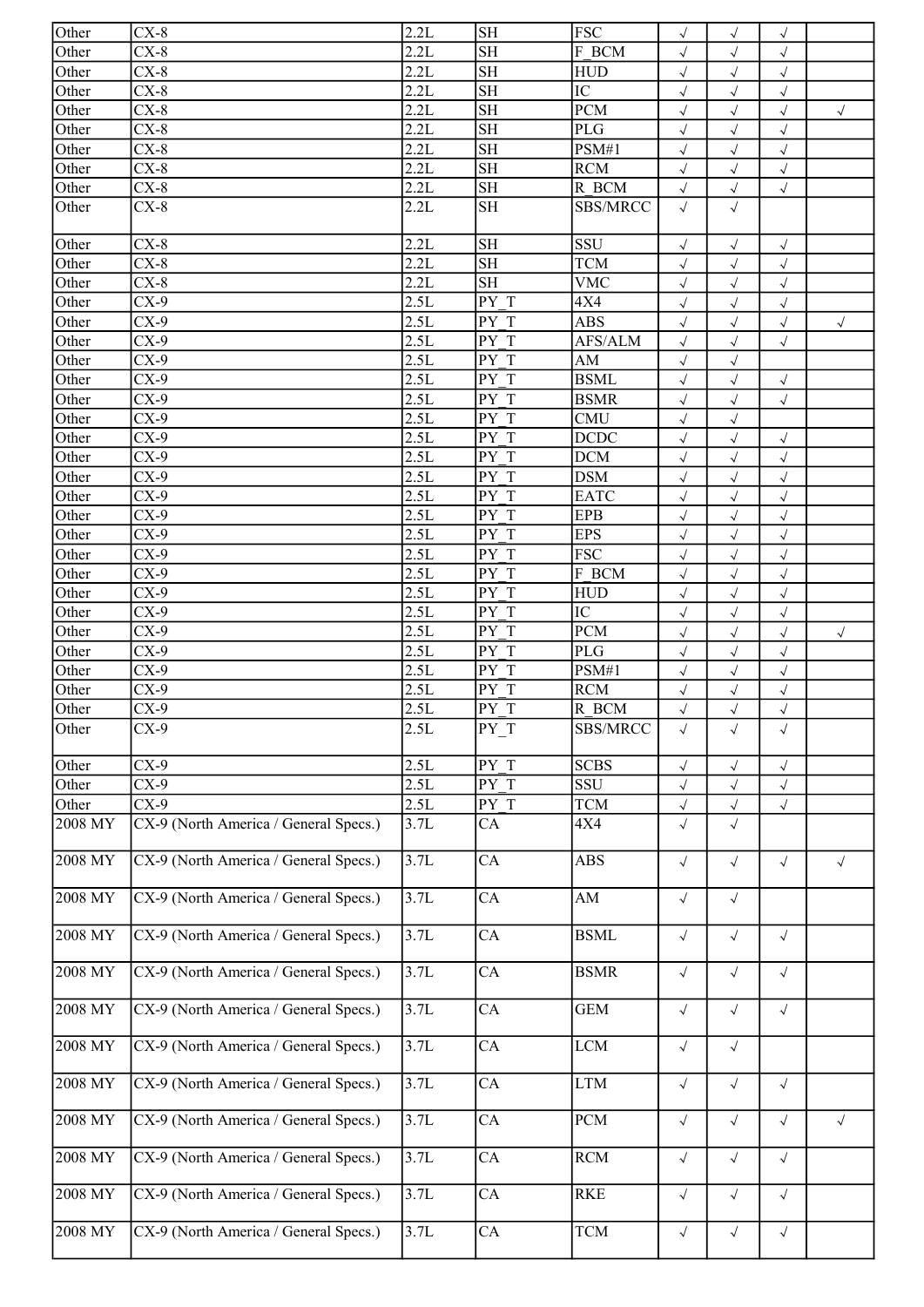| 2009 MY | CX-9 (North America / General Specs.) | 3.7L | CA                     | 4X4                         | $\sqrt{ }$ | $\sqrt{ }$ |            |            |
|---------|---------------------------------------|------|------------------------|-----------------------------|------------|------------|------------|------------|
| 2009 MY | CX-9 (North America / General Specs.) | 3.7L | CA                     | <b>ABS</b>                  | $\sqrt{ }$ | $\sqrt{ }$ | $\sqrt{ }$ | $\sqrt{}$  |
| 2009 MY | CX-9 (North America / General Specs.) | 3.7L | CA                     | AM                          | $\sqrt{ }$ | $\sqrt{ }$ |            |            |
| 2009 MY | CX-9 (North America / General Specs.) | 3.7L | CA                     | <b>BSML</b>                 | $\sqrt{ }$ | $\sqrt{ }$ | $\sqrt{ }$ |            |
| 2009 MY | CX-9 (North America / General Specs.) | 3.7L | CA                     | <b>BSMR</b>                 | $\sqrt{ }$ | $\sqrt{ }$ | $\sqrt{ }$ |            |
| 2009 MY | CX-9 (North America / General Specs.) | 3.7L | CA                     | <b>GEM</b>                  | $\sqrt{ }$ | $\sqrt{ }$ | $\sqrt{ }$ |            |
| 2009 MY | CX-9 (North America / General Specs.) | 3.7L | CA                     | IC                          | $\sqrt{ }$ | $\sqrt{ }$ | $\sqrt{}$  |            |
| 2009 MY | CX-9 (North America / General Specs.) | 3.7L | CA                     | <b>LCM</b>                  | $\sqrt{}$  | $\sqrt{ }$ | $\sqrt{}$  |            |
| 2009 MY | CX-9 (North America / General Specs.) | 3.7L | CA                     | <b>LTM</b>                  | $\sqrt{ }$ | $\sqrt{ }$ | $\sqrt{ }$ |            |
| 2009 MY | CX-9 (North America / General Specs.) | 3.7L | CA                     | <b>PCM</b>                  | $\sqrt{}$  | $\sqrt{ }$ | $\sqrt{}$  | $\sqrt{ }$ |
| 2009 MY | CX-9 (North America / General Specs.) | 3.7L | CA                     | RCM                         | $\sqrt{}$  | $\sqrt{ }$ | $\sqrt{ }$ |            |
| 2009 MY | CX-9 (North America / General Specs.) | 3.7L | CA                     | <b>RKE</b>                  | $\sqrt{2}$ | $\sqrt{ }$ | $\sqrt{}$  |            |
| 2009 MY | CX-9 (North America / General Specs.) | 3.7L | CA                     | <b>TCM</b>                  | $\sqrt{ }$ | $\sqrt{}$  | $\sqrt{ }$ |            |
| 2007 MY | CX-9 (North America / General Specs.) | 3.5L | <b>CY</b>              | 4X4                         | $\sqrt{ }$ | $\sqrt{}$  |            |            |
| 2007 MY | CX-9 (North America / General Specs.) | 3.5L | <b>CY</b>              | <b>ABS</b>                  | $\sqrt{ }$ | $\sqrt{}$  | $\sqrt{ }$ | $\sqrt{ }$ |
| 2007 MY | CX-9 (North America / General Specs.) | 3.5L | <b>CY</b>              | ${\rm AM}$                  | $\sqrt{ }$ | $\sqrt{}$  |            |            |
| 2007 MY | CX-9 (North America / General Specs.) | 3.5L | <b>CY</b>              | <b>GEM</b>                  | $\sqrt{ }$ | $\sqrt{}$  | $\sqrt{ }$ |            |
| 2007 MY | CX-9 (North America / General Specs.) | 3.5L | $\overline{\text{CY}}$ | $\overline{\text{IC}}$      | $\sqrt{ }$ | $\sqrt{}$  | $\sqrt{ }$ |            |
| 2007 MY | CX-9 (North America / General Specs.) | 3.5L | <b>CY</b>              | <b>LCM</b>                  | $\sqrt{ }$ | $\sqrt{}$  |            |            |
| 2007 MY | CX-9 (North America / General Specs.) | 3.5L | <b>CY</b>              | $\ensuremath{\mathrm{LTM}}$ | $\sqrt{}$  | $\sqrt{}$  | $\sqrt{}$  |            |
| 2007 MY | CX-9 (North America / General Specs.) | 3.5L | <b>CY</b>              | <b>PCM</b>                  | $\sqrt{ }$ | $\sqrt{ }$ | $\sqrt{2}$ | $\sqrt{}$  |
| 2007 MY | CX-9 (North America / General Specs.) | 3.5L | <b>CY</b>              | RCM                         | $\sqrt{ }$ | $\sqrt{ }$ | $\sqrt{ }$ |            |
| 2007 MY | CX-9 (North America / General Specs.) | 3.5L | <b>CY</b>              | <b>RKE</b>                  | $\sqrt{}$  | $\sqrt{ }$ | $\sqrt{}$  |            |
| 2007 MY | CX-9 (North America / General Specs.) | 3.5L | <b>CY</b>              | <b>TCM</b>                  | $\sqrt{ }$ | $\sqrt{ }$ | $\sqrt{}$  |            |
| 2010 MY | CX-9 (North America / General Specs.) | 3.7L | CA                     | <b>4X4</b>                  | $\sqrt{}$  | $\sqrt{ }$ |            |            |
| 2010 MY | CX-9 (North America / General Specs.) | 3.7L | CA                     | <b>4X4</b>                  | $\sqrt{}$  | $\sqrt{}$  | $\sqrt{}$  |            |
| 2010 MY | CX-9 (North America / General Specs.) | 3.7L | CA                     | ABS                         | $\sqrt{ }$ | $\sqrt{ }$ | $\sqrt{}$  | $\sqrt{ }$ |
| 2010 MY | CX-9 (North America / General Specs.) | 3.7L | CA                     | ACU                         | $\sqrt{ }$ | $\sqrt{}$  |            |            |
| 2010 MY | CX-9 (North America / General Specs.) | 3.7L | CA                     | AM                          | $\sqrt{ }$ | $\sqrt{ }$ |            |            |
| 2010 MY | CX-9 (North America / General Specs.) | 3.7L | CA                     | <b>BSML</b>                 | $\sqrt{ }$ | $\sqrt{ }$ | $\sqrt{}$  |            |
| 2010 MY | CX-9 (North America / General Specs.) | 3.7L | CA                     | <b>BSMR</b>                 | $\sqrt{}$  | $\sqrt{ }$ | $\sqrt{}$  |            |
| 2010 MY | CX-9 (North America / General Specs.) | 3.7L | CA                     | <b>DSM</b>                  | $\sqrt{}$  | $\sqrt{ }$ | $\sqrt{}$  |            |
| 2010 MY | CX-9 (North America / General Specs.) | 3.7L | CA                     | <b>GEM</b>                  | $\sqrt{ }$ | $\sqrt{ }$ | $\sqrt{}$  |            |
| 2010 MY | CX-9 (North America / General Specs.) | 3.7L | CA                     | IC                          | $\sqrt{}$  | $\sqrt{ }$ | $\sqrt{}$  |            |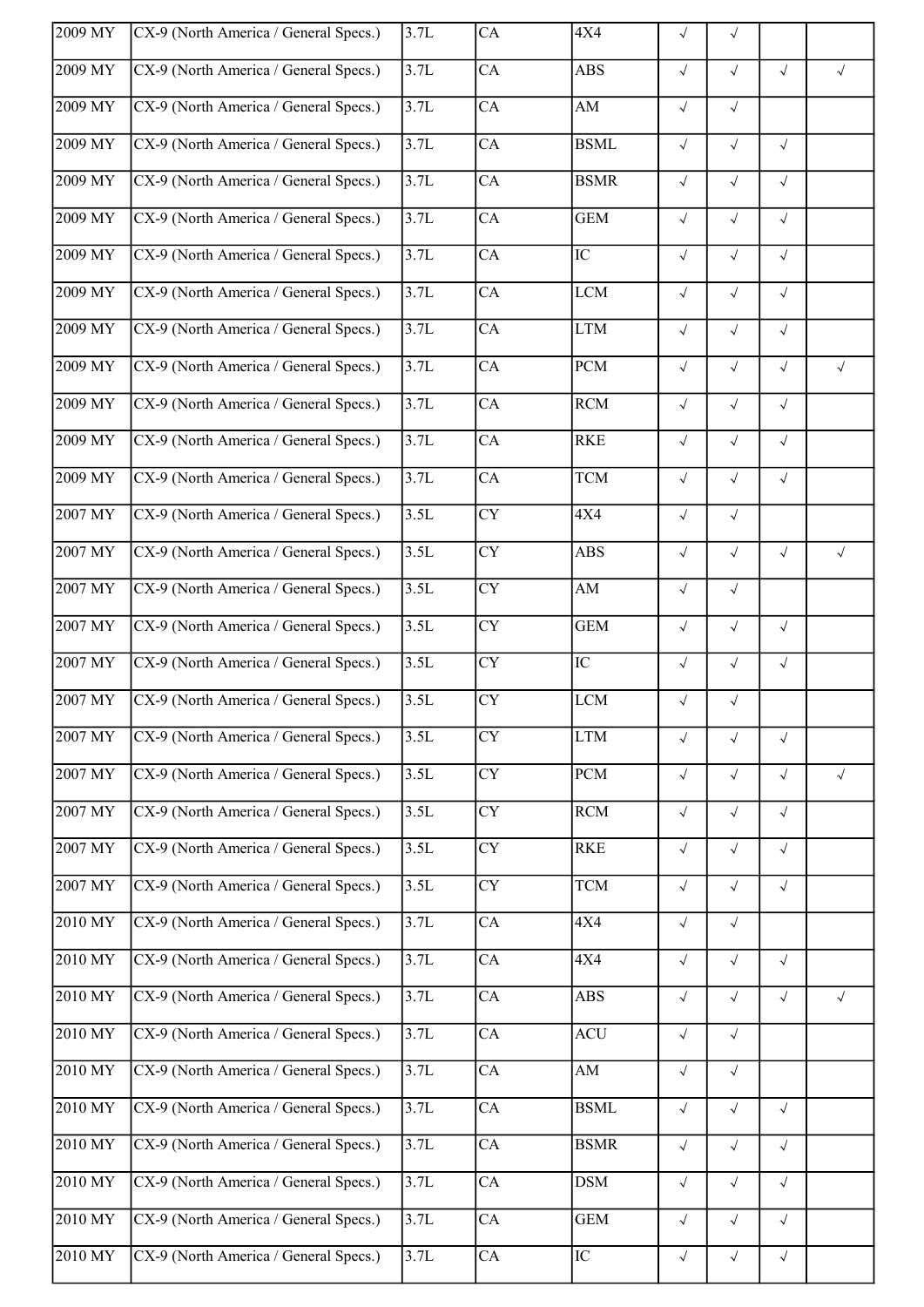| 2010 MY | CX-9 (North America / General Specs.) | 3.7L | CA                     | <b>LCM</b>             | $\sqrt{ }$ | $\sqrt{ }$ | $\sqrt{ }$ |            |
|---------|---------------------------------------|------|------------------------|------------------------|------------|------------|------------|------------|
| 2010 MY | CX-9 (North America / General Specs.) | 3.7L | CA                     | LTM                    | $\sqrt{ }$ | $\sqrt{ }$ | $\sqrt{ }$ |            |
| 2010 MY | CX-9 (North America / General Specs.) | 3.7L | CA                     | <b>PCM</b>             | $\sqrt{ }$ | $\sqrt{ }$ | $\sqrt{}$  | $\sqrt{ }$ |
| 2010 MY | CX-9 (North America / General Specs.) | 3.7L | CA                     | <b>RCM</b>             | $\sqrt{ }$ | $\sqrt{ }$ | $\sqrt{ }$ |            |
| 2010 MY | CX-9 (North America / General Specs.) | 3.7L | CA                     | <b>RKE</b>             | $\sqrt{ }$ | $\sqrt{ }$ | $\sqrt{ }$ |            |
| 2010 MY | CX-9 (North America / General Specs.) | 3.7L | CA                     | <b>TCM</b>             | $\sqrt{2}$ | $\sqrt{ }$ | $\sqrt{ }$ |            |
| 2011 MY | CX-9 (North America / General Specs.) | 3.7L | CA                     | 4X4                    | $\sqrt{ }$ | $\sqrt{ }$ |            |            |
| 2011 MY | CX-9 (North America / General Specs.) | 3.7L | CA                     | 4X4                    | $\sqrt{}$  | $\sqrt{ }$ | $\sqrt{ }$ |            |
| 2011 MY | CX-9 (North America / General Specs.) | 3.7L | CA                     | <b>ABS</b>             | $\sqrt{ }$ | $\sqrt{ }$ | $\sqrt{ }$ | $\sqrt{ }$ |
| 2011 MY | CX-9 (North America / General Specs.) | 3.7L | CA                     | <b>ACU</b>             | $\sqrt{}$  | $\sqrt{ }$ |            |            |
| 2011 MY | CX-9 (North America / General Specs.) | 3.7L | CA                     | AM                     | $\sqrt{}$  | $\sqrt{}$  |            |            |
| 2011 MY | CX-9 (North America / General Specs.) | 3.7L | CA                     | <b>BSML</b>            | $\sqrt{2}$ | $\sqrt{}$  | $\sqrt{ }$ |            |
| 2011 MY | CX-9 (North America / General Specs.) | 3.7L | CA                     | <b>BSMR</b>            | $\sqrt{ }$ | $\sqrt{}$  | $\sqrt{}$  |            |
| 2011 MY | CX-9 (North America / General Specs.) | 3.7L | CA                     | <b>DSM</b>             | $\sqrt{ }$ | $\sqrt{}$  | $\sqrt{}$  |            |
| 2011 MY | CX-9 (North America / General Specs.) | 3.7L | CA                     | <b>FSC</b>             | $\sqrt{ }$ | $\sqrt{}$  | $\sqrt{}$  |            |
| 2011 MY | CX-9 (North America / General Specs.) | 3.7L | CA                     | <b>GEM</b>             | $\sqrt{ }$ | $\sqrt{}$  | $\sqrt{ }$ |            |
| 2011 MY | CX-9 (North America / General Specs.) | 3.7L | CA                     | IC                     | $\sqrt{ }$ | $\sqrt{}$  | $\sqrt{}$  |            |
| 2011 MY | CX-9 (North America / General Specs.) | 3.7L | CA                     | <b>LCM</b>             | $\sqrt{ }$ | $\sqrt{}$  | $\sqrt{ }$ |            |
| 2011 MY | CX-9 (North America / General Specs.) | 3.7L | CA                     | <b>LTM</b>             | $\sqrt{ }$ | $\sqrt{}$  | $\sqrt{ }$ |            |
| 2011 MY | CX-9 (North America / General Specs.) | 3.7L | CA                     | <b>PCM</b>             | $\sqrt{}$  | $\sqrt{}$  | $\sqrt{}$  | $\sqrt{ }$ |
| 2011 MY | CX-9 (North America / General Specs.) | 3.7L | CA                     | RCM                    | $\sqrt{ }$ | $\sqrt{ }$ | $\sqrt{2}$ |            |
| 2011 MY | CX-9 (North America / General Specs.) | 3.7L | CA                     | <b>RKE</b>             | $\sqrt{ }$ | $\sqrt{ }$ | $\sqrt{}$  |            |
| 2011 MY | CX-9 (North America / General Specs.) | 3.7L | CA                     | <b>TCM</b>             | $\sqrt{}$  | $\sqrt{ }$ |            |            |
| 2011 MY | CX-9 (North America / General Specs.) | 3.7L | CA                     | <b>TCM</b>             | $\sqrt{}$  | $\sqrt{}$  | $\sqrt{}$  |            |
| 2011 MY | CX-9 (North America / General Specs.) | 3.7L | CA                     | <b>VSM</b>             | $\sqrt{}$  | $\sqrt{}$  | $\sqrt{}$  |            |
| Other   | CX-9 (North America / General Specs.) | 3.5L | <b>CY</b>              | 4X4                    | $\sqrt{}$  | $\sqrt{}$  |            |            |
| Other   | CX-9 (North America / General Specs.) | 3.5L | <b>CY</b>              | ABS                    | $\sqrt{ }$ | $\sqrt{ }$ | $\sqrt{}$  | $\sqrt{}$  |
| Other   | CX-9 (North America / General Specs.) | 3.5L | $\overline{\text{CY}}$ | $\mathbf{A}\mathbf{M}$ | $\sqrt{ }$ | $\sqrt{}$  |            |            |
| Other   | CX-9 (North America / General Specs.) | 3.5L | <b>CY</b>              | <b>GEM</b>             | $\sqrt{ }$ | $\sqrt{ }$ | $\sqrt{}$  |            |
| Other   | CX-9 (North America / General Specs.) | 3.5L | <b>CY</b>              | IC                     | $\sqrt{}$  | $\sqrt{ }$ | $\sqrt{}$  | $\sqrt{}$  |
| Other   | CX-9 (North America / General Specs.) | 3.5L | $\overline{\text{CY}}$ | <b>LCM</b>             | $\sqrt{}$  | $\sqrt{}$  |            |            |
| Other   | CX-9 (North America / General Specs.) | 3.5L | CY                     | <b>LTM</b>             | $\sqrt{}$  | $\sqrt{}$  | $\sqrt{}$  |            |
| Other   | CX-9 (North America / General Specs.) | 3.5L | <b>CY</b>              | <b>PCM</b>             | $\sqrt{}$  | $\sqrt{ }$ | $\sqrt{}$  | $\sqrt{ }$ |
| Other   | CX-9 (North America / General Specs.) | 3.5L | <b>CY</b>              | RCM                    | $\sqrt{}$  | $\sqrt{ }$ | $\sqrt{}$  |            |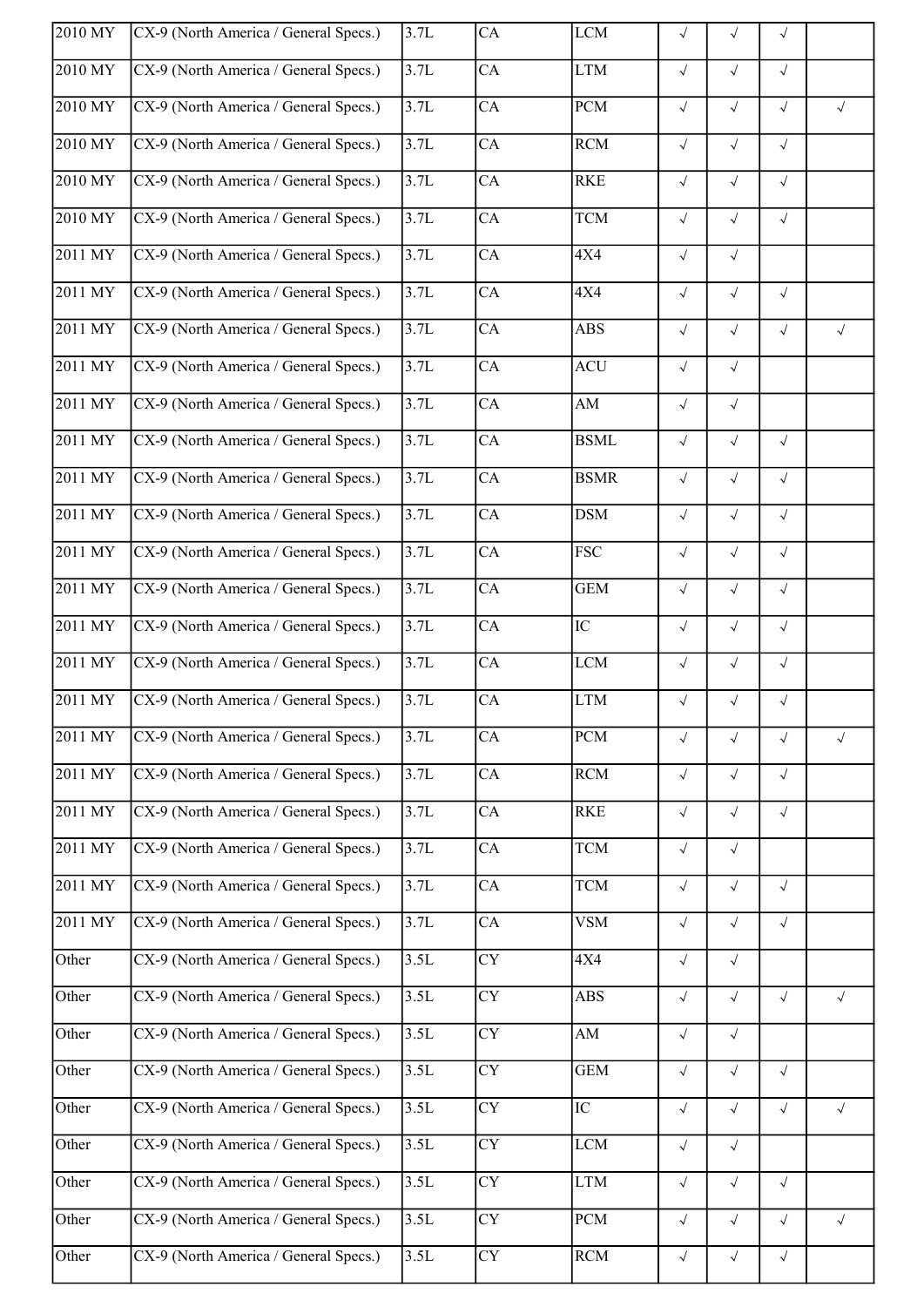| Other   | CX-9 (North America / General Specs.) | 3.5L | <b>CY</b>              | <b>RKE</b>     | $\sqrt{ }$   | $\sqrt{ }$   | $\sqrt{ }$           | $\sqrt{ }$           |
|---------|---------------------------------------|------|------------------------|----------------|--------------|--------------|----------------------|----------------------|
| Other   | CX-9 (North America / General Specs.) | 3.5L | <b>CY</b>              | <b>TCM</b>     | $\sqrt{ }$   | $\sqrt{ }$   |                      |                      |
| 2007 MY | DEMIO (JPN) / MAZDA2 (General)        | 1.5L | ZY                     | <b>ABS</b>     | $\sqrt{ }$   | $\sqrt{ }$   | $\sqrt{ }$           | $\sqrt{\phantom{a}}$ |
| 2007 MY | DEMIO (JPN) / MAZDA2 (General)        | 1.5L | ZY                     | <b>BCM/GEM</b> | $\sqrt{ }$   | $\sqrt{}$    | $\sqrt{ }$           |                      |
| 2007 MY | DEMIO (JPN) / MAZDA2 (General)        | 1.5L | ZY                     | <b>EPS</b>     | $\checkmark$ | $\checkmark$ | $\sqrt{ }$           |                      |
| 2007 MY | DEMIO (JPN) / MAZDA2 (General)        | 1.5L | ZY                     | PCM            | $\sqrt{ }$   | $\checkmark$ | $\checkmark$         | $\sqrt{}$            |
| 2007 MY | DEMIO (JPN) / MAZDA2 (General)        | 1.5L | ZY                     | <b>RCM</b>     | $\sqrt{ }$   | $\sqrt{}$    | $\checkmark$         |                      |
| 2007 MY | DEMIO (JPN) / MAZDA2 (General)        | 1.5L | ZY                     | <b>RKE</b>     | $\checkmark$ | $\sqrt{}$    | $\sqrt{ }$           |                      |
| 2007 MY | DEMIO (JPN) / MAZDA2 (General)        | 1.5L | $\overline{\text{ZY}}$ | <b>TCM</b>     | $\sqrt{ }$   | $\checkmark$ | $\checkmark$         |                      |
| 2007 MY | DEMIO (JPN) / MAZDA2 (General)        | 1.3L | ZJ                     | 4X4            | $\sqrt{ }$   | $\sqrt{2}$   | $\checkmark$         |                      |
| 2007 MY | DEMIO (JPN) / MAZDA2 (General)        | 1.3L | ZJ                     | ABS            | $\checkmark$ | $\checkmark$ | $\sqrt{ }$           | $\sqrt{ }$           |
| 2007 MY | DEMIO (JPN) / MAZDA2 (General)        | 1.3L | $\overline{ZJ}$        | <b>BCM/GEM</b> | $\sqrt{2}$   |              | $\sqrt{}$            |                      |
| 2007 MY | DEMIO (JPN) / MAZDA2 (General)        | 1.3L | ZJ                     | <b>EPS</b>     | $\checkmark$ | $\sqrt{}$    | $\sqrt{}$            |                      |
| 2007 MY | DEMIO (JPN) / MAZDA2 (General)        | 1.3L | ZJ                     | IC             | $\sqrt{}$    | $\sqrt{}$    | $\sqrt{}$            |                      |
| 2007 MY | DEMIO (JPN) / MAZDA2 (General)        | 1.3L | ZJ                     | <b>PCM</b>     | $\sqrt{ }$   | $\sqrt{}$    | $\sqrt{ }$           | $\sqrt{ }$           |
| 2007 MY | DEMIO (JPN) / MAZDA2 (General)        | 1.3L | ZJ                     | <b>RCM</b>     | $\sqrt{ }$   | $\sqrt{}$    | $\sqrt{ }$           |                      |
| 2007 MY | DEMIO (JPN) / MAZDA2 (General)        | 1.3L | ZJ                     | <b>RKE</b>     | $\checkmark$ | $\sqrt{}$    | $\sqrt{ }$           |                      |
| 2007 MY | DEMIO (JPN) / MAZDA2 (General)        | 1.3L | ZJ                     | <b>TCM</b>     | $\checkmark$ | $\checkmark$ | $\checkmark$         |                      |
| Other   | DEMIO (JPN) / MAZDA2 (OTHER)          | 1.3L | ZJ                     | 4X4            | $\checkmark$ | $\sqrt{}$    | $\checkmark$         |                      |
| Other   | DEMIO (JPN) / MAZDA2 (OTHER)          | 1.3L | ZJ                     | <b>ABS</b>     | $\sqrt{ }$   | $\sqrt{}$    | $\sqrt{ }$           | $\sqrt{ }$           |
| Other   | DEMIO (JPN) / MAZDA2 (OTHER)          | 1.3L | ZJ                     | ALM#1          | $\checkmark$ | $\checkmark$ | $\checkmark$         |                      |
| Other   | DEMIO (JPN) / MAZDA2 (OTHER)          | 1.3L | ZJ                     | <b>BCM/GEM</b> | $\sqrt{ }$   | $\sqrt{}$    | $\checkmark$         |                      |
| Other   | DEMIO (JPN) / MAZDA2 (OTHER)          | 1.3L | ZJ                     | <b>EATC</b>    | $\sqrt{ }$   | $\sqrt{}$    | $\checkmark$         |                      |
| Other   | DEMIO (JPN) / MAZDA2 (OTHER)          | 1.3L | ZJ                     | <b>EPS</b>     | $\sqrt{ }$   | $\checkmark$ | $\checkmark$         |                      |
| Other   | DEMIO (JPN) / MAZDA2 (OTHER)          | 1.3L | $\overline{ZJ}$        | IC             | $\sqrt{ }$   | $\checkmark$ | $\checkmark$         |                      |
| Other   | DEMIO (JPN) / MAZDA2 (OTHER)          | 1.3L | ZJ                     | PCM            | $\sqrt{ }$   | $\sqrt{}$    | $\sqrt{}$            | $\sqrt{ }$           |
| Other   | DEMIO (JPN) / MAZDA2 (OTHER)          | 1.3L | ZJ                     | <b>RCM</b>     | $\checkmark$ | $\sqrt{}$    | $\sqrt{ }$           |                      |
| Other   | DEMIO (JPN) / MAZDA2 (OTHER)          | 1.3L | ZJ                     | <b>RKE</b>     | $\sqrt{ }$   | $\sqrt{}$    | $\sqrt{ }$           |                      |
| Other   | DEMIO (JPN) / MAZDA2 (OTHER)          | 1.3L | ZJ                     | <b>TCM</b>     | $\sqrt{ }$   | $\sqrt{}$    | $\sqrt{ }$           |                      |
| Other   | DEMIO (JPN) / MAZDA2 (OTHER)          | 1.3L | ZJ                     | <b>VSM</b>     | $\sqrt{ }$   | $\sqrt{}$    | $\sqrt{ }$           |                      |
| Other   | DEMIO (JPN) / MAZDA2 (OTHER)          | 1.5L | ZY                     | 4X4            | $\checkmark$ | $\checkmark$ | $\sqrt{\phantom{a}}$ |                      |
| Other   | DEMIO (JPN) / MAZDA2 (OTHER)          | 1.5L | ZY                     | <b>ABS</b>     | $\sqrt{ }$   | $\sqrt{}$    | $\sqrt{}$            | $\sqrt{ }$           |
| Other   | DEMIO (JPN) / MAZDA2 (OTHER)          | 1.5L | ZY                     | ALM#1          | $\checkmark$ | $\sqrt{}$    | $\sqrt{ }$           |                      |
| Other   | DEMIO (JPN) / MAZDA2 (OTHER)          | 1.5L | ZY                     | <b>BCM/GEM</b> | $\sqrt{ }$   | $\sqrt{ }$   | $\sqrt{}$            |                      |
| Other   | DEMIO (JPN) / MAZDA2 (OTHER)          | 1.5L | ZY                     | <b>EATC</b>    | $\sqrt{ }$   | $\sqrt{}$    | $\sqrt{ }$           |                      |
| Other   | DEMIO (JPN) / MAZDA2 (OTHER)          | 1.5L | ZY                     | <b>EPS</b>     | $\sqrt{ }$   |              | $\sqrt{ }$           |                      |
| Other   | DEMIO (JPN) / MAZDA2 (OTHER)          | 1.5L | ZY                     | IC             | $\checkmark$ |              | $\checkmark$         |                      |
| Other   | DEMIO (JPN) / MAZDA2 (OTHER)          | 1.5L | ZY                     | PCM            | $\checkmark$ | $\sqrt{}$    | $\sqrt{ }$           | $\sqrt{ }$           |
| Other   | DEMIO (JPN) / MAZDA2 (OTHER)          | 1.5L | ZY                     | <b>RCM</b>     | $\sqrt{}$    | $\sqrt{}$    | $\sqrt{ }$           |                      |
| Other   | DEMIO (JPN) / MAZDA2 (OTHER)          | 1.5L | ZY                     | <b>RKE</b>     | $\sqrt{ }$   | $\sqrt{}$    | $\sqrt{ }$           |                      |
| Other   | DEMIO (JPN) / MAZDA2 (OTHER)          | 1.5L | ZY                     | <b>TCM</b>     | $\sqrt{ }$   | $\sqrt{}$    | $\sqrt{ }$           |                      |
| Other   | DEMIO (JPN) / MAZDA2 (OTHER)          | 1.5L | ZY                     | <b>VSM</b>     | $\checkmark$ | $\sqrt{}$    | $\sqrt{ }$           |                      |
| Other   | DEMIO (JPN) / MAZDA2 (OTHER)          | 1.6L | Y <sub>6</sub>         | 4X4            | $\checkmark$ | $\sqrt{}$    | $\checkmark$         |                      |
| Other   | DEMIO (JPN) / MAZDA2 (OTHER)          | 1.6L | Y <sub>6</sub>         | <b>ABS</b>     | $\checkmark$ | $\sqrt{}$    | $\sqrt{ }$           | $\sqrt{ }$           |
| Other   | DEMIO (JPN) / MAZDA2 (OTHER)          | 1.6L | Y <sub>6</sub>         | ALM#1          | $\sqrt{ }$   | $\sqrt{}$    | $\sqrt{ }$           |                      |
| Other   | DEMIO (JPN) / MAZDA2 (OTHER)          | 1.6L | Y <sub>6</sub>         | <b>BCM/GEM</b> | $\sqrt{ }$   | $\sqrt{}$    | $\checkmark$         |                      |
| Other   | DEMIO (JPN) / MAZDA2 (OTHER)          | 1.6L | Y <sub>6</sub>         | <b>EATC</b>    | $\sqrt{ }$   | $\sqrt{}$    | $\sqrt{ }$           |                      |
| Other   | DEMIO (JPN) / MAZDA2 (OTHER)          | 1.6L | Y6                     | <b>EPS</b>     | $\checkmark$ | $\sqrt{}$    | $\sqrt{ }$           |                      |
| Other   | DEMIO (JPN) / MAZDA2 (OTHER)          | 1.6L | Y6                     | IC             | $\sqrt{ }$   |              | $\checkmark$         |                      |
| Other   | DEMIO (JPN) / MAZDA2 (OTHER)          | 1.6L | Y <sub>6</sub>         | PCM            | $\checkmark$ | $\sqrt{}$    | $\sqrt{ }$           | $\sqrt{ }$           |
| Other   | DEMIO (JPN) / MAZDA2 (OTHER)          | 1.6L | Y6                     | <b>RCM</b>     | $\sqrt{}$    | $\sqrt{}$    | $\sqrt{}$            |                      |
| Other   | DEMIO (JPN) / MAZDA2 (OTHER)          | 1.6L | Y <sub>6</sub>         | <b>RKE</b>     | $\sqrt{ }$   | $\sqrt{}$    | $\sqrt{ }$           |                      |
| Other   | DEMIO (JPN) / MAZDA2 (OTHER)          | 1.6L | Y6                     | <b>TCM</b>     | $\sqrt{ }$   | $\sqrt{}$    | $\sqrt{ }$           |                      |
| Other   | DEMIO (JPN) / MAZDA2 (OTHER)          | 1.6L | Y6                     | <b>VSM</b>     | $\checkmark$ | $\sqrt{}$    | $\sqrt{ }$           |                      |
| Other   | DEMIO (JPN) / MAZDA2 (OTHER)          | 1.3L | P <sub>3</sub>         | 4X4            | $\sqrt{ }$   | $\sqrt{}$    | $\sqrt{ }$           |                      |
| Other   | DEMIO (JPN) / MAZDA2 (OTHER)          | 1.3L | P3                     | ABS            | $\sqrt{ }$   | $\sqrt{}$    | $\sqrt{ }$           | $\sqrt{ }$           |
| Other   | DEMIO (JPN) / MAZDA2 (OTHER)          | 1.3L | P3                     | ALM#1          | $\checkmark$ | $\sqrt{}$    | $\sqrt{ }$           |                      |
| Other   | DEMIO (JPN) / MAZDA2 (OTHER)          | 1.3L | P3                     | <b>BCM/GEM</b> | $\sqrt{ }$   | $\sqrt{}$    | $\sqrt{ }$           |                      |
| Other   | DEMIO (JPN) / MAZDA2 (OTHER)          | 1.3L | P3                     | <b>EATC</b>    | $\sqrt{ }$   | $\sqrt{}$    | $\sqrt{ }$           |                      |
| Other   | DEMIO (JPN) / MAZDA2 (OTHER)          | 1.3L | P <sub>3</sub>         | <b>EPS</b>     | $\sqrt{ }$   | $\sqrt{}$    | $\sqrt{ }$           |                      |
| Other   | DEMIO (JPN) / MAZDA2 (OTHER)          | 1.3L | P <sub>3</sub>         | IC             | $\sqrt{ }$   | $\sqrt{}$    | $\sqrt{ }$           |                      |
| Other   | DEMIO (JPN) / MAZDA2 (OTHER)          | 1.3L | P <sub>3</sub>         | PCM            | $\checkmark$ | $\sqrt{}$    | $\sqrt{ }$           | $\sqrt{ }$           |
| Other   | DEMIO (JPN) / MAZDA2 (OTHER)          | 1.3L | P3                     | RCM            | $\sqrt{ }$   | $\sqrt{}$    | $\sqrt{}$            |                      |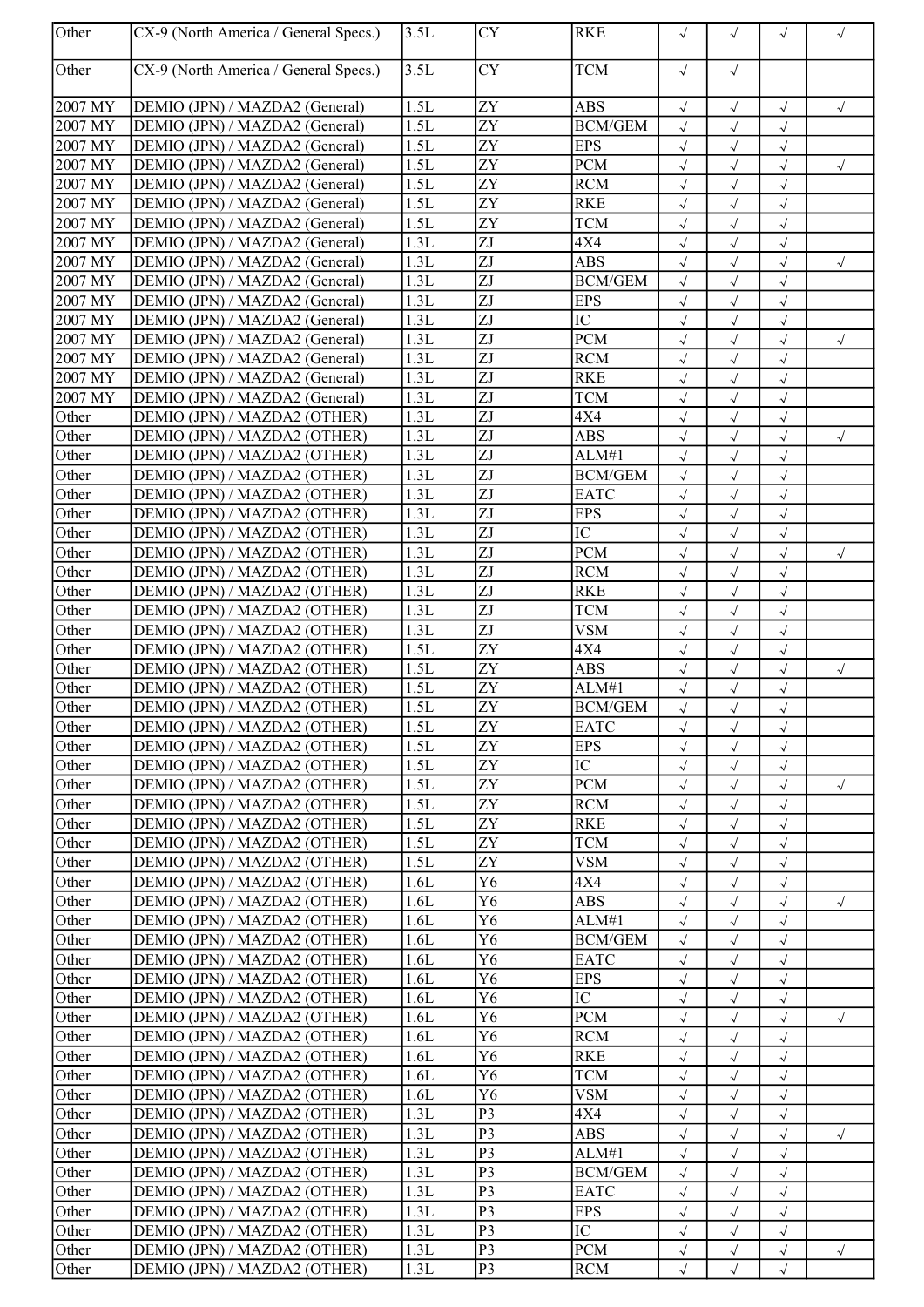| Other            | DEMIO (JPN) / MAZDA2 (OTHER)                                                 | 1.3L | P <sub>3</sub>           | <b>RKE</b>     | $\sqrt{ }$           | $\sqrt{ }$   | $\sqrt{ }$           |            |
|------------------|------------------------------------------------------------------------------|------|--------------------------|----------------|----------------------|--------------|----------------------|------------|
| Other            | DEMIO (JPN) / MAZDA2 (OTHER)                                                 | 1.3L | P <sub>3</sub>           | <b>TCM</b>     | $\sqrt{ }$           | $\checkmark$ | $\checkmark$         |            |
| Other            | DEMIO (JPN) / MAZDA2 (OTHER)                                                 | 1.3L | P <sub>3</sub>           | <b>VSM</b>     | $\checkmark$         | $\sqrt{ }$   | $\sqrt{ }$           |            |
| 2002 MY          | DEMIO (JPN) / VERISA (JPN) /<br>MAZDA2 (General)                             | 1.3L | ZJ                       | 4X4            | $\sqrt{ }$           | $\sqrt{ }$   | $\sqrt{ }$           |            |
| 2002 MY          | DEMIO (JPN) / VERISA (JPN) /                                                 | 1.3L | ZJ                       | ABS/TCS        | $\sqrt{ }$           | $\sqrt{}$    | $\sqrt{\phantom{a}}$ |            |
| 2002 MY          | MAZDA2 (General)<br>DEMIO (JPN) / VERISA (JPN) /                             | 1.3L | ZJ                       | IC             | $\sqrt{ }$           | $\sqrt{ }$   | $\sqrt{\phantom{a}}$ |            |
| 2002 MY          | MAZDA2 (General)<br>DEMIO (JPN) / VERISA (JPN) /                             | 1.3L | ZJ                       | <b>PCM</b>     | $\sqrt{ }$           | $\sqrt{ }$   | $\sqrt{ }$           | $\sqrt{ }$ |
| 2002 MY          | MAZDA2 (General)<br>DEMIO (JPN) / VERISA (JPN) /                             | 1.3L | ZJ                       | <b>RCM</b>     | $\sqrt{\phantom{a}}$ | $\sqrt{}$    | $\sqrt{ }$           |            |
| 2002 MY          | MAZDA2 (General)<br>DEMIO (JPN) / VERISA (JPN) /                             | 1.3L | ZJ                       | <b>RKE</b>     | $\sqrt{ }$           | $\sqrt{ }$   | $\sqrt{ }$           |            |
| 2004 MY          | MAZDA2 (General)<br>DEMIO (JPN) / VERISA (JPN) /                             | 1.3L | ZJ                       | 4X4            | $\sqrt{ }$           | $\sqrt{ }$   | $\sqrt{ }$           |            |
| 2004 MY          | MAZDA2 (General)<br>DEMIO (JPN) / VERISA (JPN) /                             | 1.3L | $\overline{Z}$           | ABS/TCS        | $\sqrt{ }$           | $\sqrt{ }$   | $\sqrt{ }$           |            |
| 2004 MY          | MAZDA2 (General)<br>DEMIO (JPN) / VERISA (JPN) /                             | 1.3L | ZJ                       | IC             | $\sqrt{ }$           | $\sqrt{ }$   | $\sqrt{ }$           |            |
| 2004 MY          | MAZDA2 (General)                                                             | 1.3L | ZJ                       | PCM            |                      |              |                      |            |
|                  | DEMIO (JPN) / VERISA (JPN) /<br>MAZDA2 (General)                             |      |                          |                | $\sqrt{ }$           | $\sqrt{ }$   | $\sqrt{ }$           | $\sqrt{ }$ |
| 2004 MY          | DEMIO (JPN) / VERISA (JPN) /<br>MAZDA2 (General)                             | 1.3L | $\overline{ZJ}$          | <b>RCM</b>     | $\sqrt{}$            | $\sqrt{ }$   | $\sqrt{ }$           |            |
| 2004 MY          | DEMIO (JPN) / VERISA (JPN) /<br>MAZDA2 (General)                             | 1.3L | ZJ                       | <b>RKE</b>     | $\sqrt{}$            | $\sqrt{ }$   | $\sqrt{ }$           |            |
| 2005 MY          | DEMIO (JPN) / VERISA (JPN) /<br>MAZDA2 (General)                             | 1.3L | ZJ                       | 4X4            | $\sqrt{}$            | $\sqrt{ }$   | $\sqrt{ }$           |            |
| 2005 MY          | DEMIO (JPN) / VERISA (JPN) /<br>MAZDA2 (General)                             | 1.3L | $\overline{ZJ}$          | ABS/TCS        | $\sqrt{}$            | $\sqrt{ }$   | $\sqrt{ }$           |            |
| 2005 MY          | DEMIO (JPN) / VERISA (JPN) /<br>MAZDA2 (General)                             | 1.3L | ZJ                       | <b>EPS</b>     | $\sqrt{ }$           | $\sqrt{ }$   | $\sqrt{ }$           |            |
| 2005 MY          | DEMIO (JPN) / VERISA (JPN) /                                                 | 1.3L | $\overline{\mathrm{ZJ}}$ | IC             | $\sqrt{ }$           | $\sqrt{ }$   | $\sqrt{ }$           |            |
| $2005$ MY        | MAZDA2 (General)<br>DEMIO (JPN) / VERISA (JPN) /                             | 1.3L | $\overline{ZJ}$          | <b>LCM</b>     | $\sqrt{ }$           | $\sqrt{ }$   |                      |            |
|                  | MAZDA2 (General)<br>MAZDA2 (General)<br>2005 MY DEMIO (JPN) / VERISA (JPN) / | 1.3L | ZJ                       | PCM            | $\sqrt{ }$           | $\sqrt{ }$   | $\sqrt{ }$           | $\sqrt{ }$ |
| 2005 MY          | <b>MAZDA2</b> (General)<br>DEMIO (JPN) / VERISA (JPN) /                      | 1.3L | ZJ                       | RCM            | $\sqrt{ }$           | $\sqrt{ }$   | $\sqrt{ }$           |            |
| 2005 MY          | MAZDA2 (General)<br>DEMIO (JPN) / VERISA (JPN) /                             | 1.3L | ZJ                       | <b>RKE</b>     | $\sqrt{ }$           | $\sqrt{ }$   | $\sqrt{}$            |            |
| 2002 MY          | MAZDA2 (General)<br>DEMIO (JPN) / VERISA (JPN) /                             | 1.5L | ZY                       | 4X4            | $\sqrt{ }$           | $\sqrt{ }$   | $\sqrt{}$            |            |
| 2002 MY          | MAZDA2 (General)<br>DEMIO (JPN) / VERISA (JPN) /                             | 1.5L | ZY                       | <b>ABS/TCS</b> | $\sqrt{ }$           | $\sqrt{ }$   | $\sqrt{}$            |            |
| 2002 MY          | MAZDA2 (General)<br>DEMIO (JPN) / VERISA (JPN) /                             | 1.5L | ZY                       | IC             | $\sqrt{ }$           | $\sqrt{}$    | $\sqrt{ }$           |            |
| $\sqrt{2002}$ MY | MAZDA2 (General)<br>DEMIO (JPN) / VERISA (JPN) /                             | 1.5L | $\overline{ZY}$          | <b>PCM</b>     | $\sqrt{ }$           | $\sqrt{ }$   | $\sqrt{ }$           | $\sqrt{ }$ |
| $\sqrt{2002}$ MY | MAZDA2 (General)<br>DEMIO (JPN) / VERISA (JPN) /                             | 1.5L | ZY                       | <b>RCM</b>     | $\sqrt{ }$           | $\sqrt{ }$   | $\sqrt{ }$           |            |
| 2002 MY          | MAZDA2 (General)<br>DEMIO (JPN) / VERISA (JPN) /                             | 1.5L | ZY                       | <b>RKE</b>     | $\sqrt{}$            | $\sqrt{ }$   | $\sqrt{}$            |            |
| 2004 MY          | MAZDA2 (General)<br>DEMIO (JPN) / VERISA (JPN) /                             | 1.5L | ZY                       | 4X4            | $\sqrt{}$            | $\sqrt{}$    | $\sqrt{ }$           |            |
| 2004 MY          | MAZDA2 (General)<br>DEMIO (JPN) / VERISA (JPN) /                             | 1.5L | $\overline{ZY}$          | ABS/TCS        | $\sqrt{ }$           | $\sqrt{ }$   | $\sqrt{ }$           |            |
| 2004 MY          | MAZDA2 (General)<br>DEMIO (JPN) / VERISA (JPN) /                             | 1.5L | ZY                       | IC             | $\sqrt{}$            | $\sqrt{ }$   | $\sqrt{ }$           |            |
| $\sqrt{2004}$ MY | MAZDA2 (General)<br>DEMIO (JPN) / VERISA (JPN) /                             | 1.5L | ZY                       | PCM            | $\sqrt{ }$           | $\sqrt{ }$   | $\sqrt{ }$           | $\sqrt{ }$ |
| $2004$ MY        | MAZDA2 (General)<br>DEMIO (JPN) / VERISA (JPN) /                             | 1.5L | $\overline{ZY}$          | <b>RCM</b>     | $\sqrt{ }$           | $\sqrt{ }$   | $\sqrt{ }$           |            |
|                  | MAZDA2 (General)                                                             |      |                          |                |                      |              |                      |            |
| 2004 MY          | DEMIO (JPN) / VERISA (JPN) /<br>MAZDA2 (General)                             | 1.5L | ZY                       | <b>RKE</b>     | $\sqrt{ }$           | $\sqrt{ }$   | $\sqrt{ }$           |            |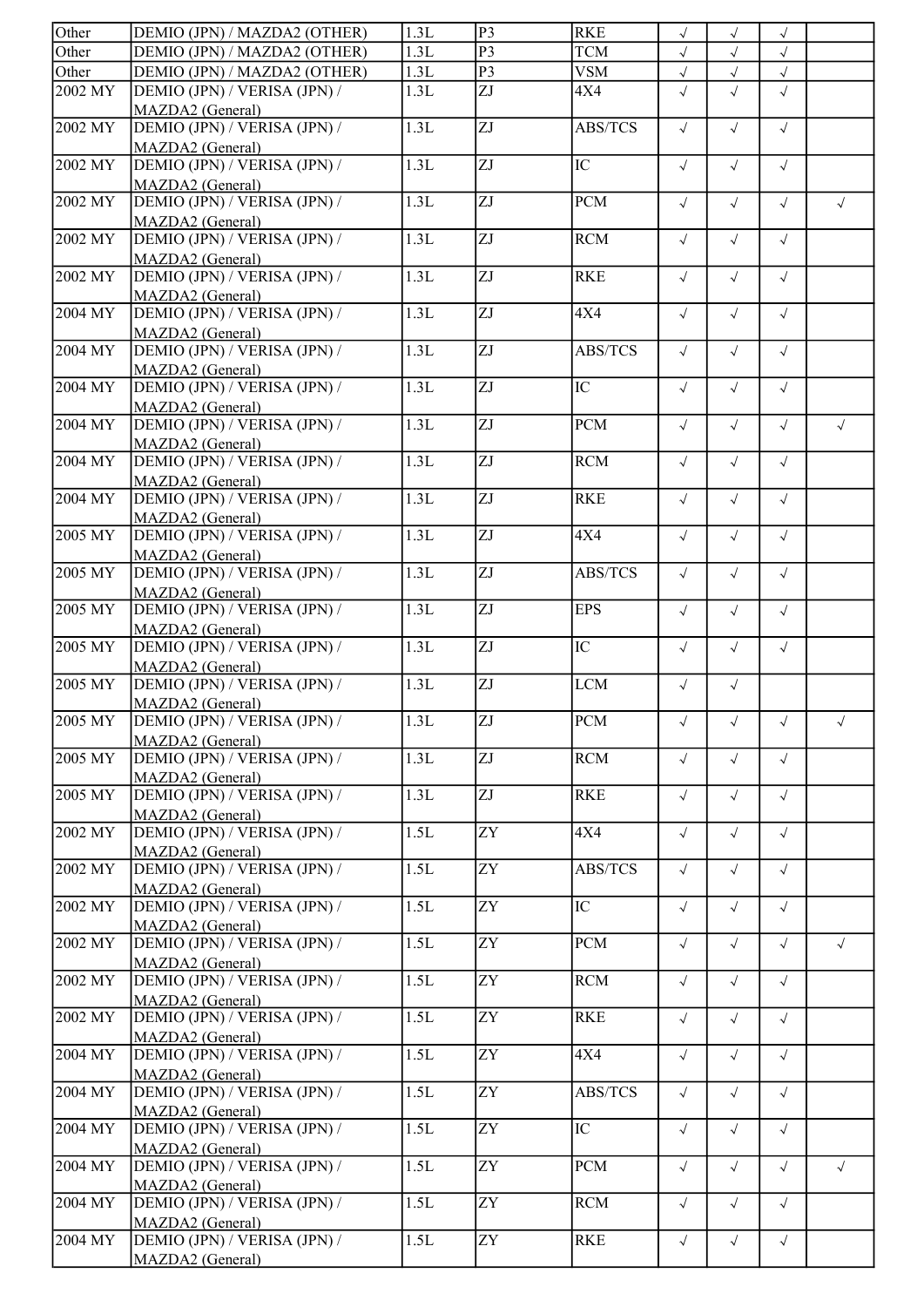| DEMIO (JPN) / VERISA (JPN) /<br>ZY<br>2005 MY<br>1.5L<br><b>ABS/TCS</b><br>$\sqrt{ }$<br>$\sqrt{ }$<br>$\sqrt{ }$<br>MAZDA2 (General)<br>DEMIO (JPN) / VERISA (JPN) /<br>2005 MY<br>ZY<br><b>EPS</b><br>1.5L<br>$\sqrt{ }$<br>$\sqrt{ }$<br>$\sqrt{}$<br>MAZDA2 (General)<br>DEMIO (JPN) / VERISA (JPN) /<br>$\overline{ZY}$<br>2005 MY<br>IC<br>1.5L<br>$\sqrt{ }$<br>$\sqrt{ }$<br>$\sqrt{2}$<br>MAZDA2 (General)<br>DEMIO (JPN) / VERISA (JPN) /<br>ZY<br>2005 MY<br>LCM<br>1.5L<br>$\sqrt{}$<br>$\sqrt{ }$<br>MAZDA2 (General)<br>$\overline{ZY}$<br>DEMIO (JPN) / VERISA (JPN) /<br>$\sqrt{ }$<br>2005 MY<br>1.5L<br><b>PCM</b><br>$\sqrt{ }$<br>$\sqrt{ }$<br>$\sqrt{ }$<br>MAZDA2 (General)<br>$\overline{ZY}$<br>DEMIO (JPN) / VERISA (JPN) /<br>$\sqrt{ }$<br>2005 MY<br>1.5L<br><b>RCM</b><br>$\sqrt{ }$<br>$\sqrt{2}$<br>MAZDA2 (General)<br>DEMIO (JPN) / VERISA (JPN) /<br>$\overline{ZY}$<br>1.5L<br><b>RKE</b><br>$\sqrt{ }$<br>$\sqrt{ }$<br>$\sqrt{2}$<br>MAZDA2 (General)<br>$\overline{ZJ}$<br>DEMIO (JPN) / VERISA (JPN) /<br>Other<br>1.3L<br>ABS/TCS<br>$\sqrt{ }$<br>$\sqrt{ }$<br>$\sqrt{}$<br>$\sqrt{ }$<br>MAZDA2 (General)<br>DEMIO (JPN) / VERISA (JPN) /<br>Other<br>ZJ<br>IC<br>1.3L<br>$\sqrt{}$<br>$\sqrt{ }$<br>$\sqrt{}$<br>MAZDA2 (General)<br>DEMIO (JPN) / VERISA (JPN) /<br>Other<br>ZJ<br>1.3L<br><b>RCM</b><br>$\sqrt{ }$<br>$\sqrt{ }$<br>$\sqrt{}$<br>MAZDA2 (General)<br>ZJ<br>Other<br>DEMIO (JPN) / VERISA (JPN) /<br>1.3L<br><b>RKE</b><br>$\sqrt{}$<br>$\sqrt{ }$<br>$\sqrt{ }$<br>$\sqrt{}$<br>MAZDA2 (General)<br>ZY<br>Other<br>DEMIO (JPN) / VERISA (JPN) /<br>1.5L<br>4X4<br>$\sqrt{}$<br>$\sqrt{ }$<br>$\sqrt{ }$<br>$\sqrt{ }$<br>MAZDA2 (General)<br>DEMIO (JPN) / VERISA (JPN) /<br>$\overline{ZY}$<br>Other<br>1.5L<br><b>ABS/TCS</b><br>$\sqrt{ }$<br>$\sqrt{ }$<br>$\sqrt{ }$<br>$\sqrt{ }$<br>MAZDA2 (General)<br>DEMIO (JPN) / VERISA (JPN) /<br><b>ZY</b><br>IC<br>Other<br>1.5L<br>$\sqrt{2}$<br>$\sqrt{ }$<br>$\sqrt{ }$<br>MAZDA2 (General)<br>DEMIO (JPN) / VERISA (JPN) /<br>ZY<br>Other<br>$\sqrt{ }$<br>1.5L<br><b>RCM</b><br>$\sqrt{ }$<br>$\sqrt{ }$<br>MAZDA2 (General)<br>DEMIO (JPN) / VERISA (JPN) /<br>ZY<br>Other<br>1.5L<br><b>RKE</b><br>$\sqrt{ }$<br>$\sqrt{ }$<br>$\sqrt{ }$<br>$\sqrt{ }$<br>MAZDA2 (General)<br>1996 MY<br><b>DEMIO / 121 DEMIO / 121</b><br>B <sub>3</sub><br>1.3L<br><b>ABS</b><br>$\sqrt{ }$<br>$\sqrt{}$<br>$\sqrt{ }$<br>$\sqrt{ }$<br>1.3L<br>B <sub>3</sub><br>$\sqrt{2}$<br>1996 MY<br>DEMIO / 121 DEMIO / 121<br><b>ABS</b><br>$\sqrt{}$<br>$\checkmark$<br>DEMIO / 121 DEMIO / 121<br>B <sub>3</sub><br>1.3L<br>PCM<br>$\sqrt{ }$<br>1996 MY<br>$\checkmark$<br>$\checkmark$<br>$\sqrt{}$<br>$\overline{B3}$<br>1998 MY<br>1.3L<br><b>DEMIO / 121 DEMIO / 121</b><br>PCM<br>$\sqrt{ }$<br>$\sqrt{ }$<br>$\sqrt{ }$<br>$\sqrt{ }$<br>1.3L<br>B <sub>3</sub><br>ABS/TCS<br>2000 MY<br>DEMIO / 121 DEMIO / 121<br>$\sqrt{}$<br>$\sqrt{}$<br>$\sqrt{}$<br>1.3L<br>B <sub>3</sub><br>2000 MY<br>DEMIO / 121 DEMIO / 121<br><b>ABS</b><br>$\sqrt{}$<br>$\sqrt{ }$<br>$\sqrt{}$<br>$\sqrt{ }$<br>1.3L<br>B <sub>3</sub><br><b>EPS</b><br>2000 MY<br>DEMIO / 121 DEMIO / 121<br>$\sqrt{ }$<br>$\sqrt{ }$<br>$\sqrt{}$<br>2000 MY<br>DEMIO / 121 DEMIO / 121<br>1.3L<br>B <sub>3</sub><br><b>PCM</b><br>$\sqrt{ }$<br>$\sqrt{}$<br>$\sqrt{ }$<br>$\sqrt{ }$<br>1996 MY<br>DEMIO / 121 DEMIO / 121<br>1.5L<br>B <sub>5</sub><br>$\sqrt{ }$<br>ABS<br>$\sqrt{}$<br>$\sqrt{ }$<br>$\sqrt{ }$<br>1996 MY<br>DEMIO / 121 DEMIO / 121<br>1.5L<br>B <sub>5</sub><br><b>ABS</b><br>$\sqrt{ }$<br>$\sqrt{}$<br>$\sqrt{ }$<br>1996 MY<br>DEMIO / 121 DEMIO / 121<br>1.5L<br>B <sub>5</sub><br><b>PCM</b><br>$\sqrt{ }$<br>$\sqrt{ }$<br>$\sqrt{ }$<br>$\sqrt{ }$<br>B <sub>5</sub><br>ABS/TCS<br>DEMIO / 121 DEMIO / 121<br>1.5L<br>$\sqrt{ }$<br>$\sqrt{}$<br>$\sqrt{ }$<br>2000 MY<br>1.5L<br>B <sub>5</sub><br>$\sqrt{ }$<br>DEMIO / 121 DEMIO / 121<br>$\sqrt{}$<br>$\sqrt{ }$<br>2000 MY<br><b>ABS</b><br>$\sqrt{ }$<br>B <sub>5</sub><br>1.5L<br>2000 MY<br>DEMIO / 121 DEMIO / 121<br><b>EPS</b><br>$\sqrt{}$<br>$\sqrt{ }$<br>$\sqrt{}$<br>B <sub>5</sub><br>DEMIO / 121 DEMIO / 121<br>1.5L<br><b>PCM</b><br>2000 MY<br>$\sqrt{ }$<br>$\sqrt{}$<br>$\sqrt{ }$<br>$\sqrt{ }$<br>$\sqrt{2}$<br>B <sub>3</sub><br>$\sqrt{}$<br>1.3L<br>$\sqrt{}$<br>$\sqrt{2}$<br>1996 MY<br>DEMIO / FESTIVA MINI WAGON<br><b>ABS</b><br>1.3L<br>B <sub>3</sub><br>1996 MY<br>DEMIO / FESTIVA MINI WAGON<br><b>ABS</b><br>$\checkmark$<br>$\sqrt{}$<br>$\sqrt{}$<br>1.3L<br>B <sub>3</sub><br>1996 MY<br><b>PCM</b><br>DEMIO / FESTIVA MINI WAGON<br>$\sqrt{}$<br>$\sqrt{}$<br>$\sqrt{}$<br>$\sqrt{ }$<br>1999 MY<br>1.3L<br>B <sub>3</sub><br><b>ABS</b><br>DEMIO / FESTIVA MINI WAGON<br>$\sqrt{}$<br>$\sqrt{}$<br>$\sqrt{ }$<br>$\sqrt{ }$<br>1999 MY<br>1.3L<br>B <sub>3</sub><br><b>PCM</b><br>DEMIO / FESTIVA MINI WAGON<br>$\sqrt{ }$<br>$\sqrt{ }$<br>$\sqrt{}$<br>$\sqrt{ }$<br>1.3L<br>B <sub>3</sub><br>ABS/TCS<br>2000 MY<br>DEMIO / FESTIVA MINI WAGON<br>$\sqrt{}$<br>$\sqrt{}$<br>$\sqrt{ }$<br>DEMIO / FESTIVA MINI WAGON<br>1.3L<br>B <sub>3</sub><br><b>PCM</b><br>2000 MY<br>$\sqrt{ }$<br>$\sqrt{ }$<br>$\sqrt{ }$<br>$\sqrt{}$<br>$\sqrt{}$<br>1996 MY<br>DEMIO / FESTIVA MINI WAGON<br>1.5L<br>B5<br><b>ABS</b><br>$\sqrt{ }$<br>$\sqrt{}$<br>$\sqrt{ }$<br>1996 MY<br>1.5L<br>B5<br><b>ABS</b><br>DEMIO / FESTIVA MINI WAGON<br>$\sqrt{}$<br>$\sqrt{}$<br>$\sqrt{ }$<br>1.5L<br>B <sub>5</sub><br>1996 MY<br>DEMIO / FESTIVA MINI WAGON<br><b>PCM</b><br>$\checkmark$<br>$\sqrt{}$<br>$\sqrt{ }$<br>$\sqrt{ }$<br>1.5L<br>B <sub>5</sub><br>1999 MY<br>DEMIO / FESTIVA MINI WAGON<br><b>ABS</b><br>$\sqrt{ }$<br>$\sqrt{ }$<br>$\sqrt{}$<br>$\sqrt{ }$<br>B <sub>5</sub><br>1999 MY<br>DEMIO / FESTIVA MINI WAGON<br>1.5L<br>PCM<br>$\sqrt{ }$<br>$\sqrt{}$<br>$\sqrt{ }$<br>$\sqrt{ }$<br>1.3L<br>B <sub>3</sub><br><b>PCM</b><br>$\sqrt{2}$<br>Other<br>DEMIO / FESTIVA MINI WAGON<br>$\sqrt{}$<br>$\sqrt{}$<br>$\checkmark$<br>L <sub>3</sub><br>Escape / Tribute (2006/4 - )<br>2.3L<br>2006 MY<br>ABS<br>$\sqrt{ }$<br>$\sqrt{}$<br>$\sqrt{ }$<br>$\sqrt{ }$<br>2.3L<br>2006 MY<br>Escape / Tribute ( $2006/4$ -)<br>L <sub>3</sub><br>GEM<br>$\sqrt{}$<br>$\sqrt{ }$<br>$\sqrt{}$<br>IC<br>2.3L<br>Escape / Tribute ( $2006/4$ -)<br>L <sub>3</sub><br>2006 MY<br>$\sqrt{\phantom{a}}$<br>$\sqrt{ }$<br>$\sqrt{}$<br>2.3L<br>L <sub>3</sub><br><b>PCM</b><br>2006 MY<br>Escape / Tribute (2006/4 - )<br>$\sqrt{ }$<br>$\sqrt{ }$<br>$\sqrt{ }$<br>$\sqrt{}$ | 2005 MY | DEMIO (JPN) / VERISA (JPN) / | 1.5L | ZY | 4X4 | $\sqrt{}$ | $\sqrt{}$ | $\sqrt{}$ |  |
|---------------------------------------------------------------------------------------------------------------------------------------------------------------------------------------------------------------------------------------------------------------------------------------------------------------------------------------------------------------------------------------------------------------------------------------------------------------------------------------------------------------------------------------------------------------------------------------------------------------------------------------------------------------------------------------------------------------------------------------------------------------------------------------------------------------------------------------------------------------------------------------------------------------------------------------------------------------------------------------------------------------------------------------------------------------------------------------------------------------------------------------------------------------------------------------------------------------------------------------------------------------------------------------------------------------------------------------------------------------------------------------------------------------------------------------------------------------------------------------------------------------------------------------------------------------------------------------------------------------------------------------------------------------------------------------------------------------------------------------------------------------------------------------------------------------------------------------------------------------------------------------------------------------------------------------------------------------------------------------------------------------------------------------------------------------------------------------------------------------------------------------------------------------------------------------------------------------------------------------------------------------------------------------------------------------------------------------------------------------------------------------------------------------------------------------------------------------------------------------------------------------------------------------------------------------------------------------------------------------------------------------------------------------------------------------------------------------------------------------------------------------------------------------------------------------------------------------------------------------------------------------------------------------------------------------------------------------------------------------------------------------------------------------------------------------------------------------------------------------------------------------------------------------------------------------------------------------------------------------------------------------------------------------------------------------------------------------------------------------------------------------------------------------------------------------------------------------------------------------------------------------------------------------------------------------------------------------------------------------------------------------------------------------------------------------------------------------------------------------------------------------------------------------------------------------------------------------------------------------------------------------------------------------------------------------------------------------------------------------------------------------------------------------------------------------------------------------------------------------------------------------------------------------------------------------------------------------------------------------------------------------------------------------------------------------------------------------------------------------------------------------------------------------------------------------------------------------------------------------------------------------------------------------------------------------------------------------------------------------------------------------------------------------------------------------------------------------------------------------------------------------------------------------------------------------------------------------------------------------------------------------------------------------------------------------------------------------------------------------------------------------------------------------------------------------------------------------------------------------------------------------------------------------------------------------------------------------------------------------------------------------------------------------------------------------------------------------------------------------------------------------------------------------------------------------------------------------------------------------------------------------------------------------------------------------------------------------------------------------------------------------------------------------------------------------------------------------------------------------------------------------------------------------------------------------------------------------------------------------------------------------------------------------------------------------------------------------------------------------------------------------------------------------------------------------------------------------------------------------------------------------------------------------------------------------------------------------------------------------------------------------------------------------------------------------------------------------------------------------------------------------------------------------------------------------------------------------------------------------------------------------------------------------------------------------------------|---------|------------------------------|------|----|-----|-----------|-----------|-----------|--|
|                                                                                                                                                                                                                                                                                                                                                                                                                                                                                                                                                                                                                                                                                                                                                                                                                                                                                                                                                                                                                                                                                                                                                                                                                                                                                                                                                                                                                                                                                                                                                                                                                                                                                                                                                                                                                                                                                                                                                                                                                                                                                                                                                                                                                                                                                                                                                                                                                                                                                                                                                                                                                                                                                                                                                                                                                                                                                                                                                                                                                                                                                                                                                                                                                                                                                                                                                                                                                                                                                                                                                                                                                                                                                                                                                                                                                                                                                                                                                                                                                                                                                                                                                                                                                                                                                                                                                                                                                                                                                                                                                                                                                                                                                                                                                                                                                                                                                                                                                                                                                                                                                                                                                                                                                                                                                                                                                                                                                                                                                                                                                                                                                                                                                                                                                                                                                                                                                                                                                                                                                                                                                                                                                                                                                                                                                                                                                                                                                                                                                                                                                                           |         | MAZDA2 (General)             |      |    |     |           |           |           |  |
|                                                                                                                                                                                                                                                                                                                                                                                                                                                                                                                                                                                                                                                                                                                                                                                                                                                                                                                                                                                                                                                                                                                                                                                                                                                                                                                                                                                                                                                                                                                                                                                                                                                                                                                                                                                                                                                                                                                                                                                                                                                                                                                                                                                                                                                                                                                                                                                                                                                                                                                                                                                                                                                                                                                                                                                                                                                                                                                                                                                                                                                                                                                                                                                                                                                                                                                                                                                                                                                                                                                                                                                                                                                                                                                                                                                                                                                                                                                                                                                                                                                                                                                                                                                                                                                                                                                                                                                                                                                                                                                                                                                                                                                                                                                                                                                                                                                                                                                                                                                                                                                                                                                                                                                                                                                                                                                                                                                                                                                                                                                                                                                                                                                                                                                                                                                                                                                                                                                                                                                                                                                                                                                                                                                                                                                                                                                                                                                                                                                                                                                                                                           |         |                              |      |    |     |           |           |           |  |
|                                                                                                                                                                                                                                                                                                                                                                                                                                                                                                                                                                                                                                                                                                                                                                                                                                                                                                                                                                                                                                                                                                                                                                                                                                                                                                                                                                                                                                                                                                                                                                                                                                                                                                                                                                                                                                                                                                                                                                                                                                                                                                                                                                                                                                                                                                                                                                                                                                                                                                                                                                                                                                                                                                                                                                                                                                                                                                                                                                                                                                                                                                                                                                                                                                                                                                                                                                                                                                                                                                                                                                                                                                                                                                                                                                                                                                                                                                                                                                                                                                                                                                                                                                                                                                                                                                                                                                                                                                                                                                                                                                                                                                                                                                                                                                                                                                                                                                                                                                                                                                                                                                                                                                                                                                                                                                                                                                                                                                                                                                                                                                                                                                                                                                                                                                                                                                                                                                                                                                                                                                                                                                                                                                                                                                                                                                                                                                                                                                                                                                                                                                           |         |                              |      |    |     |           |           |           |  |
|                                                                                                                                                                                                                                                                                                                                                                                                                                                                                                                                                                                                                                                                                                                                                                                                                                                                                                                                                                                                                                                                                                                                                                                                                                                                                                                                                                                                                                                                                                                                                                                                                                                                                                                                                                                                                                                                                                                                                                                                                                                                                                                                                                                                                                                                                                                                                                                                                                                                                                                                                                                                                                                                                                                                                                                                                                                                                                                                                                                                                                                                                                                                                                                                                                                                                                                                                                                                                                                                                                                                                                                                                                                                                                                                                                                                                                                                                                                                                                                                                                                                                                                                                                                                                                                                                                                                                                                                                                                                                                                                                                                                                                                                                                                                                                                                                                                                                                                                                                                                                                                                                                                                                                                                                                                                                                                                                                                                                                                                                                                                                                                                                                                                                                                                                                                                                                                                                                                                                                                                                                                                                                                                                                                                                                                                                                                                                                                                                                                                                                                                                                           |         |                              |      |    |     |           |           |           |  |
|                                                                                                                                                                                                                                                                                                                                                                                                                                                                                                                                                                                                                                                                                                                                                                                                                                                                                                                                                                                                                                                                                                                                                                                                                                                                                                                                                                                                                                                                                                                                                                                                                                                                                                                                                                                                                                                                                                                                                                                                                                                                                                                                                                                                                                                                                                                                                                                                                                                                                                                                                                                                                                                                                                                                                                                                                                                                                                                                                                                                                                                                                                                                                                                                                                                                                                                                                                                                                                                                                                                                                                                                                                                                                                                                                                                                                                                                                                                                                                                                                                                                                                                                                                                                                                                                                                                                                                                                                                                                                                                                                                                                                                                                                                                                                                                                                                                                                                                                                                                                                                                                                                                                                                                                                                                                                                                                                                                                                                                                                                                                                                                                                                                                                                                                                                                                                                                                                                                                                                                                                                                                                                                                                                                                                                                                                                                                                                                                                                                                                                                                                                           |         |                              |      |    |     |           |           |           |  |
|                                                                                                                                                                                                                                                                                                                                                                                                                                                                                                                                                                                                                                                                                                                                                                                                                                                                                                                                                                                                                                                                                                                                                                                                                                                                                                                                                                                                                                                                                                                                                                                                                                                                                                                                                                                                                                                                                                                                                                                                                                                                                                                                                                                                                                                                                                                                                                                                                                                                                                                                                                                                                                                                                                                                                                                                                                                                                                                                                                                                                                                                                                                                                                                                                                                                                                                                                                                                                                                                                                                                                                                                                                                                                                                                                                                                                                                                                                                                                                                                                                                                                                                                                                                                                                                                                                                                                                                                                                                                                                                                                                                                                                                                                                                                                                                                                                                                                                                                                                                                                                                                                                                                                                                                                                                                                                                                                                                                                                                                                                                                                                                                                                                                                                                                                                                                                                                                                                                                                                                                                                                                                                                                                                                                                                                                                                                                                                                                                                                                                                                                                                           |         |                              |      |    |     |           |           |           |  |
|                                                                                                                                                                                                                                                                                                                                                                                                                                                                                                                                                                                                                                                                                                                                                                                                                                                                                                                                                                                                                                                                                                                                                                                                                                                                                                                                                                                                                                                                                                                                                                                                                                                                                                                                                                                                                                                                                                                                                                                                                                                                                                                                                                                                                                                                                                                                                                                                                                                                                                                                                                                                                                                                                                                                                                                                                                                                                                                                                                                                                                                                                                                                                                                                                                                                                                                                                                                                                                                                                                                                                                                                                                                                                                                                                                                                                                                                                                                                                                                                                                                                                                                                                                                                                                                                                                                                                                                                                                                                                                                                                                                                                                                                                                                                                                                                                                                                                                                                                                                                                                                                                                                                                                                                                                                                                                                                                                                                                                                                                                                                                                                                                                                                                                                                                                                                                                                                                                                                                                                                                                                                                                                                                                                                                                                                                                                                                                                                                                                                                                                                                                           |         |                              |      |    |     |           |           |           |  |
|                                                                                                                                                                                                                                                                                                                                                                                                                                                                                                                                                                                                                                                                                                                                                                                                                                                                                                                                                                                                                                                                                                                                                                                                                                                                                                                                                                                                                                                                                                                                                                                                                                                                                                                                                                                                                                                                                                                                                                                                                                                                                                                                                                                                                                                                                                                                                                                                                                                                                                                                                                                                                                                                                                                                                                                                                                                                                                                                                                                                                                                                                                                                                                                                                                                                                                                                                                                                                                                                                                                                                                                                                                                                                                                                                                                                                                                                                                                                                                                                                                                                                                                                                                                                                                                                                                                                                                                                                                                                                                                                                                                                                                                                                                                                                                                                                                                                                                                                                                                                                                                                                                                                                                                                                                                                                                                                                                                                                                                                                                                                                                                                                                                                                                                                                                                                                                                                                                                                                                                                                                                                                                                                                                                                                                                                                                                                                                                                                                                                                                                                                                           |         |                              |      |    |     |           |           |           |  |
|                                                                                                                                                                                                                                                                                                                                                                                                                                                                                                                                                                                                                                                                                                                                                                                                                                                                                                                                                                                                                                                                                                                                                                                                                                                                                                                                                                                                                                                                                                                                                                                                                                                                                                                                                                                                                                                                                                                                                                                                                                                                                                                                                                                                                                                                                                                                                                                                                                                                                                                                                                                                                                                                                                                                                                                                                                                                                                                                                                                                                                                                                                                                                                                                                                                                                                                                                                                                                                                                                                                                                                                                                                                                                                                                                                                                                                                                                                                                                                                                                                                                                                                                                                                                                                                                                                                                                                                                                                                                                                                                                                                                                                                                                                                                                                                                                                                                                                                                                                                                                                                                                                                                                                                                                                                                                                                                                                                                                                                                                                                                                                                                                                                                                                                                                                                                                                                                                                                                                                                                                                                                                                                                                                                                                                                                                                                                                                                                                                                                                                                                                                           |         |                              |      |    |     |           |           |           |  |
|                                                                                                                                                                                                                                                                                                                                                                                                                                                                                                                                                                                                                                                                                                                                                                                                                                                                                                                                                                                                                                                                                                                                                                                                                                                                                                                                                                                                                                                                                                                                                                                                                                                                                                                                                                                                                                                                                                                                                                                                                                                                                                                                                                                                                                                                                                                                                                                                                                                                                                                                                                                                                                                                                                                                                                                                                                                                                                                                                                                                                                                                                                                                                                                                                                                                                                                                                                                                                                                                                                                                                                                                                                                                                                                                                                                                                                                                                                                                                                                                                                                                                                                                                                                                                                                                                                                                                                                                                                                                                                                                                                                                                                                                                                                                                                                                                                                                                                                                                                                                                                                                                                                                                                                                                                                                                                                                                                                                                                                                                                                                                                                                                                                                                                                                                                                                                                                                                                                                                                                                                                                                                                                                                                                                                                                                                                                                                                                                                                                                                                                                                                           |         |                              |      |    |     |           |           |           |  |
|                                                                                                                                                                                                                                                                                                                                                                                                                                                                                                                                                                                                                                                                                                                                                                                                                                                                                                                                                                                                                                                                                                                                                                                                                                                                                                                                                                                                                                                                                                                                                                                                                                                                                                                                                                                                                                                                                                                                                                                                                                                                                                                                                                                                                                                                                                                                                                                                                                                                                                                                                                                                                                                                                                                                                                                                                                                                                                                                                                                                                                                                                                                                                                                                                                                                                                                                                                                                                                                                                                                                                                                                                                                                                                                                                                                                                                                                                                                                                                                                                                                                                                                                                                                                                                                                                                                                                                                                                                                                                                                                                                                                                                                                                                                                                                                                                                                                                                                                                                                                                                                                                                                                                                                                                                                                                                                                                                                                                                                                                                                                                                                                                                                                                                                                                                                                                                                                                                                                                                                                                                                                                                                                                                                                                                                                                                                                                                                                                                                                                                                                                                           |         |                              |      |    |     |           |           |           |  |
|                                                                                                                                                                                                                                                                                                                                                                                                                                                                                                                                                                                                                                                                                                                                                                                                                                                                                                                                                                                                                                                                                                                                                                                                                                                                                                                                                                                                                                                                                                                                                                                                                                                                                                                                                                                                                                                                                                                                                                                                                                                                                                                                                                                                                                                                                                                                                                                                                                                                                                                                                                                                                                                                                                                                                                                                                                                                                                                                                                                                                                                                                                                                                                                                                                                                                                                                                                                                                                                                                                                                                                                                                                                                                                                                                                                                                                                                                                                                                                                                                                                                                                                                                                                                                                                                                                                                                                                                                                                                                                                                                                                                                                                                                                                                                                                                                                                                                                                                                                                                                                                                                                                                                                                                                                                                                                                                                                                                                                                                                                                                                                                                                                                                                                                                                                                                                                                                                                                                                                                                                                                                                                                                                                                                                                                                                                                                                                                                                                                                                                                                                                           | 2005 MY |                              |      |    |     |           |           |           |  |
|                                                                                                                                                                                                                                                                                                                                                                                                                                                                                                                                                                                                                                                                                                                                                                                                                                                                                                                                                                                                                                                                                                                                                                                                                                                                                                                                                                                                                                                                                                                                                                                                                                                                                                                                                                                                                                                                                                                                                                                                                                                                                                                                                                                                                                                                                                                                                                                                                                                                                                                                                                                                                                                                                                                                                                                                                                                                                                                                                                                                                                                                                                                                                                                                                                                                                                                                                                                                                                                                                                                                                                                                                                                                                                                                                                                                                                                                                                                                                                                                                                                                                                                                                                                                                                                                                                                                                                                                                                                                                                                                                                                                                                                                                                                                                                                                                                                                                                                                                                                                                                                                                                                                                                                                                                                                                                                                                                                                                                                                                                                                                                                                                                                                                                                                                                                                                                                                                                                                                                                                                                                                                                                                                                                                                                                                                                                                                                                                                                                                                                                                                                           |         |                              |      |    |     |           |           |           |  |
|                                                                                                                                                                                                                                                                                                                                                                                                                                                                                                                                                                                                                                                                                                                                                                                                                                                                                                                                                                                                                                                                                                                                                                                                                                                                                                                                                                                                                                                                                                                                                                                                                                                                                                                                                                                                                                                                                                                                                                                                                                                                                                                                                                                                                                                                                                                                                                                                                                                                                                                                                                                                                                                                                                                                                                                                                                                                                                                                                                                                                                                                                                                                                                                                                                                                                                                                                                                                                                                                                                                                                                                                                                                                                                                                                                                                                                                                                                                                                                                                                                                                                                                                                                                                                                                                                                                                                                                                                                                                                                                                                                                                                                                                                                                                                                                                                                                                                                                                                                                                                                                                                                                                                                                                                                                                                                                                                                                                                                                                                                                                                                                                                                                                                                                                                                                                                                                                                                                                                                                                                                                                                                                                                                                                                                                                                                                                                                                                                                                                                                                                                                           |         |                              |      |    |     |           |           |           |  |
|                                                                                                                                                                                                                                                                                                                                                                                                                                                                                                                                                                                                                                                                                                                                                                                                                                                                                                                                                                                                                                                                                                                                                                                                                                                                                                                                                                                                                                                                                                                                                                                                                                                                                                                                                                                                                                                                                                                                                                                                                                                                                                                                                                                                                                                                                                                                                                                                                                                                                                                                                                                                                                                                                                                                                                                                                                                                                                                                                                                                                                                                                                                                                                                                                                                                                                                                                                                                                                                                                                                                                                                                                                                                                                                                                                                                                                                                                                                                                                                                                                                                                                                                                                                                                                                                                                                                                                                                                                                                                                                                                                                                                                                                                                                                                                                                                                                                                                                                                                                                                                                                                                                                                                                                                                                                                                                                                                                                                                                                                                                                                                                                                                                                                                                                                                                                                                                                                                                                                                                                                                                                                                                                                                                                                                                                                                                                                                                                                                                                                                                                                                           |         |                              |      |    |     |           |           |           |  |
|                                                                                                                                                                                                                                                                                                                                                                                                                                                                                                                                                                                                                                                                                                                                                                                                                                                                                                                                                                                                                                                                                                                                                                                                                                                                                                                                                                                                                                                                                                                                                                                                                                                                                                                                                                                                                                                                                                                                                                                                                                                                                                                                                                                                                                                                                                                                                                                                                                                                                                                                                                                                                                                                                                                                                                                                                                                                                                                                                                                                                                                                                                                                                                                                                                                                                                                                                                                                                                                                                                                                                                                                                                                                                                                                                                                                                                                                                                                                                                                                                                                                                                                                                                                                                                                                                                                                                                                                                                                                                                                                                                                                                                                                                                                                                                                                                                                                                                                                                                                                                                                                                                                                                                                                                                                                                                                                                                                                                                                                                                                                                                                                                                                                                                                                                                                                                                                                                                                                                                                                                                                                                                                                                                                                                                                                                                                                                                                                                                                                                                                                                                           |         |                              |      |    |     |           |           |           |  |
|                                                                                                                                                                                                                                                                                                                                                                                                                                                                                                                                                                                                                                                                                                                                                                                                                                                                                                                                                                                                                                                                                                                                                                                                                                                                                                                                                                                                                                                                                                                                                                                                                                                                                                                                                                                                                                                                                                                                                                                                                                                                                                                                                                                                                                                                                                                                                                                                                                                                                                                                                                                                                                                                                                                                                                                                                                                                                                                                                                                                                                                                                                                                                                                                                                                                                                                                                                                                                                                                                                                                                                                                                                                                                                                                                                                                                                                                                                                                                                                                                                                                                                                                                                                                                                                                                                                                                                                                                                                                                                                                                                                                                                                                                                                                                                                                                                                                                                                                                                                                                                                                                                                                                                                                                                                                                                                                                                                                                                                                                                                                                                                                                                                                                                                                                                                                                                                                                                                                                                                                                                                                                                                                                                                                                                                                                                                                                                                                                                                                                                                                                                           |         |                              |      |    |     |           |           |           |  |
|                                                                                                                                                                                                                                                                                                                                                                                                                                                                                                                                                                                                                                                                                                                                                                                                                                                                                                                                                                                                                                                                                                                                                                                                                                                                                                                                                                                                                                                                                                                                                                                                                                                                                                                                                                                                                                                                                                                                                                                                                                                                                                                                                                                                                                                                                                                                                                                                                                                                                                                                                                                                                                                                                                                                                                                                                                                                                                                                                                                                                                                                                                                                                                                                                                                                                                                                                                                                                                                                                                                                                                                                                                                                                                                                                                                                                                                                                                                                                                                                                                                                                                                                                                                                                                                                                                                                                                                                                                                                                                                                                                                                                                                                                                                                                                                                                                                                                                                                                                                                                                                                                                                                                                                                                                                                                                                                                                                                                                                                                                                                                                                                                                                                                                                                                                                                                                                                                                                                                                                                                                                                                                                                                                                                                                                                                                                                                                                                                                                                                                                                                                           |         |                              |      |    |     |           |           |           |  |
|                                                                                                                                                                                                                                                                                                                                                                                                                                                                                                                                                                                                                                                                                                                                                                                                                                                                                                                                                                                                                                                                                                                                                                                                                                                                                                                                                                                                                                                                                                                                                                                                                                                                                                                                                                                                                                                                                                                                                                                                                                                                                                                                                                                                                                                                                                                                                                                                                                                                                                                                                                                                                                                                                                                                                                                                                                                                                                                                                                                                                                                                                                                                                                                                                                                                                                                                                                                                                                                                                                                                                                                                                                                                                                                                                                                                                                                                                                                                                                                                                                                                                                                                                                                                                                                                                                                                                                                                                                                                                                                                                                                                                                                                                                                                                                                                                                                                                                                                                                                                                                                                                                                                                                                                                                                                                                                                                                                                                                                                                                                                                                                                                                                                                                                                                                                                                                                                                                                                                                                                                                                                                                                                                                                                                                                                                                                                                                                                                                                                                                                                                                           |         |                              |      |    |     |           |           |           |  |
|                                                                                                                                                                                                                                                                                                                                                                                                                                                                                                                                                                                                                                                                                                                                                                                                                                                                                                                                                                                                                                                                                                                                                                                                                                                                                                                                                                                                                                                                                                                                                                                                                                                                                                                                                                                                                                                                                                                                                                                                                                                                                                                                                                                                                                                                                                                                                                                                                                                                                                                                                                                                                                                                                                                                                                                                                                                                                                                                                                                                                                                                                                                                                                                                                                                                                                                                                                                                                                                                                                                                                                                                                                                                                                                                                                                                                                                                                                                                                                                                                                                                                                                                                                                                                                                                                                                                                                                                                                                                                                                                                                                                                                                                                                                                                                                                                                                                                                                                                                                                                                                                                                                                                                                                                                                                                                                                                                                                                                                                                                                                                                                                                                                                                                                                                                                                                                                                                                                                                                                                                                                                                                                                                                                                                                                                                                                                                                                                                                                                                                                                                                           |         |                              |      |    |     |           |           |           |  |
|                                                                                                                                                                                                                                                                                                                                                                                                                                                                                                                                                                                                                                                                                                                                                                                                                                                                                                                                                                                                                                                                                                                                                                                                                                                                                                                                                                                                                                                                                                                                                                                                                                                                                                                                                                                                                                                                                                                                                                                                                                                                                                                                                                                                                                                                                                                                                                                                                                                                                                                                                                                                                                                                                                                                                                                                                                                                                                                                                                                                                                                                                                                                                                                                                                                                                                                                                                                                                                                                                                                                                                                                                                                                                                                                                                                                                                                                                                                                                                                                                                                                                                                                                                                                                                                                                                                                                                                                                                                                                                                                                                                                                                                                                                                                                                                                                                                                                                                                                                                                                                                                                                                                                                                                                                                                                                                                                                                                                                                                                                                                                                                                                                                                                                                                                                                                                                                                                                                                                                                                                                                                                                                                                                                                                                                                                                                                                                                                                                                                                                                                                                           |         |                              |      |    |     |           |           |           |  |
|                                                                                                                                                                                                                                                                                                                                                                                                                                                                                                                                                                                                                                                                                                                                                                                                                                                                                                                                                                                                                                                                                                                                                                                                                                                                                                                                                                                                                                                                                                                                                                                                                                                                                                                                                                                                                                                                                                                                                                                                                                                                                                                                                                                                                                                                                                                                                                                                                                                                                                                                                                                                                                                                                                                                                                                                                                                                                                                                                                                                                                                                                                                                                                                                                                                                                                                                                                                                                                                                                                                                                                                                                                                                                                                                                                                                                                                                                                                                                                                                                                                                                                                                                                                                                                                                                                                                                                                                                                                                                                                                                                                                                                                                                                                                                                                                                                                                                                                                                                                                                                                                                                                                                                                                                                                                                                                                                                                                                                                                                                                                                                                                                                                                                                                                                                                                                                                                                                                                                                                                                                                                                                                                                                                                                                                                                                                                                                                                                                                                                                                                                                           |         |                              |      |    |     |           |           |           |  |
|                                                                                                                                                                                                                                                                                                                                                                                                                                                                                                                                                                                                                                                                                                                                                                                                                                                                                                                                                                                                                                                                                                                                                                                                                                                                                                                                                                                                                                                                                                                                                                                                                                                                                                                                                                                                                                                                                                                                                                                                                                                                                                                                                                                                                                                                                                                                                                                                                                                                                                                                                                                                                                                                                                                                                                                                                                                                                                                                                                                                                                                                                                                                                                                                                                                                                                                                                                                                                                                                                                                                                                                                                                                                                                                                                                                                                                                                                                                                                                                                                                                                                                                                                                                                                                                                                                                                                                                                                                                                                                                                                                                                                                                                                                                                                                                                                                                                                                                                                                                                                                                                                                                                                                                                                                                                                                                                                                                                                                                                                                                                                                                                                                                                                                                                                                                                                                                                                                                                                                                                                                                                                                                                                                                                                                                                                                                                                                                                                                                                                                                                                                           |         |                              |      |    |     |           |           |           |  |
|                                                                                                                                                                                                                                                                                                                                                                                                                                                                                                                                                                                                                                                                                                                                                                                                                                                                                                                                                                                                                                                                                                                                                                                                                                                                                                                                                                                                                                                                                                                                                                                                                                                                                                                                                                                                                                                                                                                                                                                                                                                                                                                                                                                                                                                                                                                                                                                                                                                                                                                                                                                                                                                                                                                                                                                                                                                                                                                                                                                                                                                                                                                                                                                                                                                                                                                                                                                                                                                                                                                                                                                                                                                                                                                                                                                                                                                                                                                                                                                                                                                                                                                                                                                                                                                                                                                                                                                                                                                                                                                                                                                                                                                                                                                                                                                                                                                                                                                                                                                                                                                                                                                                                                                                                                                                                                                                                                                                                                                                                                                                                                                                                                                                                                                                                                                                                                                                                                                                                                                                                                                                                                                                                                                                                                                                                                                                                                                                                                                                                                                                                                           |         |                              |      |    |     |           |           |           |  |
|                                                                                                                                                                                                                                                                                                                                                                                                                                                                                                                                                                                                                                                                                                                                                                                                                                                                                                                                                                                                                                                                                                                                                                                                                                                                                                                                                                                                                                                                                                                                                                                                                                                                                                                                                                                                                                                                                                                                                                                                                                                                                                                                                                                                                                                                                                                                                                                                                                                                                                                                                                                                                                                                                                                                                                                                                                                                                                                                                                                                                                                                                                                                                                                                                                                                                                                                                                                                                                                                                                                                                                                                                                                                                                                                                                                                                                                                                                                                                                                                                                                                                                                                                                                                                                                                                                                                                                                                                                                                                                                                                                                                                                                                                                                                                                                                                                                                                                                                                                                                                                                                                                                                                                                                                                                                                                                                                                                                                                                                                                                                                                                                                                                                                                                                                                                                                                                                                                                                                                                                                                                                                                                                                                                                                                                                                                                                                                                                                                                                                                                                                                           |         |                              |      |    |     |           |           |           |  |
|                                                                                                                                                                                                                                                                                                                                                                                                                                                                                                                                                                                                                                                                                                                                                                                                                                                                                                                                                                                                                                                                                                                                                                                                                                                                                                                                                                                                                                                                                                                                                                                                                                                                                                                                                                                                                                                                                                                                                                                                                                                                                                                                                                                                                                                                                                                                                                                                                                                                                                                                                                                                                                                                                                                                                                                                                                                                                                                                                                                                                                                                                                                                                                                                                                                                                                                                                                                                                                                                                                                                                                                                                                                                                                                                                                                                                                                                                                                                                                                                                                                                                                                                                                                                                                                                                                                                                                                                                                                                                                                                                                                                                                                                                                                                                                                                                                                                                                                                                                                                                                                                                                                                                                                                                                                                                                                                                                                                                                                                                                                                                                                                                                                                                                                                                                                                                                                                                                                                                                                                                                                                                                                                                                                                                                                                                                                                                                                                                                                                                                                                                                           |         |                              |      |    |     |           |           |           |  |
|                                                                                                                                                                                                                                                                                                                                                                                                                                                                                                                                                                                                                                                                                                                                                                                                                                                                                                                                                                                                                                                                                                                                                                                                                                                                                                                                                                                                                                                                                                                                                                                                                                                                                                                                                                                                                                                                                                                                                                                                                                                                                                                                                                                                                                                                                                                                                                                                                                                                                                                                                                                                                                                                                                                                                                                                                                                                                                                                                                                                                                                                                                                                                                                                                                                                                                                                                                                                                                                                                                                                                                                                                                                                                                                                                                                                                                                                                                                                                                                                                                                                                                                                                                                                                                                                                                                                                                                                                                                                                                                                                                                                                                                                                                                                                                                                                                                                                                                                                                                                                                                                                                                                                                                                                                                                                                                                                                                                                                                                                                                                                                                                                                                                                                                                                                                                                                                                                                                                                                                                                                                                                                                                                                                                                                                                                                                                                                                                                                                                                                                                                                           |         |                              |      |    |     |           |           |           |  |
|                                                                                                                                                                                                                                                                                                                                                                                                                                                                                                                                                                                                                                                                                                                                                                                                                                                                                                                                                                                                                                                                                                                                                                                                                                                                                                                                                                                                                                                                                                                                                                                                                                                                                                                                                                                                                                                                                                                                                                                                                                                                                                                                                                                                                                                                                                                                                                                                                                                                                                                                                                                                                                                                                                                                                                                                                                                                                                                                                                                                                                                                                                                                                                                                                                                                                                                                                                                                                                                                                                                                                                                                                                                                                                                                                                                                                                                                                                                                                                                                                                                                                                                                                                                                                                                                                                                                                                                                                                                                                                                                                                                                                                                                                                                                                                                                                                                                                                                                                                                                                                                                                                                                                                                                                                                                                                                                                                                                                                                                                                                                                                                                                                                                                                                                                                                                                                                                                                                                                                                                                                                                                                                                                                                                                                                                                                                                                                                                                                                                                                                                                                           |         |                              |      |    |     |           |           |           |  |
|                                                                                                                                                                                                                                                                                                                                                                                                                                                                                                                                                                                                                                                                                                                                                                                                                                                                                                                                                                                                                                                                                                                                                                                                                                                                                                                                                                                                                                                                                                                                                                                                                                                                                                                                                                                                                                                                                                                                                                                                                                                                                                                                                                                                                                                                                                                                                                                                                                                                                                                                                                                                                                                                                                                                                                                                                                                                                                                                                                                                                                                                                                                                                                                                                                                                                                                                                                                                                                                                                                                                                                                                                                                                                                                                                                                                                                                                                                                                                                                                                                                                                                                                                                                                                                                                                                                                                                                                                                                                                                                                                                                                                                                                                                                                                                                                                                                                                                                                                                                                                                                                                                                                                                                                                                                                                                                                                                                                                                                                                                                                                                                                                                                                                                                                                                                                                                                                                                                                                                                                                                                                                                                                                                                                                                                                                                                                                                                                                                                                                                                                                                           |         |                              |      |    |     |           |           |           |  |
|                                                                                                                                                                                                                                                                                                                                                                                                                                                                                                                                                                                                                                                                                                                                                                                                                                                                                                                                                                                                                                                                                                                                                                                                                                                                                                                                                                                                                                                                                                                                                                                                                                                                                                                                                                                                                                                                                                                                                                                                                                                                                                                                                                                                                                                                                                                                                                                                                                                                                                                                                                                                                                                                                                                                                                                                                                                                                                                                                                                                                                                                                                                                                                                                                                                                                                                                                                                                                                                                                                                                                                                                                                                                                                                                                                                                                                                                                                                                                                                                                                                                                                                                                                                                                                                                                                                                                                                                                                                                                                                                                                                                                                                                                                                                                                                                                                                                                                                                                                                                                                                                                                                                                                                                                                                                                                                                                                                                                                                                                                                                                                                                                                                                                                                                                                                                                                                                                                                                                                                                                                                                                                                                                                                                                                                                                                                                                                                                                                                                                                                                                                           |         |                              |      |    |     |           |           |           |  |
|                                                                                                                                                                                                                                                                                                                                                                                                                                                                                                                                                                                                                                                                                                                                                                                                                                                                                                                                                                                                                                                                                                                                                                                                                                                                                                                                                                                                                                                                                                                                                                                                                                                                                                                                                                                                                                                                                                                                                                                                                                                                                                                                                                                                                                                                                                                                                                                                                                                                                                                                                                                                                                                                                                                                                                                                                                                                                                                                                                                                                                                                                                                                                                                                                                                                                                                                                                                                                                                                                                                                                                                                                                                                                                                                                                                                                                                                                                                                                                                                                                                                                                                                                                                                                                                                                                                                                                                                                                                                                                                                                                                                                                                                                                                                                                                                                                                                                                                                                                                                                                                                                                                                                                                                                                                                                                                                                                                                                                                                                                                                                                                                                                                                                                                                                                                                                                                                                                                                                                                                                                                                                                                                                                                                                                                                                                                                                                                                                                                                                                                                                                           |         |                              |      |    |     |           |           |           |  |
|                                                                                                                                                                                                                                                                                                                                                                                                                                                                                                                                                                                                                                                                                                                                                                                                                                                                                                                                                                                                                                                                                                                                                                                                                                                                                                                                                                                                                                                                                                                                                                                                                                                                                                                                                                                                                                                                                                                                                                                                                                                                                                                                                                                                                                                                                                                                                                                                                                                                                                                                                                                                                                                                                                                                                                                                                                                                                                                                                                                                                                                                                                                                                                                                                                                                                                                                                                                                                                                                                                                                                                                                                                                                                                                                                                                                                                                                                                                                                                                                                                                                                                                                                                                                                                                                                                                                                                                                                                                                                                                                                                                                                                                                                                                                                                                                                                                                                                                                                                                                                                                                                                                                                                                                                                                                                                                                                                                                                                                                                                                                                                                                                                                                                                                                                                                                                                                                                                                                                                                                                                                                                                                                                                                                                                                                                                                                                                                                                                                                                                                                                                           |         |                              |      |    |     |           |           |           |  |
|                                                                                                                                                                                                                                                                                                                                                                                                                                                                                                                                                                                                                                                                                                                                                                                                                                                                                                                                                                                                                                                                                                                                                                                                                                                                                                                                                                                                                                                                                                                                                                                                                                                                                                                                                                                                                                                                                                                                                                                                                                                                                                                                                                                                                                                                                                                                                                                                                                                                                                                                                                                                                                                                                                                                                                                                                                                                                                                                                                                                                                                                                                                                                                                                                                                                                                                                                                                                                                                                                                                                                                                                                                                                                                                                                                                                                                                                                                                                                                                                                                                                                                                                                                                                                                                                                                                                                                                                                                                                                                                                                                                                                                                                                                                                                                                                                                                                                                                                                                                                                                                                                                                                                                                                                                                                                                                                                                                                                                                                                                                                                                                                                                                                                                                                                                                                                                                                                                                                                                                                                                                                                                                                                                                                                                                                                                                                                                                                                                                                                                                                                                           |         |                              |      |    |     |           |           |           |  |
|                                                                                                                                                                                                                                                                                                                                                                                                                                                                                                                                                                                                                                                                                                                                                                                                                                                                                                                                                                                                                                                                                                                                                                                                                                                                                                                                                                                                                                                                                                                                                                                                                                                                                                                                                                                                                                                                                                                                                                                                                                                                                                                                                                                                                                                                                                                                                                                                                                                                                                                                                                                                                                                                                                                                                                                                                                                                                                                                                                                                                                                                                                                                                                                                                                                                                                                                                                                                                                                                                                                                                                                                                                                                                                                                                                                                                                                                                                                                                                                                                                                                                                                                                                                                                                                                                                                                                                                                                                                                                                                                                                                                                                                                                                                                                                                                                                                                                                                                                                                                                                                                                                                                                                                                                                                                                                                                                                                                                                                                                                                                                                                                                                                                                                                                                                                                                                                                                                                                                                                                                                                                                                                                                                                                                                                                                                                                                                                                                                                                                                                                                                           |         |                              |      |    |     |           |           |           |  |
|                                                                                                                                                                                                                                                                                                                                                                                                                                                                                                                                                                                                                                                                                                                                                                                                                                                                                                                                                                                                                                                                                                                                                                                                                                                                                                                                                                                                                                                                                                                                                                                                                                                                                                                                                                                                                                                                                                                                                                                                                                                                                                                                                                                                                                                                                                                                                                                                                                                                                                                                                                                                                                                                                                                                                                                                                                                                                                                                                                                                                                                                                                                                                                                                                                                                                                                                                                                                                                                                                                                                                                                                                                                                                                                                                                                                                                                                                                                                                                                                                                                                                                                                                                                                                                                                                                                                                                                                                                                                                                                                                                                                                                                                                                                                                                                                                                                                                                                                                                                                                                                                                                                                                                                                                                                                                                                                                                                                                                                                                                                                                                                                                                                                                                                                                                                                                                                                                                                                                                                                                                                                                                                                                                                                                                                                                                                                                                                                                                                                                                                                                                           |         |                              |      |    |     |           |           |           |  |
|                                                                                                                                                                                                                                                                                                                                                                                                                                                                                                                                                                                                                                                                                                                                                                                                                                                                                                                                                                                                                                                                                                                                                                                                                                                                                                                                                                                                                                                                                                                                                                                                                                                                                                                                                                                                                                                                                                                                                                                                                                                                                                                                                                                                                                                                                                                                                                                                                                                                                                                                                                                                                                                                                                                                                                                                                                                                                                                                                                                                                                                                                                                                                                                                                                                                                                                                                                                                                                                                                                                                                                                                                                                                                                                                                                                                                                                                                                                                                                                                                                                                                                                                                                                                                                                                                                                                                                                                                                                                                                                                                                                                                                                                                                                                                                                                                                                                                                                                                                                                                                                                                                                                                                                                                                                                                                                                                                                                                                                                                                                                                                                                                                                                                                                                                                                                                                                                                                                                                                                                                                                                                                                                                                                                                                                                                                                                                                                                                                                                                                                                                                           |         |                              |      |    |     |           |           |           |  |
|                                                                                                                                                                                                                                                                                                                                                                                                                                                                                                                                                                                                                                                                                                                                                                                                                                                                                                                                                                                                                                                                                                                                                                                                                                                                                                                                                                                                                                                                                                                                                                                                                                                                                                                                                                                                                                                                                                                                                                                                                                                                                                                                                                                                                                                                                                                                                                                                                                                                                                                                                                                                                                                                                                                                                                                                                                                                                                                                                                                                                                                                                                                                                                                                                                                                                                                                                                                                                                                                                                                                                                                                                                                                                                                                                                                                                                                                                                                                                                                                                                                                                                                                                                                                                                                                                                                                                                                                                                                                                                                                                                                                                                                                                                                                                                                                                                                                                                                                                                                                                                                                                                                                                                                                                                                                                                                                                                                                                                                                                                                                                                                                                                                                                                                                                                                                                                                                                                                                                                                                                                                                                                                                                                                                                                                                                                                                                                                                                                                                                                                                                                           |         |                              |      |    |     |           |           |           |  |
|                                                                                                                                                                                                                                                                                                                                                                                                                                                                                                                                                                                                                                                                                                                                                                                                                                                                                                                                                                                                                                                                                                                                                                                                                                                                                                                                                                                                                                                                                                                                                                                                                                                                                                                                                                                                                                                                                                                                                                                                                                                                                                                                                                                                                                                                                                                                                                                                                                                                                                                                                                                                                                                                                                                                                                                                                                                                                                                                                                                                                                                                                                                                                                                                                                                                                                                                                                                                                                                                                                                                                                                                                                                                                                                                                                                                                                                                                                                                                                                                                                                                                                                                                                                                                                                                                                                                                                                                                                                                                                                                                                                                                                                                                                                                                                                                                                                                                                                                                                                                                                                                                                                                                                                                                                                                                                                                                                                                                                                                                                                                                                                                                                                                                                                                                                                                                                                                                                                                                                                                                                                                                                                                                                                                                                                                                                                                                                                                                                                                                                                                                                           |         |                              |      |    |     |           |           |           |  |
|                                                                                                                                                                                                                                                                                                                                                                                                                                                                                                                                                                                                                                                                                                                                                                                                                                                                                                                                                                                                                                                                                                                                                                                                                                                                                                                                                                                                                                                                                                                                                                                                                                                                                                                                                                                                                                                                                                                                                                                                                                                                                                                                                                                                                                                                                                                                                                                                                                                                                                                                                                                                                                                                                                                                                                                                                                                                                                                                                                                                                                                                                                                                                                                                                                                                                                                                                                                                                                                                                                                                                                                                                                                                                                                                                                                                                                                                                                                                                                                                                                                                                                                                                                                                                                                                                                                                                                                                                                                                                                                                                                                                                                                                                                                                                                                                                                                                                                                                                                                                                                                                                                                                                                                                                                                                                                                                                                                                                                                                                                                                                                                                                                                                                                                                                                                                                                                                                                                                                                                                                                                                                                                                                                                                                                                                                                                                                                                                                                                                                                                                                                           |         |                              |      |    |     |           |           |           |  |
|                                                                                                                                                                                                                                                                                                                                                                                                                                                                                                                                                                                                                                                                                                                                                                                                                                                                                                                                                                                                                                                                                                                                                                                                                                                                                                                                                                                                                                                                                                                                                                                                                                                                                                                                                                                                                                                                                                                                                                                                                                                                                                                                                                                                                                                                                                                                                                                                                                                                                                                                                                                                                                                                                                                                                                                                                                                                                                                                                                                                                                                                                                                                                                                                                                                                                                                                                                                                                                                                                                                                                                                                                                                                                                                                                                                                                                                                                                                                                                                                                                                                                                                                                                                                                                                                                                                                                                                                                                                                                                                                                                                                                                                                                                                                                                                                                                                                                                                                                                                                                                                                                                                                                                                                                                                                                                                                                                                                                                                                                                                                                                                                                                                                                                                                                                                                                                                                                                                                                                                                                                                                                                                                                                                                                                                                                                                                                                                                                                                                                                                                                                           |         |                              |      |    |     |           |           |           |  |
|                                                                                                                                                                                                                                                                                                                                                                                                                                                                                                                                                                                                                                                                                                                                                                                                                                                                                                                                                                                                                                                                                                                                                                                                                                                                                                                                                                                                                                                                                                                                                                                                                                                                                                                                                                                                                                                                                                                                                                                                                                                                                                                                                                                                                                                                                                                                                                                                                                                                                                                                                                                                                                                                                                                                                                                                                                                                                                                                                                                                                                                                                                                                                                                                                                                                                                                                                                                                                                                                                                                                                                                                                                                                                                                                                                                                                                                                                                                                                                                                                                                                                                                                                                                                                                                                                                                                                                                                                                                                                                                                                                                                                                                                                                                                                                                                                                                                                                                                                                                                                                                                                                                                                                                                                                                                                                                                                                                                                                                                                                                                                                                                                                                                                                                                                                                                                                                                                                                                                                                                                                                                                                                                                                                                                                                                                                                                                                                                                                                                                                                                                                           |         |                              |      |    |     |           |           |           |  |
|                                                                                                                                                                                                                                                                                                                                                                                                                                                                                                                                                                                                                                                                                                                                                                                                                                                                                                                                                                                                                                                                                                                                                                                                                                                                                                                                                                                                                                                                                                                                                                                                                                                                                                                                                                                                                                                                                                                                                                                                                                                                                                                                                                                                                                                                                                                                                                                                                                                                                                                                                                                                                                                                                                                                                                                                                                                                                                                                                                                                                                                                                                                                                                                                                                                                                                                                                                                                                                                                                                                                                                                                                                                                                                                                                                                                                                                                                                                                                                                                                                                                                                                                                                                                                                                                                                                                                                                                                                                                                                                                                                                                                                                                                                                                                                                                                                                                                                                                                                                                                                                                                                                                                                                                                                                                                                                                                                                                                                                                                                                                                                                                                                                                                                                                                                                                                                                                                                                                                                                                                                                                                                                                                                                                                                                                                                                                                                                                                                                                                                                                                                           |         |                              |      |    |     |           |           |           |  |
|                                                                                                                                                                                                                                                                                                                                                                                                                                                                                                                                                                                                                                                                                                                                                                                                                                                                                                                                                                                                                                                                                                                                                                                                                                                                                                                                                                                                                                                                                                                                                                                                                                                                                                                                                                                                                                                                                                                                                                                                                                                                                                                                                                                                                                                                                                                                                                                                                                                                                                                                                                                                                                                                                                                                                                                                                                                                                                                                                                                                                                                                                                                                                                                                                                                                                                                                                                                                                                                                                                                                                                                                                                                                                                                                                                                                                                                                                                                                                                                                                                                                                                                                                                                                                                                                                                                                                                                                                                                                                                                                                                                                                                                                                                                                                                                                                                                                                                                                                                                                                                                                                                                                                                                                                                                                                                                                                                                                                                                                                                                                                                                                                                                                                                                                                                                                                                                                                                                                                                                                                                                                                                                                                                                                                                                                                                                                                                                                                                                                                                                                                                           |         |                              |      |    |     |           |           |           |  |
|                                                                                                                                                                                                                                                                                                                                                                                                                                                                                                                                                                                                                                                                                                                                                                                                                                                                                                                                                                                                                                                                                                                                                                                                                                                                                                                                                                                                                                                                                                                                                                                                                                                                                                                                                                                                                                                                                                                                                                                                                                                                                                                                                                                                                                                                                                                                                                                                                                                                                                                                                                                                                                                                                                                                                                                                                                                                                                                                                                                                                                                                                                                                                                                                                                                                                                                                                                                                                                                                                                                                                                                                                                                                                                                                                                                                                                                                                                                                                                                                                                                                                                                                                                                                                                                                                                                                                                                                                                                                                                                                                                                                                                                                                                                                                                                                                                                                                                                                                                                                                                                                                                                                                                                                                                                                                                                                                                                                                                                                                                                                                                                                                                                                                                                                                                                                                                                                                                                                                                                                                                                                                                                                                                                                                                                                                                                                                                                                                                                                                                                                                                           |         |                              |      |    |     |           |           |           |  |
|                                                                                                                                                                                                                                                                                                                                                                                                                                                                                                                                                                                                                                                                                                                                                                                                                                                                                                                                                                                                                                                                                                                                                                                                                                                                                                                                                                                                                                                                                                                                                                                                                                                                                                                                                                                                                                                                                                                                                                                                                                                                                                                                                                                                                                                                                                                                                                                                                                                                                                                                                                                                                                                                                                                                                                                                                                                                                                                                                                                                                                                                                                                                                                                                                                                                                                                                                                                                                                                                                                                                                                                                                                                                                                                                                                                                                                                                                                                                                                                                                                                                                                                                                                                                                                                                                                                                                                                                                                                                                                                                                                                                                                                                                                                                                                                                                                                                                                                                                                                                                                                                                                                                                                                                                                                                                                                                                                                                                                                                                                                                                                                                                                                                                                                                                                                                                                                                                                                                                                                                                                                                                                                                                                                                                                                                                                                                                                                                                                                                                                                                                                           |         |                              |      |    |     |           |           |           |  |
|                                                                                                                                                                                                                                                                                                                                                                                                                                                                                                                                                                                                                                                                                                                                                                                                                                                                                                                                                                                                                                                                                                                                                                                                                                                                                                                                                                                                                                                                                                                                                                                                                                                                                                                                                                                                                                                                                                                                                                                                                                                                                                                                                                                                                                                                                                                                                                                                                                                                                                                                                                                                                                                                                                                                                                                                                                                                                                                                                                                                                                                                                                                                                                                                                                                                                                                                                                                                                                                                                                                                                                                                                                                                                                                                                                                                                                                                                                                                                                                                                                                                                                                                                                                                                                                                                                                                                                                                                                                                                                                                                                                                                                                                                                                                                                                                                                                                                                                                                                                                                                                                                                                                                                                                                                                                                                                                                                                                                                                                                                                                                                                                                                                                                                                                                                                                                                                                                                                                                                                                                                                                                                                                                                                                                                                                                                                                                                                                                                                                                                                                                                           |         |                              |      |    |     |           |           |           |  |
|                                                                                                                                                                                                                                                                                                                                                                                                                                                                                                                                                                                                                                                                                                                                                                                                                                                                                                                                                                                                                                                                                                                                                                                                                                                                                                                                                                                                                                                                                                                                                                                                                                                                                                                                                                                                                                                                                                                                                                                                                                                                                                                                                                                                                                                                                                                                                                                                                                                                                                                                                                                                                                                                                                                                                                                                                                                                                                                                                                                                                                                                                                                                                                                                                                                                                                                                                                                                                                                                                                                                                                                                                                                                                                                                                                                                                                                                                                                                                                                                                                                                                                                                                                                                                                                                                                                                                                                                                                                                                                                                                                                                                                                                                                                                                                                                                                                                                                                                                                                                                                                                                                                                                                                                                                                                                                                                                                                                                                                                                                                                                                                                                                                                                                                                                                                                                                                                                                                                                                                                                                                                                                                                                                                                                                                                                                                                                                                                                                                                                                                                                                           |         |                              |      |    |     |           |           |           |  |
|                                                                                                                                                                                                                                                                                                                                                                                                                                                                                                                                                                                                                                                                                                                                                                                                                                                                                                                                                                                                                                                                                                                                                                                                                                                                                                                                                                                                                                                                                                                                                                                                                                                                                                                                                                                                                                                                                                                                                                                                                                                                                                                                                                                                                                                                                                                                                                                                                                                                                                                                                                                                                                                                                                                                                                                                                                                                                                                                                                                                                                                                                                                                                                                                                                                                                                                                                                                                                                                                                                                                                                                                                                                                                                                                                                                                                                                                                                                                                                                                                                                                                                                                                                                                                                                                                                                                                                                                                                                                                                                                                                                                                                                                                                                                                                                                                                                                                                                                                                                                                                                                                                                                                                                                                                                                                                                                                                                                                                                                                                                                                                                                                                                                                                                                                                                                                                                                                                                                                                                                                                                                                                                                                                                                                                                                                                                                                                                                                                                                                                                                                                           |         |                              |      |    |     |           |           |           |  |
|                                                                                                                                                                                                                                                                                                                                                                                                                                                                                                                                                                                                                                                                                                                                                                                                                                                                                                                                                                                                                                                                                                                                                                                                                                                                                                                                                                                                                                                                                                                                                                                                                                                                                                                                                                                                                                                                                                                                                                                                                                                                                                                                                                                                                                                                                                                                                                                                                                                                                                                                                                                                                                                                                                                                                                                                                                                                                                                                                                                                                                                                                                                                                                                                                                                                                                                                                                                                                                                                                                                                                                                                                                                                                                                                                                                                                                                                                                                                                                                                                                                                                                                                                                                                                                                                                                                                                                                                                                                                                                                                                                                                                                                                                                                                                                                                                                                                                                                                                                                                                                                                                                                                                                                                                                                                                                                                                                                                                                                                                                                                                                                                                                                                                                                                                                                                                                                                                                                                                                                                                                                                                                                                                                                                                                                                                                                                                                                                                                                                                                                                                                           |         |                              |      |    |     |           |           |           |  |
|                                                                                                                                                                                                                                                                                                                                                                                                                                                                                                                                                                                                                                                                                                                                                                                                                                                                                                                                                                                                                                                                                                                                                                                                                                                                                                                                                                                                                                                                                                                                                                                                                                                                                                                                                                                                                                                                                                                                                                                                                                                                                                                                                                                                                                                                                                                                                                                                                                                                                                                                                                                                                                                                                                                                                                                                                                                                                                                                                                                                                                                                                                                                                                                                                                                                                                                                                                                                                                                                                                                                                                                                                                                                                                                                                                                                                                                                                                                                                                                                                                                                                                                                                                                                                                                                                                                                                                                                                                                                                                                                                                                                                                                                                                                                                                                                                                                                                                                                                                                                                                                                                                                                                                                                                                                                                                                                                                                                                                                                                                                                                                                                                                                                                                                                                                                                                                                                                                                                                                                                                                                                                                                                                                                                                                                                                                                                                                                                                                                                                                                                                                           |         |                              |      |    |     |           |           |           |  |
|                                                                                                                                                                                                                                                                                                                                                                                                                                                                                                                                                                                                                                                                                                                                                                                                                                                                                                                                                                                                                                                                                                                                                                                                                                                                                                                                                                                                                                                                                                                                                                                                                                                                                                                                                                                                                                                                                                                                                                                                                                                                                                                                                                                                                                                                                                                                                                                                                                                                                                                                                                                                                                                                                                                                                                                                                                                                                                                                                                                                                                                                                                                                                                                                                                                                                                                                                                                                                                                                                                                                                                                                                                                                                                                                                                                                                                                                                                                                                                                                                                                                                                                                                                                                                                                                                                                                                                                                                                                                                                                                                                                                                                                                                                                                                                                                                                                                                                                                                                                                                                                                                                                                                                                                                                                                                                                                                                                                                                                                                                                                                                                                                                                                                                                                                                                                                                                                                                                                                                                                                                                                                                                                                                                                                                                                                                                                                                                                                                                                                                                                                                           |         |                              |      |    |     |           |           |           |  |
|                                                                                                                                                                                                                                                                                                                                                                                                                                                                                                                                                                                                                                                                                                                                                                                                                                                                                                                                                                                                                                                                                                                                                                                                                                                                                                                                                                                                                                                                                                                                                                                                                                                                                                                                                                                                                                                                                                                                                                                                                                                                                                                                                                                                                                                                                                                                                                                                                                                                                                                                                                                                                                                                                                                                                                                                                                                                                                                                                                                                                                                                                                                                                                                                                                                                                                                                                                                                                                                                                                                                                                                                                                                                                                                                                                                                                                                                                                                                                                                                                                                                                                                                                                                                                                                                                                                                                                                                                                                                                                                                                                                                                                                                                                                                                                                                                                                                                                                                                                                                                                                                                                                                                                                                                                                                                                                                                                                                                                                                                                                                                                                                                                                                                                                                                                                                                                                                                                                                                                                                                                                                                                                                                                                                                                                                                                                                                                                                                                                                                                                                                                           |         |                              |      |    |     |           |           |           |  |
|                                                                                                                                                                                                                                                                                                                                                                                                                                                                                                                                                                                                                                                                                                                                                                                                                                                                                                                                                                                                                                                                                                                                                                                                                                                                                                                                                                                                                                                                                                                                                                                                                                                                                                                                                                                                                                                                                                                                                                                                                                                                                                                                                                                                                                                                                                                                                                                                                                                                                                                                                                                                                                                                                                                                                                                                                                                                                                                                                                                                                                                                                                                                                                                                                                                                                                                                                                                                                                                                                                                                                                                                                                                                                                                                                                                                                                                                                                                                                                                                                                                                                                                                                                                                                                                                                                                                                                                                                                                                                                                                                                                                                                                                                                                                                                                                                                                                                                                                                                                                                                                                                                                                                                                                                                                                                                                                                                                                                                                                                                                                                                                                                                                                                                                                                                                                                                                                                                                                                                                                                                                                                                                                                                                                                                                                                                                                                                                                                                                                                                                                                                           |         |                              |      |    |     |           |           |           |  |
|                                                                                                                                                                                                                                                                                                                                                                                                                                                                                                                                                                                                                                                                                                                                                                                                                                                                                                                                                                                                                                                                                                                                                                                                                                                                                                                                                                                                                                                                                                                                                                                                                                                                                                                                                                                                                                                                                                                                                                                                                                                                                                                                                                                                                                                                                                                                                                                                                                                                                                                                                                                                                                                                                                                                                                                                                                                                                                                                                                                                                                                                                                                                                                                                                                                                                                                                                                                                                                                                                                                                                                                                                                                                                                                                                                                                                                                                                                                                                                                                                                                                                                                                                                                                                                                                                                                                                                                                                                                                                                                                                                                                                                                                                                                                                                                                                                                                                                                                                                                                                                                                                                                                                                                                                                                                                                                                                                                                                                                                                                                                                                                                                                                                                                                                                                                                                                                                                                                                                                                                                                                                                                                                                                                                                                                                                                                                                                                                                                                                                                                                                                           |         |                              |      |    |     |           |           |           |  |
|                                                                                                                                                                                                                                                                                                                                                                                                                                                                                                                                                                                                                                                                                                                                                                                                                                                                                                                                                                                                                                                                                                                                                                                                                                                                                                                                                                                                                                                                                                                                                                                                                                                                                                                                                                                                                                                                                                                                                                                                                                                                                                                                                                                                                                                                                                                                                                                                                                                                                                                                                                                                                                                                                                                                                                                                                                                                                                                                                                                                                                                                                                                                                                                                                                                                                                                                                                                                                                                                                                                                                                                                                                                                                                                                                                                                                                                                                                                                                                                                                                                                                                                                                                                                                                                                                                                                                                                                                                                                                                                                                                                                                                                                                                                                                                                                                                                                                                                                                                                                                                                                                                                                                                                                                                                                                                                                                                                                                                                                                                                                                                                                                                                                                                                                                                                                                                                                                                                                                                                                                                                                                                                                                                                                                                                                                                                                                                                                                                                                                                                                                                           |         |                              |      |    |     |           |           |           |  |
|                                                                                                                                                                                                                                                                                                                                                                                                                                                                                                                                                                                                                                                                                                                                                                                                                                                                                                                                                                                                                                                                                                                                                                                                                                                                                                                                                                                                                                                                                                                                                                                                                                                                                                                                                                                                                                                                                                                                                                                                                                                                                                                                                                                                                                                                                                                                                                                                                                                                                                                                                                                                                                                                                                                                                                                                                                                                                                                                                                                                                                                                                                                                                                                                                                                                                                                                                                                                                                                                                                                                                                                                                                                                                                                                                                                                                                                                                                                                                                                                                                                                                                                                                                                                                                                                                                                                                                                                                                                                                                                                                                                                                                                                                                                                                                                                                                                                                                                                                                                                                                                                                                                                                                                                                                                                                                                                                                                                                                                                                                                                                                                                                                                                                                                                                                                                                                                                                                                                                                                                                                                                                                                                                                                                                                                                                                                                                                                                                                                                                                                                                                           |         |                              |      |    |     |           |           |           |  |
|                                                                                                                                                                                                                                                                                                                                                                                                                                                                                                                                                                                                                                                                                                                                                                                                                                                                                                                                                                                                                                                                                                                                                                                                                                                                                                                                                                                                                                                                                                                                                                                                                                                                                                                                                                                                                                                                                                                                                                                                                                                                                                                                                                                                                                                                                                                                                                                                                                                                                                                                                                                                                                                                                                                                                                                                                                                                                                                                                                                                                                                                                                                                                                                                                                                                                                                                                                                                                                                                                                                                                                                                                                                                                                                                                                                                                                                                                                                                                                                                                                                                                                                                                                                                                                                                                                                                                                                                                                                                                                                                                                                                                                                                                                                                                                                                                                                                                                                                                                                                                                                                                                                                                                                                                                                                                                                                                                                                                                                                                                                                                                                                                                                                                                                                                                                                                                                                                                                                                                                                                                                                                                                                                                                                                                                                                                                                                                                                                                                                                                                                                                           |         |                              |      |    |     |           |           |           |  |
|                                                                                                                                                                                                                                                                                                                                                                                                                                                                                                                                                                                                                                                                                                                                                                                                                                                                                                                                                                                                                                                                                                                                                                                                                                                                                                                                                                                                                                                                                                                                                                                                                                                                                                                                                                                                                                                                                                                                                                                                                                                                                                                                                                                                                                                                                                                                                                                                                                                                                                                                                                                                                                                                                                                                                                                                                                                                                                                                                                                                                                                                                                                                                                                                                                                                                                                                                                                                                                                                                                                                                                                                                                                                                                                                                                                                                                                                                                                                                                                                                                                                                                                                                                                                                                                                                                                                                                                                                                                                                                                                                                                                                                                                                                                                                                                                                                                                                                                                                                                                                                                                                                                                                                                                                                                                                                                                                                                                                                                                                                                                                                                                                                                                                                                                                                                                                                                                                                                                                                                                                                                                                                                                                                                                                                                                                                                                                                                                                                                                                                                                                                           |         |                              |      |    |     |           |           |           |  |
|                                                                                                                                                                                                                                                                                                                                                                                                                                                                                                                                                                                                                                                                                                                                                                                                                                                                                                                                                                                                                                                                                                                                                                                                                                                                                                                                                                                                                                                                                                                                                                                                                                                                                                                                                                                                                                                                                                                                                                                                                                                                                                                                                                                                                                                                                                                                                                                                                                                                                                                                                                                                                                                                                                                                                                                                                                                                                                                                                                                                                                                                                                                                                                                                                                                                                                                                                                                                                                                                                                                                                                                                                                                                                                                                                                                                                                                                                                                                                                                                                                                                                                                                                                                                                                                                                                                                                                                                                                                                                                                                                                                                                                                                                                                                                                                                                                                                                                                                                                                                                                                                                                                                                                                                                                                                                                                                                                                                                                                                                                                                                                                                                                                                                                                                                                                                                                                                                                                                                                                                                                                                                                                                                                                                                                                                                                                                                                                                                                                                                                                                                                           |         |                              |      |    |     |           |           |           |  |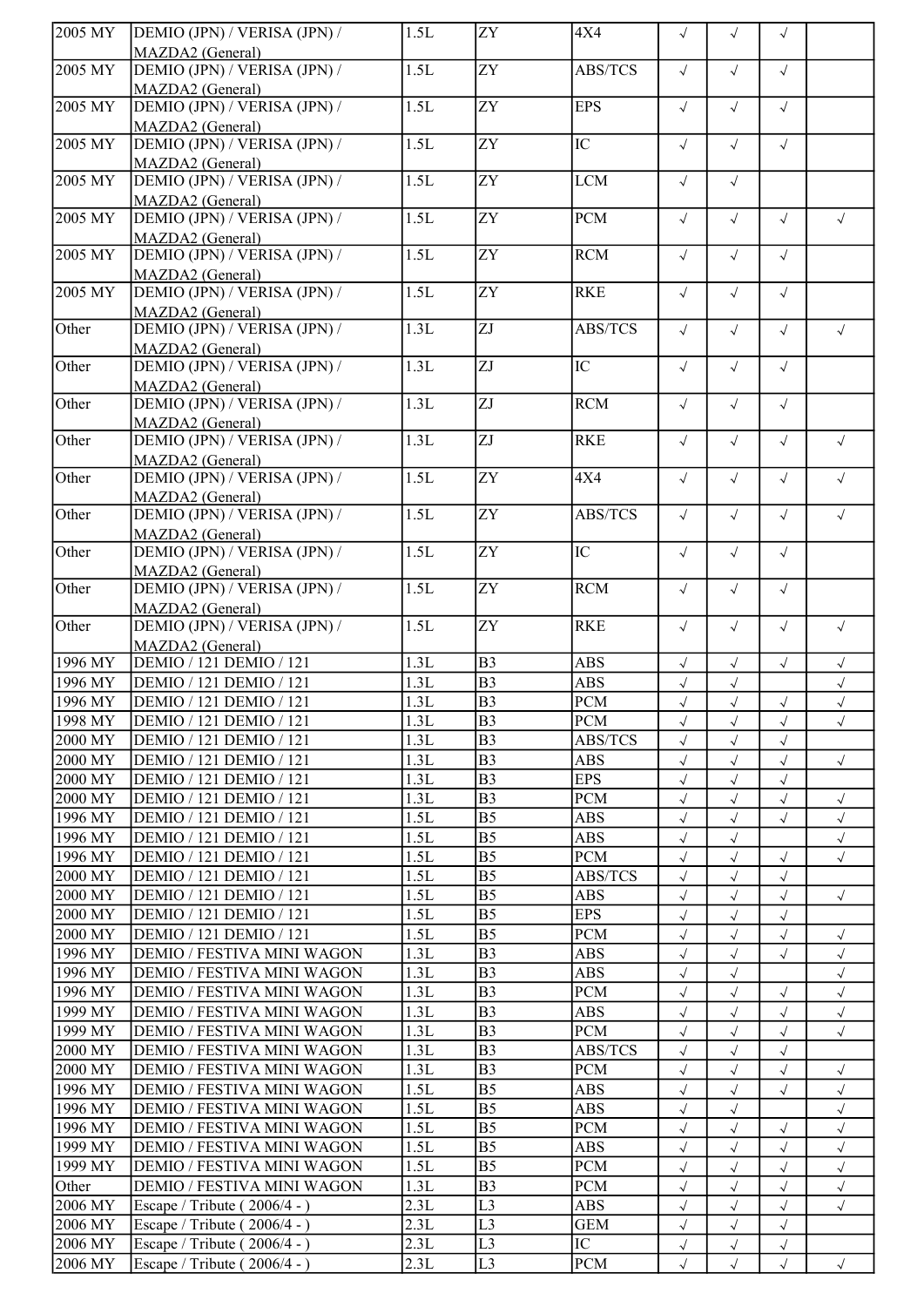| 2006 MY            | Escape / Tribute (2006/4 -)                              | 2.3L                                 | L <sub>3</sub>                 | <b>RCM</b>        | $\sqrt{ }$               | $\sqrt{}$               | $\sqrt{\phantom{a}}$     |                          |
|--------------------|----------------------------------------------------------|--------------------------------------|--------------------------------|-------------------|--------------------------|-------------------------|--------------------------|--------------------------|
| 2003 MY            | Escape / Tribute (2006/3)                                | 2.3L                                 | L <sub>3</sub>                 | <b>ABS</b>        | $\checkmark$             | $\sqrt{}$               | $\sqrt{ }$               | $\sqrt{}$                |
| 2003 MY            | Escape / Tribute (2006/3)                                | 2.3L                                 | L <sub>3</sub>                 | <b>GEM</b>        | $\sqrt{ }$               | $\sqrt{ }$              | $\sqrt{ }$               |                          |
| 2003 MY            | Escape / Tribute (2006/3)                                | 2.3L                                 | L <sub>3</sub>                 | IC                | $\sqrt{ }$               | $\sqrt{ }$              | $\sqrt{\phantom{a}}$     |                          |
| 2003 MY            | Escape / Tribute (2006/3)                                | 2.3L                                 | L <sub>3</sub>                 | PCM               | $\sqrt{ }$               | $\sqrt{ }$              | $\sqrt{ }$               | $\sqrt{ }$               |
| 2003 MY            | Escape / Tribute (2006/3)                                | 2.3L                                 | L <sub>3</sub>                 | <b>RCM</b>        | $\sqrt{ }$               | $\sqrt{ }$              | $\sqrt{ }$               |                          |
| 2008 MY            | Escape / Tribute / Mariner                               | 2.3L                                 | HEV /<br><b>ATKINSON</b><br>4V | 4X4               | $\sqrt{2}$               | $\sqrt{}$               | $\sqrt{ }$               | $\sqrt{ }$               |
| 2008 MY            | Escape / Tribute / Mariner                               | 2.3L                                 | HEV/<br><b>ATKINSON</b><br>4V  | $\overline{ABS}$  | $\sqrt{ }$               | $\sqrt{ }$              | $\sqrt{ }$               | $\sqrt{ }$               |
| 2008 MY            | Escape / Tribute / Mariner                               | 2.3L                                 | HEV/<br><b>ATKINSON</b><br>4V  | ACM               | $\sqrt{ }$               | $\sqrt{ }$              | $\sqrt{ }$               | $\sqrt{ }$               |
| 2008 MY            | Escape / Tribute / Mariner                               | 2.3L                                 | HEV/<br><b>ATKINSON</b><br>4V  | <b>BCM</b>        | $\sqrt{ }$               | $\sqrt{ }$              | $\sqrt{ }$               | $\sqrt{ }$               |
| 2008 MY            | Escape / Tribute / Mariner                               | 2.3L                                 | HEV/<br><b>ATKINSON</b><br>4V  | FCIM              | $\sqrt{ }$               | $\sqrt{}$               | $\sqrt{ }$               | $\sqrt{ }$               |
| 2008 MY            | Escape / Tribute / Mariner                               | 2.3L                                 | HEV/<br><b>ATKINSON</b><br>4V  | <b>FDIM</b>       | $\sqrt{ }$               | $\sqrt{ }$              | $\sqrt{ }$               | $\sqrt{ }$               |
| 2008 MY            | Escape / Tribute / Mariner                               | 2.3L                                 | HEV/<br><b>ATKINSON</b><br>4V  | <b>GEM / SJB</b>  | $\sqrt{ }$               | $\sqrt{ }$              | $\sqrt{\phantom{a}}$     | $\sqrt{ }$               |
| 2008 MY            | Escape / Tribute / Mariner                               | 2.3L                                 | HEV/<br><b>ATKINSON</b><br>4V  | <b>HVAC</b>       | $\sqrt{ }$               | $\sqrt{ }$              | $\sqrt{ }$               | $\sqrt{ }$               |
| 2008 MY            | Escape / Tribute / Mariner                               | 2.3L                                 | HEV/<br><b>ATKINSON</b><br>4V  | IC                | $\sqrt{ }$               | $\sqrt{ }$              | $\sqrt{\phantom{a}}$     | $\sqrt{ }$               |
| 2008 MY            | Escape / Tribute / Mariner                               | 2.3L                                 | HEV/<br><b>ATKINSON</b><br>4V  | <b>OCSM</b>       | $\sqrt{ }$               | $\sqrt{ }$              | $\sqrt{ }$               |                          |
| 2008 MY            | Escape / Tribute / Mariner                               | 2.3L                                 | HEV /<br><b>ATKINSON</b><br>4V | PAM               | $\sqrt{ }$               | $\sqrt{}$               | $\sqrt{ }$               | $\sqrt{ }$               |
| 2008 MY            | Escape / Tribute / Mariner                               | 2.3L                                 | HEV /<br><b>ATKINSON</b><br>4V | PCM               | $\sqrt{}$                | $\sqrt{ }$              | $\sqrt{ }$               | $\sqrt{ }$               |
| 2008 MY            | Escape / Tribute / Mariner                               | 2.3L                                 | HEV/<br><b>ATKINSON</b><br>4V  | <b>PSCM</b>       | $\sqrt{ }$               | $\sqrt{ }$              |                          |                          |
| 2008 MY            | Escape / Tribute / Mariner                               | 2.3L                                 | HEV/<br><b>ATKINSON</b><br>4V  | <b>RCM</b>        | $\sqrt{ }$               | $\sqrt{ }$              | $\sqrt{ }$               | $\sqrt{ }$               |
| 2008 MY            | Escape / Tribute / Mariner                               | 2.3L                                 | HEV /<br><b>ATKINSON</b><br>4V | <b>TCM</b>        | $\sqrt{ }$               | $\sqrt{ }$              | $\sqrt{ }$               |                          |
| 2008 MY            | Escape / Tribute / Mariner                               | 3.0 <sub>L</sub>                     | $\overline{AV}$                | 4X4               | $\sqrt{ }$               | $\sqrt{}$               | $\sqrt{ }$               | $\sqrt{ }$               |
| 2008 MY            | Escape / Tribute / Mariner                               | 3.0 <sub>L</sub>                     | 4V                             | <b>ABS</b>        | $\sqrt{ }$               | $\sqrt{}$               | $\sqrt{ }$               | $\sqrt{ }$               |
| 2008 MY            | Escape / Tribute / Mariner                               | 3.0 <sub>L</sub>                     | 4V                             | ACM               | $\sqrt{}$                | $\checkmark$            | $\sqrt{ }$               | $\sqrt{\phantom{a}}$     |
| 2008 MY            | Escape / Tribute / Mariner                               | 3.0 <sub>L</sub>                     | 4V                             | <b>FCIM</b>       | $\sqrt{ }$               | $\sqrt{ }$              | $\sqrt{\phantom{a}}$     | $\sqrt{ }$               |
| 2008 MY            | Escape / Tribute / Mariner                               | 3.0 <sub>L</sub>                     | 4V<br>4V                       | <b>FDIM</b>       | $\sqrt{ }$               | $\sqrt{ }$              | $\sqrt{ }$               | $\sqrt{ }$               |
| 2008 MY            | Escape / Tribute / Mariner                               | 3.0 <sub>L</sub><br>3.0 <sub>L</sub> | 4V                             | GEM / SJB         | $\sqrt{ }$               | $\sqrt{ }$              | $\sqrt{ }$               | $\sqrt{}$                |
| 2008 MY<br>2008 MY | Escape / Tribute / Mariner<br>Escape / Tribute / Mariner | 3.0L                                 | 4V                             | <b>HVAC</b><br>IC | $\sqrt{ }$<br>$\sqrt{ }$ | $\sqrt{ }$              | $\sqrt{ }$<br>$\sqrt{ }$ | $\sqrt{ }$<br>$\sqrt{ }$ |
| 2008 MY            | Escape / Tribute / Mariner                               | 3.0 <sub>L</sub>                     | 4V                             | <b>OCSM</b>       | $\sqrt{ }$               | $\sqrt{ }$<br>$\sqrt{}$ | $\sqrt{ }$               |                          |
| 2008 MY            | Escape / Tribute / Mariner                               | 3.0 <sub>L</sub>                     | 4V                             | PAM               | $\checkmark$             | $\sqrt{ }$              | $\sqrt{ }$               | $\sqrt{ }$               |
| 2008 MY            | Escape / Tribute / Mariner                               | 3.0 <sub>L</sub>                     | 4V                             | <b>PCM</b>        | $\sqrt{ }$               | $\sqrt{ }$              | $\sqrt{ }$               | $\sqrt{ }$               |
| 2008 MY            | Escape / Tribute / Mariner                               | 3.0 <sub>L</sub>                     | 4V                             | <b>PSCM</b>       | $\sqrt{ }$               | $\sqrt{2}$              |                          |                          |
| 2008 MY            | Escape / Tribute / Mariner                               | 3.0L                                 | 4V                             | <b>RCM</b>        | $\checkmark$             | $\sqrt{}$               | $\sqrt{ }$               | $\sqrt{ }$               |
| 2008 MY            | Escape / Tribute / Mariner                               | 3.0 <sub>L</sub>                     | $\overline{4V}$                | <b>SDARS</b>      | $\sqrt{2}$               | $\checkmark$            | $\sqrt{ }$               | $\sqrt{2}$               |
| 2008 MY            | Escape / Tribute / Mariner                               | 2.3L                                 | <b>DURATEC-</b>                | 4X4               | $\sqrt{ }$               | $\sqrt{}$               | $\sqrt{ }$               | $\checkmark$             |
|                    |                                                          |                                      | HE / I4                        |                   |                          |                         |                          |                          |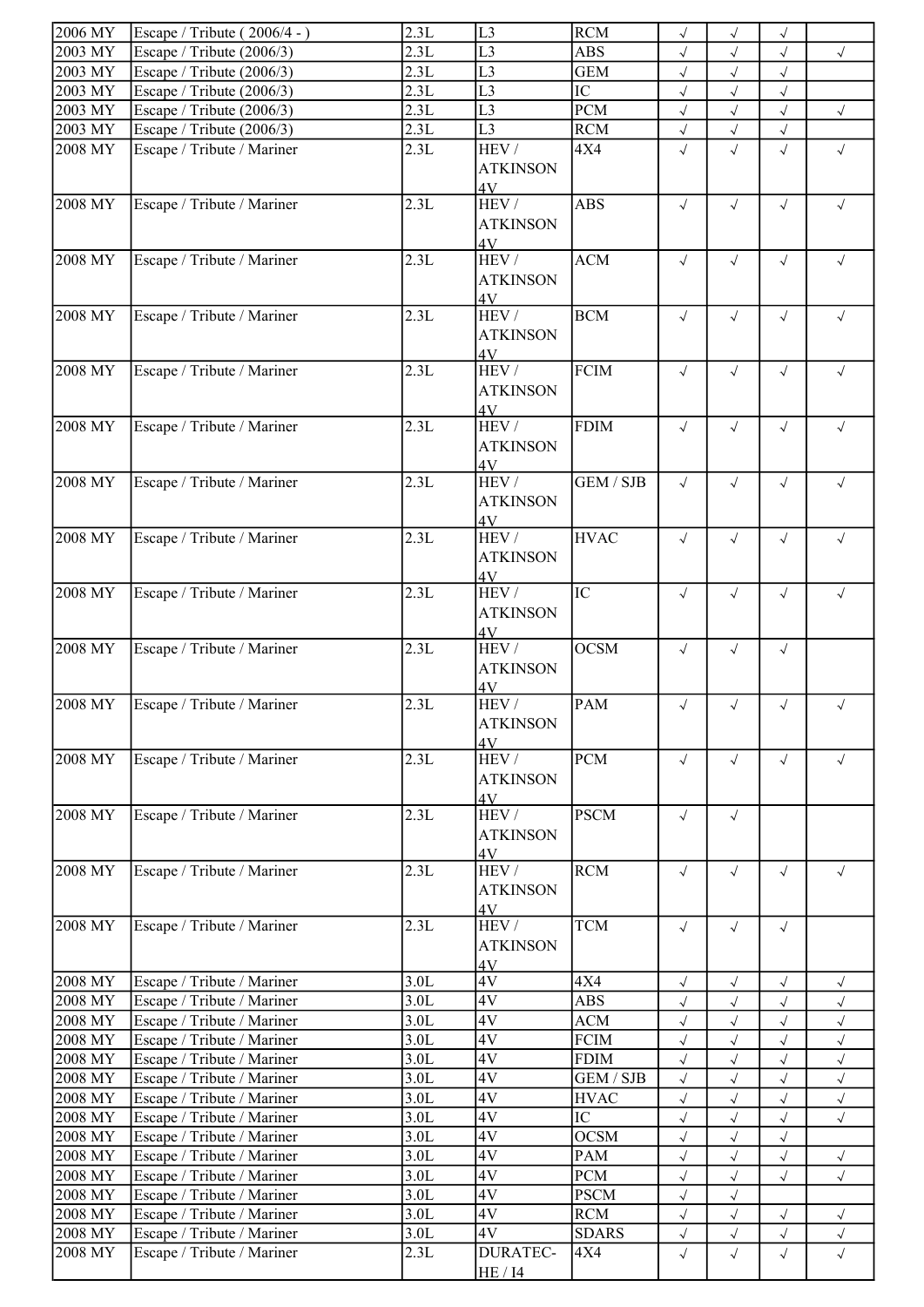| 2008 MY | Escape / Tribute / Mariner | 2.3L               | <b>DURATEC-</b><br>HE / I4        | <b>ABS</b>       | $\sqrt{}$            | $\sqrt{}$    | $\sqrt{}$    | $\sqrt{ }$   |
|---------|----------------------------|--------------------|-----------------------------------|------------------|----------------------|--------------|--------------|--------------|
| 2008 MY | Escape / Tribute / Mariner | 2.3L               | <b>DURATEC-</b><br>HE/14          | <b>ACM</b>       | $\sqrt{ }$           | $\sqrt{}$    | $\sqrt{ }$   | $\sqrt{ }$   |
| 2008 MY | Escape / Tribute / Mariner | 2.3L               | <b>DURATEC-</b><br>HE / 14        | FCIM             | $\sqrt{ }$           | $\sqrt{}$    | $\sqrt{2}$   | $\sqrt{ }$   |
| 2008 MY | Escape / Tribute / Mariner | 2.3L               | <b>DURATEC-</b><br>HE / 14        | <b>FDIM</b>      | $\sqrt{ }$           | $\sqrt{ }$   | $\sqrt{2}$   | $\checkmark$ |
| 2008 MY | Escape / Tribute / Mariner | 2.3L               | <b>DURATEC-</b><br>HE/14          | <b>GEM / SJB</b> | $\sqrt{ }$           | $\sqrt{ }$   | $\sqrt{2}$   | $\checkmark$ |
| 2008 MY | Escape / Tribute / Mariner | 2.3L               | <b>DURATEC-</b><br>HE / I4        | <b>HVAC</b>      | $\sqrt{ }$           | $\sqrt{ }$   | $\sqrt{}$    | $\checkmark$ |
| 2008 MY | Escape / Tribute / Mariner | 2.3L               | <b>DURATEC-</b><br><b>HE</b> / 14 | IC               | $\sqrt{ }$           | $\sqrt{}$    | $\sqrt{}$    | $\sqrt{ }$   |
| 2008 MY | Escape / Tribute / Mariner | 2.3L               | <b>DURATEC-</b><br>HE / I4        | <b>OCSM</b>      | $\sqrt{ }$           | $\sqrt{}$    | $\sqrt{ }$   |              |
| 2008 MY | Escape / Tribute / Mariner | 2.3L               | <b>DURATEC-</b><br>HE / I4        | <b>PAM</b>       | $\sqrt{ }$           | $\sqrt{ }$   | $\sqrt{}$    | $\sqrt{ }$   |
| 2008 MY | Escape / Tribute / Mariner | 2.3L               | <b>DURATEC-</b><br>HE / I4        | PCM              | $\sqrt{ }$           | $\sqrt{ }$   | $\sqrt{ }$   | $\sqrt{ }$   |
| 2008 MY | Escape / Tribute / Mariner | 2.3L               | <b>DURATEC-</b><br>HE / I4        | <b>PSCM</b>      | $\sqrt{ }$           | $\sqrt{ }$   |              |              |
| 2008 MY | Escape / Tribute / Mariner | 2.3L               | <b>DURATEC-</b><br>HE / I4        | <b>RCM</b>       | $\sqrt{ }$           | $\sqrt{ }$   | $\sqrt{ }$   | $\sqrt{ }$   |
| 2008 MY | Escape / Tribute / Mariner | 2.3L               | <b>DURATEC-</b><br>HE / I4        | <b>SDARS</b>     | $\sqrt{ }$           | $\sqrt{ }$   | $\sqrt{ }$   | $\sqrt{ }$   |
| 2009 MY | Escape / Tribute / Mariner | 3.0 <sub>L</sub>   | 4V                                | 4X4              | $\sqrt{ }$           | $\sqrt{ }$   | $\sqrt{ }$   | $\checkmark$ |
| 2009 MY | Escape / Tribute / Mariner | $\overline{3}.0L$  | 4V                                | <b>ABS</b>       | $\checkmark$         | $\checkmark$ | $\sqrt{2}$   | $\sqrt{}$    |
| 2009 MY | Escape / Tribute / Mariner | 3.0 <sub>L</sub>   | $\overline{AV}$                   | <b>ACM</b>       | $\sqrt{ }$           | $\checkmark$ | $\sqrt{2}$   |              |
| 2009 MY | Escape / Tribute / Mariner | 3.0 <sub>L</sub>   | 4V                                | <b>ACM</b>       | $\sqrt{ }$           | $\checkmark$ | $\sqrt{2}$   | $\checkmark$ |
| 2009 MY | Escape / Tribute / Mariner | 3.0 <sub>L</sub>   | 4V                                | <b>APIM</b>      | $\checkmark$         |              | $\sqrt{2}$   |              |
|         |                            |                    |                                   |                  |                      | $\checkmark$ |              |              |
| 2009 MY | Escape / Tribute / Mariner | 3.0 <sub>L</sub>   | 4V                                | <b>FCIM</b>      | $\checkmark$         | $\checkmark$ | $\checkmark$ | $\checkmark$ |
| 2009 MY | Escape / Tribute / Mariner | 3.0 <sub>L</sub>   | 4V                                | <b>FDIM</b>      | $\sqrt{}$            | $\sqrt{ }$   | $\sqrt{ }$   | $\sqrt{ }$   |
| 2009 MY | Escape / Tribute / Mariner | 3.0 <sub>L</sub>   | 4V                                | GEM / SJB        | $\checkmark$         | $\checkmark$ | $\sqrt{}$    | $\checkmark$ |
| 2009 MY | Escape / Tribute / Mariner | $\overline{3.0}$ L | 4V                                | <b>HVAC</b>      | $\checkmark$         | $\checkmark$ | $\checkmark$ | $\sqrt{ }$   |
| 2009 MY | Escape / Tribute / Mariner | $\overline{3.0}$ L | 4V                                | IC               | $\sqrt{\phantom{a}}$ | $\checkmark$ | $\checkmark$ | $\sqrt{2}$   |
| 2009 MY | Escape / Tribute / Mariner | 3.0L               | 4V                                | OCSM             | $\sqrt{ }$           | $\sqrt{}$    | $\checkmark$ |              |
| 2009 MY | Escape / Tribute / Mariner | 3.0 <sub>L</sub>   | 4V                                | <b>PAM</b>       | $\sqrt{ }$           | $\sqrt{ }$   | $\sqrt{ }$   | $\sqrt{ }$   |
| 2009 MY | Escape / Tribute / Mariner | 3.0 <sub>L</sub>   | 4V                                | <b>PCM</b>       | $\sqrt{ }$           | $\sqrt{2}$   | $\sqrt{ }$   |              |
| 2009 MY | Escape / Tribute / Mariner | 3.0 <sub>L</sub>   | 4V                                | <b>PSCM</b>      | $\sqrt{ }$           | $\sqrt{}$    |              |              |
| 2009 MY | Escape / Tribute / Mariner | 3.0L               | 4V                                | RCM              | $\checkmark$         | $\sqrt{}$    | $\sqrt{ }$   |              |
|         |                            | 3.0 <sub>L</sub>   | 4V                                |                  | $\sqrt{2}$           |              | $\sqrt{ }$   |              |
| 2009 MY | Escape / Tribute / Mariner |                    |                                   | <b>SDARS</b>     |                      | $\sqrt{2}$   |              | $\checkmark$ |
| 2009 MY | Escape / Tribute / Mariner | 2.5L               | HEV /<br><b>ATKINSON</b><br>4V    | 4X4              | $\sqrt{}$            | $\sqrt{}$    | $\sqrt{ }$   | $\sqrt{}$    |
| 2009 MY | Escape / Tribute / Mariner | 2.5L               | HEV/<br><b>ATKINSON</b><br>4V     | <b>ABS</b>       | $\sqrt{ }$           | $\sqrt{}$    | $\sqrt{ }$   | $\sqrt{ }$   |
| 2009 MY | Escape / Tribute / Mariner | 2.5L               | $HEV$ /<br><b>ATKINSON</b><br>4V  | <b>ACM</b>       | $\sqrt{ }$           | $\sqrt{}$    | $\sqrt{ }$   |              |
| 2009 MY | Escape / Tribute / Mariner | 2.5L               | HEV /<br><b>ATKINSON</b><br>4V    | <b>ACM</b>       | $\sqrt{ }$           | $\sqrt{ }$   | $\sqrt{ }$   | $\sqrt{ }$   |
| 2009 MY | Escape / Tribute / Mariner | 2.5L               | HEV /<br><b>ATKINSON</b><br>4V    | <b>APIM</b>      | $\sqrt{ }$           | $\sqrt{}$    | $\sqrt{ }$   |              |
| 2009 MY | Escape / Tribute / Mariner | 2.5L               | HEV/<br><b>ATKINSON</b><br>4V     | <b>BCM</b>       | $\sqrt{ }$           | $\sqrt{}$    | $\sqrt{ }$   | $\sqrt{ }$   |
| 2009 MY | Escape / Tribute / Mariner | 2.5L               | HEV/<br><b>ATKINSON</b><br>4V     | FCIM             | $\sqrt{ }$           | $\sqrt{ }$   | $\sqrt{ }$   | $\sqrt{ }$   |
| 2009 MY | Escape / Tribute / Mariner | 2.5L               | HEV/<br><b>ATKINSON</b><br>4V     | FDIM             | $\sqrt{ }$           | $\sqrt{ }$   | $\sqrt{ }$   | $\sqrt{ }$   |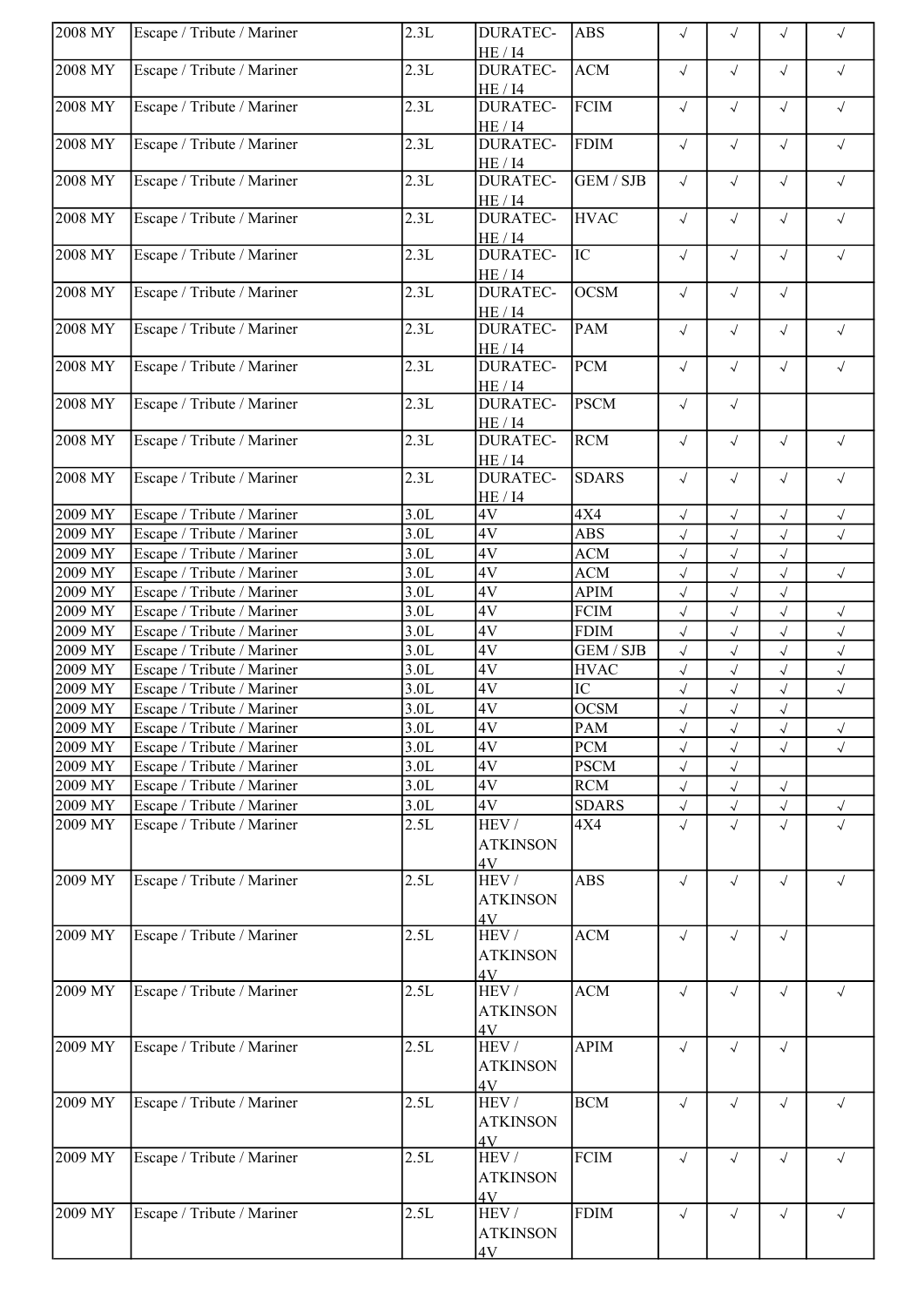| 2009 MY | Escape / Tribute / Mariner | 2.5L               | HEV /<br><b>ATKINSON</b>                 | GEM / SJB                | $\sqrt{}$  | $\sqrt{}$  | $\sqrt{}$            | $\sqrt{}$  |
|---------|----------------------------|--------------------|------------------------------------------|--------------------------|------------|------------|----------------------|------------|
|         |                            |                    | 4V                                       |                          |            |            |                      |            |
| 2009 MY | Escape / Tribute / Mariner | 2.5L               | HEV/<br><b>ATKINSON</b><br>4V            | <b>HVAC</b>              | $\sqrt{2}$ | $\sqrt{ }$ | $\sqrt{2}$           | $\sqrt{}$  |
| 2009 MY | Escape / Tribute / Mariner | 2.5L               | HEV /<br><b>ATKINSON</b><br>4V           | $\overline{\text{IC}}$   | $\sqrt{2}$ | $\sqrt{ }$ | $\sqrt{2}$           | $\sqrt{2}$ |
| 2009 MY | Escape / Tribute / Mariner | 2.5L               | HEV/<br><b>ATKINSON</b><br>4V            | $\overline{\text{OCSM}}$ | $\sqrt{ }$ | $\sqrt{ }$ | $\sqrt{}$            |            |
| 2009 MY | Escape / Tribute / Mariner | 2.5L               | HEV<br><b>ATKINSON</b><br>4V             | <b>PAM</b>               | $\sqrt{2}$ | $\sqrt{2}$ | $\sqrt{}$            | $\sqrt{2}$ |
| 2009 MY | Escape / Tribute / Mariner | 2.5L               | HEV/<br><b>ATKINSON</b><br>4V            | <b>PCM</b>               | $\sqrt{2}$ | $\sqrt{ }$ | $\sqrt{2}$           | $\sqrt{2}$ |
| 2009 MY | Escape / Tribute / Mariner | 2.5L               | HEV/<br><b>ATKINSON</b><br>4V            | <b>PSCM</b>              | $\sqrt{ }$ | $\sqrt{ }$ |                      |            |
| 2009 MY | Escape / Tribute / Mariner | 2.5L               | HEV/<br><b>ATKINSON</b><br>4V            | <b>RCM</b>               | $\sqrt{ }$ | $\sqrt{2}$ | $\sqrt{}$            |            |
| 2009 MY | Escape / Tribute / Mariner | 2.5L               | HEV/<br><b>ATKINSON</b><br>4V            | <b>SDARS</b>             | $\sqrt{2}$ | $\sqrt{2}$ | $\sqrt{}$            | $\sqrt{}$  |
| 2009 MY | Escape / Tribute / Mariner | 2.5L               | HEV/<br><b>ATKINSON</b><br>4V            | <b>TCM</b>               | $\sqrt{2}$ | $\sqrt{ }$ | $\sqrt{2}$           |            |
| 2009 MY | Escape / Tribute / Mariner | 2.5L               | <b>DURATEC-</b><br><b>HE</b> / <b>I4</b> | 4X4                      | $\sqrt{ }$ | $\sqrt{ }$ | $\sqrt{2}$           | $\sqrt{ }$ |
| 2009 MY | Escape / Tribute / Mariner | 2.5L               | <b>DURATEC-</b><br><b>HE</b> / <b>I4</b> | <b>ABS</b>               | $\sqrt{ }$ | $\sqrt{ }$ | $\sqrt{}$            | $\sqrt{ }$ |
| 2009 MY | Escape / Tribute / Mariner | 2.5L               | <b>DURATEC-</b><br>HE / I4               | <b>ACM</b>               | $\sqrt{}$  | $\sqrt{ }$ | $\sqrt{ }$           |            |
| 2009 MY | Escape / Tribute / Mariner | 2.5L               | <b>DURATEC-</b><br>HE/IA                 | <b>ACM</b>               | $\sqrt{}$  | $\sqrt{2}$ | $\sqrt{}$            | $\sqrt{ }$ |
| 2009 MY | Escape / Tribute / Mariner | 2.5L               | <b>DURATEC-</b><br><b>HE</b> / <b>I4</b> | <b>APIM</b>              | $\sqrt{}$  | $\sqrt{2}$ | $\sqrt{}$            |            |
| 2009 MY | Escape / Tribute / Mariner | 2.5L               | <b>DURATEC-</b><br><b>HE</b> / <b>I4</b> | <b>FCIM</b>              | $\sqrt{ }$ | $\sqrt{ }$ | $\sqrt{ }$           | $\sqrt{ }$ |
| 2009 MY | Escape / Tribute / Mariner | 2.5L               | <b>DURATEC-</b><br><b>HE</b> / <b>I4</b> | <b>FDIM</b>              | $\sqrt{ }$ | $\sqrt{}$  | $\sqrt{ }$           | $\sqrt{ }$ |
| 2009 MY | Escape / Tribute / Mariner | 2.5L               | <b>DURATEC-</b><br><b>HE/I4</b>          | <b>HVAC</b>              | $\sqrt{ }$ | $\sqrt{}$  | $\sqrt{ }$           | $\sqrt{ }$ |
| 2009 MY | Escape / Tribute / Mariner | 2.5L               | <b>DURATEC-</b><br><b>HE</b> / <b>I4</b> | IC                       | $\sqrt{ }$ | $\sqrt{}$  | $\sqrt{ }$           | $\sqrt{}$  |
| 2009 MY | Escape / Tribute / Mariner | 2.5L               | <b>DURATEC-</b><br><b>HE</b> / <b>I4</b> | <b>OCSM</b>              | $\sqrt{ }$ | $\sqrt{}$  | $\sqrt{ }$           |            |
| 2009 MY | Escape / Tribute / Mariner | 2.5L               | <b>DURATEC-</b><br><b>HE</b> / <b>I4</b> | <b>PAM</b>               | $\sqrt{ }$ | $\sqrt{}$  | $\sqrt{ }$           | $\sqrt{}$  |
| 2009 MY | Escape / Tribute / Mariner | 2.5L               | <b>DURATEC-</b><br><b>HE</b> / <b>I4</b> | <b>PCM</b>               | $\sqrt{ }$ | $\sqrt{}$  | $\sqrt{ }$           | $\sqrt{ }$ |
| 2009 MY | Escape / Tribute / Mariner | 2.5L               | <b>DURATEC-</b><br><b>HE</b> / <b>I4</b> | <b>PSCM</b>              | $\sqrt{}$  | $\sqrt{ }$ |                      |            |
| 2009 MY | Escape / Tribute / Mariner | $\overline{2.5}$ L | <b>DURATEC-</b><br>HE/14                 | RCM                      | $\sqrt{}$  | $\sqrt{ }$ | $\sqrt{}$            |            |
| 2009 MY | Escape / Tribute / Mariner | 2.5L               | <b>DURATEC-</b><br>HE / I4               | <b>SDARS</b>             | $\sqrt{}$  | $\sqrt{ }$ | $\sqrt{ }$           | $\sqrt{ }$ |
| 2010 MY | Escape / Tribute / Mariner | 2.5L               | HEV/<br><b>ATKINSON</b><br>4V            | 4X4                      | $\sqrt{ }$ | $\sqrt{ }$ | $\sqrt{ }$           | $\sqrt{ }$ |
| 2010 MY | Escape / Tribute / Mariner | 2.5L               | HEV/<br><b>ATKINSON</b><br>4V            | <b>ABS</b>               | $\sqrt{ }$ | $\sqrt{}$  | $\sqrt{\phantom{a}}$ | $\sqrt{}$  |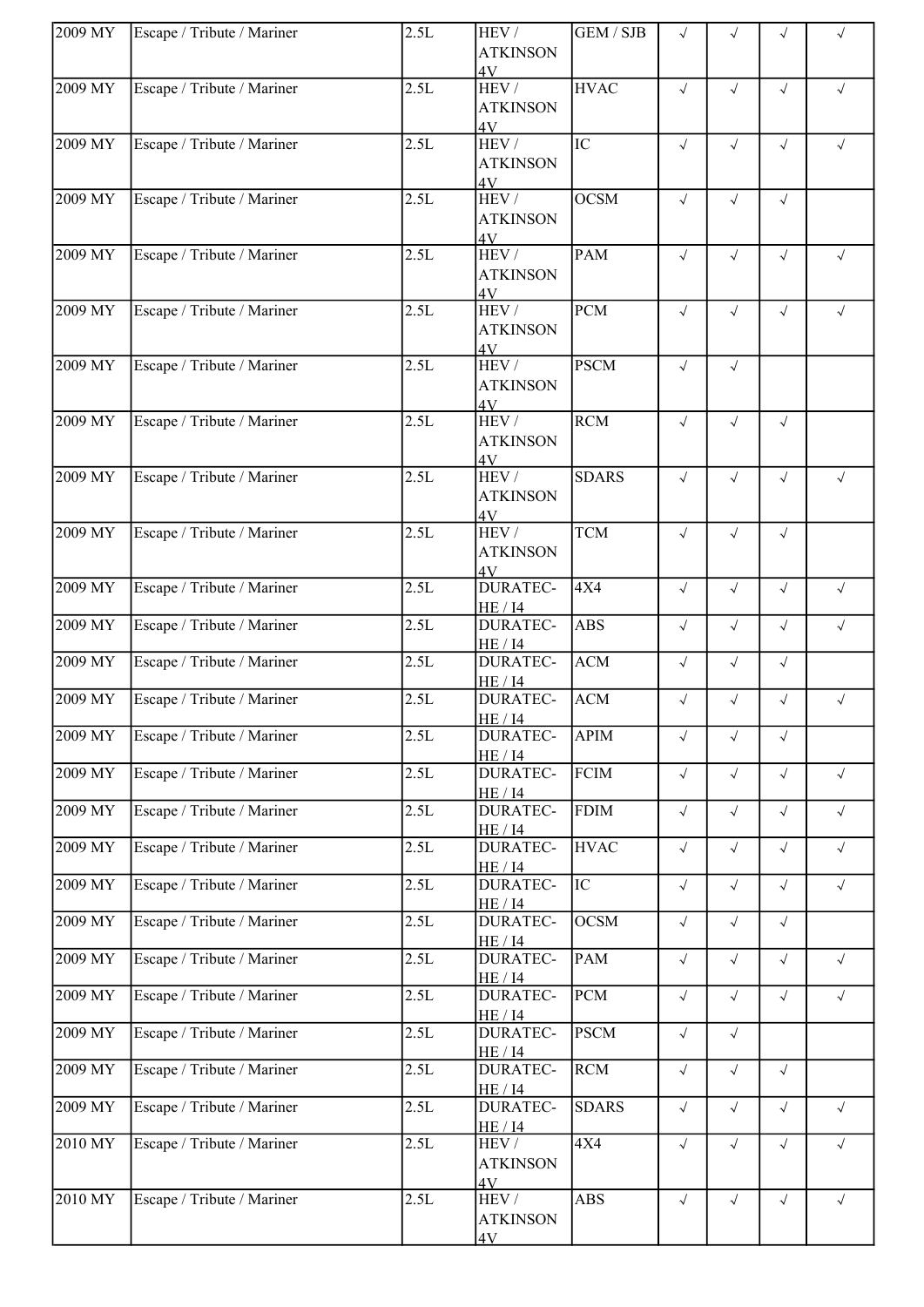| 2010 MY | Escape / Tribute / Mariner | 2.5L | HEV /                      | ACCM#2                 | $\sqrt{}$            | $\sqrt{}$  | $\sqrt{}$  |            |
|---------|----------------------------|------|----------------------------|------------------------|----------------------|------------|------------|------------|
|         |                            |      | ATKINSON                   |                        |                      |            |            |            |
| 2010 MY | Escape / Tribute / Mariner | 2.5L | 4V<br>HEV/                 | <b>ACM</b>             | $\sqrt{2}$           | $\sqrt{ }$ | $\sqrt{ }$ |            |
|         |                            |      | <b>ATKINSON</b>            |                        |                      |            |            |            |
|         |                            |      | 4V                         |                        |                      |            |            |            |
| 2010 MY | Escape / Tribute / Mariner | 2.5L | HEV /                      | <b>APIM</b>            | $\sqrt{2}$           | $\sqrt{ }$ | $\sqrt{}$  |            |
|         |                            |      | <b>ATKINSON</b>            |                        |                      |            |            |            |
| 2010 MY | Escape / Tribute / Mariner | 2.5L | 4V<br>HEV/                 | BCM                    | $\sqrt{ }$           | $\sqrt{ }$ | $\sqrt{}$  | $\sqrt{ }$ |
|         |                            |      | <b>ATKINSON</b>            |                        |                      |            |            |            |
|         |                            |      | 4V                         |                        |                      |            |            |            |
| 2010 MY | Escape / Tribute / Mariner | 2.5L | HEV                        | <b>FCIM</b>            | $\sqrt{}$            | $\sqrt{2}$ | $\sqrt{}$  | $\sqrt{2}$ |
|         |                            |      | <b>ATKINSON</b>            |                        |                      |            |            |            |
| 2010 MY | Escape / Tribute / Mariner | 2.5L | 4V<br>HEV/                 | <b>FDIM</b>            | $\sqrt{2}$           |            |            |            |
|         |                            |      | <b>ATKINSON</b>            |                        |                      | $\sqrt{ }$ | $\sqrt{}$  |            |
|         |                            |      | 4V                         |                        |                      |            |            |            |
| 2010 MY | Escape / Tribute / Mariner | 2.5L | HEV/                       | GEM / SJB              | $\sqrt{ }$           | $\sqrt{ }$ | $\sqrt{}$  | $\sqrt{ }$ |
|         |                            |      | <b>ATKINSON</b>            |                        |                      |            |            |            |
|         |                            |      | 4V                         |                        |                      |            |            |            |
| 2010 MY | Escape / Tribute / Mariner | 2.5L | HEV/                       | <b>GPSM</b>            | $\sqrt{ }$           | $\sqrt{ }$ | $\sqrt{}$  |            |
|         |                            |      | <b>ATKINSON</b>            |                        |                      |            |            |            |
| 2010 MY | Escape / Tribute / Mariner | 2.5L | 4V<br>HEV/                 | <b>HVAC</b>            | $\sqrt{2}$           | $\sqrt{ }$ | $\sqrt{}$  | $\sqrt{2}$ |
|         |                            |      | <b>ATKINSON</b>            |                        |                      |            |            |            |
|         |                            |      | 4V                         |                        |                      |            |            |            |
| 2010 MY | Escape / Tribute / Mariner | 2.5L | HEV/                       | $\overline{\text{IC}}$ | $\sqrt{}$            | $\sqrt{ }$ | $\sqrt{2}$ | $\sqrt{2}$ |
|         |                            |      | <b>ATKINSON</b>            |                        |                      |            |            |            |
| 2010 MY | Escape / Tribute / Mariner | 2.5L | 4V<br>HEV/                 | <b>OCSM</b>            | $\sqrt{2}$           | $\sqrt{ }$ | $\sqrt{}$  |            |
|         |                            |      | <b>ATKINSON</b>            |                        |                      |            |            |            |
|         |                            |      | 4V                         |                        |                      |            |            |            |
| 2010 MY | Escape / Tribute / Mariner | 2.5L | HEV /                      | PAM                    | $\sqrt{}$            | $\sqrt{ }$ | $\sqrt{}$  |            |
|         |                            |      | <b>ATKINSON</b>            |                        |                      |            |            |            |
|         |                            |      | 4V                         |                        |                      |            |            |            |
| 2010 MY | Escape / Tribute / Mariner | 2.5L | HEV /                      | <b>PCM</b>             | $\sqrt{}$            | $\sqrt{ }$ | $\sqrt{}$  | $\sqrt{ }$ |
|         |                            |      | <b>ATKINSON</b><br>4V      |                        |                      |            |            |            |
| 2010 MY | Escape / Tribute / Mariner | 2.5L | HEV /                      | <b>PSCM</b>            | $\sqrt{ }$           | $\sqrt{ }$ |            |            |
|         |                            |      | <b>ATKINSON</b>            |                        |                      |            |            |            |
|         |                            |      | 4V                         |                        |                      |            |            |            |
| 2010 MY | Escape / Tribute / Mariner | 2.5L | HEV/                       | RCM                    | $\sqrt{\phantom{a}}$ | $\sqrt{}$  | $\sqrt{ }$ |            |
|         |                            |      | <b>ATKINSON</b>            |                        |                      |            |            |            |
| 2010 MY | Escape / Tribute / Mariner | 2.5L | 4V<br>HEV/                 | <b>TCM</b>             | $\sqrt{\phantom{a}}$ | $\sqrt{}$  | $\sqrt{ }$ |            |
|         |                            |      | <b>ATKINSON</b>            |                        |                      |            |            |            |
|         |                            |      | 4V                         |                        |                      |            |            |            |
| 2010 MY | Escape / Tribute / Mariner | 2.5L | <b>DURATEC-</b>            | 4X4                    | $\sqrt{ }$           | $\sqrt{ }$ | $\sqrt{}$  | $\sqrt{ }$ |
|         |                            |      | <b>HE</b> / <b>I4</b>      |                        |                      |            |            |            |
| 2010 MY | Escape / Tribute / Mariner | 2.5L | <b>DURATEC-</b>            | <b>ABS</b>             | $\sqrt{ }$           | $\sqrt{ }$ | $\sqrt{}$  | $\sqrt{ }$ |
| 2010 MY | Escape / Tribute / Mariner | 2.5L | HE/14<br><b>DURATEC-</b>   | ACM                    | $\sqrt{\phantom{a}}$ | $\sqrt{ }$ | $\sqrt{}$  |            |
|         |                            |      | <b>HE</b> / <b>I4</b>      |                        |                      |            |            |            |
| 2010 MY | Escape / Tribute / Mariner | 2.5L | <b>DURATEC-</b>            | <b>APIM</b>            | $\sqrt{ }$           | $\sqrt{ }$ | $\sqrt{ }$ |            |
|         |                            |      | <b>HE</b> / <b>I4</b>      |                        |                      |            |            |            |
| 2010 MY | Escape / Tribute / Mariner | 2.5L | <b>DURATEC-</b>            | <b>FCIM</b>            | $\sqrt{\phantom{a}}$ | $\sqrt{ }$ | $\sqrt{ }$ | $\sqrt{ }$ |
|         |                            |      | HE/14                      |                        |                      |            |            |            |
| 2010 MY | Escape / Tribute / Mariner | 2.5L | <b>DURATEC-</b><br>HE/14   | <b>FDIM</b>            | $\sqrt{}$            | $\sqrt{ }$ | $\sqrt{}$  |            |
| 2010 MY | Escape / Tribute / Mariner | 2.5L | <b>DURATEC-</b>            | GEM / SJB              | $\sqrt{\phantom{a}}$ | $\sqrt{ }$ | $\sqrt{ }$ | $\sqrt{ }$ |
|         |                            |      | HE / I4                    |                        |                      |            |            |            |
| 2010 MY | Escape / Tribute / Mariner | 2.5L | <b>DURATEC-</b>            | <b>GPSM</b>            | $\sqrt{ }$           | $\sqrt{ }$ | $\sqrt{ }$ |            |
|         |                            |      | HE/14                      |                        |                      |            |            |            |
| 2010 MY | Escape / Tribute / Mariner | 2.5L | <b>DURATEC-</b>            | <b>HVAC</b>            | $\sqrt{ }$           | $\sqrt{}$  | $\sqrt{}$  | $\sqrt{ }$ |
| 2010 MY | Escape / Tribute / Mariner | 2.5L | HE / I4<br><b>DURATEC-</b> | IC                     |                      |            |            |            |
|         |                            |      | HE / 14                    |                        | $\sqrt{\phantom{a}}$ | $\sqrt{ }$ | $\sqrt{}$  | $\sqrt{ }$ |
|         |                            |      |                            |                        |                      |            |            |            |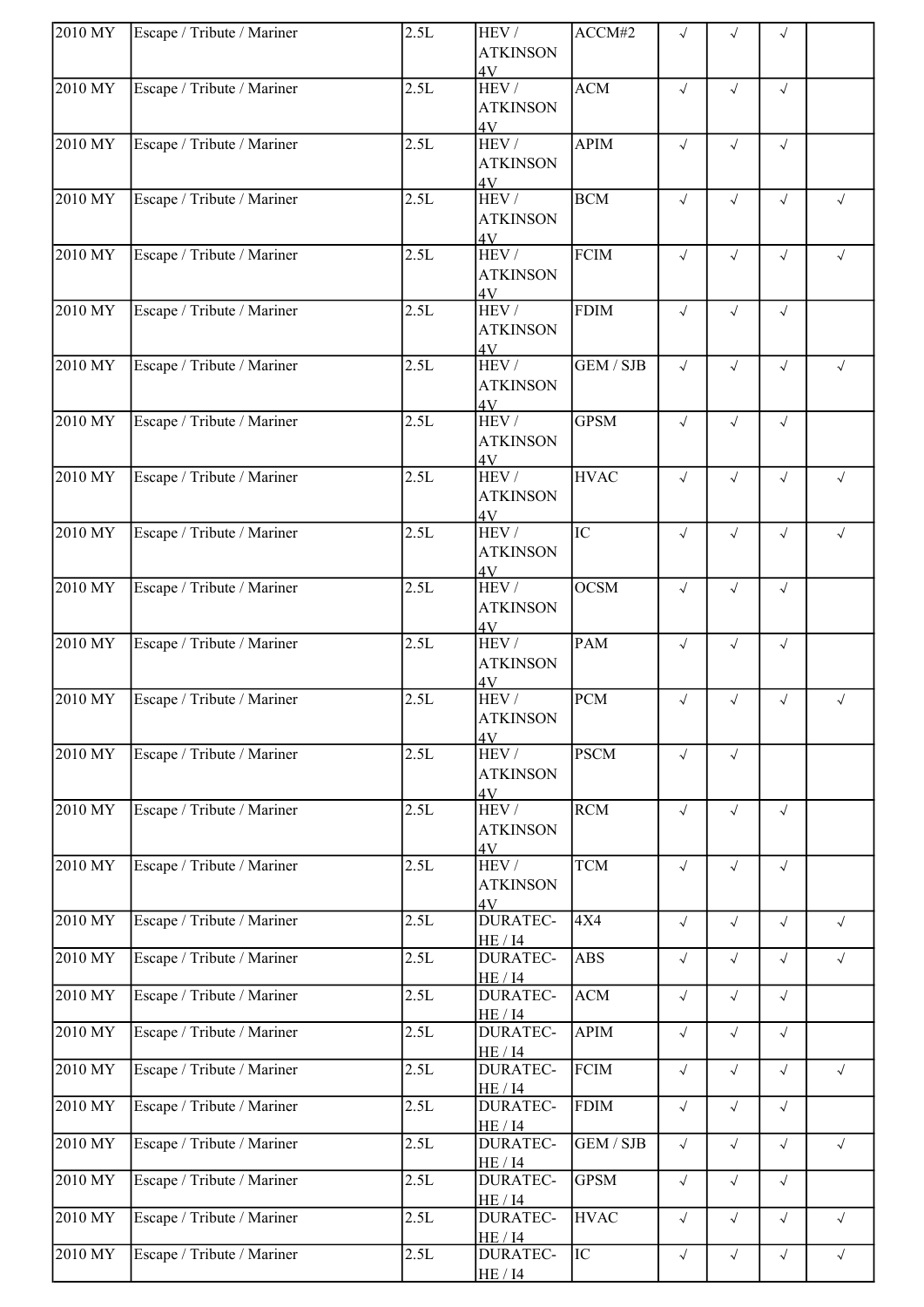| 2010 MY            | Escape / Tribute / Mariner                               | 2.5L                                   | <b>DURATEC-</b>            | <b>OCSM</b>                | $\sqrt{ }$                   | $\sqrt{ }$              | $\sqrt{ }$                 |              |
|--------------------|----------------------------------------------------------|----------------------------------------|----------------------------|----------------------------|------------------------------|-------------------------|----------------------------|--------------|
| 2010 MY            | Escape / Tribute / Mariner                               | 2.5L                                   | HE / I4<br><b>DURATEC-</b> | <b>PAM</b>                 | $\sqrt{}$                    | $\sqrt{}$               | $\sqrt{\phantom{a}}$       |              |
|                    |                                                          |                                        | HE / 14                    |                            |                              |                         |                            |              |
| 2010 MY            | Escape / Tribute / Mariner                               | 2.5L                                   | <b>DURATEC-</b>            | <b>PCM</b>                 | $\sqrt{ }$                   | $\sqrt{}$               | $\sqrt{ }$                 | $\checkmark$ |
|                    |                                                          |                                        | HE/IA                      |                            |                              |                         |                            |              |
| 2010 MY            | Escape / Tribute / Mariner                               | 2.5L                                   | <b>DURATEC-</b>            | <b>PSCM</b>                | $\sqrt{ }$                   | $\sqrt{}$               |                            |              |
|                    |                                                          |                                        | HE / 14                    |                            |                              |                         |                            |              |
| 2010 MY            | Escape / Tribute / Mariner                               | 2.5L                                   | <b>DURATEC-</b>            | <b>RCM</b>                 | $\sqrt{ }$                   | $\sqrt{}$               | $\sqrt{\phantom{a}}$       |              |
| 2010 MY            | Escape / Tribute / Mariner                               | 3.0L                                   | HE/14<br>4V                | 4X4                        | $\sqrt{ }$                   | $\sqrt{}$               | $\sqrt{ }$                 | $\sqrt{ }$   |
| 2010 MY            | Escape / Tribute / Mariner                               | 3.0 <sub>L</sub>                       | $\overline{4V}$            | <b>ABS</b>                 | $\sqrt{ }$                   | $\sqrt{}$               | $\sqrt{ }$                 | $\sqrt{2}$   |
| 2010 MY            | Escape / Tribute / Mariner                               | 3.0 <sub>L</sub>                       | $\overline{4V}$            | <b>ACM</b>                 | $\sqrt{ }$                   | $\sqrt{}$               | $\sqrt{ }$                 |              |
| 2010 MY            | Escape / Tribute / Mariner                               | 3.0 <sub>L</sub>                       | 4V                         | <b>APIM</b>                | $\sqrt{ }$                   | $\sqrt{}$               | $\sqrt{ }$                 |              |
| 2010 MY            | Escape / Tribute / Mariner                               | 3.0 <sub>L</sub>                       | 4V                         | <b>FCIM</b>                | $\sqrt{ }$                   | $\sqrt{}$               | $\sqrt{ }$                 | $\sqrt{ }$   |
| 2010 MY            | Escape / Tribute / Mariner                               | 3.0 <sub>L</sub>                       | 4V                         | <b>FDIM</b>                | $\sqrt{ }$                   | $\sqrt{}$               | $\sqrt{ }$                 |              |
| 2010 MY            | Escape / Tribute / Mariner                               | 3.0 <sub>L</sub>                       | 4V                         | GEM / SJB                  | $\sqrt{ }$                   | $\sqrt{}$               | $\sqrt{ }$                 | $\sqrt{ }$   |
| 2010 MY            | Escape / Tribute / Mariner                               | 3.0 <sub>L</sub>                       | 4V                         | <b>GPSM</b>                | $\checkmark$                 | $\checkmark$            | $\sqrt{\phantom{a}}$       |              |
| 2010 MY            | Escape / Tribute / Mariner                               | 3.0 <sub>L</sub>                       | 4V                         | <b>HVAC</b>                | $\sqrt{ }$                   | $\sqrt{}$               | $\sqrt{}$                  | $\sqrt{}$    |
| 2010 MY            | Escape / Tribute / Mariner                               | 3.0L                                   | 4V                         | IC                         | $\sqrt{ }$                   | $\sqrt{}$               | $\sqrt{ }$                 | $\checkmark$ |
| 2010 MY            | Escape / Tribute / Mariner                               | 3.0 <sub>L</sub>                       | 4V                         | <b>OCSM</b>                | $\sqrt{ }$                   | $\sqrt{ }$              | $\sqrt{ }$                 |              |
| 2010 MY            | Escape / Tribute / Mariner                               | 3.0 <sub>L</sub>                       | 4V                         | <b>PAM</b>                 | $\sqrt{ }$                   | $\sqrt{}$               | $\checkmark$               |              |
| 2010 MY            | Escape / Tribute / Mariner                               | 3.0 <sub>L</sub>                       | $\overline{4V}$            | <b>PCM</b>                 | $\checkmark$                 | $\checkmark$            | $\sqrt{ }$                 | $\sqrt{}$    |
| 2010 MY            | Escape / Tribute / Mariner                               | 3.0 <sub>L</sub>                       | $\overline{4V}$            | <b>PSCM</b>                | $\sqrt{2}$                   | $\sqrt{2}$              |                            |              |
| 2010 MY            | Escape / Tribute / Mariner                               | 3.0 <sub>L</sub>                       | 4V                         | <b>RCM</b>                 | $\sqrt{ }$                   | $\sqrt{\phantom{a}}$    | $\sqrt{ }$                 |              |
| 2011 MY            | Escape / Tribute / Mariner                               | 3.0 <sub>L</sub>                       | 4V                         | 4X4                        | $\checkmark$                 | $\sqrt{}$               | $\sqrt{ }$                 | $\sqrt{ }$   |
| 2011 MY            | Escape / Tribute / Mariner                               | 3.0 <sub>L</sub>                       | 4V                         | <b>ABS</b>                 | $\sqrt{2}$                   | $\sqrt{ }$              | $\sqrt{ }$                 | $\sqrt{ }$   |
| 2011 MY            | Escape / Tribute / Mariner                               | 3.0 <sub>L</sub>                       | 4V                         | <b>ACM</b>                 | $\sqrt{ }$                   | $\sqrt{}$               | $\sqrt{ }$                 |              |
| 2011 MY            | Escape / Tribute / Mariner<br>Escape / Tribute / Mariner | 3.0 <sub>L</sub><br>$\overline{3.0}$ L | 4V<br>4V                   | <b>APIM</b>                | $\checkmark$                 | $\sqrt{\phantom{a}}$    | $\sqrt{ }$                 |              |
| 2011 MY<br>2011 MY | Escape / Tribute / Mariner                               | 3.0 <sub>L</sub>                       | 4V                         | <b>FCIM</b><br><b>FDIM</b> | $\checkmark$<br>$\checkmark$ | $\checkmark$            | $\checkmark$<br>$\sqrt{ }$ | $\sqrt{ }$   |
| 2011 MY            | Escape / Tribute / Mariner                               | 3.0 <sub>L</sub>                       | 4V                         | GEM / SJB                  | $\checkmark$                 | $\sqrt{}$<br>$\sqrt{ }$ | $\sqrt{ }$                 | $\sqrt{ }$   |
| 2011 MY            | Escape / Tribute / Mariner                               | 3.0L                                   | 4V                         | <b>GPSM</b>                | $\sqrt{ }$                   | $\sqrt{2}$              | $\checkmark$               |              |
| 2011 MY            | Escape / Tribute / Mariner                               | $\overline{3.0}$ L                     | 4V                         | <b>HVAC</b>                | $\sqrt{ }$                   | $\sqrt{ }$              | $\sqrt{\phantom{a}}$       | $\sqrt{ }$   |
| 2011 MY            | Escape / Tribute / Mariner                               | 3.0 <sub>L</sub>                       | 4V                         | IC                         | $\sqrt{ }$                   | $\sqrt{2}$              | $\checkmark$               | $\sqrt{2}$   |
| 2011 MY            | Escape / Tribute / Mariner                               | 3.0 <sub>L</sub>                       | 4V                         | <b>OCSM</b>                | $\checkmark$                 | $\sqrt{}$               | $\sqrt{ }$                 |              |
| 2011 MY            | Escape / Tribute / Mariner                               | 3.0L                                   | $\overline{4V}$            | <b>PAM</b>                 | $\checkmark$                 | $\checkmark$            | $\sqrt{ }$                 |              |
| 2011 MY            | Escape / Tribute / Mariner                               | 3.0 <sub>L</sub>                       | 4V                         | <b>PCM</b>                 | $\sqrt{ }$                   | $\sqrt{}$               | $\sqrt{ }$                 | $\sqrt{}$    |
| 2011 MY            | Escape / Tribute / Mariner                               | 3.0L                                   | 4V                         | <b>PSCM</b>                | $\sqrt{ }$                   | $\sqrt{ }$              |                            |              |
| 2011 MY            | Escape / Tribute / Mariner                               | 3.0L                                   | 4V                         | <b>RCM</b>                 | $\sqrt{ }$                   | $\sqrt{\phantom{a}}$    | $\sqrt{\phantom{a}}$       |              |
| 2011 MY            | Escape / Tribute / Mariner                               | 2.5L                                   | HEV/                       | <b>ABS</b>                 | $\sqrt{ }$                   | $\sqrt{ }$              | $\sqrt{ }$                 | $\sqrt{}$    |
|                    |                                                          |                                        | <b>ATKINSON</b>            |                            |                              |                         |                            |              |
|                    |                                                          |                                        | 4V                         |                            |                              |                         |                            |              |
| 2011 MY            | Escape / Tribute / Mariner                               | 2.5L                                   | HEV/                       | ACCM#2                     | $\sqrt{}$                    | $\sqrt{ }$              | $\sqrt{ }$                 |              |
|                    |                                                          |                                        | <b>ATKINSON</b>            |                            |                              |                         |                            |              |
| 2011 MY            |                                                          | 2.5L                                   | 4V<br>HEV/                 | <b>ACM</b>                 |                              |                         |                            |              |
|                    | Escape / Tribute / Mariner                               |                                        | <b>ATKINSON</b>            |                            | $\sqrt{ }$                   | $\sqrt{ }$              | $\sqrt{\phantom{a}}$       |              |
|                    |                                                          |                                        | 4V                         |                            |                              |                         |                            |              |
| 2011 MY            | Escape / Tribute / Mariner                               | 2.5L                                   | HEV/                       | <b>APIM</b>                | $\sqrt{ }$                   | $\sqrt{}$               | $\sqrt{ }$                 |              |
|                    |                                                          |                                        | <b>ATKINSON</b>            |                            |                              |                         |                            |              |
|                    |                                                          |                                        | 4V                         |                            |                              |                         |                            |              |
| 2011 MY            | Escape / Tribute / Mariner                               | 2.5L                                   | HEV/                       | <b>BCM</b>                 | $\sqrt{ }$                   | $\sqrt{ }$              | $\sqrt{ }$                 | $\sqrt{ }$   |
|                    |                                                          |                                        | <b>ATKINSON</b>            |                            |                              |                         |                            |              |
|                    |                                                          |                                        | 4V                         |                            |                              |                         |                            |              |
| 2011 MY            | Escape / Tribute / Mariner                               | 2.5L                                   | HEV/                       | <b>FCIM</b>                | $\sqrt{ }$                   | $\sqrt{ }$              | $\sqrt{ }$                 | $\sqrt{ }$   |
|                    |                                                          |                                        | <b>ATKINSON</b>            |                            |                              |                         |                            |              |
|                    |                                                          |                                        | 4V                         |                            |                              |                         |                            |              |
| 2011 MY            | Escape / Tribute / Mariner                               | 2.5L                                   | HEV/                       | <b>FDIM</b>                | $\sqrt{ }$                   | $\sqrt{ }$              | $\sqrt{ }$                 |              |
|                    |                                                          |                                        | <b>ATKINSON</b>            |                            |                              |                         |                            |              |
| 2011 MY            | Escape / Tribute / Mariner                               | 2.5L                                   | 4V<br>HEV/                 | <b>GEM / SJB</b>           | $\sqrt{ }$                   |                         |                            |              |
|                    |                                                          |                                        | <b>ATKINSON</b>            |                            |                              | $\sqrt{ }$              | $\sqrt{ }$                 | $\sqrt{ }$   |
|                    |                                                          |                                        | 4V                         |                            |                              |                         |                            |              |
|                    |                                                          |                                        |                            |                            |                              |                         |                            |              |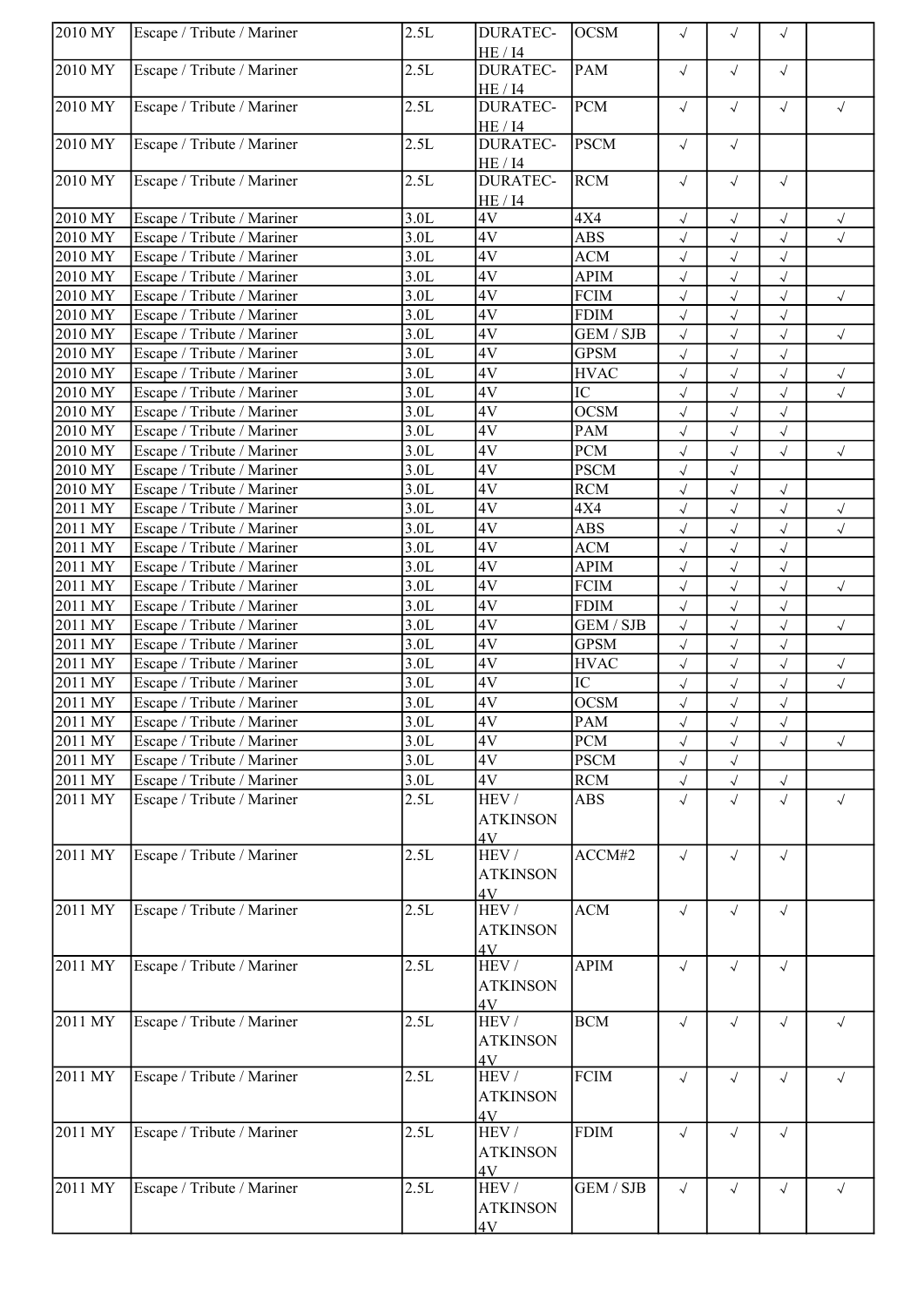| 2011 MY | Escape / Tribute / Mariner | 2.5L  | HEV /                                    | <b>GPSM</b>            | $\sqrt{}$    | $\sqrt{ }$ | $\sqrt{}$    |            |
|---------|----------------------------|-------|------------------------------------------|------------------------|--------------|------------|--------------|------------|
|         |                            |       | <b>ATKINSON</b>                          |                        |              |            |              |            |
|         |                            |       | 4V                                       |                        |              |            |              |            |
| 2011 MY | Escape / Tribute / Mariner | 2.5L  | HEV /                                    | <b>HVAC</b>            | $\sqrt{}$    | $\sqrt{ }$ | $\sqrt{2}$   | $\sqrt{ }$ |
|         |                            |       | <b>ATKINSON</b>                          |                        |              |            |              |            |
|         |                            |       | 4V<br>HEV/                               | $\overline{\text{IC}}$ |              |            |              |            |
| 2011 MY | Escape / Tribute / Mariner | 2.5L  |                                          |                        | $\sqrt{}$    | $\sqrt{ }$ | $\sqrt{2}$   | $\sqrt{2}$ |
|         |                            |       | <b>ATKINSON</b>                          |                        |              |            |              |            |
| 2011 MY | Escape / Tribute / Mariner | 2.5L  | 4V<br>HEV/                               | OCSM                   | $\sqrt{ }$   | $\sqrt{ }$ | $\sqrt{}$    |            |
|         |                            |       | <b>ATKINSON</b>                          |                        |              |            |              |            |
|         |                            |       | 4V                                       |                        |              |            |              |            |
| 2011 MY | Escape / Tribute / Mariner | 2.5L  | HEV                                      | <b>PAM</b>             | $\sqrt{2}$   | $\sqrt{ }$ | $\sqrt{}$    |            |
|         |                            |       | <b>ATKINSON</b>                          |                        |              |            |              |            |
|         |                            |       | 4V                                       |                        |              |            |              |            |
| 2011 MY | Escape / Tribute / Mariner | 2.5L  | HEV/                                     | <b>PCM</b>             | $\sqrt{2}$   | $\sqrt{ }$ | $\sqrt{2}$   | $\sqrt{ }$ |
|         |                            |       | <b>ATKINSON</b>                          |                        |              |            |              |            |
|         |                            |       | 4V                                       |                        |              |            |              |            |
| 2011 MY | Escape / Tribute / Mariner | 2.5L  | HEV/                                     | <b>PSCM</b>            | $\sqrt{ }$   | $\sqrt{ }$ |              |            |
|         |                            |       | <b>ATKINSON</b>                          |                        |              |            |              |            |
|         |                            |       | 4V                                       |                        |              |            |              |            |
| 2011 MY | Escape / Tribute / Mariner | 2.5L  | HEV/                                     | <b>RCM</b>             | $\sqrt{ }$   | $\sqrt{ }$ | $\sqrt{}$    |            |
|         |                            |       | <b>ATKINSON</b>                          |                        |              |            |              |            |
|         |                            |       | 4V                                       |                        |              |            |              |            |
| 2011 MY | Escape / Tribute / Mariner | 2.5L  | HEV/                                     | <b>TCM</b>             | $\sqrt{2}$   | $\sqrt{ }$ | $\sqrt{}$    |            |
|         |                            |       | <b>ATKINSON</b>                          |                        |              |            |              |            |
|         |                            |       | 4V                                       |                        |              |            |              |            |
| 2011 MY | Escape / Tribute / Mariner | 2.5L  | <b>DURATEC-</b>                          | 4X4                    | $\sqrt{ }$   | $\sqrt{ }$ | $\sqrt{}$    | $\sqrt{ }$ |
|         |                            |       | <b>HE</b> / <b>I4</b>                    |                        |              |            |              |            |
| 2011 MY | Escape / Tribute / Mariner | 2.5L  | <b>DURATEC-</b>                          | ABS                    | $\sqrt{ }$   | $\sqrt{ }$ | $\sqrt{2}$   | $\sqrt{ }$ |
|         |                            |       | <b>HE</b> / <b>I4</b>                    |                        |              |            |              |            |
| 2011 MY | Escape / Tribute / Mariner | 2.5L  | <b>DURATEC-</b>                          | <b>ACM</b>             | $\sqrt{ }$   | $\sqrt{ }$ | $\sqrt{ }$   |            |
|         |                            |       | <b>HE</b> / <b>I4</b>                    |                        |              |            |              |            |
| 2011 MY | Escape / Tribute / Mariner | 2.5L  | <b>DURATEC-</b>                          | <b>APIM</b>            | $\sqrt{ }$   | $\sqrt{ }$ | $\sqrt{ }$   |            |
|         |                            |       | <b>HE</b> / <b>I4</b>                    |                        |              |            |              |            |
| 2011 MY | Escape / Tribute / Mariner | 2.5L  | <b>DURATEC-</b>                          | FCIM                   | $\sqrt{ }$   | $\sqrt{ }$ | $\sqrt{ }$   | $\sqrt{ }$ |
|         |                            |       | <b>HE</b> / <b>I4</b>                    |                        |              |            |              |            |
| 2011 MY | Escape / Tribute / Mariner | 2.5L  | <b>DURATEC-</b>                          | <b>FDIM</b>            | $\sqrt{2}$   | $\sqrt{2}$ | $\sqrt{2}$   |            |
| 2011 MY | Escape / Tribute / Mariner | 2.5L  | HE / I4<br><b>DURATEC-</b>               | <b>GEM / SJB</b>       | $\sqrt{ }$   |            | $\sqrt{ }$   |            |
|         |                            |       |                                          |                        |              | $\sqrt{ }$ |              | $\sqrt{ }$ |
| 2011 MY | Escape / Tribute / Mariner | 2.5L  | <b>HE</b> / <b>I4</b><br><b>DURATEC-</b> | <b>GPSM</b>            | $\sqrt{ }$   | $\sqrt{}$  | $\sqrt{ }$   |            |
|         |                            |       | <b>HE</b> / <b>I4</b>                    |                        |              |            |              |            |
| 2011 MY | Escape / Tribute / Mariner | 2.5L  | <b>DURATEC-</b>                          | <b>HVAC</b>            | $\sqrt{ }$   | $\sqrt{}$  | $\sqrt{ }$   | $\sqrt{ }$ |
|         |                            |       | HE / I4                                  |                        |              |            |              |            |
| 2011 MY | Escape / Tribute / Mariner | 2.5L  | <b>DURATEC-</b>                          | IC                     | $\sqrt{ }$   | $\sqrt{}$  | $\sqrt{}$    | $\sqrt{ }$ |
|         |                            |       | HE / I4                                  |                        |              |            |              |            |
| 2011 MY | Escape / Tribute / Mariner | 2.5L  | <b>DURATEC-</b>                          | <b>OCSM</b>            | $\sqrt{ }$   | $\sqrt{}$  | $\sqrt{ }$   |            |
|         |                            |       | HE / I4                                  |                        |              |            |              |            |
| 2011 MY | Escape / Tribute / Mariner | 2.5L  | <b>DURATEC-</b>                          | PAM                    | $\sqrt{}$    | $\sqrt{}$  | $\sqrt{ }$   |            |
|         |                            |       | HE/IA                                    |                        |              |            |              |            |
| 2011 MY | Escape / Tribute / Mariner | 2.5L  | <b>DURATEC-</b>                          | <b>PCM</b>             | $\sqrt{}$    | $\sqrt{}$  | $\sqrt{ }$   | $\sqrt{}$  |
|         |                            |       | HE / I4                                  |                        |              |            |              |            |
| 2011 MY | Escape / Tribute / Mariner | 2.5L  | <b>DURATEC-</b>                          | <b>PSCM</b>            | $\sqrt{}$    | $\sqrt{}$  |              |            |
|         |                            |       | HE / I4                                  |                        |              |            |              |            |
| 2011 MY | Escape / Tribute / Mariner | 2.5L  | <b>DURATEC-</b>                          | RCM                    | $\sqrt{ }$   | $\sqrt{ }$ | $\sqrt{}$    |            |
|         |                            |       | HE / I4                                  |                        |              |            |              |            |
| 2012 MY | Escape / Tribute / Mariner | Other | Other                                    | 4X4                    | $\sqrt{ }$   | $\sqrt{ }$ | $\sqrt{ }$   | $\sqrt{ }$ |
| 2012 MY | Escape / Tribute / Mariner | Other | Other                                    | <b>ABS</b>             | $\sqrt{2}$   | $\sqrt{}$  | $\checkmark$ | $\sqrt{ }$ |
| 2012 MY | Escape / Tribute / Mariner | Other | Other                                    | <b>ACM</b>             | $\sqrt{2}$   | $\sqrt{}$  | $\checkmark$ |            |
| 2012 MY | Escape / Tribute / Mariner | Other | Other                                    | <b>APIM</b>            | $\sqrt{}$    | $\sqrt{}$  | $\sqrt{ }$   |            |
| 2012 MY | Escape / Tribute / Mariner | Other | Other                                    | <b>FCIM</b>            | $\checkmark$ | $\sqrt{}$  | $\checkmark$ | $\sqrt{ }$ |
| 2012 MY | Escape / Tribute / Mariner | Other | Other                                    | <b>FDIM</b>            | $\checkmark$ | $\sqrt{}$  | $\checkmark$ |            |
| 2012 MY | Escape / Tribute / Mariner | Other | Other                                    | GEM / SJB              | $\checkmark$ | $\sqrt{ }$ | $\checkmark$ | $\sqrt{}$  |
| 2012 MY | Escape / Tribute / Mariner | Other | Other                                    | <b>GPSM</b>            | $\sqrt{ }$   | $\sqrt{ }$ | $\sqrt{2}$   |            |
| 2012 MY | Escape / Tribute / Mariner | Other | Other                                    | <b>HVAC</b>            | $\checkmark$ | $\sqrt{ }$ | $\sqrt{ }$   | $\sqrt{ }$ |
| 2012 MY | Escape / Tribute / Mariner | Other | Other                                    | IC                     | $\sqrt{2}$   | $\sqrt{}$  | $\checkmark$ | $\sqrt{ }$ |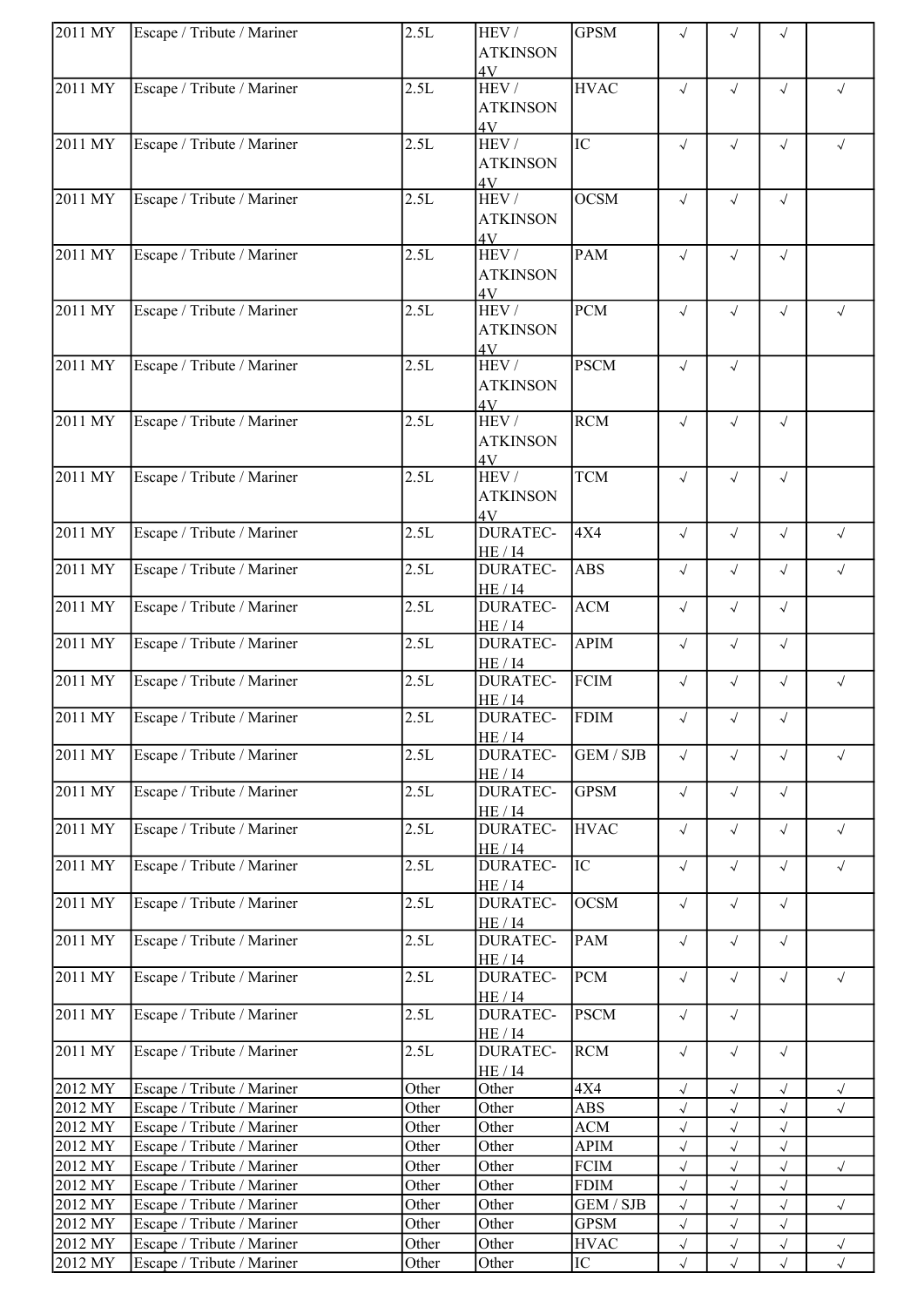| 2012 MY | Escape / Tribute / Mariner | Other            | Other                           | <b>OCSM</b>      | $\sqrt{}$    | $\sqrt{}$    | $\sqrt{ }$   |                      |
|---------|----------------------------|------------------|---------------------------------|------------------|--------------|--------------|--------------|----------------------|
| 2012 MY | Escape / Tribute / Mariner | Other            | Other                           | <b>PAM</b>       | $\sqrt{2}$   | $\sqrt{}$    | $\sqrt{}$    |                      |
| 2012 MY | Escape / Tribute / Mariner | Other            | Other                           | <b>PSCM</b>      | $\checkmark$ | $\sqrt{}$    |              |                      |
| 2012 MY | Escape / Tribute / Mariner | Other            | Other                           | <b>RCM</b>       | $\sqrt{ }$   | $\sqrt{}$    | $\sqrt{ }$   |                      |
| 2012 MY | Escape / Tribute / Mariner | 2.5L             | <b>DURATEC-</b>                 | 4X4              | $\sqrt{}$    | $\sqrt{}$    | $\sqrt{}$    | $\sqrt{ }$           |
|         |                            |                  | HE / I4                         |                  |              |              |              |                      |
| 2012 MY | Escape / Tribute / Mariner | 2.5L             | <b>DURATEC-</b><br><b>HE/I4</b> | <b>ABS</b>       | $\sqrt{ }$   | $\sqrt{ }$   | $\sqrt{}$    | $\sqrt{ }$           |
| 2012 MY | Escape / Tribute / Mariner | 2.5L             | <b>DURATEC-</b>                 | ACM              | $\sqrt{ }$   | $\sqrt{}$    | $\sqrt{}$    |                      |
|         |                            | 2.5L             | HE / I4<br><b>DURATEC-</b>      | <b>APIM</b>      |              |              |              |                      |
| 2012 MY | Escape / Tribute / Mariner |                  | HE / 14                         |                  | $\sqrt{ }$   | $\sqrt{}$    | $\sqrt{}$    |                      |
| 2012 MY | Escape / Tribute / Mariner | 2.5L             | <b>DURATEC-</b>                 | <b>FCIM</b>      | $\sqrt{ }$   | $\sqrt{}$    | $\sqrt{}$    | $\sqrt{\phantom{a}}$ |
|         |                            |                  | HE / I4                         |                  |              |              |              |                      |
| 2012 MY | Escape / Tribute / Mariner | 2.5L             | <b>DURATEC-</b><br>HE/IA        | <b>FDIM</b>      | $\sqrt{ }$   | $\sqrt{}$    | $\sqrt{}$    |                      |
| 2012 MY | Escape / Tribute / Mariner | 2.5L             | <b>DURATEC-</b>                 | GEM / SJB        | $\sqrt{ }$   | $\sqrt{}$    | $\sqrt{}$    | $\sqrt{\phantom{a}}$ |
|         |                            |                  | HE / I4                         |                  |              |              |              |                      |
| 2012 MY | Escape / Tribute / Mariner | 2.5L             | <b>DURATEC-</b>                 | <b>GPSM</b>      | $\sqrt{ }$   | $\sqrt{}$    | $\sqrt{}$    |                      |
|         |                            |                  | <b>HE/I4</b>                    |                  |              |              |              |                      |
| 2012 MY | Escape / Tribute / Mariner | 2.5L             | <b>DURATEC-</b><br>HE/14        | <b>HVAC</b>      | $\sqrt{ }$   | $\sqrt{}$    | $\sqrt{ }$   | $\sqrt{\phantom{a}}$ |
| 2012 MY | Escape / Tribute / Mariner | 2.5L             | <b>DURATEC-</b>                 | IC               | $\sqrt{ }$   | $\sqrt{}$    | $\sqrt{}$    | $\sqrt{ }$           |
|         |                            |                  | HE/IA                           |                  |              |              |              |                      |
| 2012 MY | Escape / Tribute / Mariner | 2.5L             | <b>DURATEC-</b><br>HE / 14      | <b>OCSM</b>      | $\sqrt{ }$   | $\sqrt{}$    | $\sqrt{}$    |                      |
| 2012 MY | Escape / Tribute / Mariner | 2.5L             | <b>DURATEC-</b>                 | <b>PAM</b>       | $\sqrt{ }$   | $\sqrt{}$    | $\sqrt{}$    |                      |
|         |                            |                  | HE / 14                         |                  |              |              |              |                      |
| 2012 MY | Escape / Tribute / Mariner | 2.5L             | <b>DURATEC-</b><br>HE/14        | PCM              | $\sqrt{ }$   | $\sqrt{}$    | $\sqrt{}$    | $\sqrt{ }$           |
| 2012 MY | Escape / Tribute / Mariner | 2.5L             | <b>DURATEC-</b>                 | <b>PSCM</b>      | $\sqrt{ }$   | $\sqrt{ }$   |              |                      |
|         |                            |                  | HE/14                           |                  |              |              |              |                      |
| 2012 MY | Escape / Tribute / Mariner | 2.5L             | <b>DURATEC-</b>                 | $\overline{RCM}$ | $\sqrt{2}$   | $\sqrt{}$    | $\sqrt{ }$   |                      |
|         |                            |                  | HE/14                           |                  |              |              |              |                      |
| 2012 MY | Escape / Tribute / Mariner | 3.0 <sub>L</sub> | 4V                              | 4X4              | $\checkmark$ | $\sqrt{}$    | $\sqrt{ }$   | $\sqrt{ }$           |
| 2012 MY | Escape / Tribute / Mariner | 3.0 <sub>L</sub> | 4V                              | <b>ABS</b>       | $\checkmark$ | $\sqrt{}$    | $\sqrt{ }$   | $\sqrt{ }$           |
| 2012 MY | Escape / Tribute / Mariner | 3.0L             | $4\mathrm{V}$                   | $\rm{ACM}$       | $\sqrt{2}$   | $\sqrt{2}$   | $\checkmark$ |                      |
| 2012 MY | Escape / Tribute / Mariner | 3.0 <sub>L</sub> | 4V                              | <b>APIM</b>      | $\sqrt{ }$   | $\checkmark$ | $\sqrt{ }$   |                      |
| 2012 MY | Escape / Tribute / Mariner | 3.0 <sub>L</sub> | 4V                              | <b>FCIM</b>      | $\sqrt{ }$   | $\sqrt{}$    | $\sqrt{ }$   | $\sqrt{}$            |
| 2012 MY | Escape / Tribute / Mariner | 3.0L             | 4V                              | <b>FDIM</b>      | $\checkmark$ | $\sqrt{2}$   | $\checkmark$ |                      |
| 2012 MY | Escape / Tribute / Mariner | 3.0 <sub>L</sub> | 4V                              | GEM / SJB        | $\sqrt{ }$   | $\sqrt{}$    | $\checkmark$ | $\sqrt{ }$           |
| 2012 MY | Escape / Tribute / Mariner | 3.0 <sub>L</sub> | 4V                              | <b>HVAC</b>      | $\sqrt{ }$   | $\sqrt{}$    | $\sqrt{ }$   | $\sqrt{\phantom{a}}$ |
| 2012 MY | Escape / Tribute / Mariner | 3.0 <sub>L</sub> | 4V                              | IC               | $\checkmark$ | $\sqrt{}$    | $\checkmark$ | $\sqrt{}$            |
| 2012 MY | Escape / Tribute / Mariner | 3.0 <sub>L</sub> | 4V                              | <b>OCSM</b>      | $\sqrt{ }$   | $\sqrt{2}$   | $\sqrt{ }$   |                      |
| 2012 MY | Escape / Tribute / Mariner | 3.0 <sub>L</sub> | 4V                              | PAM              | $\checkmark$ | $\sqrt{}$    | $\checkmark$ |                      |
| 2012 MY | Escape / Tribute / Mariner | 3.0L             | $\overline{4V}$                 | <b>PCM</b>       | $\sqrt{2}$   | $\checkmark$ | $\sqrt{}$    | $\sqrt{}$            |
| 2012 MY | Escape / Tribute / Mariner | 3.0L             | 4V                              | <b>PSCM</b>      | $\sqrt{ }$   | $\sqrt{}$    |              |                      |
| 2012 MY | Escape / Tribute / Mariner | 3.0L             | 4V                              | RCM              | $\checkmark$ | $\sqrt{}$    | $\sqrt{}$    |                      |
| 2012 MY | Escape / Tribute / Mariner | 2.5L             | HEV/                            | 4X4              | $\sqrt{}$    | $\sqrt{}$    | $\sqrt{ }$   | $\sqrt{ }$           |
|         |                            |                  | <b>ATKINSON</b>                 |                  |              |              |              |                      |
| 2012 MY | Escape / Tribute / Mariner | 2.5L             | 4V<br>HEV /                     | <b>ABS</b>       | $\sqrt{}$    | $\sqrt{ }$   | $\sqrt{ }$   | $\sqrt{ }$           |
|         |                            |                  | <b>ATKINSON</b>                 |                  |              |              |              |                      |
|         |                            |                  | 4V                              |                  |              |              |              |                      |
| 2012 MY | Escape / Tribute / Mariner | 2.5L             | HEV/                            | ACCM#2           | $\sqrt{ }$   | $\sqrt{ }$   | $\sqrt{ }$   |                      |
|         |                            |                  | <b>ATKINSON</b>                 |                  |              |              |              |                      |
|         |                            |                  | 4V                              |                  |              |              |              |                      |
| 2012 MY | Escape / Tribute / Mariner | 2.5L             | HEV/                            | <b>ACM</b>       | $\sqrt{}$    | $\sqrt{ }$   | $\sqrt{ }$   |                      |
|         |                            |                  | <b>ATKINSON</b>                 |                  |              |              |              |                      |
|         |                            |                  | 4V                              |                  |              |              |              |                      |
| 2012 MY | Escape / Tribute / Mariner | 2.5L             | HEV/                            | <b>APIM</b>      | $\sqrt{}$    | $\sqrt{}$    | $\sqrt{ }$   |                      |
|         |                            |                  | <b>ATKINSON</b>                 |                  |              |              |              |                      |
|         |                            |                  | 4V                              |                  |              |              |              |                      |
| 2012 MY | Escape / Tribute / Mariner | 2.5L             | HEV/                            | <b>BCM</b>       | $\sqrt{}$    | $\sqrt{}$    | $\sqrt{ }$   | $\sqrt{}$            |
|         |                            |                  | <b>ATKINSON</b>                 |                  |              |              |              |                      |
|         |                            |                  | 4V                              |                  |              |              |              |                      |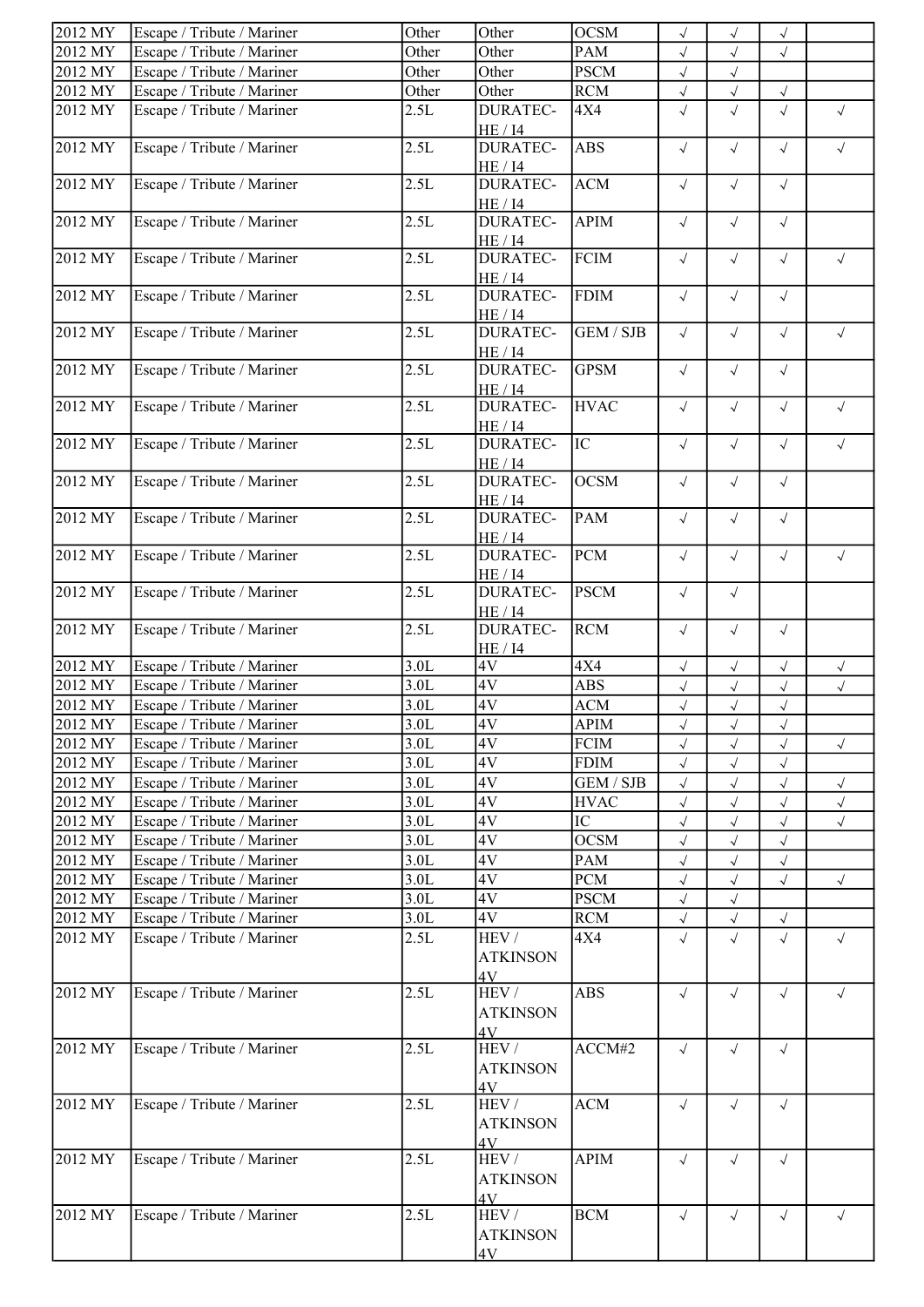| 2012 MY   | Escape / Tribute / Mariner  | 2.5L             | HEV /           | <b>FCIM</b>            | $\sqrt{}$            | $\sqrt{}$  | $\sqrt{}$            | $\sqrt{}$            |
|-----------|-----------------------------|------------------|-----------------|------------------------|----------------------|------------|----------------------|----------------------|
|           |                             |                  | ATKINSON        |                        |                      |            |                      |                      |
|           |                             |                  | 4V              |                        |                      |            |                      |                      |
| 2012 MY   | Escape / Tribute / Mariner  | 2.5L             | HEV/            | <b>FDIM</b>            | $\sqrt{2}$           | $\sqrt{ }$ | $\sqrt{}$            |                      |
|           |                             |                  | <b>ATKINSON</b> |                        |                      |            |                      |                      |
|           |                             |                  | 4V              |                        |                      |            |                      |                      |
| 2012 MY   | Escape / Tribute / Mariner  | 2.5L             | HEV/            | <b>GEM / SJB</b>       | $\sqrt{ }$           | $\sqrt{ }$ | $\sqrt{2}$           | $\sqrt{2}$           |
|           |                             |                  | <b>ATKINSON</b> |                        |                      |            |                      |                      |
|           |                             |                  | 4V              |                        |                      |            |                      |                      |
| 2012 MY   | Escape / Tribute / Mariner  | 2.5L             | HEV/            | <b>GPSM</b>            | $\sqrt{ }$           | $\sqrt{ }$ | $\sqrt{}$            |                      |
|           |                             |                  | <b>ATKINSON</b> |                        |                      |            |                      |                      |
|           |                             |                  | 4V              |                        |                      |            |                      |                      |
| 2012 MY   | Escape / Tribute / Mariner  | 2.5L             | HEV/            | <b>HVAC</b>            | $\sqrt{2}$           | $\sqrt{ }$ | $\sqrt{}$            | $\sqrt{}$            |
|           |                             |                  | <b>ATKINSON</b> |                        |                      |            |                      |                      |
|           |                             |                  | 4V              |                        |                      |            |                      |                      |
| 2012 MY   | Escape / Tribute / Mariner  | 2.5L             | HEV/            | $\overline{\text{IC}}$ | $\sqrt{}$            | $\sqrt{ }$ | $\sqrt{}$            | $\sqrt{2}$           |
|           |                             |                  |                 |                        |                      |            |                      |                      |
|           |                             |                  | <b>ATKINSON</b> |                        |                      |            |                      |                      |
|           | Escape / Tribute / Mariner  | 2.5L             | 4V<br>HEV/      | OCSM                   |                      |            |                      |                      |
| 2012 MY   |                             |                  |                 |                        | $\sqrt{ }$           | $\sqrt{ }$ | $\sqrt{}$            |                      |
|           |                             |                  | <b>ATKINSON</b> |                        |                      |            |                      |                      |
|           |                             |                  | 4V              |                        |                      |            |                      |                      |
| 2012 MY   | Escape / Tribute / Mariner  | 2.5L             | HEV/            | <b>PAM</b>             | $\sqrt{ }$           | $\sqrt{ }$ | $\sqrt{}$            |                      |
|           |                             |                  | <b>ATKINSON</b> |                        |                      |            |                      |                      |
|           |                             |                  | 4V              |                        |                      |            |                      |                      |
| 2012 MY   | Escape / Tribute / Mariner  | 2.5L             | HEV/            | $\overline{PCM}$       | $\sqrt{2}$           | $\sqrt{ }$ | $\sqrt{}$            | $\sqrt{}$            |
|           |                             |                  | <b>ATKINSON</b> |                        |                      |            |                      |                      |
|           |                             |                  | 4V              |                        |                      |            |                      |                      |
| 2012 MY   | Escape / Tribute / Mariner  | 2.5L             | HEV/            | <b>PSCM</b>            | $\sqrt{2}$           | $\sqrt{ }$ |                      |                      |
|           |                             |                  | <b>ATKINSON</b> |                        |                      |            |                      |                      |
|           |                             |                  | 4V              |                        |                      |            |                      |                      |
| 2012 MY   | Escape / Tribute / Mariner  | 2.5L             | HEV/            | <b>RCM</b>             | $\sqrt{}$            | $\sqrt{ }$ | $\sqrt{}$            |                      |
|           |                             |                  | <b>ATKINSON</b> |                        |                      |            |                      |                      |
|           |                             |                  | 4V              |                        |                      |            |                      |                      |
| 2012 MY   | Escape / Tribute / Mariner  | 2.5L             | HEV/            | <b>TCM</b>             | $\sqrt{}$            | $\sqrt{ }$ | $\sqrt{}$            |                      |
|           |                             |                  | <b>ATKINSON</b> |                        |                      |            |                      |                      |
|           |                             |                  | 4V              |                        |                      |            |                      |                      |
| 2001 MY   | Escape / Tribute / Maverick | 2.0L             | Zetec           | <b>ABS/TCS</b>         | $\sqrt{}$            | $\sqrt{}$  | $\sqrt{}$            | $\sqrt{ }$           |
| $2001$ MY | Escape / Tribute / Maverick | 2.0L             | Zetec           | <b>GEM</b>             |                      |            |                      |                      |
|           |                             |                  |                 |                        | $\sqrt{}$            |            | √                    | $\sqrt{}$            |
| 2001 MY   | Escape / Tribute / Maverick | 2.0L             | Zetec           | IC                     | $\sqrt{ }$           | $\sqrt{ }$ | $\sqrt{ }$           | $\checkmark$         |
| 2001 MY   | Escape / Tribute / Maverick | 2.0L             | Zetec           | <b>PCM</b>             | $\sqrt{ }$           | $\sqrt{}$  | $\sqrt{ }$           | $\checkmark$         |
| 2001 MY   | Escape / Tribute / Maverick | 2.0L             | Zetec           | <b>RCM</b>             | $\sqrt{ }$           | $\sqrt{ }$ | $\sqrt{ }$           | $\sqrt{ }$           |
| 2001 MY   | Escape / Tribute / Maverick | 3.0L             | 4V              | ABS/TCS                | $\sqrt{2}$           | $\sqrt{}$  | $\sqrt{}$            | $\checkmark$         |
| 2001 MY   | Escape / Tribute / Maverick | 3.0 <sub>L</sub> | 4V              | <b>GEM</b>             | $\sqrt{}$            | $\sqrt{}$  | $\sqrt{}$            | $\sqrt{ }$           |
| 2001 MY   | Escape / Tribute / Maverick | 3.0 <sub>L</sub> | 4V              | IC                     | $\sqrt{ }$           | $\sqrt{ }$ | $\sqrt{}$            | $\sqrt{ }$           |
| 2001 MY   | Escape / Tribute / Maverick | 3.0 <sub>L</sub> | 4V              | <b>PCM</b>             | $\sqrt{ }$           | $\sqrt{ }$ | $\sqrt{ }$           | $\sqrt{ }$           |
| 2001 MY   | Escape / Tribute / Maverick | 3.0 <sub>L</sub> | 4V              | <b>RCM</b>             | $\sqrt{ }$           | $\sqrt{ }$ | $\sqrt{ }$           | $\sqrt{ }$           |
| 2002 MY   | Escape / Tribute / Maverick | 3.0L             | 4V              | ABS/TCS                | $\sqrt{\phantom{a}}$ | $\sqrt{ }$ | $\sqrt{ }$           | $\sqrt{ }$           |
| 2002 MY   | Escape / Tribute / Maverick | 3.0 <sub>L</sub> | 4V              | <b>GEM</b>             | $\checkmark$         | $\sqrt{}$  | $\checkmark$         | $\checkmark$         |
| 2002 MY   | Escape / Tribute / Maverick | 3.0L             | 4V              | IC                     | $\sqrt{ }$           | $\sqrt{}$  | $\sqrt{ }$           | $\sqrt{ }$           |
|           |                             | 3.0 <sub>L</sub> | 4V              | <b>PCM</b>             |                      | $\sqrt{}$  | $\sqrt{ }$           |                      |
| 2002 MY   | Escape / Tribute / Maverick |                  |                 |                        | $\checkmark$         |            |                      | $\sqrt{ }$           |
| 2002 MY   | Escape / Tribute / Maverick | 3.0 <sub>L</sub> | 4V              | <b>RCM</b>             | $\checkmark$         | $\sqrt{}$  | $\checkmark$         | $\sqrt{ }$           |
| 2002 MY   | Escape / Tribute / Maverick | 2.0L             | Zetec           | ABS/TCS                | $\sqrt{ }$           | $\sqrt{}$  | $\checkmark$         | $\sqrt{ }$           |
| 2002 MY   | Escape / Tribute / Maverick | 2.0L             | Zetec           | <b>GEM</b>             | $\sqrt{ }$           | $\sqrt{}$  | $\sqrt{ }$           | $\sqrt{ }$           |
| 2002 MY   | Escape / Tribute / Maverick | 2.0L             | Zetec           | $\overline{IC}$        | $\sqrt{2}$           | $\sqrt{}$  | $\checkmark$         | $\sqrt{ }$           |
| 2002 MY   | Escape / Tribute / Maverick | 2.0L             | Zetec           | <b>PCM</b>             | $\sqrt{ }$           | $\sqrt{}$  | $\sqrt{ }$           | $\sqrt{ }$           |
| 2002 MY   | Escape / Tribute / Maverick | 2.0L             | Zetec           | <b>RCM</b>             | $\checkmark$         | $\sqrt{ }$ | $\sqrt{ }$           | $\sqrt{ }$           |
| 2003 MY   | Escape / Tribute / Maverick | 2.0L             | Zetec           | ABS/TCS                | $\sqrt{ }$           | $\sqrt{ }$ | $\sqrt{\phantom{a}}$ | $\sqrt{\phantom{a}}$ |
| 2003 MY   | Escape / Tribute / Maverick | 2.0L             | Zetec           | <b>GEM</b>             | $\sqrt{\phantom{a}}$ | $\sqrt{ }$ | $\sqrt{\phantom{a}}$ | $\sqrt{\phantom{a}}$ |
| 2003 MY   | Escape / Tribute / Maverick | 2.0L             | Zetec           | IC                     | $\sqrt{ }$           | $\sqrt{ }$ | $\sqrt{ }$           | $\sqrt{ }$           |
| 2003 MY   | Escape / Tribute / Maverick | 2.0L             | Zetec           | PAM                    | $\sqrt{ }$           | $\sqrt{ }$ | $\sqrt{ }$           | $\sqrt{\phantom{a}}$ |
|           |                             |                  |                 |                        |                      |            |                      |                      |
| 2003 MY   | Escape / Tribute / Maverick | 2.0L             | Zetec           | <b>PCM</b>             | $\sqrt{ }$           | $\sqrt{}$  | $\sqrt{ }$           | $\sqrt{ }$           |
| 2003 MY   | Escape / Tribute / Maverick | 2.0L             | Zetec           | RCM                    | $\sqrt{}$            | $\sqrt{}$  | $\sqrt{ }$           | $\sqrt{ }$           |
| 2003 MY   | Escape / Tribute / Maverick | 3.0L             | 4V              | ABS/TCS                | $\sqrt{ }$           | $\sqrt{}$  | $\sqrt{ }$           | $\sqrt{ }$           |
| 2003 MY   | Escape / Tribute / Maverick | 3.0L             | 4V              | <b>GEM</b>             | $\sqrt{ }$           | $\sqrt{}$  | $\sqrt{ }$           | $\sqrt{ }$           |
| 2003 MY   | Escape / Tribute / Maverick | 3.0 <sub>L</sub> | 4V              | $\overline{\text{IC}}$ | $\sqrt{ }$           | $\sqrt{}$  | $\sqrt{ }$           | $\sqrt{ }$           |
| 2003 MY   | Escape / Tribute / Maverick | 3.0L             | 4V              | PAM                    | $\sqrt{}$            | $\sqrt{}$  | $\sqrt{ }$           | $\sqrt{ }$           |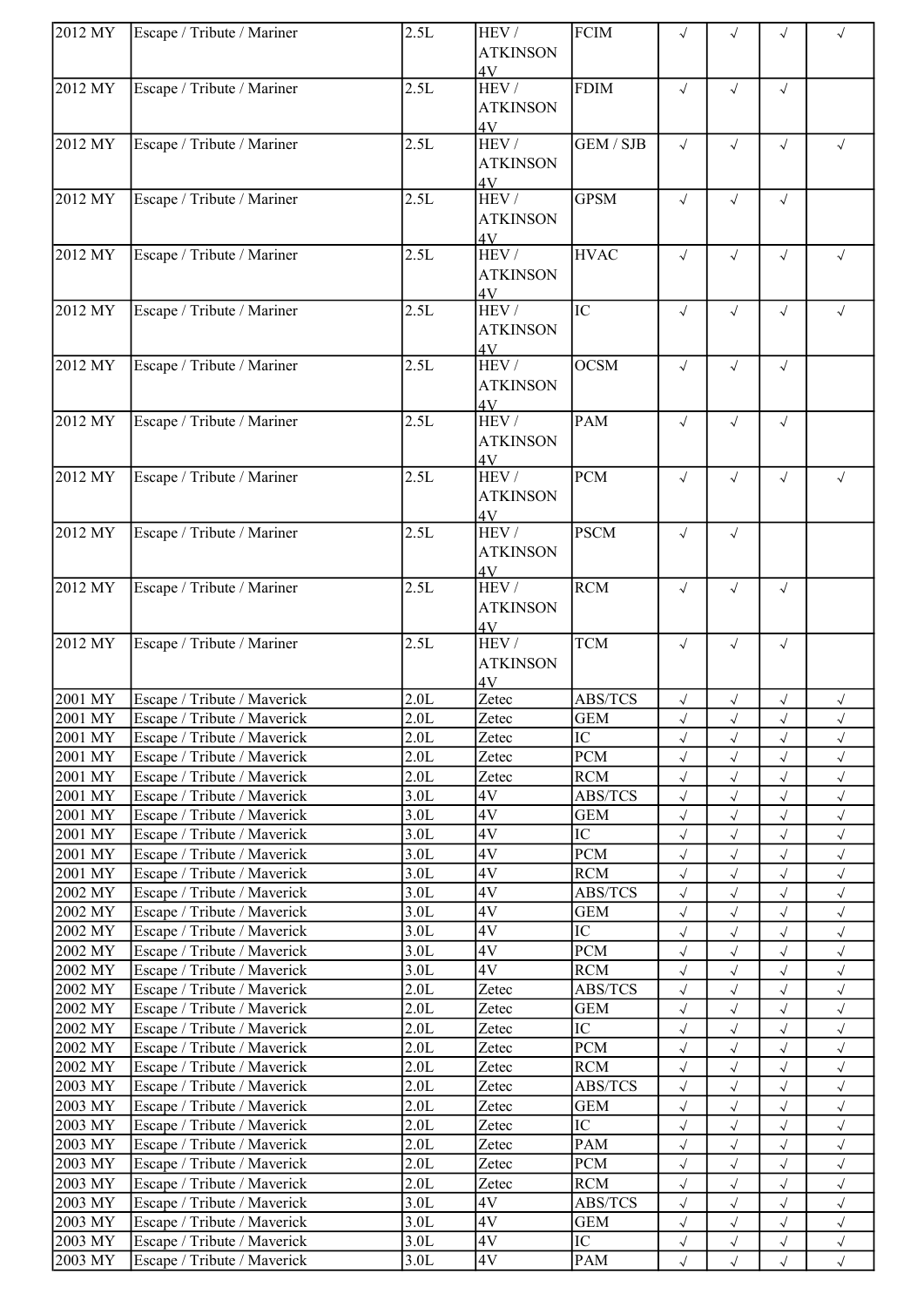| 2003 MY   | Escape / Tribute / Maverick | 3.0L               | 4V                    | <b>PCM</b> | $\sqrt{}$            | $\sqrt{}$    | $\sqrt{}$            | $\sqrt{ }$           |
|-----------|-----------------------------|--------------------|-----------------------|------------|----------------------|--------------|----------------------|----------------------|
| 2003 MY   | Escape / Tribute / Maverick | 3.0 <sub>L</sub>   | 4V                    | RCM        | $\sqrt{}$            | $\checkmark$ | $\sqrt{}$            | $\sqrt{ }$           |
| 2004 MY   | Escape / Tribute / Maverick | 3.0 <sub>L</sub>   | 4V                    | ABS/TCS    | $\sqrt{ }$           | $\sqrt{}$    | $\sqrt{ }$           | $\sqrt{ }$           |
| 2004 MY   | Escape / Tribute / Maverick | 3.0 <sub>L</sub>   | 4V                    | <b>GEM</b> | $\sqrt{ }$           | $\sqrt{}$    | $\sqrt{ }$           | $\sqrt{ }$           |
| $2004$ MY | Escape / Tribute / Maverick | 3.0 <sub>L</sub>   | 4V                    | IC         | $\sqrt{ }$           | $\sqrt{}$    | $\sqrt{ }$           | $\sqrt{ }$           |
| 2004 MY   | Escape / Tribute / Maverick | 3.0 <sub>L</sub>   | 4V                    | <b>PAM</b> | $\sqrt{ }$           | $\sqrt{}$    | $\sqrt{ }$           | $\sqrt{ }$           |
| 2004 MY   | Escape / Tribute / Maverick | 3.0 <sub>L</sub>   | 4V                    | <b>PCM</b> | $\sqrt{ }$           | $\sqrt{}$    | $\checkmark$         | $\checkmark$         |
| 2004 MY   | Escape / Tribute / Maverick | 3.0 <sub>L</sub>   | 4V                    | <b>RCM</b> | $\sqrt{}$            | $\sqrt{}$    | $\sqrt{}$            | $\checkmark$         |
| 2004 MY   | Escape / Tribute / Maverick | 2.0L               | Zetec                 | ABS/TCS    | $\checkmark$         | $\sqrt{}$    | $\sqrt{ }$           | $\checkmark$         |
| 2004 MY   | Escape / Tribute / Maverick | $\overline{2.0}$ L | Zetec                 | <b>GEM</b> | $\sqrt{ }$           | $\sqrt{2}$   | $\checkmark$         | $\checkmark$         |
| 2004 MY   | Escape / Tribute / Maverick | 2.0L               | Zetec                 | IC         | $\sqrt{}$            | $\sqrt{}$    | $\sqrt{}$            | $\checkmark$         |
| 2004 MY   | Escape / Tribute / Maverick | 2.0L               | Zetec                 | <b>PAM</b> | $\checkmark$         | $\sqrt{}$    | $\sqrt{}$            | $\sqrt{ }$           |
| 2004 MY   | Escape / Tribute / Maverick | 2.0L               | Zetec                 | <b>PCM</b> | $\sqrt{2}$           | $\sqrt{}$    | $\sqrt{2}$           | $\sqrt{2}$           |
| 2004 MY   | Escape / Tribute / Maverick | 2.0L               | Zetec                 | <b>RCM</b> | $\sqrt{}$            | $\sqrt{}$    | $\sqrt{}$            | $\checkmark$         |
| 2006 MY   | Escape / Tribute / Maverick | 3.0 <sub>L</sub>   | 4V                    | 4X4        | $\checkmark$         | $\sqrt{}$    | $\sqrt{ }$           | $\sqrt{ }$           |
| 2006 MY   | Escape / Tribute / Maverick | 3.0 <sub>L</sub>   | 4V                    | <b>ABS</b> | $\sqrt{}$            | $\sqrt{}$    | $\sqrt{ }$           | $\sqrt{ }$           |
| 2006 MY   | Escape / Tribute / Maverick | 3.0 <sub>L</sub>   | 4V                    | <b>GEM</b> | $\checkmark$         | $\sqrt{}$    | $\sqrt{ }$           | $\sqrt{ }$           |
| 2006 MY   | Escape / Tribute / Maverick | 3.0 <sub>L</sub>   | 4V                    | IC         | $\checkmark$         | $\sqrt{}$    | $\sqrt{ }$           | $\sqrt{ }$           |
| 2006 MY   | Escape / Tribute / Maverick | 3.0L               | 4V                    | <b>PAM</b> | $\sqrt{2}$           | $\sqrt{2}$   | $\checkmark$         | $\checkmark$         |
| 2006 MY   | Escape / Tribute / Maverick | 3.0 <sub>L</sub>   | 4V                    | <b>PCM</b> | $\checkmark$         | $\sqrt{}$    | $\sqrt{}$            | $\checkmark$         |
| 2006 MY   | Escape / Tribute / Maverick | 3.0 <sub>L</sub>   | 4V                    | <b>RCM</b> | $\checkmark$         | $\checkmark$ | $\sqrt{ }$           | $\sqrt{ }$           |
| 2006 MY   | Escape / Tribute / Maverick | 2.3L               | <b>DURATEC-</b>       | 4X4        | $\sqrt{2}$           | $\sqrt{}$    | $\sqrt{2}$           | $\sqrt{ }$           |
|           |                             |                    | HE / I4               |            |                      |              |                      |                      |
| 2006 MY   | Escape / Tribute / Maverick | 2.3L               | <b>DURATEC-</b>       | <b>GEM</b> | $\sqrt{ }$           | $\sqrt{ }$   | $\sqrt{2}$           | $\sqrt{}$            |
|           |                             |                    | HE / I4               |            |                      |              |                      |                      |
| 2006 MY   | Escape / Tribute / Maverick | 2.3L               | <b>DURATEC-</b>       | IC         | $\sqrt{ }$           | $\sqrt{ }$   | $\sqrt{}$            | $\sqrt{}$            |
|           |                             |                    | HE / I4               |            |                      |              |                      |                      |
| 2006 MY   | Escape / Tribute / Maverick | 2.3L               | <b>DURATEC-</b>       | PAM        | $\sqrt{ }$           | $\sqrt{ }$   | $\sqrt{}$            | $\sqrt{}$            |
|           |                             |                    | <b>HE</b> / <b>I4</b> |            |                      |              |                      |                      |
| 2006 MY   | Escape / Tribute / Maverick | 2.3L               | <b>DURATEC-</b>       | PCM        | $\sqrt{ }$           | $\sqrt{ }$   | $\sqrt{}$            | $\sqrt{ }$           |
|           |                             |                    | HE / I4               |            |                      |              |                      |                      |
| 2006 MY   | Escape / Tribute / Maverick | 2.3L               | <b>DURATEC-</b>       | <b>RCM</b> | $\sqrt{ }$           | $\sqrt{}$    | $\sqrt{}$            | $\sqrt{ }$           |
|           |                             |                    | HE / 14               |            |                      |              |                      |                      |
| 2007 MY   | Escape / Tribute / Maverick | 2.3L               | <b>DURATEC-</b>       | 4X4        | $\sqrt{ }$           | $\sqrt{}$    | $\sqrt{}$            | $\sqrt{ }$           |
|           |                             |                    | HE / I4               |            |                      |              |                      |                      |
| 2007 MY   | Escape / Tribute / Maverick | 2.3L               | <b>DURATEC-</b>       | <b>ABS</b> | $\sqrt{ }$           | $\sqrt{}$    | $\sqrt{}$            | $\sqrt{ }$           |
|           |                             |                    | HE/14                 |            |                      |              |                      |                      |
| 2007 MY   | Escape / Tribute / Maverick | 2.3L               | <b>DURATEC-</b>       | <b>GEM</b> | $\sqrt{ }$           | $\sqrt{}$    | $\sqrt{ }$           | $\sqrt{ }$           |
|           |                             |                    | <b>HE/I4</b>          |            |                      |              |                      |                      |
| 2007 MY   | Escape / Tribute / Maverick | 2.3L               | <b>DURATEC-</b>       | IC         | $\sqrt{ }$           | $\sqrt{ }$   | $\sqrt{ }$           | $\sqrt{ }$           |
|           |                             |                    | HE / 14               |            |                      |              |                      |                      |
| 2007 MY   | Escape / Tribute / Maverick | 2.3L               | <b>DURATEC-</b>       | PAM        | $\sqrt{ }$           | $\sqrt{}$    | $\sqrt{ }$           | $\sqrt{}$            |
|           |                             |                    | HE / I4               |            |                      |              |                      |                      |
| 2007 MY   | Escape / Tribute / Maverick | 2.3L               | <b>DURATEC-</b>       | <b>PCM</b> | $\sqrt{ }$           | $\sqrt{}$    | $\sqrt{ }$           | $\sqrt{}$            |
|           |                             |                    | HE / I4               |            |                      |              |                      |                      |
| 2007 MY   | Escape / Tribute / Maverick | 2.3L               | <b>DURATEC-</b>       | <b>RCM</b> | $\sqrt{}$            | $\sqrt{}$    | $\sqrt{ }$           | $\sqrt{ }$           |
|           |                             |                    | HE/IA                 |            |                      |              |                      |                      |
| 2007 MY   | Escape / Tribute / Maverick | 3.0 <sub>L</sub>   | 4V                    | 4X4        | $\sqrt{ }$           | $\sqrt{}$    | $\sqrt{ }$           | $\sqrt{ }$           |
| 2007 MY   | Escape / Tribute / Maverick | 3.0 <sub>L</sub>   | 4V                    | <b>ABS</b> | $\sqrt{2}$           | $\sqrt{}$    | $\sqrt{ }$           | $\sqrt{ }$           |
| 2007 MY   | Escape / Tribute / Maverick | 3.0L               | 4V                    | <b>GEM</b> | $\sqrt{ }$           | $\sqrt{}$    | $\sqrt{ }$           | $\sqrt{\phantom{a}}$ |
| 2007 MY   | Escape / Tribute / Maverick | 3.0L               | 4V                    | IC         | $\sqrt{ }$           | $\sqrt{}$    | $\sqrt{ }$           | $\sqrt{ }$           |
| 2007 MY   | Escape / Tribute / Maverick | 3.0 <sub>L</sub>   | 4V                    | PAM        | $\sqrt{ }$           | $\sqrt{2}$   | $\checkmark$         | $\sqrt{ }$           |
| 2007 MY   | Escape / Tribute / Maverick | 3.0 <sub>L</sub>   | 4V                    | PCM        | $\checkmark$         | $\sqrt{}$    | $\sqrt{ }$           | $\sqrt{ }$           |
| 2007 MY   | Escape / Tribute / Maverick | 3.0 <sub>L</sub>   | $\overline{4V}$       | <b>RCM</b> | $\sqrt{2}$           | $\sqrt{}$    | $\sqrt{2}$           | $\sqrt{2}$           |
| 1996 MY   | <b>FAMILIA / LASER</b>      | 1.3L               | B <sub>3</sub>        | A/C        | $\sqrt{ }$           | $\sqrt{}$    |                      |                      |
| 1996 MY   | <b>FAMILIA / LASER</b>      | 1.3L               | B <sub>3</sub>        | <b>ABS</b> | $\sqrt{ }$           | $\sqrt{}$    |                      | $\sqrt{}$            |
| 1996 MY   | <b>FAMILIA / LASER</b>      | 1.3L               | B <sub>3</sub>        | <b>PCM</b> | $\sqrt{ }$           | $\sqrt{ }$   | $\sqrt{ }$           | $\sqrt{ }$           |
| 1998 MY   | <b>FAMILIA / LASER</b>      | 1.3L               | B <sub>3</sub>        | A/C        | $\sqrt{\phantom{a}}$ | $\sqrt{}$    |                      |                      |
| 1998 MY   | <b>FAMILIA / LASER</b>      | 1.3L               | B <sub>3</sub>        | <b>ABS</b> | $\sqrt{ }$           | $\sqrt{}$    | $\sqrt{ }$           | $\sqrt{ }$           |
| 1998 MY   | <b>FAMILIA / LASER</b>      | 1.3L               | B <sub>3</sub>        | <b>ABS</b> | $\sqrt{ }$           | $\sqrt{}$    |                      | $\sqrt{ }$           |
| 1998 MY   | <b>FAMILIA / LASER</b>      | 1.3L               | B <sub>3</sub>        | <b>PCM</b> | $\sqrt{ }$           | $\sqrt{}$    | $\sqrt{ }$           | $\sqrt{}$            |
| 1996 MY   | FAMILIA / LASER             | 1.6L               | <b>B6</b>             | A/C        | $\sqrt{}$            | $\sqrt{}$    |                      |                      |
| 1996 MY   | <b>FAMILIA / LASER</b>      | 1.6L               | <b>B6</b>             | <b>ABS</b> | $\sqrt{ }$           | $\sqrt{}$    |                      | $\sqrt{ }$           |
| 1996 MY   | <b>FAMILIA / LASER</b>      | 1.6L               | <b>B6</b>             | <b>PCM</b> | $\sqrt{ }$           | $\sqrt{}$    | $\sqrt{\phantom{a}}$ | $\sqrt{}$            |
| 1996 MY   | <b>FAMILIA / LASER</b>      | 1.8L               | BP                    | A/C        | $\sqrt{}$            | $\sqrt{}$    |                      |                      |
| 1996 MY   | FAMILIA / LASER             | 1.8L               | BP                    | <b>ABS</b> | $\sqrt{2}$           | $\sqrt{2}$   |                      | $\sqrt{ }$           |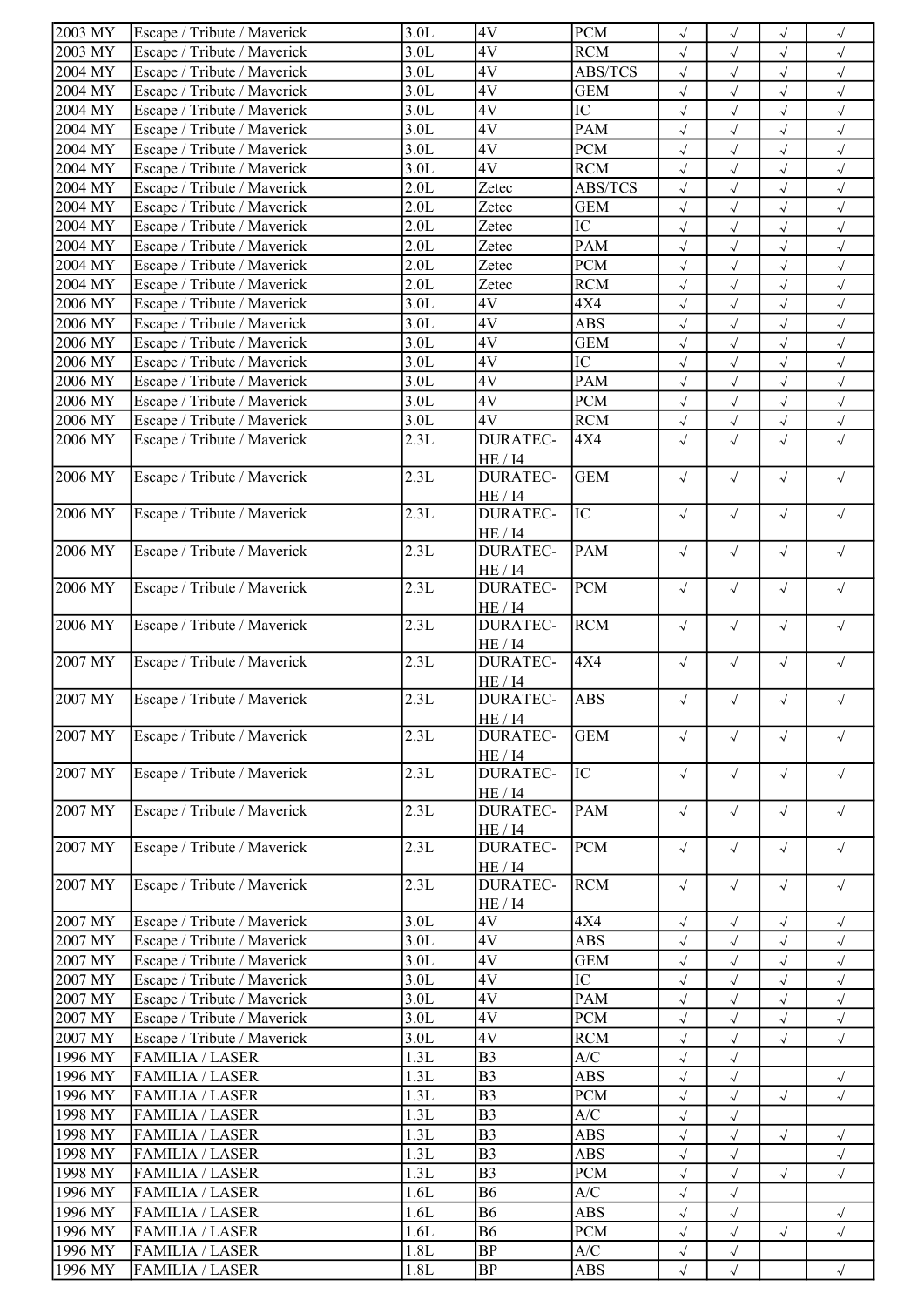| 1996 MY | <b>FAMILIA / LASER</b>            | 1.8L | <b>BP</b>              | PCM            | $\sqrt{ }$           | $\sqrt{}$              | $\sqrt{ }$               | $\sqrt{ }$           |
|---------|-----------------------------------|------|------------------------|----------------|----------------------|------------------------|--------------------------|----------------------|
| 1998 MY | <b>FAMILIA / LASER</b>            | 1.8L | FP                     | A/C            | $\sqrt{ }$           | $\sqrt{ }$             |                          |                      |
| 1998 MY | <b>FAMILIA / LASER</b>            | 1.8L | FP                     | <b>ABS</b>     | $\sqrt{ }$           | $\sqrt{ }$             | $\sqrt{ }$               | $\sqrt{\phantom{a}}$ |
| 1998 MY | <b>FAMILIA / LASER</b>            | 1.8L | <b>FP</b>              | <b>ABS</b>     | $\sqrt{ }$           | $\sqrt{ }$             |                          | $\sqrt{ }$           |
| 1998 MY | <b>FAMILIA / LASER</b>            | 1.8L | <b>FP</b>              | <b>PCM</b>     | $\sqrt{ }$           | $\sqrt{ }$             | $\sqrt{ }$               | $\sqrt{}$            |
| 1999 MY | <b>FAMILIA / LASER</b>            | 2.0L | FS                     | A/C            | $\sqrt{ }$           | $\sqrt{ }$             |                          |                      |
|         |                                   |      |                        |                |                      |                        |                          |                      |
| 1999 MY | <b>FAMILIA / LASER</b>            | 2.0L | FS                     | <b>ABS</b>     | $\sqrt{ }$           | $\sqrt{}$              | $\sqrt{ }$               | $\sqrt{ }$           |
| 1999 MY | <b>FAMILIA / LASER</b>            | 2.0L | FS                     | <b>PCM</b>     | $\sqrt{\phantom{a}}$ | $\sqrt{ }$             | $\sqrt{ }$               | $\sqrt{ }$           |
| 2000 MY | <b>FAMILIA / LASER</b>            | 2.0L | FS                     | A/C            | $\sqrt{ }$           | $\sqrt{ }$             |                          |                      |
| 2000 MY | <b>FAMILIA / LASER</b>            | 2.0L | <b>FS</b>              | <b>ABS</b>     | $\sqrt{ }$           | $\sqrt{}$              | $\sqrt{ }$               | $\sqrt{ }$           |
| 2000 MY | <b>FAMILIA / LASER</b>            | 2.0L | <b>FS</b>              | <b>PCM</b>     | $\sqrt{ }$           | $\sqrt{}$              | $\sqrt{ }$               | $\sqrt{ }$           |
| 2002 MY | <b>FAMILIA / LASER</b>            | 2.0L | FS                     | A/C            | $\sqrt{ }$           | $\sqrt{2}$             |                          |                      |
| 2002 MY | <b>FAMILIA / LASER</b>            | 2.0L | FS                     | <b>ABS/TCS</b> | $\sqrt{ }$           | $\sqrt{}$              | $\sqrt{ }$               |                      |
| 2002 MY | <b>FAMILIA / LASER</b>            | 2.0L | <b>FS</b>              | <b>PCM</b>     | $\sqrt{ }$           | $\sqrt{ }$             | $\sqrt{}$                | $\sqrt{ }$           |
| 1998 MY | <b>FAMILIA / LASER</b>            | 2.0L | <b>RF</b>              | A/C            | $\sqrt{ }$           | $\sqrt{ }$             |                          |                      |
| 1998 MY | <b>FAMILIA / LASER</b>            | 2.0L | RF                     | <b>ABS</b>     | $\sqrt{ }$           | $\sqrt{ }$             | $\sqrt{\phantom{a}}$     | $\sqrt{}$            |
| 1998 MY | <b>FAMILIA / LASER</b>            | 2.0L | RF                     | <b>ABS</b>     | $\sqrt{ }$           | $\sqrt{ }$             |                          | $\sqrt{ }$           |
| 1998 MY | <b>FAMILIA / LASER</b>            | 2.0L | <b>RF</b>              | <b>PCM</b>     | $\sqrt{ }$           | $\sqrt{}$              | $\sqrt{ }$               | $\sqrt{ }$           |
| 1996 MY |                                   |      | Z5                     | A/C            |                      | $\sqrt{ }$             |                          |                      |
|         | <b>FAMILIA / LASER</b>            | 1.5L |                        |                | $\sqrt{\phantom{a}}$ |                        |                          |                      |
| 1996 MY | <b>FAMILIA / LASER</b>            | 1.5L | Z5                     | <b>ABS</b>     | $\sqrt{\phantom{a}}$ | $\sqrt{ }$             |                          | $\sqrt{ }$           |
| 1996 MY | <b>FAMILIA / LASER</b>            | 1.5L | Z <sub>5</sub>         | <b>PCM</b>     | $\sqrt{ }$           | $\sqrt{}$              | $\sqrt{ }$               | $\sqrt{ }$           |
| 1998 MY | <b>FAMILIA / LASER</b>            | 1.5L | ZL                     | A/C            | $\sqrt{ }$           | $\sqrt{ }$             |                          |                      |
| 1998 MY | <b>FAMILIA / LASER</b>            | 1.5L | ZL                     | <b>ABS</b>     | $\checkmark$         | $\sqrt{}$              | $\sqrt{ }$               | $\sqrt{ }$           |
| 1998 MY | <b>FAMILIA / LASER</b>            | 1.5L | $\overline{ZL}$        | <b>ABS</b>     | $\sqrt{ }$           | $\sqrt{2}$             |                          | $\checkmark$         |
| 1998 MY | <b>FAMILIA / LASER</b>            | 1.5L | $\overline{\text{ZL}}$ | <b>PCM</b>     | $\sqrt{ }$           | $\sqrt{}$              | $\sqrt{ }$               | $\sqrt{ }$           |
| 2000 MY | <b>FAMILIA / LASER</b>            | 1.5L | ZL                     | A/C            | $\sqrt{}$            | $\sqrt{}$              |                          |                      |
| 2000 MY | <b>FAMILIA / LASER</b>            | 1.5L | ZL                     | ABS/TCS        | $\sqrt{ }$           | $\sqrt{ }$             | $\sqrt{ }$               |                      |
| 2000 MY | <b>FAMILIA / LASER</b>            | 1.5L | ZL                     | ABS            | $\sqrt{ }$           | $\sqrt{ }$             | $\sqrt{ }$               | $\sqrt{ }$           |
| 2000 MY | <b>FAMILIA / LASER</b>            | 1.5L | ZL                     | <b>PCM</b>     | $\sqrt{ }$           | $\sqrt{ }$             | $\sqrt{ }$               | $\sqrt{}$            |
| 2002 MY | <b>FAMILIA / LASER</b>            | 1.5L | ZL                     | A/C            | $\sqrt{\phantom{a}}$ | $\sqrt{ }$             |                          |                      |
| 2002 MY | <b>FAMILIA / LASER</b>            | 1.5L | ZL                     | ABS/TCS        |                      |                        |                          |                      |
|         |                                   |      |                        |                | $\sqrt{\phantom{a}}$ | $\sqrt{}$              | $\sqrt{ }$               |                      |
| 2002 MY | <b>FAMILIA / LASER</b>            | 1.5L | ZL                     | <b>PCM</b>     | $\sqrt{\phantom{a}}$ | $\sqrt{ }$             | $\sqrt{ }$               | $\sqrt{ }$           |
|         | $2017$ (MY) FAMILIA VAN (BV*Y12)  | 1.6L | <b>HR16</b>            | <b>ABS</b>     | $\sqrt{\phantom{a}}$ | $\sqrt{ }$             | $\sqrt{ }$               | $\sqrt{ }$           |
|         | 2017 (MY) FAMILIA VAN (BV*Y12)    | 1.6L | <b>HR16</b>            | <b>ADAS</b>    | $\sqrt{ }$           | $\sqrt{ }$             | $\sqrt{ }$               |                      |
|         | $2017$ (MY) FAMILIA VAN (BV*Y12)  | 1.6L | <b>HR16</b>            | <b>EPS</b>     | $\sqrt{ }$           | $\sqrt{}$              | $\sqrt{ }$               |                      |
|         | $2017$ (MY) FAMILIA VAN (BV*Y12)  | 1.6L | <b>HR16</b>            | <b>GEM</b>     | $\sqrt{ }$           | $\sqrt{}$              | $\sqrt{ }$               |                      |
|         | $[2017 (MY)$ FAMILIA VAN (BV*Y12) | 1.6L | <b>HR16</b>            | IC             | $\sqrt{ }$           | $\sqrt{}$              | $\sqrt{ }$               |                      |
|         | $2017$ (MY) FAMILIA VAN (BV*Y12)  | 1.6L | <b>HR16</b>            | <b>IPDM</b>    | $\sqrt{ }$           | $\sqrt{}$              | $\sqrt{ }$               |                      |
|         | $2017$ (MY) FAMILIA VAN (BV*Y12)  | 1.6L | <b>HR16</b>            | <b>LDW</b>     | $\sqrt{ }$           | $\sqrt{ }$             | $\sqrt{\phantom{a}}$     |                      |
|         | $2017$ (MY) FAMILIA VAN (BV*Y12)  | 1.6L | <b>HR16</b>            | <b>PCM</b>     | $\sqrt{ }$           | $\sqrt{ }$             |                          | $\sqrt{ }$           |
|         | $2017$ (MY) FAMILIA VAN (BV*Y12)  | 1.6L | <b>HR16</b>            | <b>RCM</b>     | $\sqrt{ }$           | $\sqrt{ }$             |                          |                      |
|         | $2017$ (MY) FAMILIA VAN (BV*Y12)  | 1.6L | <b>HR16</b>            | <b>RCM</b>     | $\sqrt{ }$           | $\sqrt{ }$             | $\sqrt{\phantom{a}}$     |                      |
|         | $2017$ (MY) FAMILIA VAN (BV*Y12)  | 1.5L | <b>HR15</b>            | <b>ABS</b>     | $\sqrt{ }$           | $\sqrt{}$              | $\sqrt{ }$               | $\sqrt{ }$           |
|         | $2017$ (MY) FAMILIA VAN (BV*Y12)  | 1.5L | <b>HR15</b>            | <b>ADAS</b>    | $\sqrt{ }$           | $\sqrt{}$              | $\sqrt{ }$               |                      |
|         | $2017$ (MY) FAMILIA VAN (BV*Y12)  | 1.5L | <b>HR15</b>            | <b>EPS</b>     | $\sqrt{\phantom{a}}$ |                        |                          |                      |
|         | $2017$ (MY) FAMILIA VAN (BV*Y12)  | 1.5L | <b>HR15</b>            | <b>GEM</b>     | $\sqrt{ }$           | $\sqrt{}$<br>$\sqrt{}$ | $\sqrt{ }$<br>$\sqrt{ }$ |                      |
|         |                                   |      |                        |                |                      |                        |                          |                      |
|         | $2017$ (MY) FAMILIA VAN (BV*Y12)  | 1.5L | <b>HR15</b>            | IC             | $\sqrt{ }$           | $\sqrt{}$              | $\sqrt{ }$               |                      |
|         | $2017$ (MY) FAMILIA VAN (BV*Y12)  | 1.5L | <b>HR15</b>            | <b>IPDM</b>    | $\sqrt{ }$           | $\sqrt{}$              | $\sqrt{}$                |                      |
|         | $2017$ (MY) FAMILIA VAN (BV*Y12)  | 1.5L | <b>HR15</b>            | <b>LDW</b>     | $\sqrt{ }$           | $\sqrt{}$              | $\sqrt{}$                |                      |
|         | $2017$ (MY) FAMILIA VAN (BV*Y12)  | 1.5L | <b>HR15</b>            | <b>PCM</b>     | $\sqrt{ }$           | $\sqrt{ }$             |                          | $\sqrt{ }$           |
|         | $2017$ (MY) FAMILIA VAN (BV*Y12)  | 1.5L | <b>HR15</b>            | <b>PCM</b>     | $\sqrt{ }$           | $\checkmark$           | $\sqrt{ }$               | $\sqrt{ }$           |
|         | $[2017 (MY)$ FAMILIA VAN (BV*Y12) | 1.5L | <b>HR15</b>            | <b>RCM</b>     | $\sqrt{ }$           | $\sqrt{ }$             |                          |                      |
|         | $2017$ (MY) FAMILIA VAN (BV*Y12)  | 1.5L | <b>HR15</b>            | <b>RCM</b>     | $\sqrt{ }$           | $\sqrt{ }$             | $\sqrt{\phantom{a}}$     |                      |
|         | $2017$ (MY) FAMILIA VAN (BV*Y12)  | 1.5L | <b>HR15</b>            | <b>TCM</b>     | $\sqrt{ }$           | $\sqrt{}$              | $\sqrt{ }$               |                      |
| 2013 MY | FAMILIA VAN (BV*Y12)              | 1.5L | <b>HR15</b>            | ABS            | $\sqrt{ }$           | $\sqrt{ }$             | $\sqrt{ }$               | $\sqrt{ }$           |
| 2013 MY | FAMILIA VAN (BV*Y12)              | 1.5L | <b>HR15</b>            | <b>EPS</b>     | $\sqrt{\phantom{a}}$ | $\sqrt{}$              | $\sqrt{ }$               |                      |
| 2013 MY | FAMILIA VAN (BV*Y12)              | 1.5L | <b>HR15</b>            | <b>GEM</b>     | $\sqrt{\phantom{a}}$ | $\sqrt{}$              | $\sqrt{ }$               |                      |
| 2013 MY | FAMILIA VAN (BV*Y12)              | 1.5L | <b>HR15</b>            | IC             | $\sqrt{ }$           | $\sqrt{}$              | $\sqrt{ }$               |                      |
| 2013 MY | FAMILIA VAN (BV*Y12)              | 1.5L | <b>HR15</b>            | <b>IPDM</b>    | $\sqrt{ }$           | $\sqrt{ }$             | $\sqrt{ }$               |                      |
|         |                                   |      |                        |                |                      |                        |                          |                      |
| 2013 MY | FAMILIA VAN (BV*Y12)              | 1.5L | <b>HR15</b>            | PCM            | $\sqrt{ }$           | $\sqrt{ }$             |                          | $\sqrt{ }$           |
| 2013 MY | FAMILIA VAN (BV*Y12)              | 1.5L | <b>HR15</b>            | PCM            | $\sqrt{ }$           | $\sqrt{}$              | $\sqrt{ }$               | $\sqrt{ }$           |
| 2013 MY | FAMILIA VAN (BV*Y12)              | 1.5L | <b>HR15</b>            | RCM            | $\sqrt{ }$           | $\sqrt{ }$             |                          |                      |
| 2013 MY | FAMILIA VAN (BV*Y12)              | 1.5L | <b>HR15</b>            | <b>TCM</b>     | $\sqrt{}$            | $\sqrt{}$              | $\sqrt{ }$               |                      |
| 2013 MY | FAMILIA VAN (BV*Y12)              | 1.8L | <b>MR18</b>            | <b>ABS</b>     | $\sqrt{ }$           | $\sqrt{ }$             | $\sqrt{ }$               | $\sqrt{ }$           |
| 2013 MY | FAMILIA VAN (BV*Y12)              | 1.8L | MR18                   | <b>EPS</b>     | $\sqrt{ }$           | $\sqrt{}$              | $\sqrt{ }$               |                      |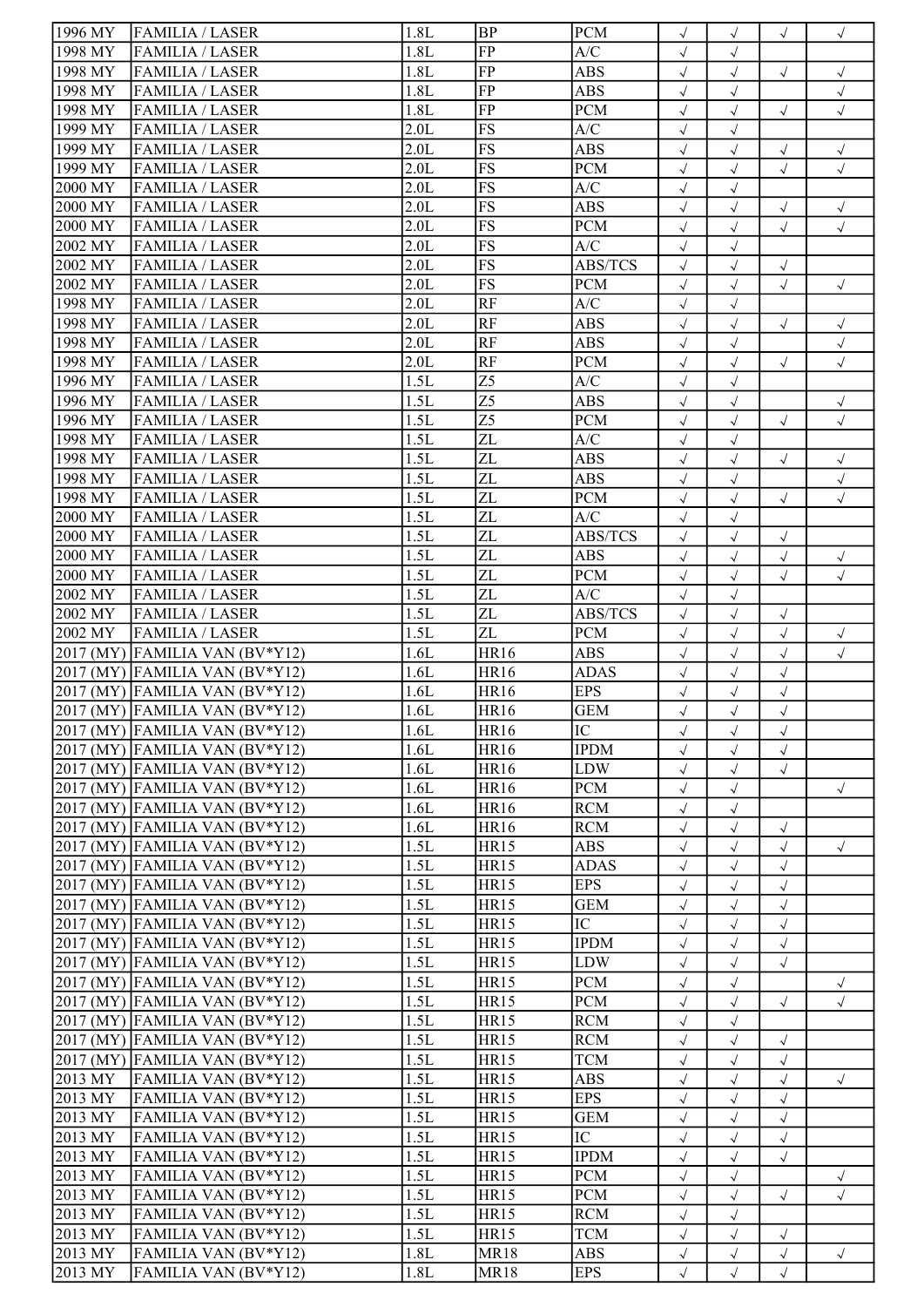| 2013 MY          | FAMILIA VAN (BV*Y12)                         | 1.8L   | <b>MR18</b> | <b>GEM</b>  | $\sqrt{}$            | $\sqrt{ }$           | $\sqrt{ }$           |            |
|------------------|----------------------------------------------|--------|-------------|-------------|----------------------|----------------------|----------------------|------------|
| 2013 MY          | FAMILIA VAN (BV*Y12)                         | 1.8L   | <b>MR18</b> | IC          | $\sqrt{}$            | $\sqrt{ }$           | $\sqrt{ }$           |            |
| 2013 MY          | FAMILIA VAN (BV*Y12)                         | 1.8L   | <b>MR18</b> | <b>IPDM</b> | $\sqrt{ }$           | $\sqrt{ }$           | $\sqrt{\phantom{a}}$ |            |
| 2013 MY          | FAMILIA VAN (BV*Y12)                         | 1.8L   | <b>MR18</b> | <b>PCM</b>  | $\sqrt{ }$           | $\sqrt{ }$           |                      | $\sqrt{ }$ |
| 2013 MY          | FAMILIA VAN (BV*Y12)                         | 1.8L   | <b>MR18</b> | <b>PCM</b>  | $\sqrt{ }$           | $\sqrt{ }$           | $\sqrt{\phantom{a}}$ | $\sqrt{ }$ |
| 2013 MY          | FAMILIA VAN (BV*Y12)                         | 1.8L   | <b>MR18</b> | <b>RCM</b>  | $\sqrt{ }$           | $\sqrt{}$            |                      |            |
| 2013 MY          | FAMILIA VAN (BV*Y12)                         | 1.6L   | <b>HR16</b> | <b>ABS</b>  | $\sqrt{ }$           | $\sqrt{}$            | $\sqrt{ }$           | $\sqrt{ }$ |
| 2013 MY          | FAMILIA VAN (BV*Y12)                         | 1.6L   | <b>HR16</b> | <b>EPS</b>  | $\sqrt{}$            | $\sqrt{}$            | $\sqrt{ }$           |            |
| 2013 MY          | FAMILIA VAN (BV*Y12)                         | 1.6L   | <b>HR16</b> | <b>GEM</b>  | $\sqrt{ }$           | $\sqrt{}$            | $\sqrt{\phantom{a}}$ |            |
| 2013 MY          | FAMILIA VAN (BV*Y12)                         | 1.6L   | <b>HR16</b> | IC          | $\sqrt{ }$           | $\sqrt{ }$           | $\sqrt{ }$           |            |
| 2013 MY          | FAMILIA VAN (BV*Y12)                         | 1.6L   | <b>HR16</b> | <b>IPDM</b> | $\sqrt{}$            | $\sqrt{ }$           | $\sqrt{ }$           |            |
| 2013 MY          | FAMILIA VAN (BV*Y12)                         | 1.6L   | <b>HR16</b> | PCM         | $\sqrt{}$            | $\sqrt{ }$           |                      | $\sqrt{ }$ |
| 2013 MY          | FAMILIA VAN (BV*Y12)                         | 1.6L   | <b>HR16</b> | <b>PCM</b>  | $\sqrt{2}$           | $\sqrt{ }$           | $\sqrt{ }$           | $\sqrt{2}$ |
| 2013 MY          | FAMILIA VAN (BV*Y12)                         | 1.6L   | <b>HR16</b> | <b>RCM</b>  | $\sqrt{}$            | $\sqrt{}$            |                      |            |
| 2007 MY          | FAMILIA VAN (BV*Y12)                         | 1.8L   | <b>MR18</b> | <b>ABS</b>  | $\sqrt{ }$           | $\sqrt{ }$           | $\sqrt{\phantom{a}}$ | $\sqrt{ }$ |
| 2007 MY          | FAMILIA VAN (BV*Y12)                         | 1.8L   | <b>MR18</b> | <b>EPS</b>  | $\sqrt{ }$           | $\sqrt{ }$           | $\sqrt{ }$           |            |
| 2007 MY          | FAMILIA VAN (BV*Y12)                         | 1.8L   | <b>MR18</b> | <b>EPS</b>  | $\sqrt{ }$           | $\sqrt{}$            |                      |            |
| 2007 MY          | FAMILIA VAN (BV*Y12)                         | 1.8L   | <b>MR18</b> | <b>GEM</b>  | $\sqrt{ }$           | $\sqrt{ }$           | $\sqrt{\phantom{a}}$ |            |
| 2007 MY          | FAMILIA VAN (BV*Y12)                         | 1.8L   | <b>MR18</b> | IC          | $\sqrt{ }$           | $\sqrt{\phantom{a}}$ | $\sqrt{ }$           |            |
| 2007 MY          | FAMILIA VAN (BV*Y12)                         | 1.8L   | <b>MR18</b> | <b>IPDM</b> | $\sqrt{ }$           | $\sqrt{}$            | $\sqrt{ }$           |            |
| 2007 MY          | FAMILIA VAN (BV*Y12)                         | 1.8L   | <b>MR18</b> | <b>PCM</b>  | $\sqrt{ }$           | $\sqrt{\phantom{a}}$ | $\sqrt{\phantom{a}}$ | $\sqrt{ }$ |
| 2007 MY          | FAMILIA VAN (BV*Y12)                         | 1.8L   | <b>MR18</b> | <b>RCM</b>  | $\sqrt{ }$           | $\sqrt{ }$           |                      |            |
| 2007 MY          | FAMILIA VAN (BV*Y12)                         | 1.8L   | <b>MR18</b> | <b>TCM</b>  | $\sqrt{ }$           | $\sqrt{ }$           | $\sqrt{ }$           |            |
| 2007 MY          | FAMILIA VAN (BV*Y12)                         | 1.5L   | <b>HR15</b> | <b>ABS</b>  | $\checkmark$         | $\sqrt{ }$           | $\sqrt{ }$           | $\sqrt{ }$ |
| 2007 MY          | FAMILIA VAN (BV*Y12)                         | 1.5L   | <b>HR15</b> | <b>EPS</b>  | $\sqrt{2}$           | $\sqrt{ }$           | $\sqrt{2}$           |            |
| 2007 MY          | FAMILIA VAN (BV*Y12)                         | 1.5L   | <b>HR15</b> | <b>EPS</b>  | $\sqrt{}$            | $\sqrt{}$            |                      |            |
| 2007 MY          | FAMILIA VAN (BV*Y12)                         | 1.5L   | <b>HR15</b> | GEM         | $\sqrt{ }$           | $\sqrt{}$            | $\sqrt{}$            |            |
| 2007 MY          | FAMILIA VAN (BV*Y12)                         | 1.5L   | <b>HR15</b> | IC          | $\sqrt{ }$           | $\sqrt{ }$           | $\sqrt{\phantom{a}}$ |            |
| 2007 MY          | FAMILIA VAN (BV*Y12)                         | 1.5L   | <b>HR15</b> | <b>IPDM</b> | $\sqrt{ }$           | $\sqrt{ }$           | $\sqrt{ }$           |            |
| 2007 MY          | FAMILIA VAN (BV*Y12)                         | 1.5L   | <b>HR15</b> | <b>RCM</b>  | $\sqrt{ }$           | $\sqrt{ }$           |                      |            |
| 2007 MY          | FAMILIA VAN (BV*Y12)                         | 1.5L   | <b>HR15</b> | <b>TCM</b>  | $\sqrt{ }$           | $\sqrt{}$            | $\sqrt{ }$           |            |
| 2007 MY          | FAMILIA VAN (BV*Y12)                         | 1.6L   | <b>HR16</b> | <b>ABS</b>  | $\sqrt{ }$           | $\sqrt{}$            | $\sqrt{ }$           | $\sqrt{ }$ |
| 2007 MY          | FAMILIA VAN (BV*Y12)                         | 1.6L   | <b>HR16</b> | <b>EPS</b>  | $\sqrt{ }$           | $\sqrt{ }$           | $\sqrt{ }$           |            |
| 2007 MY          | FAMILIA VAN (BV*Y12)                         | 1.6L   | <b>HR16</b> | <b>EPS</b>  | $\sqrt{ }$           | $\sqrt{}$            |                      |            |
| 2007 MY          | FAMILIA VAN (BV*Y12)                         | 1.6L   | <b>HR16</b> | <b>GEM</b>  | $\sqrt{ }$           | $\sqrt{ }$           | $\sqrt{ }$           |            |
| 2007 MY          | FAMILIA VAN (BV*Y12)                         | 1.6L   | <b>HR16</b> | IC          | $\sqrt{ }$           | $\sqrt{ }$           | $\sqrt{ }$           |            |
| 2007 MY          | FAMILIA VAN (BV*Y12)                         | 1.6L   | <b>HR16</b> | <b>IPDM</b> | $\sqrt{ }$           | $\sqrt{}$            | $\sqrt{ }$           |            |
| 2007 MY          | FAMILIA VAN (BV*Y12)                         | 1.6L   | <b>HR16</b> | <b>PCM</b>  | $\sqrt{2}$           | $\checkmark$         | $\sqrt{ }$           | $\sqrt{ }$ |
| 2007 MY          | FAMILIA VAN (BV*Y12)                         | 1.6L   | <b>HR16</b> | <b>RCM</b>  | $\sqrt{}$            | $\sqrt{}$            |                      |            |
| 2007 MY          | FAMILIA VAN (BV*Y12)                         | 1.6L   | <b>HR16</b> | <b>TCM</b>  | $\sqrt{\phantom{a}}$ | $\sqrt{ }$           | $\sqrt{\phantom{a}}$ |            |
| 2007 MY          | FAMILIA VAN (BV*Y12)                         | 1.2L   | <b>CR12</b> | <b>ABS</b>  |                      |                      | $\sqrt{\phantom{a}}$ |            |
| 2007 MY          | FAMILIA VAN (BV*Y12)                         | 1.2L   | <b>CR12</b> | <b>EPS</b>  | $\sqrt{\phantom{a}}$ | $\sqrt{ }$           | $\sqrt{\phantom{a}}$ | $\sqrt{ }$ |
|                  |                                              |        | CR12        | <b>EPS</b>  | $\sqrt{\phantom{a}}$ | $\sqrt{}$            |                      |            |
| 2007 MY          | FAMILIA VAN (BV*Y12)<br>FAMILIA VAN (BV*Y12) | 1.2L   |             | <b>GEM</b>  | $\sqrt{ }$           | $\sqrt{ }$           |                      |            |
| 2007 MY          |                                              | 1.2L   | CR12        |             | $\sqrt{ }$           | $\sqrt{ }$           | $\sqrt{ }$           |            |
| 2007 MY          | FAMILIA VAN (BV*Y12)                         | 1.2L   | <b>CR12</b> | IC          | $\sqrt{2}$           | $\sqrt{ }$           | $\sqrt{ }$           |            |
| $\sqrt{2007}$ MY | FAMILIA VAN (BV*Y12)                         | 1.2L   | <b>CR12</b> | <b>IPDM</b> | $\sqrt{ }$           | $\sqrt{ }$           | $\sqrt{ }$           |            |
| 2007 MY          | FAMILIA VAN (BV*Y12)                         | 1.2L   | <b>CR12</b> | <b>PCM</b>  | $\sqrt{ }$           | $\sqrt{ }$           | $\sqrt{ }$           | $\sqrt{}$  |
| 2007 MY          | FAMILIA VAN (BV*Y12)                         | 1.2L   | <b>CR12</b> | <b>RCM</b>  | $\sqrt{}$            | $\sqrt{ }$           |                      |            |
| 2007 MY          | FAMILIA VAN (BV*Y12)                         | 1.2L   | <b>CR12</b> | <b>TCM</b>  | $\sqrt{}$            | $\sqrt{}$            | $\sqrt{ }$           |            |
| 2002 MY          | FAMILIA WAGON/VAN (B*Y11-                    | $1.8L$ | QG18        | PCM         | $\sqrt{ }$           | $\sqrt{ }$           | $\sqrt{ }$           | $\sqrt{}$  |
|                  | $500000-$                                    |        |             |             |                      |                      |                      |            |
| 2002 MY          | FAMILIA WAGON/VAN (B*Y11-                    | 1.8L   | QG18        | <b>TCM</b>  | $\sqrt{}$            | $\sqrt{}$            | $\sqrt{}$            |            |
|                  | $500000-$                                    |        |             |             |                      |                      |                      |            |
| 2002 MY          | FAMILIA WAGON/VAN (B*Y11-                    | 1.5L   | QG15        | <b>ABS</b>  | $\sqrt{}$            | $\sqrt{}$            | $\sqrt{}$            | $\sqrt{}$  |
|                  | $500000-$                                    |        |             |             |                      |                      |                      |            |
| 2002 MY          | FAMILIA WAGON/VAN (B*Y11-                    | 1.5L   | QG15        | <b>PCM</b>  | $\sqrt{}$            | $\sqrt{}$            | $\sqrt{}$            | $\sqrt{}$  |
|                  | $500000-$<br>FAMILIA WAGON/VAN (B*Y11-       | 1.5L   |             |             |                      |                      |                      |            |
| 2002 MY          |                                              |        | QG15        | <b>TCM</b>  | $\sqrt{}$            | $\sqrt{ }$           | $\sqrt{ }$           |            |
| 2002 MY          | $500000-$<br>FAMILIA WAGON/VAN (B*Y11-       | 1.3L   | QG13        | <b>ABS</b>  | $\sqrt{}$            | $\sqrt{}$            | $\sqrt{ }$           |            |
|                  | $500000-$                                    |        |             |             |                      |                      |                      | $\sqrt{}$  |
| 2002 MY          | FAMILIA WAGON/VAN (B*Y11-                    | 1.3L   | QG13        | <b>PCM</b>  | $\sqrt{}$            | $\sqrt{ }$           | $\sqrt{ }$           | $\sqrt{ }$ |
|                  | $500000-$                                    |        |             |             |                      |                      |                      |            |
| 2002 MY          | FAMILIA WAGON/VAN (B*Y11-                    | 1.3L   | QG13        | <b>TCM</b>  | $\sqrt{}$            | $\sqrt{ }$           | $\sqrt{ }$           |            |
|                  | $500000-$                                    |        |             |             |                      |                      |                      |            |
|                  |                                              |        |             |             |                      |                      |                      |            |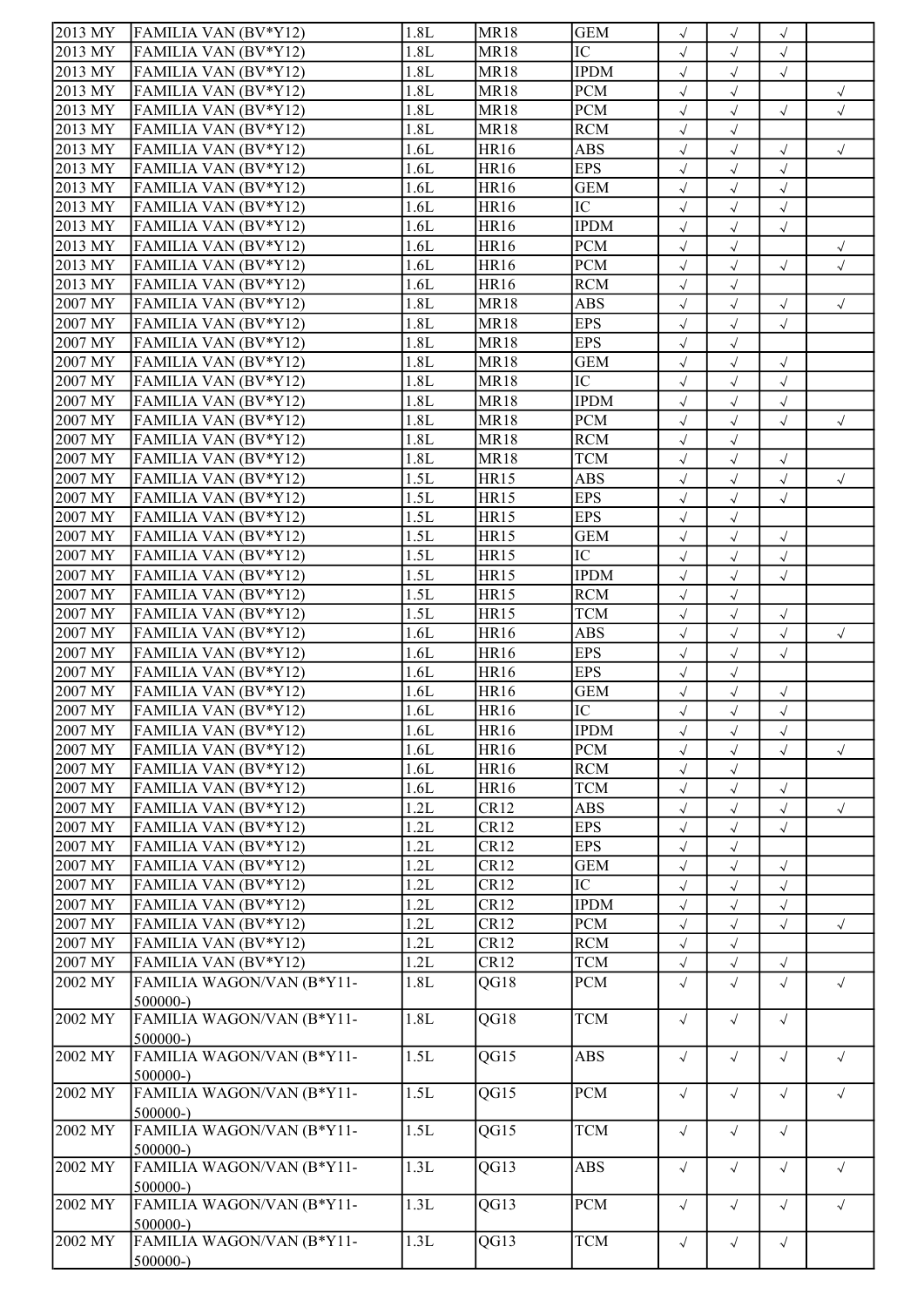| 1999 MY              | FAMILIA WAGON/VAN (B*Y11-              | 1.8L  | QG18            | <b>PCM</b>  | $\sqrt{}$            | $\sqrt{}$  | $\sqrt{ }$   | $\sqrt{ }$   |
|----------------------|----------------------------------------|-------|-----------------|-------------|----------------------|------------|--------------|--------------|
| 1999 MY              | $500000-$<br>FAMILIA WAGON/VAN (B*Y11- | 1.5L  | QG15            | PCM         | $\sqrt{ }$           | $\sqrt{}$  | $\sqrt{ }$   | $\sqrt{ }$   |
|                      | $500000-$                              |       |                 |             |                      |            |              |              |
| 1999 MY              | FAMILIA WAGON/VAN (B*Y11-<br>$500000-$ | 1.3L  | QG13            | <b>PCM</b>  | $\sqrt{}$            | $\sqrt{}$  | $\sqrt{}$    | $\sqrt{ }$   |
| 2001 MY              | Fiesta / Mazda 121 / Bantam            | 1.6L  | Other           | ABS/TCS     | $\checkmark$         | $\sqrt{}$  | $\sqrt{}$    |              |
| 2001 MY              | Fiesta / Mazda 121 / Bantam            | 1.6L  | Other           | CSM         | $\sqrt{ }$           | $\sqrt{ }$ |              |              |
| 2001 MY              | Fiesta / Mazda 121 / Bantam            | 1.6L  | Other           | <b>GEM</b>  | $\sqrt{ }$           | $\sqrt{ }$ | $\sqrt{ }$   |              |
| 2001 MY              | Fiesta / Mazda 121 / Bantam            | 1.6L  | Other           | <b>HEC</b>  | $\sqrt{}$            | $\sqrt{}$  | $\sqrt{ }$   |              |
| 2001 MY              | Fiesta / Mazda 121 / Bantam            | 1.6L  | Other           | <b>PATS</b> | $\sqrt{ }$           | $\sqrt{}$  | $\sqrt{ }$   |              |
| 2001 MY              | Fiesta / Mazda 121 / Bantam            | 1.6L  | Other           | <b>PATS</b> | $\sqrt{}$            | $\sqrt{}$  |              |              |
| 2001 MY              | Fiesta / Mazda 121 / Bantam            | 1.6L  | Other           | <b>PCM</b>  | $\sqrt{}$            | $\sqrt{}$  | $\sqrt{}$    | $\sqrt{ }$   |
| 2000 MY              | Fiesta / Mazda 121 / Bantam            | 1.4L  | PT-E            | ABS/TCS     | $\sqrt{}$            | $\sqrt{}$  | $\checkmark$ |              |
| 2000 MY              | Fiesta / Mazda 121 / Bantam            | 1.4L  | $PT-E$          | CSM         | $\sqrt{ }$           | $\sqrt{}$  |              |              |
| 2000 MY              | Fiesta / Mazda 121 / Bantam            | 1.4L  | $PT-E$          | <b>ECS</b>  | $\sqrt{}$            | $\sqrt{}$  | $\checkmark$ |              |
| 2000 MY              | Fiesta / Mazda 121 / Bantam            | 1.4L  | $PT-E$          | <b>HEC</b>  | $\sqrt{}$            | $\sqrt{}$  | $\sqrt{}$    |              |
| 2000 MY              | Fiesta / Mazda 121 / Bantam            | 1.4L  | $PT-E$          | <b>PCM</b>  | $\sqrt{2}$           | $\sqrt{}$  | $\sqrt{2}$   | $\sqrt{ }$   |
| Other                | Fiesta / Mazda 121 / Bantam            | 1.8L  | Endura-DE       | ABS/TCS     | $\sqrt{}$            | $\sqrt{}$  | $\sqrt{}$    |              |
| Other                | Fiesta / Mazda 121 / Bantam            | 1.8L  | Endura-DE       | CSM         | $\sqrt{}$            | $\sqrt{}$  |              |              |
| Other                | Fiesta / Mazda 121 / Bantam            | 1.8L  | Endura-DE       | <b>ECS</b>  | $\sqrt{\phantom{a}}$ | $\sqrt{}$  | $\sqrt{ }$   |              |
| Other                | Fiesta / Mazda 121 / Bantam            | 1.8L  | Endura-DE       | <b>HEC</b>  | $\sqrt{ }$           | $\sqrt{}$  | $\sqrt{ }$   |              |
| Other                | Fiesta / Mazda 121 / Bantam            | 1.8L  | Endura-DE       | <b>PATS</b> | $\sqrt{ }$           | $\sqrt{}$  | $\sqrt{ }$   |              |
| Other                | Fiesta / Mazda 121 / Bantam            | 1.8L  | Endura-DE       | <b>PCM</b>  | $\checkmark$         | $\sqrt{}$  | $\checkmark$ | $\sqrt{ }$   |
| 1999.75              | Fiesta / Mazda 121 / Bantam            | 1.6L  | Zetec Rocam     | ABS/TCS     | $\sqrt{ }$           | $\sqrt{ }$ | $\sqrt{}$    |              |
| <b>MY</b><br>1999.76 | Fiesta / Mazda 121 / Bantam            | 1.6L  | Zetec Rocam     | CSM         | $\sqrt{ }$           | $\sqrt{ }$ | $\sqrt{ }$   |              |
| <b>MY</b>            |                                        |       |                 |             |                      |            |              |              |
| 1999.77<br><b>MY</b> | Fiesta / Mazda 121 / Bantam            | 1.6L  | Zetec Rocam     | <b>CSM</b>  | $\sqrt{ }$           | $\sqrt{ }$ |              |              |
| 1999.78<br><b>MY</b> | Fiesta / Mazda 121 / Bantam            | 1.6L  | Zetec Rocam     | <b>ECS</b>  | $\sqrt{ }$           | $\sqrt{ }$ | $\sqrt{ }$   |              |
| 1999.79<br><b>MY</b> | Fiesta / Mazda 121 / Bantam            | 1.6L  | Zetec Rocam     | <b>GEM</b>  | $\sqrt{ }$           | $\sqrt{ }$ | $\sqrt{ }$   | $\sqrt{ }$   |
| 1999.80<br><b>MY</b> | Fiesta / Mazda 121 / Bantam            | 1.6L  | Zetec Rocam     | <b>HEC</b>  | $\sqrt{ }$           | $\sqrt{ }$ | $\sqrt{ }$   | $\sqrt{ }$   |
| 1999.81<br><b>MY</b> | Fiesta / Mazda 121 / Bantam            | 1.6L  | Zetec Rocam PCM |             | $\sqrt{ }$           | $\sqrt{ }$ | $\sqrt{ }$   | $\sqrt{ }$   |
| 1999 MY              | Fiesta / Mazda 121 / Bantam            | 1.3L  | Endura-E        | ABS/TCS     | $\sqrt{ }$           | $\sqrt{}$  | $\sqrt{ }$   |              |
| 1999 MY              | Fiesta / Mazda 121 / Bantam            | 1.3L  | Endura-E        | CSM         | $\sqrt{ }$           | $\sqrt{}$  | $\sqrt{}$    |              |
| 1999 MY              | Fiesta / Mazda 121 / Bantam            | 1.3L  | Endura-E        | CSM         | $\sqrt{}$            | $\sqrt{}$  |              |              |
| 1999 MY              | Fiesta / Mazda 121 / Bantam            | 1.3L  | Endura-E        | ECS         | $\sqrt{ }$           |            | $\sqrt{}$    |              |
| 1999 MY              | Fiesta / Mazda 121 / Bantam            | 1.3L  | Endura-E        | <b>HEC</b>  | $\sqrt{}$            | $\sqrt{}$  | $\sqrt{}$    | $\sqrt{ }$   |
| 1999 MY              | Fiesta / Mazda 121 / Bantam            | 1.3L  | Endura-E        | PCM         | $\sqrt{2}$           | $\sqrt{}$  | $\sqrt{}$    | $\checkmark$ |
| 1999 MY              | Fiesta / Mazda 121 / Bantam            | 1.25L | Zetec-SE        | ABS/TCS     | $\sqrt{}$            |            | $\sqrt{}$    |              |
| 1999 MY              | Fiesta / Mazda 121 / Bantam            | 1.25L | Zetec-SE        | CSM         |                      | $\sqrt{}$  | $\sqrt{}$    |              |
| 1999 MY              | Fiesta / Mazda 121 / Bantam            | 1.25L | Zetec-SE        | <b>CSM</b>  | $\sqrt{}$            | $\sqrt{}$  |              |              |
| 1999 MY              | Fiesta / Mazda 121 / Bantam            | 1.25L | Zetec-SE        | <b>ECS</b>  | $\sqrt{}$            | $\sqrt{}$  | $\sqrt{}$    |              |
| 1999 MY              | Fiesta / Mazda 121 / Bantam            | 1.25L | Zetec-SE        | <b>HEC</b>  | $\sqrt{ }$           | $\sqrt{}$  | $\sqrt{ }$   | $\sqrt{ }$   |
| 1999 MY              | Fiesta / Mazda 121 / Bantam            | 1.25L | Zetec-SE        | <b>PCM</b>  | $\sqrt{}$            | $\sqrt{}$  | $\sqrt{}$    | $\sqrt{}$    |
|                      | 1999.5 MY Fiesta / Mazda 121 / Bantam  | 1.3L  | Endura-E        | ABS/TCS     | $\sqrt{ }$           | $\sqrt{2}$ | $\sqrt{ }$   |              |
|                      | 1999.6 MY Fiesta / Mazda 121 / Bantam  | 1.3L  | Endura-E        | <b>CSM</b>  | $\sqrt{}$            | $\sqrt{ }$ | $\sqrt{ }$   |              |
|                      | 1999.7 MY Fiesta / Mazda 121 / Bantam  | 1.3L  | Endura-E        | <b>ECS</b>  | $\sqrt{}$            | $\sqrt{ }$ | $\sqrt{ }$   |              |
|                      | 1999.8 MY Fiesta / Mazda 121 / Bantam  | 1.3L  | Endura-E        | <b>GEM</b>  | $\sqrt{}$            | $\sqrt{ }$ | $\sqrt{ }$   | $\sqrt{ }$   |
|                      | 1999.9 MY Fiesta / Mazda 121 / Bantam  | 1.3L  | Endura-E        | <b>HEC</b>  | $\sqrt{}$            | $\sqrt{ }$ | $\sqrt{ }$   | $\sqrt{ }$   |
| 1999.10<br><b>MY</b> | Fiesta / Mazda 121 / Bantam            | 1.3L  | Endura-E        | <b>PCM</b>  | $\sqrt{ }$           | $\sqrt{ }$ | $\sqrt{ }$   | $\sqrt{ }$   |
| 1999.11<br>MY        | Fiesta / Mazda 121 / Bantam            | 1.0L  | Zetec Rocam     | ABS/TCS     | $\sqrt{ }$           | $\sqrt{ }$ | $\sqrt{ }$   |              |
| 1999.12<br>MY        | Fiesta / Mazda 121 / Bantam            | 1.0L  | Zetec Rocam     | CSM         | $\sqrt{\phantom{a}}$ | $\sqrt{ }$ | $\sqrt{ }$   |              |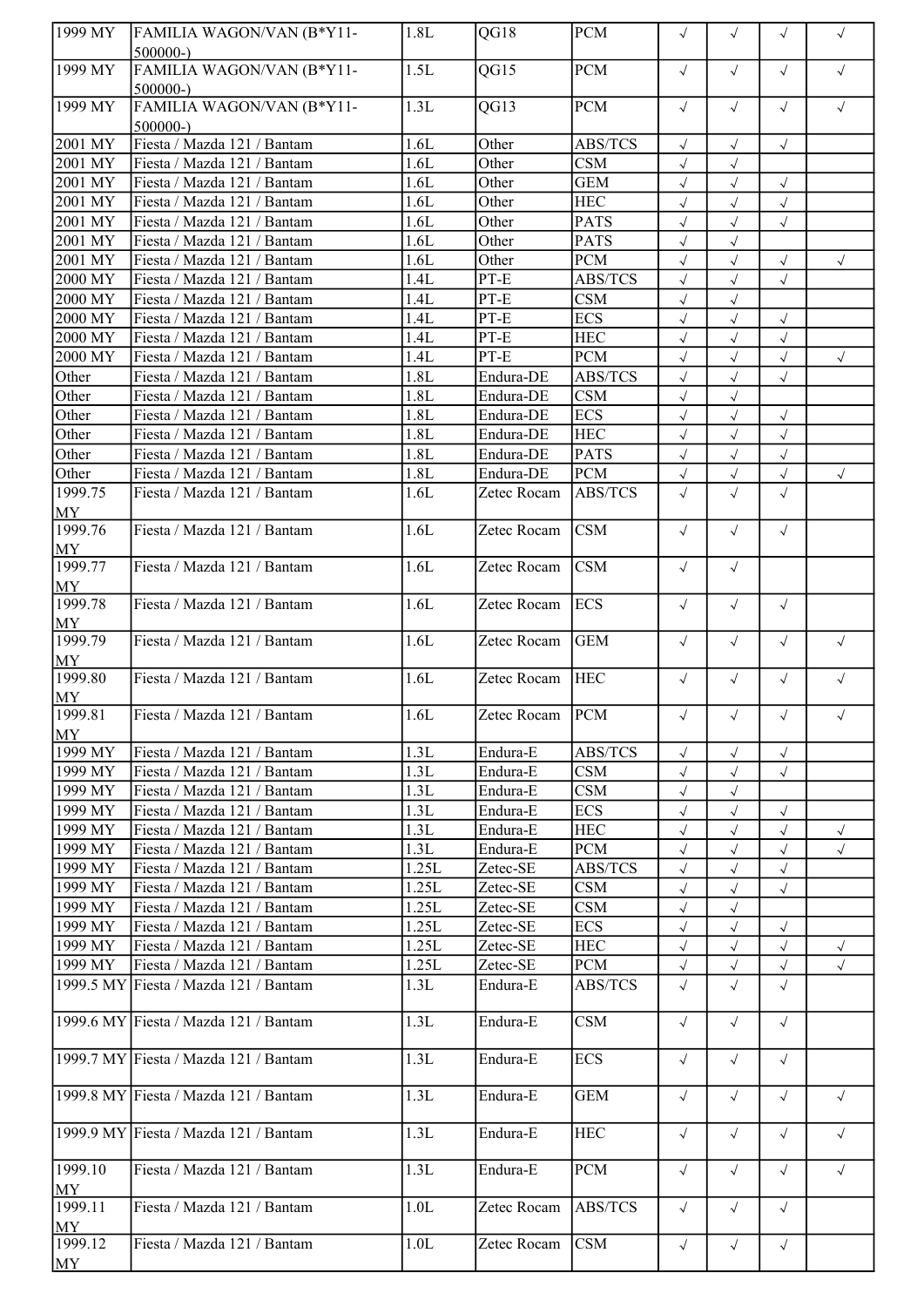| 1999.13              | Fiesta / Mazda 121 / Bantam           | 1.0L             | Zetec Rocam      | <b>CSM</b>     | $\sqrt{ }$   | $\sqrt{ }$   |                      |              |
|----------------------|---------------------------------------|------------------|------------------|----------------|--------------|--------------|----------------------|--------------|
| <b>MY</b><br>1999.14 | Fiesta / Mazda 121 / Bantam           | 1.0 <sub>L</sub> | Zetec Rocam      | ECS            | $\sqrt{ }$   | $\sqrt{ }$   | $\sqrt{ }$           |              |
| <b>MY</b><br>1999.15 | Fiesta / Mazda 121 / Bantam           | 1.0L             | Zetec Rocam      | <b>GEM</b>     | $\sqrt{ }$   | $\sqrt{}$    | $\sqrt{ }$           | $\sqrt{ }$   |
| <b>MY</b><br>1999.16 | Fiesta / Mazda 121 / Bantam           | 1.0L             | Zetec Rocam      | <b>HEC</b>     | $\sqrt{ }$   | $\sqrt{}$    | $\sqrt{ }$           | $\sqrt{ }$   |
| <b>MY</b><br>1999.17 | Fiesta / Mazda 121 / Bantam           | 1.0 <sub>L</sub> | Zetec Rocam      | <b>PCM</b>     | $\sqrt{ }$   | $\sqrt{ }$   | $\sqrt{ }$           | $\sqrt{ }$   |
| <b>MY</b>            |                                       |                  |                  |                |              |              |                      |              |
| 1992 MY              | Fiesta / Mazda 121 / Bantam           | 1.8L             | Zetec            | <b>ABS/TCS</b> | $\sqrt{ }$   | $\sqrt{ }$   | $\sqrt{ }$           |              |
| 1992 MY              | Fiesta / Mazda 121 / Bantam           | 1.8L             | Zetec            | <b>CSM</b>     | $\sqrt{}$    | $\sqrt{}$    | $\sqrt{ }$           |              |
| 1992 MY              | Fiesta / Mazda 121 / Bantam           | 1.8L             | Zetec            | <b>CSM</b>     | $\sqrt{}$    | $\sqrt{}$    |                      |              |
| 1992 MY              | Fiesta / Mazda 121 / Bantam           | 1.8L             | Zetec            | <b>HEC</b>     | $\sqrt{ }$   | $\sqrt{ }$   | $\sqrt{ }$           | $\sqrt{ }$   |
| 1992 MY              | Fiesta / Mazda 121 / Bantam           | 1.8L             | Zetec            | <b>PCM</b>     | $\sqrt{ }$   | $\sqrt{}$    | $\sqrt{ }$           | $\sqrt{ }$   |
| 1994 MY              | Fiesta / Mazda 121 / Bantam           | 1.4L             | 1.4 PT-E SFI     | ABS/TCS        | $\sqrt{}$    | $\sqrt{ }$   | $\sqrt{ }$           |              |
| 1994 MY              | Fiesta / Mazda 121 / Bantam           | 1.4L             | 1.4 PT-E SFI     | <b>CSM</b>     | $\sqrt{ }$   | $\sqrt{ }$   | $\sqrt{}$            |              |
|                      |                                       | 1.4L             |                  |                | $\sqrt{2}$   | $\sqrt{}$    |                      |              |
| 1994 MY              | Fiesta / Mazda 121 / Bantam           |                  | 1.4 PT-E SFI     | <b>CSM</b>     |              |              |                      |              |
| 1994 MY              | Fiesta / Mazda 121 / Bantam           | 1.4L             | 1.4 PT-E SFI     | <b>HEC</b>     | $\sqrt{}$    | $\sqrt{ }$   | $\sqrt{ }$           | $\checkmark$ |
| 1994 MY              | Fiesta / Mazda 121 / Bantam           | 1.4L             | 1.4 PT-E SFI     | <b>PCM</b>     | $\checkmark$ | $\sqrt{}$    | $\sqrt{}$            | $\sqrt{}$    |
|                      | 1994.5 MY Fiesta / Mazda 121 / Bantam | 1.8L             | Zetec            | ABS/TCS        | $\sqrt{ }$   | $\sqrt{ }$   | $\sqrt{ }$           |              |
|                      | 1994.6 MY Fiesta / Mazda 121 / Bantam | 1.8L             | Zetec            | CSM            | $\sqrt{}$    | $\sqrt{ }$   | $\sqrt{ }$           |              |
|                      | 1994.7 MY Fiesta / Mazda 121 / Bantam | 1.8L             | Zetec            | <b>CSM</b>     | $\sqrt{ }$   | $\sqrt{}$    |                      |              |
|                      | 1994.8 MY Fiesta / Mazda 121 / Bantam | 1.8L             | Zetec            | <b>HEC</b>     | $\sqrt{}$    | $\sqrt{ }$   | $\sqrt{ }$           | $\sqrt{ }$   |
|                      | 1994.9 MY Fiesta / Mazda 121 / Bantam | 1.8L             | Zetec            | PCM            | $\sqrt{}$    | $\sqrt{ }$   | $\sqrt{ }$           | $\sqrt{ }$   |
| 1994.10<br><b>MY</b> | Fiesta / Mazda 121 / Bantam           | 1.4L             | 1.4 PT-E SFI     | ABS/TCS        | $\sqrt{}$    | $\sqrt{ }$   | $\sqrt{ }$           |              |
| 1994.11<br><b>MY</b> | Fiesta / Mazda 121 / Bantam           | 1.4L             | 1.4 PT-E SFI     | <b>CSM</b>     | $\sqrt{}$    | $\sqrt{ }$   | $\sqrt{ }$           |              |
| 1994.12<br><b>MY</b> | Fiesta / Mazda 121 / Bantam           | 1.4L             | 1.4 PT-E SFI     | <b>CSM</b>     | $\sqrt{ }$   | $\sqrt{ }$   |                      |              |
| 1994.13<br><b>MY</b> | Fiesta / Mazda 121 / Bantam           | 1.4L             | 1.4 PT-E SFI HEC |                | $\sqrt{}$    | $\sqrt{ }$   | $\sqrt{ }$           | $\checkmark$ |
| 1994.14<br><b>MY</b> | Fiesta / Mazda 121 / Bantam           | 1.4L             | 1.4 PT-E SFI     | <b>PCM</b>     | $\sqrt{ }$   | $\sqrt{ }$   | $\sqrt{ }$           | $\sqrt{ }$   |
| 1996 MY              | Fiesta / Mazda 121 / Bantam           | 1.25L            | Zetec-SE         | ABS/TCS        | $\sqrt{ }$   | $\sqrt{ }$   | $\sqrt{ }$           |              |
| 1996 MY              | Fiesta / Mazda 121 / Bantam           | 1.25L            | Zetec-SE         | <b>CSM</b>     | $\sqrt{2}$   | $\sqrt{ }$   | $\sqrt{}$            |              |
| 1996 MY              | Fiesta / Mazda 121 / Bantam           | 1.25L            | Zetec-SE         | <b>CSM</b>     | $\sqrt{}$    | $\sqrt{ }$   |                      |              |
| 1996 MY              | Fiesta / Mazda 121 / Bantam           | 1.25L            | Zetec-SE         | <b>HEC</b>     | $\sqrt{2}$   | $\sqrt{ }$   | $\sqrt{ }$           | $\sqrt{}$    |
| 1996 MY              | Fiesta / Mazda 121 / Bantam           | 1.25L            |                  | <b>PCM</b>     |              |              |                      |              |
|                      |                                       |                  | Zetec-SE         |                | $\checkmark$ | $\checkmark$ | $\sqrt{}$            | $\checkmark$ |
| 1996.25<br><b>MY</b> | Fiesta / Mazda 121 / Bantam           | 1.8L             | Endura-DE        | ABS/TCS        | $\sqrt{2}$   | $\sqrt{ }$   | $\sqrt{ }$           |              |
| 1996.25<br>MY        | Fiesta / Mazda 121 / Bantam           | 1.8L             | Endura-DE        | <b>CSM</b>     | $\sqrt{ }$   | $\sqrt{ }$   | $\sqrt{ }$           |              |
| 1996.25<br><b>MY</b> | Fiesta / Mazda 121 / Bantam           | 1.8L             | Endura-DE        | <b>CSM</b>     | $\sqrt{ }$   | $\sqrt{ }$   |                      |              |
| 1996.25<br><b>MY</b> | Fiesta / Mazda 121 / Bantam           | 1.8L             | Endura-DE        | <b>ECS</b>     | $\sqrt{ }$   | $\sqrt{ }$   | $\sqrt{ }$           |              |
| 1996.25<br><b>MY</b> | Fiesta / Mazda 121 / Bantam           | 1.8L             | Endura-DE        | <b>HEC</b>     | $\sqrt{ }$   | $\sqrt{ }$   | $\sqrt{ }$           | $\sqrt{ }$   |
| 1996.25<br><b>MY</b> | Fiesta / Mazda 121 / Bantam           | 1.8L             | Endura-DE        | <b>PATS</b>    | $\sqrt{ }$   | $\sqrt{ }$   | $\sqrt{ }$           | $\sqrt{ }$   |
| 1996.25<br><b>MY</b> | Fiesta / Mazda 121 / Bantam           | 1.8L             | Endura-DE        | <b>PCM</b>     | $\sqrt{ }$   | $\sqrt{ }$   | $\sqrt{ }$           | $\sqrt{ }$   |
| 1996 MY              | Fiesta / Mazda 121 / Bantam           | 1.3L             | Endura-E         | ABS/TCS        | $\sqrt{}$    | $\sqrt{ }$   | $\sqrt{\phantom{a}}$ |              |
| 1996 MY              | Fiesta / Mazda 121 / Bantam           | 1.3L             | Endura-E         | <b>CSM</b>     | $\sqrt{}$    | $\sqrt{}$    | $\sqrt{ }$           |              |
| 1996 MY              | Fiesta / Mazda 121 / Bantam           | 1.3L             | Endura-E         | <b>CSM</b>     | $\sqrt{2}$   | $\sqrt{}$    |                      |              |
| 1996 MY              | Fiesta / Mazda 121 / Bantam           | 1.3L             | Endura-E         | <b>HEC</b>     |              |              |                      |              |
|                      |                                       |                  |                  |                | $\checkmark$ | $\sqrt{}$    | $\sqrt{}$            | $\sqrt{ }$   |
| 1996 MY              | Fiesta / Mazda 121 / Bantam           | 1.3L             | Endura-E         | <b>PCM</b>     | $\sqrt{ }$   | $\sqrt{}$    | $\sqrt{}$            | $\sqrt{ }$   |
| 1996.5 MY            | Fiesta / Mazda 121 / Bantam           | 1.4L             | Zetec-SE         | ABS/TCS        | $\sqrt{ }$   | $\sqrt{ }$   | $\sqrt{ }$           |              |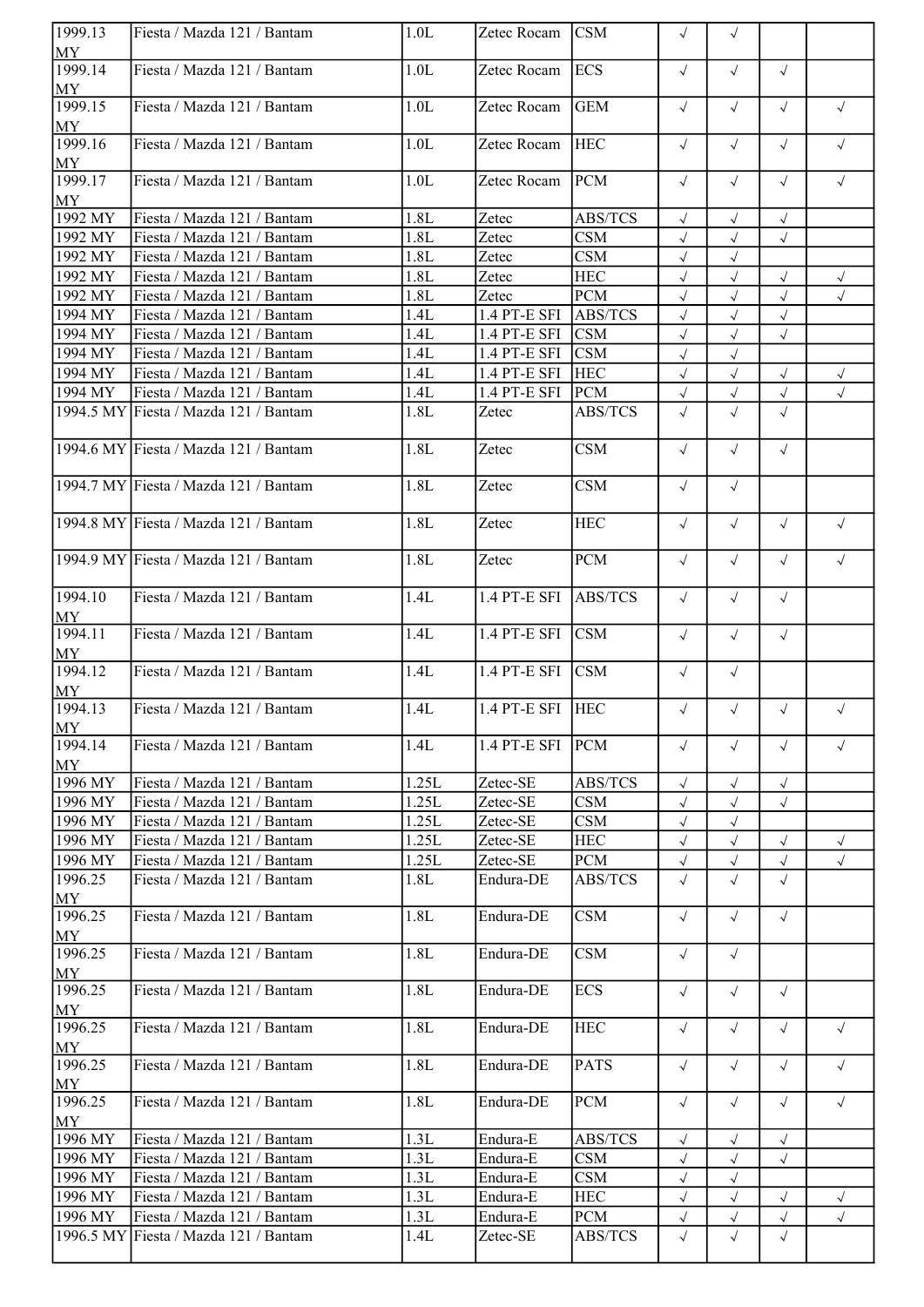|         | 1996.5 MY Fiesta / Mazda 121 / Bantam | 1.4L             | Zetec-SE   | CSM            | $\sqrt{ }$     | $\sqrt{}$  | $\sqrt{}$  |            |
|---------|---------------------------------------|------------------|------------|----------------|----------------|------------|------------|------------|
|         | 1996.5 MY Fiesta / Mazda 121 / Bantam | 1.4L             | Zetec-SE   | CSM            | $\sqrt{}$      | $\sqrt{ }$ |            |            |
|         | 1996.5 MY Fiesta / Mazda 121 / Bantam | 1.4L             | Zetec-SE   | <b>PCM</b>     | $\sqrt{ }$     | $\sqrt{2}$ | $\sqrt{ }$ | $\sqrt{}$  |
|         | 1996.5 MY Fiesta / Mazda 121 / Bantam | 1.3L             | Endura-E   | <b>ABS/TCS</b> | $\sqrt{ }$     | $\sqrt{2}$ | $\sqrt{ }$ |            |
|         | 1996.5 MY Fiesta / Mazda 121 / Bantam | 1.3L             | Endura-E   | <b>CSM</b>     | $\sqrt{ }$     | $\sqrt{2}$ | $\sqrt{ }$ |            |
|         | 1996.5 MY Fiesta / Mazda 121 / Bantam | 1.3L             | Endura-E   | <b>CSM</b>     | $\sqrt{ }$     | $\sqrt{ }$ |            |            |
|         | 1996.5 MY Fiesta / Mazda 121 / Bantam | 1.3L             | Endura-E   | <b>HEC</b>     | $\sqrt{ }$     | $\sqrt{ }$ | $\sqrt{ }$ | $\sqrt{ }$ |
|         | 1996.5 MY Fiesta / Mazda 121 / Bantam | 1.3L             | Endura-E   | <b>PCM</b>     | $\sqrt{}$      | $\sqrt{ }$ | $\sqrt{ }$ | $\sqrt{ }$ |
|         | 1996.5 MY Fiesta / Mazda 121 / Bantam | 1.4L             | Zetec-SE   | ABS/TCS        | $\sqrt{}$      | $\sqrt{ }$ | $\sqrt{ }$ |            |
|         | 1996.5 MY Fiesta / Mazda 121 / Bantam | 1.4L             | Zetec-SE   | <b>CSM</b>     | $\sqrt{}$      | $\sqrt{ }$ | $\sqrt{ }$ |            |
|         | 1996.5 MY Fiesta / Mazda 121 / Bantam | 1.4L             | Zetec-SE   | CSM            | $\sqrt{}$      | $\sqrt{ }$ |            |            |
|         | 1996.5 MY Fiesta / Mazda 121 / Bantam | 1.4L             | Zetec-SE   | <b>HEC</b>     | $\sqrt{ }$     | $\sqrt{ }$ | $\sqrt{ }$ | $\sqrt{ }$ |
|         | 1996.5 MY Fiesta / Mazda 121 / Bantam | 1.4L             | Zetec-SE   | <b>PCM</b>     | $\sqrt{ }$     | $\sqrt{ }$ | $\sqrt{ }$ | $\sqrt{ }$ |
|         | 1996.5 MY Fiesta / Mazda 121 / Bantam | 1.0 <sub>L</sub> | <b>HCS</b> | ABS/TCS        | $\sqrt{}$      | $\sqrt{ }$ | $\sqrt{ }$ |            |
|         | 1996.5 MY Fiesta / Mazda 121 / Bantam | 1.0 <sub>L</sub> | <b>HCS</b> | <b>CSM</b>     | $\sqrt{}$      | $\sqrt{ }$ | $\sqrt{ }$ |            |
|         | 1996.5 MY Fiesta / Mazda 121 / Bantam | 1.0 <sub>L</sub> | <b>HCS</b> | <b>CSM</b>     | $\sqrt{ }$     | $\sqrt{ }$ |            |            |
|         | 1996.5 MY Fiesta / Mazda 121 / Bantam | 1.0 <sub>L</sub> | <b>HCS</b> | <b>HEC</b>     | $\sqrt{}$      | $\sqrt{ }$ | $\sqrt{ }$ | $\sqrt{ }$ |
|         | 1996.5 MY Fiesta / Mazda 121 / Bantam | 1.0 <sub>L</sub> | <b>HCS</b> | PCM            | $\sqrt{ }$     | $\sqrt{ }$ | $\sqrt{ }$ | $\sqrt{ }$ |
| 1997 MY | Fiesta / Mazda 121 / Bantam           | 1.4L             | Zetec-SE   | ABS/TCS        | $\sqrt{ }$     | $\sqrt{ }$ | $\sqrt{ }$ |            |
|         | 1997 MY Fiesta / Mazda 121 / Bantam   | 1.4L             | Zetec-SE   | <b>CSM</b>     | $\overline{2}$ | $\sqrt{}$  | $\sqrt{ }$ |            |
| 1997 MY | Fiesta / Mazda 121 / Bantam           | 1.4L             | Zetec-SE   | <b>CSM</b>     | $\sqrt{ }$     | $\sqrt{}$  |            |            |
| 1997 MY | Fiesta / Mazda 121 / Bantam           | 1.4L             | Zetec-SE   | <b>HEC</b>     | $\sqrt{ }$     | $\sqrt{}$  | $\sqrt{ }$ | $\sqrt{ }$ |
| 1997 MY | Fiesta / Mazda 121 / Bantam           | 1.4L             | Zetec-SE   | PCM            | $\sqrt{}$      | $\sqrt{}$  | $\sqrt{}$  | $\sqrt{}$  |
|         | 1997.5 MY Fiesta / Mazda 121 / Bantam | 1.4L             | Zetec-SE   | ABS/TCS        | $\sqrt{ }$     | $\sqrt{}$  | $\sqrt{ }$ |            |
|         | 1997.5 MY Fiesta / Mazda 121 / Bantam | 1.4L             | Zetec-SE   | <b>CSM</b>     | $\sqrt{2}$     | $\sqrt{ }$ | $\sqrt{ }$ |            |
|         | 1997.5 MY Fiesta / Mazda 121 / Bantam | 1.4L             | Zetec-SE   | <b>CSM</b>     | $\sqrt{ }$     | $\sqrt{ }$ |            |            |
|         | 1997.5 MY Fiesta / Mazda 121 / Bantam | 1.4L             | Zetec-SE   | <b>HEC</b>     | $\sqrt{ }$     | $\sqrt{2}$ | $\sqrt{ }$ | $\sqrt{ }$ |
|         | 1997.5 MY Fiesta / Mazda 121 / Bantam | 1.4L             | Zetec-SE   | <b>PCM</b>     | $\sqrt{ }$     | $\sqrt{ }$ | $\sqrt{ }$ | $\sqrt{ }$ |
|         | 1997.5 MY Fiesta / Mazda 121 / Bantam | 1.25L            | Zetec-SE   | ABS/TCS        | $\sqrt{ }$     | $\sqrt{ }$ | $\sqrt{ }$ |            |
|         | 1997.5 MY Fiesta / Mazda 121 / Bantam | 1.25L            | Zetec-SE   | <b>CSM</b>     | $\sqrt{}$      | $\sqrt{ }$ | $\sqrt{ }$ |            |
|         | 1997.5 MY Fiesta / Mazda 121 / Bantam | 1.25L            | Zetec-SE   | <b>CSM</b>     | $\sqrt{ }$     | $\sqrt{ }$ |            |            |
|         | 1997.5 MY Fiesta / Mazda 121 / Bantam | 1.25L            | Zetec-SE   | <b>HEC</b>     | $\sqrt{ }$     | $\sqrt{ }$ | $\sqrt{ }$ | $\sqrt{ }$ |
|         | 1997.5 MY Fiesta / Mazda 121 / Bantam | 1.25L            | Zetec-SE   | <b>PCM</b>     | $\sqrt{ }$     | $\sqrt{ }$ | $\sqrt{ }$ | $\sqrt{ }$ |
|         | 1997.5 MY Fiesta / Mazda 121 / Bantam | 1.3L             | Endura-E   | ABS/TCS        | $\sqrt{ }$     | $\sqrt{ }$ | $\sqrt{ }$ |            |
|         | 1997.5 MY Fiesta / Mazda 121 / Bantam | 1.3L             | Endura-E   | CSM            | $\sqrt{ }$     | $\sqrt{ }$ | $\sqrt{ }$ |            |
|         | 1997.5 MY Fiesta / Mazda 121 / Bantam | 1.3L             | Endura-E   | <b>CSM</b>     | $\sqrt{ }$     | $\sqrt{ }$ |            |            |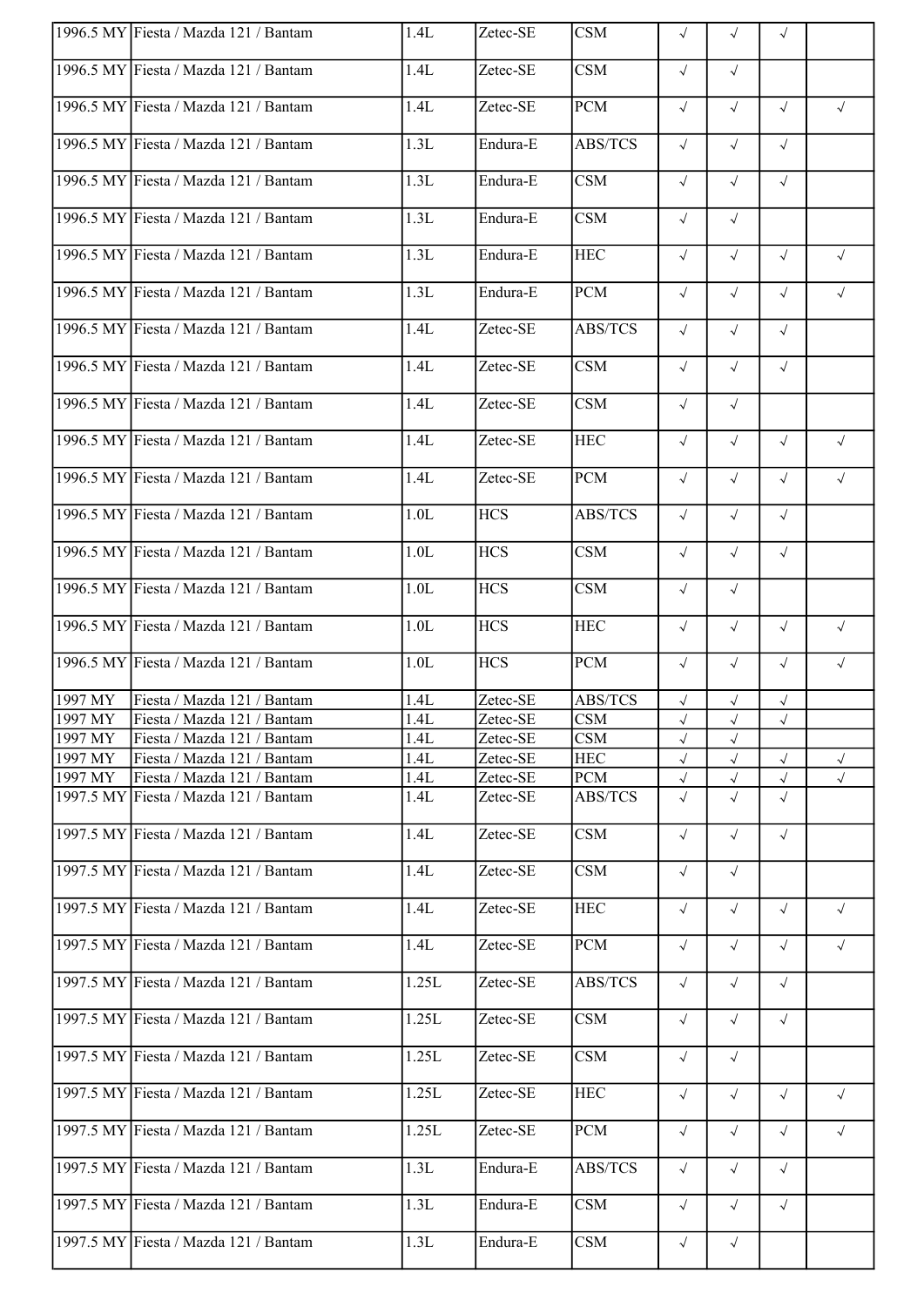|         | 1997.5 MY Fiesta / Mazda 121 / Bantam | 1.3L             | Endura-E     | <b>HEC</b> | $\sqrt{}$            | $\sqrt{ }$ | $\sqrt{ }$           | $\sqrt{ }$ |
|---------|---------------------------------------|------------------|--------------|------------|----------------------|------------|----------------------|------------|
|         | 1997.5 MY Fiesta / Mazda 121 / Bantam | 1.3L             | Endura-E     | <b>PCM</b> | $\sqrt{}$            | $\sqrt{2}$ | $\sqrt{ }$           | $\sqrt{ }$ |
| 1996 MY | Fiesta / Mazda 121 / Bantam           | 1.4L             | 1.4 PT-E SFI | ABS/TCS    | $\sqrt{ }$           | $\sqrt{}$  | $\sqrt{}$            |            |
| 1996 MY | Fiesta / Mazda 121 / Bantam           | 1.4L             | 1.4 PT-E SFI | <b>CSM</b> | $\sqrt{ }$           | $\sqrt{ }$ | $\sqrt{ }$           |            |
| 1996 MY | Fiesta / Mazda 121 / Bantam           | 1.4L             | 1.4 PT-E SFI | <b>CSM</b> | $\sqrt{ }$           | $\sqrt{ }$ |                      |            |
| 1996 MY | Fiesta / Mazda 121 / Bantam           | 1.4L             | 1.4 PT-E SFI | <b>HEC</b> | $\sqrt{ }$           | $\sqrt{ }$ | $\sqrt{}$            | $\sqrt{ }$ |
| 1996 MY | Fiesta / Mazda 121 / Bantam           | 1.4L             | 1.4 PT-E SFI | PCM        | $\sqrt{2}$           | $\sqrt{}$  | $\checkmark$         | $\sqrt{ }$ |
|         | 1997.5 MY Fiesta / Mazda 121 / Bantam | 1.0 <sub>L</sub> | <b>HCS</b>   | ABS/TCS    | $\sqrt{}$            | $\sqrt{ }$ | $\sqrt{ }$           |            |
|         | 1997.5 MY Fiesta / Mazda 121 / Bantam | 1.0 <sub>L</sub> | <b>HCS</b>   | CSM        | $\sqrt{ }$           | $\sqrt{}$  | $\sqrt{ }$           |            |
|         | 1997.5 MY Fiesta / Mazda 121 / Bantam | 1.0 <sub>L</sub> | <b>HCS</b>   | CSM        | $\sqrt{ }$           | $\sqrt{}$  |                      |            |
|         | 1997.5 MY Fiesta / Mazda 121 / Bantam | 1.0 <sub>L</sub> | <b>HCS</b>   | <b>HEC</b> | $\sqrt{ }$           | $\sqrt{ }$ | $\sqrt{ }$           | $\sqrt{ }$ |
|         | 1997.5 MY Fiesta / Mazda 121 / Bantam | 1.0L             | <b>HCS</b>   | PCM        | $\sqrt{\phantom{a}}$ | $\sqrt{}$  | $\sqrt{ }$           | $\sqrt{ }$ |
|         | 1997.5 MY Fiesta / Mazda 121 / Bantam | 1.25L            | Zetec-SE     | CSM        | $\sqrt{ }$           | $\sqrt{}$  | $\sqrt{ }$           |            |
|         | 1997.5 MY Fiesta / Mazda 121 / Bantam | 1.25L            | Zetec-SE     | CSM        | $\sqrt{ }$           | $\sqrt{ }$ |                      |            |
|         | 1997.5 MY Fiesta / Mazda 121 / Bantam | 1.25L            | Zetec-SE     | <b>HEC</b> | $\sqrt{ }$           | $\sqrt{}$  | $\sqrt{ }$           | $\sqrt{}$  |
|         | 1997.5 MY Fiesta / Mazda 121 / Bantam | 1.25L            | Zetec-SE     | <b>PCM</b> | $\sqrt{ }$           | $\sqrt{}$  | $\sqrt{}$            | $\sqrt{}$  |
|         | 1997.5 MY Fiesta / Mazda 121 / Bantam | 1.3L             | Endura-E     | ABS/TCS    | $\sqrt{ }$           | $\sqrt{ }$ | $\sqrt{ }$           |            |
|         | 1997.5 MY Fiesta / Mazda 121 / Bantam | 1.3L             | Endura-E     | CSM        | $\sqrt{ }$           | $\sqrt{ }$ | $\sqrt{ }$           |            |
|         | 1997.5 MY Fiesta / Mazda 121 / Bantam | 1.3L             | Endura-E     | CSM        | $\sqrt{ }$           | $\sqrt{ }$ |                      |            |
|         | 1997.5 MY Fiesta / Mazda 121 / Bantam | 1.3L             | Endura-E     | <b>HEC</b> | $\sqrt{}$            | $\sqrt{ }$ | $\sqrt{ }$           | $\sqrt{ }$ |
|         | 1997.5 MY Fiesta / Mazda 121 / Bantam | 1.3L             | Endura-E     | <b>PCM</b> | $\sqrt{}$            | $\sqrt{ }$ | $\sqrt{\phantom{a}}$ | $\sqrt{ }$ |
|         | 1997.5 MY Fiesta / Mazda 121 / Bantam | 1.4L             | Zetec-SE     | ABS/TCS    | $\sqrt{ }$           | $\sqrt{}$  | $\sqrt{ }$           |            |
|         | 1997.5 MY Fiesta / Mazda 121 / Bantam | 1.4L             | Zetec-SE     | CSM        | $\sqrt{ }$           | $\sqrt{ }$ | $\sqrt{ }$           |            |
|         | 1997.5 MY Fiesta / Mazda 121 / Bantam | 1.4L             | Zetec-SE     | <b>CSM</b> | $\sqrt{ }$           | $\sqrt{ }$ |                      |            |
|         | 1997.5 MY Fiesta / Mazda 121 / Bantam | 1.4L             | Zetec-SE     | <b>HEC</b> | $\sqrt{ }$           | $\sqrt{ }$ | $\sqrt{ }$           | $\sqrt{ }$ |
|         | 1997.5 MY Fiesta / Mazda 121 / Bantam | 1.4L             | Zetec-SE     | <b>PCM</b> | $\sqrt{ }$           | $\sqrt{ }$ | $\sqrt{ }$           | $\sqrt{ }$ |
|         | 1997.5 MY Fiesta / Mazda 121 / Bantam | 1.4L             | Zetec-SE     | ABS/TCS    | $\sqrt{2}$           | $\sqrt{ }$ | $\sqrt{ }$           |            |
|         | 1997.5 MY Fiesta / Mazda 121 / Bantam | 1.4L             | Zetec-SE     | <b>CSM</b> | $\sqrt{2}$           | $\sqrt{ }$ | $\sqrt{ }$           |            |
|         | 1997.5 MY Fiesta / Mazda 121 / Bantam | 1.4L             | Zetec-SE     | <b>CSM</b> | $\sqrt{ }$           | $\sqrt{ }$ |                      |            |
|         | 1997.5 MY Fiesta / Mazda 121 / Bantam | 1.4L             | Zetec-SE     | <b>ECS</b> | $\sqrt{ }$           | $\sqrt{ }$ | $\sqrt{ }$           |            |
|         | 1997.5 MY Fiesta / Mazda 121 / Bantam | 1.4L             | Zetec-SE     | <b>GEM</b> | $\sqrt{ }$           | $\sqrt{ }$ | $\sqrt{ }$           | $\sqrt{ }$ |
|         | 1997.5 MY Fiesta / Mazda 121 / Bantam | 1.4L             | Zetec-SE     | <b>HEC</b> | $\sqrt{ }$           | $\sqrt{ }$ | $\sqrt{ }$           | $\sqrt{ }$ |
|         | 1997.5 MY Fiesta / Mazda 121 / Bantam | 1.4L             | Zetec-SE     | <b>PCM</b> | $\sqrt{}$            | $\sqrt{2}$ | $\sqrt{ }$           | $\sqrt{ }$ |
|         | 1997.5 MY Fiesta / Mazda 121 / Bantam | 1.25L            | Zetec-SE     | ABS/TCS    | $\sqrt{ }$           | $\sqrt{2}$ | $\sqrt{ }$           |            |
|         | 1997.5 MY Fiesta / Mazda 121 / Bantam | 1.25L            | Zetec-SE     | <b>CSM</b> | $\sqrt{ }$           | $\sqrt{2}$ | $\sqrt{ }$           |            |
|         | 1997.5 MY Fiesta / Mazda 121 / Bantam | 1.25L            | Zetec-SE     | <b>CSM</b> | $\sqrt{}$            | $\sqrt{ }$ |                      |            |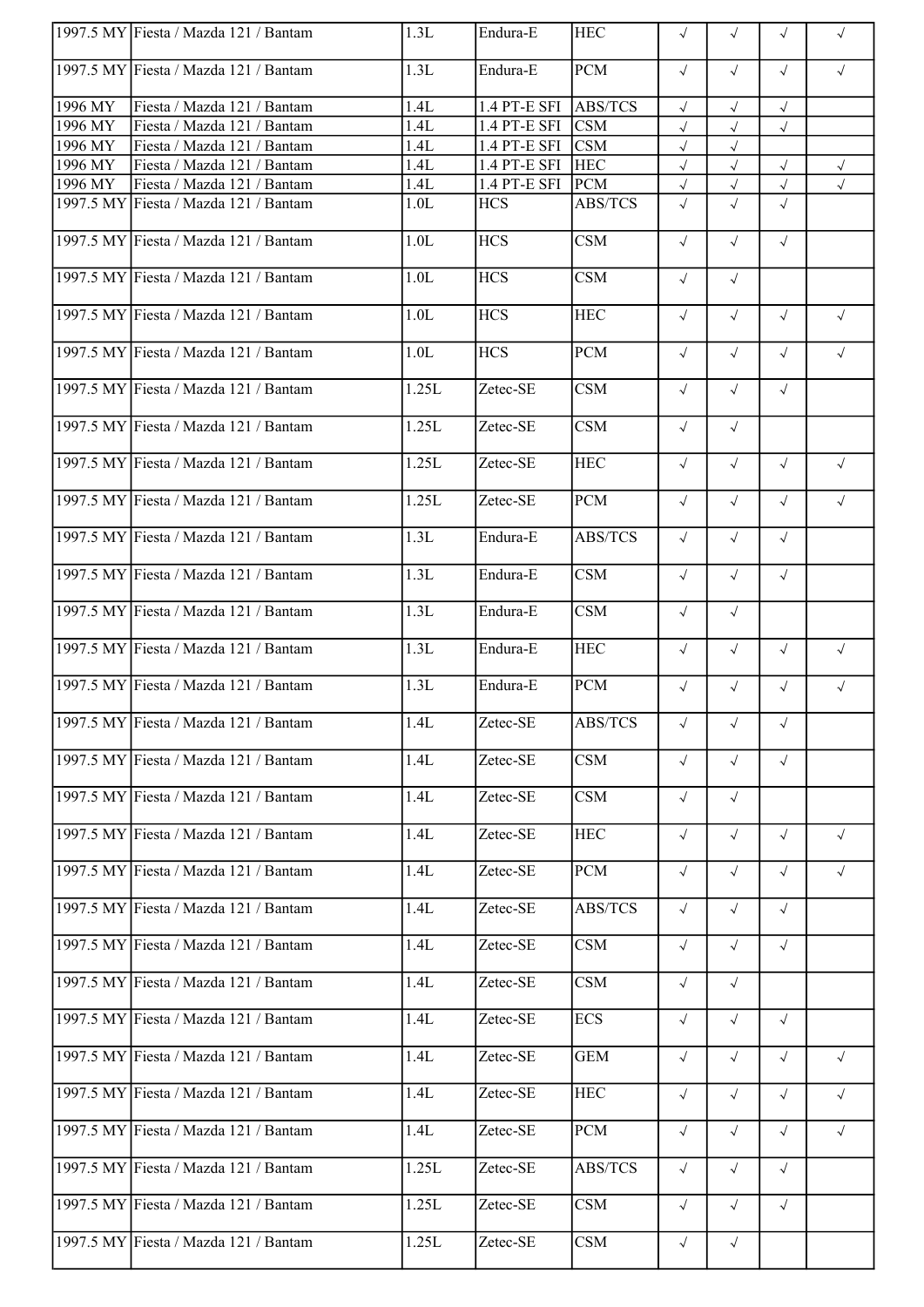|         | 1997.5 MY Fiesta / Mazda 121 / Bantam              | 1.25L            | Zetec-SE    | ECS         | $\sqrt{ }$   | $\sqrt{ }$ | $\sqrt{ }$ |            |
|---------|----------------------------------------------------|------------------|-------------|-------------|--------------|------------|------------|------------|
|         | 1997.5 MY Fiesta / Mazda 121 / Bantam              | 1.25L            | Zetec-SE    | <b>GEM</b>  | $\sqrt{ }$   | $\sqrt{ }$ | $\sqrt{ }$ | $\sqrt{ }$ |
|         | 1997.5 MY Fiesta / Mazda 121 / Bantam              | 1.25L            | Zetec-SE    | <b>HEC</b>  | $\sqrt{}$    | $\sqrt{ }$ | $\sqrt{ }$ | $\sqrt{ }$ |
|         | 1997.5 MY Fiesta / Mazda 121 / Bantam              | 1.25L            | Zetec-SE    | <b>PCM</b>  | $\sqrt{}$    | $\sqrt{ }$ | $\sqrt{}$  | $\sqrt{ }$ |
| 1999 MY | Fiesta / Mazda 121 / Bantam                        | 1.0L             | <b>HCS</b>  | ABS/TCS     | $\sqrt{ }$   | $\sqrt{ }$ | $\sqrt{ }$ |            |
| 1999 MY | Fiesta / Mazda 121 / Bantam                        | 1.0 <sub>L</sub> | <b>HCS</b>  | CSM         | $\sqrt{ }$   | $\sqrt{ }$ | $\sqrt{ }$ |            |
| 1999 MY | Fiesta / Mazda 121 / Bantam                        | 1.0L             | <b>HCS</b>  | CSM         | $\sqrt{ }$   | $\sqrt{}$  |            |            |
| 1999 MY | Fiesta / Mazda 121 / Bantam                        | 1.0L             | <b>HCS</b>  | <b>ECS</b>  | $\checkmark$ | $\sqrt{}$  | $\sqrt{ }$ |            |
| 1999 MY | Fiesta / Mazda 121 / Bantam                        | 1.0L             | <b>HCS</b>  | <b>HEC</b>  | $\sqrt{ }$   | $\sqrt{}$  | $\sqrt{ }$ | $\sqrt{ }$ |
| 1999 MY | Fiesta / Mazda 121 / Bantam                        | 1.0L             | <b>HCS</b>  | PCM         | $\checkmark$ | $\sqrt{}$  | $\sqrt{ }$ | $\sqrt{ }$ |
| 1999 MY | Fiesta / Mazda 121 / Bantam                        | 1.6L             | Zetec Rocam | ABS/TCS     | $\sqrt{ }$   | $\sqrt{ }$ | $\sqrt{}$  |            |
| 1999 MY | Fiesta / Mazda 121 / Bantam                        | 1.6L             | Zetec Rocam | <b>CSM</b>  | $\sqrt{ }$   | $\sqrt{ }$ | $\sqrt{ }$ |            |
| 1999 MY | Fiesta / Mazda 121 / Bantam                        | 1.6L             | Zetec Rocam | CSM         | $\sqrt{ }$   | $\sqrt{}$  |            |            |
| 1999 MY | Fiesta / Mazda 121 / Bantam                        | 1.6L             | Zetec Rocam | <b>ECS</b>  | $\sqrt{ }$   | $\sqrt{ }$ | $\sqrt{ }$ |            |
| 1999 MY | Fiesta / Mazda 121 / Bantam                        | 1.6L             | Zetec Rocam | <b>HEC</b>  | $\sqrt{ }$   | $\sqrt{}$  | $\sqrt{ }$ | $\sqrt{ }$ |
| 1999 MY | Fiesta / Mazda 121 / Bantam                        | 1.6L             | Zetec Rocam | PCM         | $\sqrt{ }$   | $\sqrt{ }$ | $\sqrt{ }$ | $\sqrt{}$  |
| 2000 MY | Fiesta / Mazda 121 / Bantam                        | 1.8L             | Endura DI   | ABS/TCS     | $\sqrt{ }$   | $\sqrt{}$  | $\sqrt{ }$ |            |
| 2000 MY | Fiesta / Mazda 121 / Bantam                        | 1.8L             | Endura DI   | CSM         | $\sqrt{ }$   | $\sqrt{ }$ | $\sqrt{}$  |            |
| 2000 MY | Fiesta / Mazda 121 / Bantam                        | 1.8L             | Endura DI   | <b>CSM</b>  | $\checkmark$ | $\sqrt{}$  |            |            |
| 2000 MY | Fiesta / Mazda 121 / Bantam                        | 1.8L             | Endura DI   | ECS         | $\sqrt{ }$   | $\sqrt{ }$ | $\sqrt{ }$ |            |
| 2000 MY | Fiesta / Mazda 121 / Bantam                        | 1.8L             | Endura DI   | <b>FIP</b>  | $\sqrt{}$    | $\sqrt{ }$ | $\sqrt{2}$ |            |
| 2000 MY | Fiesta / Mazda 121 / Bantam                        | 1.8L             | Endura DI   | <b>GEM</b>  | $\sqrt{ }$   | $\sqrt{}$  | $\sqrt{ }$ | $\sqrt{ }$ |
| 2000 MY | Fiesta / Mazda 121 / Bantam                        | 1.8L             | Endura DI   | <b>HEC</b>  | $\sqrt{2}$   | $\sqrt{}$  | $\sqrt{2}$ | $\sqrt{2}$ |
| 2000 MY | Fiesta / Mazda 121 / Bantam                        | 1.8L             | Endura DI   | <b>PATS</b> | $\sqrt{}$    | $\sqrt{}$  | $\sqrt{}$  | $\sqrt{}$  |
| 2000 MY | Fiesta / Mazda 121 / Bantam                        | 1.8L             | Endura DI   | <b>PCM</b>  | $\checkmark$ | $\sqrt{ }$ | $\sqrt{ }$ | $\sqrt{ }$ |
| 1999 MY | Fiesta / Mazda 121 / Bantam                        | 1.0 <sub>L</sub> | Zetec Rocam | ABS/TCS     | $\sqrt{ }$   | $\sqrt{ }$ | $\sqrt{ }$ |            |
| 1999 MY | Fiesta / Mazda 121 / Bantam                        | 1.0 <sub>L</sub> | Zetec Rocam | <b>CSM</b>  | $\sqrt{ }$   | $\sqrt{ }$ | $\sqrt{ }$ |            |
| 1999 MY | Fiesta / Mazda 121 / Bantam                        | 1.0 <sub>L</sub> | Zetec Rocam | CSM         | $\sqrt{ }$   | $\sqrt{ }$ |            |            |
| 1999 MY | Fiesta / Mazda 121 / Bantam                        | 1.0 <sub>L</sub> | Zetec Rocam | <b>ECS</b>  | $\sqrt{}$    | $\sqrt{ }$ | $\sqrt{ }$ |            |
| 1999 MY | Fiesta / Mazda 121 / Bantam                        | 1.0 <sub>L</sub> | Zetec Rocam | <b>HEC</b>  | $\sqrt{}$    | $\sqrt{ }$ | $\sqrt{ }$ | $\sqrt{ }$ |
| 1999 MY | Fiesta / Mazda 121 / Bantam                        | 1.0 <sub>L</sub> | Zetec Rocam | <b>PCM</b>  | $\sqrt{}$    | $\sqrt{ }$ | $\sqrt{}$  | $\sqrt{ }$ |
| 2000 MY | Fiesta / Mazda 121 / Bantam                        | 1.25L            | Zetec-SE    | CSM         | $\sqrt{}$    | $\sqrt{}$  | $\sqrt{ }$ |            |
| 2000 MY | Fiesta / Mazda 121 / Bantam                        | 1.25L            | Zetec-SE    | <b>ECS</b>  | $\sqrt{}$    | $\sqrt{ }$ | $\sqrt{ }$ |            |
| 2000 MY | Fiesta / Mazda 121 / Bantam                        | 1.25L            | Zetec-SE    | <b>GEM</b>  | $\sqrt{}$    | $\sqrt{ }$ | $\sqrt{ }$ | $\sqrt{ }$ |
| 2000 MY | Fiesta / Mazda 121 / Bantam                        | 1.25L            | Zetec-SE    | <b>HEC</b>  | $\sqrt{}$    | $\sqrt{}$  | $\sqrt{}$  | $\sqrt{ }$ |
| 2000 MY | Fiesta / Mazda 121 / Bantam                        | 1.25L            | Zetec-SE    | <b>PATS</b> | $\sqrt{ }$   | $\sqrt{}$  | $\sqrt{ }$ | $\sqrt{ }$ |
| 2000 MY | Fiesta / Mazda 121 / Bantam                        | 1.25L            | Zetec-SE    | <b>PCM</b>  | $\sqrt{ }$   | $\sqrt{}$  | $\sqrt{}$  | $\sqrt{ }$ |
| 2000 MY | Fiesta / Mazda 121 / Bantam                        | 1.6L             | Zetec-SE    | ABS/TCS     | $\sqrt{}$    | $\sqrt{}$  | $\sqrt{}$  |            |
| 2000 MY | Fiesta / Mazda 121 / Bantam                        | 1.6L             | Zetec-SE    | CSM         | $\sqrt{ }$   | $\sqrt{ }$ | $\sqrt{2}$ |            |
| 2000 MY | Fiesta / Mazda 121 / Bantam                        | 1.6L             | Zetec-SE    | CSM         | $\sqrt{ }$   | $\sqrt{ }$ |            |            |
| 2000 MY | Fiesta / Mazda 121 / Bantam                        | 1.6L             | Zetec-SE    | <b>ECS</b>  | $\sqrt{}$    | $\sqrt{}$  | $\sqrt{}$  |            |
| 2000 MY | Fiesta / Mazda 121 / Bantam                        | 1.6L             | Zetec-SE    | <b>GEM</b>  | $\sqrt{ }$   | $\sqrt{}$  | $\sqrt{}$  | $\sqrt{ }$ |
| 2000 MY | Fiesta / Mazda 121 / Bantam                        | 1.6L             | Zetec-SE    | <b>HEC</b>  | $\sqrt{2}$   | $\sqrt{}$  | $\sqrt{2}$ | $\sqrt{}$  |
| 2000 MY | Fiesta / Mazda 121 / Bantam                        | 1.6L             | Zetec-SE    | <b>PCM</b>  | $\sqrt{ }$   | $\sqrt{}$  | $\sqrt{}$  | $\sqrt{}$  |
| 1997 MY | <b>FRIENDEE / FREDA / BONGO</b>                    | 2.0 <sub>L</sub> | FE          | A/C         | $\sqrt{}$    | $\sqrt{ }$ |            |            |
| 1997 MY | <b>FRIENDEE</b><br><b>FRIENDEE / FREDA / BONGO</b> | 2.0L             | FE          | <b>ABS</b>  | $\sqrt{ }$   | $\sqrt{ }$ |            | $\sqrt{ }$ |
|         | <b>FRIENDEE</b>                                    |                  |             |             |              |            |            |            |
| 1997 MY | FRIENDEE / FREDA / BONGO<br><b>FRIENDEE</b>        | 2.0L             | $\rm FE$    | <b>PCM</b>  | $\sqrt{ }$   | $\sqrt{ }$ | $\sqrt{ }$ | $\sqrt{ }$ |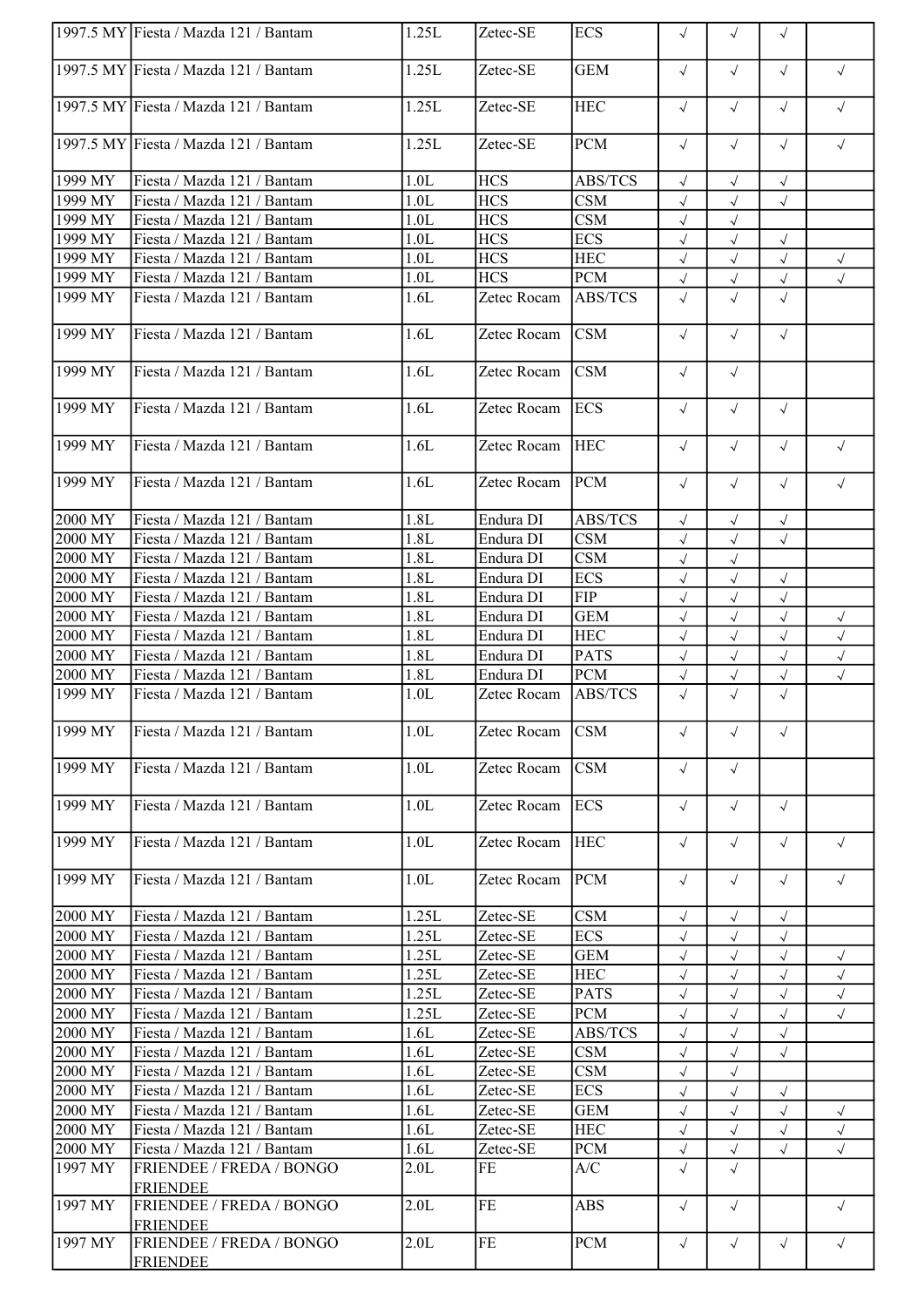| 1997 MY            | <b>FRIENDEE / FREDA / BONGO</b>                    | 2.0L             | <b>FE</b>                | <b>TCM</b>        | $\sqrt{ }$           | $\sqrt{ }$ |              |                      |
|--------------------|----------------------------------------------------|------------------|--------------------------|-------------------|----------------------|------------|--------------|----------------------|
| 1999 MY            | <b>FRIENDEE</b><br>FRIENDEE / FREDA / BONGO        | 2.0L             | <b>FE</b>                | <b>ABS</b>        | $\sqrt{ }$           | $\sqrt{ }$ |              | $\sqrt{ }$           |
|                    | <b>FRIENDEE</b>                                    |                  |                          |                   |                      |            |              |                      |
| 1999 MY            | FRIENDEE / FREDA / BONGO                           | 2.0L             | <b>FE</b>                | <b>PCM</b>        | $\sqrt{ }$           | $\sqrt{}$  | $\sqrt{ }$   | $\sqrt{ }$           |
| 1999 MY            | <b>FRIENDEE</b><br><b>FRIENDEE / FREDA / BONGO</b> | 2.0L             | FE                       | <b>TCM</b>        | $\sqrt{ }$           | $\sqrt{}$  | $\sqrt{ }$   |                      |
|                    | <b>FRIENDEE</b>                                    |                  |                          |                   |                      |            |              |                      |
| 2002 MY            | <b>FRIENDEE / FREDA / BONGO</b>                    | 2.0L             | <b>FE</b>                | <b>ABS</b>        | $\sqrt{ }$           | $\sqrt{}$  |              | $\sqrt{ }$           |
|                    | <b>FRIENDEE</b>                                    |                  |                          |                   |                      |            |              |                      |
| 2002 MY            | <b>FRIENDEE / FREDA / BONGO</b><br><b>FRIENDEE</b> | 2.0L             | <b>FE</b>                | PCM               | $\sqrt{ }$           | $\sqrt{}$  | $\sqrt{ }$   | $\sqrt{ }$           |
| 2002 MY            | <b>FRIENDEE / FREDA / BONGO</b>                    | 2.0 <sub>L</sub> | <b>FE</b>                | <b>TCM</b>        | $\sqrt{ }$           | $\sqrt{}$  | $\sqrt{ }$   |                      |
|                    | <b>FRIENDEE</b>                                    |                  |                          |                   |                      |            |              |                      |
| 1997 MY            | <b>FRIENDEE / FREDA / BONGO</b>                    | 2.5L             | $\overline{J5}$          | A/C               | $\sqrt{ }$           | $\sqrt{ }$ |              |                      |
| 1997 MY            | <b>FRIENDEE</b><br><b>FRIENDEE / FREDA / BONGO</b> | 2.5L             | J <sub>5</sub>           | <b>ABS</b>        | $\sqrt{ }$           | $\sqrt{ }$ |              | $\sqrt{ }$           |
|                    | <b>FRIENDEE</b>                                    |                  |                          |                   |                      |            |              |                      |
| 1997 MY            | <b>FRIENDEE / FREDA / BONGO</b>                    | 2.5L             | J <sub>5</sub>           | PCM               | $\sqrt{ }$           | $\sqrt{ }$ | $\sqrt{ }$   | $\sqrt{ }$           |
| 1997 MY            | <b>FRIENDEE</b><br><b>FRIENDEE / FREDA / BONGO</b> | 2.5L             | $\overline{J5}$          | <b>TCM</b>        | $\sqrt{ }$           | $\sqrt{ }$ |              |                      |
|                    | <b>FRIENDEE</b>                                    |                  |                          |                   |                      |            |              |                      |
| 1999 MY            | <b>FRIENDEE / FREDA / BONGO</b>                    | 2.5L             | J <sub>5</sub>           | <b>ABS</b>        | $\sqrt{ }$           | $\sqrt{ }$ |              | $\sqrt{ }$           |
|                    | <b>FRIENDEE</b>                                    |                  |                          |                   |                      |            |              |                      |
| 1999 MY            | <b>FRIENDEE / FREDA / BONGO</b><br><b>FRIENDEE</b> | 2.5L             | J <sub>5</sub>           | PCM               | $\sqrt{ }$           | $\sqrt{ }$ | $\sqrt{ }$   | $\sqrt{ }$           |
| 1999 MY            | <b>FRIENDEE / FREDA / BONGO</b>                    | 2.5L             | $\overline{J5}$          | <b>TCM</b>        | $\sqrt{ }$           | $\sqrt{ }$ | $\sqrt{ }$   |                      |
|                    | <b>FRIENDEE</b>                                    |                  |                          |                   |                      |            |              |                      |
| 1997 MY            | <b>FRIENDEE / FREDA / BONGO</b>                    | 2.5L             | WL T                     | A/C               | $\sqrt{ }$           | $\sqrt{ }$ |              |                      |
| 1997 MY            | <b>FRIENDEE</b><br><b>FRIENDEE / FREDA / BONGO</b> | 2.5L             | $\overline{\text{WL}}$ T | <b>ABS</b>        | $\sqrt{ }$           | $\sqrt{ }$ |              | $\sqrt{ }$           |
|                    | <b>FRIENDEE</b>                                    |                  |                          |                   |                      |            |              |                      |
| 1997 MY            | FRIENDEE / FREDA / BONGO                           | 2.5L             | WL T                     | PCM               | $\sqrt{ }$           | $\sqrt{ }$ |              | $\sqrt{ }$           |
| 1997 MY            | <b>FRIENDEE</b><br><b>FRIENDEE / FREDA / BONGO</b> | 2.5L             | WL T                     | <b>TCM</b>        | $\sqrt{ }$           | $\sqrt{ }$ |              |                      |
|                    | <b>FRIENDEE</b>                                    |                  |                          |                   |                      |            |              |                      |
| 1999 MY            | FRIENDEE / FREDA / BONGO                           | 2.5L             | WL T                     | <b>ABS</b>        | $\sqrt{ }$           | $\sqrt{ }$ |              | $\sqrt{ }$           |
| 1999 MY            | <b>FRIENDEE</b><br><b>FRIENDEE / FREDA / BONGO</b> | 2.5L             | WL T                     | PCM               | $\sqrt{ }$           | $\sqrt{ }$ | $\sqrt{ }$   | $\sqrt{ }$           |
|                    | <b>FRIENDEE</b>                                    |                  |                          |                   |                      |            |              |                      |
| 1999 MY            | <b>FRIENDEE / FREDA / BONGO</b>                    | 2.5L             | WL T                     | <b>TCM</b>        | $\sqrt{ }$           | $\sqrt{ }$ | $\sqrt{ }$   |                      |
|                    | <b>FRIENDEE</b>                                    |                  |                          |                   |                      |            |              |                      |
| 1996 MY<br>1996 MY | <b>LANTIS</b><br><b>LANTIS</b>                     | 1.8L<br>1.8L     | <b>BP</b><br><b>BP</b>   | A/C<br><b>ABS</b> | $\sqrt{ }$           | $\sqrt{}$  |              |                      |
|                    | <b>LANTIS</b>                                      | 1.8L             |                          |                   | $\sqrt{ }$           | $\sqrt{}$  |              | $\sqrt{ }$           |
| 1996 MY            |                                                    |                  | BP                       | PCM               | $\sqrt{ }$           | $\sqrt{ }$ | $\sqrt{ }$   | $\sqrt{ }$           |
| 1996 MY            | <b>LANTIS</b>                                      | 2.0L             | KF                       | <b>ABS</b>        | $\checkmark$         | $\sqrt{}$  |              | $\sqrt{}$            |
| 1996 MY            | <b>LANTIS</b>                                      | 2.0L             | KF                       | PCM               | $\sqrt{2}$           | $\sqrt{2}$ |              | $\sqrt{2}$           |
| 1996 MY            | <b>LANTIS</b>                                      | 2.0L             | KF                       | <b>TCM</b>        | $\sqrt{ }$           | $\sqrt{}$  |              |                      |
| 1998 MY            | <b>LAPUTA</b>                                      | 660cc            | F6A-T                    | <b>ABS</b>        | $\sqrt{\phantom{a}}$ | $\sqrt{}$  | $\sqrt{ }$   | $\sqrt{ }$           |
| 1998 MY            | <b>LAPUTA</b>                                      | 660cc            | F6A-T                    | <b>PCM</b>        | $\sqrt{ }$           | $\sqrt{ }$ |              | $\sqrt{ }$           |
| 1998 MY            | <b>LAPUTA</b>                                      | 660cc            | F6A-T                    | <b>PCM</b>        | $\sqrt{ }$           | $\sqrt{ }$ | $\sqrt{ }$   | $\sqrt{}$            |
| 1998 MY            | <b>LAPUTA</b>                                      | 660cc            | F6A-T                    | <b>RCM</b>        | $\sqrt{ }$           | $\sqrt{}$  | $\sqrt{ }$   |                      |
| 1998 MY            | <b>LAPUTA</b>                                      | 660cc            | $F6A-T$                  | <b>TCM</b>        | $\checkmark$         | $\sqrt{ }$ | $\sqrt{ }$   |                      |
| 1999 MY            | <b>LAPUTA</b>                                      | 660cc            | F6A-T                    | <b>ABS</b>        | $\sqrt{ }$           | $\sqrt{ }$ | $\checkmark$ | $\sqrt{}$            |
| 1999 MY            | <b>LAPUTA</b>                                      | 660cc            | $F6A-T$                  | PCM               | $\sqrt{ }$           | $\sqrt{}$  | $\sqrt{ }$   | $\sqrt{ }$           |
| 1999 MY            | <b>LAPUTA</b>                                      | 660cc            | F6A-T                    | <b>RCM</b>        | $\checkmark$         | $\sqrt{ }$ | $\sqrt{ }$   |                      |
| 1999 MY            | <b>LAPUTA</b>                                      | 660cc            | K6A T                    | <b>ABS</b>        | $\checkmark$         | $\sqrt{}$  | $\sqrt{ }$   | $\sqrt{ }$           |
| 1999 MY            | <b>LAPUTA</b>                                      | 660cc            | K6A T                    | PCM               | $\checkmark$         | $\sqrt{}$  | $\sqrt{ }$   | $\sqrt{}$            |
| 1999 MY            | <b>LAPUTA</b>                                      | 660cc            | K6A T                    | <b>RCM</b>        | $\checkmark$         | $\sqrt{}$  | $\checkmark$ |                      |
|                    |                                                    |                  |                          |                   |                      |            |              |                      |
| 2000 MY            | <b>LAPUTA</b>                                      | 660cc            | K6A                      | <b>ABS</b>        | $\checkmark$         | $\sqrt{}$  | $\checkmark$ | $\sqrt{\phantom{a}}$ |
| 2000 MY            | <b>LAPUTA</b>                                      | 660cc            | K <sub>6</sub> A         | PCM               | $\checkmark$         | $\sqrt{ }$ | $\sqrt{ }$   | $\sqrt{ }$           |
| 2000 MY            | <b>LAPUTA</b>                                      | 660cc            | K <sub>6</sub> A         | <b>RCM</b>        | $\sqrt{ }$           | $\sqrt{ }$ | $\sqrt{ }$   |                      |
| 2002 MY            | <b>LAPUTA</b>                                      | 660cc            | K6A                      | <b>ABS</b>        | $\sqrt{ }$           | $\sqrt{ }$ | $\sqrt{ }$   | $\sqrt{ }$           |
| 2002 MY            | <b>LAPUTA</b>                                      | 660cc            | K6A                      | <b>PCM</b>        | $\sqrt{ }$           | $\sqrt{ }$ | $\sqrt{}$    | $\sqrt{}$            |
| 2002 MY            | <b>LAPUTA</b>                                      | 660cc            | K <sub>6</sub> A         | <b>RCM</b>        | $\sqrt{ }$           | $\sqrt{ }$ | $\sqrt{ }$   |                      |
| 2001.5 MY LAPUTA   |                                                    | 660cc            | K <sub>6</sub> A         | <b>ABS</b>        | $\sqrt{ }$           | $\sqrt{ }$ | $\sqrt{ }$   | $\sqrt{ }$           |
|                    |                                                    |                  |                          |                   |                      |            |              |                      |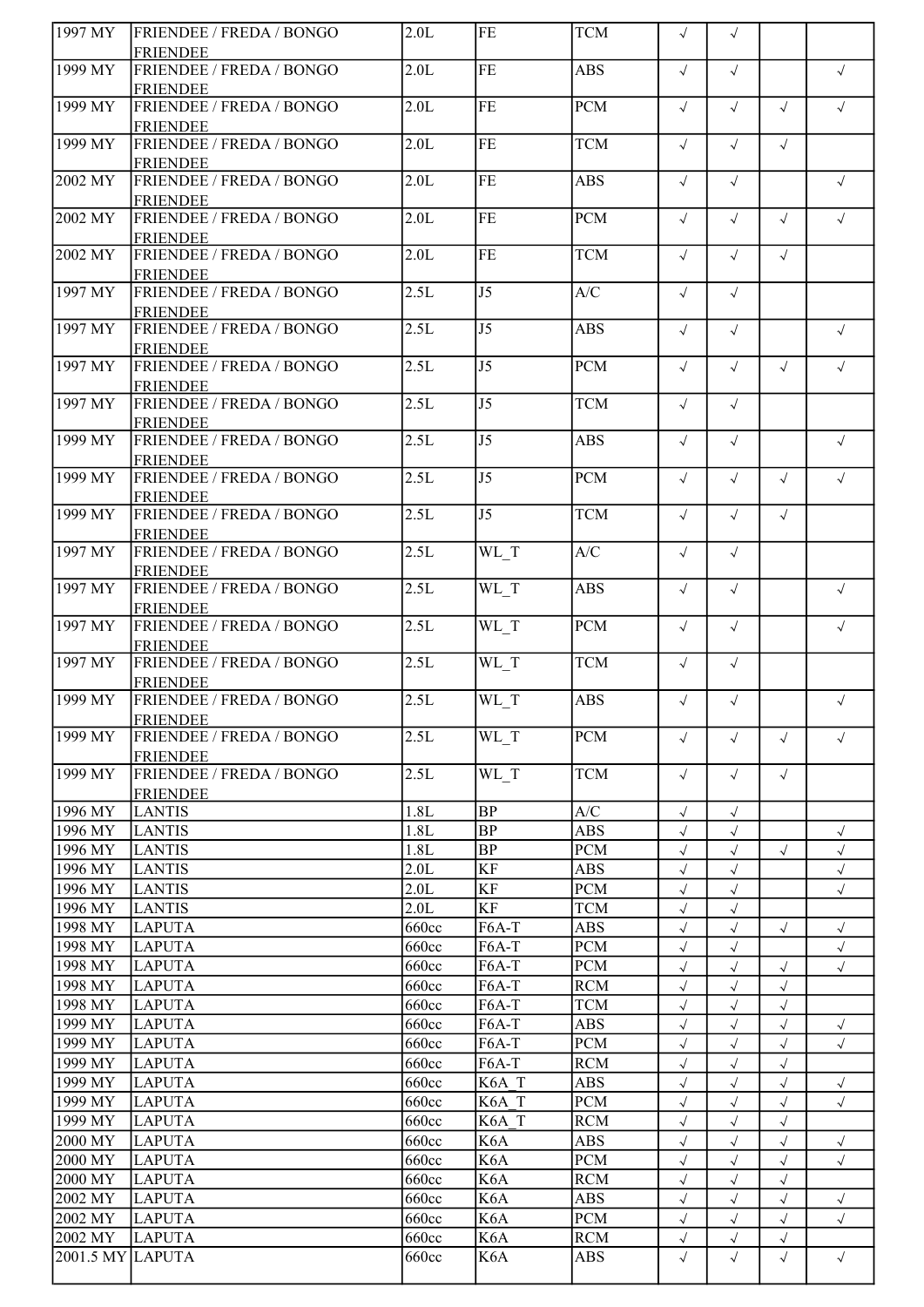| $2001.5$ MY LAPUTA |                                              | 660cc            | K <sub>6</sub> A       | <b>PCM</b>        | $\sqrt{ }$               | $\sqrt{ }$               | $\sqrt{ }$           | $\sqrt{ }$              |
|--------------------|----------------------------------------------|------------------|------------------------|-------------------|--------------------------|--------------------------|----------------------|-------------------------|
| 2001.5 MY LAPUTA   |                                              | 660cc            | K <sub>6</sub> A       | <b>RCM</b>        | $\sqrt{ }$               | $\sqrt{ }$               | $\sqrt{\phantom{a}}$ |                         |
| 2001.5 MY LAPUTA   |                                              | 660cc            | K6A_T                  | <b>ABS</b>        | $\sqrt{ }$               | $\sqrt{ }$               | $\sqrt{\phantom{a}}$ | $\sqrt{ }$              |
| 2001.5 MY LAPUTA   |                                              | 660cc            | $K6A$ <sup>T</sup>     | PCM               | $\sqrt{ }$               | $\sqrt{ }$               | $\sqrt{ }$           | $\checkmark$            |
| 2001.5 MY LAPUTA   |                                              | 660cc            | K6A <sub>T</sub>       | <b>RCM</b>        | $\sqrt{ }$               | $\sqrt{ }$               | $\sqrt{\phantom{a}}$ |                         |
| 2001 MY            | <b>LAPUTA</b>                                | 660cc            | F6A-T                  | <b>ABS</b>        | $\checkmark$             | $\sqrt{ }$               | $\sqrt{ }$           | $\sqrt{ }$              |
| 2001 MY            | <b>LAPUTA</b>                                | 660cc            | F6A-T                  | <b>PCM</b>        | $\sqrt{ }$               | $\sqrt{ }$               | $\sqrt{ }$           | $\checkmark$            |
| 2001 MY            | <b>LAPUTA</b>                                | 660cc            | $F6A-T$                | <b>RCM</b>        | $\checkmark$             | $\sqrt{ }$               | $\sqrt{\phantom{a}}$ |                         |
| 2001 MY            | <b>LAPUTA</b>                                | 660cc            | K6A T                  | <b>ABS</b>        | $\checkmark$             | $\sqrt{}$                | $\sqrt{\phantom{a}}$ | $\checkmark$            |
| 2001 MY            | <b>LAPUTA</b>                                | 660cc            | K6A T                  | <b>PCM</b>        | $\sqrt{2}$               | $\sqrt{ }$               | $\sqrt{ }$           | $\sqrt{2}$              |
| 2001 MY            | <b>LAPUTA</b>                                | 660cc            | K6A T                  | <b>RCM</b>        | $\sqrt{ }$               | $\sqrt{ }$               | $\sqrt{ }$           |                         |
| 2001 MY            | <b>LAPUTA</b>                                | 660cc            | K <sub>6</sub> A       | ABS               | $\sqrt{ }$               | $\sqrt{ }$               | $\sqrt{ }$           | $\checkmark$            |
| 2001 MY            | <b>LAPUTA</b>                                | 660cc            | K6A                    | $\overline{PCM}$  | $\sqrt{2}$               | $\sqrt{ }$               | $\sqrt{2}$           | $\sqrt{2}$              |
| 2001 MY            | <b>LAPUTA</b>                                | 660cc            | K <sub>6</sub> A       | <b>RCM</b>        | $\sqrt{2}$               | $\sqrt{2}$               | $\sqrt{2}$           |                         |
| Other              | <b>LAPUTA</b>                                | 660cc            | F6A-T                  | ABS               | $\checkmark$             | $\sqrt{}$                | $\sqrt{ }$           | $\checkmark$            |
| Other              | <b>LAPUTA</b>                                | 660cc            | $F6A-T$                | PCM               | $\sqrt{2}$               | $\sqrt{2}$               |                      | $\overline{\sqrt{2}}$   |
| Other              | <b>LAPUTA</b>                                | 660cc            | $F6A-T$                | PCM               | $\sqrt{ }$               | $\sqrt{ }$               | $\sqrt{\phantom{a}}$ | $\sqrt{ }$              |
| Other              | <b>LAPUTA</b>                                | 660cc            | K6A T                  | $\overline{ABS}$  | $\sqrt{ }$               | $\sqrt{ }$               | $\sqrt{ }$           | $\sqrt{ }$              |
| Other              | <b>LAPUTA</b>                                | 660cc            | K6A T                  | PCM               | $\sqrt{ }$               | $\sqrt{}$                | $\sqrt{\phantom{a}}$ | $\checkmark$            |
| Other              | <b>LAPUTA</b>                                | 660cc            | K6A T                  | <b>RCM</b>        | $\checkmark$             | $\sqrt{ }$               | $\sqrt{\phantom{a}}$ |                         |
| Other              | <b>LAPUTA</b>                                | 660cc            | K6A                    | <b>ABS</b>        | $\sqrt{ }$               | $\checkmark$             | $\sqrt{\phantom{a}}$ | $\sqrt{ }$              |
| Other              | <b>LAPUTA</b>                                | 660cc            | K <sub>6</sub> A       | PCM               | $\sqrt{2}$               | $\sqrt{ }$               | $\sqrt{ }$           | $\sqrt{2}$              |
| Other              | <b>LAPUTA</b>                                | 660cc            | K <sub>6</sub> A       | <b>RCM</b>        | $\checkmark$             | $\sqrt{ }$               | $\sqrt{ }$           |                         |
| 1996 MY            | LASER / 323 / TIERRA                         | 1.3L             | B <sub>3</sub>         | <b>ABS</b>        | $\sqrt{ }$               | $\sqrt{ }$               |                      | $\checkmark$            |
| 1996 MY            | LASER / 323 / TIERRA                         | 1.3L             | $\overline{B3}$        | <b>ABS</b>        | $\sqrt{2}$               | $\sqrt{ }$               | $\sqrt{ }$           | $\sqrt{2}$              |
| 1996 MY            | LASER / 323 / TIERRA                         | 1.3L             | B <sub>3</sub>         | PCM               | $\sqrt{2}$               | $\checkmark$             | $\sqrt{ }$           | $\sqrt{2}$              |
| 1998 MY            | LASER / 323 / TIERRA                         | 1.3L             | B <sub>3</sub>         | <b>ABS</b>        | $\sqrt{\phantom{a}}$     | $\sqrt{ }$               |                      | $\sqrt{2}$              |
| 1998 MY            | LASER / 323 / TIERRA                         | 1.3L             | $\overline{B3}$        | <b>ABS</b>        | $\sqrt{2}$               | $\checkmark$             | $\sqrt{ }$           |                         |
| 1998 MY            | LASER / 323 / TIERRA                         | 1.3L             | B <sub>3</sub>         | PCM               | $\sqrt{ }$               | $\sqrt{ }$               | $\sqrt{\phantom{a}}$ | $\sqrt{ }$              |
| 2000 MY            | LASER / 323 / TIERRA                         | 1.3L             | B <sub>3</sub>         | ABS/TCS           | $\checkmark$             | $\sqrt{}$                | $\sqrt{ }$           |                         |
| 2000 MY            | LASER / 323 / TIERRA                         | 1.3L             | B <sub>3</sub>         | <b>ABS</b>        | $\checkmark$             | $\sqrt{}$                |                      | $\checkmark$            |
| 2000 MY            | LASER / 323 / TIERRA                         | 1.3L             | B <sub>3</sub>         | ABS               | $\sqrt{ }$               | $\sqrt{ }$               | $\sqrt{ }$           | $\sqrt{ }$              |
| 2000 MY            | LASER / 323 / TIERRA                         | 1.3L             | B <sub>3</sub>         | <b>PCM</b>        | $\sqrt{ }$               | $\sqrt{}$                | $\sqrt{ }$           | $\sqrt{}$               |
| 2001 MY            | LASER / 323 / TIERRA                         | 1.3L             | B <sub>3</sub>         | <b>ABS</b>        | $\sqrt{ }$               | $\sqrt{ }$               |                      | $\sqrt{ }$              |
| 2001 MY            | LASER / 323 / TIERRA                         | 1.3L             | B <sub>3</sub>         | ABS               | $\sqrt{ }$               | $\sqrt{ }$               | $\sqrt{ }$           | $\sqrt{ }$              |
| 2001 MY            | LASER / 323 / TIERRA                         | 1.3L             | B <sub>3</sub>         | <b>PCM</b>        | $\sqrt{}$                | $\sqrt{ }$               | $\sqrt{ }$           | $\sqrt{ }$              |
| 1996 MY            | LASER / 323 / TIERRA                         | 1.6L             | <b>B6</b>              | <b>ABS</b>        | $\sqrt{ }$               | $\sqrt{ }$               |                      | $\sqrt{ }$              |
| 1996 MY            | LASER / 323 / TIERRA                         | 1.6L             | <b>B6</b>              | <b>PCM</b>        | $\sqrt{ }$               | $\sqrt{ }$               | $\sqrt{ }$           | $\sqrt{ }$              |
| 1996 MY            | LASER / 323 / TIERRA                         | 1.8L             | <b>BP</b>              | <b>ABS</b>        | $\sqrt{}$                | $\sqrt{ }$               |                      | $\sqrt{}$               |
| 1996 MY            | LASER / 323 / TIERRA                         | 1.8L             | <b>BP</b><br><b>FP</b> | <b>PCM</b>        | $\sqrt{ }$               | $\sqrt{}$                | $\sqrt{ }$           | $\sqrt{}$               |
| 1998 MY            | LASER / 323 / TIERRA                         | 1.8L<br>1.8L     | <b>FP</b>              | ABS               | $\sqrt{ }$               | $\sqrt{}$                |                      | $\sqrt{}$               |
| 1998 MY            | LASER / 323 / TIERRA                         | 1.8L             | <b>FP</b>              | ABS<br><b>PCM</b> | $\sqrt{ }$               | $\sqrt{ }$               | $\sqrt{ }$           | $\sqrt{ }$              |
| 1998 MY<br>2000 MY | LASER / 323 / TIERRA<br>LASER / 323 / TIERRA | 1.8L             | <b>FP</b>              | <b>ABS</b>        | $\sqrt{ }$               | $\sqrt{ }$               | $\sqrt{ }$           | $\sqrt{}$               |
| 2000 MY            | LASER / 323 / TIERRA                         | 1.8L             | <b>FP</b>              | ABS               | $\sqrt{ }$<br>$\sqrt{ }$ | $\sqrt{ }$<br>$\sqrt{ }$ | $\sqrt{ }$           | $\sqrt{ }$              |
| 2000 MY            | LASER / 323 / TIERRA                         | 1.8L             | FP                     | <b>PCM</b>        | $\sqrt{ }$               | $\sqrt{ }$               | $\sqrt{ }$           | $\sqrt{}$<br>$\sqrt{ }$ |
| 2000 MY            | LASER / 323 / TIERRA                         | 2.0L             | FS                     | ABS/TCS           | $\sqrt{ }$               | $\sqrt{ }$               | $\sqrt{ }$           |                         |
| 2000 MY            | LASER / 323 / TIERRA                         | 2.0L             | FS                     | ABS               | $\sqrt{ }$               | $\sqrt{ }$               |                      | $\sqrt{ }$              |
| 2000 MY            | LASER / 323 / TIERRA                         | 2.0 <sub>L</sub> | <b>FS</b>              | <b>ABS</b>        | $\sqrt{ }$               | $\sqrt{ }$               | $\sqrt{ }$           | $\sqrt{ }$              |
| 2000 MY            | LASER / 323 / TIERRA                         | 2.0L             | <b>FS</b>              | <b>PCM</b>        | $\sqrt{ }$               | $\sqrt{ }$               | $\sqrt{ }$           | $\sqrt{}$               |
| 2001 MY            | LASER / 323 / TIERRA                         | 2.0L             | <b>FS</b>              | <b>ABS</b>        | $\sqrt{ }$               | $\sqrt{ }$               |                      | $\sqrt{}$               |
| 2001 MY            | LASER / 323 / TIERRA                         | 2.0L             | FS                     | <b>ABS</b>        |                          | $\sqrt{}$                | $\sqrt{ }$           | $\sqrt{}$               |
| 2001 MY            | LASER / 323 / TIERRA                         | 2.0L             | <b>FS</b>              | <b>PCM</b>        |                          | $\sqrt{}$                | $\sqrt{ }$           | $\sqrt{ }$              |
| 2001 MY            | LASER / 323 / TIERRA                         | 2.0L             | <b>FS</b>              | <b>TCM</b>        | $\sqrt{}$                | $\sqrt{}$                |                      |                         |
| 1998 MY            | LASER / 323 / TIERRA                         | 2.0L             | RF                     | ABS               | $\sqrt{ }$               | $\sqrt{ }$               |                      | $\sqrt{ }$              |
| 1998 MY            | LASER / 323 / TIERRA                         | 2.0 <sub>L</sub> | RF                     | <b>ABS</b>        | $\sqrt{ }$               | $\sqrt{ }$               | $\sqrt{ }$           | $\sqrt{ }$              |
| 1998 MY            | LASER / 323 / TIERRA                         | 2.0L             | RF                     | <b>PCM</b>        | $\sqrt{ }$               | $\sqrt{ }$               | $\sqrt{ }$           | $\sqrt{ }$              |
| 1998 MY            | LASER / 323 / TIERRA                         | 2.0L             | RF                     | TCM               | $\sqrt{ }$               | $\sqrt{ }$               |                      |                         |
| 1998 MY            | LASER / 323 / TIERRA                         | 2.0L             | $RF-T$                 | <b>ABS</b>        | $\sqrt{ }$               | $\sqrt{ }$               |                      | $\sqrt{ }$              |
| 1998 MY            | LASER / 323 / TIERRA                         | 2.0L             | $RF-T$                 | PCM               | $\sqrt{ }$               | $\sqrt{2}$               |                      | $\sqrt{}$               |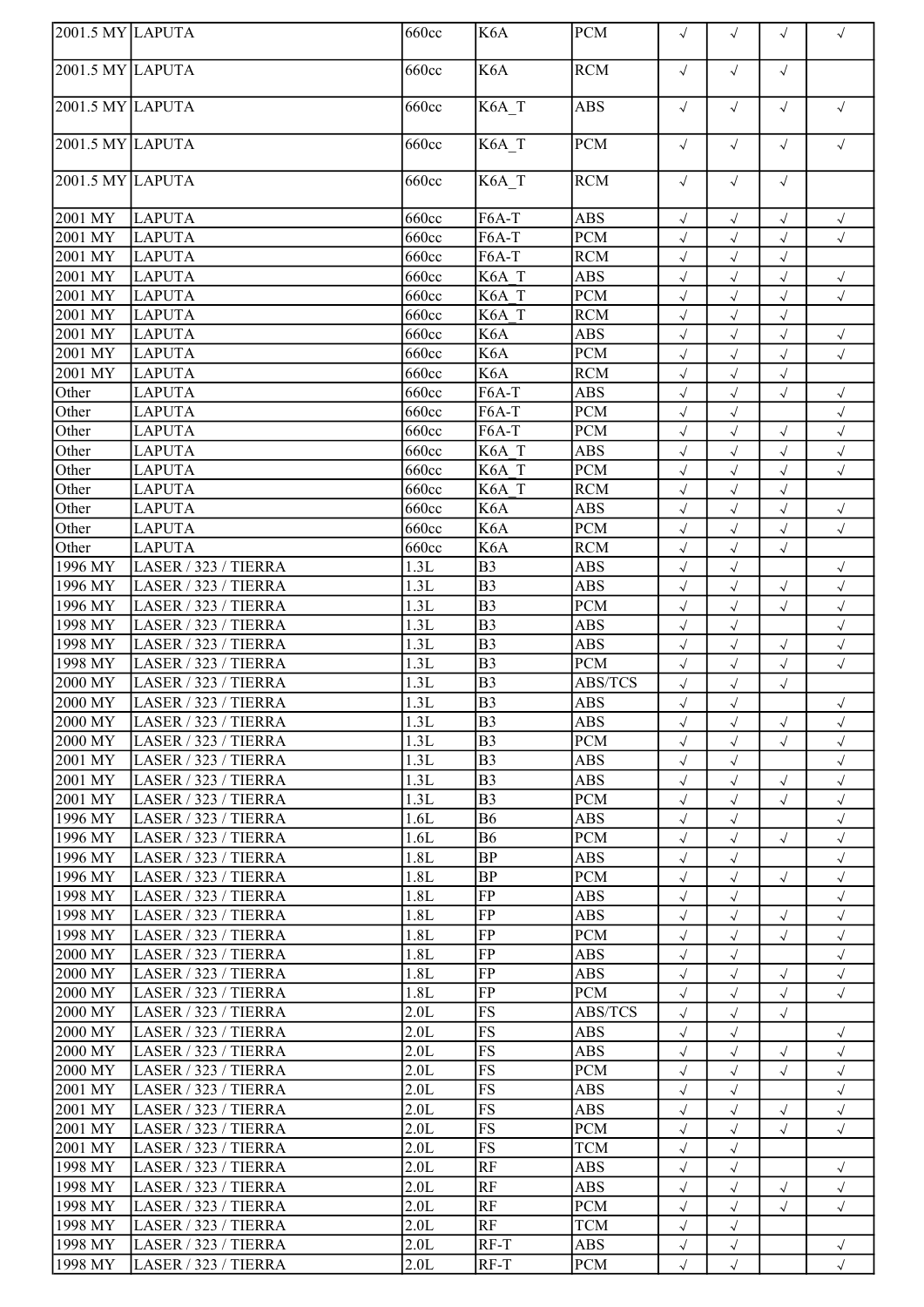| 1998 MY | LASER / 323 / TIERRA | 2.0 <sub>L</sub> | $RF-T$          | <b>PCM</b>     | $\sqrt{}$                  | $\sqrt{}$  | $\sqrt{ }$   | $\sqrt{}$            |
|---------|----------------------|------------------|-----------------|----------------|----------------------------|------------|--------------|----------------------|
| 2000 MY | LASER / 323 / TIERRA | 2.0L             | $RF-T$          | <b>ABS</b>     | $\sqrt{ }$                 | $\sqrt{}$  |              | $\sqrt{}$            |
| 2000 MY | LASER / 323 / TIERRA | 2.0L             | $RF-T$          | <b>ABS</b>     | $\sqrt{ }$                 | $\sqrt{ }$ | $\sqrt{ }$   | $\sqrt{ }$           |
| 2000 MY | LASER / 323 / TIERRA | 2.0L             | $RF-T$          | <b>PCM</b>     | $\sqrt{ }$                 | $\sqrt{}$  | $\sqrt{ }$   | $\sqrt{\phantom{a}}$ |
| Other   | LASER / 323 / TIERRA | 1.3L             | Other           | <b>ABS</b>     | $\sqrt{ }$                 | $\sqrt{}$  |              | $\sqrt{ }$           |
| Other   | LASER / 323 / TIERRA | 1.3L             | Other           | <b>PCM</b>     | $\sqrt{ }$                 | $\sqrt{}$  |              | $\sqrt{ }$           |
| Other   | LASER / 323 / TIERRA | 1.3L             | Other           | <b>PCM</b>     | $\sqrt{ }$                 | $\sqrt{}$  | $\sqrt{ }$   | $\sqrt{ }$           |
| Other   | LASER / 323 / TIERRA | 1.5L             | Other           | <b>ABS</b>     | $\sqrt{ }$                 | $\sqrt{}$  |              | $\sqrt{ }$           |
| Other   | LASER / 323 / TIERRA | 1.5L             | Other           | <b>PCM</b>     | $\sqrt{\phantom{a}}$       | $\sqrt{ }$ |              | $\sqrt{\phantom{a}}$ |
| Other   | LASER / 323 / TIERRA | 1.5L             | Other           | <b>PCM</b>     | $\sqrt{ }$                 | $\sqrt{ }$ | $\sqrt{ }$   | $\sqrt{ }$           |
| Other   | LASER / 323 / TIERRA | 1.6L             | Other           | <b>ABS</b>     | $\sqrt{ }$                 | $\sqrt{}$  |              | $\checkmark$         |
| Other   | LASER / 323 / TIERRA | 1.6L             | Other           | <b>PCM</b>     | $\sqrt{ }$                 | $\sqrt{}$  |              | $\sqrt{}$            |
| Other   | LASER / 323 / TIERRA | 1.6L             | Other           | <b>PCM</b>     | $\sqrt{ }$                 | $\sqrt{2}$ | $\sqrt{ }$   | $\checkmark$         |
| Other   | LASER / 323 / TIERRA | 1.8L             | Other           | <b>ABS</b>     | $\sqrt{ }$                 | $\sqrt{}$  |              | $\checkmark$         |
| Other   | LASER / 323 / TIERRA | 1.8L             | Other           | <b>PCM</b>     | $\sqrt{}$                  | $\sqrt{ }$ |              | $\sqrt{ }$           |
| Other   | LASER / 323 / TIERRA | 1.8L             | Other           | <b>PCM</b>     | $\sqrt{ }$                 | $\sqrt{ }$ | $\sqrt{ }$   | $\sqrt{ }$           |
| 1996 MY | LASER / 323 / TIERRA | 1.5L             | Z5              | <b>ABS</b>     | $\sqrt{ }$                 | $\sqrt{}$  |              | $\sqrt{ }$           |
| 1996 MY | LASER / 323 / TIERRA | 1.5L             | Z5              | <b>PCM</b>     | $\sqrt{ }$                 | $\sqrt{}$  | $\sqrt{ }$   | $\sqrt{ }$           |
| 1998 MY | LASER / 323 / TIERRA | 1.5L             | ZL              | <b>ABS</b>     | $\sqrt{ }$                 | $\sqrt{}$  |              | $\sqrt{ }$           |
| 1998 MY | LASER / 323 / TIERRA | 1.5L             | ZL              | <b>ABS</b>     | $\sqrt{ }$                 |            |              | $\sqrt{ }$           |
|         |                      |                  |                 |                |                            | $\sqrt{}$  | $\sqrt{ }$   |                      |
| 1998 MY | LASER / 323 / TIERRA | 1.5L             | ZL              | <b>PCM</b>     | $\sqrt{ }$                 | $\sqrt{ }$ | $\sqrt{ }$   | $\sqrt{ }$           |
| 1998 MY | LASER / 323 / TIERRA | 1.6L             | ZM              | <b>ABS</b>     | $\sqrt{ }$                 | $\sqrt{ }$ |              | $\sqrt{ }$           |
| 1998 MY | LASER / 323 / TIERRA | 1.6L             | ZM              | <b>ABS</b>     | $\sqrt{ }$                 | $\sqrt{}$  | $\sqrt{ }$   | $\sqrt{ }$           |
| 1998 MY | LASER / 323 / TIERRA | 1.6L             | ZM              | <b>PCM</b>     | $\checkmark$               | $\sqrt{}$  | $\sqrt{ }$   | $\sqrt{}$            |
| 2000 MY | LASER / 323 / TIERRA | 1.6L             | ZM              | A/C            | $\sqrt{ }$                 | $\sqrt{}$  |              |                      |
| 2000 MY | LASER / 323 / TIERRA | 1.6L             | ZM              | ABS/TCS        | $\sqrt{ }$                 | $\sqrt{}$  | $\sqrt{ }$   |                      |
| 2000 MY | LASER / 323 / TIERRA | 1.6L             | ZM              | <b>ABS</b>     | $\sqrt{}$                  | $\sqrt{ }$ |              | $\sqrt{ }$           |
| 2000 MY | LASER / 323 / TIERRA | 1.6L             | ZM              | <b>ABS</b>     | $\sqrt{ }$                 | $\sqrt{ }$ | $\sqrt{ }$   | $\sqrt{ }$           |
| 2000 MY | LASER / 323 / TIERRA | 1.6L             | ZM              | <b>PCM</b>     | $\sqrt{ }$                 | $\sqrt{}$  | $\sqrt{ }$   | $\sqrt{\phantom{a}}$ |
| Other   | LASER / 323 / TIERRA | 1.5L             | ZL              | <b>ABS</b>     | $\sqrt{ }$                 | $\sqrt{ }$ |              | $\sqrt{ }$           |
| Other   | LASER / 323 / TIERRA | 1.5L             | ZL              | <b>ABS</b>     | $\sqrt{ }$                 | $\sqrt{}$  | $\sqrt{ }$   | $\sqrt{ }$           |
| Other   | LASER / 323 / TIERRA | 1.5L             | ZL              | <b>PCM</b>     | $\sqrt{ }$                 | $\sqrt{}$  | $\sqrt{ }$   | $\sqrt{ }$           |
| Other   | LASER / 323 / TIERRA | 1.8L             | FP              | <b>ABS</b>     | $\sqrt{ }$                 | $\sqrt{}$  | $\sqrt{ }$   | $\sqrt{ }$           |
| Other   | LASER / 323 / TIERRA | 1.8L             | FP              | <b>PCM</b>     | $\sqrt{ }$                 | $\sqrt{}$  | $\sqrt{ }$   | $\sqrt{ }$           |
| Other   | LASER / 323 / TIERRA | 1.6L             | ZM              | <b>ABS</b>     | $\sqrt{ }$                 | $\sqrt{}$  |              | $\sqrt{ }$           |
| Other   | LASER / 323 / TIERRA | 1.6L             | ZM              | <b>ABS</b>     | $\sqrt{ }$                 | $\sqrt{ }$ | $\sqrt{ }$   | $\sqrt{}$            |
| Other   | LASER / 323 / TIERRA | 1.6L             | ZM              | PCM            | $\sqrt{ }$                 | $\sqrt{}$  | $\sqrt{ }$   | $\sqrt{ }$           |
| Other   | LASER / 323 / TIERRA | 1.8L             | BP              | <b>ABS</b>     | $\sqrt{2}$                 | $\sqrt{}$  |              | $\sqrt{}$            |
| Other   | LASER / 323 / TIERRA | 1.8L             | BP              | <b>ABS</b>     | $\sqrt{ }$                 | $\sqrt{}$  | $\sqrt{}$    | $\sqrt{}$            |
| Other   | LASER / 323 / TIERRA | 1.8L             | BP              | <b>PCM</b>     | $\sqrt{ }$                 | $\sqrt{ }$ | $\sqrt{ }$   | $\sqrt{ }$           |
| Other   | LASER / 323 / TIERRA | 1.6L             | <b>B6</b>       | <b>ABS</b>     | $\sqrt{ }$                 | $\sqrt{ }$ |              | $\sqrt{\phantom{a}}$ |
| Other   | LASER / 323 / TIERRA | 1.6L             | <b>B6</b>       | <b>ABS</b>     | $\sqrt{ }$                 | $\sqrt{}$  | $\sqrt{ }$   | $\sqrt{}$            |
| Other   | LASER / 323 / TIERRA | 1.6L             | <b>B6</b>       | <b>PCM</b>     | $\sqrt{ }$                 | $\sqrt{}$  | $\sqrt{ }$   | $\sqrt{\phantom{a}}$ |
| Other   | LASER / 323 / TIERRA | 1.5L             | Z5              | <b>ABS</b>     | $\sqrt{ }$                 | $\sqrt{}$  |              | $\sqrt{ }$           |
| Other   | LASER / 323 / TIERRA | 1.5L             | Z5              | <b>ABS</b>     | $\sqrt{ }$                 | $\sqrt{}$  | $\sqrt{ }$   | $\sqrt{}$            |
| Other   | LASER / 323 / TIERRA | 1.5L             | Z5              | PCM            | $\sqrt{ }$                 | $\sqrt{}$  | $\sqrt{ }$   | $\sqrt{ }$           |
| Other   | LASER / 323 / TIERRA | 1.3L             | B <sub>3</sub>  | <b>ABS</b>     | $\sqrt{ }$                 | $\sqrt{ }$ |              | $\checkmark$         |
| Other   | LASER / 323 / TIERRA | 1.3L             | B <sub>3</sub>  | <b>ABS</b>     | $\sqrt{ }$                 |            |              |                      |
|         |                      | 1.3L             | B <sub>3</sub>  | <b>PCM</b>     |                            | $\sqrt{}$  | $\sqrt{ }$   | $\sqrt{}$            |
| Other   | LASER / 323 / TIERRA | 2.0L             | RF              |                | $\checkmark$<br>$\sqrt{ }$ | $\sqrt{}$  | $\sqrt{ }$   | $\sqrt{}$            |
| Other   | LASER / 323 / TIERRA |                  |                 | <b>ABS</b>     |                            | $\sqrt{}$  |              | $\checkmark$         |
| Other   | LASER / 323 / TIERRA | $2.0L$           | RF              | <b>ABS</b>     | $\sqrt{ }$                 | $\sqrt{}$  | $\sqrt{ }$   | $\sqrt{}$            |
| Other   | LASER / 323 / TIERRA | 2.0L             | RF              | <b>PCM</b>     | $\sqrt{ }$                 | $\sqrt{ }$ |              | $\sqrt{ }$           |
| Other   | LASER / 323 / TIERRA | 2.0L             | RF              | <b>TCM</b>     | $\sqrt{ }$                 | $\sqrt{ }$ |              |                      |
| Other   | LASER / 323 / TIERRA | 2.0L             | KF              | <b>ABS</b>     | $\sqrt{ }$                 | $\sqrt{}$  |              | $\sqrt{ }$           |
| Other   | LASER / 323 / TIERRA | 2.0L             | KF              | <b>PCM</b>     | $\sqrt{ }$                 | $\sqrt{}$  |              | $\sqrt{ }$           |
| Other   | LASER / 323 / TIERRA | 2.0L             | KF              | <b>TCM</b>     | $\sqrt{ }$                 | $\sqrt{}$  |              |                      |
| 1996 MY | <b>MARVIE</b>        | 2.5L             | G <sub>5</sub>  | <b>PCM</b>     | $\sqrt{ }$                 | $\sqrt{ }$ | $\sqrt{ }$   | $\sqrt{ }$           |
| 1997 MY | MAZDA 929            | 3.0 <sub>L</sub> | JE              | <b>PCM</b>     | $\sqrt{ }$                 | $\sqrt{}$  | $\sqrt{ }$   | $\sqrt{ }$           |
| 2007 MY | MAZDA2 (China)       | 1.3L             | ZJ              | <b>ABS</b>     | $\sqrt{ }$                 | $\sqrt{ }$ | $\sqrt{ }$   | $\sqrt{}$            |
| 2007 MY | MAZDA2 (China)       | 1.3L             | ZJ              | <b>BCM/GEM</b> | $\sqrt{ }$                 | $\sqrt{}$  | $\sqrt{ }$   |                      |
| 2007 MY | MAZDA2 (China)       | 1.3L             | ZJ              | <b>EPS</b>     | $\sqrt{ }$                 | $\sqrt{}$  | $\sqrt{ }$   |                      |
| 2007 MY | MAZDA2 (China)       | 1.3L             | $\overline{ZJ}$ | IC             | $\sqrt{ }$                 | $\sqrt{}$  | $\checkmark$ | $\sqrt{}$            |
| 2007 MY | MAZDA2 (China)       | 1.3L             | ZJ              | PCM            | $\sqrt{ }$                 | $\sqrt{ }$ | $\checkmark$ | $\sqrt{ }$           |
| 2007 MY | MAZDA2 (China)       | 1.3L             | ZJ              | <b>RCM</b>     | $\sqrt{ }$                 | $\sqrt{ }$ | $\sqrt{ }$   |                      |
| 2007 MY | MAZDA2 (China)       | 1.3L             | ZJ              | <b>RKE</b>     | $\sqrt{ }$                 | $\sqrt{}$  | $\sqrt{ }$   |                      |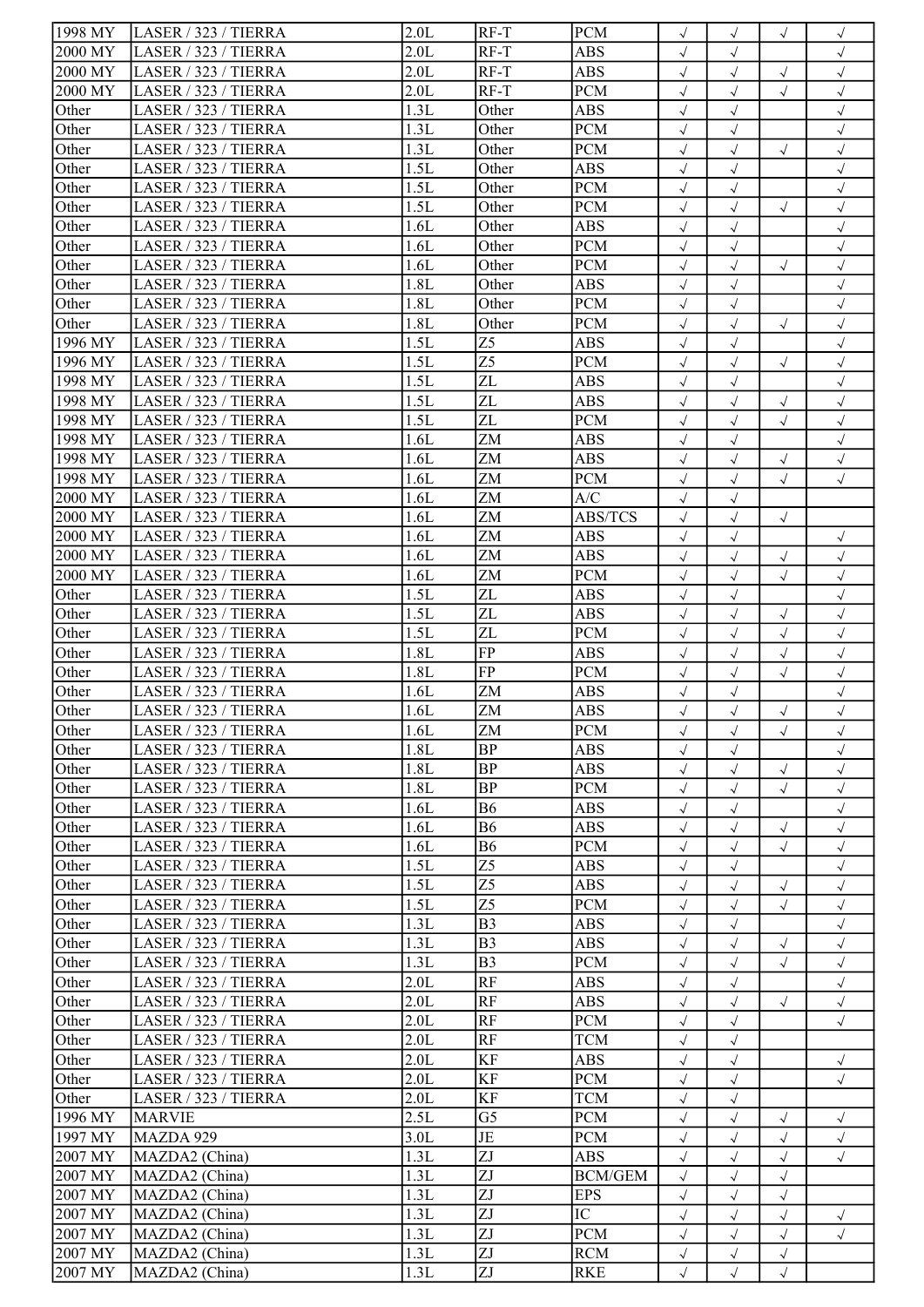| 2007 MY | MAZDA2 (China)             | 1.5L  | ZY              | <b>ABS</b>     | $\sqrt{ }$               | $\sqrt{}$  | $\sqrt{ }$               | $\sqrt{ }$ |
|---------|----------------------------|-------|-----------------|----------------|--------------------------|------------|--------------------------|------------|
| 2007 MY | MAZDA2 (China)             | 1.5L  | ZY              | <b>BCM/GEM</b> | $\sqrt{ }$               | $\sqrt{}$  | $\sqrt{ }$               |            |
| 2007 MY | MAZDA2 (China)             | 1.5L  | ZY              | <b>EPS</b>     | $\sqrt{ }$               | $\sqrt{ }$ | $\sqrt{ }$               |            |
| 2007 MY | MAZDA2 (China)             | 1.5L  | ZY              | IC             | $\sqrt{ }$               | $\sqrt{ }$ | $\sqrt{ }$               | $\sqrt{}$  |
| 2007 MY | MAZDA2 (China)             | 1.5L  | ZY              | <b>PCM</b>     | $\sqrt{ }$               | $\sqrt{}$  | $\sqrt{ }$               | $\sqrt{ }$ |
| 2007 MY | MAZDA2 (China)             | 1.5L  | ZY              | <b>RCM</b>     | $\sqrt{ }$               | $\sqrt{ }$ | $\sqrt{ }$               |            |
| 2007 MY | MAZDA2 (China)             | 1.5L  | ZY              | <b>RKE</b>     | $\sqrt{ }$               | $\sqrt{}$  | $\checkmark$             |            |
| 2006 MY | MAZDA2 (EURO STG3/4 Specs) | 1.4L  | MZI             | <b>ABS/TCS</b> | $\sqrt{ }$               | $\sqrt{}$  | $\checkmark$             |            |
| 2006 MY | MAZDA2 (EURO STG3/4 Specs) | 1.4L  | <b>MZI</b>      | IC             | $\sqrt{ }$               | $\sqrt{ }$ | $\sqrt{ }$               |            |
| 2006 MY | MAZDA2 (EURO STG3/4 Specs) | 1.4L  | MZI             | <b>PCM</b>     | $\sqrt{ }$               | $\sqrt{ }$ | $\checkmark$             | $\sqrt{ }$ |
| 2006 MY | MAZDA2 (EURO STG3/4 Specs) | 1.4L  | <b>MZI</b>      | <b>RCM</b>     | $\sqrt{ }$               | $\sqrt{2}$ | $\sqrt{}$                |            |
| 2006 MY | MAZDA2 (EURO STG3/4 Specs) | 1.4L  | MZI             | <b>TCM</b>     | $\sqrt{ }$               | $\sqrt{}$  | $\sqrt{ }$               |            |
| 2006 MY | MAZDA2 (EURO STG3/4 Specs) | 1.6L  | MZI             | ABS/TCS        | $\sqrt{ }$               | $\sqrt{2}$ | $\sqrt{ }$               |            |
| 2006 MY | MAZDA2 (EURO STG3/4 Specs) | 1.6L  | MZI             | IC             | $\checkmark$             |            | $\checkmark$             |            |
| 2006 MY |                            | 1.6L  | MZI             | <b>PCM</b>     |                          | $\sqrt{}$  |                          |            |
|         | MAZDA2 (EURO STG3/4 Specs) |       |                 |                | $\checkmark$             | $\sqrt{ }$ | $\sqrt{ }$               | $\sqrt{}$  |
| 2006 MY | MAZDA2 (EURO STG3/4 Specs) | 1.6L  | MZI             | <b>RCM</b>     | $\sqrt{ }$               | $\sqrt{ }$ | $\sqrt{ }$               |            |
| 2006 MY | MAZDA2 (EURO STG3/4 Specs) | 1.25L | <b>MZI</b>      | ABS/TCS        | $\sqrt{ }$               | $\sqrt{ }$ | $\sqrt{ }$               |            |
| 2006 MY | MAZDA2 (EURO STG3/4 Specs) | 1.25L | <b>MZI</b>      | IC             | $\sqrt{ }$               | $\sqrt{ }$ | $\sqrt{ }$               |            |
| 2006 MY | MAZDA2 (EURO STG3/4 Specs) | 1.25L | MZI             | <b>PCM</b>     | $\sqrt{ }$               | $\sqrt{ }$ | $\checkmark$             | $\sqrt{}$  |
| 2006 MY | MAZDA2 (EURO STG3/4 Specs) | 1.25L | <b>MZI</b>      | <b>RCM</b>     | $\sqrt{ }$               | $\sqrt{2}$ | $\checkmark$             |            |
| 2002 MY | MAZDA2 (EURO STG3/4 Specs) | 1.4L  | MZ CD DI        | ABS/TCS        | $\sqrt{ }$               | $\sqrt{ }$ | $\sqrt{ }$               |            |
| 2002 MY | MAZDA2 (EURO STG3/4 Specs) | 1.4L  | MZ CD DI        | IC             | $\sqrt{ }$               | $\sqrt{ }$ | $\checkmark$             |            |
| 2002 MY | MAZDA2 (EURO STG3/4 Specs) | 1.4L  | MZ CD DI        | PCM            | $\sqrt{ }$               | $\sqrt{ }$ | $\checkmark$             | $\sqrt{ }$ |
| 2002 MY | MAZDA2 (EURO STG3/4 Specs) | 1.4L  | MZ CD DI        | <b>RCM</b>     | $\sqrt{ }$               | $\sqrt{}$  | $\sqrt{ }$               |            |
| 2002 MY | MAZDA2 (EURO STG3/4 Specs) | 1.4L  | MZ CD DI        | <b>TCM</b>     | $\sqrt{ }$               | $\sqrt{2}$ | $\checkmark$             |            |
| 2006 MY | MAZDA2 (EURO STG3/4 Specs) | 1.4L  | MZ CD DI        | ABS/TCS        | $\sqrt{ }$               | $\sqrt{}$  | $\checkmark$             |            |
| 2006 MY | MAZDA2 (EURO STG3/4 Specs) | 1.4L  | MZ CD DI        | IC             | $\sqrt{ }$               | $\sqrt{ }$ | $\sqrt$                  |            |
| 2006 MY | MAZDA2 (EURO STG3/4 Specs) | 1.4L  | MZ CD DI        | PCM            | $\sqrt{ }$               | $\sqrt{ }$ | $\sqrt{\phantom{a}}$     | $\sqrt{ }$ |
| 2006 MY | MAZDA2 (EURO STG3/4 Specs) | 1.4L  | MZ CD DI        | <b>RCM</b>     | $\sqrt{ }$               | $\sqrt{ }$ | $\sqrt{ }$               |            |
| 2006 MY | MAZDA2 (EURO STG3/4 Specs) | 1.4L  | MZ CD DI        | <b>TCM</b>     | $\sqrt{ }$               | $\sqrt{}$  | $\sqrt{ }$               |            |
| 2002 MY | MAZDA2 (EURO STG3/4 Specs) | 1.25L | <b>MZI</b>      | ABS/TCS        | $\sqrt{ }$               | $\sqrt{ }$ | $\sqrt{ }$               |            |
| 2002 MY | MAZDA2 (EURO STG3/4 Specs) | 1.25L | MZI             | IC             | $\sqrt{ }$               | $\sqrt{ }$ | $\sqrt{ }$               |            |
| 2002 MY | MAZDA2 (EURO STG3/4 Specs) | 1.25L | <b>MZI</b>      | <b>PCM</b>     | $\sqrt{ }$               | $\sqrt{}$  | $\sqrt{ }$               | $\sqrt{ }$ |
| 2002 MY | MAZDA2 (EURO STG3/4 Specs) | 1.25L | MZI             | <b>RCM</b>     | $\sqrt{ }$               | $\sqrt{ }$ | $\checkmark$             |            |
| 2002 MY | MAZDA2 (EURO STG3/4 Specs) | 1.4L  | MZI             | ABS/TCS        | $\sqrt{ }$               | $\sqrt{}$  | $\checkmark$             |            |
| 2002 MY | MAZDA2 (EURO STG3/4 Specs) | 1.4L  | <b>MZI</b>      | IC             | $\sqrt{2}$               | $\sqrt{2}$ | $\sqrt{ }$               |            |
|         |                            |       |                 |                |                          |            |                          |            |
| 2002 MY | MAZDA2 (EURO STG3/4 Specs) | 1.4L  | <b>MZI</b>      | PCM            | $\sqrt{ }$               | $\sqrt{}$  | $\sqrt{}$                | $\sqrt{ }$ |
| 2002 MY | MAZDA2 (EURO STG3/4 Specs) | 1.4L  | MZI             | RCM            | $\sqrt{ }$               | $\sqrt{}$  | $\checkmark$             |            |
| 2002 MY | MAZDA2 (EURO STG3/4 Specs) | 1.4L  | MZI             | <b>TCM</b>     | $\sqrt{ }$               | $\sqrt{ }$ | $\sqrt{ }$               |            |
| 2002 MY | MAZDA2 (EURO STG3/4 Specs) | 1.6L  | MZI             | ABS/TCS        | $\sqrt{ }$               | $\sqrt{ }$ | $\sqrt{ }$               |            |
| 2002 MY | MAZDA2 (EURO STG3/4 Specs) | 1.6L  | MZI             | IC             | $\sqrt{ }$               | $\sqrt{ }$ | $\sqrt{ }$               |            |
| 2002 MY | MAZDA2 (EURO STG3/4 Specs) | 1.6L  | MZI             | <b>PCM</b>     | $\sqrt{ }$               | $\sqrt{}$  | $\sqrt{ }$               | $\sqrt{ }$ |
| 2002 MY | MAZDA2 (EURO STG3/4 Specs) | 1.6L  | MZI             | <b>RCM</b>     | $\sqrt{ }$               | $\sqrt{}$  | $\sqrt{ }$               |            |
| 2002 MY | MAZDA2 (EURO STG3/4 Specs) | 1.6L  | MZI             | <b>TCM</b>     | $\sqrt{ }$               | $\sqrt{}$  | $\checkmark$             |            |
| 2007 MY | MAZDA2 (Europe)            | 1.4L  | Y4              | <b>ABS</b>     | $\sqrt{ }$               | $\sqrt{}$  | $\sqrt{ }$               | $\sqrt{}$  |
| 2007 MY | MAZDA2 (Europe)            | 1.4L  | Y4              | <b>BCM/GEM</b> | $\sqrt{ }$               | $\sqrt{}$  | $\sqrt{ }$               |            |
| 2007 MY | MAZDA2 (Europe)            | 1.4L  | Y4              | <b>EPS</b>     | $\sqrt{ }$               | $\sqrt{2}$ | $\sqrt{ }$               |            |
| 2007 MY | MAZDA2 (Europe)            | 1.4L  | Y <sub>4</sub>  | IC             | $\sqrt{ }$               | $\sqrt{2}$ | $\sqrt{2}$               |            |
| 2007 MY | MAZDA2 (Europe)            | 1.4L  | Y <sub>4</sub>  | PCM            | $\sqrt{ }$               | $\sqrt{}$  | $\sqrt{}$                | $\sqrt{ }$ |
| 2007 MY | MAZDA2 (Europe)            | 1.4L  | Y4              | RCM            | $\checkmark$             | $\sqrt{}$  | $\sqrt{2}$               |            |
| 2007 MY | MAZDA2 (Europe)            | 1.4L  | Y <sub>4</sub>  | <b>RKE</b>     | $\sqrt{ }$               | $\sqrt{}$  | $\sqrt{ }$               |            |
| 2007 MY | MAZDA2 (Europe)            | 1.4L  | Y4              | VSM            | $\sqrt{ }$               | $\sqrt{}$  | $\sqrt{}$                |            |
| 2007 MY | MAZDA2 (Europe)            | 1.5L  | ZY              | <b>ABS</b>     | $\sqrt{ }$               | $\sqrt{}$  | $\sqrt{}$                | $\sqrt{ }$ |
| 2007 MY | MAZDA2 (Europe)            | 1.5L  | ZY              | <b>BCM/GEM</b> | $\sqrt{ }$               | $\sqrt{}$  | $\sqrt{ }$               |            |
| 2007 MY | MAZDA2 (Europe)            | 1.5L  | ZY              | <b>EPS</b>     |                          |            |                          |            |
| 2007 MY | MAZDA2 (Europe)            | 1.5L  | ZY              | IC             | $\sqrt{ }$<br>$\sqrt{ }$ | $\sqrt{}$  | $\sqrt{ }$<br>$\sqrt{ }$ |            |
|         |                            |       |                 |                |                          | $\sqrt{ }$ |                          |            |
| 2007 MY | MAZDA2 (Europe)            | 1.5L  | ZY              | <b>PCM</b>     | $\sqrt{ }$               | $\sqrt{ }$ | $\sqrt{ }$               | $\sqrt{ }$ |
| 2007 MY | MAZDA2 (Europe)            | 1.5L  | ZY              | RCM            | $\sqrt{ }$               | $\sqrt{}$  | $\checkmark$             |            |
| 2007 MY | MAZDA2 (Europe)            | 1.5L  | $\overline{ZY}$ | <b>RKE</b>     | $\sqrt{ }$               | $\sqrt{}$  | $\sqrt{ }$               |            |
| 2007 MY | MAZDA2 (Europe)            | 1.5L  | ZY              | <b>VSM</b>     | $\sqrt{ }$               | $\sqrt{ }$ | $\sqrt{ }$               |            |
| 2007 MY | MAZDA2 (Europe)            | 1.3L  | ZJ              | <b>ABS</b>     | $\sqrt{ }$               | $\sqrt{}$  | $\sqrt{ }$               | $\sqrt{}$  |
| 2007 MY | MAZDA2 (Europe)            | 1.3L  | $\overline{ZJ}$ | <b>BCM/GEM</b> | $\sqrt{2}$               | $\sqrt{ }$ | $\sqrt{ }$               |            |
| 2007 MY | MAZDA2 (Europe)            | 1.3L  | $\overline{ZJ}$ | <b>EPS</b>     | $\sqrt{ }$               | $\sqrt{ }$ | $\sqrt{ }$               |            |
| 2007 MY | MAZDA2 (Europe)            | 1.3L  | ZJ              | IC             | $\sqrt{\phantom{a}}$     | $\sqrt{}$  | $\sqrt{ }$               |            |
| 2007 MY | MAZDA2 (Europe)            | 1.3L  | ${\rm ZJ}$      | <b>PCM</b>     | $\sqrt{ }$               | $\sqrt{}$  | $\checkmark$             | $\sqrt{ }$ |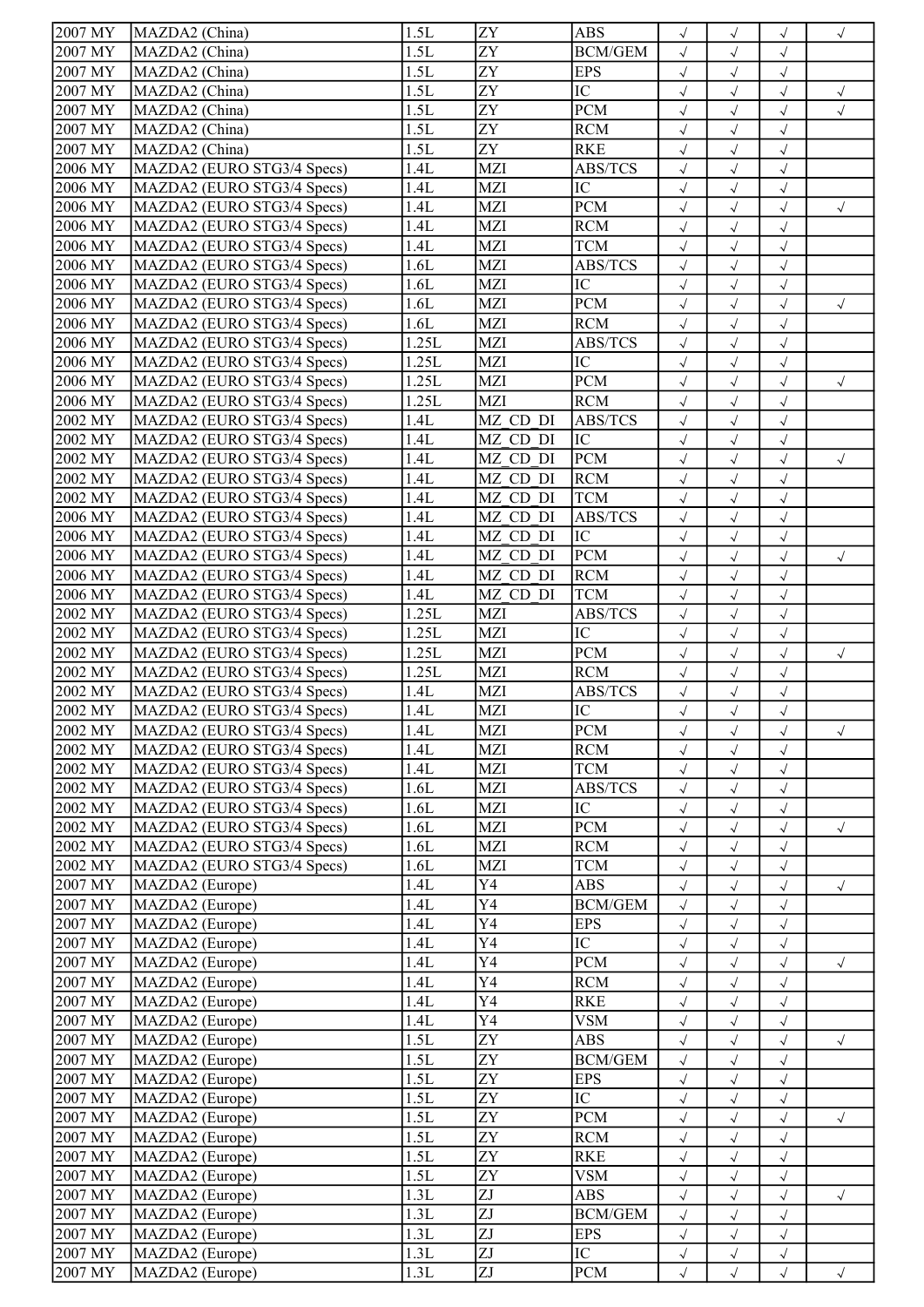| 2007 MY | MAZDA2 (Europe)          | 1.3L   | ZJ                     | <b>RCM</b>     | $\sqrt{}$    | $\sqrt{}$            | $\sqrt{\phantom{a}}$ |            |
|---------|--------------------------|--------|------------------------|----------------|--------------|----------------------|----------------------|------------|
| 2007 MY | MAZDA2 (Europe)          | 1.3L   | ZJ                     | <b>RKE</b>     | $\sqrt{ }$   | $\sqrt{}$            | $\sqrt{ }$           |            |
| 2007 MY | MAZDA2 (Europe)          | 1.3L   | ZJ                     | <b>VSM</b>     | $\sqrt{ }$   | $\sqrt{}$            | $\sqrt{ }$           |            |
| 2008 MY | MAZDA2 (Europe)          | 1.6L   | Y6                     | <b>ABS</b>     | $\sqrt{ }$   | $\sqrt{\phantom{a}}$ | $\sqrt{ }$           | $\sqrt{ }$ |
| 2008 MY | MAZDA2 (Europe)          | 1.6L   | Y6                     | <b>BCM/GEM</b> | $\sqrt{ }$   | $\sqrt{ }$           | $\sqrt{ }$           |            |
| 2008 MY | MAZDA2 (Europe)          | 1.6L   | Y <sub>6</sub>         | <b>EPS</b>     | $\sqrt{ }$   | $\sqrt{ }$           | $\sqrt{ }$           |            |
| 2008 MY | MAZDA2 (Europe)          | 1.6L   | Y <sub>6</sub>         | IC             | $\checkmark$ | $\sqrt{ }$           | $\sqrt{ }$           |            |
| 2008 MY | MAZDA2 (Europe)          | 1.6L   | Y <sub>6</sub>         | PCM            | $\sqrt{ }$   | $\sqrt{}$            | $\sqrt{ }$           | $\sqrt{}$  |
| 2008 MY | MAZDA2 (Europe)          | 1.6L   | Y <sub>6</sub>         | <b>RCM</b>     | $\sqrt{ }$   | $\sqrt{ }$           | $\sqrt{ }$           |            |
| 2008 MY | MAZDA2 (Europe)          | 1.6L   | Y <sub>6</sub>         | <b>RKE</b>     | $\sqrt{ }$   | $\sqrt{ }$           | $\sqrt{ }$           |            |
| 2008 MY | MAZDA2 (Europe)          | 1.6L   | $\overline{Y6}$        | <b>VSM</b>     | $\sqrt{ }$   | $\sqrt{2}$           | $\sqrt{ }$           |            |
| Other   | MAZDA2 / DEMIO           | 1.5L   | S <sub>5</sub>         | 4X4            | $\checkmark$ | $\sqrt{ }$           | $\sqrt{ }$           |            |
| Other   | MAZDA2 / DEMIO           | 1.5L   | $\overline{\text{S5}}$ | ABS            | $\sqrt{2}$   | $\sqrt{2}$           | $\sqrt{ }$           | $\sqrt{ }$ |
| Other   | MAZDA2 / DEMIO           | 1.5L   | S <sub>5</sub>         | ALM#1          | $\checkmark$ | $\sqrt{}$            | $\checkmark$         |            |
| Other   | MAZDA2 / DEMIO           | 1.5L   | $\overline{S5}$        | BCM#1          | $\checkmark$ | $\sqrt{ }$           | $\sqrt{ }$           |            |
| Other   | MAZDA2 / DEMIO           | 1.5L   | S <sub>5</sub>         | <b>BSM</b>     | $\sqrt{ }$   | $\sqrt{}$            | $\sqrt{ }$           |            |
| Other   | MAZDA2 / DEMIO           | 1.5L   | S <sub>5</sub>         | <b>CMU</b>     | $\sqrt{ }$   | $\sqrt{ }$           |                      |            |
| Other   | MAZDA2 / DEMIO           | 1.5L   | S <sub>5</sub>         | DCDC           | $\sqrt{ }$   | $\sqrt{ }$           | $\sqrt{ }$           |            |
| Other   |                          | 1.5L   | S <sub>5</sub>         | <b>EATC</b>    | $\checkmark$ |                      | $\sqrt{ }$           |            |
|         | MAZDA2 / DEMIO           |        | S <sub>5</sub>         |                |              | $\sqrt{ }$           |                      |            |
| Other   | MAZDA2 / DEMIO           | 1.5L   |                        | <b>EPS</b>     | $\checkmark$ | $\sqrt{ }$           | $\sqrt{ }$           |            |
| Other   | MAZDA2 / DEMIO           | 1.5L   | S <sub>5</sub>         | <b>ESU</b>     | $\sqrt{ }$   | $\sqrt{ }$           |                      |            |
| Other   | MAZDA2 / DEMIO           | 1.5L   | $\overline{\text{S5}}$ | <b>FSC</b>     | $\checkmark$ | $\sqrt{ }$           | $\sqrt{ }$           |            |
| Other   | MAZDA2 / DEMIO           | 1.5L   | $\overline{\text{S5}}$ | IC             | $\sqrt{ }$   | $\sqrt{ }$           | $\sqrt{ }$           |            |
| Other   | MAZDA2 / DEMIO           | 1.5L   | S <sub>5</sub>         | PCM            | $\sqrt{ }$   | $\sqrt{ }$           | $\sqrt{ }$           | $\sqrt{ }$ |
| Other   | MAZDA2 / DEMIO           | 1.5L   | $\overline{\text{S5}}$ | <b>RCM</b>     | $\sqrt{ }$   | $\checkmark$         | $\sqrt{ }$           |            |
| Other   | MAZDA2 / DEMIO           | 1.5L   | S5                     | <b>SCBS</b>    | $\checkmark$ | $\sqrt{}$            | $\sqrt{ }$           |            |
| Other   | MAZDA2 / DEMIO           | 1.5L   | S5                     | SSU            | $\checkmark$ | $\sqrt{}$            | $\sqrt{ }$           |            |
| Other   | MAZDA2 / DEMIO           | 1.5L   | $\overline{\text{S5}}$ | <b>TCM</b>     | $\sqrt{ }$   | $\sqrt{ }$           | $\sqrt{ }$           |            |
| Other   | MAZDA2 / DEMIO           | 1.5L   | P <sub>5</sub>         | 4X4            | $\sqrt{ }$   | $\sqrt{\phantom{a}}$ | $\sqrt{ }$           | $\sqrt{ }$ |
| Other   | MAZDA2 / DEMIO           | 1.5L   | P <sub>5</sub>         | <b>ABS</b>     | $\checkmark$ | $\sqrt{ }$           | $\sqrt{ }$           | $\sqrt{ }$ |
| Other   | MAZDA2 / DEMIO           | 1.5L   | P <sub>5</sub>         | ALM#1          | $\sqrt{ }$   | $\sqrt{ }$           | $\sqrt{ }$           |            |
| Other   | MAZDA2 / DEMIO           | 1.5L   | P <sub>5</sub>         | BCM#1          | $\checkmark$ | $\sqrt{ }$           | $\sqrt{ }$           |            |
| Other   | MAZDA2 / DEMIO           | 1.5L   | P <sub>5</sub>         | <b>BSM</b>     | $\checkmark$ | $\sqrt{ }$           | $\sqrt{ }$           | $\sqrt{ }$ |
| Other   | MAZDA2 / DEMIO           | 1.5L   | P <sub>5</sub>         | <b>CMU</b>     | $\sqrt{ }$   | $\sqrt{ }$           |                      |            |
| Other   | MAZDA2 / DEMIO           | 1.5L   | P <sub>5</sub>         | <b>DCDC</b>    | $\sqrt{ }$   | $\sqrt{ }$           | $\sqrt{ }$           |            |
| Other   | MAZDA2 / DEMIO           | 1.5L   | P <sub>5</sub>         | <b>EATC</b>    | $\sqrt{ }$   | $\sqrt{2}$           | $\sqrt{ }$           |            |
| Other   | MAZDA2 / DEMIO           | 1.5L   | P <sub>5</sub>         | <b>EPS</b>     | $\sqrt{ }$   | $\sqrt{ }$           | $\sqrt{ }$           |            |
| Other   | MAZDA2 / DEMIO           | 1.5L   | P <sub>5</sub>         | <b>ESU</b>     | $\sqrt{ }$   | $\sqrt{}$            |                      |            |
| Other   | MAZDA2 / DEMIO           | 1.5L   | P <sub>5</sub>         | <b>FSC</b>     | $\sqrt{ }$   | $\sqrt{}$            | $\sqrt{}$            |            |
| Other   | <b>MAZDA2 / DEMIO</b>    | 1.5L   | P <sub>5</sub>         | IC             | $\sqrt{ }$   | $\sqrt{ }$           | $\sqrt{ }$           |            |
| Other   | MAZDA2 / DEMIO           | 1.5L   | P <sub>5</sub>         | PCM            | $\sqrt{ }$   | $\sqrt{ }$           | $\sqrt{ }$           | $\sqrt{ }$ |
| Other   | MAZDA2 / DEMIO           | 1.5L   | P <sub>5</sub>         | <b>RCM</b>     | $\sqrt{ }$   | $\sqrt{ }$           | $\sqrt{ }$           |            |
| Other   | MAZDA2 / DEMIO           | 1.5L   | P <sub>5</sub>         | <b>SCBS</b>    | $\sqrt{ }$   |                      | $\sqrt{ }$           |            |
| Other   | MAZDA2 / DEMIO           |        | P <sub>5</sub>         | SSU            |              | $\sqrt{ }$           |                      |            |
|         |                          | 1.5L   |                        |                | $\sqrt{ }$   | $\sqrt{ }$           | $\sqrt{ }$           |            |
| Other   | MAZDA2 / DEMIO           | 1.5L   | P <sub>5</sub>         | <b>TCM</b>     | $\sqrt{ }$   | $\sqrt{}$            | $\sqrt{ }$           |            |
| Other   | MAZDA2 / DEMIO           | 1.3L   | P <sub>3</sub>         | 4X4            | $\sqrt{ }$   | $\sqrt{ }$           | $\sqrt{ }$           |            |
| Other   | MAZDA2 / DEMIO           | 1.3L   | P <sub>3</sub>         | <b>ABS</b>     | $\sqrt{ }$   | $\sqrt{ }$           | $\sqrt{ }$           | $\sqrt{ }$ |
| Other   | MAZDA2 / DEMIO           | 1.3L   | P <sub>3</sub>         | ALM#1          | $\sqrt{ }$   | $\sqrt{}$            | $\sqrt{ }$           |            |
| Other   | MAZDA2 / DEMIO           | 1.3L   | P <sub>3</sub>         | BCM#1          | $\sqrt{ }$   | $\sqrt{}$            | $\sqrt{\phantom{a}}$ |            |
| Other   | MAZDA2 / DEMIO           | 1.3L   | P <sub>3</sub>         | CMU            | $\sqrt{ }$   | $\sqrt{}$            |                      |            |
| Other   | MAZDA2 / DEMIO           | 1.3L   | P <sub>3</sub>         | <b>DCDC</b>    | $\sqrt{ }$   | $\sqrt{}$            | $\sqrt{\phantom{a}}$ |            |
| Other   | MAZDA2 / DEMIO           | 1.3L   | P <sub>3</sub>         | <b>EATC</b>    | $\sqrt{ }$   | $\sqrt{ }$           | $\sqrt{ }$           |            |
| Other   | <b>MAZDA2 / DEMIO</b>    | 1.3L   | P3                     | <b>EPS</b>     | $\sqrt{ }$   | $\sqrt{ }$           | $\sqrt{ }$           |            |
| Other   | MAZDA2 / DEMIO           | 1.3L   | P3                     | <b>ESU</b>     | $\sqrt{ }$   | $\sqrt{ }$           |                      |            |
| Other   | MAZDA2 / DEMIO           | 1.3L   | P <sub>3</sub>         | <b>FSC</b>     | $\sqrt{ }$   | $\sqrt{ }$           | $\sqrt{ }$           |            |
| Other   | MAZDA2 / DEMIO           | 1.3L   | P <sub>3</sub>         | IC             | $\checkmark$ | $\sqrt{}$            | $\sqrt{ }$           |            |
| Other   | MAZDA2 / DEMIO           | 1.3L   | P <sub>3</sub>         | PCM            | $\sqrt{ }$   | $\sqrt{ }$           | $\sqrt{ }$           | $\sqrt{ }$ |
| Other   | MAZDA2 / DEMIO           | 1.3L   | P <sub>3</sub>         | <b>RCM</b>     | $\sqrt{ }$   | $\sqrt{}$            | $\sqrt{ }$           |            |
| Other   | MAZDA2 / DEMIO           | 1.3L   | P <sub>3</sub>         | <b>SCBS</b>    | $\sqrt{ }$   | $\sqrt{ }$           | $\sqrt{ }$           |            |
| Other   | MAZDA2 / DEMIO           | 1.3L   | P <sub>3</sub>         | <b>SSU</b>     | $\sqrt{ }$   | $\sqrt{ }$           | $\sqrt{ }$           |            |
| Other   | MAZDA2 / DEMIO           | 1.3L   | P <sub>3</sub>         | <b>TCM</b>     | $\sqrt{ }$   | $\sqrt{}$            | $\sqrt{ }$           |            |
| 2007 MY | MAZDA3 (China / General) | 2.0L   | LF                     | <b>ABS</b>     | $\sqrt{ }$   | $\sqrt{}$            | $\sqrt{}$            | $\sqrt{ }$ |
| 2007 MY | MAZDA3 (China / General) | 2.0L   | $\rm LF$               | <b>EATC</b>    | $\sqrt{ }$   | $\sqrt{ }$           |                      |            |
| 2007 MY | MAZDA3 (China / General) | 2.0L   | $\rm LF$               | <b>EPS</b>     | $\sqrt{ }$   | $\sqrt{}$            | $\sqrt{ }$           |            |
| 2007 MY | MAZDA3 (China / General) | $2.0L$ | $\rm LF$               | <b>GEM</b>     | $\sqrt{ }$   | $\sqrt{ }$           | $\sqrt{ }$           |            |
|         |                          |        |                        |                |              |                      |                      |            |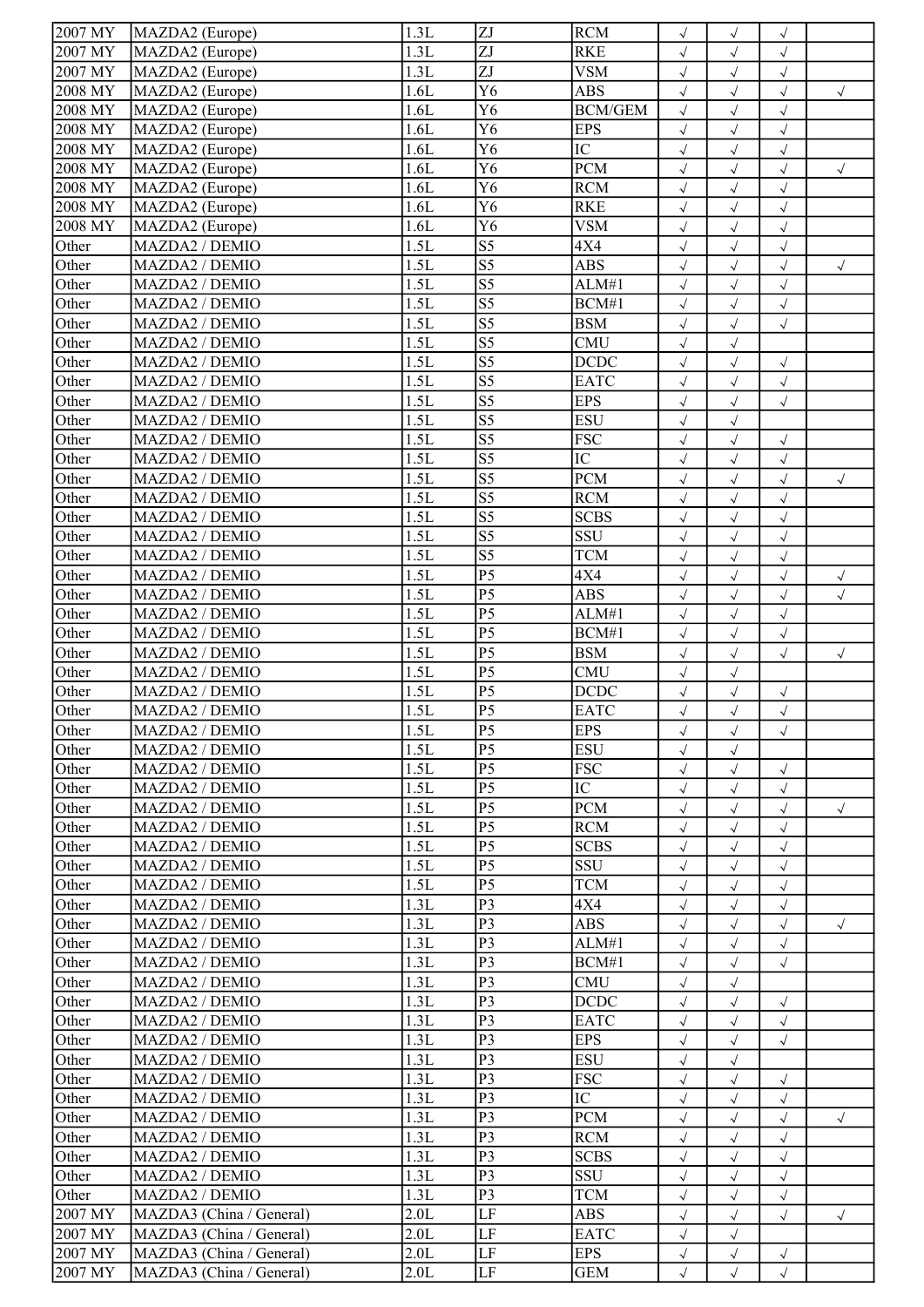| $\checkmark$<br>$\sqrt{ }$<br>$\sqrt{}$<br>$\sqrt{ }$<br>2.0L<br>LF<br>$\sqrt{ }$<br>2007 MY<br>MAZDA3 (China / General)<br><b>RCM</b><br>$\sqrt{ }$<br>$\sqrt{ }$<br>LF<br>2.0L<br>2007 MY<br>MAZDA3 (China / General)<br><b>RKE</b><br>$\sqrt{ }$<br>$\sqrt{ }$<br>$\sqrt{ }$<br>Z <sub>6</sub><br>2007 MY<br>MAZDA3 (China / General)<br>1.6L<br><b>ABS</b><br>$\sqrt{ }$<br>$\sqrt{}$<br>$\sqrt{ }$<br>$\sqrt{ }$<br>Z <sub>6</sub><br><b>EATC</b><br>2007 MY<br>MAZDA3 (China / General)<br>1.6L<br>$\sqrt{ }$<br>$\sqrt{}$<br>Z <sub>6</sub><br><b>GEM</b><br>2007 MY<br>MAZDA3 (China / General)<br>1.6L<br>$\sqrt{ }$<br>$\sqrt{}$<br>$\sqrt{ }$<br>Z <sub>6</sub><br>IC<br>2007 MY<br>MAZDA3 (China / General)<br>1.6L<br>$\sqrt{ }$<br>$\checkmark$<br>$\sqrt{}$<br>2007 MY<br>MAZDA3 (China / General)<br>Z <sub>6</sub><br><b>PCM</b><br>$\sqrt{ }$<br>$\checkmark$<br>1.6L<br>$\sqrt{}$<br>$\sqrt{}$<br>Z <sub>6</sub><br>2007 MY<br>1.6L<br>MAZDA3 (China / General)<br>$\sqrt{ }$<br>$\sqrt{ }$<br><b>RCM</b><br>$\sqrt{}$<br>$\overline{26}$<br>MAZDA3 (China / General)<br>$\sqrt{2}$<br>2007 MY<br>1.6L<br><b>RKE</b><br>$\sqrt{}$<br>$\sqrt{2}$<br>L <sub>3</sub><br>2003 MY<br>MAZDA3 (EURO STG3/4/5 and General<br>2.3L<br>$\sqrt{ }$<br>$\sqrt{ }$<br>$\sqrt{ }$<br>$\rm{ABS}$<br>$\sqrt{}$<br>Specs.)<br>MAZDA3 (EURO STG3/4/5 and General 2.3L<br>L3<br>2003 MY<br><b>EATC</b><br>$\sqrt{ }$<br>$\sqrt{ }$<br>Specs.)<br>MAZDA3 (EURO STG3/4/5 and General 2.3L<br>L <sub>3</sub><br>2003 MY<br><b>EPS</b><br>$\sqrt{ }$<br>$\sqrt{ }$<br>$\sqrt{}$<br>Specs.)<br>MAZDA3 (EURO STG3/4/5 and General 2.3L<br>L3<br>2003 MY<br><b>GEM</b><br>$\sqrt{ }$<br>$\sqrt{}$<br>$\sqrt{ }$<br>Specs.)<br>2003 MY<br>MAZDA3 (EURO STG3/4/5 and General 2.3L)<br>$\overline{L3}$<br>IC<br>$\sqrt{ }$<br>$\sqrt{}$<br>$\sqrt{ }$<br>Specs.)<br>MAZDA3 (EURO STG3/4/5 and General 2.3L)<br>L3<br>2003 MY<br>PCM<br>$\sqrt{ }$<br>$\sqrt{ }$<br>$\sqrt{ }$<br>$\sqrt{ }$<br>Specs.)<br>MAZDA3 (EURO STG3/4/5 and General<br>L3<br>2003 MY<br>2.3L<br><b>RCM</b><br>$\sqrt{ }$<br>$\sqrt{}$<br>$\sqrt{ }$<br>Specs.)<br>MAZDA3 (EURO STG3/4/5 and General<br>2006 MY<br>L3T<br>2.3L<br><b>ABS</b><br>$\sqrt{ }$<br>$\sqrt{ }$<br>$\sqrt{}$<br>$\sqrt{ }$<br>Specs.)<br>MAZDA3 (EURO STG3/4/5 and General<br>L3T<br><b>EATC</b><br>2006 MY<br>2.3L<br>$\sqrt{ }$<br>$\sqrt{}$<br>Specs.)<br>MAZDA3 (EURO STG3/4/5 and General<br>L3T<br>2006 MY<br>2.3L<br><b>GEM</b><br>$\sqrt{ }$<br>$\sqrt{ }$<br>$\sqrt{}$<br>Specs.)<br>$L3$ <sub>T</sub><br>MAZDA3 (EURO STG3/4/5 and General<br>2006 MY<br>2.3L<br>IC<br>$\sqrt{ }$<br>$\sqrt{ }$<br>$\sqrt{}$<br>Specs.)<br>MAZDA3 (EURO STG3/4/5 and General<br>L3T<br>2006 MY<br>2.3L<br>PCM<br>$\sqrt{ }$<br>$\sqrt{ }$<br>$\sqrt{ }$<br>$\sqrt{ }$<br>Specs.)<br>MAZDA3 (EURO STG3/4/5 and General<br>2006 MY<br>2.3L<br>$L3$ <sup>T</sup><br><b>RCM</b><br>$\sqrt{ }$<br>$\sqrt{ }$<br>$\sqrt{ }$<br>Specs.)<br>MAZDA3 (EURO STG3/4/5 and General 2.3L)<br>2006 MY<br><b>RKE</b><br>L3 T<br>$\sqrt{ }$<br>$\sqrt{ }$<br>$\sqrt{ }$<br>Specs.)<br>MAZDA3 (EURO STG3/4/5 and General<br>LF<br>2003 MY<br>2.0 <sub>L</sub><br><b>ABS</b><br>$\sqrt{ }$<br>$\sqrt{ }$<br>$\sqrt{ }$<br>$\sqrt{ }$<br>Specs.)<br>MAZDA3 (EURO STG3/4/5 and General<br>LF<br>2003 MY<br>2.0 <sub>L</sub><br><b>EATC</b><br>$\sqrt{ }$<br>$\sqrt{ }$<br>Specs.)<br>MAZDA3 (EURO STG3/4/5 and General<br>LF<br>2003 MY<br>2.0 <sub>L</sub><br><b>EPS</b><br>$\sqrt{ }$<br>$\sqrt{ }$<br>$\sqrt{ }$<br>Specs.)<br>MAZDA3 (EURO STG3/4/5 and General<br>LF<br>2003 MY<br>2.0 <sub>L</sub><br><b>GEM</b><br>$\sqrt{ }$<br>$\sqrt{ }$<br>$\sqrt{ }$<br>Specs.)<br>MAZDA3 (EURO STG3/4/5 and General<br>LF<br>IC<br>2003 MY<br>2.0 <sub>L</sub><br>$\sqrt{ }$<br>$\sqrt{ }$<br>$\sqrt{ }$<br>Specs.)<br>MAZDA3 (EURO STG3/4/5 and General<br>LF<br>PCM<br>2003 MY<br>2.0L<br>$\sqrt{ }$<br>$\sqrt{ }$<br>$\sqrt{ }$<br>$\sqrt{ }$<br>Specs.)<br>MAZDA3 (EURO STG3/4/5 and General<br>LF<br>2003 MY<br><b>RCM</b><br>2.0L<br>$\sqrt{ }$<br>$\sqrt{ }$<br>$\sqrt{ }$<br>Specs.)<br>MAZDA3 (EURO STG3/4/5 and General<br>LF<br>2006 MY<br>2.0 <sub>L</sub><br><b>ABS</b><br>$\sqrt{ }$<br>$\sqrt{ }$<br>$\sqrt{ }$<br>$\sqrt{ }$<br>Specs.)<br>MAZDA3 (EURO STG3/4/5 and General<br>LF<br>2006 MY<br>2.0 <sub>L</sub><br><b>EATC</b><br>$\sqrt{ }$<br>$\sqrt{ }$<br>Specs.)<br>LF<br>MAZDA3 (EURO STG3/4/5 and General<br><b>EPS</b><br>2006 MY<br>2.0 <sub>L</sub><br>$\sqrt{ }$<br>$\sqrt{ }$<br>$\sqrt{ }$<br>Specs.)<br>LF<br>MAZDA3 (EURO STG3/4/5 and General<br>2006 MY<br>2.0 <sub>L</sub><br><b>GEM</b><br>$\sqrt{}$<br>$\sqrt{ }$<br>$\sqrt{ }$<br>Specs.)<br>MAZDA3 (EURO STG3/4/5 and General 2.0L<br>LF<br>IC<br>2006 MY<br>$\sqrt{ }$<br>$\sqrt{ }$<br>$\sqrt{ }$<br>Specs.)<br>MAZDA3 (EURO STG3/4/5 and General 2.0L<br>LF<br><b>RCM</b><br>2006 MY<br>$\sqrt{ }$<br>$\sqrt{ }$<br>$\sqrt{ }$<br>Specs.)<br>MAZDA3 (EURO STG3/4/5 and General 2.0L<br>LF<br><b>RKE</b><br>2006 MY<br>$\sqrt{ }$<br>$\sqrt{ }$<br>$\sqrt{ }$ | 2007 MY | MAZDA3 (China / General) | 2.0L | $\rm LF$ | IC         | $\sqrt{ }$ | $\sqrt{}$ | $\sqrt{}$ |  |
|-----------------------------------------------------------------------------------------------------------------------------------------------------------------------------------------------------------------------------------------------------------------------------------------------------------------------------------------------------------------------------------------------------------------------------------------------------------------------------------------------------------------------------------------------------------------------------------------------------------------------------------------------------------------------------------------------------------------------------------------------------------------------------------------------------------------------------------------------------------------------------------------------------------------------------------------------------------------------------------------------------------------------------------------------------------------------------------------------------------------------------------------------------------------------------------------------------------------------------------------------------------------------------------------------------------------------------------------------------------------------------------------------------------------------------------------------------------------------------------------------------------------------------------------------------------------------------------------------------------------------------------------------------------------------------------------------------------------------------------------------------------------------------------------------------------------------------------------------------------------------------------------------------------------------------------------------------------------------------------------------------------------------------------------------------------------------------------------------------------------------------------------------------------------------------------------------------------------------------------------------------------------------------------------------------------------------------------------------------------------------------------------------------------------------------------------------------------------------------------------------------------------------------------------------------------------------------------------------------------------------------------------------------------------------------------------------------------------------------------------------------------------------------------------------------------------------------------------------------------------------------------------------------------------------------------------------------------------------------------------------------------------------------------------------------------------------------------------------------------------------------------------------------------------------------------------------------------------------------------------------------------------------------------------------------------------------------------------------------------------------------------------------------------------------------------------------------------------------------------------------------------------------------------------------------------------------------------------------------------------------------------------------------------------------------------------------------------------------------------------------------------------------------------------------------------------------------------------------------------------------------------------------------------------------------------------------------------------------------------------------------------------------------------------------------------------------------------------------------------------------------------------------------------------------------------------------------------------------------------------------------------------------------------------------------------------------------------------------------------------------------------------------------------------------------------------------------------------------------------------------------------------------------------------------------------------------------------------------------------------------------------------------------------------------------------------------------------------------------------------------------------------------------------------------------------------------------------------------------------------------------------------------------------------------------------------------------------------------------------------------------------------------------------------------------------------|---------|--------------------------|------|----------|------------|------------|-----------|-----------|--|
|                                                                                                                                                                                                                                                                                                                                                                                                                                                                                                                                                                                                                                                                                                                                                                                                                                                                                                                                                                                                                                                                                                                                                                                                                                                                                                                                                                                                                                                                                                                                                                                                                                                                                                                                                                                                                                                                                                                                                                                                                                                                                                                                                                                                                                                                                                                                                                                                                                                                                                                                                                                                                                                                                                                                                                                                                                                                                                                                                                                                                                                                                                                                                                                                                                                                                                                                                                                                                                                                                                                                                                                                                                                                                                                                                                                                                                                                                                                                                                                                                                                                                                                                                                                                                                                                                                                                                                                                                                                                                                                                                                                                                                                                                                                                                                                                                                                                                                                                                                                                                                                                 | 2007 MY | MAZDA3 (China / General) | 2.0L | LF       | <b>PCM</b> |            |           |           |  |
|                                                                                                                                                                                                                                                                                                                                                                                                                                                                                                                                                                                                                                                                                                                                                                                                                                                                                                                                                                                                                                                                                                                                                                                                                                                                                                                                                                                                                                                                                                                                                                                                                                                                                                                                                                                                                                                                                                                                                                                                                                                                                                                                                                                                                                                                                                                                                                                                                                                                                                                                                                                                                                                                                                                                                                                                                                                                                                                                                                                                                                                                                                                                                                                                                                                                                                                                                                                                                                                                                                                                                                                                                                                                                                                                                                                                                                                                                                                                                                                                                                                                                                                                                                                                                                                                                                                                                                                                                                                                                                                                                                                                                                                                                                                                                                                                                                                                                                                                                                                                                                                                 |         |                          |      |          |            |            |           |           |  |
|                                                                                                                                                                                                                                                                                                                                                                                                                                                                                                                                                                                                                                                                                                                                                                                                                                                                                                                                                                                                                                                                                                                                                                                                                                                                                                                                                                                                                                                                                                                                                                                                                                                                                                                                                                                                                                                                                                                                                                                                                                                                                                                                                                                                                                                                                                                                                                                                                                                                                                                                                                                                                                                                                                                                                                                                                                                                                                                                                                                                                                                                                                                                                                                                                                                                                                                                                                                                                                                                                                                                                                                                                                                                                                                                                                                                                                                                                                                                                                                                                                                                                                                                                                                                                                                                                                                                                                                                                                                                                                                                                                                                                                                                                                                                                                                                                                                                                                                                                                                                                                                                 |         |                          |      |          |            |            |           |           |  |
|                                                                                                                                                                                                                                                                                                                                                                                                                                                                                                                                                                                                                                                                                                                                                                                                                                                                                                                                                                                                                                                                                                                                                                                                                                                                                                                                                                                                                                                                                                                                                                                                                                                                                                                                                                                                                                                                                                                                                                                                                                                                                                                                                                                                                                                                                                                                                                                                                                                                                                                                                                                                                                                                                                                                                                                                                                                                                                                                                                                                                                                                                                                                                                                                                                                                                                                                                                                                                                                                                                                                                                                                                                                                                                                                                                                                                                                                                                                                                                                                                                                                                                                                                                                                                                                                                                                                                                                                                                                                                                                                                                                                                                                                                                                                                                                                                                                                                                                                                                                                                                                                 |         |                          |      |          |            |            |           |           |  |
|                                                                                                                                                                                                                                                                                                                                                                                                                                                                                                                                                                                                                                                                                                                                                                                                                                                                                                                                                                                                                                                                                                                                                                                                                                                                                                                                                                                                                                                                                                                                                                                                                                                                                                                                                                                                                                                                                                                                                                                                                                                                                                                                                                                                                                                                                                                                                                                                                                                                                                                                                                                                                                                                                                                                                                                                                                                                                                                                                                                                                                                                                                                                                                                                                                                                                                                                                                                                                                                                                                                                                                                                                                                                                                                                                                                                                                                                                                                                                                                                                                                                                                                                                                                                                                                                                                                                                                                                                                                                                                                                                                                                                                                                                                                                                                                                                                                                                                                                                                                                                                                                 |         |                          |      |          |            |            |           |           |  |
|                                                                                                                                                                                                                                                                                                                                                                                                                                                                                                                                                                                                                                                                                                                                                                                                                                                                                                                                                                                                                                                                                                                                                                                                                                                                                                                                                                                                                                                                                                                                                                                                                                                                                                                                                                                                                                                                                                                                                                                                                                                                                                                                                                                                                                                                                                                                                                                                                                                                                                                                                                                                                                                                                                                                                                                                                                                                                                                                                                                                                                                                                                                                                                                                                                                                                                                                                                                                                                                                                                                                                                                                                                                                                                                                                                                                                                                                                                                                                                                                                                                                                                                                                                                                                                                                                                                                                                                                                                                                                                                                                                                                                                                                                                                                                                                                                                                                                                                                                                                                                                                                 |         |                          |      |          |            |            |           |           |  |
|                                                                                                                                                                                                                                                                                                                                                                                                                                                                                                                                                                                                                                                                                                                                                                                                                                                                                                                                                                                                                                                                                                                                                                                                                                                                                                                                                                                                                                                                                                                                                                                                                                                                                                                                                                                                                                                                                                                                                                                                                                                                                                                                                                                                                                                                                                                                                                                                                                                                                                                                                                                                                                                                                                                                                                                                                                                                                                                                                                                                                                                                                                                                                                                                                                                                                                                                                                                                                                                                                                                                                                                                                                                                                                                                                                                                                                                                                                                                                                                                                                                                                                                                                                                                                                                                                                                                                                                                                                                                                                                                                                                                                                                                                                                                                                                                                                                                                                                                                                                                                                                                 |         |                          |      |          |            |            |           |           |  |
|                                                                                                                                                                                                                                                                                                                                                                                                                                                                                                                                                                                                                                                                                                                                                                                                                                                                                                                                                                                                                                                                                                                                                                                                                                                                                                                                                                                                                                                                                                                                                                                                                                                                                                                                                                                                                                                                                                                                                                                                                                                                                                                                                                                                                                                                                                                                                                                                                                                                                                                                                                                                                                                                                                                                                                                                                                                                                                                                                                                                                                                                                                                                                                                                                                                                                                                                                                                                                                                                                                                                                                                                                                                                                                                                                                                                                                                                                                                                                                                                                                                                                                                                                                                                                                                                                                                                                                                                                                                                                                                                                                                                                                                                                                                                                                                                                                                                                                                                                                                                                                                                 |         |                          |      |          |            |            |           |           |  |
|                                                                                                                                                                                                                                                                                                                                                                                                                                                                                                                                                                                                                                                                                                                                                                                                                                                                                                                                                                                                                                                                                                                                                                                                                                                                                                                                                                                                                                                                                                                                                                                                                                                                                                                                                                                                                                                                                                                                                                                                                                                                                                                                                                                                                                                                                                                                                                                                                                                                                                                                                                                                                                                                                                                                                                                                                                                                                                                                                                                                                                                                                                                                                                                                                                                                                                                                                                                                                                                                                                                                                                                                                                                                                                                                                                                                                                                                                                                                                                                                                                                                                                                                                                                                                                                                                                                                                                                                                                                                                                                                                                                                                                                                                                                                                                                                                                                                                                                                                                                                                                                                 |         |                          |      |          |            |            |           |           |  |
|                                                                                                                                                                                                                                                                                                                                                                                                                                                                                                                                                                                                                                                                                                                                                                                                                                                                                                                                                                                                                                                                                                                                                                                                                                                                                                                                                                                                                                                                                                                                                                                                                                                                                                                                                                                                                                                                                                                                                                                                                                                                                                                                                                                                                                                                                                                                                                                                                                                                                                                                                                                                                                                                                                                                                                                                                                                                                                                                                                                                                                                                                                                                                                                                                                                                                                                                                                                                                                                                                                                                                                                                                                                                                                                                                                                                                                                                                                                                                                                                                                                                                                                                                                                                                                                                                                                                                                                                                                                                                                                                                                                                                                                                                                                                                                                                                                                                                                                                                                                                                                                                 |         |                          |      |          |            |            |           |           |  |
|                                                                                                                                                                                                                                                                                                                                                                                                                                                                                                                                                                                                                                                                                                                                                                                                                                                                                                                                                                                                                                                                                                                                                                                                                                                                                                                                                                                                                                                                                                                                                                                                                                                                                                                                                                                                                                                                                                                                                                                                                                                                                                                                                                                                                                                                                                                                                                                                                                                                                                                                                                                                                                                                                                                                                                                                                                                                                                                                                                                                                                                                                                                                                                                                                                                                                                                                                                                                                                                                                                                                                                                                                                                                                                                                                                                                                                                                                                                                                                                                                                                                                                                                                                                                                                                                                                                                                                                                                                                                                                                                                                                                                                                                                                                                                                                                                                                                                                                                                                                                                                                                 |         |                          |      |          |            |            |           |           |  |
|                                                                                                                                                                                                                                                                                                                                                                                                                                                                                                                                                                                                                                                                                                                                                                                                                                                                                                                                                                                                                                                                                                                                                                                                                                                                                                                                                                                                                                                                                                                                                                                                                                                                                                                                                                                                                                                                                                                                                                                                                                                                                                                                                                                                                                                                                                                                                                                                                                                                                                                                                                                                                                                                                                                                                                                                                                                                                                                                                                                                                                                                                                                                                                                                                                                                                                                                                                                                                                                                                                                                                                                                                                                                                                                                                                                                                                                                                                                                                                                                                                                                                                                                                                                                                                                                                                                                                                                                                                                                                                                                                                                                                                                                                                                                                                                                                                                                                                                                                                                                                                                                 |         |                          |      |          |            |            |           |           |  |
|                                                                                                                                                                                                                                                                                                                                                                                                                                                                                                                                                                                                                                                                                                                                                                                                                                                                                                                                                                                                                                                                                                                                                                                                                                                                                                                                                                                                                                                                                                                                                                                                                                                                                                                                                                                                                                                                                                                                                                                                                                                                                                                                                                                                                                                                                                                                                                                                                                                                                                                                                                                                                                                                                                                                                                                                                                                                                                                                                                                                                                                                                                                                                                                                                                                                                                                                                                                                                                                                                                                                                                                                                                                                                                                                                                                                                                                                                                                                                                                                                                                                                                                                                                                                                                                                                                                                                                                                                                                                                                                                                                                                                                                                                                                                                                                                                                                                                                                                                                                                                                                                 |         |                          |      |          |            |            |           |           |  |
|                                                                                                                                                                                                                                                                                                                                                                                                                                                                                                                                                                                                                                                                                                                                                                                                                                                                                                                                                                                                                                                                                                                                                                                                                                                                                                                                                                                                                                                                                                                                                                                                                                                                                                                                                                                                                                                                                                                                                                                                                                                                                                                                                                                                                                                                                                                                                                                                                                                                                                                                                                                                                                                                                                                                                                                                                                                                                                                                                                                                                                                                                                                                                                                                                                                                                                                                                                                                                                                                                                                                                                                                                                                                                                                                                                                                                                                                                                                                                                                                                                                                                                                                                                                                                                                                                                                                                                                                                                                                                                                                                                                                                                                                                                                                                                                                                                                                                                                                                                                                                                                                 |         |                          |      |          |            |            |           |           |  |
|                                                                                                                                                                                                                                                                                                                                                                                                                                                                                                                                                                                                                                                                                                                                                                                                                                                                                                                                                                                                                                                                                                                                                                                                                                                                                                                                                                                                                                                                                                                                                                                                                                                                                                                                                                                                                                                                                                                                                                                                                                                                                                                                                                                                                                                                                                                                                                                                                                                                                                                                                                                                                                                                                                                                                                                                                                                                                                                                                                                                                                                                                                                                                                                                                                                                                                                                                                                                                                                                                                                                                                                                                                                                                                                                                                                                                                                                                                                                                                                                                                                                                                                                                                                                                                                                                                                                                                                                                                                                                                                                                                                                                                                                                                                                                                                                                                                                                                                                                                                                                                                                 |         |                          |      |          |            |            |           |           |  |
|                                                                                                                                                                                                                                                                                                                                                                                                                                                                                                                                                                                                                                                                                                                                                                                                                                                                                                                                                                                                                                                                                                                                                                                                                                                                                                                                                                                                                                                                                                                                                                                                                                                                                                                                                                                                                                                                                                                                                                                                                                                                                                                                                                                                                                                                                                                                                                                                                                                                                                                                                                                                                                                                                                                                                                                                                                                                                                                                                                                                                                                                                                                                                                                                                                                                                                                                                                                                                                                                                                                                                                                                                                                                                                                                                                                                                                                                                                                                                                                                                                                                                                                                                                                                                                                                                                                                                                                                                                                                                                                                                                                                                                                                                                                                                                                                                                                                                                                                                                                                                                                                 |         |                          |      |          |            |            |           |           |  |
|                                                                                                                                                                                                                                                                                                                                                                                                                                                                                                                                                                                                                                                                                                                                                                                                                                                                                                                                                                                                                                                                                                                                                                                                                                                                                                                                                                                                                                                                                                                                                                                                                                                                                                                                                                                                                                                                                                                                                                                                                                                                                                                                                                                                                                                                                                                                                                                                                                                                                                                                                                                                                                                                                                                                                                                                                                                                                                                                                                                                                                                                                                                                                                                                                                                                                                                                                                                                                                                                                                                                                                                                                                                                                                                                                                                                                                                                                                                                                                                                                                                                                                                                                                                                                                                                                                                                                                                                                                                                                                                                                                                                                                                                                                                                                                                                                                                                                                                                                                                                                                                                 |         |                          |      |          |            |            |           |           |  |
|                                                                                                                                                                                                                                                                                                                                                                                                                                                                                                                                                                                                                                                                                                                                                                                                                                                                                                                                                                                                                                                                                                                                                                                                                                                                                                                                                                                                                                                                                                                                                                                                                                                                                                                                                                                                                                                                                                                                                                                                                                                                                                                                                                                                                                                                                                                                                                                                                                                                                                                                                                                                                                                                                                                                                                                                                                                                                                                                                                                                                                                                                                                                                                                                                                                                                                                                                                                                                                                                                                                                                                                                                                                                                                                                                                                                                                                                                                                                                                                                                                                                                                                                                                                                                                                                                                                                                                                                                                                                                                                                                                                                                                                                                                                                                                                                                                                                                                                                                                                                                                                                 |         |                          |      |          |            |            |           |           |  |
|                                                                                                                                                                                                                                                                                                                                                                                                                                                                                                                                                                                                                                                                                                                                                                                                                                                                                                                                                                                                                                                                                                                                                                                                                                                                                                                                                                                                                                                                                                                                                                                                                                                                                                                                                                                                                                                                                                                                                                                                                                                                                                                                                                                                                                                                                                                                                                                                                                                                                                                                                                                                                                                                                                                                                                                                                                                                                                                                                                                                                                                                                                                                                                                                                                                                                                                                                                                                                                                                                                                                                                                                                                                                                                                                                                                                                                                                                                                                                                                                                                                                                                                                                                                                                                                                                                                                                                                                                                                                                                                                                                                                                                                                                                                                                                                                                                                                                                                                                                                                                                                                 |         |                          |      |          |            |            |           |           |  |
|                                                                                                                                                                                                                                                                                                                                                                                                                                                                                                                                                                                                                                                                                                                                                                                                                                                                                                                                                                                                                                                                                                                                                                                                                                                                                                                                                                                                                                                                                                                                                                                                                                                                                                                                                                                                                                                                                                                                                                                                                                                                                                                                                                                                                                                                                                                                                                                                                                                                                                                                                                                                                                                                                                                                                                                                                                                                                                                                                                                                                                                                                                                                                                                                                                                                                                                                                                                                                                                                                                                                                                                                                                                                                                                                                                                                                                                                                                                                                                                                                                                                                                                                                                                                                                                                                                                                                                                                                                                                                                                                                                                                                                                                                                                                                                                                                                                                                                                                                                                                                                                                 |         |                          |      |          |            |            |           |           |  |
|                                                                                                                                                                                                                                                                                                                                                                                                                                                                                                                                                                                                                                                                                                                                                                                                                                                                                                                                                                                                                                                                                                                                                                                                                                                                                                                                                                                                                                                                                                                                                                                                                                                                                                                                                                                                                                                                                                                                                                                                                                                                                                                                                                                                                                                                                                                                                                                                                                                                                                                                                                                                                                                                                                                                                                                                                                                                                                                                                                                                                                                                                                                                                                                                                                                                                                                                                                                                                                                                                                                                                                                                                                                                                                                                                                                                                                                                                                                                                                                                                                                                                                                                                                                                                                                                                                                                                                                                                                                                                                                                                                                                                                                                                                                                                                                                                                                                                                                                                                                                                                                                 |         |                          |      |          |            |            |           |           |  |
|                                                                                                                                                                                                                                                                                                                                                                                                                                                                                                                                                                                                                                                                                                                                                                                                                                                                                                                                                                                                                                                                                                                                                                                                                                                                                                                                                                                                                                                                                                                                                                                                                                                                                                                                                                                                                                                                                                                                                                                                                                                                                                                                                                                                                                                                                                                                                                                                                                                                                                                                                                                                                                                                                                                                                                                                                                                                                                                                                                                                                                                                                                                                                                                                                                                                                                                                                                                                                                                                                                                                                                                                                                                                                                                                                                                                                                                                                                                                                                                                                                                                                                                                                                                                                                                                                                                                                                                                                                                                                                                                                                                                                                                                                                                                                                                                                                                                                                                                                                                                                                                                 |         |                          |      |          |            |            |           |           |  |
|                                                                                                                                                                                                                                                                                                                                                                                                                                                                                                                                                                                                                                                                                                                                                                                                                                                                                                                                                                                                                                                                                                                                                                                                                                                                                                                                                                                                                                                                                                                                                                                                                                                                                                                                                                                                                                                                                                                                                                                                                                                                                                                                                                                                                                                                                                                                                                                                                                                                                                                                                                                                                                                                                                                                                                                                                                                                                                                                                                                                                                                                                                                                                                                                                                                                                                                                                                                                                                                                                                                                                                                                                                                                                                                                                                                                                                                                                                                                                                                                                                                                                                                                                                                                                                                                                                                                                                                                                                                                                                                                                                                                                                                                                                                                                                                                                                                                                                                                                                                                                                                                 |         |                          |      |          |            |            |           |           |  |
|                                                                                                                                                                                                                                                                                                                                                                                                                                                                                                                                                                                                                                                                                                                                                                                                                                                                                                                                                                                                                                                                                                                                                                                                                                                                                                                                                                                                                                                                                                                                                                                                                                                                                                                                                                                                                                                                                                                                                                                                                                                                                                                                                                                                                                                                                                                                                                                                                                                                                                                                                                                                                                                                                                                                                                                                                                                                                                                                                                                                                                                                                                                                                                                                                                                                                                                                                                                                                                                                                                                                                                                                                                                                                                                                                                                                                                                                                                                                                                                                                                                                                                                                                                                                                                                                                                                                                                                                                                                                                                                                                                                                                                                                                                                                                                                                                                                                                                                                                                                                                                                                 |         |                          |      |          |            |            |           |           |  |
|                                                                                                                                                                                                                                                                                                                                                                                                                                                                                                                                                                                                                                                                                                                                                                                                                                                                                                                                                                                                                                                                                                                                                                                                                                                                                                                                                                                                                                                                                                                                                                                                                                                                                                                                                                                                                                                                                                                                                                                                                                                                                                                                                                                                                                                                                                                                                                                                                                                                                                                                                                                                                                                                                                                                                                                                                                                                                                                                                                                                                                                                                                                                                                                                                                                                                                                                                                                                                                                                                                                                                                                                                                                                                                                                                                                                                                                                                                                                                                                                                                                                                                                                                                                                                                                                                                                                                                                                                                                                                                                                                                                                                                                                                                                                                                                                                                                                                                                                                                                                                                                                 |         |                          |      |          |            |            |           |           |  |
|                                                                                                                                                                                                                                                                                                                                                                                                                                                                                                                                                                                                                                                                                                                                                                                                                                                                                                                                                                                                                                                                                                                                                                                                                                                                                                                                                                                                                                                                                                                                                                                                                                                                                                                                                                                                                                                                                                                                                                                                                                                                                                                                                                                                                                                                                                                                                                                                                                                                                                                                                                                                                                                                                                                                                                                                                                                                                                                                                                                                                                                                                                                                                                                                                                                                                                                                                                                                                                                                                                                                                                                                                                                                                                                                                                                                                                                                                                                                                                                                                                                                                                                                                                                                                                                                                                                                                                                                                                                                                                                                                                                                                                                                                                                                                                                                                                                                                                                                                                                                                                                                 |         |                          |      |          |            |            |           |           |  |
|                                                                                                                                                                                                                                                                                                                                                                                                                                                                                                                                                                                                                                                                                                                                                                                                                                                                                                                                                                                                                                                                                                                                                                                                                                                                                                                                                                                                                                                                                                                                                                                                                                                                                                                                                                                                                                                                                                                                                                                                                                                                                                                                                                                                                                                                                                                                                                                                                                                                                                                                                                                                                                                                                                                                                                                                                                                                                                                                                                                                                                                                                                                                                                                                                                                                                                                                                                                                                                                                                                                                                                                                                                                                                                                                                                                                                                                                                                                                                                                                                                                                                                                                                                                                                                                                                                                                                                                                                                                                                                                                                                                                                                                                                                                                                                                                                                                                                                                                                                                                                                                                 |         |                          |      |          |            |            |           |           |  |
|                                                                                                                                                                                                                                                                                                                                                                                                                                                                                                                                                                                                                                                                                                                                                                                                                                                                                                                                                                                                                                                                                                                                                                                                                                                                                                                                                                                                                                                                                                                                                                                                                                                                                                                                                                                                                                                                                                                                                                                                                                                                                                                                                                                                                                                                                                                                                                                                                                                                                                                                                                                                                                                                                                                                                                                                                                                                                                                                                                                                                                                                                                                                                                                                                                                                                                                                                                                                                                                                                                                                                                                                                                                                                                                                                                                                                                                                                                                                                                                                                                                                                                                                                                                                                                                                                                                                                                                                                                                                                                                                                                                                                                                                                                                                                                                                                                                                                                                                                                                                                                                                 |         |                          |      |          |            |            |           |           |  |
|                                                                                                                                                                                                                                                                                                                                                                                                                                                                                                                                                                                                                                                                                                                                                                                                                                                                                                                                                                                                                                                                                                                                                                                                                                                                                                                                                                                                                                                                                                                                                                                                                                                                                                                                                                                                                                                                                                                                                                                                                                                                                                                                                                                                                                                                                                                                                                                                                                                                                                                                                                                                                                                                                                                                                                                                                                                                                                                                                                                                                                                                                                                                                                                                                                                                                                                                                                                                                                                                                                                                                                                                                                                                                                                                                                                                                                                                                                                                                                                                                                                                                                                                                                                                                                                                                                                                                                                                                                                                                                                                                                                                                                                                                                                                                                                                                                                                                                                                                                                                                                                                 |         |                          |      |          |            |            |           |           |  |
|                                                                                                                                                                                                                                                                                                                                                                                                                                                                                                                                                                                                                                                                                                                                                                                                                                                                                                                                                                                                                                                                                                                                                                                                                                                                                                                                                                                                                                                                                                                                                                                                                                                                                                                                                                                                                                                                                                                                                                                                                                                                                                                                                                                                                                                                                                                                                                                                                                                                                                                                                                                                                                                                                                                                                                                                                                                                                                                                                                                                                                                                                                                                                                                                                                                                                                                                                                                                                                                                                                                                                                                                                                                                                                                                                                                                                                                                                                                                                                                                                                                                                                                                                                                                                                                                                                                                                                                                                                                                                                                                                                                                                                                                                                                                                                                                                                                                                                                                                                                                                                                                 |         |                          |      |          |            |            |           |           |  |
|                                                                                                                                                                                                                                                                                                                                                                                                                                                                                                                                                                                                                                                                                                                                                                                                                                                                                                                                                                                                                                                                                                                                                                                                                                                                                                                                                                                                                                                                                                                                                                                                                                                                                                                                                                                                                                                                                                                                                                                                                                                                                                                                                                                                                                                                                                                                                                                                                                                                                                                                                                                                                                                                                                                                                                                                                                                                                                                                                                                                                                                                                                                                                                                                                                                                                                                                                                                                                                                                                                                                                                                                                                                                                                                                                                                                                                                                                                                                                                                                                                                                                                                                                                                                                                                                                                                                                                                                                                                                                                                                                                                                                                                                                                                                                                                                                                                                                                                                                                                                                                                                 |         |                          |      |          |            |            |           |           |  |
|                                                                                                                                                                                                                                                                                                                                                                                                                                                                                                                                                                                                                                                                                                                                                                                                                                                                                                                                                                                                                                                                                                                                                                                                                                                                                                                                                                                                                                                                                                                                                                                                                                                                                                                                                                                                                                                                                                                                                                                                                                                                                                                                                                                                                                                                                                                                                                                                                                                                                                                                                                                                                                                                                                                                                                                                                                                                                                                                                                                                                                                                                                                                                                                                                                                                                                                                                                                                                                                                                                                                                                                                                                                                                                                                                                                                                                                                                                                                                                                                                                                                                                                                                                                                                                                                                                                                                                                                                                                                                                                                                                                                                                                                                                                                                                                                                                                                                                                                                                                                                                                                 |         |                          |      |          |            |            |           |           |  |
|                                                                                                                                                                                                                                                                                                                                                                                                                                                                                                                                                                                                                                                                                                                                                                                                                                                                                                                                                                                                                                                                                                                                                                                                                                                                                                                                                                                                                                                                                                                                                                                                                                                                                                                                                                                                                                                                                                                                                                                                                                                                                                                                                                                                                                                                                                                                                                                                                                                                                                                                                                                                                                                                                                                                                                                                                                                                                                                                                                                                                                                                                                                                                                                                                                                                                                                                                                                                                                                                                                                                                                                                                                                                                                                                                                                                                                                                                                                                                                                                                                                                                                                                                                                                                                                                                                                                                                                                                                                                                                                                                                                                                                                                                                                                                                                                                                                                                                                                                                                                                                                                 |         |                          |      |          |            |            |           |           |  |
|                                                                                                                                                                                                                                                                                                                                                                                                                                                                                                                                                                                                                                                                                                                                                                                                                                                                                                                                                                                                                                                                                                                                                                                                                                                                                                                                                                                                                                                                                                                                                                                                                                                                                                                                                                                                                                                                                                                                                                                                                                                                                                                                                                                                                                                                                                                                                                                                                                                                                                                                                                                                                                                                                                                                                                                                                                                                                                                                                                                                                                                                                                                                                                                                                                                                                                                                                                                                                                                                                                                                                                                                                                                                                                                                                                                                                                                                                                                                                                                                                                                                                                                                                                                                                                                                                                                                                                                                                                                                                                                                                                                                                                                                                                                                                                                                                                                                                                                                                                                                                                                                 |         |                          |      |          |            |            |           |           |  |
|                                                                                                                                                                                                                                                                                                                                                                                                                                                                                                                                                                                                                                                                                                                                                                                                                                                                                                                                                                                                                                                                                                                                                                                                                                                                                                                                                                                                                                                                                                                                                                                                                                                                                                                                                                                                                                                                                                                                                                                                                                                                                                                                                                                                                                                                                                                                                                                                                                                                                                                                                                                                                                                                                                                                                                                                                                                                                                                                                                                                                                                                                                                                                                                                                                                                                                                                                                                                                                                                                                                                                                                                                                                                                                                                                                                                                                                                                                                                                                                                                                                                                                                                                                                                                                                                                                                                                                                                                                                                                                                                                                                                                                                                                                                                                                                                                                                                                                                                                                                                                                                                 |         |                          |      |          |            |            |           |           |  |
|                                                                                                                                                                                                                                                                                                                                                                                                                                                                                                                                                                                                                                                                                                                                                                                                                                                                                                                                                                                                                                                                                                                                                                                                                                                                                                                                                                                                                                                                                                                                                                                                                                                                                                                                                                                                                                                                                                                                                                                                                                                                                                                                                                                                                                                                                                                                                                                                                                                                                                                                                                                                                                                                                                                                                                                                                                                                                                                                                                                                                                                                                                                                                                                                                                                                                                                                                                                                                                                                                                                                                                                                                                                                                                                                                                                                                                                                                                                                                                                                                                                                                                                                                                                                                                                                                                                                                                                                                                                                                                                                                                                                                                                                                                                                                                                                                                                                                                                                                                                                                                                                 |         |                          |      |          |            |            |           |           |  |
|                                                                                                                                                                                                                                                                                                                                                                                                                                                                                                                                                                                                                                                                                                                                                                                                                                                                                                                                                                                                                                                                                                                                                                                                                                                                                                                                                                                                                                                                                                                                                                                                                                                                                                                                                                                                                                                                                                                                                                                                                                                                                                                                                                                                                                                                                                                                                                                                                                                                                                                                                                                                                                                                                                                                                                                                                                                                                                                                                                                                                                                                                                                                                                                                                                                                                                                                                                                                                                                                                                                                                                                                                                                                                                                                                                                                                                                                                                                                                                                                                                                                                                                                                                                                                                                                                                                                                                                                                                                                                                                                                                                                                                                                                                                                                                                                                                                                                                                                                                                                                                                                 |         |                          |      |          |            |            |           |           |  |
|                                                                                                                                                                                                                                                                                                                                                                                                                                                                                                                                                                                                                                                                                                                                                                                                                                                                                                                                                                                                                                                                                                                                                                                                                                                                                                                                                                                                                                                                                                                                                                                                                                                                                                                                                                                                                                                                                                                                                                                                                                                                                                                                                                                                                                                                                                                                                                                                                                                                                                                                                                                                                                                                                                                                                                                                                                                                                                                                                                                                                                                                                                                                                                                                                                                                                                                                                                                                                                                                                                                                                                                                                                                                                                                                                                                                                                                                                                                                                                                                                                                                                                                                                                                                                                                                                                                                                                                                                                                                                                                                                                                                                                                                                                                                                                                                                                                                                                                                                                                                                                                                 |         | Specs.)                  |      |          |            |            |           |           |  |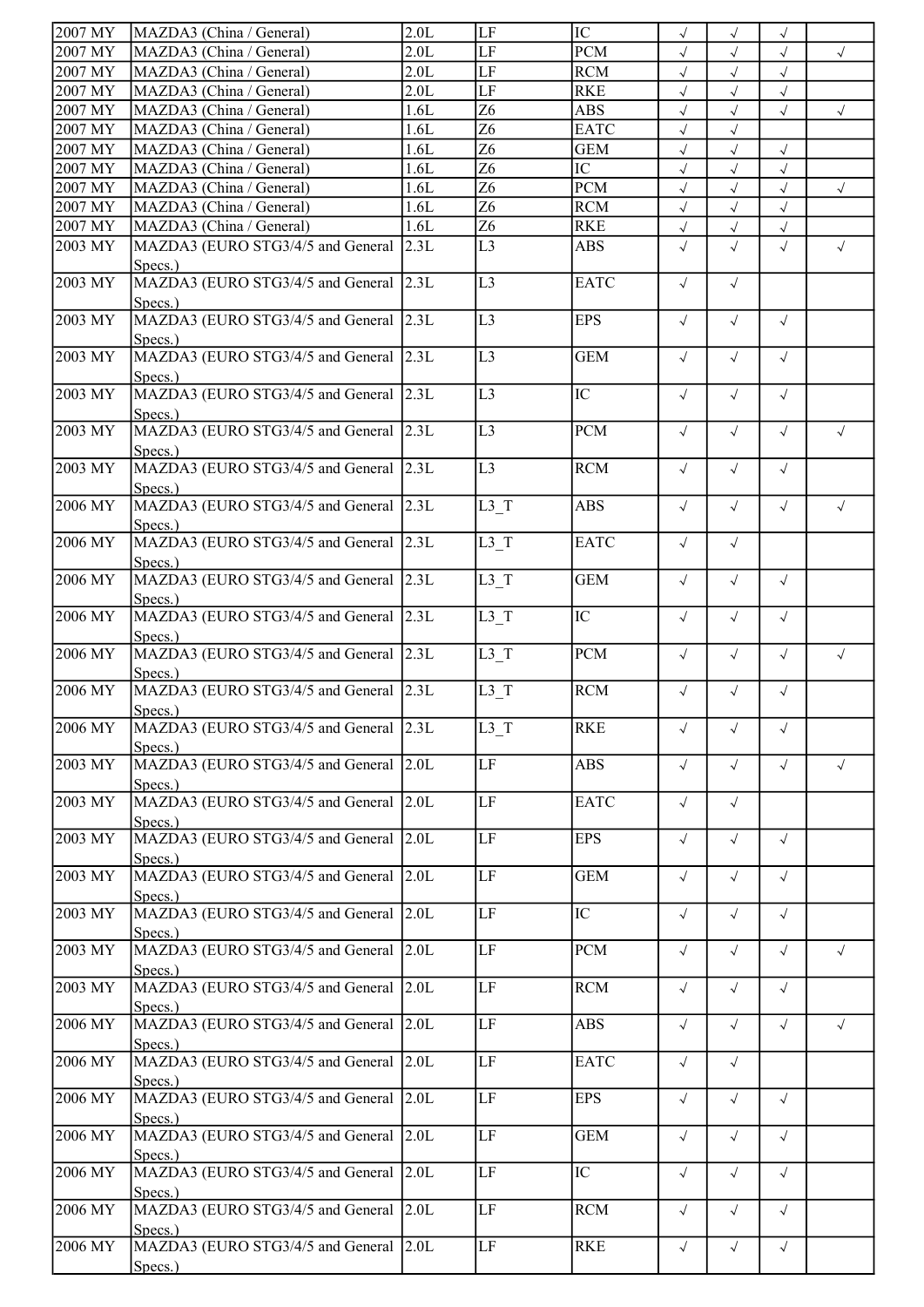| 2006 MY | MAZDA3 (EURO STG3/4/5 and General 2.0L<br>Specs.)  |      | $RF-T$          | <b>ABS</b>  | $\sqrt{ }$ | $\sqrt{}$  | $\sqrt{}$  | $\sqrt{ }$ |
|---------|----------------------------------------------------|------|-----------------|-------------|------------|------------|------------|------------|
| 2006 MY | MAZDA3 (EURO STG3/4/5 and General 2.0L<br>Specs.)  |      | $RF-T$          | EATC        | $\sqrt{ }$ | $\sqrt{}$  |            |            |
| 2006 MY | MAZDA3 (EURO STG3/4/5 and General 2.0L<br>Specs.)  |      | $RF-T$          | <b>FFH</b>  | $\sqrt{ }$ | $\sqrt{}$  | $\sqrt{ }$ |            |
| 2006 MY | MAZDA3 (EURO STG3/4/5 and General<br>Specs.)       | 2.0L | $RF-T$          | <b>GEM</b>  | $\sqrt{ }$ | $\sqrt{ }$ | $\sqrt{ }$ |            |
| 2006 MY | MAZDA3 (EURO STG3/4/5 and General<br>Specs.)       | 2.0L | $RF-T$          | IC          | $\sqrt{ }$ | $\sqrt{ }$ | $\sqrt{ }$ |            |
| 2006 MY | MAZDA3 (EURO STG3/4/5 and General<br>Specs.)       | 2.0L | $RF-T$          | PCM         | $\sqrt{ }$ | $\sqrt{ }$ | $\sqrt{}$  | $\sqrt{ }$ |
| 2006 MY | MAZDA3 (EURO STG3/4/5 and General<br>Specs.)       | 2.0L | $RF-T$          | <b>RCM</b>  | $\sqrt{ }$ | $\sqrt{ }$ | $\sqrt{ }$ |            |
| 2006 MY | MAZDA3 (EURO STG3/4/5 and General<br>Specs.)       | 2.0L | $RF-T$          | <b>RKE</b>  | $\sqrt{ }$ | $\sqrt{ }$ | $\sqrt{ }$ |            |
| 2003 MY | MAZDA3 (EURO STG3/4/5 and General 1.6L)<br>Specs.  |      | Y <sub>6</sub>  | <b>ABS</b>  | $\sqrt{ }$ | $\sqrt{ }$ | $\sqrt{ }$ | $\sqrt{ }$ |
| 2003 MY | MAZDA3 (EURO STG3/4/5 and General 1.6L)<br>Specs.) |      | Y <sub>6</sub>  | <b>EATC</b> | $\sqrt{ }$ | $\sqrt{ }$ |            |            |
| 2003 MY | MAZDA3 (EURO STG3/4/5 and General 1.6L)<br>Specs.) |      | Y <sub>6</sub>  | <b>EPS</b>  | $\sqrt{ }$ | $\sqrt{ }$ | $\sqrt{ }$ |            |
| 2003 MY | MAZDA3 (EURO STG3/4/5 and General 1.6L)<br>Specs.) |      | Y <sub>6</sub>  | FACM        | $\sqrt{ }$ | $\sqrt{ }$ | $\sqrt{ }$ |            |
| 2003 MY | MAZDA3 (EURO STG3/4/5 and General 1.6L)<br>Specs.) |      | Y <sub>6</sub>  | <b>GEM</b>  | $\sqrt{ }$ | $\sqrt{ }$ | $\sqrt{ }$ |            |
| 2003 MY | MAZDA3 (EURO STG3/4/5 and General 1.6L)<br>Specs.) |      | Y <sub>6</sub>  | IC          | $\sqrt{ }$ | $\sqrt{ }$ | $\sqrt{ }$ |            |
| 2003 MY | MAZDA3 (EURO STG3/4/5 and General 1.6L)<br>Specs.) |      | Y <sub>6</sub>  | PCM         | $\sqrt{}$  | $\sqrt{ }$ | $\sqrt{}$  | $\sqrt{ }$ |
| 2003 MY | MAZDA3 (EURO STG3/4/5 and General 1.6L)<br>Specs.) |      | Y <sub>6</sub>  | <b>RCM</b>  | $\sqrt{}$  | $\sqrt{ }$ | $\sqrt{ }$ |            |
| 2006 MY | MAZDA3 (EURO STG3/4/5 and General 1.6L<br>Specs.)  |      | Y <sub>6</sub>  | <b>ABS</b>  | $\sqrt{}$  | $\sqrt{ }$ | $\sqrt{ }$ | $\sqrt{ }$ |
| 2006 MY | MAZDA3 (EURO STG3/4/5 and General 1.6L)<br>Specs.) |      | Y <sub>6</sub>  | <b>EATC</b> | $\sqrt{}$  | $\sqrt{ }$ |            |            |
| 2006 MY | MAZDA3 (EURO STG3/4/5 and General 1.6L<br>Specs.)  |      | Y <sub>6</sub>  | <b>EPS</b>  | $\sqrt{ }$ | $\sqrt{}$  | $\sqrt{}$  |            |
| 2006 MY | MAZDA3 (EURO STG3/4/5 and General 1.6L)<br>Specs.) |      | Y <sub>6</sub>  | FACM        | $\sqrt{}$  | $\sqrt{}$  | $\sqrt{ }$ |            |
| 2006 MY | MAZDA3 (EURO STG3/4/5 and General 1.6L)<br>Specs.) |      | $\overline{Y6}$ | <b>GEM</b>  | $\sqrt{ }$ | $\sqrt{ }$ | $\sqrt{ }$ |            |
| 2006 MY | MAZDA3 (EURO STG3/4/5 and General 1.6L)<br>Specs.) |      | Y <sub>6</sub>  | IC          | $\sqrt{}$  | $\sqrt{ }$ | $\sqrt{ }$ |            |
| 2006 MY | MAZDA3 (EURO STG3/4/5 and General<br>Specs.)       | 1.6L | Y <sub>6</sub>  | PCM         | $\sqrt{ }$ | $\sqrt{}$  | $\sqrt{ }$ | $\sqrt{ }$ |
| 2006 MY | MAZDA3 (EURO STG3/4/5 and General 1.6L)<br>Specs.) |      | Y <sub>6</sub>  | <b>RCM</b>  | $\sqrt{ }$ | $\sqrt{}$  | $\sqrt{ }$ |            |
| 2006 MY | MAZDA3 (EURO STG3/4/5 and General 1.6L)<br>Specs.) |      | $\overline{Y6}$ | <b>RKE</b>  | $\sqrt{ }$ | $\sqrt{}$  | $\sqrt{ }$ |            |
| 2003 MY | MAZDA3 (EURO STG3/4/5 and General 1.6L)<br>Specs.) |      | Z <sub>6</sub>  | <b>ABS</b>  | $\sqrt{ }$ | $\sqrt{}$  | $\sqrt{ }$ | $\sqrt{ }$ |
| 2003 MY | MAZDA3 (EURO STG3/4/5 and General 1.6L)<br>Specs.) |      | Z <sub>6</sub>  | <b>EATC</b> | $\sqrt{ }$ | $\sqrt{}$  |            |            |
| 2003 MY | MAZDA3 (EURO STG3/4/5 and General<br>Specs.)       | 1.6L | Z <sub>6</sub>  | <b>GEM</b>  | $\sqrt{ }$ | $\sqrt{ }$ | $\sqrt{ }$ |            |
| 2003 MY | MAZDA3 (EURO STG3/4/5 and General 1.6L)<br>Specs.) |      | Z <sub>6</sub>  | IC          | $\sqrt{ }$ | $\sqrt{ }$ | $\sqrt{ }$ |            |
| 2003 MY | MAZDA3 (EURO STG3/4/5 and General 1.6L)<br>Specs.) |      | Z <sub>6</sub>  | PCM         | $\sqrt{}$  | $\sqrt{}$  | $\sqrt{ }$ | $\sqrt{ }$ |
| 2003 MY | MAZDA3 (EURO STG3/4/5 and General 1.6L)<br>Specs.) |      | Z <sub>6</sub>  | <b>RCM</b>  | $\sqrt{}$  | $\sqrt{ }$ | $\sqrt{ }$ |            |
| 2006 MY | MAZDA3 (EURO STG3/4/5 and General 1.6L)<br>Specs.) |      | Z <sub>6</sub>  | <b>ABS</b>  | $\sqrt{ }$ | $\sqrt{ }$ | $\sqrt{ }$ | $\sqrt{ }$ |
| 2006 MY | MAZDA3 (EURO STG3/4/5 and General 1.6L)<br>Specs.) |      | Z <sub>6</sub>  | <b>EATC</b> | $\sqrt{ }$ | $\sqrt{ }$ |            |            |
| 2006 MY | MAZDA3 (EURO STG3/4/5 and General 1.6L)<br>Specs.) |      | Z <sub>6</sub>  | <b>GEM</b>  | $\sqrt{ }$ | $\sqrt{}$  | $\sqrt{}$  |            |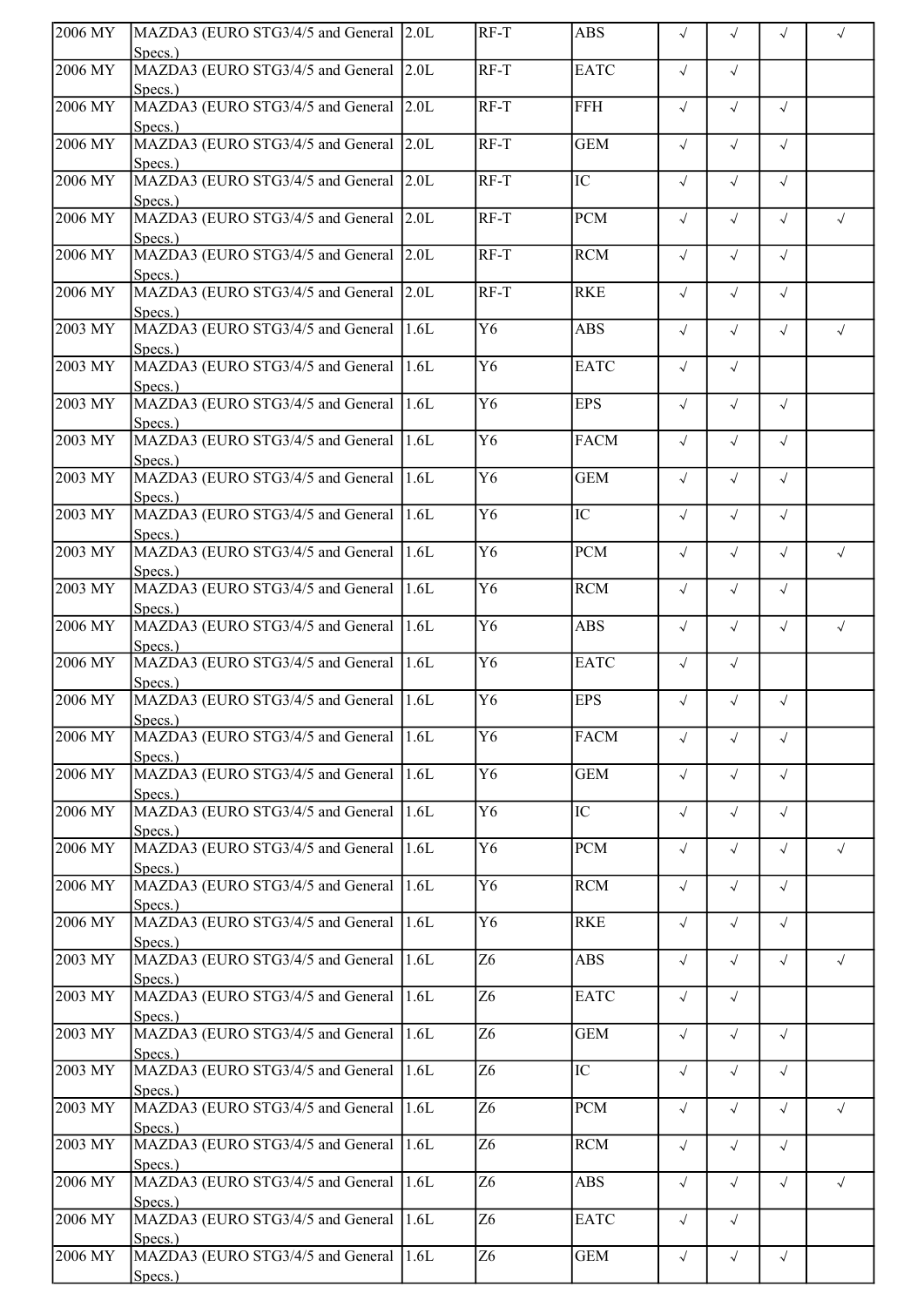| 2006 MY | MAZDA3 (EURO STG3/4/5 and General 1.6L)                       |      | Z <sub>6</sub>  | IC          | $\sqrt{ }$   | $\sqrt{ }$ | $\sqrt{ }$           |            |
|---------|---------------------------------------------------------------|------|-----------------|-------------|--------------|------------|----------------------|------------|
| 2006 MY | Specs.)<br>MAZDA3 (EURO STG3/4/5 and General 1.6L)<br>Specs.) |      | Z <sub>6</sub>  | <b>PCM</b>  | $\sqrt{ }$   | $\sqrt{ }$ | $\sqrt{ }$           | $\sqrt{ }$ |
| 2006 MY | MAZDA3 (EURO STG3/4/5 and General 1.6L<br>Specs.)             |      | Z <sub>6</sub>  | <b>RKE</b>  | $\sqrt{ }$   | $\sqrt{ }$ | $\sqrt{ }$           |            |
| 2003 MY | MAZDA3 (EURO STG3/4/5 and General<br>Specs.)                  | 1.3L | ZJ              | <b>ABS</b>  | $\sqrt{ }$   | $\sqrt{ }$ | $\sqrt{ }$           | $\sqrt{ }$ |
| 2003 MY | MAZDA3 (EURO STG3/4/5 and General                             | 1.3L | ZJ              | <b>EATC</b> | $\sqrt{ }$   | $\sqrt{ }$ |                      |            |
| 2003 MY | Specs.)<br>MAZDA3 (EURO STG3/4/5 and General                  | 1.3L | ZJ              | <b>GEM</b>  | $\sqrt{ }$   | $\sqrt{}$  | $\sqrt{ }$           |            |
| 2003 MY | Specs.)<br>MAZDA3 (EURO STG3/4/5 and General<br>Specs.)       | 1.3L | ZJ              | IC          | $\sqrt{ }$   | $\sqrt{2}$ | $\sqrt{ }$           |            |
| 2003 MY | MAZDA3 (EURO STG3/4/5 and General 1.3L)<br>Specs.)            |      | ZJ              | PCM         | $\sqrt{ }$   | $\sqrt{ }$ | $\sqrt{ }$           | $\sqrt{ }$ |
| 2003 MY | MAZDA3 (EURO STG3/4/5 and General 1.3L)<br>Specs.)            |      | ZJ              | <b>RCM</b>  | $\sqrt{ }$   | $\sqrt{ }$ | $\sqrt{ }$           |            |
| 2006 MY | MAZDA3 (EURO STG3/4/5 and General 1.3L)<br>Specs.)            |      | ZJ              | <b>ABS</b>  | $\sqrt{ }$   | $\sqrt{ }$ | $\sqrt{ }$           | $\sqrt{ }$ |
| 2006 MY | MAZDA3 (EURO STG3/4/5 and General 1.3L)<br>Specs.)            |      | $\overline{ZJ}$ | <b>EATC</b> | $\sqrt{ }$   | $\sqrt{ }$ |                      |            |
| 2006 MY | MAZDA3 (EURO STG3/4/5 and General 1.3L<br>Specs.)             |      | ZJ              | <b>GEM</b>  | $\sqrt{ }$   | $\sqrt{ }$ | $\sqrt{ }$           |            |
| 2006 MY | MAZDA3 (EURO STG3/4/5 and General 1.3L<br>Specs.)             |      | ZJ              | IC          | $\sqrt{ }$   | $\sqrt{ }$ | $\sqrt{ }$           |            |
| 2006 MY | MAZDA3 (EURO STG3/4/5 and General 1.3L<br>Specs.)             |      | ZJ              | PCM         | $\sqrt{ }$   | $\sqrt{ }$ | $\sqrt{ }$           | $\sqrt{ }$ |
| 2006 MY | MAZDA3 (EURO STG3/4/5 and General 1.3L<br>Specs.)             |      | ZJ              | <b>RCM</b>  | $\sqrt{ }$   | $\sqrt{ }$ | $\sqrt{ }$           |            |
| 2006 MY | MAZDA3 (EURO STG3/4/5 and General 1.3L<br>Specs.)             |      | ZJ              | <b>RKE</b>  | $\sqrt{ }$   | $\sqrt{}$  | $\sqrt{ }$           |            |
| 2006 MY | MAZDA3 (EURO STG3/4/5 and General 2.3L<br>Specs.)             |      | L <sub>3</sub>  | <b>ABS</b>  | $\sqrt{ }$   | $\sqrt{}$  | $\sqrt{ }$           | $\sqrt{ }$ |
| 2006 MY | MAZDA3 (EURO STG3/4/5 and General 2.3L<br>Specs.)             |      | L <sub>3</sub>  | <b>EATC</b> | $\sqrt{ }$   | $\sqrt{ }$ |                      |            |
| 2006 MY | MAZDA3 (EURO STG3/4/5 and General 2.3L<br>Specs.)             |      | L <sub>3</sub>  | <b>EPS</b>  | $\sqrt{ }$   | $\sqrt{}$  | $\sqrt{2}$           |            |
| 2006 MY | MAZDA3 (EURO STG3/4/5 and General 2.3L)<br>Specs.)            |      | L <sub>3</sub>  | <b>GEM</b>  | $\sqrt{ }$   | $\sqrt{ }$ | $\sqrt{ }$           |            |
| 2006 MY | MAZDA3 (EURO STG3/4/5 and General 2.3L)<br>Specs.)            |      | L <sub>3</sub>  | IC          | $\sqrt{ }$   | $\sqrt{}$  | $\sqrt{ }$           |            |
| 2006 MY | MAZDA3 (EURO STG3/4/5 and General 2.3L)<br>Specs.)            |      | L <sub>3</sub>  | <b>PCM</b>  | $\sqrt{ }$   | $\sqrt{ }$ | $\sqrt{ }$           | $\sqrt{ }$ |
| 2006 MY | MAZDA3 (EURO STG3/4/5 and General 2.3L)<br>Specs.)            |      | L <sub>3</sub>  | <b>RCM</b>  | $\sqrt{ }$   | $\sqrt{ }$ | $\sqrt{ }$           |            |
| 2006 MY | MAZDA3 (EURO STG3/4/5 and General 2.3L)<br>Specs.)            |      | L <sub>3</sub>  | <b>RKE</b>  | $\sqrt{ }$   | $\sqrt{}$  | $\sqrt{ }$           | $\sqrt{ }$ |
| 2006 MY | MAZDA3 (North America / General)                              | 2.0L | LF              | <b>ABS</b>  | $\sqrt{ }$   | $\sqrt{}$  | $\sqrt{ }$           | $\sqrt{ }$ |
| 2006 MY | MAZDA3 (North America / General)                              | 2.0L | LF              | <b>EATC</b> | $\sqrt{ }$   | $\sqrt{}$  |                      |            |
| 2006 MY | MAZDA3 (North America / General)                              | 2.0L | LF              | <b>EPS</b>  | $\checkmark$ | $\sqrt{}$  | $\sqrt{}$            |            |
| 2006 MY | MAZDA3 (North America / General)                              | 2.0L | LF              | <b>GEM</b>  | $\sqrt{ }$   | $\sqrt{}$  | $\sqrt{2}$           |            |
| 2006 MY | MAZDA3 (North America / General)                              | 2.0L | LF              | IC          | $\sqrt{ }$   | $\sqrt{}$  | $\sqrt{}$            |            |
| 2006 MY | MAZDA3 (North America / General)                              | 2.0L | LF              | <b>PCM</b>  | $\sqrt{ }$   | $\sqrt{}$  | $\sqrt{}$            | $\sqrt{ }$ |
| 2006 MY | MAZDA3 (North America / General)                              | 2.0L | LF              | <b>RCM</b>  | $\sqrt{ }$   | $\sqrt{ }$ | $\sqrt{ }$           |            |
| 2006 MY | MAZDA3 (North America / General)                              | 2.0L | LF              | <b>RKE</b>  | $\sqrt{ }$   | $\sqrt{ }$ | $\sqrt{\phantom{a}}$ |            |
| 2004 MY | MAZDA3 (North America / General)                              | 2.3L | L <sub>3</sub>  | <b>ABS</b>  | $\checkmark$ | $\sqrt{ }$ | $\sqrt{\phantom{a}}$ | $\sqrt{}$  |
| 2004 MY | MAZDA3 (North America / General)                              | 2.3L | L <sub>3</sub>  | <b>EATC</b> | $\sqrt{ }$   | $\sqrt{}$  |                      |            |
| 2004 MY | MAZDA3 (North America / General)                              | 2.3L | L <sub>3</sub>  | <b>EPS</b>  | $\sqrt{ }$   | $\sqrt{}$  | $\sqrt{\phantom{a}}$ |            |
| 2004 MY | MAZDA3 (North America / General)                              | 2.3L | L <sub>3</sub>  | <b>GEM</b>  | $\sqrt{ }$   | $\sqrt{}$  | $\sqrt{}$            |            |
| 2004 MY | MAZDA3 (North America / General)                              | 2.3L | L <sub>3</sub>  | IC          | $\checkmark$ | $\sqrt{}$  | $\checkmark$         |            |
| 2004 MY | MAZDA3 (North America / General)                              | 2.3L | L <sub>3</sub>  | <b>PCM</b>  | $\sqrt{ }$   | $\sqrt{ }$ | $\sqrt{\phantom{a}}$ | $\sqrt{ }$ |
| 2004 MY | MAZDA3 (North America / General)                              | 2.3L | L <sub>3</sub>  | <b>RCM</b>  | $\sqrt{ }$   | $\sqrt{}$  | $\sqrt{2}$           |            |
| 2004 MY | MAZDA3 (North America / General)                              | 2.3L | L <sub>3</sub>  | <b>TPM</b>  | $\sqrt{ }$   | $\sqrt{}$  | $\sqrt{\phantom{a}}$ |            |
| 2005 MY | MAZDA3 (North America / General)                              | 2.3L | L <sub>3</sub>  | <b>ABS</b>  | $\sqrt{ }$   | $\sqrt{}$  | $\sqrt{2}$           | $\sqrt{ }$ |
| 2005 MY | MAZDA3 (North America / General)                              | 2.3L | L3              | <b>EATC</b> | $\sqrt{}$    | $\sqrt{ }$ |                      |            |
| 2005 MY | MAZDA3 (North America / General)                              | 2.3L | L <sub>3</sub>  | <b>EPS</b>  | $\checkmark$ | $\sqrt{}$  | $\sqrt{ }$           |            |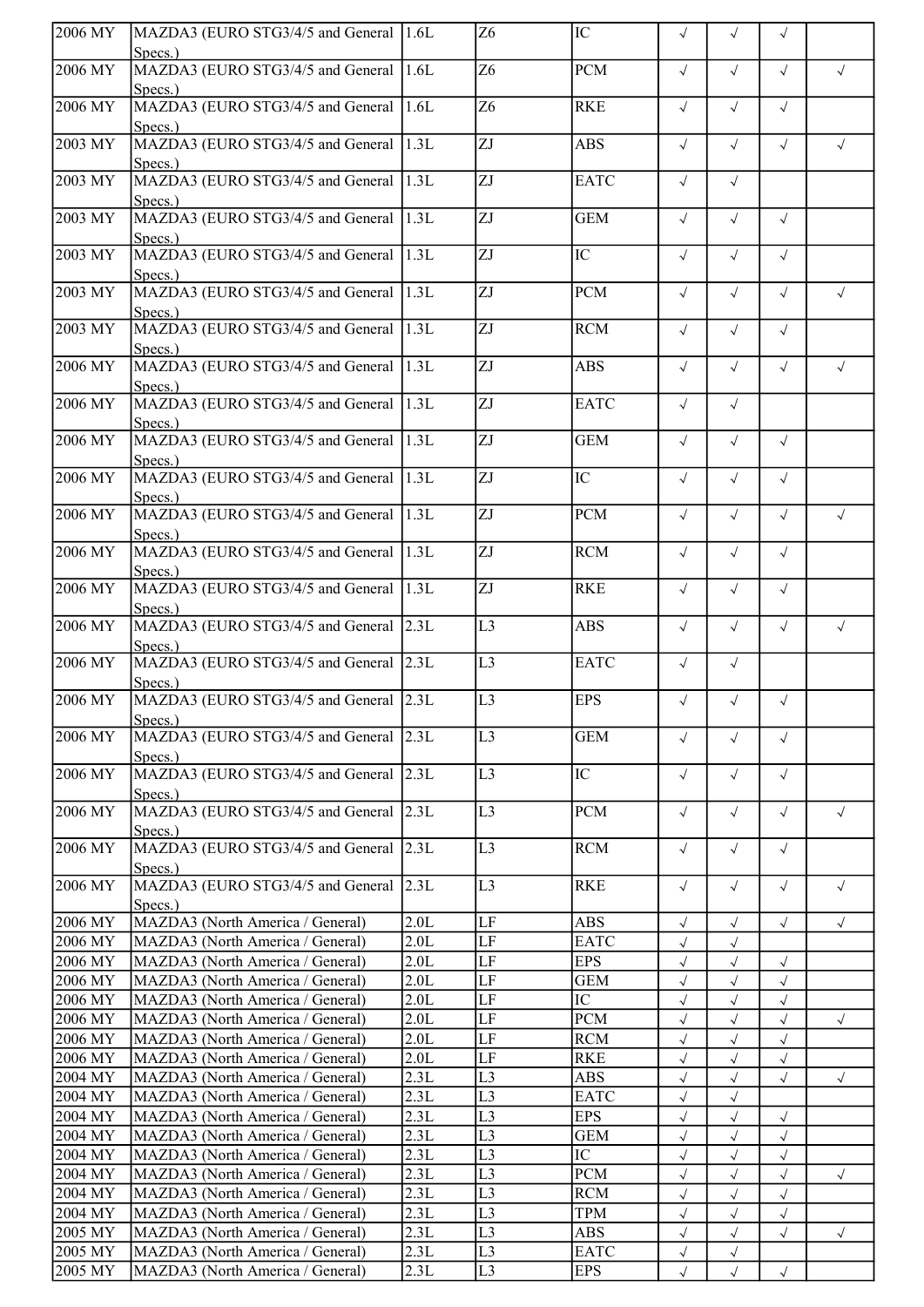| 2005 MY | MAZDA3 (North America / General) | 2.3L             | L <sub>3</sub> | GEM         | $\sqrt{ }$ | $\sqrt{ }$   | $\sqrt{ }$           |            |
|---------|----------------------------------|------------------|----------------|-------------|------------|--------------|----------------------|------------|
| 2005 MY | MAZDA3 (North America / General) | 2.3L             | L <sub>3</sub> | IC          | $\sqrt{}$  | $\sqrt{}$    | $\sqrt{ }$           |            |
| 2005 MY | MAZDA3 (North America / General) | 2.3L             | L <sub>3</sub> | <b>PCM</b>  | $\sqrt{ }$ | $\sqrt{ }$   | $\sqrt{ }$           | $\sqrt{ }$ |
| 2005 MY | MAZDA3 (North America / General) | 2.3L             | L3             | <b>RCM</b>  | $\sqrt{ }$ | $\sqrt{ }$   | $\sqrt{ }$           |            |
| 2005 MY | MAZDA3 (North America / General) | 2.3L             | L <sub>3</sub> | TPM         | $\sqrt{}$  | $\sqrt{}$    | $\sqrt{ }$           |            |
| 2006 MY | MAZDA3 (North America / General) | 2.3L             | L <sub>3</sub> | <b>ABS</b>  | $\sqrt{}$  | $\sqrt{ }$   | $\sqrt{ }$           | $\sqrt{ }$ |
| 2006 MY | MAZDA3 (North America / General) | 2.3L             | L <sub>3</sub> | <b>EATC</b> | $\sqrt{ }$ | $\sqrt{ }$   |                      |            |
| 2006 MY | MAZDA3 (North America / General) | 2.3L             | L <sub>3</sub> | <b>EPS</b>  | $\sqrt{ }$ | $\sqrt{ }$   | $\sqrt{ }$           |            |
| 2006 MY | MAZDA3 (North America / General) | 2.3L             | L <sub>3</sub> | <b>GEM</b>  | $\sqrt{}$  | $\sqrt{ }$   | $\sqrt{ }$           |            |
| 2006 MY | MAZDA3 (North America / General) | 2.3L             | L <sub>3</sub> | IC          | $\sqrt{ }$ | $\sqrt{}$    | $\sqrt{ }$           |            |
| 2006 MY | MAZDA3 (North America / General) | 2.3L             | L <sub>3</sub> | <b>PCM</b>  | $\sqrt{2}$ | $\sqrt{}$    | $\sqrt{}$            | $\sqrt{ }$ |
| 2006 MY | MAZDA3 (North America / General) | 2.3L             | L <sub>3</sub> | <b>RCM</b>  | $\sqrt{}$  | $\sqrt{}$    | $\sqrt{}$            |            |
| 2006 MY | MAZDA3 (North America / General) | 2.3L             | L <sub>3</sub> | <b>RKE</b>  | $\sqrt{2}$ | $\checkmark$ | $\checkmark$         |            |
| 2006 MY | MAZDA3 (North America / General) | 2.3L             | L <sub>3</sub> | TCM         | $\sqrt{}$  | $\sqrt{}$    | $\sqrt{ }$           |            |
| 2006 MY | MAZDA3 (North America / General) | 2.3L             | L3             | TPM         | $\sqrt{}$  | $\sqrt{ }$   | $\sqrt{ }$           |            |
| 2007 MY | MAZDA3 (North America / General) | 2.3L             | L <sub>3</sub> | EATC        | $\sqrt{}$  | $\sqrt{ }$   |                      |            |
| 2007 MY | MAZDA3 (North America / General) | 2.3L             | L <sub>3</sub> | <b>EPS</b>  | $\sqrt{}$  | $\sqrt{}$    | $\sqrt{ }$           |            |
| 2007 MY | MAZDA3 (North America / General) | 2.3L             | L <sub>3</sub> | GEM         | $\sqrt{}$  | $\sqrt{}$    | $\sqrt{ }$           |            |
| 2007 MY | MAZDA3 (North America / General) | 2.3L             | L <sub>3</sub> | IC          | $\sqrt{ }$ | $\sqrt{}$    | $\sqrt{ }$           |            |
| 2007 MY |                                  | 2.3L             | L <sub>3</sub> |             | $\sqrt{ }$ |              |                      | $\sqrt{ }$ |
|         | MAZDA3 (North America / General) |                  | L <sub>3</sub> | <b>PCM</b>  |            | $\sqrt{ }$   | $\sqrt{ }$           |            |
| 2007 MY | MAZDA3 (North America / General) | 2.3L             |                | <b>RCM</b>  | $\sqrt{}$  | $\sqrt{}$    | $\sqrt{ }$           |            |
| 2007 MY | MAZDA3 (North America / General) | 2.3L             | L <sub>3</sub> | <b>TCM</b>  | $\sqrt{ }$ | $\sqrt{ }$   | $\checkmark$         |            |
| 2007 MY | MAZDA3 (North America / General) | 2.3L             | L <sub>3</sub> | TPM         | $\sqrt{ }$ | $\sqrt{}$    | $\sqrt{\phantom{a}}$ |            |
| 2008 MY | MAZDA3 (North America / General) | 2.3L             | L <sub>3</sub> | ABS         | $\sqrt{}$  | $\sqrt{}$    | $\sqrt{ }$           | $\sqrt{}$  |
| 2008 MY | MAZDA3 (North America / General) | 2.3L             | L <sub>3</sub> | <b>EATC</b> | $\sqrt{2}$ | $\checkmark$ |                      |            |
| 2008 MY | MAZDA3 (North America / General) | 2.3L             | L <sub>3</sub> | EPS         | $\sqrt{ }$ | $\sqrt{}$    | $\sqrt{}$            |            |
| 2008 MY | MAZDA3 (North America / General) | 2.3L             | L <sub>3</sub> | GEM         | $\sqrt{}$  | $\sqrt{}$    | $\sqrt{ }$           |            |
| 2008 MY | MAZDA3 (North America / General) | 2.3L             | L <sub>3</sub> | IC          | $\sqrt{}$  | $\sqrt{ }$   | $\sqrt{ }$           |            |
| 2008 MY | MAZDA3 (North America / General) | 2.3L             | L <sub>3</sub> | <b>PCM</b>  | $\sqrt{}$  | $\sqrt{ }$   | $\sqrt{ }$           | $\sqrt{ }$ |
| 2008 MY | MAZDA3 (North America / General) | 2.3L             | L <sub>3</sub> | <b>RCM</b>  | $\sqrt{}$  | $\sqrt{}$    | $\sqrt{ }$           |            |
| 2008 MY | MAZDA3 (North America / General) | 2.3L             | L <sub>3</sub> | <b>TCM</b>  | $\sqrt{ }$ | $\sqrt{ }$   | $\sqrt{\phantom{a}}$ |            |
| 2008 MY | MAZDA3 (North America / General) | 2.3L             | L <sub>3</sub> | TPM         | $\sqrt{ }$ | $\sqrt{ }$   | $\sqrt{ }$           |            |
| 2009 MY | MAZDA3 (North America / General) | 2.3L             | L <sub>3</sub> | ABS         | $\sqrt{ }$ | $\sqrt{ }$   | $\sqrt{ }$           | $\sqrt{ }$ |
| 2009 MY | MAZDA3 (North America / General) | 2.3L             | L <sub>3</sub> | <b>EATC</b> | $\sqrt{ }$ | $\sqrt{ }$   |                      |            |
| 2009 MY | MAZDA3 (North America / General) | 2.3L             | L <sub>3</sub> | <b>EPS</b>  | $\sqrt{ }$ | $\sqrt{}$    | $\sqrt{}$            |            |
| 2009 MY | MAZDA3 (North America / General) | 2.3L             | L <sub>3</sub> | <b>GEM</b>  | $\sqrt{2}$ | $\sqrt{ }$   | $\sqrt{2}$           |            |
| 2009 MY | MAZDA3 (North America / General) | 2.3L             | L <sub>3</sub> | IC          | $\sqrt{ }$ | $\sqrt{ }$   | $\sqrt{ }$           |            |
| 2009 MY | MAZDA3 (North America / General) | 2.3L             | L <sub>3</sub> | <b>PCM</b>  | $\sqrt{ }$ |              | $\sqrt{ }$           | $\sqrt{ }$ |
| 2009 MY | MAZDA3 (North America / General) | 2.3L             | L <sub>3</sub> | <b>RCM</b>  | $\sqrt{}$  | $\sqrt{}$    | $\sqrt{ }$           |            |
| 2009 MY | MAZDA3 (North America / General) | 2.3L             | L3             | TCM         | $\sqrt{}$  | $\sqrt{ }$   | $\sqrt{ }$           |            |
| 2009 MY | MAZDA3 (North America / General) | 2.3L             | L <sub>3</sub> | TPM         | $\sqrt{}$  | $\sqrt{ }$   | $\sqrt{\phantom{a}}$ |            |
| 2007 MY | MAZDA3 (North America / General) | 2.3L             | L3 T           | <b>ABS</b>  | $\sqrt{}$  | $\sqrt{ }$   | $\sqrt{ }$           | $\sqrt{ }$ |
| 2007 MY | MAZDA3 (North America / General) | 2.3L             | L3 T           | <b>EATC</b> | $\sqrt{}$  | $\sqrt{ }$   |                      |            |
| 2007 MY | MAZDA3 (North America / General) | 2.3L             | L3 T           | <b>GEM</b>  | $\sqrt{ }$ | $\sqrt{ }$   | $\sqrt{ }$           |            |
| 2007 MY | MAZDA3 (North America / General) | 2.3L             | L3 T           | IC          | $\sqrt{ }$ | $\sqrt{ }$   | $\sqrt{ }$           |            |
| 2007 MY | MAZDA3 (North America / General) | 2.3L             | L3 T           | <b>PCM</b>  | $\sqrt{}$  | $\sqrt{ }$   | $\sqrt{ }$           | $\sqrt{ }$ |
| 2007 MY | MAZDA3 (North America / General) | 2.3L             | L3 T           | <b>RCM</b>  | $\sqrt{ }$ | $\sqrt{ }$   | $\checkmark$         |            |
| 2007 MY | MAZDA3 (North America / General) | 2.3L             | L3 T           | TPM         | $\sqrt{}$  | $\sqrt{}$    | $\sqrt{}$            |            |
| 2008 MY | MAZDA3 (North America / General) | 2.3L             | L3 T           | ABS         | $\sqrt{}$  | $\sqrt{}$    | $\sqrt{ }$           | $\sqrt{ }$ |
| 2008 MY | MAZDA3 (North America / General) | 2.3L             | L3 T           | <b>EATC</b> | $\sqrt{}$  |              |                      |            |
| 2008 MY | MAZDA3 (North America / General) | 2.3L             | L3 T           | <b>GEM</b>  | $\sqrt{}$  | $\sqrt{}$    | $\sqrt{}$            |            |
| 2008 MY | MAZDA3 (North America / General) | 2.3L             | L3 T           | IC          | $\sqrt{}$  | $\sqrt{}$    | $\sqrt{}$            |            |
| 2008 MY | MAZDA3 (North America / General) | 2.3L             | L3 T           | <b>PCM</b>  | $\sqrt{}$  | $\sqrt{ }$   | $\sqrt{ }$           | $\sqrt{ }$ |
| 2008 MY | MAZDA3 (North America / General) | 2.3L             | L3 T           | <b>RCM</b>  | $\sqrt{}$  | $\sqrt{ }$   | $\sqrt{\phantom{a}}$ |            |
| 2008 MY | MAZDA3 (North America / General) | 2.3L             | L3 T           | TPM         | $\sqrt{ }$ | $\sqrt{ }$   | $\sqrt{ }$           |            |
| 2009 MY | MAZDA3 (North America / General) | 2.3L             | L3 T           | <b>ABS</b>  | $\sqrt{ }$ |              |                      | $\sqrt{ }$ |
|         |                                  |                  | L3 T           | <b>EATC</b> |            | $\sqrt{ }$   | $\sqrt{ }$           |            |
| 2009 MY | MAZDA3 (North America / General) | 2.3L             |                |             | $\sqrt{ }$ | $\sqrt{ }$   |                      |            |
| 2009 MY | MAZDA3 (North America / General) | 2.3L             | L3 T           | GEM         | $\sqrt{}$  | $\sqrt{ }$   | $\sqrt{ }$           |            |
| 2009 MY | MAZDA3 (North America / General) | 2.3L             | L3 T           | IC          | $\sqrt{ }$ | $\sqrt{ }$   | $\sqrt{ }$           |            |
| 2009 MY | MAZDA3 (North America / General) | 2.3L             | L3 T           | <b>PCM</b>  | $\sqrt{ }$ | $\sqrt{ }$   | $\sqrt{ }$           | $\sqrt{ }$ |
| 2009 MY | MAZDA3 (North America / General) | 2.3L             | L3 T           | <b>RCM</b>  | $\sqrt{ }$ | $\sqrt{}$    | $\sqrt{}$            |            |
| 2009 MY | MAZDA3 (North America / General) | 2.3L             | L3 T           | TPM         | $\sqrt{}$  |              | $\checkmark$         |            |
| 2004 MY | MAZDA3 (North America / General) | 2.0L             | LF             | ABS         | $\sqrt{ }$ | $\sqrt{ }$   | $\sqrt{ }$           | $\sqrt{ }$ |
| 2004 MY | MAZDA3 (North America / General) | 2.0 <sub>L</sub> | LF             | <b>EPS</b>  | $\sqrt{ }$ | $\sqrt{ }$   | $\sqrt{ }$           |            |
| 2004 MY | MAZDA3 (North America / General) | 2.0 <sub>L</sub> | LF             | GEM         | $\sqrt{}$  | $\sqrt{ }$   | $\sqrt{ }$           |            |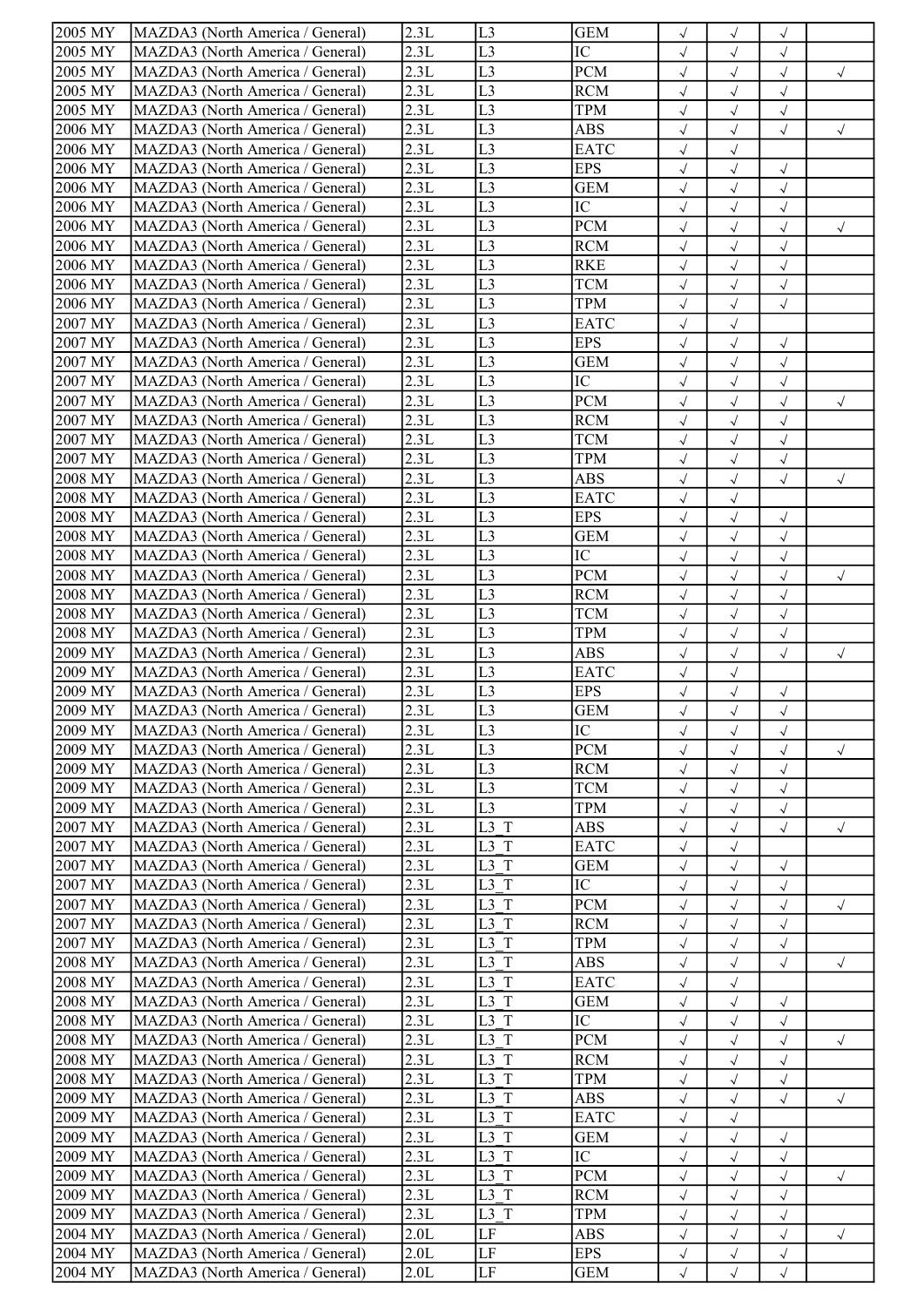| 2004 MY | MAZDA3 (North America / General) | 2.0 <sub>L</sub> | LF                  | IC          | $\sqrt{ }$               | $\sqrt{}$  | $\sqrt{ }$           |            |
|---------|----------------------------------|------------------|---------------------|-------------|--------------------------|------------|----------------------|------------|
| 2004 MY | MAZDA3 (North America / General) | 2.0 <sub>L</sub> | LF                  | <b>PCM</b>  | $\sqrt{ }$               | $\sqrt{}$  | $\sqrt{ }$           | $\sqrt{}$  |
| 2004 MY | MAZDA3 (North America / General) | 2.0 <sub>L</sub> | LF                  | <b>RCM</b>  | $\sqrt{}$                | $\sqrt{ }$ | $\sqrt{ }$           |            |
| 2004 MY | MAZDA3 (North America / General) | 2.0 <sub>L</sub> | LF                  | TPM         | $\sqrt{ }$               | $\sqrt{ }$ | $\sqrt{ }$           |            |
| 2005 MY | MAZDA3 (North America / General) | 2.0 <sub>L</sub> | LF                  | <b>ABS</b>  | $\sqrt{}$                | $\sqrt{ }$ | $\sqrt{ }$           | $\sqrt{ }$ |
| 2005 MY | MAZDA3 (North America / General) | 2.0L             | LF                  | <b>EPS</b>  | $\sqrt{ }$               | $\sqrt{ }$ | $\sqrt{ }$           |            |
| 2005 MY |                                  | 2.0L             | LF                  | <b>GEM</b>  | $\sqrt{ }$               |            |                      |            |
|         | MAZDA3 (North America / General) |                  |                     |             |                          | $\sqrt{}$  | $\sqrt{ }$           |            |
| 2005 MY | MAZDA3 (North America / General) | 2.0 <sub>L</sub> | LF                  | IC          | $\sqrt{ }$               | $\sqrt{}$  | $\sqrt{ }$           |            |
| 2005 MY | MAZDA3 (North America / General) | 2.0 <sub>L</sub> | LF                  | <b>PCM</b>  | $\sqrt{ }$               | $\sqrt{}$  | $\sqrt{}$            | $\sqrt{ }$ |
| 2005 MY | MAZDA3 (North America / General) | 2.0L             | LF                  | <b>RCM</b>  | $\sqrt{ }$               | $\sqrt{}$  | $\sqrt{ }$           |            |
| 2005 MY | MAZDA3 (North America / General) | 2.0L             | LF                  | <b>TPM</b>  | $\sqrt{ }$               | $\sqrt{}$  | $\sqrt{ }$           |            |
| 2007 MY | MAZDA3 (North America / General) | 2.0 <sub>L</sub> | LF                  | ABS         | $\sqrt{ }$               | $\sqrt{}$  | $\sqrt{ }$           | $\sqrt{ }$ |
| 2007 MY | MAZDA3 (North America / General) | 2.0L             | LF                  | <b>EPS</b>  | $\sqrt{2}$               | $\sqrt{}$  | $\sqrt{2}$           |            |
| 2007 MY | MAZDA3 (North America / General) | 2.0L             | LF                  | GEM         | $\sqrt{}$                | $\sqrt{}$  | $\sqrt{ }$           |            |
| 2007 MY | MAZDA3 (North America / General) | 2.0 <sub>L</sub> | LF                  | IC          | $\sqrt{}$                | $\sqrt{ }$ | $\sqrt{ }$           |            |
| 2007 MY | MAZDA3 (North America / General) | 2.0 <sub>L</sub> | LF                  | <b>PCM</b>  | $\sqrt{ }$               | $\sqrt{ }$ | $\sqrt{ }$           | $\sqrt{ }$ |
| 2007 MY | MAZDA3 (North America / General) | 2.0 <sub>L</sub> | LF                  | <b>RCM</b>  | $\sqrt{ }$               | $\sqrt{}$  | $\sqrt{ }$           |            |
| 2007 MY | MAZDA3 (North America / General) | 2.0 <sub>L</sub> | LF                  | TPM         | $\sqrt{}$                | $\sqrt{}$  | $\sqrt{}$            |            |
| 2008 MY | MAZDA3 (North America / General) | 2.0L             | LF                  | ABS         | $\sqrt{ }$               | $\sqrt{}$  | $\sqrt{ }$           | $\sqrt{ }$ |
| 2008 MY | MAZDA3 (North America / General) | 2.0L             | LF                  | <b>EPS</b>  | $\sqrt{ }$               | $\sqrt{}$  | $\sqrt{ }$           |            |
| 2008 MY | MAZDA3 (North America / General) | 2.0 <sub>L</sub> | LF                  | <b>GEM</b>  | $\sqrt{ }$               | $\sqrt{}$  | $\sqrt{ }$           |            |
| 2008 MY | MAZDA3 (North America / General) | 2.0L             | LF                  | IC          | $\sqrt{ }$               | $\sqrt{}$  | $\checkmark$         |            |
| 2008 MY | MAZDA3 (North America / General) | 2.0L             | LF                  | <b>PCM</b>  | $\sqrt{ }$               | $\sqrt{}$  | $\sqrt{ }$           | $\sqrt{ }$ |
|         |                                  |                  |                     |             |                          |            |                      |            |
| 2008 MY | MAZDA3 (North America / General) | 2.0L             | LF                  | <b>RCM</b>  | $\sqrt{ }$               | $\sqrt{}$  | $\sqrt{ }$           |            |
| 2008 MY | MAZDA3 (North America / General) | 2.0L             | LF                  | TPM         | $\sqrt{}$                | $\sqrt{}$  | $\checkmark$         |            |
| 2009 MY | MAZDA3 (North America / General) | 2.0L             | LF                  | ABS         | $\sqrt{ }$               | $\sqrt{}$  | $\sqrt{ }$           | $\sqrt{ }$ |
| 2009 MY | MAZDA3 (North America / General) | 2.0 <sub>L</sub> | LF                  | <b>EPS</b>  | $\sqrt{ }$               | $\sqrt{ }$ | $\sqrt{ }$           |            |
| 2009 MY | MAZDA3 (North America / General) | 2.0 <sub>L</sub> | LF                  | GEM         | $\sqrt{ }$               | $\sqrt{ }$ | $\sqrt{ }$           |            |
| 2009 MY | MAZDA3 (North America / General) | 2.0 <sub>L</sub> | LF                  | IC          | $\sqrt{ }$               | $\sqrt{ }$ | $\sqrt{ }$           |            |
| 2009 MY | MAZDA3 (North America / General) | 2.0 <sub>L</sub> | LF                  | <b>PCM</b>  | $\sqrt{}$                | $\sqrt{}$  | $\sqrt{ }$           | $\sqrt{ }$ |
| 2009 MY | MAZDA3 (North America / General) | 2.0 <sub>L</sub> | LF                  | <b>RCM</b>  | $\sqrt{ }$               | $\sqrt{ }$ | $\sqrt{ }$           |            |
| 2009 MY | MAZDA3 (North America / General) | 2.0L             | LF                  | TPM         | $\sqrt{ }$               | $\sqrt{ }$ | $\sqrt{ }$           |            |
| 2006 MY | MAZDA3 (North America / General) | 1.6L             | Z6                  | ABS         | $\sqrt{ }$               | $\sqrt{ }$ | $\sqrt{ }$           | $\sqrt{}$  |
| 2006 MY | MAZDA3 (North America / General) | 1.6L             | Z6                  | <b>GEM</b>  | $\sqrt{ }$               | $\sqrt{ }$ | $\sqrt{ }$           |            |
| 2006 MY | MAZDA3 (North America / General) | 1.6L             | Z <sub>6</sub>      | IC          | $\sqrt{ }$               | $\sqrt{}$  | $\sqrt{ }$           |            |
| 2006 MY | MAZDA3 (North America / General) | 1.6L             | Z <sub>6</sub>      | <b>PCM</b>  | $\sqrt{ }$               | $\sqrt{}$  | $\sqrt{2}$           | $\sqrt{ }$ |
| 2006 MY | MAZDA3 (North America / General) | 1.6L             | Z6                  | <b>RCM</b>  | $\sqrt{ }$               | $\sqrt{ }$ | $\sqrt{ }$           |            |
| 2006 MY | MAZDA3 (North America / General) | 1.6L             | Z <sub>6</sub>      | <b>RKE</b>  | $\sqrt{ }$               |            | $\sqrt{ }$           |            |
| 2006 MY | MAZDA3 (North America / General) | 1.6L             | Z <sub>6</sub>      | <b>TPM</b>  | $\sqrt{}$                |            | $\sqrt{ }$           |            |
| 2012 MY | MAZDA3 (North America / General) | 1.6L             | Z6                  | ABS         | $\sqrt{ }$               | $\sqrt{ }$ | $\sqrt{ }$           | $\sqrt{ }$ |
| 2012 MY | MAZDA3 (North America / General) | 1.6L             | Z6                  | <b>GEM</b>  | $\sqrt{ }$               | $\sqrt{ }$ | $\sqrt{ }$           |            |
| 2012 MY | MAZDA3 (North America / General) | 1.6L             | Z6                  | IC          | $\sqrt{ }$               | $\sqrt{}$  | $\sqrt{}$            |            |
| 2012 MY | MAZDA3 (North America / General) | 1.6L             | Z <sub>6</sub>      | <b>PCM</b>  | $\sqrt{ }$               | $\sqrt{ }$ | $\sqrt{ }$           | $\sqrt{ }$ |
| 2012 MY | MAZDA3 (North America / General) | 1.6L             | Z6                  | <b>RCM</b>  | $\sqrt{ }$               | $\sqrt{}$  | $\sqrt{ }$           |            |
| Other   | MAZDA3 / AXELA                   | 2.2L             | <b>SH</b>           | 4X4         | $\sqrt{ }$               | $\sqrt{}$  | $\sqrt{ }$           |            |
| Other   | MAZDA3 / AXELA                   | 2.2L             | <b>SH</b>           | ABS         |                          | $\sqrt{}$  |                      |            |
|         |                                  |                  |                     |             | $\sqrt{ }$<br>$\sqrt{ }$ |            | $\sqrt{ }$           | $\sqrt{ }$ |
| Other   | MAZDA3 / AXELA                   | 2.2L             | $\operatorname{SH}$ | <b>ACU</b>  |                          | $\sqrt{}$  |                      |            |
| Other   | MAZDA3 / AXELA                   | 2.2L             | <b>SH</b>           | AFS/ALM     | $\sqrt{ }$               | $\sqrt{}$  | $\sqrt{\phantom{a}}$ |            |
| Other   | MAZDA3 / AXELA                   | 2.2L             | <b>SH</b>           | <b>AFS</b>  | $\sqrt{ }$               | $\sqrt{}$  |                      |            |
| Other   | MAZDA3 / AXELA                   | 2.2L             | $\operatorname{SH}$ | AM          | $\sqrt{2}$               | $\sqrt{}$  | $\sqrt{ }$           |            |
| Other   | <b>MAZDA3 / AXELA</b>            | 2.2L             | $\operatorname{SH}$ | <b>BSM</b>  | $\sqrt{ }$               | $\sqrt{}$  | $\sqrt{ }$           |            |
| Other   | <b>MAZDA3 / AXELA</b>            | 2.2L             | $\operatorname{SH}$ | <b>BSML</b> | $\sqrt{}$                | $\sqrt{}$  | $\sqrt{ }$           |            |
| Other   | MAZDA3 / AXELA                   | 2.2L             | <b>SH</b>           | <b>BSMR</b> | $\sqrt{ }$               | $\sqrt{ }$ | $\sqrt{ }$           |            |
| Other   | MAZDA3 / AXELA                   | 2.2L             | <b>SH</b>           | CMU         | $\sqrt{ }$               | $\sqrt{ }$ |                      |            |
| Other   | MAZDA3 / AXELA                   | 2.2L             | <b>SH</b>           | <b>DCDC</b> | $\sqrt{}$                | $\sqrt{ }$ | $\sqrt{}$            |            |
| Other   | MAZDA3 / AXELA                   | 2.2L             | <b>SH</b>           | <b>DSM</b>  | $\sqrt{ }$               | $\sqrt{}$  | $\sqrt{ }$           |            |
| Other   | MAZDA3 / AXELA                   | 2.2L             | <b>SH</b>           | <b>EATC</b> | $\sqrt{ }$               | $\sqrt{}$  | $\sqrt{ }$           |            |
| Other   | MAZDA3 / AXELA                   | 2.2L             | <b>SH</b>           | <b>EPB</b>  | $\sqrt{ }$               | $\sqrt{}$  | $\sqrt{ }$           |            |
| Other   | MAZDA3 / AXELA                   | 2.2L             | <b>SH</b>           | <b>EPS</b>  | $\sqrt{ }$               | $\sqrt{ }$ | $\sqrt{ }$           |            |
| Other   | MAZDA3 / AXELA                   | 2.2L             | <b>SH</b>           | <b>FSC</b>  | $\sqrt{ }$               | $\sqrt{ }$ | $\sqrt{ }$           |            |
| Other   | MAZDA3 / AXELA                   | 2.2L             | <b>SH</b>           | F BCM       | $\sqrt{ }$               | $\sqrt{}$  | $\sqrt{ }$           |            |
| Other   | MAZDA3 / AXELA                   | 2.2L             | <b>SH</b>           | IC          | $\sqrt{ }$               | $\sqrt{}$  | $\checkmark$         |            |
| Other   | MAZDA3 / AXELA                   | 2.2L             | $\operatorname{SH}$ | PCM         | $\sqrt{ }$               | $\sqrt{ }$ | $\sqrt{ }$           | $\sqrt{ }$ |
| Other   | MAZDA3 / AXELA                   | 2.2L             | SH                  | PSM#1       | $\sqrt{ }$               | $\sqrt{ }$ | $\sqrt{ }$           |            |
| Other   | MAZDA3 / AXELA                   | 2.2L             | <b>SH</b>           | RCM         | $\sqrt{ }$               |            |                      |            |
|         |                                  |                  |                     |             |                          | $\sqrt{}$  | $\sqrt{ }$           |            |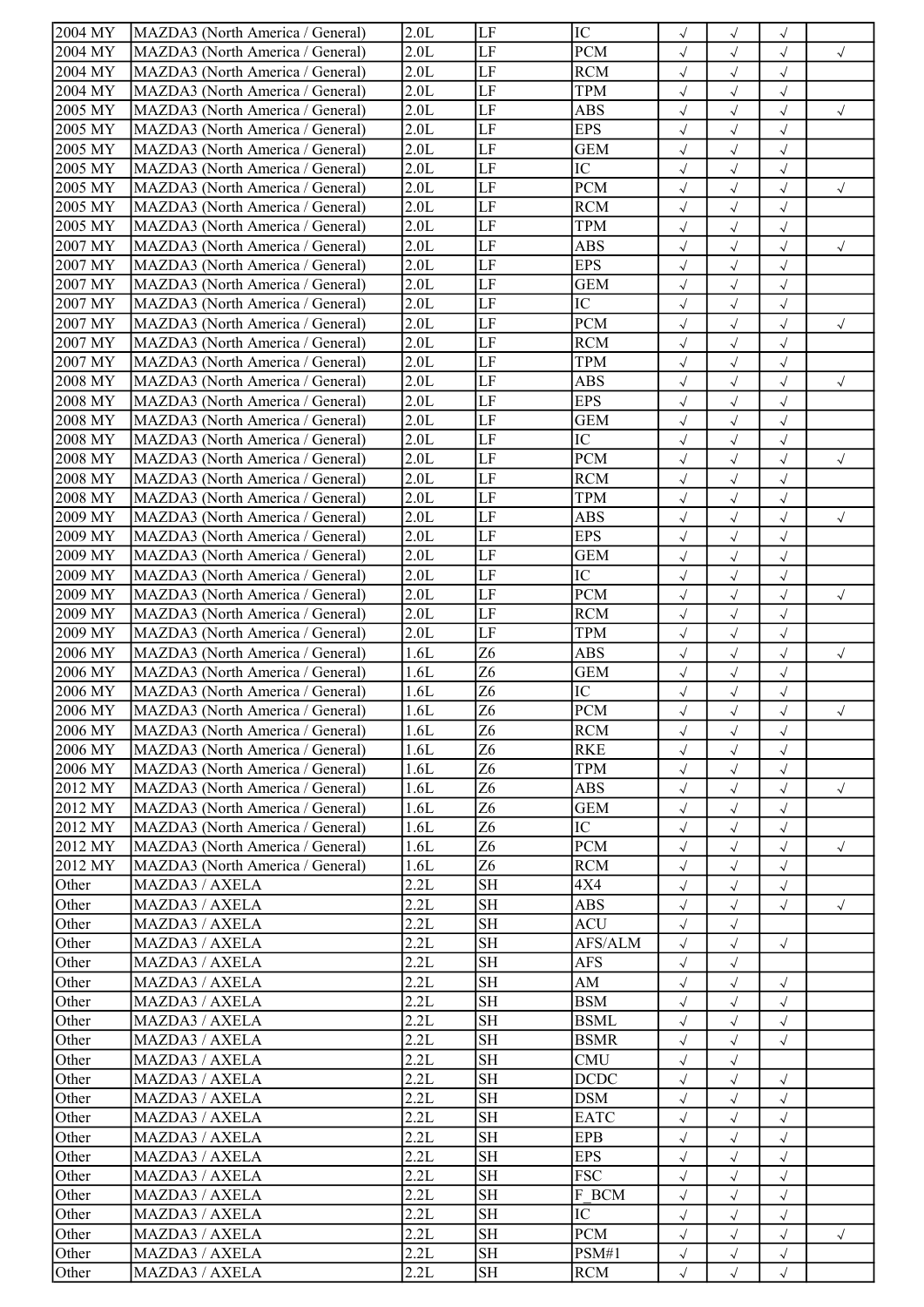| Other | MAZDA3 / AXELA        | 2.2L | <b>SH</b>       | <b>RVM</b>  | $\sqrt{ }$           | $\sqrt{ }$ | $\sqrt{ }$           |            |
|-------|-----------------------|------|-----------------|-------------|----------------------|------------|----------------------|------------|
| Other | MAZDA3 / AXELA        | 2.2L | <b>SH</b>       | R BCM       | $\sqrt{ }$           | $\sqrt{}$  | $\sqrt{ }$           |            |
| Other | <b>MAZDA3 / AXELA</b> | 2.2L | SH              | SBS/MRCC    | $\sqrt{ }$           | $\sqrt{ }$ | $\sqrt{ }$           |            |
|       |                       |      |                 |             |                      |            |                      |            |
| Other | MAZDA3 / AXELA        | 2.2L | <b>SH</b>       | <b>SCBS</b> | $\sqrt{ }$           | $\sqrt{ }$ | $\sqrt{ }$           |            |
| Other | MAZDA3 / AXELA        | 2.2L | <b>SH</b>       | SSU         | $\sqrt{ }$           | $\sqrt{ }$ | $\sqrt{ }$           |            |
| Other | MAZDA3 / AXELA        | 2.2L | <b>SH</b>       | <b>TCM</b>  | $\sqrt{ }$           | $\sqrt{ }$ | $\sqrt{ }$           |            |
| Other | MAZDA3 / AXELA        | 2.5L | PY              | 4X4         | $\sqrt{ }$           | $\sqrt{}$  | $\sqrt{ }$           |            |
| Other | MAZDA3 / AXELA        | 2.5L | PY              | <b>ABS</b>  | $\sqrt{ }$           | $\sqrt{ }$ | $\sqrt{ }$           | $\sqrt{}$  |
| Other | MAZDA3 / AXELA        | 2.5L | PY              | <b>ACU</b>  | $\sqrt{}$            | $\sqrt{ }$ |                      |            |
| Other | MAZDA3 / AXELA        | 2.5L | PY              | AFS/ALM     | $\sqrt{ }$           | $\sqrt{}$  | $\sqrt{ }$           |            |
| Other | MAZDA3 / AXELA        | 2.5L | PY              | <b>AFS</b>  | $\sqrt{ }$           | $\sqrt{ }$ |                      |            |
|       |                       |      | PY              |             |                      |            |                      |            |
| Other | MAZDA3 / AXELA        | 2.5L |                 | AM          | $\sqrt{ }$           | $\sqrt{ }$ | $\sqrt{ }$           |            |
| Other | MAZDA3 / AXELA        | 2.5L | PY              | <b>BSM</b>  | $\sqrt{ }$           | $\sqrt{}$  | $\sqrt{ }$           |            |
| Other | MAZDA3 / AXELA        | 2.5L | $\overline{PY}$ | <b>BSML</b> | $\sqrt{ }$           | $\sqrt{2}$ | $\checkmark$         |            |
| Other | MAZDA3 / AXELA        | 2.5L | PY              | <b>BSMR</b> | $\sqrt{ }$           | $\sqrt{}$  | $\sqrt{ }$           |            |
| Other | MAZDA3 / AXELA        | 2.5L | PY              | CMU         | $\sqrt{\phantom{a}}$ | $\sqrt{}$  |                      |            |
| Other | <b>MAZDA3 / AXELA</b> | 2.5L | PY              | <b>DCDC</b> | $\sqrt{ }$           | $\sqrt{}$  | $\sqrt{ }$           |            |
| Other | MAZDA3 / AXELA        | 2.5L | PY              | <b>DSM</b>  | $\sqrt{ }$           | $\sqrt{ }$ | $\sqrt{ }$           |            |
| Other | MAZDA3 / AXELA        | 2.5L | <b>PY</b>       | <b>EATC</b> | $\sqrt{ }$           | $\sqrt{}$  | $\sqrt{ }$           |            |
| Other | MAZDA3 / AXELA        | 2.5L | PY              | <b>EPB</b>  | $\sqrt{ }$           | $\sqrt{}$  | $\sqrt{ }$           |            |
| Other | MAZDA3 / AXELA        | 2.5L | PY              | <b>EPS</b>  | $\sqrt{ }$           | $\sqrt{}$  | $\sqrt{ }$           |            |
| Other | MAZDA3 / AXELA        | 2.5L | PY              | <b>FSC</b>  | $\sqrt{}$            | $\sqrt{}$  | $\sqrt{ }$           |            |
| Other | MAZDA3 / AXELA        | 2.5L | PY              | F BCM       | $\sqrt{ }$           | $\sqrt{ }$ | $\sqrt{ }$           |            |
| Other | MAZDA3 / AXELA        | 2.5L | PY              | IC          | $\sqrt{ }$           | $\sqrt{ }$ | $\sqrt{ }$           |            |
|       |                       |      |                 |             |                      |            |                      |            |
| Other | MAZDA3 / AXELA        | 2.5L | PY              | <b>PCM</b>  | $\sqrt{}$            | $\sqrt{ }$ | $\sqrt{ }$           | $\sqrt{ }$ |
| Other | MAZDA3 / AXELA        | 2.5L | PY              | PSM#1       | $\sqrt{ }$           | $\sqrt{2}$ | $\sqrt{ }$           |            |
| Other | MAZDA3 / AXELA        | 2.5L | <b>PY</b>       | <b>RCM</b>  | $\sqrt{ }$           | $\sqrt{}$  | $\sqrt{ }$           |            |
| Other | MAZDA3 / AXELA        | 2.5L | PY              | <b>RVM</b>  | $\sqrt{ }$           | $\sqrt{}$  | $\sqrt{ }$           |            |
| Other | MAZDA3 / AXELA        | 2.5L | PY              | R BCM       | $\sqrt{ }$           | $\sqrt{}$  | $\sqrt{ }$           |            |
| Other | MAZDA3 / AXELA        | 2.5L | PY              | SBS/MRCC    | $\sqrt{ }$           | $\sqrt{}$  | $\sqrt{ }$           |            |
|       |                       |      |                 |             |                      |            |                      |            |
| Other | MAZDA3 / AXELA        | 2.5L | PY              | <b>SCBS</b> | $\sqrt{ }$           | $\sqrt{ }$ | $\sqrt{\phantom{a}}$ |            |
| Other | MAZDA3 / AXELA        | 2.5L | PY <sup>1</sup> | <b>SSU</b>  | $\sqrt{}$            | $\sqrt{}$  | $\sqrt{\phantom{a}}$ |            |
| Other | MAZDA3 / AXELA        | 2.5L | PY              | <b>TCM</b>  | $\sqrt{ }$           | $\sqrt{ }$ | $\sqrt{ }$           |            |
| Other | MAZDA3 / AXELA        | 2.0L | PE              | 4X4         | $\sqrt{ }$           | $\sqrt{ }$ | $\sqrt{ }$           |            |
| Other | MAZDA3 / AXELA        | 2.0L | PE              | <b>ABS</b>  | $\sqrt{ }$           | $\sqrt{ }$ | $\sqrt{ }$           | $\sqrt{ }$ |
| Other | MAZDA3 / AXELA        | 2.0L | PE              | <b>ACU</b>  | $\sqrt{}$            | $\sqrt{ }$ |                      |            |
| Other | MAZDA3 / AXELA        | 2.0L | PE              | AFS/ALM     | $\sqrt{}$            | $\sqrt{ }$ | $\sqrt{ }$           |            |
| Other | MAZDA3 / AXELA        | 2.0L | PE              | <b>AFS</b>  | $\sqrt{}$            |            |                      |            |
|       |                       |      | PE              |             |                      | $\sqrt{}$  |                      |            |
| Other | <b>MAZDA3 / AXELA</b> | 2.0L |                 | AM          | $\sqrt{ }$           |            | $\sqrt{ }$           |            |
| Other | MAZDA3 / AXELA        | 2.0L | PE              | <b>BSM</b>  | $\sqrt{ }$           | $\sqrt{}$  | $\sqrt{ }$           |            |
| Other | MAZDA3 / AXELA        | 2.0L | PE              | <b>BSML</b> | $\sqrt{ }$           | $\sqrt{}$  | $\sqrt{ }$           |            |
| Other | MAZDA3 / AXELA        | 2.0L | PE              | <b>BSMR</b> | $\sqrt{ }$           | $\sqrt{ }$ | $\sqrt{ }$           |            |
| Other | <b>MAZDA3 / AXELA</b> | 2.0L | PE              | CMU         | $\sqrt{ }$           | $\sqrt{ }$ |                      |            |
| Other | MAZDA3 / AXELA        | 2.0L | PE              | <b>DCDC</b> | $\sqrt{ }$           | $\sqrt{ }$ | $\sqrt{ }$           |            |
| Other | MAZDA3 / AXELA        | 2.0L | PE              | <b>DSM</b>  | $\sqrt{ }$           | $\sqrt{ }$ | $\sqrt{ }$           |            |
| Other | MAZDA3 / AXELA        | 2.0L | PE              | <b>EATC</b> | $\sqrt{ }$           | $\sqrt{ }$ | $\sqrt{ }$           |            |
| Other | MAZDA3 / AXELA        | 2.0L | PE              | <b>EPB</b>  | $\sqrt{ }$           | $\sqrt{}$  | $\sqrt{ }$           |            |
| Other | MAZDA3 / AXELA        | 2.0L | PE              | <b>EPS</b>  | $\sqrt{ }$           | $\sqrt{ }$ | $\sqrt{ }$           |            |
| Other | MAZDA3 / AXELA        | 2.0L | PE              | <b>FSC</b>  | $\sqrt{}$            | $\sqrt{}$  | $\sqrt{ }$           |            |
| Other | MAZDA3 / AXELA        | 2.0L | PE              | F BCM       | $\sqrt{}$            | $\sqrt{ }$ | $\sqrt{ }$           |            |
| Other | MAZDA3 / AXELA        | 2.0L | PE              | IC          | $\sqrt{}$            | $\sqrt{ }$ | $\sqrt{ }$           |            |
| Other | MAZDA3 / AXELA        | 2.0L | PE              | PCM         | $\sqrt{ }$           | $\sqrt{}$  | $\sqrt{ }$           | $\sqrt{ }$ |
|       |                       |      |                 |             |                      |            |                      |            |
| Other | MAZDA3 / AXELA        | 2.0L | PE              | PSM#1       | $\sqrt{ }$           | $\sqrt{}$  | $\sqrt{ }$           |            |
| Other | <b>MAZDA3 / AXELA</b> | 2.0L | PE              | <b>RCM</b>  | $\sqrt{ }$           | $\sqrt{ }$ | $\sqrt{ }$           |            |
| Other | <b>MAZDA3 / AXELA</b> | 2.0L | PE              | <b>RVM</b>  | $\sqrt{ }$           | $\sqrt{ }$ | $\sqrt{ }$           |            |
| Other | <b>MAZDA3 / AXELA</b> | 2.0L | PE              | R BCM       | $\sqrt{ }$           | $\sqrt{ }$ | $\sqrt{ }$           |            |
| Other | MAZDA3 / AXELA        | 2.0L | PE              | SBS/MRCC    | $\sqrt{ }$           | $\sqrt{ }$ | $\sqrt{ }$           |            |
| Other | <b>MAZDA3 / AXELA</b> | 2.0L | PE              | <b>SCBS</b> | $\sqrt{ }$           | $\sqrt{ }$ | $\sqrt{ }$           |            |
| Other | <b>MAZDA3 / AXELA</b> | 2.0L | PE              | SSU         | $\sqrt{ }$           | $\sqrt{ }$ | $\sqrt{ }$           |            |
| Other | MAZDA3 / AXELA        | 2.0L | PE              | <b>TCM</b>  | $\sqrt{}$            | $\sqrt{ }$ | $\sqrt{ }$           |            |
| Other |                       |      | Z <sub>6</sub>  |             |                      |            |                      |            |
|       | MAZDA3 / AXELA        | 1.6L |                 | 4X4         | $\sqrt{ }$           | $\sqrt{}$  | $\sqrt{ }$           |            |
| Other | MAZDA3 / AXELA        | 1.6L | Z <sub>6</sub>  | ABS         | $\sqrt{ }$           | $\sqrt{}$  | $\sqrt{ }$           | $\sqrt{ }$ |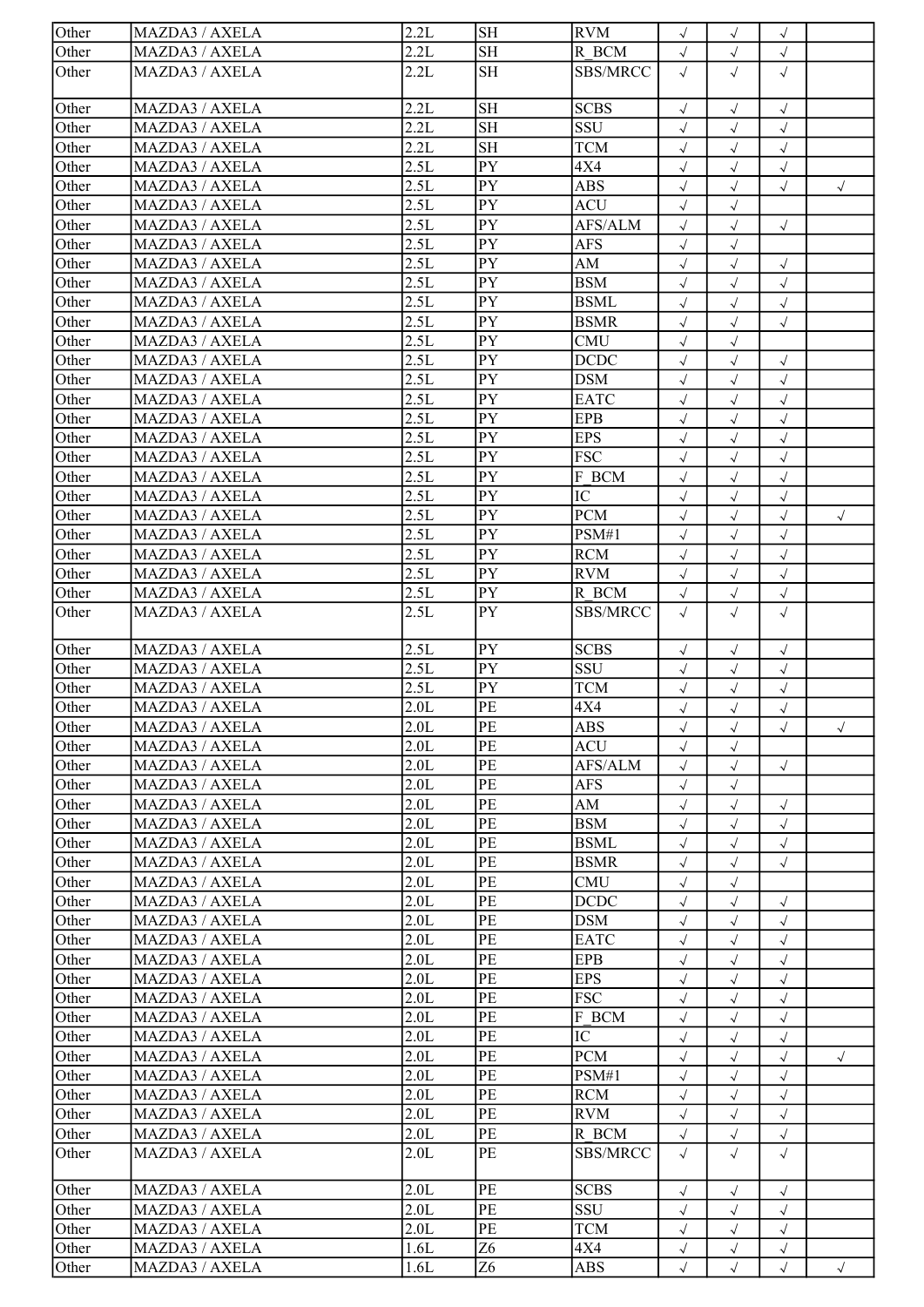| Other | MAZDA3 / AXELA        | 1.6L | Z <sub>6</sub>  | <b>ACU</b>  | $\sqrt{ }$ | $\sqrt{}$  |              |                      |
|-------|-----------------------|------|-----------------|-------------|------------|------------|--------------|----------------------|
| Other | MAZDA3 / AXELA        | 1.6L | Z <sub>6</sub>  | AFS/ALM     | $\sqrt{ }$ | $\sqrt{ }$ | $\sqrt{ }$   |                      |
| Other | <b>MAZDA3 / AXELA</b> | 1.6L | Z <sub>6</sub>  | <b>AFS</b>  | $\sqrt{ }$ | $\sqrt{ }$ |              |                      |
| Other | <b>MAZDA3 / AXELA</b> | 1.6L | Z <sub>6</sub>  | AM          | $\sqrt{ }$ | $\sqrt{ }$ | $\sqrt{ }$   |                      |
| Other | MAZDA3 / AXELA        | 1.6L | Z <sub>6</sub>  | <b>BSM</b>  | $\sqrt{ }$ | $\sqrt{ }$ | $\sqrt{ }$   |                      |
| Other | MAZDA3 / AXELA        | 1.6L | Z <sub>6</sub>  | <b>BSML</b> | $\sqrt{ }$ | $\sqrt{ }$ | $\sqrt{ }$   |                      |
| Other | MAZDA3 / AXELA        | 1.6L | Z <sub>6</sub>  | <b>BSMR</b> | $\sqrt{}$  | $\sqrt{}$  | $\sqrt{ }$   |                      |
| Other | MAZDA3 / AXELA        | 1.6L | Z <sub>6</sub>  | <b>CMU</b>  | $\sqrt{}$  | $\sqrt{}$  |              |                      |
| Other | MAZDA3 / AXELA        | 1.6L | Z <sub>6</sub>  | <b>DCDC</b> | $\sqrt{ }$ | $\sqrt{ }$ | $\sqrt{ }$   |                      |
| Other | MAZDA3 / AXELA        | 1.6L | Z <sub>6</sub>  | <b>DCM</b>  | $\sqrt{ }$ | $\sqrt{ }$ | $\sqrt{ }$   |                      |
| Other | MAZDA3 / AXELA        | 1.6L | Z <sub>6</sub>  | <b>DSM</b>  | $\sqrt{ }$ | $\sqrt{ }$ | $\sqrt{ }$   |                      |
| Other | MAZDA3 / AXELA        | 1.6L | Z <sub>6</sub>  | <b>EATC</b> | $\sqrt{ }$ | $\sqrt{}$  | $\sqrt{ }$   |                      |
| Other | MAZDA3 / AXELA        | 1.6L | Z <sub>6</sub>  | <b>EPB</b>  | $\sqrt{ }$ | $\sqrt{2}$ | $\checkmark$ |                      |
| Other | MAZDA3 / AXELA        | 1.6L | Z <sub>6</sub>  | <b>EPS</b>  | $\sqrt{ }$ | $\sqrt{}$  | $\sqrt{ }$   |                      |
| Other | MAZDA3 / AXELA        | 1.6L | Z <sub>6</sub>  | <b>FSC</b>  | $\sqrt{ }$ | $\sqrt{}$  | $\sqrt{ }$   |                      |
| Other | <b>MAZDA3 / AXELA</b> | 1.6L | Z <sub>6</sub>  | F BCM       | $\sqrt{ }$ | $\sqrt{}$  | $\sqrt{ }$   |                      |
| Other | MAZDA3 / AXELA        | 1.6L | Z <sub>6</sub>  | <b>HUD</b>  | $\sqrt{ }$ | $\sqrt{ }$ | $\sqrt{ }$   |                      |
| Other | <b>MAZDA3 / AXELA</b> | 1.6L | Z <sub>6</sub>  | IC          | $\sqrt{ }$ | $\sqrt{}$  | $\sqrt{ }$   |                      |
| Other | MAZDA3 / AXELA        | 1.6L | Z <sub>6</sub>  | <b>PCM</b>  | $\sqrt{ }$ | $\sqrt{ }$ | $\sqrt{ }$   | $\sqrt{}$            |
| Other | MAZDA3 / AXELA        | 1.6L | Z <sub>6</sub>  | PSM#1       | $\sqrt{ }$ | $\sqrt{}$  | $\checkmark$ |                      |
| Other | MAZDA3 / AXELA        | 1.6L | Z <sub>6</sub>  | <b>RCM</b>  | $\sqrt{ }$ | $\sqrt{ }$ | $\sqrt{ }$   |                      |
| Other | MAZDA3 / AXELA        | 1.6L | Z <sub>6</sub>  | <b>RVM</b>  | $\sqrt{ }$ | $\sqrt{}$  | $\sqrt{ }$   |                      |
| Other | MAZDA3 / AXELA        | 1.6L | Z <sub>6</sub>  | R BCM       | $\sqrt{ }$ | $\sqrt{ }$ | $\sqrt{ }$   |                      |
| Other | MAZDA3 / AXELA        | 1.6L | Z <sub>6</sub>  | SBS/MRCC    | $\sqrt{ }$ | $\sqrt{}$  | $\sqrt{ }$   |                      |
|       |                       |      |                 |             |            |            |              |                      |
| Other | MAZDA3 / AXELA        | 1.6L | Z <sub>6</sub>  | <b>SCBS</b> | $\sqrt{ }$ | $\sqrt{ }$ | $\sqrt{ }$   |                      |
| Other | MAZDA3 / AXELA        | 1.6L | $\overline{Z6}$ | <b>SSU</b>  | $\sqrt{ }$ | $\sqrt{}$  | $\sqrt{ }$   |                      |
| Other | MAZDA3 / AXELA        | 1.6L | Z <sub>6</sub>  | <b>TCM</b>  | $\sqrt{ }$ | $\sqrt{}$  | $\checkmark$ |                      |
| Other | MAZDA3 / AXELA        | 1.5L | P <sub>5</sub>  | 4X4         | $\sqrt{ }$ | $\sqrt{ }$ | $\sqrt{ }$   | $\sqrt{ }$           |
| Other | MAZDA3 / AXELA        | 1.5L | P <sub>5</sub>  | <b>ABS</b>  | $\sqrt{ }$ | $\sqrt{ }$ | $\sqrt{ }$   | $\sqrt{ }$           |
| Other | MAZDA3 / AXELA        | 1.5L | P <sub>5</sub>  | <b>ACU</b>  | $\sqrt{ }$ | $\sqrt{ }$ |              |                      |
| Other | MAZDA3 / AXELA        | 1.5L | P <sub>5</sub>  | AFS/ALM     | $\sqrt{ }$ | $\sqrt{}$  | $\sqrt{ }$   |                      |
| Other | MAZDA3 / AXELA        | 1.5L | P <sub>5</sub>  | <b>AFS</b>  | $\sqrt{ }$ | $\sqrt{}$  |              |                      |
| Other | MAZDA3 / AXELA        | 1.5L | P <sub>5</sub>  | AM          | $\sqrt{}$  | $\sqrt{}$  | $\sqrt{ }$   | $\sqrt{ }$           |
| Other | MAZDA3 / AXELA        | 1.5L | P <sub>5</sub>  | <b>BSM</b>  | $\sqrt{ }$ | $\sqrt{ }$ | $\sqrt{ }$   | $\sqrt{\phantom{a}}$ |
| Other | <b>MAZDA3 / AXELA</b> | 1.5L | <b>P5</b>       | <b>BSML</b> | $\sqrt{ }$ | $\sqrt{ }$ | $\checkmark$ | $\sqrt{}$            |
| Other | MAZDA3 / AXELA        | 1.5L | P <sub>5</sub>  | <b>BSMR</b> | $\sqrt{ }$ | $\sqrt{ }$ | $\sqrt{ }$   |                      |
| Other | MAZDA3 / AXELA        | 1.5L | P <sub>5</sub>  | <b>CMU</b>  | $\sqrt{ }$ | $\sqrt{2}$ |              |                      |
| Other | MAZDA3 / AXELA        | 1.5L | P <sub>5</sub>  | <b>DCDC</b> | $\sqrt{ }$ | $\sqrt{}$  | $\sqrt{ }$   |                      |
| Other | MAZDA3 / AXELA        | 1.5L | P <sub>5</sub>  | <b>DSM</b>  | $\sqrt{2}$ | $\sqrt{}$  | $\sqrt{ }$   |                      |
| Other | MAZDA3 / AXELA        | 1.5L | P <sub>5</sub>  | <b>EATC</b> | $\sqrt{ }$ | $\sqrt{}$  | $\sqrt{ }$   |                      |
| Other | MAZDA3 / AXELA        | 1.5L | P <sub>5</sub>  | <b>EPB</b>  | $\sqrt{ }$ | $\sqrt{ }$ | $\sqrt{ }$   |                      |
| Other | <b>MAZDA3 / AXELA</b> | 1.5L | P <sub>5</sub>  | <b>EPS</b>  | $\sqrt{ }$ | $\sqrt{ }$ | $\sqrt{ }$   |                      |
| Other | MAZDA3 / AXELA        | 1.5L | P <sub>5</sub>  | <b>FSC</b>  | $\sqrt{ }$ | $\sqrt{ }$ | $\sqrt{ }$   |                      |
| Other | MAZDA3 / AXELA        | 1.5L | P <sub>5</sub>  | F BCM       | $\sqrt{ }$ | $\sqrt{ }$ | $\sqrt{ }$   |                      |
| Other | MAZDA3 / AXELA        | 1.5L | P <sub>5</sub>  | IC          | $\sqrt{ }$ | $\sqrt{ }$ | $\sqrt{ }$   |                      |
| Other | MAZDA3 / AXELA        | 1.5L | P <sub>5</sub>  | PCM         | $\sqrt{ }$ | $\sqrt{}$  | $\sqrt{ }$   | $\sqrt{ }$           |
| Other | MAZDA3 / AXELA        | 1.5L | P <sub>5</sub>  | PSM#1       | $\sqrt{ }$ | $\sqrt{ }$ | $\sqrt{ }$   |                      |
| Other | MAZDA3 / AXELA        | 1.5L | P <sub>5</sub>  | <b>RCM</b>  | $\sqrt{}$  | $\sqrt{}$  | $\sqrt{ }$   |                      |
| Other | MAZDA3 / AXELA        | 1.5L | P <sub>5</sub>  | <b>RVM</b>  | $\sqrt{}$  | $\sqrt{}$  | $\sqrt{ }$   |                      |
| Other | MAZDA3 / AXELA        | 1.5L | P <sub>5</sub>  | R BCM       | $\sqrt{ }$ | $\sqrt{}$  | $\sqrt{}$    |                      |
| Other | MAZDA3 / AXELA        | 1.5L | $\overline{P5}$ | SBS/MRCC    | $\sqrt{ }$ | $\sqrt{ }$ | $\sqrt{2}$   |                      |
| Other | MAZDA3 / AXELA        | 1.5L | P <sub>5</sub>  | <b>SCBS</b> | $\sqrt{ }$ | $\sqrt{}$  | $\sqrt{ }$   |                      |
| Other | MAZDA3 / AXELA        | 1.5L | P <sub>5</sub>  | SSU         | $\sqrt{ }$ | $\sqrt{}$  | $\sqrt{ }$   |                      |
| Other | <b>MAZDA3 / AXELA</b> | 1.5L | P <sub>5</sub>  | TCM         | $\sqrt{ }$ | $\sqrt{ }$ | $\sqrt{ }$   |                      |
| Other | MAZDA3 / AXELA        | 1.5L | S <sub>5</sub>  | 4X4         | $\sqrt{ }$ | $\sqrt{ }$ | $\sqrt{ }$   |                      |
| Other | MAZDA3 / AXELA        | 1.5L | S <sub>5</sub>  | ABS         | $\sqrt{ }$ | $\sqrt{ }$ | $\sqrt{ }$   | $\sqrt{ }$           |
| Other | MAZDA3 / AXELA        | 1.5L | S <sub>5</sub>  | <b>ACU</b>  | $\sqrt{ }$ | $\sqrt{}$  |              |                      |
| Other | MAZDA3 / AXELA        | 1.5L | S <sub>5</sub>  | AFS/ALM     | $\sqrt{ }$ | $\sqrt{ }$ | $\sqrt{ }$   |                      |
| Other | MAZDA3 / AXELA        | 1.5L | S <sub>5</sub>  | <b>AFS</b>  | $\sqrt{ }$ | $\sqrt{}$  |              |                      |
| Other | MAZDA3 / AXELA        | 1.5L | S <sub>5</sub>  | AM          | $\sqrt{ }$ | $\sqrt{ }$ | $\sqrt{ }$   |                      |
| Other | MAZDA3 / AXELA        | 1.5L | S <sub>5</sub>  | <b>BSM</b>  | $\sqrt{ }$ | $\sqrt{ }$ | $\sqrt{}$    |                      |
| Other | MAZDA3 / AXELA        | 1.5L | S <sub>5</sub>  | <b>BSML</b> | $\sqrt{ }$ | $\sqrt{ }$ | $\sqrt{ }$   |                      |
| Other | MAZDA3 / AXELA        | 1.5L | S <sub>5</sub>  | <b>BSMR</b> | $\sqrt{ }$ | $\sqrt{}$  | $\sqrt{ }$   |                      |
|       |                       |      |                 |             |            |            |              |                      |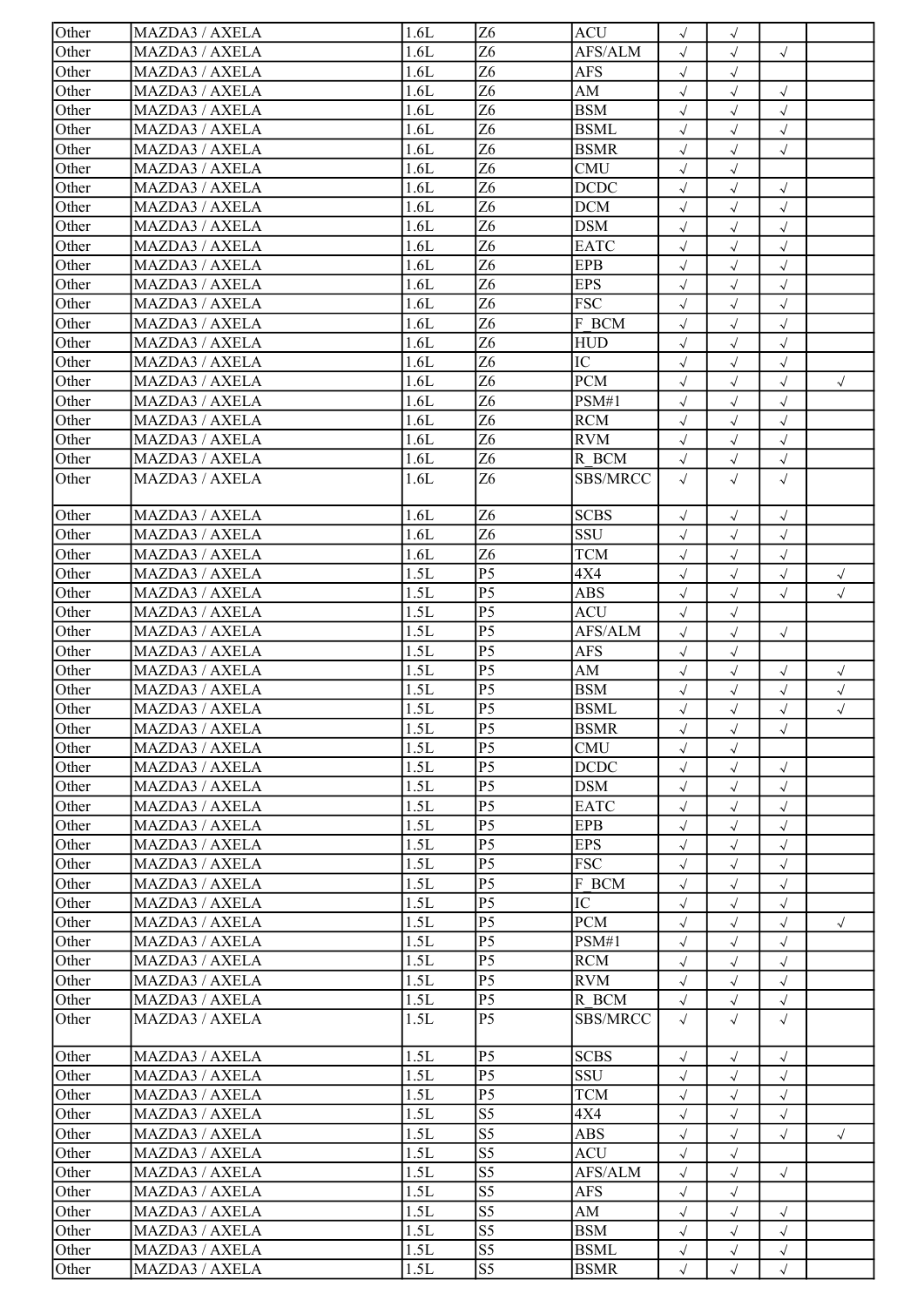| Other | MAZDA3 / AXELA        | 1.5L | S <sub>5</sub>         | <b>CMU</b>  | $\sqrt{ }$ | $\sqrt{ }$ |                      |            |
|-------|-----------------------|------|------------------------|-------------|------------|------------|----------------------|------------|
| Other | MAZDA3 / AXELA        | 1.5L | S <sub>5</sub>         | <b>DCDC</b> | $\sqrt{ }$ | $\sqrt{}$  | $\sqrt{ }$           |            |
| Other | <b>MAZDA3 / AXELA</b> | 1.5L | S <sub>5</sub>         | <b>DSM</b>  | $\sqrt{ }$ | $\sqrt{ }$ | $\sqrt{ }$           |            |
| Other | <b>MAZDA3 / AXELA</b> | 1.5L | S5                     | <b>EATC</b> | $\sqrt{ }$ | $\sqrt{ }$ | $\sqrt{ }$           |            |
| Other | MAZDA3 / AXELA        | 1.5L | S <sub>5</sub>         | <b>EPB</b>  | $\sqrt{ }$ | $\sqrt{}$  | $\sqrt{ }$           |            |
| Other | MAZDA3 / AXELA        | 1.5L | S <sub>5</sub>         | <b>EPS</b>  | $\sqrt{ }$ | $\sqrt{}$  | $\sqrt{ }$           |            |
| Other | MAZDA3 / AXELA        | 1.5L | S <sub>5</sub>         | <b>FSC</b>  | $\sqrt{ }$ | $\sqrt{}$  | $\sqrt{ }$           |            |
| Other | MAZDA3 / AXELA        | 1.5L | S <sub>5</sub>         | F BCM       | $\sqrt{ }$ | $\sqrt{}$  | $\checkmark$         |            |
| Other | MAZDA3 / AXELA        | 1.5L | S <sub>5</sub>         | IC          | $\sqrt{ }$ | $\sqrt{}$  | $\sqrt{ }$           |            |
| Other | MAZDA3 / AXELA        | 1.5L | S <sub>5</sub>         | PCM         | $\sqrt{ }$ | $\sqrt{ }$ | $\sqrt{ }$           | $\sqrt{ }$ |
| Other | MAZDA3 / AXELA        | 1.5L | $\overline{S5}$        | PSM#1       | $\sqrt{ }$ | $\sqrt{ }$ | $\sqrt{ }$           |            |
| Other | MAZDA3 / AXELA        | 1.5L | S <sub>5</sub>         | <b>RCM</b>  | $\sqrt{}$  | $\sqrt{}$  | $\sqrt{ }$           |            |
| Other | MAZDA3 / AXELA        | 1.5L | $\overline{\text{S5}}$ | <b>RVM</b>  | $\sqrt{ }$ | $\sqrt{2}$ | $\sqrt{ }$           |            |
| Other | MAZDA3 / AXELA        | 1.5L | S <sub>5</sub>         | R BCM       | $\sqrt{}$  | $\sqrt{}$  | $\sqrt{ }$           |            |
| Other | <b>MAZDA3 / AXELA</b> | 1.5L | S <sub>5</sub>         | SBS/MRCC    | $\sqrt{ }$ | $\sqrt{ }$ | $\sqrt{ }$           |            |
|       |                       |      |                        |             |            |            |                      |            |
| Other | MAZDA3 / AXELA        | 1.5L | S <sub>5</sub>         | <b>SCBS</b> | $\sqrt{ }$ | $\sqrt{ }$ | $\sqrt{ }$           |            |
| Other | <b>MAZDA3 / AXELA</b> | 1.5L | $\overline{S5}$        | <b>SSU</b>  | $\sqrt{ }$ | $\sqrt{ }$ | $\sqrt{ }$           |            |
| Other | MAZDA3 / AXELA        | 1.5L | S <sub>5</sub>         | <b>TCM</b>  | $\sqrt{ }$ | $\sqrt{ }$ | $\sqrt{ }$           |            |
| Other | MAZDA3/ AXELA         | 1.5L | P <sub>5</sub>         | 4X4         | $\sqrt{ }$ | $\sqrt{}$  | $\sqrt{ }$           |            |
| Other | MAZDA3/ AXELA         | 1.5L | $\overline{P5}$        | <b>ABS</b>  | $\sqrt{ }$ | $\sqrt{}$  | $\sqrt{ }$           | $\sqrt{}$  |
| Other | MAZDA3/ AXELA         | 1.5L | P <sub>5</sub>         | AFS/ALM     | $\sqrt{ }$ | $\sqrt{}$  | $\sqrt{ }$           |            |
| Other | MAZDA3/ AXELA         | 1.5L | P <sub>5</sub>         | AM          | $\sqrt{ }$ | $\sqrt{}$  | $\sqrt{ }$           | $\sqrt{ }$ |
| Other | MAZDA3/ AXELA         | 1.5L | P <sub>5</sub>         | <b>BSM</b>  | $\sqrt{ }$ | $\sqrt{ }$ | $\sqrt{ }$           | $\sqrt{ }$ |
| Other | MAZDA3/ AXELA         | 1.5L | P <sub>5</sub>         | <b>BSML</b> | $\sqrt{ }$ | $\sqrt{ }$ | $\sqrt{ }$           | $\sqrt{ }$ |
| Other | MAZDA3/ AXELA         | 1.5L | P <sub>5</sub>         | <b>BSMR</b> | $\sqrt{ }$ | $\sqrt{ }$ | $\checkmark$         |            |
| Other | MAZDA3/ AXELA         | 1.5L | $\overline{P5}$        | <b>CMU</b>  | $\sqrt{ }$ | $\sqrt{2}$ |                      |            |
| Other | MAZDA3/ AXELA         | 1.5L | P <sub>5</sub>         | <b>DCDC</b> | $\sqrt{ }$ | $\sqrt{}$  | $\sqrt{ }$           |            |
| Other | MAZDA3/ AXELA         | 1.5L | P <sub>5</sub>         | <b>DCM</b>  | $\sqrt{ }$ | $\sqrt{ }$ | $\sqrt{ }$           |            |
| Other | MAZDA3/ AXELA         | 1.5L | P <sub>5</sub>         | <b>DSM</b>  | $\sqrt{ }$ | $\sqrt{}$  | $\sqrt{ }$           |            |
| Other | MAZDA3/ AXELA         | 1.5L | P <sub>5</sub>         | <b>EATC</b> | $\sqrt{ }$ | $\sqrt{ }$ | $\sqrt{\phantom{a}}$ |            |
| Other | MAZDA3/ AXELA         | 1.5L | P <sub>5</sub>         | <b>EPB</b>  | $\sqrt{ }$ | $\sqrt{}$  | $\sqrt{ }$           |            |
| Other | MAZDA3/ AXELA         | 1.5L | P <sub>5</sub>         | <b>EPS</b>  | $\sqrt{ }$ | $\sqrt{}$  | $\sqrt{ }$           |            |
| Other | MAZDA3/ AXELA         | 1.5L | P <sub>5</sub>         | <b>FSC</b>  | $\sqrt{}$  | $\sqrt{}$  | $\sqrt{ }$           |            |
| Other | MAZDA3/ AXELA         | 1.5L | P <sub>5</sub>         | F BCM       | $\sqrt{ }$ | $\sqrt{}$  | $\sqrt{ }$           |            |
| Other | MAZDA3/ AXELA         | 1.5L | <b>P5</b>              | <b>HUD</b>  | $\sqrt{ }$ | $\sqrt{ }$ | $\checkmark$         |            |
| Other | MAZDA3/ AXELA         | 1.5L | P <sub>5</sub>         | IC          | $\sqrt{ }$ | $\sqrt{ }$ | $\sqrt{ }$           |            |
| Other | MAZDA3/ AXELA         | 1.5L | P <sub>5</sub>         | PCM         | $\sqrt{ }$ | $\sqrt{2}$ | $\sqrt{ }$           | $\sqrt{ }$ |
| Other | MAZDA3/ AXELA         | 1.5L | P <sub>5</sub>         | PSM#1       | $\sqrt{ }$ | $\sqrt{}$  | $\sqrt{ }$           |            |
| Other | MAZDA3/ AXELA         | 1.5L | P <sub>5</sub>         | <b>RCM</b>  | $\sqrt{2}$ |            | $\sqrt{}$            |            |
| Other | MAZDA3/ AXELA         | 1.5L | P <sub>5</sub>         | R BCM       | $\sqrt{ }$ | $\sqrt{}$  | $\sqrt{ }$           |            |
| Other | <b>MAZDA3/ AXELA</b>  | 1.5L | P <sub>5</sub>         | SSU         | $\sqrt{ }$ | $\sqrt{ }$ | $\sqrt{ }$           |            |
| Other | <b>MAZDA3/ AXELA</b>  | 1.5L | P <sub>5</sub>         | <b>TCM</b>  | $\sqrt{ }$ | $\sqrt{ }$ | $\sqrt{ }$           |            |
| Other | MAZDA3/ AXELA         | 1.5L | P <sub>5</sub>         | <b>VMC</b>  | $\sqrt{ }$ | $\sqrt{ }$ | $\sqrt{ }$           |            |
| Other | MAZDA3/ AXELA         | 2.0L | PE                     | 4X4         | $\sqrt{ }$ | $\sqrt{ }$ | $\sqrt{ }$           |            |
| Other | MAZDA3/ AXELA         | 2.0L | PE                     | <b>ABS</b>  | $\sqrt{ }$ | $\sqrt{ }$ | $\sqrt{ }$           | $\sqrt{ }$ |
| Other | MAZDA3/ AXELA         | 2.0L | PE                     | AFS/ALM     | $\sqrt{}$  | $\sqrt{}$  | $\sqrt{ }$           |            |
| Other | MAZDA3/ AXELA         | 2.0L | PE                     | AM          | $\sqrt{ }$ | $\sqrt{ }$ | $\sqrt{ }$           |            |
| Other | MAZDA3/ AXELA         | 2.0L | PE                     | <b>BSM</b>  | $\sqrt{}$  | $\sqrt{ }$ | $\sqrt{ }$           |            |
| Other | MAZDA3/ AXELA         | 2.0L | PE                     | <b>BSML</b> | $\sqrt{}$  | $\sqrt{ }$ | $\sqrt{ }$           |            |
| Other | MAZDA3/ AXELA         | 2.0L | PE                     | <b>BSMR</b> | $\sqrt{ }$ | $\sqrt{}$  | $\sqrt{ }$           |            |
| Other | MAZDA3/ AXELA         | 2.0L | PE                     | <b>CMU</b>  | $\sqrt{ }$ | $\sqrt{}$  |                      |            |
| Other | MAZDA3/ AXELA         | 2.0L | PE                     | <b>DCDC</b> | $\sqrt{ }$ | $\sqrt{}$  | $\sqrt{\phantom{a}}$ |            |
| Other | MAZDA3/ AXELA         | 2.0L | PE                     | <b>DCM</b>  | $\sqrt{ }$ | $\sqrt{ }$ | $\sqrt{ }$           |            |
| Other | <b>MAZDA3/ AXELA</b>  | 2.0L | PE                     | <b>DSM</b>  | $\sqrt{ }$ | $\sqrt{ }$ | $\sqrt{ }$           |            |
| Other | MAZDA3/ AXELA         | 2.0L | PE                     | <b>EATC</b> | $\sqrt{ }$ | $\sqrt{ }$ | $\sqrt{ }$           |            |
| Other | MAZDA3/ AXELA         | 2.0L | PE                     | EPB         | $\sqrt{ }$ | $\sqrt{ }$ | $\sqrt{ }$           |            |
| Other | MAZDA3/ AXELA         | 2.0L | PE                     | <b>EPS</b>  | $\sqrt{}$  | $\sqrt{ }$ | $\sqrt{ }$           |            |
| Other | MAZDA3/ AXELA         | 2.0L | PE                     | <b>FSC</b>  | $\sqrt{ }$ | $\sqrt{ }$ | $\sqrt{}$            |            |
| Other | MAZDA3/ AXELA         | 2.0L | PE                     | F BCM       | $\sqrt{ }$ | $\sqrt{ }$ | $\sqrt{ }$           |            |
| Other | MAZDA3/ AXELA         | 2.0L | PE                     | <b>HUD</b>  | $\sqrt{ }$ | $\sqrt{ }$ | $\sqrt{ }$           |            |
| Other | MAZDA3/ AXELA         | 2.0L | PE                     | IC          | $\sqrt{}$  | $\sqrt{ }$ | $\sqrt{ }$           |            |
| Other | MAZDA3/ AXELA         | 2.0L | PE                     | PCM         | $\sqrt{}$  | $\sqrt{ }$ | $\sqrt{ }$           | $\sqrt{ }$ |
| Other | MAZDA3/ AXELA         | 2.0L | PE                     | PSM#1       | $\sqrt{ }$ | $\sqrt{}$  | $\sqrt{ }$           |            |
| Other | MAZDA3/ AXELA         | 2.0L | PE                     | <b>RCM</b>  | $\sqrt{ }$ | $\sqrt{}$  | $\sqrt{}$            |            |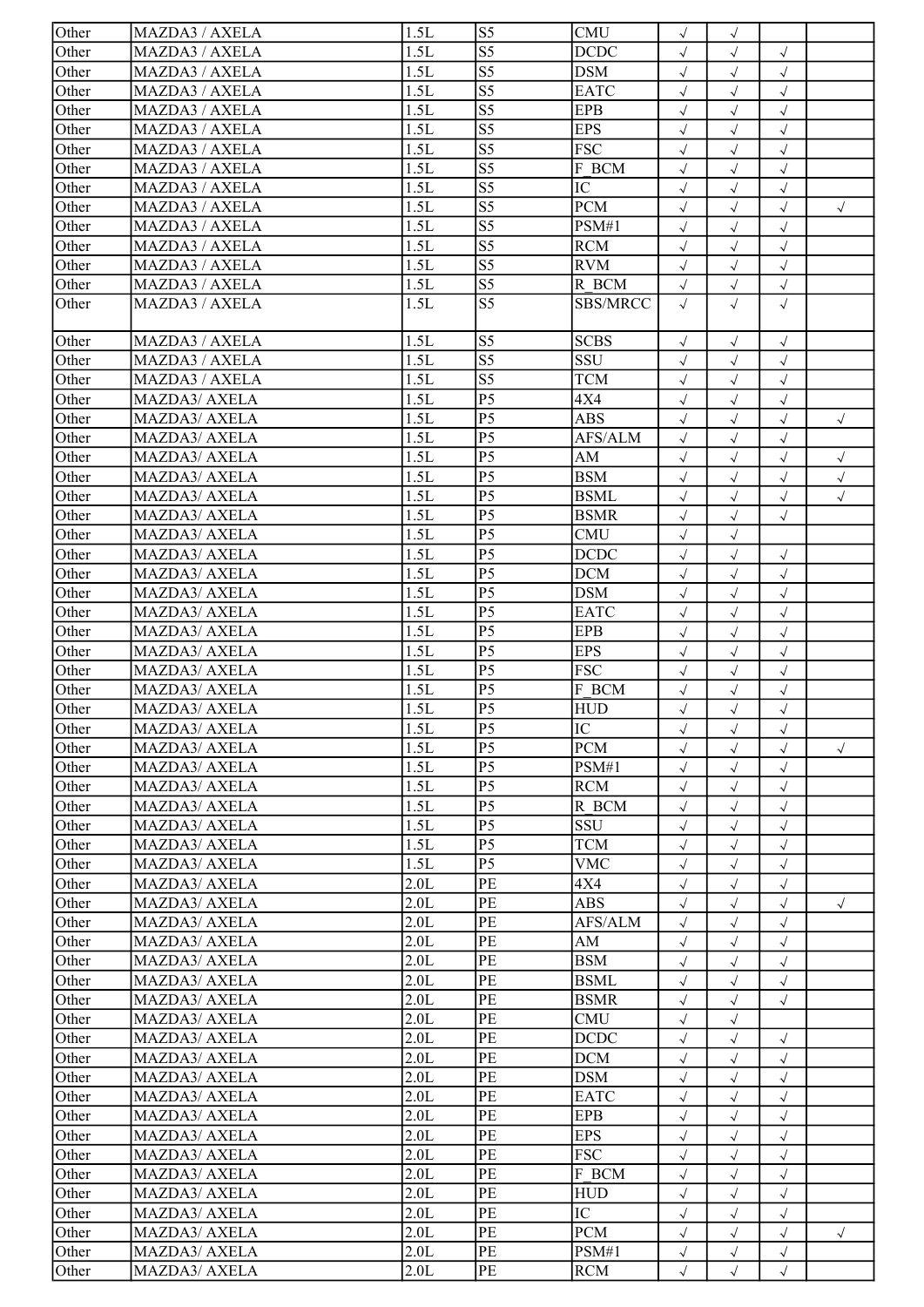| Other | MAZDA3/ AXELA        | 2.0L | $\ensuremath{\mathop{\mathrm{PE}}}\xspace$ | R BCM             | $\sqrt{ }$           | $\sqrt{ }$              | $\sqrt{ }$           |            |
|-------|----------------------|------|--------------------------------------------|-------------------|----------------------|-------------------------|----------------------|------------|
| Other | MAZDA3/ AXELA        | 2.0L | PE                                         | SBS/MRCC          | $\sqrt{ }$           | $\sqrt{}$               | $\sqrt{ }$           |            |
|       |                      |      |                                            |                   |                      |                         |                      |            |
| Other | MAZDA3/ AXELA        | 2.0L | PE                                         | SSU               | $\sqrt{ }$           | $\sqrt{ }$              | $\sqrt{ }$           |            |
| Other | MAZDA3/ AXELA        | 2.0L | PE                                         | <b>TCM</b>        | $\sqrt{ }$           | $\sqrt{ }$              | $\sqrt{ }$           |            |
| Other | MAZDA3/ AXELA        | 2.0L | PE                                         | <b>VMC</b>        | $\sqrt{ }$           | $\sqrt{ }$              | $\sqrt{ }$           |            |
| Other | MAZDA3/ AXELA        | 2.5L | $\overline{PY}$                            | 4X4               | $\sqrt{ }$           | $\sqrt{ }$              | $\sqrt{ }$           |            |
| Other | MAZDA3/ AXELA        | 2.5L | PY                                         | <b>ABS</b>        | $\sqrt{ }$           | $\sqrt{}$               | $\sqrt{ }$           | $\sqrt{ }$ |
| Other | MAZDA3/ AXELA        | 2.5L | PY                                         | AFS/ALM           | $\sqrt{ }$           | $\sqrt{ }$              | $\checkmark$         |            |
| Other | MAZDA3/ AXELA        | 2.5L | PY                                         | AM                | $\sqrt{ }$           | $\sqrt{}$               | $\checkmark$         |            |
| Other | MAZDA3/ AXELA        | 2.5L | PY                                         | <b>BSM</b>        | $\sqrt{ }$           | $\sqrt{ }$              | $\sqrt{ }$           |            |
| Other | MAZDA3/ AXELA        | 2.5L | PY                                         | <b>BSML</b>       | $\sqrt{ }$           | $\sqrt{ }$              | $\checkmark$         |            |
| Other | MAZDA3/ AXELA        | 2.5L | PY                                         | <b>BSMR</b>       | $\sqrt{ }$           | $\sqrt{ }$              | $\sqrt{ }$           |            |
| Other | MAZDA3/ AXELA        | 2.5L | <b>PY</b>                                  | <b>CMU</b>        | $\sqrt{ }$           | $\sqrt{ }$              |                      |            |
| Other | MAZDA3/ AXELA        | 2.5L | $\overline{PY}$                            | <b>DCDC</b>       | $\sqrt{ }$           | $\sqrt{2}$              | $\sqrt{ }$           |            |
| Other | MAZDA3/ AXELA        | 2.5L | PY                                         | <b>DCM</b>        | $\sqrt{ }$           | $\sqrt{}$               | $\checkmark$         |            |
| Other | MAZDA3/ AXELA        | 2.5L | PY                                         | <b>DSM</b>        | $\sqrt{\phantom{a}}$ | $\sqrt{}$               | $\sqrt{ }$           |            |
| Other | <b>MAZDA3/ AXELA</b> | 2.5L | PY                                         | <b>EATC</b>       | $\sqrt{ }$           | $\sqrt{ }$              | $\sqrt{ }$           |            |
| Other | MAZDA3/ AXELA        | 2.5L | PY                                         | <b>EPB</b>        | $\sqrt{ }$           | $\sqrt{}$               | $\sqrt{\phantom{a}}$ |            |
| Other | MAZDA3/ AXELA        | 2.5L | PY                                         | <b>EPS</b>        | $\sqrt{ }$           |                         | $\sqrt{ }$           |            |
| Other | MAZDA3/ AXELA        | 2.5L | PY                                         | <b>FSC</b>        | $\sqrt{ }$           | $\sqrt{}$<br>$\sqrt{ }$ | $\sqrt{ }$           |            |
| Other |                      |      | PY                                         | F BCM             | $\sqrt{ }$           | $\sqrt{}$               | $\sqrt{ }$           |            |
|       | MAZDA3/ AXELA        | 2.5L |                                            |                   |                      |                         |                      |            |
| Other | MAZDA3/ AXELA        | 2.5L | PY                                         | <b>HUD</b>        | $\sqrt{ }$           | $\sqrt{}$               | $\sqrt{ }$           |            |
| Other | MAZDA3/ AXELA        | 2.5L | $\overline{PY}$                            | IC                | $\sqrt{ }$           | $\sqrt{ }$              | $\sqrt{ }$           |            |
| Other | MAZDA3/ AXELA        | 2.5L | PY                                         | <b>PCM</b>        | $\sqrt{ }$           | $\sqrt{ }$              | $\sqrt{ }$           | $\sqrt{ }$ |
| Other | MAZDA3/ AXELA        | 2.5L | PY                                         | PSM#1             | $\sqrt{}$            | $\sqrt{ }$              | $\checkmark$         |            |
| Other | MAZDA3/ AXELA        | 2.5L | PY                                         | <b>RCM</b>        | $\sqrt{ }$           | $\sqrt{2}$              | $\checkmark$         |            |
| Other | MAZDA3/ AXELA        | 2.5L | <b>PY</b>                                  | R BCM             | $\checkmark$         | $\sqrt{}$               | $\sqrt{ }$           |            |
| Other | MAZDA3/ AXELA        | 2.5L | PY                                         | SBS/MRCC          | $\sqrt{ }$           | $\sqrt{2}$              | $\sqrt{ }$           |            |
| Other | MAZDA3/ AXELA        | 2.5L | PY                                         | SSU               | $\sqrt{ }$           | $\sqrt{ }$              | $\sqrt{ }$           |            |
| Other | <b>MAZDA3/ AXELA</b> | 2.5L | PY                                         | <b>TCM</b>        | $\sqrt{ }$           | $\sqrt{ }$              | $\sqrt{ }$           |            |
| Other | MAZDA3/ AXELA        | 2.5L | PY                                         | <b>VMC</b>        | $\sqrt{ }$           | $\sqrt{ }$              | $\sqrt{ }$           |            |
| Other | MAZDA3/ AXELA        | 1.5L | S <sub>5</sub>                             | 4X4               | $\sqrt{ }$           | $\sqrt{}$               | $\sqrt{ }$           |            |
| Other | MAZDA3/ AXELA        | 1.5L | S5                                         | <b>ABS</b>        | $\sqrt{ }$           | $\sqrt{}$               | $\sqrt{ }$           | $\sqrt{}$  |
| Other | MAZDA3/ AXELA        | 1.5L | S <sub>5</sub>                             | AFS/ALM           | $\sqrt{ }$           | $\sqrt{ }$              | $\sqrt{ }$           |            |
| Other | MAZDA3/ AXELA        | 1.5L | S <sub>5</sub>                             | AM                | $\sqrt{ }$           | $\sqrt{ }$              | $\sqrt{ }$           |            |
| Other | MAZDA3/ AXELA        | 1.5L | S <sub>5</sub>                             | <b>BSM</b>        | $\sqrt{}$            | $\sqrt{}$               | $\sqrt{ }$           |            |
| Other | <b>MAZDA3/ AXELA</b> | 1.5L | S <sub>5</sub>                             | <b>BSML</b>       | $\sqrt{}$            | $\sqrt{}$               | $\sqrt{ }$           |            |
| Other | MAZDA3/ AXELA        | 1.5L | S <sub>5</sub>                             | <b>BSMR</b>       | $\sqrt{}$            | $\sqrt{}$               | $\sqrt{ }$           |            |
| Other | <b>MAZDA3/ AXELA</b> | 1.5L | S <sub>5</sub>                             | <b>CMU</b>        | $\sqrt{ }$           | $\sqrt{}$               |                      |            |
| Other | MAZDA3/ AXELA        | 1.5L | S <sub>5</sub>                             | <b>DCDC</b>       | $\sqrt{ }$           | $\sqrt{}$               | $\sqrt{ }$           |            |
| Other | MAZDA3/ AXELA        | 1.5L | S <sub>5</sub>                             | <b>DCM</b>        | $\sqrt{ }$           | $\sqrt{}$               | $\sqrt{ }$           |            |
| Other | <b>MAZDA3/ AXELA</b> | 1.5L | S <sub>5</sub>                             | <b>DSM</b>        |                      |                         |                      |            |
|       | <b>MAZDA3/ AXELA</b> | 1.5L | S <sub>5</sub>                             | <b>EATC</b>       | $\sqrt{ }$           | $\sqrt{ }$              | $\sqrt{ }$           |            |
| Other | MAZDA3/ AXELA        |      |                                            |                   | $\sqrt{ }$           | $\sqrt{ }$              | $\sqrt{ }$           |            |
| Other |                      | 1.5L | S <sub>5</sub>                             | <b>EPB</b>        | $\sqrt{ }$           | $\sqrt{ }$              | $\sqrt{ }$           |            |
| Other | MAZDA3/ AXELA        | 1.5L | S <sub>5</sub><br>S <sub>5</sub>           | EPS<br><b>FSC</b> | $\sqrt{ }$           | $\sqrt{ }$              | $\sqrt{ }$           |            |
| Other | MAZDA3/ AXELA        | 1.5L |                                            |                   | $\sqrt{ }$           | $\sqrt{ }$              | $\sqrt{ }$           |            |
| Other | MAZDA3/ AXELA        | 1.5L | S <sub>5</sub>                             | F BCM             | $\sqrt{ }$           | $\sqrt{}$               | $\sqrt{ }$           |            |
| Other | MAZDA3/ AXELA        | 1.5L | S <sub>5</sub>                             | <b>HUD</b>        | $\sqrt{ }$           | $\sqrt{ }$              | $\sqrt{ }$           |            |
| Other | MAZDA3/ AXELA        | 1.5L | S <sub>5</sub>                             | IC                | $\sqrt{ }$           | $\sqrt{}$               | $\sqrt{ }$           |            |
| Other | MAZDA3/ AXELA        | 1.5L | S <sub>5</sub>                             | PCM               | $\sqrt{}$            | $\sqrt{ }$              | $\sqrt{ }$           | $\sqrt{ }$ |
| Other | MAZDA3/ AXELA        | 1.5L | S <sub>5</sub>                             | PSM#1             | $\sqrt{ }$           | $\sqrt{ }$              | $\sqrt{ }$           |            |
| Other | MAZDA3/ AXELA        | 1.5L | S <sub>5</sub>                             | <b>RCM</b>        | $\sqrt{ }$           | $\sqrt{}$               | $\sqrt{ }$           |            |
| Other | MAZDA3/ AXELA        | 1.5L | S <sub>5</sub>                             | R BCM             | $\sqrt{ }$           | $\sqrt{ }$              | $\sqrt{ }$           |            |
| Other | <b>MAZDA3/ AXELA</b> | 1.5L | S <sub>5</sub>                             | SBS/MRCC          | $\sqrt{ }$           | $\sqrt{2}$              | $\sqrt{ }$           |            |
| Other | MAZDA3/ AXELA        | 1.5L | S <sub>5</sub>                             | SSU               | $\sqrt{ }$           | $\sqrt{ }$              | $\sqrt{ }$           |            |
| Other | <b>MAZDA3/ AXELA</b> | 1.5L | S <sub>5</sub>                             | <b>TCM</b>        | $\sqrt{ }$           | $\sqrt{ }$              | $\sqrt{ }$           |            |
| Other | <b>MAZDA3/ AXELA</b> | 1.5L | S <sub>5</sub>                             | VMC               | $\sqrt{ }$           | $\sqrt{ }$              | $\sqrt{ }$           |            |
| Other | MAZDA3/ AXELA        | 2.2L | <b>SH</b>                                  | 4X4               | $\sqrt{ }$           | $\sqrt{}$               | $\sqrt{ }$           |            |
| Other | MAZDA3/ AXELA        | 2.2L | <b>SH</b>                                  | <b>ABS</b>        | $\sqrt{ }$           | $\sqrt{ }$              | $\sqrt{\phantom{a}}$ | $\sqrt{ }$ |
| Other | MAZDA3/ AXELA        | 2.2L | <b>SH</b>                                  | AFS/ALM           | $\sqrt{ }$           | $\sqrt{}$               | $\sqrt{ }$           |            |
| Other | MAZDA3/ AXELA        | 2.2L | <b>SH</b>                                  | <b>BSM</b>        | $\sqrt{ }$           | $\sqrt{}$               | $\sqrt{ }$           |            |
| Other | MAZDA3/ AXELA        | 2.2L | SH                                         | <b>BSML</b>       | $\sqrt{ }$           | $\sqrt{}$               | $\sqrt{ }$           |            |
|       |                      |      |                                            |                   |                      |                         |                      |            |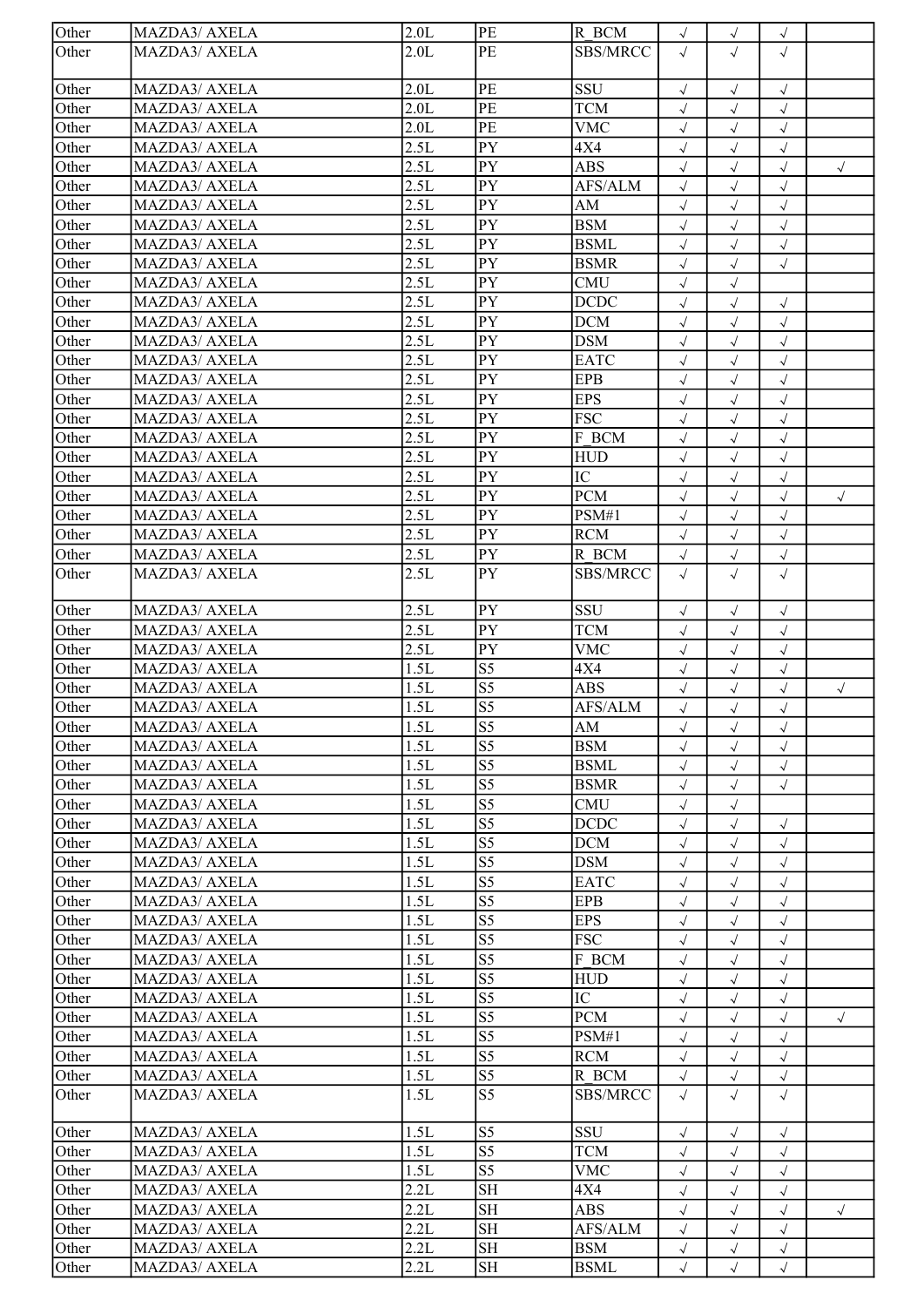| Other   | MAZDA3/ AXELA                                       | 2.2L | $\operatorname{SH}$    | <b>BSMR</b>            | $\sqrt{}$            | $\sqrt{}$  | $\sqrt{ }$               |            |
|---------|-----------------------------------------------------|------|------------------------|------------------------|----------------------|------------|--------------------------|------------|
| Other   | MAZDA3/ AXELA                                       | 2.2L | <b>SH</b>              | <b>CMU</b>             | $\checkmark$         | $\sqrt{}$  |                          |            |
| Other   | MAZDA3/ AXELA                                       | 2.2L | <b>SH</b>              | <b>DCDC</b>            | $\sqrt{ }$           | $\sqrt{}$  | $\sqrt{\phantom{a}}$     |            |
| Other   | MAZDA3/ AXELA                                       | 2.2L | <b>SH</b>              | DCM                    | $\sqrt{ }$           | $\sqrt{}$  | $\sqrt{ }$               |            |
| Other   | MAZDA3/ AXELA                                       | 2.2L | <b>SH</b>              | <b>DSM</b>             | $\sqrt{ }$           | $\sqrt{}$  | $\sqrt{ }$               |            |
| Other   | MAZDA3/ AXELA                                       | 2.2L | <b>SH</b>              | <b>EATC</b>            | $\sqrt{ }$           | $\sqrt{}$  | $\sqrt{ }$               |            |
| Other   | MAZDA3/ AXELA                                       | 2.2L | <b>SH</b>              | <b>EPB</b>             | $\sqrt{ }$           | $\sqrt{2}$ | $\checkmark$             |            |
| Other   | MAZDA3/ AXELA                                       | 2.2L | <b>SH</b>              | <b>EPS</b>             | $\sqrt{ }$           | $\sqrt{}$  | $\checkmark$             |            |
| Other   | MAZDA3/ AXELA                                       | 2.2L | <b>SH</b>              | <b>FSC</b>             | $\sqrt{ }$           | $\sqrt{}$  | $\sqrt{ }$               |            |
| Other   | MAZDA3/ AXELA                                       | 2.2L | <b>SH</b>              | F BCM                  | $\sqrt{ }$           | $\sqrt{ }$ | $\checkmark$             |            |
| Other   | MAZDA3/ AXELA                                       | 2.2L | SH                     | <b>HUD</b>             | $\sqrt{2}$           | $\sqrt{}$  | $\sqrt{ }$               |            |
| Other   | MAZDA3/ AXELA                                       | 2.2L | <b>SH</b>              | IC                     | $\sqrt{ }$           | $\sqrt{}$  | $\sqrt{ }$               |            |
| Other   | MAZDA3/ AXELA                                       | 2.2L | $\overline{\text{SH}}$ | <b>PCM</b>             | $\sqrt{ }$           | $\sqrt{2}$ | $\sqrt{ }$               | $\sqrt{ }$ |
| Other   | MAZDA3/ AXELA                                       | 2.2L | <b>SH</b>              | PSM#1                  | $\checkmark$         | $\sqrt{}$  | $\checkmark$             |            |
| Other   | MAZDA3/ AXELA                                       | 2.2L | $\overline{\text{SH}}$ | <b>RCM</b>             | $\sqrt{ }$           | $\sqrt{}$  | $\sqrt{ }$               |            |
| Other   | MAZDA3/ AXELA                                       | 2.2L | $\operatorname{SH}$    | R BCM                  | $\sqrt{ }$           | $\sqrt{}$  | $\sqrt{ }$               |            |
| Other   | MAZDA3/ AXELA                                       | 2.2L | <b>SH</b>              | <b>SBS/MRCC</b>        | $\sqrt{ }$           | $\sqrt{}$  | $\sqrt{ }$               |            |
|         |                                                     |      |                        |                        |                      |            |                          |            |
| Other   | MAZDA3/ AXELA                                       | 2.2L | <b>SH</b>              | SSU                    | $\sqrt{\phantom{a}}$ | $\sqrt{}$  | $\sqrt{ }$               |            |
| Other   | MAZDA3/ AXELA                                       | 2.2L | <b>SH</b>              | <b>TCM</b>             |                      |            |                          |            |
| Other   | MAZDA3/ AXELA                                       | 2.2L | <b>SH</b>              | <b>VMC</b>             | $\sqrt{ }$           | $\sqrt{}$  | $\sqrt{ }$<br>$\sqrt{ }$ |            |
|         |                                                     |      |                        |                        | $\checkmark$         | $\sqrt{}$  |                          |            |
| 2005 MY | MAZDA5 (EURO STG3/4/5 and                           | 2.0L | $\rm LF$               | <b>ABS</b>             | $\sqrt{ }$           | $\sqrt{ }$ | $\sqrt{ }$               | $\sqrt{ }$ |
|         | General Specs.) / i-MAX                             |      |                        |                        |                      |            |                          |            |
| 2005 MY | MAZDA5 (EURO STG3/4/5 and                           | 2.0L | $\rm LF$               | <b>EATC</b>            | $\sqrt{ }$           | $\sqrt{ }$ | $\sqrt{ }$               |            |
|         | GeneralSpecs.) / i-MAX                              |      |                        |                        |                      |            |                          |            |
| 2005 MY | MAZDA5 (EURO STG3/4/5 and                           | 2.0L | $\rm LF$               | <b>EPS</b>             | $\sqrt{ }$           | $\sqrt{ }$ | $\sqrt{ }$               |            |
|         | GeneralSpecs.) / i-MAX                              |      |                        |                        |                      |            |                          |            |
| 2005 MY | MAZDA5 (EURO STG3/4/5 and                           | 2.0L | $\rm LF$               | <b>GEM</b>             | $\sqrt{ }$           | $\sqrt{}$  | $\sqrt{ }$               |            |
|         | GeneralSpecs.) / i-MAX                              |      |                        |                        |                      |            |                          |            |
| 2005 MY | MAZDA5 (EURO STG3/4/5 and                           | 2.0L | LF                     | $\overline{\text{IC}}$ | $\sqrt{ }$           | $\sqrt{}$  | $\sqrt{ }$               |            |
|         | GeneralSpecs.) / i-MAX                              |      |                        |                        |                      |            |                          |            |
| 2005 MY | MAZDA5 (EURO STG3/4/5 and                           | 2.0L | LF                     | <b>PCM</b>             | $\sqrt{ }$           | $\sqrt{}$  | $\sqrt{ }$               | $\sqrt{ }$ |
|         | GeneralSpecs.) / i-MAX                              |      |                        |                        |                      |            |                          |            |
| 2005 MY | MAZDA5 (EURO STG3/4/5 and                           | 2.0L | $\rm LF$               | <b>RCM</b>             | $\sqrt{ }$           | $\sqrt{}$  | $\sqrt{\phantom{a}}$     |            |
|         | GeneralSpecs.) / i-MAX                              |      |                        |                        |                      |            |                          |            |
| 2005 MY | MAZDA5 (EURO STG3/4/5 and                           | 2.0L | LF                     | <b>RKE</b>             | $\sqrt{ }$           | $\sqrt{ }$ | $\sqrt{ }$               |            |
| 2005 MY | General Specs.) / i-MAX                             | 1.8L | L8                     | <b>ABS</b>             |                      |            |                          |            |
|         | MAZDA5 (EURO STG3/4/5 and                           |      |                        |                        | $\sqrt{ }$           | $\sqrt{ }$ | $\sqrt{ }$               | $\sqrt{ }$ |
| 2005 MY | GeneralSpecs.) / i-MAX<br>MAZDA5 (EURO STG3/4/5 and | 1.8L | L8                     | <b>EATC</b>            | $\sqrt{ }$           | $\sqrt{}$  | $\sqrt{\phantom{a}}$     |            |
|         | General Specs.) / i-MAX                             |      |                        |                        |                      |            |                          |            |
| 2005 MY | MAZDA5 (EURO STG3/4/5 and                           | 1.8L | L8                     | <b>EPS</b>             | $\sqrt{ }$           | $\sqrt{}$  | $\sqrt{\phantom{a}}$     |            |
|         |                                                     |      |                        |                        |                      |            |                          |            |
| 2005 MY | GeneralSpecs.) / i-MAX<br>MAZDA5 (EURO STG3/4/5 and | 1.8L | L8                     | <b>GEM</b>             | $\sqrt{}$            | $\sqrt{}$  | $\sqrt{\phantom{a}}$     |            |
|         |                                                     |      |                        |                        |                      |            |                          |            |
| 2005 MY | GeneralSpecs.) / i-MAX<br>MAZDA5 (EURO STG3/4/5 and | 1.8L | L8                     | IC                     | $\sqrt{ }$           | $\sqrt{}$  | $\sqrt{\phantom{a}}$     |            |
|         | General Specs.) / i-MAX                             |      |                        |                        |                      |            |                          |            |
| 2005 MY | MAZDA5 (EURO STG3/4/5 and                           | 1.8L | L8                     | <b>LPSDM</b>           | $\sqrt{ }$           | $\sqrt{ }$ | $\sqrt{\phantom{a}}$     |            |
|         | GeneralSpecs.) / i-MAX                              |      |                        |                        |                      |            |                          |            |
| 2005 MY | MAZDA5 (EURO STG3/4/5 and                           | 1.8L | L8                     | <b>PCM</b>             | $\sqrt{ }$           | $\sqrt{ }$ | $\sqrt{ }$               | $\sqrt{ }$ |
|         | GeneralSpecs.) / i-MAX                              |      |                        |                        |                      |            |                          |            |
| 2005 MY | MAZDA5 (EURO STG3/4/5 and                           | 1.8L | L8                     | <b>RCM</b>             | $\sqrt{ }$           | $\sqrt{ }$ | $\sqrt{ }$               |            |
|         | GeneralSpecs.) / i-MAX                              |      |                        |                        |                      |            |                          |            |
| 2005 MY | MAZDA5 (EURO STG3/4/5 and                           | 1.8L | L8                     | <b>RKE</b>             | $\sqrt{\phantom{a}}$ | $\sqrt{ }$ | $\sqrt{ }$               |            |
|         | GeneralSpecs.) / i-MAX                              |      |                        |                        |                      |            |                          |            |
| 2005 MY | MAZDA5 (EURO STG3/4/5 and                           | 1.8L | L8                     | <b>RPSDM</b>           | $\sqrt{\phantom{a}}$ | $\sqrt{ }$ | $\sqrt{ }$               |            |
|         | GeneralSpecs.) / i-MAX                              |      |                        |                        |                      |            |                          |            |
| 2007 MY | MAZDA5 (EURO STG3/4/5 and                           | 1.8L | L8                     | <b>ABS</b>             | $\sqrt{ }$           | $\sqrt{ }$ | $\sqrt{ }$               | $\sqrt{ }$ |
|         | GeneralSpecs.) / i-MAX                              |      |                        |                        |                      |            |                          |            |
| 2007 MY | MAZDA5 (EURO STG3/4/5 and                           | 1.8L | L8                     | <b>EATC</b>            | $\sqrt{\phantom{a}}$ | $\sqrt{ }$ | $\sqrt{ }$               |            |
|         | GeneralSpecs.) / i-MAX                              |      |                        |                        |                      |            |                          |            |
| 2007 MY | MAZDA5 (EURO STG3/4/5 and                           | 1.8L | L8                     | <b>EPS</b>             | $\sqrt{\phantom{a}}$ | $\sqrt{ }$ | $\sqrt{ }$               |            |
|         | GeneralSpecs.) / i-MAX                              |      |                        |                        |                      |            |                          |            |
| 2007 MY | MAZDA5 (EURO STG3/4/5 and                           | 1.8L | L8                     | IC                     | $\sqrt{\phantom{a}}$ | $\sqrt{ }$ | $\sqrt{ }$               |            |
|         | GeneralSpecs.) / i-MAX                              |      |                        |                        |                      |            |                          |            |
| 2007 MY | MAZDA5 (EURO STG3/4/5 and General                   | 1.8L | L8                     | <b>LPSDM</b>           | $\sqrt{ }$           | $\sqrt{ }$ | $\sqrt{}$                |            |
|         | $\text{Specs.}$ ) / i-MAX                           |      |                        |                        |                      |            |                          |            |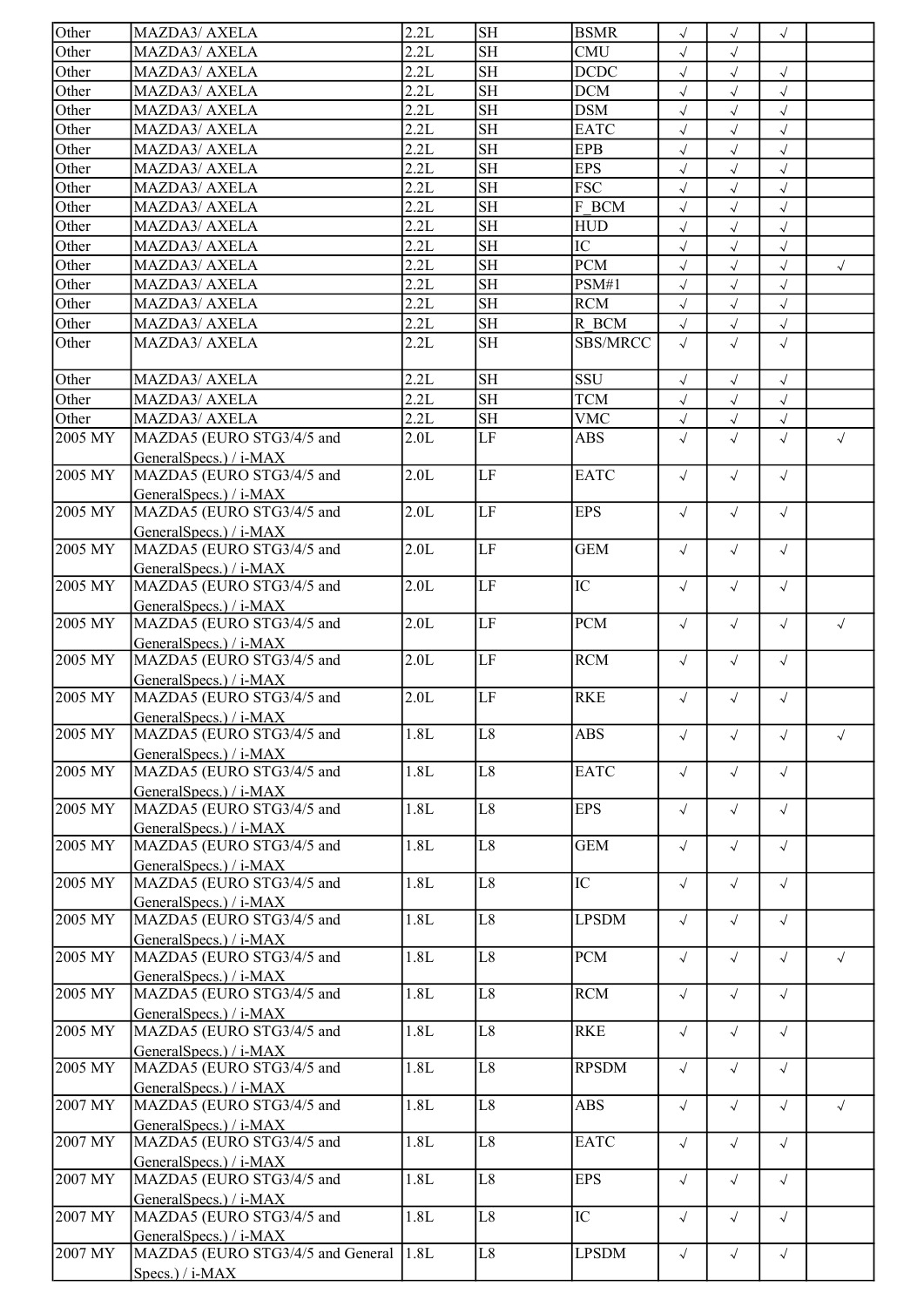| MAZDA5 (EURO STG3/4/5 and General 1.8L)<br>L8<br>2007 MY<br><b>RCM</b><br>$\sqrt{ }$<br>$\sqrt{ }$<br>$\sqrt{ }$<br>$Specs.)/i-MAX$<br>MAZDA5 (EURO STG3/4/5 and General 1.8L)<br>L8<br>2007 MY<br>$\sqrt{ }$<br><b>RKE</b><br>$\sqrt{}$<br>$\sqrt{ }$<br>$Specs.)/i-MAX$<br>MAZDA5 (EURO STG3/4/5 and General 1.8L)<br>$\overline{L8}$<br>2007 MY<br><b>RPSDM</b><br>$\sqrt{2}$<br>$\sqrt{2}$<br>$\sqrt{ }$<br>$Specs.)/i-MAX$<br>MAZDA5 (EURO STG3/4/5 and General 1.8L)<br>L8<br>2007 MY<br><b>TCM</b><br>$\sqrt{2}$<br>$\sqrt{ }$<br>$\text{Specs.}$ ) / i-MAX<br>MAZDA5 (EURO STG3/4/5 and General 2.0L<br>LF<br>2007 MY<br>$\sqrt{ }$<br>$\sqrt{}$<br>ABS<br>$\sqrt{ }$<br>$\sqrt{ }$<br>$\text{Specs.}$ ) / i-MAX<br>MAZDA5 (EURO STG3/4/5 and General 2.0L<br>LF<br>2007 MY<br>$\sqrt{ }$<br><b>EATC</b><br>$\sqrt{ }$<br>$\sqrt{ }$<br>$\text{Specs.}$ ) / i-MAX<br>MAZDA5 (EURO STG3/4/5 and General 2.0L<br>LF<br>2007 MY<br><b>GEM</b><br>$\sqrt{ }$<br>$\sqrt{ }$<br>$\sqrt{ }$<br>$\text{Specs.}$ ) / i-MAX<br>MAZDA5 (EURO STG3/4/5 and General 2.0L<br>LF<br>IC<br>2007 MY<br>$\sqrt{ }$<br>$\sqrt{ }$<br>$\sqrt{ }$<br>$\text{Specs.}$ ) / i-MAX<br>MAZDA5 (EURO STG3/4/5 and General 2.0L<br>LF<br>2007 MY<br>$\sqrt{ }$<br><b>LPSDM</b><br>$\sqrt{ }$<br>$\sqrt{ }$<br>$\text{Specs.}$ ) / i-MAX<br>MAZDA5 (EURO STG3/4/5 and General 2.0L<br>LF<br>2007 MY<br><b>PCM</b><br>$\sqrt{2}$<br>$\sqrt{ }$<br>$\sqrt{ }$<br>$\sqrt{ }$<br>$\text{Specs.}$ ) / i-MAX<br>MAZDA5 (EURO STG3/4/5 and General 2.0L<br>LF<br>2007 MY<br>$\sqrt{2}$<br><b>RCM</b><br>$\sqrt{ }$<br>$\sqrt{ }$<br>$\text{Specs.}$ ) / i-MAX<br>MAZDA5 (EURO STG3/4/5 and General 2.0L<br>LF<br>2007 MY<br>$\sqrt{ }$<br><b>RKE</b><br>$\sqrt{ }$<br>$\sqrt{ }$<br>$\text{Specs.}$ ) / i-MAX<br>MAZDA5 (EURO STG3/4/5 and General 2.0L<br>LF<br>2007 MY<br><b>RPSDM</b><br>$\sqrt{ }$<br>$\sqrt{ }$<br>$\sqrt{ }$<br>$\text{Specs.}$ ) / i-MAX<br>MAZDA5 (EURO STG3/4/5 and General 2.0L<br>LF<br>2007 MY<br><b>TCM</b><br>$\sqrt{ }$<br>$\sqrt{ }$<br>$\sqrt{ }$<br>$\text{Specs.}$ ) / i-MAX<br>MAZDA5 (EURO STG3/4/5 and General 2.0L<br>2005 MY<br>$RF-T$<br>$\sqrt{ }$<br>$\sqrt{ }$<br><b>ABS</b><br>$\sqrt{ }$<br>$\sqrt{ }$<br>$\text{Specs.}$ ) / i-MAX<br>MAZDA5 (EURO STG3/4/5 and General 2.0L<br>$\sqrt{ }$<br>2005 MY<br>$RF-T$<br><b>EATC</b><br>$\sqrt{ }$<br>$\sqrt{ }$<br>$\text{Specs.}$ ) / i-MAX<br>MAZDA5 (EURO STG3/4/5 and General 2.0L<br>2005 MY<br>$RF-T$<br>FFH<br>$\sqrt{ }$<br>$\sqrt{ }$<br>$\sqrt{ }$<br>$\text{Specs.}$ ) / i-MAX<br>MAZDA5 (EURO STG3/4/5 and General 2.0L<br>2005 MY<br>$RF-T$<br><b>GEM</b><br>$\sqrt{ }$<br>$\sqrt{ }$<br>$\sqrt{ }$<br>$\text{Specs.}$ ) / i-MAX<br>2005 MY<br>IC<br>MAZDA5 (EURO STG3/4/5 and General 2.0L<br>$RF-T$<br>$\sqrt{ }$<br>$\sqrt{}$<br>$\sqrt{ }$<br>$\text{Specs.}$ ) / i-MAX<br>MAZDA5 (EURO STG3/4/5 and General 2.0L<br>2005 MY<br>$RF-T$<br><b>PCM</b><br>$\sqrt{ }$<br>$\sqrt{ }$<br>$\sqrt{ }$<br>$\sqrt{ }$<br>$\text{Specs.}$ ) / i-MAX<br>2005 MY<br>MAZDA5 (EURO STG3/4/5 and General 2.0L<br>$RF-T$<br><b>RCM</b><br>$\sqrt{}$<br>$\sqrt{}$<br>$\sqrt{ }$<br>$\text{Specs.}$ ) / i-MAX<br>2005 MY<br>MAZDA5 (EURO STG3/4/5 and General 2.0L<br>$RF-T$<br><b>RKE</b><br>$\sqrt{}$<br>$\sqrt{}$<br>$\sqrt{ }$<br>$\text{Specs.}$ ) / i-MAX<br>2007 MY<br>MAZDA5 (EURO STG3/4/5 and General 2.0L<br>$RF-T$<br><b>ABS</b><br>$\sqrt{ }$<br>$\sqrt{ }$<br>$\sqrt{ }$<br>$\sqrt{ }$<br>$\text{Specs.}$ ) / i-MAX<br>2007 MY<br>MAZDA5 (EURO STG3/4/5 and General 2.0L<br>$RF-T$<br><b>EATC</b><br>$\sqrt{ }$<br>$\sqrt{ }$<br>$\sqrt{ }$<br>$\text{Specs.}$ ) / i-MAX<br>2007 MY<br>MAZDA5 (EURO STG3/4/5 and General 2.0L<br>$RF-T$<br>FFH<br>$\sqrt{}$<br>$\sqrt{ }$<br>$\sqrt{ }$<br>$\text{Specs.}$ ) / i-MAX<br>$RF-T$<br>2007 MY<br>MAZDA5 (EURO STG3/4/5 and General 2.0L<br><b>GEM</b><br>$\sqrt{ }$<br>$\sqrt{}$<br>$\sqrt{ }$<br>$\text{Specs.}$ ) / i-MAX<br>MAZDA5 (EURO STG3/4/5 and General<br>$RF-T$<br>2007 MY<br>IC<br>2.0 <sub>L</sub><br>$\sqrt{ }$<br>$\sqrt{ }$<br>$\sqrt{}$<br>Specs.) / i-MAX<br>2007 MY<br>MAZDA5 (EURO STG3/4/5 and General<br>$RF-T$<br><b>LPSDM</b><br>2.0 <sub>L</sub><br>$\sqrt{ }$<br>$\sqrt{}$<br>$\sqrt{ }$<br>Specs.) / i-MAX<br>2007 MY<br>MAZDA5 (EURO STG3/4/5 and General<br>$RF-T$<br><b>PCM</b><br>2.0 <sub>L</sub><br>$\sqrt{ }$<br>$\sqrt{}$<br>$\sqrt{ }$<br>$\sqrt{ }$<br>$\text{Specs.}$ ) / i-MAX<br>2007 MY<br>MAZDA5 (EURO STG3/4/5 and General<br>$RF-T$<br>2.0 <sub>L</sub><br><b>RCM</b><br>$\sqrt{ }$<br>$\sqrt{}$<br>$\sqrt{}$<br>$\text{Specs.}$ ) / i-MAX<br>2007 MY<br>$RF-T$<br>MAZDA5 (EURO STG3/4/5 and General<br>2.0 <sub>L</sub><br><b>RKE</b><br>$\sqrt{ }$<br>$\sqrt{}$<br>$\sqrt{}$<br>Specs.) / i-MAX<br>2007 MY<br>MAZDA5 (EURO STG3/4/5 and General<br>$RF-T$<br><b>RPSDM</b><br>2.0 <sub>L</sub><br>$\sqrt{ }$<br>$\sqrt{ }$<br>$\sqrt{ }$<br>$\text{Specs.}$ ) / i-MAX<br>MAZDA5 (EURO STG3/4/5 and General 2.0L<br>$RF-T$<br>2007 MY<br><b>TCM</b><br>$\sqrt{}$<br>$\sqrt{ }$<br>$Specs.)/i-MAX$ | 2007 MY | MAZDA5 (EURO STG3/4/5 and General 1.8L)<br>$\text{Specs.}$ ) / i-MAX | L8 | <b>PCM</b> | $\sqrt{ }$ | $\sqrt{ }$ | $\sqrt{ }$ |
|----------------------------------------------------------------------------------------------------------------------------------------------------------------------------------------------------------------------------------------------------------------------------------------------------------------------------------------------------------------------------------------------------------------------------------------------------------------------------------------------------------------------------------------------------------------------------------------------------------------------------------------------------------------------------------------------------------------------------------------------------------------------------------------------------------------------------------------------------------------------------------------------------------------------------------------------------------------------------------------------------------------------------------------------------------------------------------------------------------------------------------------------------------------------------------------------------------------------------------------------------------------------------------------------------------------------------------------------------------------------------------------------------------------------------------------------------------------------------------------------------------------------------------------------------------------------------------------------------------------------------------------------------------------------------------------------------------------------------------------------------------------------------------------------------------------------------------------------------------------------------------------------------------------------------------------------------------------------------------------------------------------------------------------------------------------------------------------------------------------------------------------------------------------------------------------------------------------------------------------------------------------------------------------------------------------------------------------------------------------------------------------------------------------------------------------------------------------------------------------------------------------------------------------------------------------------------------------------------------------------------------------------------------------------------------------------------------------------------------------------------------------------------------------------------------------------------------------------------------------------------------------------------------------------------------------------------------------------------------------------------------------------------------------------------------------------------------------------------------------------------------------------------------------------------------------------------------------------------------------------------------------------------------------------------------------------------------------------------------------------------------------------------------------------------------------------------------------------------------------------------------------------------------------------------------------------------------------------------------------------------------------------------------------------------------------------------------------------------------------------------------------------------------------------------------------------------------------------------------------------------------------------------------------------------------------------------------------------------------------------------------------------------------------------------------------------------------------------------------------------------------------------------------------------------------------------------------------------------------------------------------------------------------------------------------------------------------------------------------------------------------------------------------------------------------------------------------------------------------------------------------------------------------------------------------------------------------------------------------------------------------------------------------------------------------------------------------------------------------------------------------------------------------------------------------------------------------------------------------------------------------------------------------------------------------------------------------------------------------------------------------------------------------------------------------------------|---------|----------------------------------------------------------------------|----|------------|------------|------------|------------|
|                                                                                                                                                                                                                                                                                                                                                                                                                                                                                                                                                                                                                                                                                                                                                                                                                                                                                                                                                                                                                                                                                                                                                                                                                                                                                                                                                                                                                                                                                                                                                                                                                                                                                                                                                                                                                                                                                                                                                                                                                                                                                                                                                                                                                                                                                                                                                                                                                                                                                                                                                                                                                                                                                                                                                                                                                                                                                                                                                                                                                                                                                                                                                                                                                                                                                                                                                                                                                                                                                                                                                                                                                                                                                                                                                                                                                                                                                                                                                                                                                                                                                                                                                                                                                                                                                                                                                                                                                                                                                                                                                                                                                                                                                                                                                                                                                                                                                                                                                                                                                                                                      |         |                                                                      |    |            |            |            |            |
|                                                                                                                                                                                                                                                                                                                                                                                                                                                                                                                                                                                                                                                                                                                                                                                                                                                                                                                                                                                                                                                                                                                                                                                                                                                                                                                                                                                                                                                                                                                                                                                                                                                                                                                                                                                                                                                                                                                                                                                                                                                                                                                                                                                                                                                                                                                                                                                                                                                                                                                                                                                                                                                                                                                                                                                                                                                                                                                                                                                                                                                                                                                                                                                                                                                                                                                                                                                                                                                                                                                                                                                                                                                                                                                                                                                                                                                                                                                                                                                                                                                                                                                                                                                                                                                                                                                                                                                                                                                                                                                                                                                                                                                                                                                                                                                                                                                                                                                                                                                                                                                                      |         |                                                                      |    |            |            |            |            |
|                                                                                                                                                                                                                                                                                                                                                                                                                                                                                                                                                                                                                                                                                                                                                                                                                                                                                                                                                                                                                                                                                                                                                                                                                                                                                                                                                                                                                                                                                                                                                                                                                                                                                                                                                                                                                                                                                                                                                                                                                                                                                                                                                                                                                                                                                                                                                                                                                                                                                                                                                                                                                                                                                                                                                                                                                                                                                                                                                                                                                                                                                                                                                                                                                                                                                                                                                                                                                                                                                                                                                                                                                                                                                                                                                                                                                                                                                                                                                                                                                                                                                                                                                                                                                                                                                                                                                                                                                                                                                                                                                                                                                                                                                                                                                                                                                                                                                                                                                                                                                                                                      |         |                                                                      |    |            |            |            |            |
|                                                                                                                                                                                                                                                                                                                                                                                                                                                                                                                                                                                                                                                                                                                                                                                                                                                                                                                                                                                                                                                                                                                                                                                                                                                                                                                                                                                                                                                                                                                                                                                                                                                                                                                                                                                                                                                                                                                                                                                                                                                                                                                                                                                                                                                                                                                                                                                                                                                                                                                                                                                                                                                                                                                                                                                                                                                                                                                                                                                                                                                                                                                                                                                                                                                                                                                                                                                                                                                                                                                                                                                                                                                                                                                                                                                                                                                                                                                                                                                                                                                                                                                                                                                                                                                                                                                                                                                                                                                                                                                                                                                                                                                                                                                                                                                                                                                                                                                                                                                                                                                                      |         |                                                                      |    |            |            |            |            |
|                                                                                                                                                                                                                                                                                                                                                                                                                                                                                                                                                                                                                                                                                                                                                                                                                                                                                                                                                                                                                                                                                                                                                                                                                                                                                                                                                                                                                                                                                                                                                                                                                                                                                                                                                                                                                                                                                                                                                                                                                                                                                                                                                                                                                                                                                                                                                                                                                                                                                                                                                                                                                                                                                                                                                                                                                                                                                                                                                                                                                                                                                                                                                                                                                                                                                                                                                                                                                                                                                                                                                                                                                                                                                                                                                                                                                                                                                                                                                                                                                                                                                                                                                                                                                                                                                                                                                                                                                                                                                                                                                                                                                                                                                                                                                                                                                                                                                                                                                                                                                                                                      |         |                                                                      |    |            |            |            |            |
|                                                                                                                                                                                                                                                                                                                                                                                                                                                                                                                                                                                                                                                                                                                                                                                                                                                                                                                                                                                                                                                                                                                                                                                                                                                                                                                                                                                                                                                                                                                                                                                                                                                                                                                                                                                                                                                                                                                                                                                                                                                                                                                                                                                                                                                                                                                                                                                                                                                                                                                                                                                                                                                                                                                                                                                                                                                                                                                                                                                                                                                                                                                                                                                                                                                                                                                                                                                                                                                                                                                                                                                                                                                                                                                                                                                                                                                                                                                                                                                                                                                                                                                                                                                                                                                                                                                                                                                                                                                                                                                                                                                                                                                                                                                                                                                                                                                                                                                                                                                                                                                                      |         |                                                                      |    |            |            |            |            |
|                                                                                                                                                                                                                                                                                                                                                                                                                                                                                                                                                                                                                                                                                                                                                                                                                                                                                                                                                                                                                                                                                                                                                                                                                                                                                                                                                                                                                                                                                                                                                                                                                                                                                                                                                                                                                                                                                                                                                                                                                                                                                                                                                                                                                                                                                                                                                                                                                                                                                                                                                                                                                                                                                                                                                                                                                                                                                                                                                                                                                                                                                                                                                                                                                                                                                                                                                                                                                                                                                                                                                                                                                                                                                                                                                                                                                                                                                                                                                                                                                                                                                                                                                                                                                                                                                                                                                                                                                                                                                                                                                                                                                                                                                                                                                                                                                                                                                                                                                                                                                                                                      |         |                                                                      |    |            |            |            |            |
|                                                                                                                                                                                                                                                                                                                                                                                                                                                                                                                                                                                                                                                                                                                                                                                                                                                                                                                                                                                                                                                                                                                                                                                                                                                                                                                                                                                                                                                                                                                                                                                                                                                                                                                                                                                                                                                                                                                                                                                                                                                                                                                                                                                                                                                                                                                                                                                                                                                                                                                                                                                                                                                                                                                                                                                                                                                                                                                                                                                                                                                                                                                                                                                                                                                                                                                                                                                                                                                                                                                                                                                                                                                                                                                                                                                                                                                                                                                                                                                                                                                                                                                                                                                                                                                                                                                                                                                                                                                                                                                                                                                                                                                                                                                                                                                                                                                                                                                                                                                                                                                                      |         |                                                                      |    |            |            |            |            |
|                                                                                                                                                                                                                                                                                                                                                                                                                                                                                                                                                                                                                                                                                                                                                                                                                                                                                                                                                                                                                                                                                                                                                                                                                                                                                                                                                                                                                                                                                                                                                                                                                                                                                                                                                                                                                                                                                                                                                                                                                                                                                                                                                                                                                                                                                                                                                                                                                                                                                                                                                                                                                                                                                                                                                                                                                                                                                                                                                                                                                                                                                                                                                                                                                                                                                                                                                                                                                                                                                                                                                                                                                                                                                                                                                                                                                                                                                                                                                                                                                                                                                                                                                                                                                                                                                                                                                                                                                                                                                                                                                                                                                                                                                                                                                                                                                                                                                                                                                                                                                                                                      |         |                                                                      |    |            |            |            |            |
|                                                                                                                                                                                                                                                                                                                                                                                                                                                                                                                                                                                                                                                                                                                                                                                                                                                                                                                                                                                                                                                                                                                                                                                                                                                                                                                                                                                                                                                                                                                                                                                                                                                                                                                                                                                                                                                                                                                                                                                                                                                                                                                                                                                                                                                                                                                                                                                                                                                                                                                                                                                                                                                                                                                                                                                                                                                                                                                                                                                                                                                                                                                                                                                                                                                                                                                                                                                                                                                                                                                                                                                                                                                                                                                                                                                                                                                                                                                                                                                                                                                                                                                                                                                                                                                                                                                                                                                                                                                                                                                                                                                                                                                                                                                                                                                                                                                                                                                                                                                                                                                                      |         |                                                                      |    |            |            |            |            |
|                                                                                                                                                                                                                                                                                                                                                                                                                                                                                                                                                                                                                                                                                                                                                                                                                                                                                                                                                                                                                                                                                                                                                                                                                                                                                                                                                                                                                                                                                                                                                                                                                                                                                                                                                                                                                                                                                                                                                                                                                                                                                                                                                                                                                                                                                                                                                                                                                                                                                                                                                                                                                                                                                                                                                                                                                                                                                                                                                                                                                                                                                                                                                                                                                                                                                                                                                                                                                                                                                                                                                                                                                                                                                                                                                                                                                                                                                                                                                                                                                                                                                                                                                                                                                                                                                                                                                                                                                                                                                                                                                                                                                                                                                                                                                                                                                                                                                                                                                                                                                                                                      |         |                                                                      |    |            |            |            |            |
|                                                                                                                                                                                                                                                                                                                                                                                                                                                                                                                                                                                                                                                                                                                                                                                                                                                                                                                                                                                                                                                                                                                                                                                                                                                                                                                                                                                                                                                                                                                                                                                                                                                                                                                                                                                                                                                                                                                                                                                                                                                                                                                                                                                                                                                                                                                                                                                                                                                                                                                                                                                                                                                                                                                                                                                                                                                                                                                                                                                                                                                                                                                                                                                                                                                                                                                                                                                                                                                                                                                                                                                                                                                                                                                                                                                                                                                                                                                                                                                                                                                                                                                                                                                                                                                                                                                                                                                                                                                                                                                                                                                                                                                                                                                                                                                                                                                                                                                                                                                                                                                                      |         |                                                                      |    |            |            |            |            |
|                                                                                                                                                                                                                                                                                                                                                                                                                                                                                                                                                                                                                                                                                                                                                                                                                                                                                                                                                                                                                                                                                                                                                                                                                                                                                                                                                                                                                                                                                                                                                                                                                                                                                                                                                                                                                                                                                                                                                                                                                                                                                                                                                                                                                                                                                                                                                                                                                                                                                                                                                                                                                                                                                                                                                                                                                                                                                                                                                                                                                                                                                                                                                                                                                                                                                                                                                                                                                                                                                                                                                                                                                                                                                                                                                                                                                                                                                                                                                                                                                                                                                                                                                                                                                                                                                                                                                                                                                                                                                                                                                                                                                                                                                                                                                                                                                                                                                                                                                                                                                                                                      |         |                                                                      |    |            |            |            |            |
|                                                                                                                                                                                                                                                                                                                                                                                                                                                                                                                                                                                                                                                                                                                                                                                                                                                                                                                                                                                                                                                                                                                                                                                                                                                                                                                                                                                                                                                                                                                                                                                                                                                                                                                                                                                                                                                                                                                                                                                                                                                                                                                                                                                                                                                                                                                                                                                                                                                                                                                                                                                                                                                                                                                                                                                                                                                                                                                                                                                                                                                                                                                                                                                                                                                                                                                                                                                                                                                                                                                                                                                                                                                                                                                                                                                                                                                                                                                                                                                                                                                                                                                                                                                                                                                                                                                                                                                                                                                                                                                                                                                                                                                                                                                                                                                                                                                                                                                                                                                                                                                                      |         |                                                                      |    |            |            |            |            |
|                                                                                                                                                                                                                                                                                                                                                                                                                                                                                                                                                                                                                                                                                                                                                                                                                                                                                                                                                                                                                                                                                                                                                                                                                                                                                                                                                                                                                                                                                                                                                                                                                                                                                                                                                                                                                                                                                                                                                                                                                                                                                                                                                                                                                                                                                                                                                                                                                                                                                                                                                                                                                                                                                                                                                                                                                                                                                                                                                                                                                                                                                                                                                                                                                                                                                                                                                                                                                                                                                                                                                                                                                                                                                                                                                                                                                                                                                                                                                                                                                                                                                                                                                                                                                                                                                                                                                                                                                                                                                                                                                                                                                                                                                                                                                                                                                                                                                                                                                                                                                                                                      |         |                                                                      |    |            |            |            |            |
|                                                                                                                                                                                                                                                                                                                                                                                                                                                                                                                                                                                                                                                                                                                                                                                                                                                                                                                                                                                                                                                                                                                                                                                                                                                                                                                                                                                                                                                                                                                                                                                                                                                                                                                                                                                                                                                                                                                                                                                                                                                                                                                                                                                                                                                                                                                                                                                                                                                                                                                                                                                                                                                                                                                                                                                                                                                                                                                                                                                                                                                                                                                                                                                                                                                                                                                                                                                                                                                                                                                                                                                                                                                                                                                                                                                                                                                                                                                                                                                                                                                                                                                                                                                                                                                                                                                                                                                                                                                                                                                                                                                                                                                                                                                                                                                                                                                                                                                                                                                                                                                                      |         |                                                                      |    |            |            |            |            |
|                                                                                                                                                                                                                                                                                                                                                                                                                                                                                                                                                                                                                                                                                                                                                                                                                                                                                                                                                                                                                                                                                                                                                                                                                                                                                                                                                                                                                                                                                                                                                                                                                                                                                                                                                                                                                                                                                                                                                                                                                                                                                                                                                                                                                                                                                                                                                                                                                                                                                                                                                                                                                                                                                                                                                                                                                                                                                                                                                                                                                                                                                                                                                                                                                                                                                                                                                                                                                                                                                                                                                                                                                                                                                                                                                                                                                                                                                                                                                                                                                                                                                                                                                                                                                                                                                                                                                                                                                                                                                                                                                                                                                                                                                                                                                                                                                                                                                                                                                                                                                                                                      |         |                                                                      |    |            |            |            |            |
|                                                                                                                                                                                                                                                                                                                                                                                                                                                                                                                                                                                                                                                                                                                                                                                                                                                                                                                                                                                                                                                                                                                                                                                                                                                                                                                                                                                                                                                                                                                                                                                                                                                                                                                                                                                                                                                                                                                                                                                                                                                                                                                                                                                                                                                                                                                                                                                                                                                                                                                                                                                                                                                                                                                                                                                                                                                                                                                                                                                                                                                                                                                                                                                                                                                                                                                                                                                                                                                                                                                                                                                                                                                                                                                                                                                                                                                                                                                                                                                                                                                                                                                                                                                                                                                                                                                                                                                                                                                                                                                                                                                                                                                                                                                                                                                                                                                                                                                                                                                                                                                                      |         |                                                                      |    |            |            |            |            |
|                                                                                                                                                                                                                                                                                                                                                                                                                                                                                                                                                                                                                                                                                                                                                                                                                                                                                                                                                                                                                                                                                                                                                                                                                                                                                                                                                                                                                                                                                                                                                                                                                                                                                                                                                                                                                                                                                                                                                                                                                                                                                                                                                                                                                                                                                                                                                                                                                                                                                                                                                                                                                                                                                                                                                                                                                                                                                                                                                                                                                                                                                                                                                                                                                                                                                                                                                                                                                                                                                                                                                                                                                                                                                                                                                                                                                                                                                                                                                                                                                                                                                                                                                                                                                                                                                                                                                                                                                                                                                                                                                                                                                                                                                                                                                                                                                                                                                                                                                                                                                                                                      |         |                                                                      |    |            |            |            |            |
|                                                                                                                                                                                                                                                                                                                                                                                                                                                                                                                                                                                                                                                                                                                                                                                                                                                                                                                                                                                                                                                                                                                                                                                                                                                                                                                                                                                                                                                                                                                                                                                                                                                                                                                                                                                                                                                                                                                                                                                                                                                                                                                                                                                                                                                                                                                                                                                                                                                                                                                                                                                                                                                                                                                                                                                                                                                                                                                                                                                                                                                                                                                                                                                                                                                                                                                                                                                                                                                                                                                                                                                                                                                                                                                                                                                                                                                                                                                                                                                                                                                                                                                                                                                                                                                                                                                                                                                                                                                                                                                                                                                                                                                                                                                                                                                                                                                                                                                                                                                                                                                                      |         |                                                                      |    |            |            |            |            |
|                                                                                                                                                                                                                                                                                                                                                                                                                                                                                                                                                                                                                                                                                                                                                                                                                                                                                                                                                                                                                                                                                                                                                                                                                                                                                                                                                                                                                                                                                                                                                                                                                                                                                                                                                                                                                                                                                                                                                                                                                                                                                                                                                                                                                                                                                                                                                                                                                                                                                                                                                                                                                                                                                                                                                                                                                                                                                                                                                                                                                                                                                                                                                                                                                                                                                                                                                                                                                                                                                                                                                                                                                                                                                                                                                                                                                                                                                                                                                                                                                                                                                                                                                                                                                                                                                                                                                                                                                                                                                                                                                                                                                                                                                                                                                                                                                                                                                                                                                                                                                                                                      |         |                                                                      |    |            |            |            |            |
|                                                                                                                                                                                                                                                                                                                                                                                                                                                                                                                                                                                                                                                                                                                                                                                                                                                                                                                                                                                                                                                                                                                                                                                                                                                                                                                                                                                                                                                                                                                                                                                                                                                                                                                                                                                                                                                                                                                                                                                                                                                                                                                                                                                                                                                                                                                                                                                                                                                                                                                                                                                                                                                                                                                                                                                                                                                                                                                                                                                                                                                                                                                                                                                                                                                                                                                                                                                                                                                                                                                                                                                                                                                                                                                                                                                                                                                                                                                                                                                                                                                                                                                                                                                                                                                                                                                                                                                                                                                                                                                                                                                                                                                                                                                                                                                                                                                                                                                                                                                                                                                                      |         |                                                                      |    |            |            |            |            |
|                                                                                                                                                                                                                                                                                                                                                                                                                                                                                                                                                                                                                                                                                                                                                                                                                                                                                                                                                                                                                                                                                                                                                                                                                                                                                                                                                                                                                                                                                                                                                                                                                                                                                                                                                                                                                                                                                                                                                                                                                                                                                                                                                                                                                                                                                                                                                                                                                                                                                                                                                                                                                                                                                                                                                                                                                                                                                                                                                                                                                                                                                                                                                                                                                                                                                                                                                                                                                                                                                                                                                                                                                                                                                                                                                                                                                                                                                                                                                                                                                                                                                                                                                                                                                                                                                                                                                                                                                                                                                                                                                                                                                                                                                                                                                                                                                                                                                                                                                                                                                                                                      |         |                                                                      |    |            |            |            |            |
|                                                                                                                                                                                                                                                                                                                                                                                                                                                                                                                                                                                                                                                                                                                                                                                                                                                                                                                                                                                                                                                                                                                                                                                                                                                                                                                                                                                                                                                                                                                                                                                                                                                                                                                                                                                                                                                                                                                                                                                                                                                                                                                                                                                                                                                                                                                                                                                                                                                                                                                                                                                                                                                                                                                                                                                                                                                                                                                                                                                                                                                                                                                                                                                                                                                                                                                                                                                                                                                                                                                                                                                                                                                                                                                                                                                                                                                                                                                                                                                                                                                                                                                                                                                                                                                                                                                                                                                                                                                                                                                                                                                                                                                                                                                                                                                                                                                                                                                                                                                                                                                                      |         |                                                                      |    |            |            |            |            |
|                                                                                                                                                                                                                                                                                                                                                                                                                                                                                                                                                                                                                                                                                                                                                                                                                                                                                                                                                                                                                                                                                                                                                                                                                                                                                                                                                                                                                                                                                                                                                                                                                                                                                                                                                                                                                                                                                                                                                                                                                                                                                                                                                                                                                                                                                                                                                                                                                                                                                                                                                                                                                                                                                                                                                                                                                                                                                                                                                                                                                                                                                                                                                                                                                                                                                                                                                                                                                                                                                                                                                                                                                                                                                                                                                                                                                                                                                                                                                                                                                                                                                                                                                                                                                                                                                                                                                                                                                                                                                                                                                                                                                                                                                                                                                                                                                                                                                                                                                                                                                                                                      |         |                                                                      |    |            |            |            |            |
|                                                                                                                                                                                                                                                                                                                                                                                                                                                                                                                                                                                                                                                                                                                                                                                                                                                                                                                                                                                                                                                                                                                                                                                                                                                                                                                                                                                                                                                                                                                                                                                                                                                                                                                                                                                                                                                                                                                                                                                                                                                                                                                                                                                                                                                                                                                                                                                                                                                                                                                                                                                                                                                                                                                                                                                                                                                                                                                                                                                                                                                                                                                                                                                                                                                                                                                                                                                                                                                                                                                                                                                                                                                                                                                                                                                                                                                                                                                                                                                                                                                                                                                                                                                                                                                                                                                                                                                                                                                                                                                                                                                                                                                                                                                                                                                                                                                                                                                                                                                                                                                                      |         |                                                                      |    |            |            |            |            |
|                                                                                                                                                                                                                                                                                                                                                                                                                                                                                                                                                                                                                                                                                                                                                                                                                                                                                                                                                                                                                                                                                                                                                                                                                                                                                                                                                                                                                                                                                                                                                                                                                                                                                                                                                                                                                                                                                                                                                                                                                                                                                                                                                                                                                                                                                                                                                                                                                                                                                                                                                                                                                                                                                                                                                                                                                                                                                                                                                                                                                                                                                                                                                                                                                                                                                                                                                                                                                                                                                                                                                                                                                                                                                                                                                                                                                                                                                                                                                                                                                                                                                                                                                                                                                                                                                                                                                                                                                                                                                                                                                                                                                                                                                                                                                                                                                                                                                                                                                                                                                                                                      |         |                                                                      |    |            |            |            |            |
|                                                                                                                                                                                                                                                                                                                                                                                                                                                                                                                                                                                                                                                                                                                                                                                                                                                                                                                                                                                                                                                                                                                                                                                                                                                                                                                                                                                                                                                                                                                                                                                                                                                                                                                                                                                                                                                                                                                                                                                                                                                                                                                                                                                                                                                                                                                                                                                                                                                                                                                                                                                                                                                                                                                                                                                                                                                                                                                                                                                                                                                                                                                                                                                                                                                                                                                                                                                                                                                                                                                                                                                                                                                                                                                                                                                                                                                                                                                                                                                                                                                                                                                                                                                                                                                                                                                                                                                                                                                                                                                                                                                                                                                                                                                                                                                                                                                                                                                                                                                                                                                                      |         |                                                                      |    |            |            |            |            |
|                                                                                                                                                                                                                                                                                                                                                                                                                                                                                                                                                                                                                                                                                                                                                                                                                                                                                                                                                                                                                                                                                                                                                                                                                                                                                                                                                                                                                                                                                                                                                                                                                                                                                                                                                                                                                                                                                                                                                                                                                                                                                                                                                                                                                                                                                                                                                                                                                                                                                                                                                                                                                                                                                                                                                                                                                                                                                                                                                                                                                                                                                                                                                                                                                                                                                                                                                                                                                                                                                                                                                                                                                                                                                                                                                                                                                                                                                                                                                                                                                                                                                                                                                                                                                                                                                                                                                                                                                                                                                                                                                                                                                                                                                                                                                                                                                                                                                                                                                                                                                                                                      |         |                                                                      |    |            |            |            |            |
|                                                                                                                                                                                                                                                                                                                                                                                                                                                                                                                                                                                                                                                                                                                                                                                                                                                                                                                                                                                                                                                                                                                                                                                                                                                                                                                                                                                                                                                                                                                                                                                                                                                                                                                                                                                                                                                                                                                                                                                                                                                                                                                                                                                                                                                                                                                                                                                                                                                                                                                                                                                                                                                                                                                                                                                                                                                                                                                                                                                                                                                                                                                                                                                                                                                                                                                                                                                                                                                                                                                                                                                                                                                                                                                                                                                                                                                                                                                                                                                                                                                                                                                                                                                                                                                                                                                                                                                                                                                                                                                                                                                                                                                                                                                                                                                                                                                                                                                                                                                                                                                                      |         |                                                                      |    |            |            |            |            |
|                                                                                                                                                                                                                                                                                                                                                                                                                                                                                                                                                                                                                                                                                                                                                                                                                                                                                                                                                                                                                                                                                                                                                                                                                                                                                                                                                                                                                                                                                                                                                                                                                                                                                                                                                                                                                                                                                                                                                                                                                                                                                                                                                                                                                                                                                                                                                                                                                                                                                                                                                                                                                                                                                                                                                                                                                                                                                                                                                                                                                                                                                                                                                                                                                                                                                                                                                                                                                                                                                                                                                                                                                                                                                                                                                                                                                                                                                                                                                                                                                                                                                                                                                                                                                                                                                                                                                                                                                                                                                                                                                                                                                                                                                                                                                                                                                                                                                                                                                                                                                                                                      |         |                                                                      |    |            |            |            |            |
|                                                                                                                                                                                                                                                                                                                                                                                                                                                                                                                                                                                                                                                                                                                                                                                                                                                                                                                                                                                                                                                                                                                                                                                                                                                                                                                                                                                                                                                                                                                                                                                                                                                                                                                                                                                                                                                                                                                                                                                                                                                                                                                                                                                                                                                                                                                                                                                                                                                                                                                                                                                                                                                                                                                                                                                                                                                                                                                                                                                                                                                                                                                                                                                                                                                                                                                                                                                                                                                                                                                                                                                                                                                                                                                                                                                                                                                                                                                                                                                                                                                                                                                                                                                                                                                                                                                                                                                                                                                                                                                                                                                                                                                                                                                                                                                                                                                                                                                                                                                                                                                                      |         |                                                                      |    |            |            |            |            |
|                                                                                                                                                                                                                                                                                                                                                                                                                                                                                                                                                                                                                                                                                                                                                                                                                                                                                                                                                                                                                                                                                                                                                                                                                                                                                                                                                                                                                                                                                                                                                                                                                                                                                                                                                                                                                                                                                                                                                                                                                                                                                                                                                                                                                                                                                                                                                                                                                                                                                                                                                                                                                                                                                                                                                                                                                                                                                                                                                                                                                                                                                                                                                                                                                                                                                                                                                                                                                                                                                                                                                                                                                                                                                                                                                                                                                                                                                                                                                                                                                                                                                                                                                                                                                                                                                                                                                                                                                                                                                                                                                                                                                                                                                                                                                                                                                                                                                                                                                                                                                                                                      |         |                                                                      |    |            |            |            |            |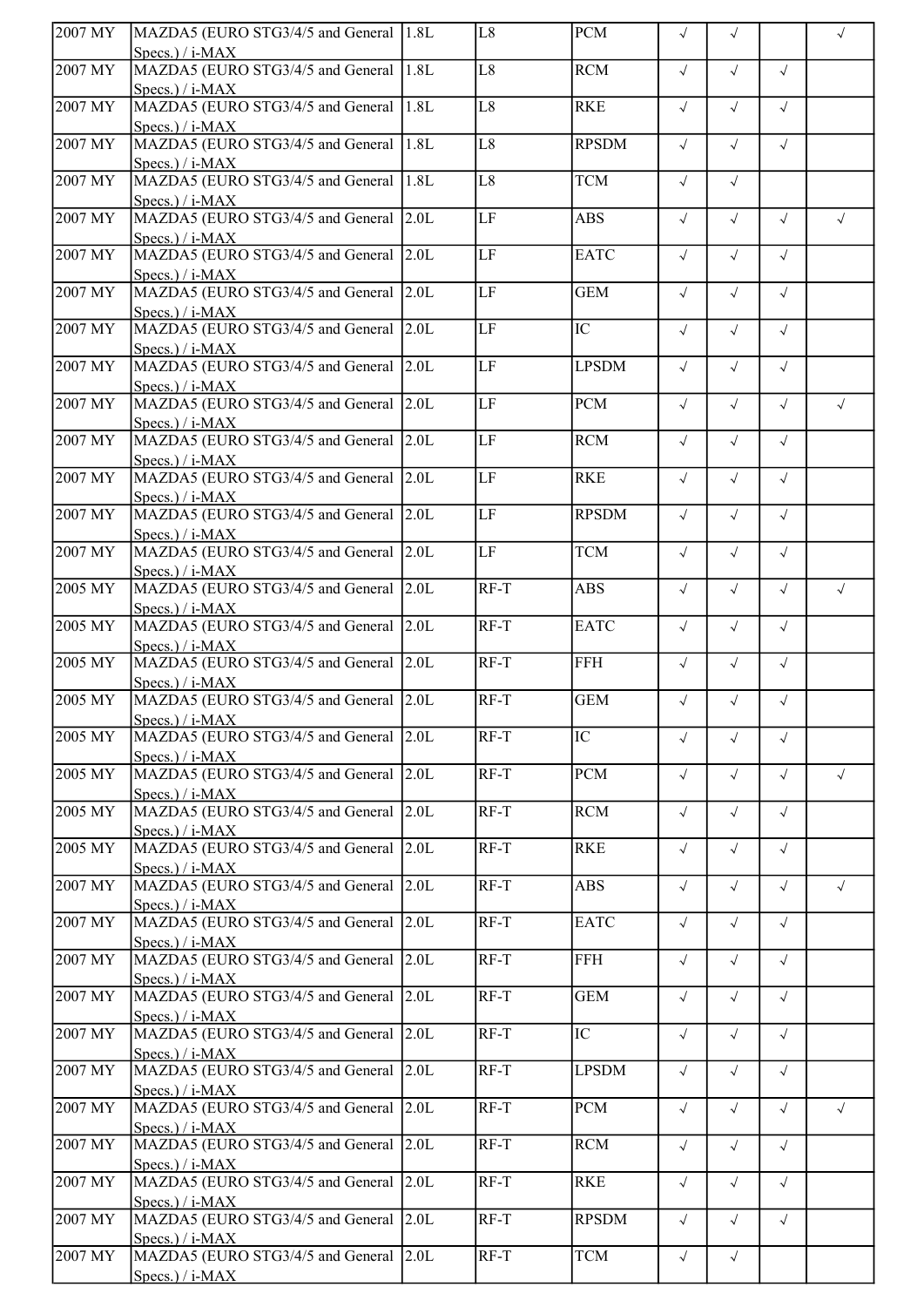| 2006 MY            | MAZDA5 (North America Specs.)    | 2.3L         | L3                                | ABS                      | $\sqrt{ }$               | $\sqrt{}$               | $\sqrt{}$                | $\sqrt{ }$ |
|--------------------|----------------------------------|--------------|-----------------------------------|--------------------------|--------------------------|-------------------------|--------------------------|------------|
| 2006 MY            | MAZDA5 (North America Specs.)    | 2.3L         | L <sub>3</sub>                    | <b>EATC</b>              | $\sqrt{}$                | $\sqrt{}$               | $\sqrt{ }$               |            |
| 2006 MY            | MAZDA5 (North America Specs.)    | 2.3L         | L <sub>3</sub>                    | <b>EPS</b>               | $\checkmark$             | $\sqrt{ }$              | $\sqrt{ }$               |            |
| 2006 MY            | MAZDA5 (North America Specs.)    | 2.3L         | L <sub>3</sub>                    | GEM                      | $\sqrt{\phantom{a}}$     | $\sqrt{ }$              | $\sqrt{ }$               |            |
| 2006 MY            | MAZDA5 (North America Specs.)    | 2.3L         | L <sub>3</sub>                    | IC                       | $\sqrt{ }$               | $\sqrt{}$               | $\sqrt{ }$               |            |
| 2006 MY            | MAZDA5 (North America Specs.)    | 2.3L         | L <sub>3</sub>                    | <b>PCM</b>               | $\sqrt{ }$               | $\sqrt{ }$              | $\sqrt{ }$               | $\sqrt{ }$ |
| 2006 MY            | MAZDA5 (North America Specs.)    | 2.3L         | L <sub>3</sub>                    | <b>RCM</b>               | $\sqrt{ }$               | $\sqrt{}$               | $\sqrt{ }$               |            |
| 2006 MY            | MAZDA5 (North America Specs.)    | 2.3L         | L <sub>3</sub>                    | <b>TPM</b>               | $\sqrt{ }$               | $\sqrt{}$               | $\sqrt{ }$               |            |
| 2007 MY            | MAZDA5 (North America Specs.)    | 2.3L         | L <sub>3</sub>                    | ABS                      | $\sqrt{ }$               | $\sqrt{}$               | $\sqrt{ }$               | $\sqrt{ }$ |
| 2007 MY            | MAZDA5 (North America Specs.)    | 2.3L         | L <sub>3</sub>                    | <b>EATC</b>              | $\sqrt{ }$               | $\sqrt{}$               | $\checkmark$             |            |
| 2007 MY            | MAZDA5 (North America Specs.)    | 2.3L         | L <sub>3</sub>                    | <b>EPS</b>               | $\sqrt{}$                | $\sqrt{2}$              | $\checkmark$             |            |
| 2007 MY            | MAZDA5 (North America Specs.)    | 2.3L         | L <sub>3</sub>                    | GEM                      | $\sqrt{ }$               | $\sqrt{}$               | $\sqrt{}$                |            |
| 2007 MY            | MAZDA5 (North America Specs.)    | 2.3L         | L <sub>3</sub>                    | IC                       | $\sqrt{ }$               | $\sqrt{}$               | $\sqrt{2}$               |            |
| 2007 MY            | MAZDA5 (North America Specs.)    | 2.3L         | L <sub>3</sub>                    | <b>PCM</b>               | $\sqrt{ }$               | $\sqrt{}$               | $\checkmark$             | $\sqrt{ }$ |
| 2007 MY            | MAZDA5 (North America Specs.)    | 2.3L         | L <sub>3</sub>                    | <b>RCM</b>               | $\sqrt{}$                | $\sqrt{}$               | $\sqrt{ }$               |            |
| 2007 MY            | MAZDA5 (North America Specs.)    | 2.3L         | L3                                | TPM                      | $\sqrt{ }$               | $\sqrt{ }$              | $\sqrt{}$                |            |
| 2008 MY            | MAZDA5 (North America Specs.)    | 2.3L         | L <sub>3</sub>                    | <b>ABS</b>               | $\sqrt{ }$               | $\sqrt{}$               | $\sqrt{ }$               | $\sqrt{ }$ |
| 2008 MY            | MAZDA5 (North America Specs.)    | 2.3L         | L3                                | EATC                     | $\sqrt{ }$               | $\sqrt{}$               | $\sqrt{ }$               |            |
| 2008 MY            | MAZDA5 (North America Specs.)    | 2.3L         | L <sub>3</sub>                    | <b>EPS</b>               | $\checkmark$             | $\sqrt{}$               | $\checkmark$             |            |
| 2008 MY            | MAZDA5 (North America Specs.)    | 2.3L         | L <sub>3</sub>                    | <b>GEM</b>               | $\sqrt{ }$               | $\sqrt{}$               | $\checkmark$             |            |
| 2008 MY            | MAZDA5 (North America Specs.)    | 2.3L         | L <sub>3</sub>                    | IC                       | $\sqrt{\phantom{a}}$     | $\sqrt{}$               | $\checkmark$             |            |
| 2008 MY            | MAZDA5 (North America Specs.)    | 2.3L         | L <sub>3</sub>                    | <b>PCM</b>               | $\checkmark$             | $\sqrt{}$               | $\checkmark$             | $\sqrt{ }$ |
| 2008 MY            | MAZDA5 (North America Specs.)    | 2.3L         | L <sub>3</sub>                    | <b>RCM</b>               | $\sqrt{ }$               | $\sqrt{2}$              | $\checkmark$             |            |
| 2008 MY            | MAZDA5 (North America Specs.)    | 2.3L         | L <sub>3</sub>                    | <b>TCM</b>               | $\checkmark$             | $\sqrt{}$               | $\checkmark$             |            |
| 2008 MY            | MAZDA5 (North America Specs.)    | 2.3L         | $\overline{L3}$                   | <b>TPM</b>               | $\sqrt{2}$               | $\sqrt{}$               | $\checkmark$             |            |
| 2009 MY            | MAZDA5 (North America Specs.)    | 2.3L         | L <sub>3</sub>                    | ABS                      | $\sqrt{ }$               | $\sqrt{}$               | $\sqrt{ }$               | $\sqrt{ }$ |
| 2009 MY            | MAZDA5 (North America Specs.)    | 2.3L         | L3                                | EATC                     | $\sqrt{}$                | $\sqrt{ }$              | $\sqrt{ }$               |            |
| 2009 MY            | MAZDA5 (North America Specs.)    | 2.3L         | L <sub>3</sub>                    | <b>GEM</b>               | $\sqrt{}$                | $\sqrt{}$               | $\sqrt{}$                |            |
| 2009 MY            | MAZDA5 (North America Specs.)    | 2.3L         | L <sub>3</sub>                    | IC                       | $\sqrt{ }$               | $\sqrt{ }$              | $\sqrt{ }$               |            |
| 2009 MY            | MAZDA5 (North America Specs.)    | 2.3L         | L3                                | <b>PCM</b>               | $\sqrt{ }$               | $\sqrt{}$               | $\sqrt{}$                | $\sqrt{ }$ |
| 2009 MY            | MAZDA5 (North America Specs.)    | 2.3L         | L <sub>3</sub>                    | <b>RCM</b>               | $\sqrt{ }$               | $\sqrt{ }$              | $\checkmark$             |            |
| 2009 MY            | MAZDA5 (North America Specs.)    | 2.3L         | L <sub>3</sub>                    | <b>TCM</b>               | $\sqrt{ }$               | $\sqrt{}$               | $\checkmark$             |            |
| 2009 MY            | MAZDA5 (North America Specs.)    | 2.3L         | L <sub>3</sub>                    | <b>TPM</b>               | $\sqrt{ }$               | $\sqrt{}$               | $\sqrt{ }$               |            |
| 2010 MY            | MAZDA5 (North America Specs.)    | 2.3L         | L <sub>3</sub>                    | <b>ABS</b>               | $\sqrt{ }$               | $\sqrt{ }$              | $\checkmark$             | $\sqrt{ }$ |
| 2010 MY            | MAZDA5 (North America Specs.)    | 2.3L         | L <sub>3</sub>                    | <b>EATC</b>              | $\sqrt{ }$               | $\sqrt{}$               | $\checkmark$             |            |
| 2010 MY            | MAZDA5 (North America Specs.)    | 2.3L         | L <sub>3</sub>                    | <b>EPS</b>               | $\sqrt{2}$               | $\sqrt{2}$              | $\sqrt{}$                |            |
| 2010 MY            | MAZDA5 (North America Specs.)    | 2.3L         | L <sub>3</sub>                    | <b>GEM</b>               | $\sqrt{}$                | $\sqrt{}$               | $\sqrt{}$                |            |
| 2010 MY            | MAZDA5 (North America Specs.)    | 2.3L         | L <sub>3</sub>                    | IC                       | $\checkmark$             | $\sqrt{}$               | $\checkmark$             |            |
| 2010 MY            | MAZDA5 (North America Specs.)    | 2.3L         | L3                                | <b>PCM</b>               | $\sqrt{ }$               | $\sqrt{}$               | $\sqrt{ }$               | $\sqrt{ }$ |
| 2010 MY            | MAZDA5 (North America Specs.)    | 2.3L         | L <sub>3</sub>                    | <b>RCM</b>               | $\sqrt{ }$               | $\sqrt{ }$              | $\sqrt{ }$               |            |
| 2010 MY            | MAZDA5 (North America Specs.)    | 2.3L         | L3                                | <b>TCM</b>               | $\sqrt{\phantom{a}}$     | $\sqrt{ }$              | $\sqrt{\phantom{a}}$     |            |
| 2010 MY            | MAZDA5 (North America Specs.)    | 2.3L         | L <sub>3</sub>                    | <b>TPM</b>               | $\sqrt{ }$               | $\sqrt{}$               | $\sqrt{ }$               |            |
| 2007 MY            | MAZDA6 (China)                   | 2.0L         | $\rm LF$                          | ABS                      | $\sqrt{\phantom{a}}$     | $\sqrt{}$               | $\sqrt{ }$               | $\sqrt{ }$ |
| 2007 MY            | MAZDA6 (China)                   | 2.0L         | LF                                | <b>BCM/GEM</b>           | $\sqrt{ }$               | $\sqrt{}$               | $\sqrt{ }$               |            |
| 2007 MY            | MAZDA6 (China)                   | 2.0L         | LF                                | <b>EATC</b>              | $\sqrt{ }$               | $\sqrt{}$               | $\sqrt{ }$               | $\sqrt{ }$ |
| 2007 MY            | MAZDA6 (China)                   | 2.0L         | LF                                | <b>EPS</b>               | $\sqrt{ }$               | $\sqrt{}$               | $\sqrt{ }$               |            |
| 2007 MY            | MAZDA6 (China)                   | 2.0L         | $\rm LF$                          | IC                       | $\sqrt{ }$               | $\sqrt{2}$              | $\sqrt{ }$               | $\sqrt{ }$ |
| 2007 MY            | MAZDA6 (China)                   | 2.0L         | LF                                | <b>LCM</b>               | $\sqrt{ }$               | $\sqrt{2}$              |                          |            |
| 2007 MY            | MAZDA6 (China)                   | 2.0L         | LF                                | PCM                      | $\sqrt{ }$               | $\sqrt{}$               | $\sqrt{ }$               | $\sqrt{ }$ |
| 2007 MY            | MAZDA6 (China)                   | 2.0L         | LF                                | RCM                      | $\checkmark$             | $\sqrt{}$               | $\sqrt{2}$               |            |
| 2007 MY            | MAZDA6 (China)                   | 2.0L         | LF                                | <b>RKE</b>               | $\sqrt{\ }$              | $\sqrt{}$               | $\sqrt{}$                |            |
| 2007 MY            | MAZDA6 (China)                   | 2.0L         | LF                                | <b>TCM</b>               | $\sqrt{ }$               | $\checkmark$            | $\sqrt{}$                |            |
| 2007 MY            | MAZDA6 (China)                   | 2.5L         | L5                                | <b>ABS</b>               | $\sqrt{ }$               | $\sqrt{}$               | $\sqrt{}$                | $\sqrt{ }$ |
| 2007 MY            | MAZDA6 (China)                   | 2.5L         | L5                                | <b>BCM/GEM</b>           | $\sqrt{\phantom{a}}$     | $\sqrt{}$               | $\sqrt{ }$               |            |
| 2007 MY            | MAZDA6 (China)                   | 2.5L         | L5                                | <b>EATC</b>              | $\sqrt{ }$               | $\sqrt{}$               | $\sqrt{ }$               | $\sqrt{ }$ |
| 2007 MY            | MAZDA6 (China)                   | 2.5L         | L <sub>5</sub>                    | <b>EPS</b>               | $\sqrt{ }$               | $\sqrt{ }$              | $\sqrt{ }$               |            |
| 2007 MY            | MAZDA6 (China)                   | 2.5L         | L5                                | IC                       | $\sqrt{ }$               | $\sqrt{ }$              | $\sqrt{ }$               | $\sqrt{ }$ |
| 2007 MY            | MAZDA6 (China)                   | 2.5L         | L <sub>5</sub><br>$\overline{L5}$ | LCM                      | $\sqrt{ }$               | $\sqrt{}$               |                          |            |
| 2007 MY            | MAZDA6 (China)                   | 2.5L         | L <sub>5</sub>                    | <b>PCM</b>               | $\sqrt{ }$<br>$\sqrt{ }$ | $\sqrt{ }$              | $\sqrt{ }$               | $\sqrt{}$  |
| 2007 MY            | MAZDA6 (China)                   | 2.5L<br>2.5L | L5                                | <b>RCM</b>               | $\sqrt{ }$               | $\sqrt{2}$              | $\sqrt{ }$               |            |
| 2007 MY<br>2007 MY | MAZDA6 (China)<br>MAZDA6 (China) | 2.5L         | $\overline{L5}$                   | <b>RKE</b><br><b>TCM</b> | $\sqrt{ }$               | $\sqrt{}$               | $\sqrt{ }$<br>$\sqrt{ }$ |            |
| 2002 MY            | MAZDA6 (EURO STG3/4 and General) | 2.3L         | L <sub>3</sub>                    | 4X4                      | $\sqrt{}$                | $\sqrt{}$<br>$\sqrt{ }$ |                          |            |
|                    |                                  |              |                                   |                          |                          |                         |                          |            |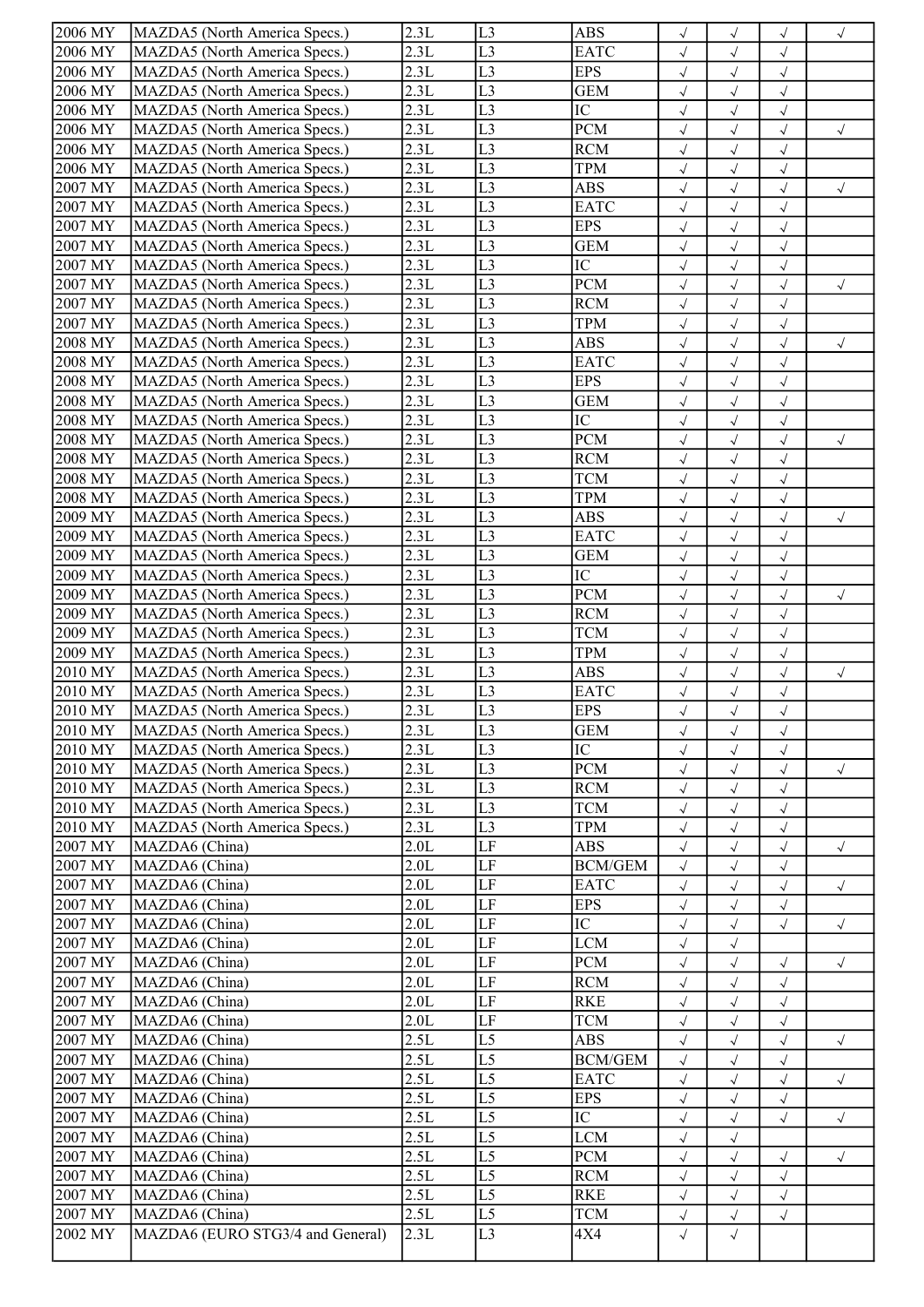| 2002 MY | MAZDA6 (EURO STG3/4 and General) | 2.3L | L <sub>3</sub>    | ABS/TCS     | $\sqrt{}$    | $\sqrt{ }$ | $\sqrt{ }$           |            |
|---------|----------------------------------|------|-------------------|-------------|--------------|------------|----------------------|------------|
| 2002 MY | MAZDA6 (EURO STG3/4 and General) | 2.3L | L <sub>3</sub>    | IC          | $\sqrt{ }$   | $\sqrt{ }$ | $\sqrt{ }$           |            |
| 2002 MY | MAZDA6 (EURO STG3/4 and General) | 2.3L | L <sub>3</sub>    | <b>LHID</b> | $\sqrt{ }$   | $\sqrt{}$  | $\sqrt{ }$           |            |
| 2002 MY | MAZDA6 (EURO STG3/4 and General) | 2.3L | L <sub>3</sub>    | <b>PCM</b>  | $\sqrt{ }$   | $\sqrt{}$  | $\sqrt{ }$           | $\sqrt{ }$ |
| 2002 MY | MAZDA6 (EURO STG3/4 and General) | 2.3L | L <sub>3</sub>    | RCM         | $\sqrt{ }$   | $\sqrt{}$  | $\sqrt{ }$           |            |
| 2002 MY | MAZDA6 (EURO STG3/4 and General) | 2.3L | L <sub>3</sub>    | <b>RHID</b> | $\sqrt{ }$   | $\sqrt{}$  | $\sqrt{ }$           |            |
| 2002 MY | MAZDA6 (EURO STG3/4 and General) | 2.3L | L <sub>3</sub>    | <b>TCM</b>  | $\sqrt{ }$   | $\sqrt{}$  | $\sqrt{ }$           |            |
| 2003 MY | MAZDA6 (EURO STG3/4 and General) | 2.3L | L <sub>3</sub>    | ABS/TCS     | $\sqrt{ }$   | $\sqrt{}$  | $\sqrt{ }$           |            |
| 2003 MY | MAZDA6 (EURO STG3/4 and General) | 2.3L | L <sub>3</sub>    | IC          | $\sqrt{ }$   | $\sqrt{}$  | $\sqrt{ }$           |            |
| 2003 MY | MAZDA6 (EURO STG3/4 and General) | 2.3L | L <sub>3</sub>    | <b>LHID</b> | $\sqrt{}$    | $\sqrt{ }$ | $\sqrt{ }$           |            |
| 2003 MY | MAZDA6 (EURO STG3/4 and General) | 2.3L | L <sub>3</sub>    | PCM         | $\sqrt{ }$   | $\sqrt{}$  | $\sqrt{}$            | $\sqrt{ }$ |
| 2003 MY | MAZDA6 (EURO STG3/4 and General) | 2.3L | L <sub>3</sub>    | RCM         | $\sqrt{ }$   | $\sqrt{}$  | $\sqrt{ }$           |            |
| 2003 MY | MAZDA6 (EURO STG3/4 and General) | 2.3L | L <sub>3</sub>    | <b>RHID</b> | $\sqrt{ }$   | $\sqrt{}$  | $\sqrt{ }$           |            |
| 2003 MY | MAZDA6 (EURO STG3/4 and General) | 2.3L | $\overline{L3}$   | <b>TCM</b>  | $\sqrt{ }$   | $\sqrt{}$  | $\sqrt{ }$           |            |
| 2005 MY | MAZDA6 (EURO STG3/4 and General) | 2.3L | $\overline{L3}$   | ABS/TCS     | $\sqrt{}$    | $\sqrt{ }$ | $\sqrt{ }$           |            |
| 2005 MY | MAZDA6 (EURO STG3/4 and General) | 2.3L | $\overline{L3}$   | <b>GEM</b>  | $\sqrt{ }$   | $\sqrt{ }$ | $\sqrt{ }$           |            |
| 2005 MY | MAZDA6 (EURO STG3/4 and General) | 2.3L | $\overline{L3}$   | IC          | $\sqrt{ }$   | $\sqrt{}$  | $\sqrt{ }$           |            |
| 2005 MY | MAZDA6 (EURO STG3/4 and General) | 2.3L | $\overline{L3}$   | <b>LCM</b>  | $\sqrt{ }$   | $\sqrt{}$  |                      |            |
| 2005 MY | MAZDA6 (EURO STG3/4 and General) | 2.3L | $\overline{L3}$   | <b>LHID</b> | $\checkmark$ | $\sqrt{}$  | $\sqrt{ }$           |            |
| 2005 MY | MAZDA6 (EURO STG3/4 and General) | 2.3L | L <sub>3</sub>    | <b>PCM</b>  | $\sqrt{ }$   | $\sqrt{}$  | $\sqrt{ }$           | $\sqrt{ }$ |
| 2005 MY | MAZDA6 (EURO STG3/4 and General) | 2.3L | $\overline{L3}$   | <b>RCM</b>  | $\sqrt{ }$   | $\sqrt{2}$ | $\sqrt{ }$           |            |
| 2005 MY | MAZDA6 (EURO STG3/4 and General) | 2.3L | L3                | <b>RHID</b> | $\sqrt{ }$   | $\sqrt{}$  | $\sqrt{\phantom{a}}$ |            |
| 2005 MY | MAZDA6 (EURO STG3/4 and General) | 2.3L | L <sub>3</sub>    | <b>RKE</b>  | $\sqrt{ }$   | $\sqrt{ }$ | $\sqrt{\phantom{a}}$ |            |
| 2005 MY | MAZDA6 (EURO STG3/4 and General) | 2.3L | L <sub>3</sub>    | <b>TCM</b>  | $\sqrt{ }$   | $\sqrt{ }$ | $\sqrt{ }$           |            |
| 2005 MY | MAZDA6 (EURO STG3/4 and General) | 2.3L | $L3$ <sub>T</sub> | 4X4         | $\sqrt{ }$   | $\sqrt{}$  |                      |            |
| 2005 MY | MAZDA6 (EURO STG3/4 and General) | 2.3L | $L3$ <sub>T</sub> | ABS/TCS     | $\checkmark$ | $\sqrt{ }$ | $\sqrt{ }$           |            |
| 2005 MY | MAZDA6 (EURO STG3/4 and General) | 2.3L | $L3$ <sub>T</sub> | <b>GEM</b>  | $\sqrt{ }$   | $\sqrt{ }$ | $\sqrt{ }$           |            |
| 2005 MY | MAZDA6 (EURO STG3/4 and General) | 2.3L | L3T               | IC          | $\sqrt{ }$   | $\sqrt{ }$ | $\sqrt{ }$           |            |
| 2005 MY | MAZDA6 (EURO STG3/4 and General) | 2.3L | $L3$ <sub>T</sub> | <b>LCM</b>  | $\sqrt{ }$   | $\sqrt{ }$ |                      |            |
| 2005 MY | MAZDA6 (EURO STG3/4 and General) | 2.3L | L3T               | LHID        | $\sqrt{ }$   | $\sqrt{ }$ | $\sqrt{ }$           |            |
| 2005 MY | MAZDA6 (EURO STG3/4 and General) | 2.3L | L3 T              | PCM         | $\sqrt{ }$   | $\sqrt{}$  | $\sqrt{ }$           | $\sqrt{ }$ |
| 2005 MY | MAZDA6 (EURO STG3/4 and General) | 2.3L | L3 T              | <b>RCM</b>  | $\sqrt{ }$   | $\sqrt{ }$ | $\sqrt{ }$           |            |
| 2005 MY | MAZDA6 (EURO STG3/4 and General) | 2.3L | L3 T              | <b>RHID</b> | $\sqrt{ }$   | $\sqrt{}$  | $\sqrt{ }$           |            |
| 2005 MY | MAZDA6 (EURO STG3/4 and General) | 2.3L | $L3$ <sup>T</sup> | <b>RKE</b>  | $\sqrt{ }$   | $\sqrt{ }$ | $\sqrt{ }$           |            |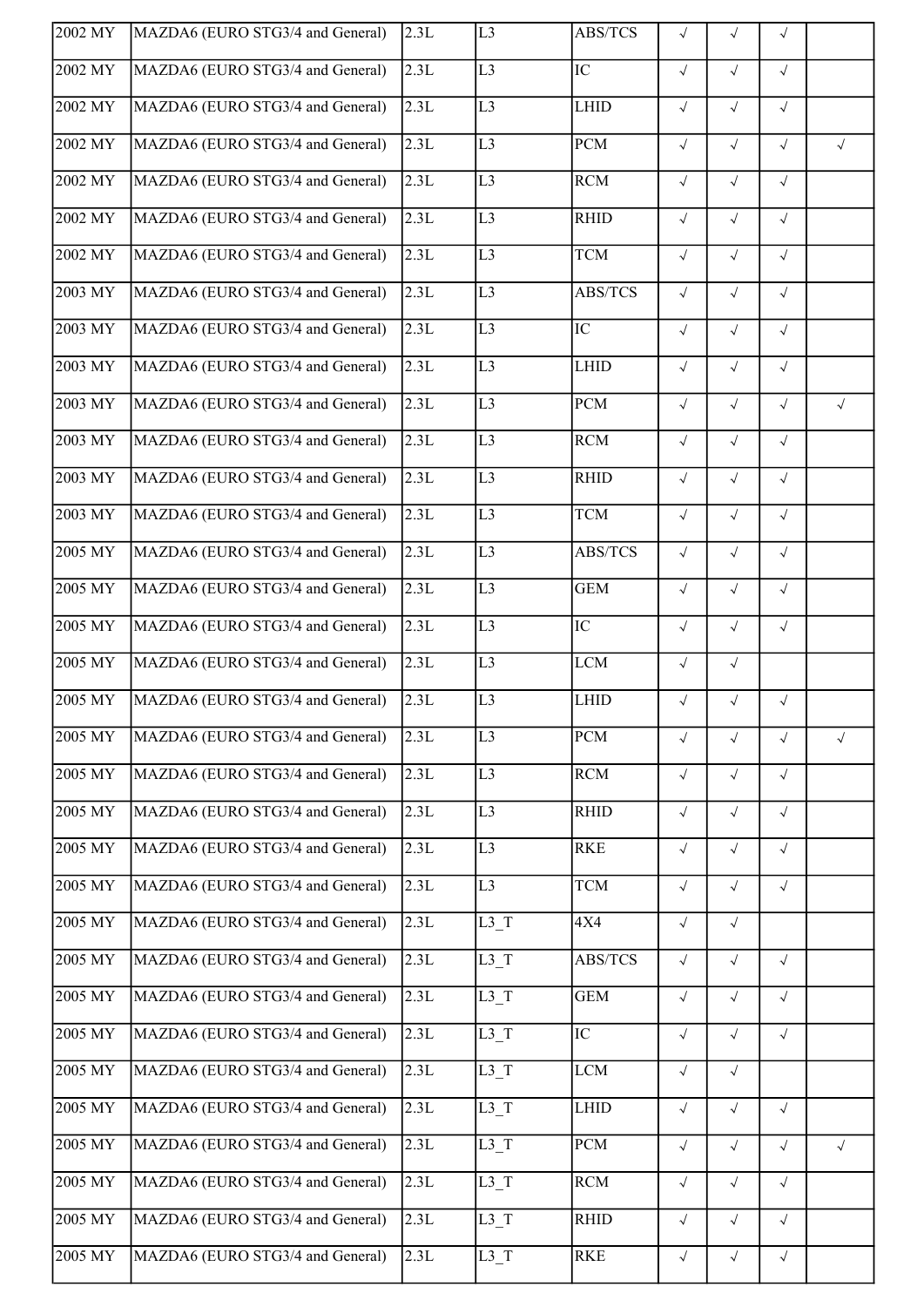| 2005 MY | MAZDA6 (EURO STG3/4 and General) | 1.8L | L8              | ABS/TCS        | $\sqrt{ }$           | $\sqrt{ }$ | $\sqrt{ }$           |              |
|---------|----------------------------------|------|-----------------|----------------|----------------------|------------|----------------------|--------------|
| 2005 MY | MAZDA6 (EURO STG3/4 and General) | 1.8L | L8              | <b>GEM</b>     | $\sqrt{ }$           | $\sqrt{}$  | $\sqrt{\phantom{a}}$ |              |
| 2005 MY | MAZDA6 (EURO STG3/4 and General) | 1.8L | L8              | IC             | $\sqrt{\phantom{a}}$ | $\sqrt{}$  | $\sqrt{ }$           |              |
| 2005 MY | MAZDA6 (EURO STG3/4 and General) | 1.8L | L8              | LCM            | $\sqrt{\phantom{a}}$ | $\sqrt{ }$ |                      |              |
| 2005 MY | MAZDA6 (EURO STG3/4 and General) | 1.8L | L8              | <b>LHID</b>    | $\sqrt{\phantom{a}}$ | $\sqrt{ }$ | $\sqrt{ }$           |              |
| 2005 MY | MAZDA6 (EURO STG3/4 and General) | 1.8L | L8              | <b>PCM</b>     | $\sqrt{ }$           | $\sqrt{ }$ | $\sqrt{ }$           | $\sqrt{ }$   |
| 2005 MY | MAZDA6 (EURO STG3/4 and General) | 1.8L | L8              | RCM            | $\sqrt{ }$           | $\sqrt{ }$ | $\sqrt{ }$           |              |
| 2005 MY | MAZDA6 (EURO STG3/4 and General) | 1.8L | L8              | <b>RHID</b>    | $\sqrt{\phantom{a}}$ | $\sqrt{ }$ | $\sqrt{ }$           |              |
| 2002 MY | MAZDA6 (EURO STG3/4 and General) | 2.0L | $\rm LF$        | <b>ABS/TCS</b> | $\sqrt{\phantom{a}}$ | $\sqrt{}$  | $\sqrt{ }$           |              |
| 2002 MY | MAZDA6 (EURO STG3/4 and General) | 2.0L | $\rm LF$        | IC             | $\sqrt{\phantom{a}}$ | $\sqrt{}$  | $\sqrt{ }$           |              |
| 2002 MY | MAZDA6 (EURO STG3/4 and General) | 2.0L | LF              | <b>LHID</b>    | $\sqrt{ }$           | $\sqrt{}$  | $\sqrt{ }$           |              |
| 2002 MY | MAZDA6 (EURO STG3/4 and General) | 2.0L | LF              | <b>PCM</b>     | $\sqrt{\phantom{a}}$ | $\sqrt{}$  | $\sqrt{ }$           | $\sqrt{ }$   |
| 2002 MY | MAZDA6 (EURO STG3/4 and General) | 2.0L | $\rm LF$        | RCM            | $\sqrt{}$            | $\sqrt{}$  | $\sqrt{ }$           |              |
| 2002 MY | MAZDA6 (EURO STG3/4 and General) | 2.0L | $\rm LF$        | <b>RHID</b>    | $\sqrt{\phantom{a}}$ | $\sqrt{ }$ | $\sqrt{ }$           |              |
| 2005 MY | MAZDA6 (EURO STG3/4 and General) | 2.0L | LF              | ABS/TCS        | $\sqrt{\phantom{a}}$ | $\sqrt{}$  | $\sqrt{ }$           |              |
| 2005 MY | MAZDA6 (EURO STG3/4 and General) | 2.0L | $\rm LF$        | <b>GEM</b>     | $\sqrt{ }$           | $\sqrt{}$  | $\sqrt{ }$           |              |
| 2005 MY | MAZDA6 (EURO STG3/4 and General) | 2.0L | $\rm LF$        | IC             | $\sqrt{\phantom{a}}$ | $\sqrt{}$  | $\sqrt{\phantom{a}}$ |              |
| 2005 MY | MAZDA6 (EURO STG3/4 and General) | 2.0L | $\overline{LF}$ | <b>LCM</b>     | $\sqrt{ }$           | $\sqrt{}$  |                      |              |
| 2005 MY | MAZDA6 (EURO STG3/4 and General) | 2.0L | $\overline{LF}$ | <b>LHID</b>    | $\sqrt{ }$           | $\sqrt{}$  | $\sqrt{ }$           |              |
| 2005 MY | MAZDA6 (EURO STG3/4 and General) | 2.0L | LF              | <b>PCM</b>     | $\sqrt{ }$           | $\sqrt{}$  | $\sqrt{ }$           | $\checkmark$ |
| 2005 MY | MAZDA6 (EURO STG3/4 and General) | 2.0L | $\overline{LF}$ | <b>RCM</b>     | $\sqrt{ }$           | $\sqrt{ }$ | $\sqrt{}$            |              |
| 2005 MY | MAZDA6 (EURO STG3/4 and General) | 2.0L | $\overline{LF}$ | <b>RHID</b>    | $\sqrt{}$            | $\sqrt{2}$ | $\sqrt{ }$           |              |
| 2005 MY | MAZDA6 (EURO STG3/4 and General) | 2.0L | LF              | <b>RKE</b>     | $\sqrt{ }$           | $\sqrt{}$  | $\sqrt{\phantom{a}}$ |              |
| 2005 MY | MAZDA6 (EURO STG3/4 and General) | 2.0L | LF              | <b>TCM</b>     | $\sqrt{ }$           | $\sqrt{}$  | $\sqrt{\phantom{a}}$ |              |
| 2002 MY | MAZDA6 (EURO STG3/4 and General) | 2.0L | $RF-T$          | ABS/TCS        | $\sqrt{ }$           | $\sqrt{}$  | $\sqrt{\phantom{a}}$ |              |
| 2002 MY | MAZDA6 (EURO STG3/4 and General) | 2.0L | $RF-T$          | FFH            | $\sqrt{ }$           | $\sqrt{}$  | $\sqrt{\phantom{a}}$ |              |
| 2002 MY | MAZDA6 (EURO STG3/4 and General) | 2.0L | $RF-T$          | IC             | $\sqrt{ }$           | $\sqrt{ }$ | $\sqrt{ }$           |              |
| 2002 MY | MAZDA6 (EURO STG3/4 and General) | 2.0L | $RF-T$          | LHID           | $\sqrt{ }$           | $\sqrt{ }$ | $\sqrt{ }$           |              |
| 2002 MY | MAZDA6 (EURO STG3/4 and General) | 2.0L | $RF-T$          | PCM            | $\checkmark$         | $\sqrt{ }$ | $\sqrt{ }$           | $\checkmark$ |
| 2002 MY | MAZDA6 (EURO STG3/4 and General) | 2.0L | $RF-T$          | PCM            | $\sqrt{ }$           | $\sqrt{}$  |                      | $\sqrt{ }$   |
| 2002 MY | MAZDA6 (EURO STG3/4 and General) | 2.0L | $RF-T$          | <b>RCM</b>     | $\sqrt{ }$           | $\sqrt{ }$ | $\sqrt{ }$           |              |
| 2002 MY | MAZDA6 (EURO STG3/4 and General) | 2.0L | $RF-T$          | <b>RHID</b>    | $\sqrt{ }$           | $\sqrt{ }$ | $\sqrt{ }$           |              |
| 2003 MY | MAZDA6 (EURO STG3/4 and General) | 2.0L | $RF-T$          | ABS/TCS        | $\sqrt{ }$           | $\sqrt{}$  | $\sqrt{ }$           |              |
| 2003 MY | MAZDA6 (EURO STG3/4 and General) | 2.0L | $RF-T$          | FFH            | $\sqrt{ }$           | $\sqrt{ }$ | $\sqrt{}$            |              |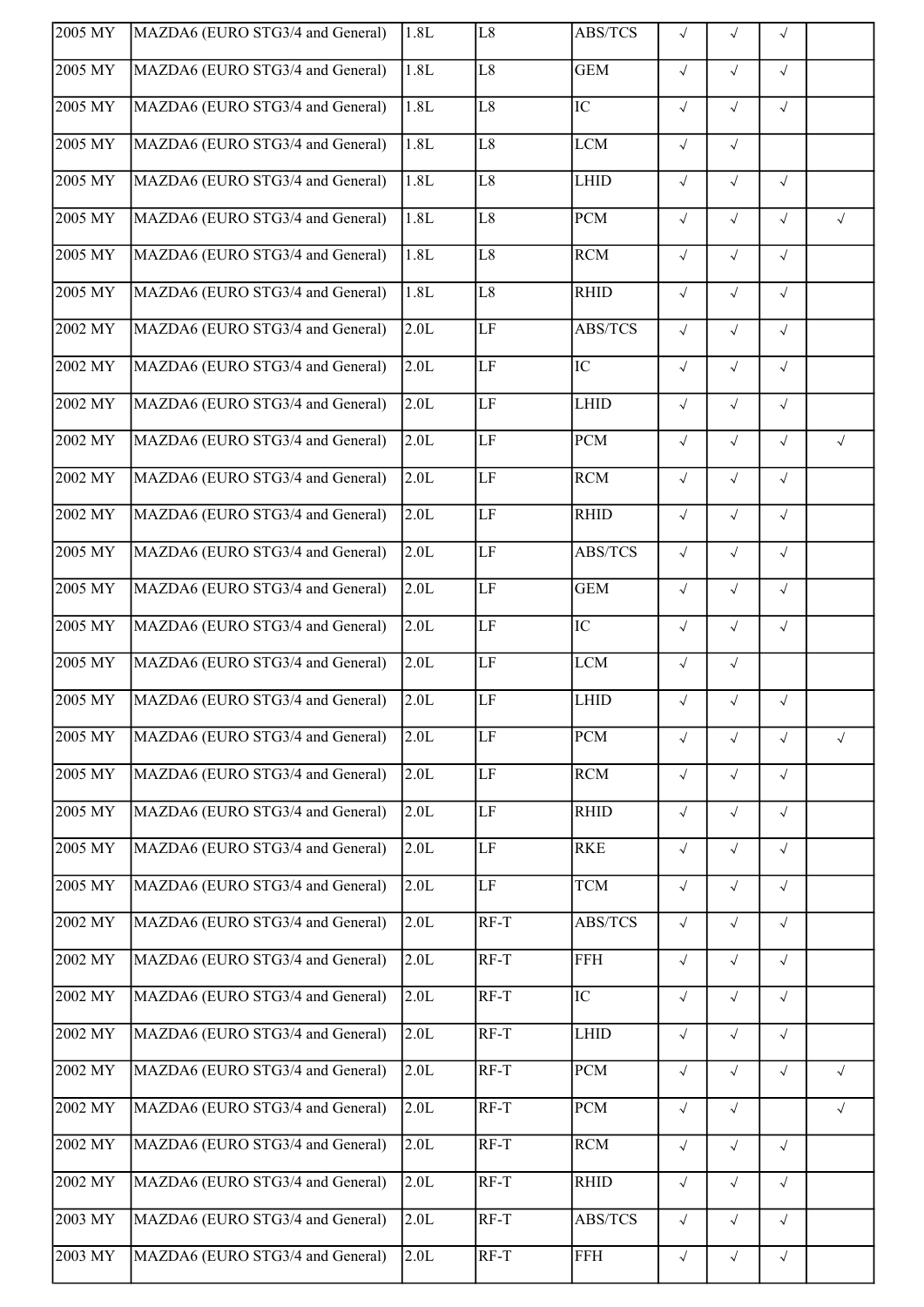| 2003 MY | MAZDA6 (EURO STG3/4 and General) | 2.0L               | $RF-T$          | IC             | $\sqrt{}$    | $\sqrt{}$  | $\sqrt{}$            |            |
|---------|----------------------------------|--------------------|-----------------|----------------|--------------|------------|----------------------|------------|
| 2003 MY | MAZDA6 (EURO STG3/4 and General) | 2.0L               | $RF-T$          | <b>LHID</b>    | $\sqrt{ }$   | $\sqrt{ }$ | $\sqrt{ }$           |            |
| 2003 MY | MAZDA6 (EURO STG3/4 and General) | 2.0L               | $RF-T$          | <b>PCM</b>     | $\sqrt{ }$   | $\sqrt{}$  |                      | $\sqrt{ }$ |
| 2003 MY | MAZDA6 (EURO STG3/4 and General) | 2.0L               | $RF-T$          | <b>PCM</b>     | $\sqrt{}$    | $\sqrt{ }$ | $\sqrt{ }$           | $\sqrt{ }$ |
| 2003 MY | MAZDA6 (EURO STG3/4 and General) | 2.0L               | $RF-T$          | RCM            | $\sqrt{ }$   | $\sqrt{ }$ | $\sqrt{ }$           |            |
| 2003 MY | MAZDA6 (EURO STG3/4 and General) | 2.0L               | $RF-T$          | <b>RHID</b>    | $\sqrt{ }$   | $\sqrt{ }$ | $\sqrt{ }$           |            |
| 2004 MY | MAZDA6 (EURO STG3/4 and General) | 2.0L               | $RF-T$          | ABS/TCS        | $\sqrt{ }$   | $\sqrt{ }$ | $\sqrt{ }$           |            |
| 2004 MY | MAZDA6 (EURO STG3/4 and General) | 2.0L               | $RF-T$          | FFH            | $\checkmark$ | $\sqrt{ }$ | $\sqrt{ }$           |            |
| 2004 MY | MAZDA6 (EURO STG3/4 and General) | 2.0L               | $RF-T$          | IC             | $\checkmark$ | $\sqrt{ }$ | $\sqrt{ }$           |            |
| 2004 MY | MAZDA6 (EURO STG3/4 and General) | $\overline{2.0}$ L | $RF-T$          | <b>LHID</b>    | $\sqrt{ }$   | $\sqrt{ }$ | $\sqrt{ }$           |            |
| 2004 MY | MAZDA6 (EURO STG3/4 and General) | 2.0L               | $RF-T$          | PCM            | $\sqrt{ }$   | $\sqrt{}$  |                      | $\sqrt{ }$ |
| 2004 MY | MAZDA6 (EURO STG3/4 and General) | 2.0L               | $RF-T$          | PCM            | $\sqrt{ }$   | $\sqrt{ }$ | $\sqrt{ }$           | $\sqrt{ }$ |
| 2004 MY | MAZDA6 (EURO STG3/4 and General) | 2.0L               | $RF-T$          | <b>RCM</b>     | $\sqrt{ }$   | $\sqrt{ }$ | $\sqrt{ }$           |            |
| 2004 MY | MAZDA6 (EURO STG3/4 and General) | 2.0L               | $RF-T$          | <b>RHID</b>    | $\sqrt{ }$   | $\sqrt{ }$ | $\sqrt{ }$           |            |
| 2005 MY | MAZDA6 (EURO STG3/4 and General) | 2.0L               | $RF-T$          | <b>ABS/TCS</b> | $\sqrt{ }$   | $\sqrt{}$  | $\sqrt{ }$           |            |
| 2005 MY | MAZDA6 (EURO STG3/4 and General) | 2.0L               | $RF-T$          | FFH            | $\sqrt{ }$   | $\sqrt{ }$ | $\sqrt{ }$           |            |
| 2005 MY | MAZDA6 (EURO STG3/4 and General) | 2.0L               | $RF-T$          | <b>GEM</b>     | $\sqrt{ }$   | $\sqrt{ }$ | $\sqrt{ }$           |            |
| 2005 MY | MAZDA6 (EURO STG3/4 and General) | 2.0L               | $RF-T$          | IC             | $\sqrt{ }$   | $\sqrt{ }$ | $\sqrt{ }$           |            |
| 2005 MY | MAZDA6 (EURO STG3/4 and General) | 2.0L               | $RF-T$          | <b>LCM</b>     | $\sqrt{ }$   | $\sqrt{ }$ |                      |            |
| 2005 MY | MAZDA6 (EURO STG3/4 and General) | 2.0L               | $RF-T$          | LHID           | $\sqrt{ }$   | $\sqrt{ }$ | $\sqrt{ }$           |            |
| 2005 MY | MAZDA6 (EURO STG3/4 and General) | 2.0L               | $RF-T$          | PCM            | $\sqrt{ }$   | $\sqrt{}$  | $\sqrt{ }$           | $\sqrt{ }$ |
| 2005 MY | MAZDA6 (EURO STG3/4 and General) | 2.0L               | $RF-T$          | <b>RCM</b>     | $\sqrt{ }$   | $\sqrt{}$  | $\sqrt{ }$           |            |
| 2005 MY | MAZDA6 (EURO STG3/4 and General) | 2.0L               | $RF-T$          | <b>RHID</b>    | $\sqrt{ }$   | $\sqrt{}$  | $\sqrt{ }$           |            |
| 2005 MY | MAZDA6 (EURO STG3/4 and General) | 2.0L               | $RF-T$          | <b>RKE</b>     | $\sqrt{ }$   | $\sqrt{}$  | $\sqrt{ }$           |            |
| 2002 MY | MAZDA6 (EURO STG3/4 and General) | 1.8L               | L8              | <b>ABS/TCS</b> | $\sqrt{ }$   | $\sqrt{}$  | $\sqrt{ }$           | $\sqrt{}$  |
| 2002 MY | MAZDA6 (EURO STG3/4 and General) | 1.8L               | L8              | IC             | $\sqrt{ }$   | $\sqrt{}$  | $\sqrt{\phantom{a}}$ |            |
| 2002 MY | MAZDA6 (EURO STG3/4 and General) | 1.8L               | L8              | <b>LHID</b>    | $\sqrt{ }$   | $\sqrt{}$  | $\sqrt{ }$           | $\sqrt{}$  |
| 2002 MY | MAZDA6 (EURO STG3/4 and General) | 1.8L               | L8              | PCM            | $\sqrt{ }$   | $\sqrt{}$  | $\sqrt{ }$           | $\sqrt{ }$ |
| 2002 MY | MAZDA6 (EURO STG3/4 and General) | 1.8L               | L8              | <b>RCM</b>     | $\sqrt{ }$   | $\sqrt{}$  | $\sqrt{ }$           |            |
| 2002 MY | MAZDA6 (EURO STG3/4 and General) | 1.8L               | L8              | <b>RHID</b>    | $\sqrt{ }$   | $\sqrt{}$  | $\sqrt{ }$           |            |
| 2007 MY | MAZDA6 (Europe and General)      | 2.5L               | L5              | <b>ABS</b>     | $\sqrt{ }$   | $\sqrt{ }$ | $\checkmark$         | $\sqrt{ }$ |
| 2007 MY | MAZDA6 (Europe and General)      | 2.5L               | L5              | <b>BCM/GEM</b> | $\checkmark$ | $\sqrt{}$  | $\sqrt{}$            |            |
| 2007 MY | MAZDA6 (Europe and General)      | 2.5L               | L5              | <b>EATC</b>    | $\sqrt{ }$   | $\sqrt{}$  | $\checkmark$         |            |
| 2007 MY | MAZDA6 (Europe and General)      | 2.5L               | $\overline{L5}$ | <b>EPS</b>     | $\sqrt{ }$   | $\sqrt{}$  | $\checkmark$         |            |
| 2007 MY | MAZDA6 (Europe and General)      | 2.5L               | L5              | IC             | $\checkmark$ | $\sqrt{}$  | $\checkmark$         |            |
| 2007 MY | MAZDA6 (Europe and General)      | 2.5L               | L5              | <b>LCM</b>     | $\checkmark$ | $\sqrt{}$  |                      |            |
| 2007 MY | MAZDA6 (Europe and General)      | 2.5L               | L5              | <b>PCM</b>     | $\sqrt{2}$   | $\sqrt{}$  | $\sqrt{ }$           | $\sqrt{ }$ |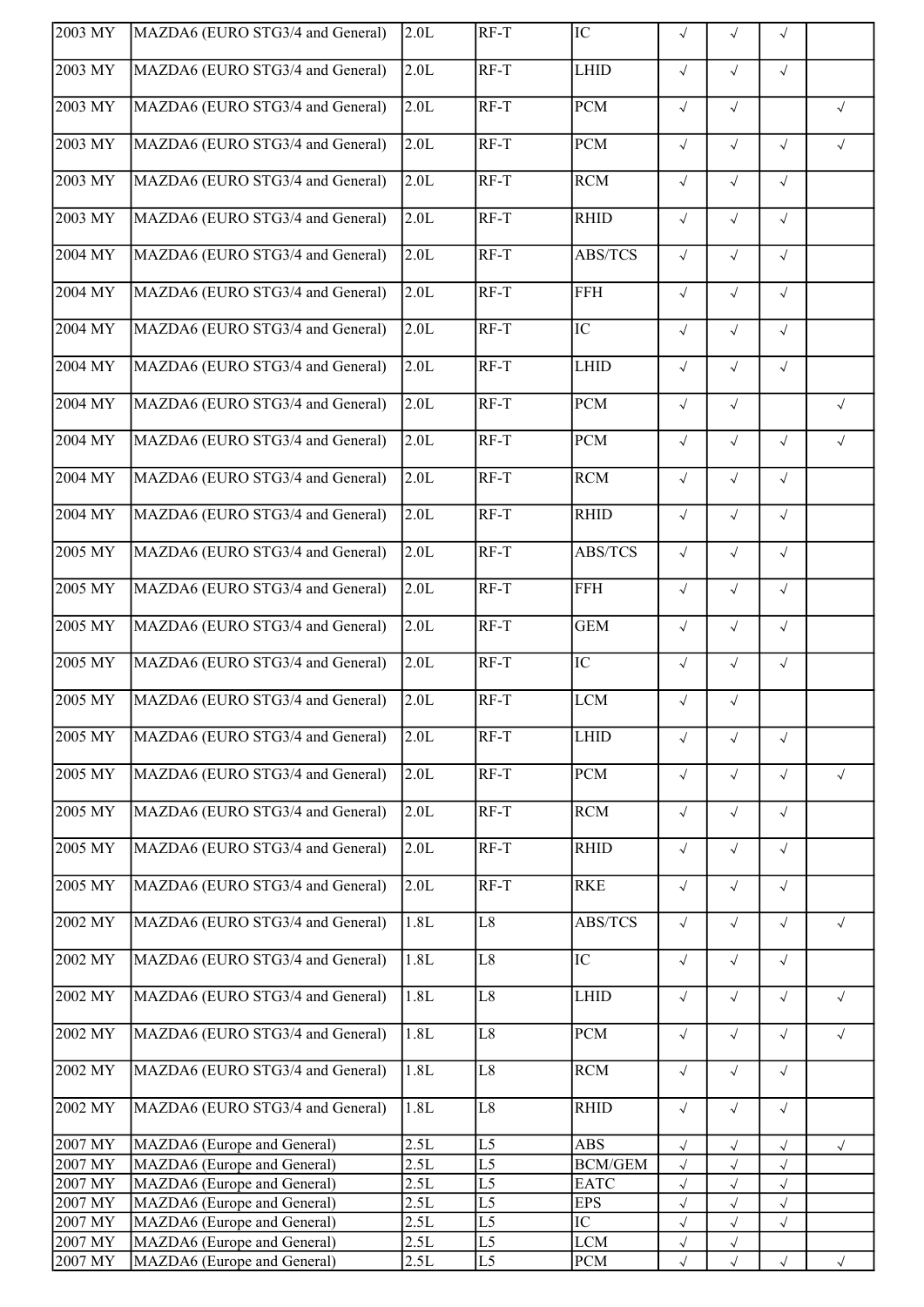| 2007 MY            | MAZDA6 (Europe and General)    | 2.5L              | L <sub>5</sub>   | <b>RCM</b>     | $\sqrt{}$               | $\checkmark$             | $\sqrt{ }$           |            |
|--------------------|--------------------------------|-------------------|------------------|----------------|-------------------------|--------------------------|----------------------|------------|
| 2007 MY            | MAZDA6 (Europe and General)    | 2.5L              | L <sub>5</sub>   | <b>RKE</b>     | $\sqrt{ }$              | $\checkmark$             | $\sqrt{\phantom{a}}$ |            |
| 2007 MY            | MAZDA6 (Europe and General)    | 2.5L              | L <sub>5</sub>   | <b>RVM</b>     | $\sqrt{ }$              | $\sqrt{}$                | $\sqrt{ }$           |            |
| 2007 MY            | MAZDA6 (Europe and General)    | 2.5L              | L <sub>5</sub>   | <b>TCM</b>     | $\sqrt{ }$              | $\sqrt{}$                | $\sqrt{ }$           |            |
| 2007 MY            | MAZDA6 (Europe and General)    | 1.8L              | L <sub>8</sub>   | <b>ABS</b>     | $\sqrt{ }$              | $\checkmark$             | $\sqrt{ }$           | $\sqrt{ }$ |
| 2007 MY            | MAZDA6 (Europe and General)    | 1.8L              | L <sub>8</sub>   | <b>BCM/GEM</b> | $\sqrt{ }$              | $\checkmark$             | $\sqrt{ }$           |            |
| 2007 MY            | MAZDA6 (Europe and General)    | 1.8L              | L8               | <b>EATC</b>    | $\sqrt{ }$              | $\sqrt{ }$               | $\sqrt{ }$           |            |
| 2007 MY            | MAZDA6 (Europe and General)    | 1.8L              | L <sub>8</sub>   | <b>EPS</b>     | $\sqrt{ }$              | $\sqrt{ }$               | $\checkmark$         |            |
| 2007 MY            | MAZDA6 (Europe and General)    | 1.8L              | L8               | IC             | $\sqrt{}$               | $\sqrt{ }$               | $\checkmark$         |            |
| 2007 MY            | MAZDA6 (Europe and General)    | 1.8L              | L8               | <b>LCM</b>     | $\sqrt{ }$              | $\sqrt{ }$               |                      |            |
| 2007 MY            | MAZDA6 (Europe and General)    | 1.8L              | $\overline{L8}$  | <b>PCM</b>     | $\sqrt{}$               | $\checkmark$             | $\checkmark$         | $\sqrt{}$  |
| 2007 MY            | MAZDA6 (Europe and General)    | 1.8L              | L8               | <b>RCM</b>     | $\sqrt{ }$              | $\checkmark$             | $\sqrt{}$            |            |
| 2007 MY            | MAZDA6 (Europe and General)    | 1.8L              | L8               | <b>RKE</b>     | $\sqrt{2}$              | $\sqrt{2}$               | $\sqrt{2}$           |            |
| 2007 MY            | MAZDA6 (Europe and General)    | 1.8L              | L8               | <b>RVM</b>     | $\sqrt{}$               | $\checkmark$             | $\checkmark$         |            |
| 2007 MY            | MAZDA6 (Europe and General)    | 1.8L              | L8               | <b>TCM</b>     | $\checkmark$            | $\sqrt{}$                |                      |            |
| 2007 MY            | MAZDA6 (Europe and General)    | 2.0L              | LF               | <b>ABS</b>     | $\sqrt{ }$              | $\sqrt{ }$               | $\sqrt{}$            | $\sqrt{ }$ |
| 2007 MY            | MAZDA6 (Europe and General)    | 2.0L              | LF               | <b>BCM/GEM</b> | $\sqrt{ }$              | $\checkmark$             | $\sqrt{ }$           |            |
| 2007 MY            | MAZDA6 (Europe and General)    | 2.0L              | LF               | <b>EATC</b>    | $\sqrt{ }$              | $\checkmark$             | $\sqrt{ }$           |            |
| 2007 MY            | MAZDA6 (Europe and General)    | 2.0L              | LF               | IC             | $\sqrt{ }$              | $\checkmark$             | $\checkmark$         |            |
| 2007 MY            | MAZDA6 (Europe and General)    | 2.0L              | LF               | <b>LCM</b>     | $\sqrt{ }$              | $\checkmark$             |                      |            |
| 2007 MY            | MAZDA6 (Europe and General)    | 2.0L              | LF               | <b>PCM</b>     | $\checkmark$            | $\sqrt{ }$               | $\sqrt{\phantom{a}}$ | $\sqrt{}$  |
| 2007 MY            | MAZDA6 (Europe and General)    | 2.0L              | $\overline{LF}$  | <b>RCM</b>     | $\sqrt{ }$              | $\checkmark$             | $\checkmark$         |            |
| 2007 MY            | MAZDA6 (Europe and General)    | 2.0L              | LF               | <b>RKE</b>     | $\sqrt{ }$              | $\checkmark$             | $\checkmark$         |            |
| 2007 MY            | MAZDA6 (Europe and General)    | 2.0L              | LF               | <b>RVM</b>     | $\sqrt{ }$              | $\checkmark$             | $\sqrt$              |            |
| 2007 MY            | MAZDA6 (Europe and General)    | 2.0L              | $\overline{LF}$  | <b>TCM</b>     | $\sqrt{2}$              |                          | $\sqrt{2}$           |            |
| 2007 MY            | MAZDA6 (Europe and General)    | 2.2L              | R <sub>2</sub> T | <b>ABS</b>     | $\sqrt{ }$              | $\checkmark$             | $\checkmark$         | $\sqrt{ }$ |
| 2007 MY            | MAZDA6 (Europe and General)    | 2.2L              | R <sub>2</sub> T | <b>BCM/GEM</b> | $\sqrt{ }$              | $\sqrt{}$                | $\sqrt{}$            |            |
| 2007 MY            | MAZDA6 (Europe and General)    | 2.2L              | R2T              | <b>EATC</b>    | $\sqrt{}$               | $\sqrt{ }$               | $\sqrt{}$            |            |
| 2007 MY            | MAZDA6 (Europe and General)    | 2.2L              | R2T              | <b>EPS</b>     | $\sqrt{ }$              | $\sqrt{ }$               | $\sqrt{ }$           |            |
| 2007 MY            | MAZDA6 (Europe and General)    | 2.2L              | R2T              | <b>FFH</b>     | $\sqrt{ }$              | $\sqrt{ }$               | $\sqrt{ }$           |            |
| 2007 MY            | MAZDA6 (Europe and General)    | 2.2L              | R2T              | IC             | $\sqrt{ }$              | $\sqrt{ }$               | $\checkmark$         |            |
| 2007 MY            | MAZDA6 (Europe and General)    | 2.2L              | R2T              | <b>LCM</b>     | $\sqrt{ }$              | $\sqrt{ }$               |                      |            |
| 2007 MY            | MAZDA6 (Europe and General)    | 2.2L              | R2T              | <b>PCM</b>     | $\sqrt{ }$              | $\sqrt{ }$               | $\sqrt{}$            | $\sqrt{ }$ |
| 2007 MY            | MAZDA6 (Europe and General)    | 2.2L              | R2T              | <b>RCM</b>     | $\sqrt{ }$              | $\checkmark$             | $\checkmark$         |            |
| 2007 MY            | MAZDA6 (Europe and General)    | 2.2L              | R2T              | <b>RKE</b>     | $\sqrt{ }$              |                          | $\sqrt{ }$           |            |
| 2007 MY            | MAZDA6 (Europe and General)    | 2.2L              | R2T              | <b>RVM</b>     | $\sqrt{2}$              | $\sqrt{ }$<br>$\sqrt{2}$ | $\sqrt{}$            |            |
|                    | MAZDA6 (Europe and General)    | 2.2L              | R <sub>2</sub> T | <b>TCM</b>     |                         |                          |                      |            |
| 2007 MY<br>2007 MY | MAZDA6 (Europe and General)    | 2.0L              | $RF-T$           | <b>ABS</b>     | $\sqrt{}$<br>$\sqrt{2}$ | $\sqrt{ }$               |                      |            |
|                    | MAZDA6 (Europe and General)    | 2.0L              | $RF-T$           |                |                         | $\checkmark$             | $\sqrt{ }$           | $\sqrt{}$  |
| 2007 MY            |                                |                   |                  | <b>BCM/GEM</b> | $\sqrt{ }$              | $\sqrt{}$                | $\sqrt{ }$           |            |
| 2007 MY            | MAZDA6 (Europe and General)    | 2.0L              | $RF-T$           | <b>EATC</b>    | $\sqrt{ }$              | $\sqrt{ }$               | $\sqrt{ }$           |            |
| 2007 MY            | MAZDA6 (Europe and General)    | 2.0L              | $RF-T$           | <b>EPS</b>     | $\sqrt{ }$              | $\sqrt{ }$               | $\sqrt{\phantom{a}}$ |            |
| 2007 MY            | MAZDA6 (Europe and General)    | 2.0L              | $RF-T$           | <b>FFH</b>     | $\sqrt{ }$              | $\sqrt{ }$               | $\sqrt{ }$           |            |
| 2007 MY            | MAZDA6 (Europe and General)    | 2.0L              | $RF-T$           | IC             | $\sqrt{ }$              | $\sqrt{}$                | $\sqrt{ }$           |            |
| 2007 MY            | MAZDA6 (Europe and General)    | $2.0L$            | $RF-T$           | <b>LCM</b>     | $\sqrt{ }$              | $\sqrt{ }$               |                      |            |
| 2007 MY            | MAZDA6 (Europe and General)    | $2.0L$            | $RF-T$           | <b>PCM</b>     | $\sqrt{ }$              | $\sqrt{}$                | $\sqrt{}$            | $\sqrt{ }$ |
| 2007 MY            | MAZDA6 (Europe and General)    | 2.0L              | $RF-T$           | <b>RCM</b>     | $\sqrt{ }$              | $\sqrt{}$                | $\sqrt{ }$           |            |
| 2007 MY            | MAZDA6 (Europe and General)    | 2.0L              | $RF-T$           | <b>RKE</b>     | $\sqrt{ }$              | $\sqrt{ }$               | $\sqrt{ }$           |            |
| 2007 MY            | MAZDA6 (Europe and General)    | 2.0L              | $RF-T$           | <b>RVM</b>     | $\sqrt{ }$              | $\sqrt{2}$               | $\sqrt{ }$           |            |
| 2007 MY            | MAZDA6 (Europe and General)    | $2.0L$            | $RF-T$           | <b>TCM</b>     | $\sqrt{ }$              | $\checkmark$             |                      |            |
| 2008 MY            | MAZDA6 (Europe and General)    | $2.2\overline{L}$ | R2T              | <b>ABS</b>     | $\sqrt{ }$              | $\sqrt{}$                | $\sqrt{ }$           | $\sqrt{ }$ |
| 2008 MY            | MAZDA6 (Europe and General)    | 2.2L              | R2T              | <b>BCM/GEM</b> | $\sqrt{ }$              | $\sqrt{}$                | $\sqrt{}$            |            |
| 2008 MY            | MAZDA6 (Europe and General)    | 2.2L              | R <sub>2</sub> T | <b>EATC</b>    | $\sqrt{}$               | $\sqrt{}$                | $\sqrt{}$            |            |
| 2008 MY            | MAZDA6 (Europe and General)    | 2.2L              | R <sub>2</sub> T | <b>EPS</b>     | $\sqrt{}$               | $\sqrt{ }$               | $\sqrt{}$            |            |
| 2008 MY            | MAZDA6 (Europe and General)    | 2.2L              | R2T              | <b>FFH</b>     | $\sqrt{ }$              | $\sqrt{}$                | $\sqrt{\phantom{a}}$ |            |
| 2008 MY            | MAZDA6 (Europe and General)    | 2.2L              | R2T              | IC             | $\sqrt{ }$              | $\sqrt{}$                | $\sqrt{ }$           |            |
| 2008 MY            | MAZDA6 (Europe and General)    | 2.2L              | R2T              | <b>LCM</b>     | $\sqrt{ }$              | $\sqrt{ }$               |                      |            |
| 2008 MY            | MAZDA6 (Europe and General)    | 2.2L              | R2T              | <b>PCM</b>     | $\sqrt{ }$              | $\sqrt{}$                |                      | $\sqrt{ }$ |
| 2008 MY            | MAZDA6 (Europe and General)    | 2.2L              | R2T              | RCM            | $\sqrt{ }$              | $\sqrt{ }$               | $\sqrt{ }$           |            |
| 2008 MY            | MAZDA6 (Europe and General)    | 2.2L              | R2T              | <b>RKE</b>     | $\sqrt{ }$              | $\sqrt{ }$               | $\checkmark$         |            |
| 2008 MY            | MAZDA6 (Europe and General)    | 2.2L              | R2T              | <b>RVM</b>     | $\sqrt{ }$              | $\sqrt{ }$               | $\checkmark$         |            |
| 2008 MY            | MAZDA6 (Europe and General)    | 2.2L              | R2T              | <b>TCM</b>     | $\sqrt{ }$              | $\sqrt{ }$               |                      |            |
| 2010 MY            | MAZDA6 (Middle East / General) | 3.7L              | CA               | <b>ABS</b>     | $\sqrt{ }$              | $\checkmark$             | $\checkmark$         | $\sqrt{ }$ |
| 2010 MY            | MAZDA6 (Middle East / General) | 3.7L              | CA               | <b>BCM/GEM</b> | $\sqrt{ }$              | $\checkmark$             | $\sqrt{ }$           |            |
| 2010 MY            | MAZDA6 (Middle East / General) | 3.7L              | CA               | <b>BSML</b>    | $\sqrt{}$               | $\sqrt{}$                | $\sqrt{}$            |            |
| 2010 MY            | MAZDA6 (Middle East / General) | 3.7L              | CA               | <b>BSMR</b>    | $\sqrt{ }$              | $\sqrt{}$                | $\checkmark$         |            |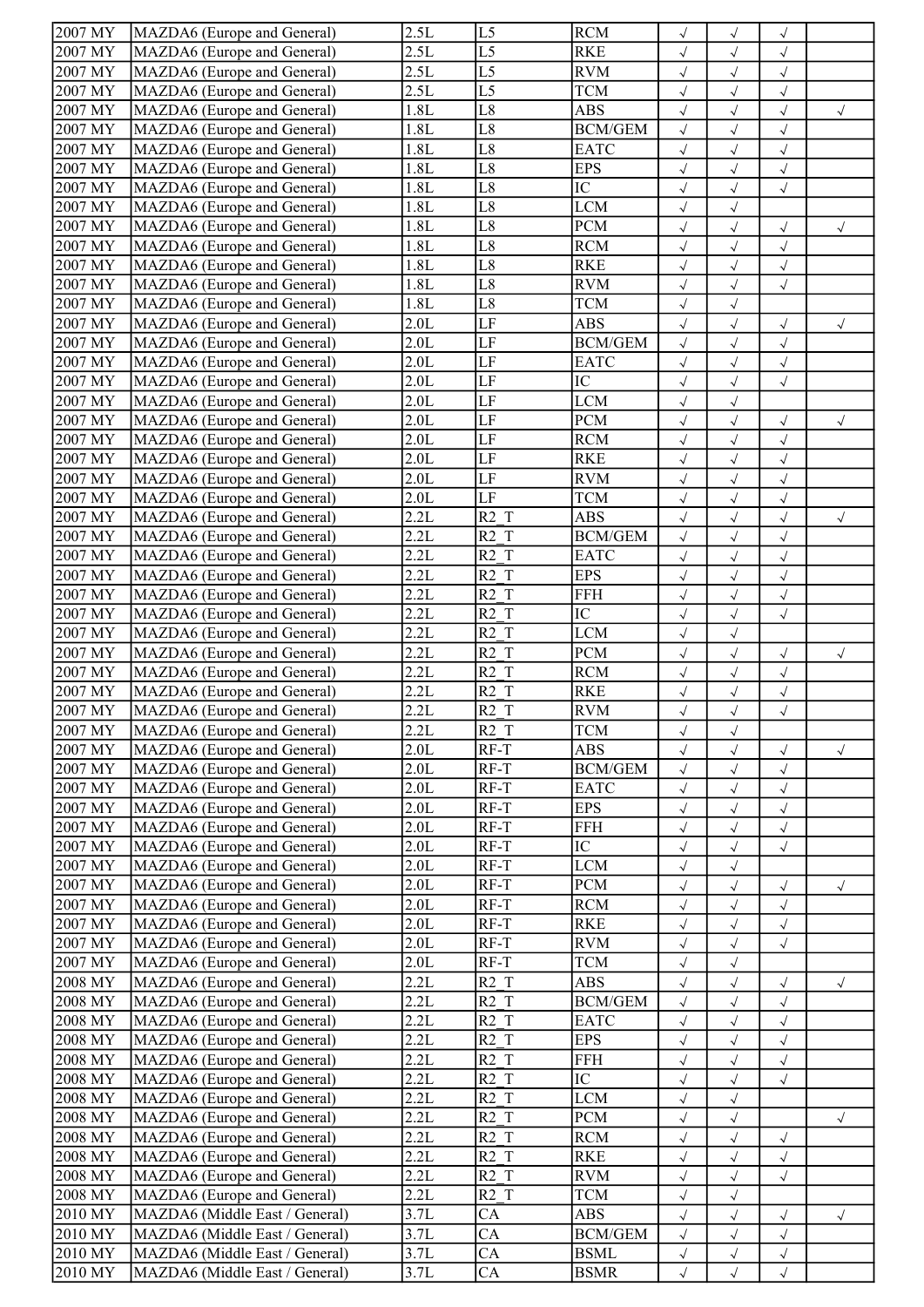| 2010 MY | MAZDA6 (Middle East / General)   | 3.7L | CA              | <b>EATC</b>    | $\sqrt{ }$ | $\sqrt{}$    | $\sqrt{}$    |            |
|---------|----------------------------------|------|-----------------|----------------|------------|--------------|--------------|------------|
| 2010 MY | MAZDA6 (Middle East / General)   | 3.7L | CA              | IC             | $\sqrt{}$  | $\sqrt{}$    | $\sqrt{ }$   |            |
| 2010 MY | MAZDA6 (Middle East / General)   | 3.7L | CA              | LCM            | $\sqrt{ }$ | $\sqrt{ }$   | $\sqrt{ }$   |            |
| 2010 MY | MAZDA6 (Middle East / General)   | 3.7L | CA              | <b>PCM</b>     | $\sqrt{ }$ | $\sqrt{ }$   | $\sqrt{ }$   | $\sqrt{ }$ |
| 2010 MY | MAZDA6 (Middle East / General)   | 3.7L | CA              | <b>RCM</b>     | $\sqrt{}$  | $\sqrt{}$    | $\sqrt{ }$   |            |
| 2010 MY | MAZDA6 (Middle East / General)   | 3.7L | CA              | <b>RKE</b>     | $\sqrt{ }$ | $\sqrt{ }$   | $\sqrt{}$    |            |
|         |                                  |      |                 |                |            |              |              |            |
| 2010 MY | MAZDA6 (Middle East / General)   | 3.7L | CA              | <b>TCM</b>     | $\sqrt{ }$ | $\sqrt{}$    | $\sqrt{ }$   |            |
| 2009 MY | MAZDA6 (Middle East / General)   | 3.7L | CA              | ABS            | $\sqrt{ }$ | $\sqrt{}$    | $\sqrt{ }$   | $\sqrt{ }$ |
| 2009 MY | MAZDA6 (Middle East / General)   | 3.7L | CA              | <b>BCM/GEM</b> | $\sqrt{ }$ | $\sqrt{}$    | $\sqrt{ }$   |            |
| 2009 MY | MAZDA6 (Middle East / General)   | 3.7L | CA              | <b>BSML</b>    | $\sqrt{ }$ | $\sqrt{}$    | $\checkmark$ |            |
| 2009 MY | MAZDA6 (Middle East / General)   | 3.7L | CA              | <b>BSMR</b>    | $\sqrt{ }$ | $\sqrt{}$    | $\sqrt{}$    |            |
| 2009 MY | MAZDA6 (Middle East / General)   | 3.7L | CA              | <b>EATC</b>    | $\sqrt{ }$ | $\sqrt{}$    | $\sqrt{ }$   |            |
| 2009 MY | MAZDA6 (Middle East / General)   | 3.7L | CA              | IC             | $\sqrt{}$  | $\sqrt{}$    | $\sqrt{2}$   |            |
| 2009 MY | MAZDA6 (Middle East / General)   | 3.7L | CA              | LCM            | $\sqrt{ }$ | $\sqrt{}$    | $\sqrt{ }$   |            |
| 2009 MY | MAZDA6 (Middle East / General)   | 3.7L | CA              | <b>PCM</b>     | $\sqrt{ }$ | $\sqrt{}$    | $\sqrt{ }$   | $\sqrt{ }$ |
| 2009 MY | MAZDA6 (Middle East / General)   | 3.7L | CA              | RCM            | $\sqrt{ }$ | $\sqrt{ }$   | $\sqrt{ }$   |            |
| 2009 MY | MAZDA6 (Middle East / General)   | 3.7L | CA              | RKE            | $\sqrt{ }$ | $\sqrt{ }$   | $\sqrt{ }$   |            |
|         |                                  | 3.7L |                 | TCM            |            |              |              |            |
| 2009 MY | MAZDA6 (Middle East / General)   |      | CA              |                | $\sqrt{}$  | $\sqrt{ }$   | $\sqrt{}$    |            |
| 2009 MY | MAZDA6 (Middle East / General)   | 2.5L | L5              | ABS            | $\sqrt{ }$ | $\sqrt{ }$   | $\checkmark$ | $\sqrt{ }$ |
| 2009 MY | MAZDA6 (Middle East / General)   | 2.5L | L5              | <b>BCM/GEM</b> | $\sqrt{ }$ | $\sqrt{ }$   | $\sqrt{ }$   |            |
| 2009 MY | MAZDA6 (Middle East / General)   | 2.5L | L5              | <b>BSML</b>    | $\sqrt{ }$ | $\sqrt{}$    | $\sqrt{ }$   |            |
| 2009 MY | MAZDA6 (Middle East / General)   | 2.5L | L <sub>5</sub>  | <b>BSMR</b>    | $\sqrt{ }$ | $\sqrt{}$    | $\checkmark$ |            |
| 2009 MY | MAZDA6 (Middle East / General)   | 2.5L | L <sub>5</sub>  | <b>EATC</b>    | $\sqrt{ }$ | $\sqrt{}$    | $\checkmark$ |            |
| 2009 MY | MAZDA6 (Middle East / General)   | 2.5L | L5              | IC             | $\sqrt{ }$ | $\sqrt{}$    | $\sqrt{}$    |            |
| 2009 MY | MAZDA6 (Middle East / General)   | 2.5L | $\overline{L5}$ | <b>LCM</b>     | $\sqrt{2}$ | $\sqrt{}$    | $\checkmark$ |            |
| 2009 MY | MAZDA6 (Middle East / General)   | 2.5L | L5              | <b>PCM</b>     | $\sqrt{ }$ | $\sqrt{ }$   | $\sqrt{}$    | $\sqrt{ }$ |
| 2009 MY | MAZDA6 (Middle East / General)   | 2.5L | L5              | RCM            | $\sqrt{ }$ |              |              |            |
|         |                                  | 2.5L | L5              |                |            | $\sqrt{ }$   | $\sqrt{}$    |            |
| 2009 MY | MAZDA6 (Middle East / General)   |      |                 | RKE            | $\sqrt{}$  | $\sqrt{ }$   | $\sqrt{ }$   |            |
| 2009 MY | MAZDA6 (Middle East / General)   | 2.5L | L5              | TCM            | $\sqrt{ }$ | $\sqrt{ }$   | $\sqrt{ }$   |            |
| 2010 MY | MAZDA6 (Middle East / General)   | 2.5L | L5              | ABS.           | $\sqrt{}$  | $\sqrt{}$    | $\sqrt{ }$   | $\sqrt{ }$ |
| 2010 MY | MAZDA6 (Middle East / General)   | 2.5L | L <sub>5</sub>  | <b>BCM/GEM</b> | $\sqrt{ }$ | $\sqrt{ }$   | $\sqrt{ }$   |            |
| 2010 MY | MAZDA6 (Middle East / General)   | 2.5L | L5              | <b>BSML</b>    | $\sqrt{ }$ | $\sqrt{}$    | $\sqrt{ }$   |            |
| 2010 MY | MAZDA6 (Middle East / General)   | 2.5L | L5              | <b>BSMR</b>    | $\sqrt{ }$ | $\sqrt{}$    | $\sqrt{ }$   |            |
| 2010 MY | MAZDA6 (Middle East / General)   | 2.5L | L <sub>5</sub>  | EATC           | $\sqrt{ }$ | $\sqrt{}$    | $\sqrt{ }$   |            |
| 2010 MY | MAZDA6 (Middle East / General)   | 2.5L | L5              | IC             | $\sqrt{ }$ | $\sqrt{}$    | $\sqrt{ }$   |            |
| 2010 MY | MAZDA6 (Middle East / General)   | 2.5L | L <sub>5</sub>  | <b>PCM</b>     | $\sqrt{2}$ | $\sqrt{2}$   | $\sqrt{2}$   | $\sqrt{ }$ |
| 2010 MY | MAZDA6 (Middle East / General)   | 2.5L | L <sub>5</sub>  | <b>RCM</b>     | $\sqrt{ }$ | $\sqrt{ }$   | $\sqrt{ }$   |            |
| 2010 MY | MAZDA6 (Middle East / General)   | 2.5L | L5              | <b>RKE</b>     | $\sqrt{ }$ | $\sqrt{}$    | $\checkmark$ |            |
| 2010 MY | MAZDA6 (Middle East / General)   | 2.5L | L5              | <b>TCM</b>     | $\sqrt{}$  |              | $\sqrt{ }$   |            |
|         |                                  |      |                 |                |            | $\sqrt{}$    |              |            |
| 2010 MY | MAZDA6 (North America / General) | 3.7L | CA              | ABS            | $\sqrt{ }$ | $\sqrt{ }$   | $\sqrt{ }$   | $\sqrt{ }$ |
| 2010 MY | MAZDA6 (North America / General) | 3.7L | CA              | <b>BCM/GEM</b> | $\sqrt{ }$ | $\sqrt{ }$   | $\sqrt{ }$   |            |
| 2010 MY | MAZDA6 (North America / General) | 3.7L | CA              | BSML           | $\sqrt{}$  | $\sqrt{}$    | $\sqrt{}$    |            |
| 2010 MY | MAZDA6 (North America / General) | 3.7L | CA              | <b>BSMR</b>    | $\sqrt{ }$ | $\sqrt{}$    | $\sqrt{}$    |            |
| 2010 MY | MAZDA6 (North America / General) | 3.7L | CA              | <b>EATC</b>    | $\sqrt{ }$ | $\sqrt{}$    | $\sqrt{ }$   |            |
| 2010 MY | MAZDA6 (North America / General) | 3.7L | CA              | IC             | $\sqrt{ }$ | $\sqrt{}$    | $\sqrt{ }$   |            |
| 2010 MY | MAZDA6 (North America / General) | 3.7L | CA              | <b>LCM</b>     | $\sqrt{ }$ | $\sqrt{}$    | $\sqrt{}$    |            |
| 2010 MY | MAZDA6 (North America / General) | 3.7L | CA              | <b>PCM</b>     | $\sqrt{ }$ | $\sqrt{}$    | $\sqrt{ }$   | $\sqrt{ }$ |
| 2010 MY | MAZDA6 (North America / General) | 3.7L | CA              | RCM            | $\sqrt{}$  | $\sqrt{}$    | $\sqrt{}$    |            |
| 2010 MY | MAZDA6 (North America / General) | 3.7L | CA              | <b>RKE</b>     | $\sqrt{}$  | $\sqrt{}$    | $\sqrt{}$    |            |
| 2010 MY | MAZDA6 (North America / General) | 3.7L | CA              | <b>TCM</b>     | $\sqrt{}$  | $\sqrt{}$    | $\checkmark$ |            |
| 2009 MY | MAZDA6 (North America / General) | 3.7L | CA              | ABS            |            |              |              |            |
|         |                                  |      |                 |                | $\sqrt{}$  | $\sqrt{}$    | $\sqrt{}$    | $\sqrt{ }$ |
| 2009 MY | MAZDA6 (North America / General) | 3.7L | CA              | <b>BCM/GEM</b> | $\sqrt{ }$ | $\sqrt{}$    | $\sqrt{}$    |            |
| 2009 MY | MAZDA6 (North America / General) | 3.7L | CA              | <b>BSML</b>    | $\sqrt{ }$ | $\sqrt{}$    | $\sqrt{ }$   |            |
| 2009 MY | MAZDA6 (North America / General) | 3.7L | CA              | <b>BSMR</b>    | $\sqrt{ }$ | $\sqrt{}$    | $\sqrt{ }$   |            |
| 2009 MY | MAZDA6 (North America / General) | 3.7L | CA              | EATC           | $\sqrt{}$  | $\sqrt{}$    | $\sqrt{}$    |            |
| 2009 MY | MAZDA6 (North America / General) | 3.7L | CA              | IС             | $\sqrt{ }$ | $\sqrt{}$    | $\sqrt{ }$   |            |
| 2009 MY | MAZDA6 (North America / General) | 3.7L | CA              | <b>LCM</b>     | $\sqrt{ }$ | $\sqrt{ }$   | $\sqrt{ }$   |            |
| 2009 MY | MAZDA6 (North America / General) | 3.7L | CA              | <b>PCM</b>     | $\sqrt{ }$ | $\sqrt{}$    | $\sqrt{ }$   | $\sqrt{ }$ |
| 2009 MY | MAZDA6 (North America / General) | 3.7L | CA              | <b>RCM</b>     | $\sqrt{ }$ | $\sqrt{ }$   | $\sqrt{ }$   |            |
| 2009 MY | MAZDA6 (North America / General) | 3.7L | CA              | RKE            | $\sqrt{ }$ | $\sqrt{}$    | $\sqrt{ }$   |            |
| 2009 MY | MAZDA6 (North America / General) | 3.7L | CA              | <b>TCM</b>     | $\sqrt{ }$ | $\sqrt{}$    | $\sqrt{}$    |            |
| 2009 MY | MAZDA6 (North America / General) | 2.5L | $\overline{L5}$ | ABS            | $\sqrt{ }$ | $\sqrt{}$    | $\sqrt{}$    |            |
|         |                                  |      | L5              |                |            |              |              | $\sqrt{ }$ |
| 2009 MY | MAZDA6 (North America / General) | 2.5L |                 | <b>BCM/GEM</b> | $\sqrt{ }$ | $\sqrt{}$    | $\sqrt{}$    |            |
| 2009 MY | MAZDA6 (North America / General) | 2.5L | L5              | <b>BSML</b>    | $\sqrt{ }$ | $\checkmark$ | $\sqrt{}$    |            |
| 2009 MY | MAZDA6 (North America / General) | 2.5L | L5              | <b>BSMR</b>    | $\sqrt{ }$ | $\sqrt{ }$   | $\sqrt{ }$   |            |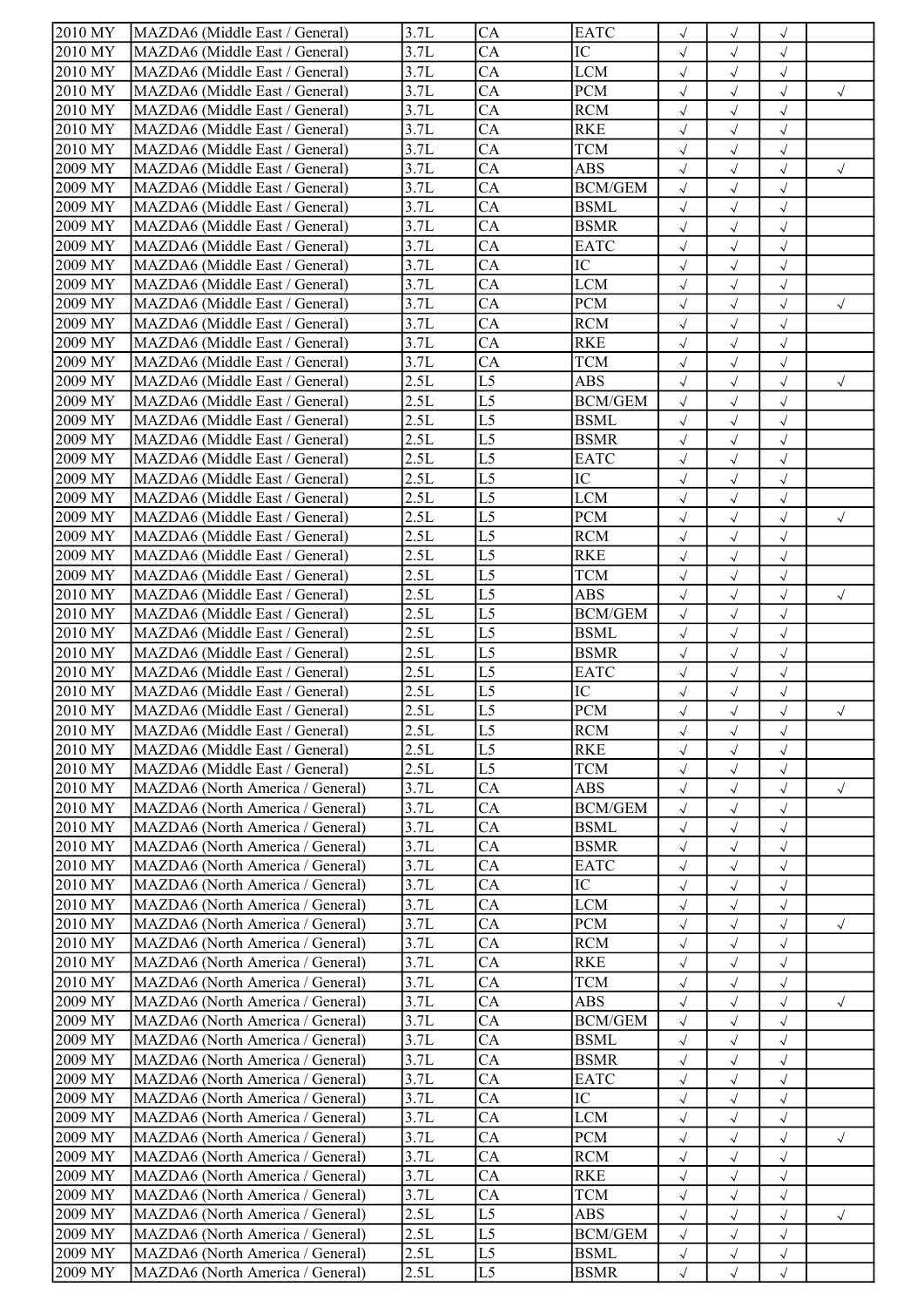| 2009 MY | MAZDA6 (North America / General) | 2.5L             | L <sub>5</sub>  | <b>EATC</b>     | $\sqrt{ }$           | $\sqrt{}$  | $\sqrt{ }$   |            |
|---------|----------------------------------|------------------|-----------------|-----------------|----------------------|------------|--------------|------------|
| 2009 MY | MAZDA6 (North America / General) | 2.5L             | L5              | IC              | $\sqrt{}$            | $\sqrt{}$  | $\sqrt{ }$   |            |
| 2009 MY | MAZDA6 (North America / General) | 2.5L             | L <sub>5</sub>  | <b>LCM</b>      | $\sqrt{ }$           | $\sqrt{ }$ | $\sqrt{ }$   |            |
| 2009 MY | MAZDA6 (North America / General) | 2.5L             | L5              | <b>PCM</b>      | $\sqrt{ }$           | $\sqrt{ }$ | $\sqrt{ }$   | $\sqrt{ }$ |
| 2009 MY | MAZDA6 (North America / General) | 2.5L             | L5              | <b>RCM</b>      | $\sqrt{ }$           | $\sqrt{}$  | $\sqrt{ }$   |            |
| 2009 MY | MAZDA6 (North America / General) | 2.5L             | L5              | <b>RKE</b>      | $\sqrt{ }$           | $\sqrt{ }$ | $\sqrt{ }$   |            |
| 2009 MY | MAZDA6 (North America / General) | 2.5L             | L5              | <b>TCM</b>      | $\sqrt{ }$           | $\sqrt{}$  | $\sqrt{ }$   |            |
| 2010 MY | MAZDA6 (North America / General) | 2.5L             | L5              | ABS             | $\sqrt{ }$           | $\sqrt{}$  | $\sqrt{ }$   | $\sqrt{ }$ |
| 2010 MY | MAZDA6 (North America / General) | 2.5L             | L5              | <b>BCM/GEM</b>  | $\sqrt{ }$           | $\sqrt{ }$ | $\sqrt{ }$   |            |
| 2010 MY | MAZDA6 (North America / General) | 2.5L             | L5              | <b>BSML</b>     | $\sqrt{ }$           | $\sqrt{}$  | $\sqrt{ }$   |            |
| 2010 MY | MAZDA6 (North America / General) | 2.5L             | $\overline{L5}$ | <b>BSMR</b>     | $\sqrt{ }$           | $\sqrt{}$  | $\sqrt{}$    |            |
| 2010 MY | MAZDA6 (North America / General) | 2.5L             | L <sub>5</sub>  | <b>EATC</b>     | $\sqrt{ }$           | $\sqrt{}$  | $\sqrt{ }$   |            |
| 2010 MY | MAZDA6 (North America / General) | 2.5L             | L5              | IC              | $\sqrt{2}$           | $\sqrt{}$  | $\sqrt{2}$   |            |
| 2010 MY |                                  | 2.5L             | L5              | LCM             |                      |            |              |            |
|         | MAZDA6 (North America / General) | 2.5L             | L5              | <b>PCM</b>      | $\sqrt{ }$           | $\sqrt{}$  | $\sqrt{ }$   |            |
| 2010 MY | MAZDA6 (North America / General) |                  |                 |                 | $\sqrt{}$            | $\sqrt{ }$ | $\sqrt{}$    | $\sqrt{ }$ |
| 2010 MY | MAZDA6 (North America / General) | 2.5L             | L <sub>5</sub>  | RCM             | $\sqrt{ }$           | $\sqrt{ }$ | $\sqrt{ }$   |            |
| 2010 MY | MAZDA6 (North America / General) | 2.5L             | L5              | <b>RKE</b>      | $\sqrt{ }$           | $\sqrt{ }$ | $\sqrt{ }$   |            |
| 2010 MY | MAZDA6 (North America / General) | 2.5L             | L <sub>5</sub>  | <b>TCM</b>      | $\sqrt{ }$           | $\sqrt{ }$ | $\sqrt{ }$   |            |
| Other   | MAZDA6 / ATENZA                  | 2.0L             | PE              | 4X4             | $\sqrt{ }$           | $\sqrt{ }$ | $\sqrt{ }$   |            |
| Other   | MAZDA6 / ATENZA                  | 2.0L             | PE              | <b>ABS</b>      | $\sqrt{ }$           | $\sqrt{ }$ | $\sqrt{ }$   | $\sqrt{}$  |
| Other   | <b>MAZDA6 / ATENZA</b>           | 2.0L             | PE              | <b>ACU</b>      | $\sqrt{ }$           | $\sqrt{ }$ |              |            |
| Other   | MAZDA6 / ATENZA                  | 2.0L             | PE              | <b>AFS</b>      | $\sqrt{ }$           | $\sqrt{ }$ | $\sqrt{ }$   |            |
| Other   | <b>MAZDA6 / ATENZA</b>           | 2.0L             | PE              | AM              | $\sqrt{ }$           | $\sqrt{ }$ | $\sqrt{ }$   |            |
| Other   | <b>MAZDA6 / ATENZA</b>           | 2.0L             | PE              | <b>BSM</b>      | $\sqrt{ }$           | $\sqrt{}$  | $\sqrt{}$    |            |
| Other   | MAZDA6 / ATENZA                  | 2.0L             | PE              | <b>BSML</b>     | $\sqrt{2}$           | $\sqrt{}$  | $\checkmark$ |            |
| Other   | <b>MAZDA6 / ATENZA</b>           | 2.0L             | PE              | <b>BSMR</b>     | $\sqrt{}$            | $\sqrt{ }$ | $\sqrt{ }$   |            |
| Other   | <b>MAZDA6 / ATENZA</b>           | 2.0L             | PE              | CMU             | $\sqrt{}$            | $\sqrt{ }$ |              |            |
| Other   | <b>MAZDA6 / ATENZA</b>           | 2.0L             | PE              | <b>DCDC</b>     | $\sqrt{ }$           | $\sqrt{ }$ | $\sqrt{ }$   |            |
| Other   | MAZDA6 / ATENZA                  | 2.0L             | PE              | <b>DSM</b>      | $\sqrt{ }$           | $\sqrt{ }$ | $\sqrt{ }$   |            |
| Other   | MAZDA6 / ATENZA                  | 2.0L             | PE              | <b>EATC</b>     | $\sqrt{}$            | $\sqrt{}$  | $\sqrt{}$    |            |
| Other   | MAZDA6 / ATENZA                  | 2.0L             | PE              | <b>EPB</b>      | $\sqrt{ }$           | $\sqrt{ }$ | $\sqrt{ }$   |            |
| Other   | MAZDA6 / ATENZA                  | 2.0L             | PE              | <b>EPS</b>      | $\sqrt{ }$           | $\sqrt{ }$ | $\sqrt{ }$   |            |
| Other   | MAZDA6 / ATENZA                  | 2.0L             | PE              | <b>FSC</b>      | $\sqrt{ }$           | $\sqrt{}$  | $\sqrt{ }$   |            |
| Other   | MAZDA6 / ATENZA                  | 2.0L             | PE              | F BCM           | $\sqrt{ }$           | $\sqrt{ }$ | $\sqrt{ }$   |            |
| Other   | MAZDA6 / ATENZA                  | 2.0L             | PE              | IC              | $\sqrt{ }$           | $\sqrt{}$  | $\sqrt{ }$   |            |
|         | MAZDA6 / ATENZA                  | 2.0 <sub>L</sub> | PE              |                 | $\sqrt{ }$           | $\sqrt{2}$ | $\sqrt{2}$   |            |
| Other   |                                  |                  |                 | <b>PCM</b>      |                      |            |              | $\sqrt{ }$ |
| Other   | MAZDA6 / ATENZA                  | 2.0L             | PE              | PSM#1           | $\sqrt{ }$           | $\sqrt{ }$ | $\sqrt{ }$   |            |
| Other   | MAZDA6 / ATENZA                  | 2.0L             | PE              | <b>RCM</b>      | $\sqrt{ }$           | $\sqrt{}$  | $\sqrt{ }$   |            |
| Other   | <b>MAZDA6 / ATENZA</b>           | 2.0L             | $\rm PE$        | <b>RVM</b>      | $\sqrt{ }$           | $\sqrt{ }$ | $\sqrt{ }$   |            |
| Other   | <b>MAZDA6 / ATENZA</b>           | 2.0L             | PE              | R BCM           | $\sqrt{ }$           | $\sqrt{ }$ | $\sqrt{ }$   |            |
| Other   | <b>MAZDA6 / ATENZA</b>           | 2.0L             | PE              | <b>SBS/MRCC</b> | $\sqrt{ }$           | $\sqrt{ }$ | $\sqrt{ }$   |            |
| Other   | <b>MAZDA6 / ATENZA</b>           | 2.0L             | PE              | <b>SCBS</b>     | $\sqrt{ }$           | $\sqrt{ }$ | $\sqrt{ }$   |            |
| Other   | <b>MAZDA6 / ATENZA</b>           | 2.0L             | PE              | SSU             | $\sqrt{ }$           | $\sqrt{ }$ | $\sqrt{ }$   |            |
| Other   | <b>MAZDA6 / ATENZA</b>           | 2.0L             | PE              | <b>TCM</b>      | $\sqrt{ }$           | $\sqrt{}$  | $\sqrt{ }$   |            |
| Other   | MAZDA6 / ATENZA                  | 2.2L             | <b>SH</b>       | 4X4             | $\sqrt{ }$           | $\sqrt{ }$ | $\sqrt{ }$   |            |
| Other   | MAZDA6 / ATENZA                  | 2.2L             | <b>SH</b>       | <b>ABS</b>      | $\sqrt{ }$           | $\sqrt{}$  | $\sqrt{ }$   | $\sqrt{ }$ |
| Other   | <b>MAZDA6 / ATENZA</b>           | 2.2L             | <b>SH</b>       | <b>ACU</b>      | $\sqrt{ }$           | $\sqrt{ }$ |              |            |
| Other   | <b>MAZDA6 / ATENZA</b>           | 2.2L             | <b>SH</b>       | AM              | $\sqrt{ }$           | $\sqrt{}$  | $\sqrt{ }$   |            |
| Other   | <b>MAZDA6 / ATENZA</b>           | 2.2L             | <b>SH</b>       | <b>BSM</b>      | $\sqrt{ }$           | $\sqrt{}$  | $\sqrt{ }$   |            |
| Other   | <b>MAZDA6 / ATENZA</b>           | 2.2L             | <b>SH</b>       | <b>BSML</b>     | $\sqrt{ }$           |            | $\sqrt{ }$   |            |
| Other   | MAZDA6 / ATENZA                  | 2.2L             | <b>SH</b>       | <b>BSMR</b>     | $\sqrt{2}$           | $\sqrt{}$  | $\sqrt{ }$   |            |
| Other   | <b>MAZDA6 / ATENZA</b>           | 2.2L             | <b>SH</b>       | <b>CMU</b>      | $\sqrt{ }$           | $\sqrt{}$  |              |            |
| Other   | MAZDA6 / ATENZA                  | 2.2L             | SH              | <b>DCDC</b>     | $\sqrt{ }$           | $\sqrt{}$  | $\sqrt{ }$   |            |
| Other   | <b>MAZDA6 / ATENZA</b>           | 2.2L             | <b>SH</b>       | <b>DSM</b>      | $\sqrt{ }$           |            | $\sqrt{ }$   |            |
|         |                                  |                  |                 |                 |                      | $\sqrt{}$  |              |            |
| Other   | <b>MAZDA6 / ATENZA</b>           | 2.2L             | <b>SH</b>       | <b>EATC</b>     | $\sqrt{ }$           | $\sqrt{ }$ | $\sqrt{ }$   |            |
| Other   | MAZDA6 / ATENZA                  | 2.2L             | <b>SH</b>       | <b>EPB</b>      | $\sqrt{ }$           | $\sqrt{}$  | $\sqrt{ }$   |            |
| Other   | <b>MAZDA6 / ATENZA</b>           | 2.2L             | <b>SH</b>       | <b>EPS</b>      | $\sqrt{ }$           | $\sqrt{ }$ | $\sqrt{ }$   |            |
| Other   | MAZDA6 / ATENZA                  | 2.2L             | <b>SH</b>       | <b>FSC</b>      | $\sqrt{\phantom{a}}$ | $\sqrt{}$  | $\sqrt{ }$   |            |
| Other   | MAZDA6 / ATENZA                  | 2.2L             | SH              | F BCM           | $\sqrt{\phantom{a}}$ | $\sqrt{ }$ | $\sqrt{ }$   |            |
| Other   | <b>MAZDA6 / ATENZA</b>           | 2.2L             | <b>SH</b>       | IC              | $\sqrt{ }$           | $\sqrt{}$  | $\sqrt{ }$   |            |
| Other   | <b>MAZDA6 / ATENZA</b>           | 2.2L             | <b>SH</b>       | PCM             | $\sqrt{ }$           | $\sqrt{ }$ | $\sqrt{ }$   | $\sqrt{ }$ |
| Other   | MAZDA6 / ATENZA                  | 2.2L             | <b>SH</b>       | PSM#1           | $\sqrt{ }$           | $\sqrt{ }$ | $\sqrt{ }$   |            |
| Other   | MAZDA6 / ATENZA                  | 2.2L             | <b>SH</b>       | <b>RCM</b>      | $\sqrt{ }$           | $\sqrt{}$  | $\sqrt{ }$   |            |
| Other   | MAZDA6 / ATENZA                  | 2.2L             | SH              | <b>RVM</b>      | $\sqrt{2}$           | $\sqrt{}$  | $\sqrt{}$    |            |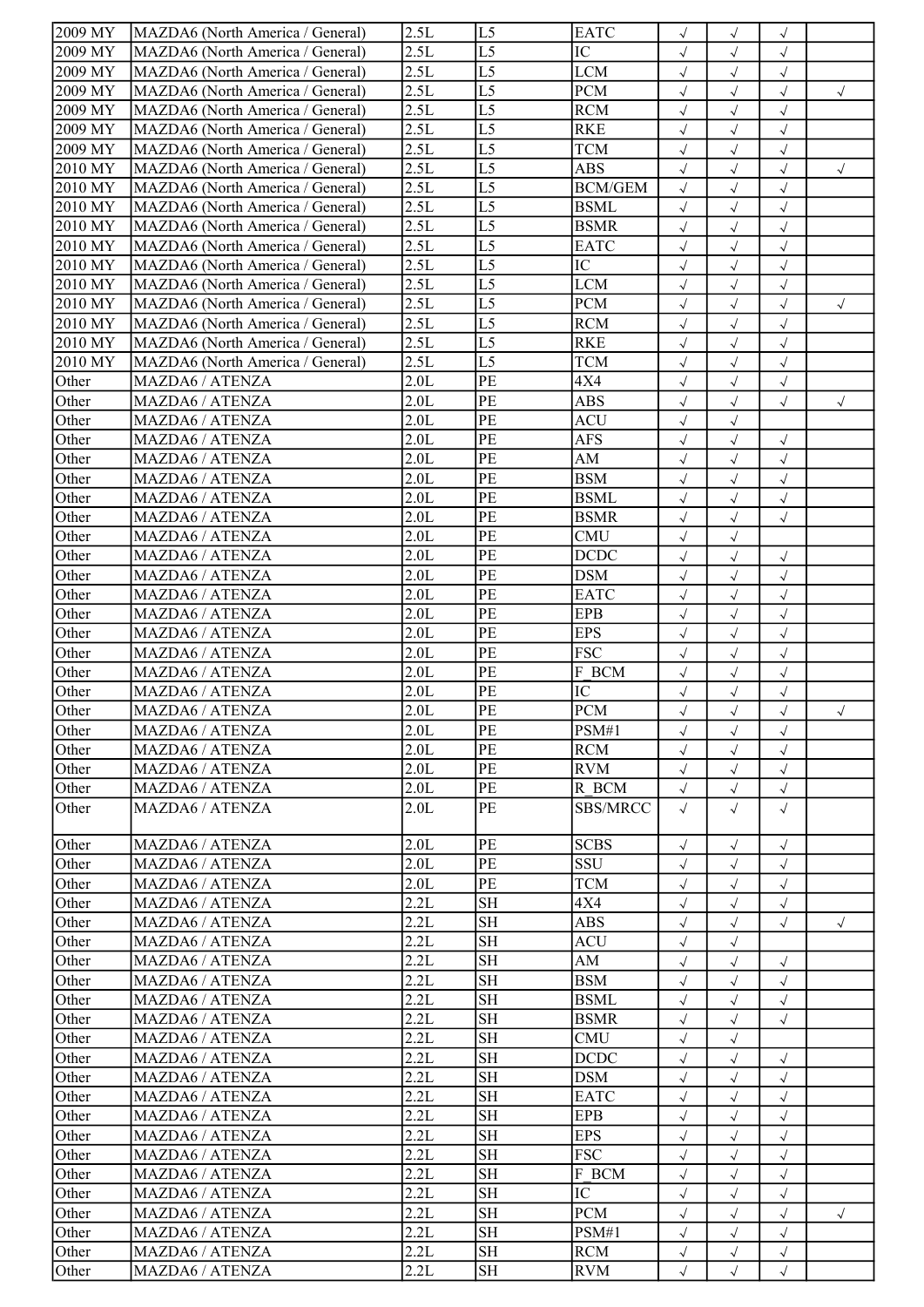| Other   | MAZDA6 / ATENZA               | 2.2L             | <b>SH</b>       | R BCM           | $\sqrt{ }$           | $\sqrt{ }$ | $\sqrt{ }$   |            |
|---------|-------------------------------|------------------|-----------------|-----------------|----------------------|------------|--------------|------------|
| Other   | <b>MAZDA6 / ATENZA</b>        | 2.2L             | <b>SH</b>       | <b>SBS/MRCC</b> | $\sqrt{ }$           | $\sqrt{ }$ | $\sqrt{ }$   |            |
|         |                               |                  |                 |                 |                      |            |              |            |
| Other   | MAZDA6 / ATENZA               | 2.2L             | <b>SH</b>       | <b>SCBS</b>     | $\sqrt{ }$           | $\sqrt{}$  | $\sqrt{ }$   |            |
| Other   | MAZDA6 / ATENZA               | 2.2L             | <b>SH</b>       | SSU             | $\sqrt{ }$           | $\sqrt{ }$ | $\sqrt{ }$   |            |
| Other   | MAZDA6 / ATENZA               | 2.2L             | <b>SH</b>       | <b>TCM</b>      | $\sqrt{\phantom{a}}$ | $\sqrt{ }$ | $\sqrt{ }$   |            |
| Other   | MAZDA6 / ATENZA               | 2.5L             | PY              | 4X4             | $\sqrt{ }$           | $\sqrt{}$  | $\sqrt{ }$   |            |
| Other   | MAZDA6 / ATENZA               | 2.5L             | $\overline{PY}$ | <b>ABS</b>      | $\sqrt{ }$           | $\sqrt{}$  | $\sqrt{ }$   | $\sqrt{}$  |
| Other   | MAZDA6 / ATENZA               | 2.5L             | PY              | <b>ACU</b>      | $\sqrt{ }$           | $\sqrt{}$  |              |            |
|         |                               | 2.5L             | PY              |                 |                      |            |              |            |
| Other   | MAZDA6 / ATENZA               |                  | $\overline{PY}$ | <b>AFS</b>      | $\sqrt{ }$           | $\sqrt{ }$ | $\sqrt{ }$   |            |
| Other   | MAZDA6 / ATENZA               | 2.5L             |                 | AM              | $\sqrt{ }$           | $\sqrt{ }$ | $\checkmark$ |            |
| Other   | MAZDA6 / ATENZA               | 2.5L             | PY              | <b>BSM</b>      | $\sqrt{ }$           | $\sqrt{}$  | $\sqrt{ }$   |            |
| Other   | <b>MAZDA6 / ATENZA</b>        | 2.5L             | PY              | <b>BSML</b>     | $\sqrt{ }$           | $\sqrt{}$  | $\sqrt{}$    |            |
| Other   | MAZDA6 / ATENZA               | 2.5L             | $\overline{PY}$ | <b>BSMR</b>     | $\sqrt{2}$           | $\sqrt{}$  | $\sqrt{ }$   |            |
| Other   | MAZDA6 / ATENZA               | 2.5L             | PY              | <b>CMU</b>      | $\sqrt{ }$           | $\sqrt{}$  |              |            |
| Other   | <b>MAZDA6 / ATENZA</b>        | 2.5L             | PY              | <b>DCDC</b>     | $\sqrt{}$            | $\sqrt{}$  | $\sqrt{ }$   |            |
| Other   | MAZDA6 / ATENZA               | 2.5L             | $\overline{PY}$ | <b>DSM</b>      | $\sqrt{ }$           | $\sqrt{}$  | $\sqrt{ }$   |            |
| Other   | MAZDA6 / ATENZA               | 2.5L             | PY              | <b>EATC</b>     | $\sqrt{ }$           | $\sqrt{}$  | $\sqrt{ }$   |            |
| Other   | MAZDA6 / ATENZA               | 2.5L             | PY              | <b>EPB</b>      | $\sqrt{ }$           | $\sqrt{}$  | $\sqrt{ }$   |            |
| Other   | MAZDA6 / ATENZA               | 2.5L             | PY              | <b>EPS</b>      | $\sqrt{ }$           | $\sqrt{}$  | $\sqrt{ }$   |            |
| Other   | MAZDA6 / ATENZA               | 2.5L             | PY              | <b>FSC</b>      | $\sqrt{ }$           | $\sqrt{}$  | $\sqrt{ }$   |            |
| Other   | MAZDA6 / ATENZA               | 2.5L             | PY              | F BCM           | $\sqrt{ }$           | $\sqrt{}$  | $\checkmark$ |            |
| Other   | <b>MAZDA6 / ATENZA</b>        | 2.5L             | PY              | IC              | $\sqrt{ }$           | $\sqrt{}$  | $\checkmark$ |            |
| Other   | MAZDA6 / ATENZA               | 2.5L             | PY              | <b>PCM</b>      | $\sqrt{ }$           | $\sqrt{ }$ | $\sqrt{ }$   | $\sqrt{ }$ |
| Other   | MAZDA6 / ATENZA               | 2.5L             | $\overline{PY}$ | PSM#1           | $\sqrt{ }$           | $\sqrt{}$  | $\sqrt{ }$   |            |
| Other   | MAZDA6 / ATENZA               | 2.5L             | PY              | <b>RCM</b>      | $\sqrt{ }$           | $\sqrt{ }$ | $\checkmark$ |            |
|         |                               | 2.5L             | $\overline{PY}$ |                 |                      |            |              |            |
| Other   | MAZDA6 / ATENZA               |                  |                 | <b>RVM</b>      | $\sqrt{ }$           | $\sqrt{}$  | $\checkmark$ |            |
| Other   | MAZDA6 / ATENZA               | 2.5L             | PY              | R BCM           | $\sqrt{ }$           | $\sqrt{ }$ | $\sqrt{ }$   |            |
| Other   | <b>MAZDA6 / ATENZA</b>        | 2.5L             | PY              | SBS/MRCC        | $\sqrt{ }$           | $\sqrt{ }$ | $\sqrt{ }$   |            |
| Other   | MAZDA6 / ATENZA               | 2.5L             | PY              | <b>SCBS</b>     | $\sqrt{ }$           | $\sqrt{ }$ | $\sqrt{ }$   |            |
| Other   | MAZDA6 / ATENZA               | 2.5L             | PY              | <b>SSU</b>      | $\sqrt{ }$           | $\sqrt{}$  | $\sqrt{ }$   |            |
| Other   | MAZDA6 / ATENZA               | 2.5L             | PY              | <b>TCM</b>      | $\sqrt{ }$           | $\sqrt{}$  | $\sqrt{ }$   |            |
| 2003 MY | MAZDA6(North America/General) | 3.0 <sub>L</sub> | AJ              | ABS/TCS         | $\sqrt{ }$           | $\sqrt{}$  | $\sqrt{ }$   |            |
| 2003 MY | MAZDA6(North America/General) | 3.0L             | AJ              | IC              | $\sqrt{ }$           | $\sqrt{}$  | $\sqrt{ }$   |            |
| 2003 MY | MAZDA6(North America/General) | 3.0 <sub>L</sub> | AJ              | <b>PCM</b>      | $\sqrt{ }$           | $\sqrt{ }$ | $\sqrt{}$    | $\sqrt{ }$ |
| 2003 MY | MAZDA6(North America/General) | 3.0 <sub>L</sub> | AJ              | <b>RCM</b>      | $\sqrt{ }$           | $\sqrt{ }$ | $\sqrt{ }$   |            |
| 2003 MY | MAZDA6(North America/General) | 3.0 <sub>L</sub> | AJ              | <b>TCM</b>      | $\sqrt{ }$           | $\sqrt{2}$ | $\sqrt{ }$   |            |
| 2003 MY | MAZDA6(North America/General) | 2.3L             | L <sub>3</sub>  | ABS/TCS         | $\sqrt{ }$           | $\sqrt{}$  | $\checkmark$ |            |
| 2003 MY | MAZDA6(North America/General) | 2.3L             | L <sub>3</sub>  | IC              | $\sqrt{ }$           |            | $\sqrt{}$    |            |
| 2003 MY | MAZDA6(North America/General) | 2.3L             | L <sub>3</sub>  | <b>PCM</b>      | $\sqrt{ }$           |            | $\sqrt{}$    | $\sqrt{ }$ |
| 2003 MY | MAZDA6(North America/General) | 2.3L             | L <sub>3</sub>  | <b>RCM</b>      | $\sqrt{ }$           | $\sqrt{}$  | $\sqrt{ }$   |            |
| 2003 MY | MAZDA6(North America/General) | 2.3L             | L <sub>3</sub>  | <b>TCM</b>      | $\sqrt{ }$           |            | $\sqrt{ }$   |            |
| 2004 MY | MAZDA6(North America/General) | 3.0 <sub>L</sub> | AJ              | ABS/TCS         | $\sqrt{ }$           | $\sqrt{}$  | $\sqrt{ }$   |            |
| 2004 MY | MAZDA6(North America/General) | 3.0 <sub>L</sub> | AJ              | IC              | $\sqrt{ }$           | $\sqrt{ }$ | $\sqrt{ }$   |            |
| 2004 MY | MAZDA6(North America/General) | 3.0 <sub>L</sub> | AJ              | <b>PCM</b>      | $\sqrt{ }$           | $\sqrt{}$  | $\sqrt{ }$   | $\sqrt{ }$ |
| 2004 MY | MAZDA6(North America/General) | 3.0L             | AJ              | <b>RCM</b>      | $\sqrt{ }$           | $\sqrt{}$  | $\sqrt{ }$   |            |
| 2004 MY | MAZDA6(North America/General) | 3.0L             | AJ              | <b>TCM</b>      | $\sqrt{ }$           | $\sqrt{}$  | $\sqrt{ }$   |            |
| 2005 MY | MAZDA6(North America/General) | 3.0L             | AJ              | ABS/TCS         | $\sqrt{ }$           | $\sqrt{}$  | $\sqrt{ }$   |            |
| 2005 MY | MAZDA6(North America/General) | 3.0 <sub>L</sub> | AJ              | IC              | $\sqrt{ }$           | $\sqrt{}$  | $\checkmark$ |            |
|         |                               | 3.0 <sub>L</sub> | AJ              | <b>PCM</b>      | $\sqrt{ }$           |            |              |            |
| 2005 MY | MAZDA6(North America/General) |                  |                 |                 |                      | $\sqrt{}$  | $\sqrt{ }$   | $\sqrt{ }$ |
| 2005 MY | MAZDA6(North America/General) | 3.0 <sub>L</sub> | AJ              | <b>RCM</b>      | $\sqrt{ }$           | $\sqrt{}$  | $\sqrt{ }$   |            |
| 2005 MY | MAZDA6(North America/General) | 3.0 <sub>L</sub> | AJ              | <b>TCM</b>      | $\sqrt{ }$           | $\sqrt{}$  | $\sqrt{ }$   |            |
| 2006 MY | MAZDA6(North America/General) | 3.0L             | AJ              | ABS/TCS         | $\sqrt{ }$           |            | $\sqrt{ }$   |            |
| 2006 MY | MAZDA6(North America/General) | 3.0 <sub>L</sub> | AJ              | <b>GEM</b>      | $\sqrt{}$            | $\sqrt{}$  | $\sqrt{ }$   |            |
| 2006 MY | MAZDA6(North America/General) | 3.0 <sub>L</sub> | AJ              | IC              | $\sqrt{ }$           | $\sqrt{ }$ | $\sqrt{ }$   |            |
| 2006 MY | MAZDA6(North America/General) | 3.0 <sub>L</sub> | AJ              | <b>PCM</b>      | $\sqrt{ }$           | $\sqrt{ }$ | $\sqrt{ }$   | $\sqrt{ }$ |
| 2006 MY | MAZDA6(North America/General) | 3.0 <sub>L</sub> | AJ              | <b>RCM</b>      | $\sqrt{}$            | $\sqrt{}$  | $\sqrt{ }$   |            |
| 2006 MY | MAZDA6(North America/General) | 3.0L             | AJ              | TCM             | $\sqrt{}$            | $\sqrt{}$  | $\sqrt{}$    |            |
| 2007 MY | MAZDA6(North America/General) | 3.0L             | AJ              | ABS/TCS         | $\sqrt{ }$           | $\sqrt{}$  | $\checkmark$ |            |
| 2007 MY | MAZDA6(North America/General) | 3.0L             | AJ              | <b>GEM</b>      | $\sqrt{ }$           | $\sqrt{}$  | $\sqrt{ }$   |            |
| 2007 MY | MAZDA6(North America/General) | 3.0 <sub>L</sub> | AJ              | IC              | $\sqrt{ }$           | $\sqrt{}$  | $\sqrt{ }$   |            |
| 2007 MY | MAZDA6(North America/General) | 3.0 <sub>L</sub> | AJ              | <b>RCM</b>      | $\sqrt{ }$           | $\sqrt{}$  | $\checkmark$ |            |
| 2007 MY | MAZDA6(North America/General) | 3.0 <sub>L</sub> | AJ              | <b>TCM</b>      | $\sqrt{ }$           | $\sqrt{}$  | $\sqrt{ }$   |            |
| 2008 MY | MAZDA6(North America/General) | 3.0L             | AJ              | ABS/TCS         | $\sqrt{}$            | $\sqrt{}$  | $\sqrt{}$    |            |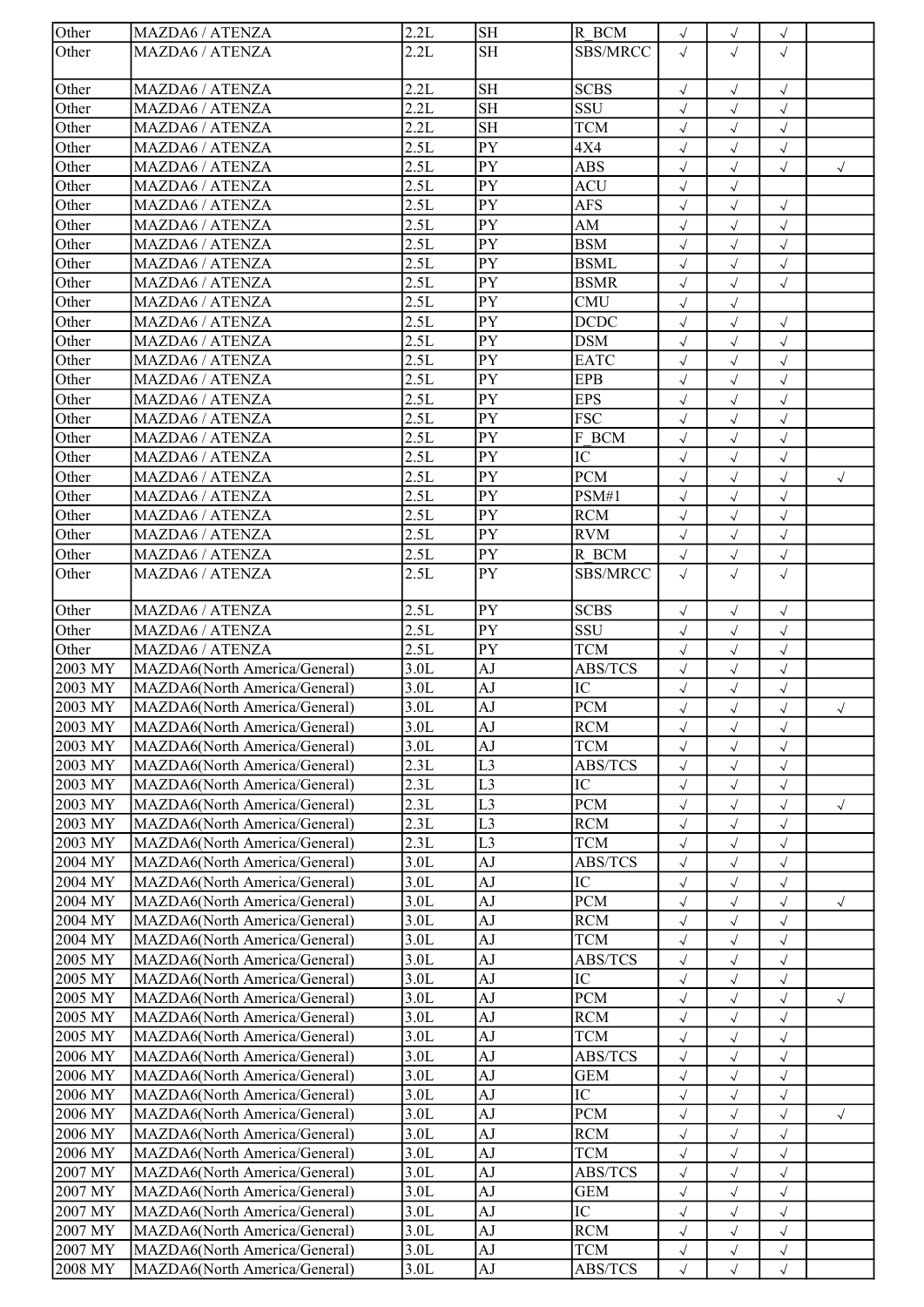| 2008 MY            | MAZDA6(North America/General)                                  | 3.0 <sub>L</sub> | AJ             | <b>GEM</b>       | $\sqrt{ }$              | $\sqrt{}$                | $\sqrt{}$                  |            |
|--------------------|----------------------------------------------------------------|------------------|----------------|------------------|-------------------------|--------------------------|----------------------------|------------|
| 2008 MY            | MAZDA6(North America/General)                                  | 3.0 <sub>L</sub> | AJ             | IC               | $\sqrt{}$               | $\sqrt{}$                | $\sqrt{ }$                 |            |
| 2008 MY            | MAZDA6(North America/General)                                  | 3.0 <sub>L</sub> | AJ             | <b>PCM</b>       | $\sqrt{}$               | $\sqrt{ }$               | $\sqrt{ }$                 | $\sqrt{ }$ |
| 2008 MY            | MAZDA6(North America/General)                                  | 3.0 <sub>L</sub> | AJ             | RCM              | $\sqrt{}$               | $\sqrt{ }$               | $\sqrt{ }$                 |            |
| 2008 MY            | MAZDA6(North America/General)                                  | 3.0 <sub>L</sub> | AJ             | <b>TCM</b>       | $\sqrt{ }$              | $\sqrt{ }$               | $\sqrt{ }$                 |            |
| 2008 MY            | MAZDA6(North America/General)                                  | 3.0L             | AJ             | <b>TPM</b>       | $\sqrt{ }$              | $\sqrt{ }$               | $\sqrt{ }$                 |            |
| 2004 MY            | MAZDA6(North America/General)                                  | 2.3L             | L <sub>3</sub> | ABS/TCS          | $\sqrt{ }$              | $\sqrt{ }$               | $\sqrt{ }$                 |            |
| 2004 MY            | MAZDA6(North America/General)                                  | 2.3L             | L <sub>3</sub> | IC               | $\sqrt{ }$              | $\sqrt{ }$               | $\sqrt{ }$                 |            |
| 2004 MY            | MAZDA6(North America/General)                                  | 2.3L             | L <sub>3</sub> | <b>PCM</b>       | $\sqrt{ }$              | $\sqrt{ }$               | $\sqrt{ }$                 | $\sqrt{ }$ |
| 2004 MY            | MAZDA6(North America/General)                                  | 2.3L             | L <sub>3</sub> | <b>RCM</b>       | $\sqrt{ }$              | $\sqrt{ }$               | $\checkmark$               |            |
| 2004 MY            | MAZDA6(North America/General)                                  | 2.3L             | L <sub>3</sub> | <b>TCM</b>       | $\sqrt{ }$              | $\checkmark$             | $\sqrt{ }$                 |            |
| 2005 MY            | MAZDA6(North America/General)                                  | 2.3L             | L <sub>3</sub> | ABS/TCS          | $\sqrt{ }$              | $\sqrt{}$                | $\sqrt{ }$                 |            |
| 2005 MY            | MAZDA6(North America/General)                                  | 2.3L             | L <sub>3</sub> | IC               | $\sqrt{ }$              | $\checkmark$             | $\checkmark$               |            |
| 2005 MY            | MAZDA6(North America/General)                                  | 2.3L             | L <sub>3</sub> | <b>PCM</b>       | $\sqrt{ }$              | $\sqrt{ }$               | $\sqrt{ }$                 | $\sqrt{ }$ |
| 2005 MY            | MAZDA6(North America/General)                                  | 2.3L             | L <sub>3</sub> | RCM              | $\sqrt{ }$              | $\sqrt{ }$               | $\sqrt{ }$                 |            |
| 2005 MY            | MAZDA6(North America/General)                                  | 2.3L             | L <sub>3</sub> | <b>TCM</b>       | $\sqrt{}$               | $\sqrt{ }$               | $\sqrt{ }$                 |            |
| 2006 MY            | MAZDA6(North America/General)                                  | 2.3L             | L <sub>3</sub> | ABS/TCS          | $\sqrt{ }$              | $\sqrt{ }$               | $\sqrt{ }$                 |            |
| 2006 MY            | MAZDA6(North America/General)                                  | 2.3L             | L <sub>3</sub> | GEM              | $\sqrt{ }$              | $\sqrt{ }$               | $\sqrt{ }$                 |            |
| 2006 MY            | MAZDA6(North America/General)                                  | 2.3L             | L <sub>3</sub> | IC               | $\sqrt{ }$              | $\sqrt{ }$               | $\sqrt{ }$                 |            |
| 2006 MY            | MAZDA6(North America/General)                                  | 2.3L             | L <sub>3</sub> | <b>PCM</b>       | $\sqrt{ }$              | $\sqrt{}$                | $\checkmark$               | $\sqrt{ }$ |
| 2006 MY            | MAZDA6(North America/General)                                  | 2.3L             | L <sub>3</sub> | <b>RCM</b>       | $\sqrt{ }$              | $\sqrt{}$                | $\sqrt{ }$                 |            |
| 2006 MY            | MAZDA6(North America/General)                                  | 2.3L             | L <sub>3</sub> | <b>TCM</b>       | $\sqrt{ }$              | $\sqrt{ }$               | $\checkmark$               |            |
| 2007 MY            | MAZDA6(North America/General)                                  | 2.3L             | L <sub>3</sub> | ABS/TCS          | $\sqrt{ }$              | $\sqrt{ }$               | $\sqrt{ }$                 |            |
| 2007 MY            | MAZDA6(North America/General)                                  | 2.3L             | L <sub>3</sub> | <b>GEM</b>       | $\sqrt{ }$              | $\sqrt{}$                | $\sqrt{ }$                 |            |
| 2007 MY            | MAZDA6(North America/General)                                  | 2.3L             | L <sub>3</sub> | IC               | $\sqrt{}$               |                          | $\checkmark$               |            |
| 2007 MY            | MAZDA6(North America/General)                                  | 2.3L             | L <sub>3</sub> | <b>PCM</b>       | $\sqrt{ }$              | $\sqrt{}$                | $\sqrt{ }$                 | $\sqrt{ }$ |
| 2007 MY            | MAZDA6(North America/General)                                  | 2.3L             | L <sub>3</sub> | RCM              | $\sqrt{}$               | $\sqrt{}$                | $\sqrt{ }$                 |            |
| 2007 MY            | MAZDA6(North America/General)                                  | 2.3L             | L <sub>3</sub> | <b>TCM</b>       | $\sqrt{}$               | $\sqrt{ }$               | $\sqrt{ }$                 |            |
| 2008 MY            | MAZDA6(North America/General)                                  | 2.3L             | L <sub>3</sub> | ABS/TCS          | $\sqrt{}$               | $\sqrt{ }$               | $\sqrt{ }$                 |            |
| 2008 MY            | MAZDA6(North America/General)                                  | 2.3L             | L <sub>3</sub> | <b>GEM</b>       | $\sqrt{}$               | $\sqrt{ }$               | $\sqrt{ }$                 |            |
| 2008 MY            | MAZDA6(North America/General)                                  | 2.3L             | L <sub>3</sub> | IC               | $\sqrt{ }$              | $\sqrt{ }$               | $\sqrt{ }$                 |            |
| 2008 MY            | MAZDA6(North America/General)                                  | 2.3L             | L <sub>3</sub> | <b>PCM</b>       | $\sqrt{ }$              | $\sqrt{}$                | $\sqrt{ }$                 | $\sqrt{ }$ |
| 2008 MY            | MAZDA6(North America/General)                                  | 2.3L             | L <sub>3</sub> | <b>RCM</b>       | $\sqrt{ }$              | $\sqrt{ }$               | $\sqrt{ }$                 |            |
| 2008 MY            | MAZDA6(North America/General)                                  | 2.3L             | L <sub>3</sub> | <b>TCM</b>       | $\sqrt{ }$              | $\sqrt{}$                | $\sqrt{ }$                 |            |
| 2008 MY            | MAZDA6(North America/General)                                  | 2.3L             | L <sub>3</sub> | TPM              | $\sqrt{ }$              | $\sqrt{}$                | $\sqrt{ }$                 |            |
| 2006 MY            | MAZDA6(North America/General)                                  | 2.3L             | L3 T           | 4X4              | $\sqrt{2}$              | $\sqrt{2}$               |                            |            |
| 2006 MY            | MAZDA6(North America/General)                                  | 2.3L             | L3 T           | ABS/TCS          | $\sqrt{ }$              | $\sqrt{ }$               | $\sqrt{ }$                 |            |
| 2006 MY            | MAZDA6(North America/General)                                  | 2.3L             | L3 T           | <b>GEM</b>       | $\sqrt{ }$              |                          | $\checkmark$               |            |
| 2006 MY            | MAZDA6(North America/General)                                  | 2.3L             | L3 T           | IC               | $\sqrt{ }$              | $\sqrt{}$                | $\sqrt{ }$                 |            |
| 2006 MY            | MAZDA6(North America/General)                                  | 2.3L             | L3 T           | <b>PCM</b>       | $\sqrt{}$               | $\sqrt{ }$               | $\sqrt{ }$                 | $\sqrt{ }$ |
| 2006 MY            | MAZDA6(North America/General)                                  | 2.3L             | L3 T           | <b>RCM</b>       | $\sqrt{ }$              | $\sqrt{ }$               | $\sqrt{\phantom{a}}$       |            |
| 2006 MY            | MAZDA6(North America/General)                                  | 2.3L             | L3 T           | <b>RKE</b>       | $\sqrt{ }$              | $\sqrt{ }$               | $\sqrt{ }$                 |            |
| 2007 MY            | MAZDA6(North America/General)                                  | 2.3L             | L3 T           | 4X4              | $\sqrt{ }$              | $\sqrt{ }$               |                            |            |
| 2007 MY            | MAZDA6(North America/General)                                  | 2.3L             | L3 T<br>L3 T   | ABS/TCS          | $\sqrt{ }$              | $\sqrt{ }$               | $\sqrt{ }$                 |            |
| 2007 MY<br>2007 MY | MAZDA6(North America/General)                                  | 2.3L<br>2.3L     | L3 T           | <b>GEM</b><br>IC | $\sqrt{ }$              | $\sqrt{}$                | $\sqrt{ }$                 |            |
|                    | MAZDA6(North America/General)                                  | 2.3L             | L3 T           | PCM              | $\sqrt{}$<br>$\sqrt{ }$ | $\sqrt{ }$<br>$\sqrt{2}$ | $\sqrt{ }$<br>$\checkmark$ |            |
| 2007 MY<br>2007 MY | MAZDA6(North America/General)<br>MAZDA6(North America/General) | 2.3L             | L3 T           | <b>RCM</b>       | $\sqrt{ }$              | $\sqrt{2}$               | $\sqrt{}$                  | $\sqrt{ }$ |
| 2007 MY            | MAZDA6(North America/General)                                  | 2.3L             | L3 T           | <b>RKE</b>       | $\sqrt{ }$              |                          | $\sqrt{ }$                 |            |
| Other              | MAZDA6(North America/General)                                  | 3.0L             | AJ             | ABS/TCS          | $\sqrt{ }$              |                          | $\checkmark$               | $\sqrt{ }$ |
| Other              | MAZDA6(North America/General)                                  | 3.0L             | AJ             | IC               | $\sqrt{ }$              |                          | $\sqrt{ }$                 |            |
| Other              | MAZDA6(North America/General)                                  | 3.0 <sub>L</sub> | AJ             | <b>RCM</b>       | $\sqrt{ }$              | $\sqrt{}$<br>$\sqrt{ }$  | $\sqrt{}$                  |            |
| Other              | <b>MAZDA6/ ATENZA</b>                                          | 2.0L             | PE             | 4X4              | $\sqrt{}$               | $\sqrt{ }$               | $\sqrt{ }$                 |            |
| Other              | <b>MAZDA6/ ATENZA</b>                                          | 2.0L             | PE             | <b>ABS</b>       | $\sqrt{ }$              | $\sqrt{ }$               | $\sqrt{\phantom{a}}$       | $\sqrt{ }$ |
| Other              | <b>MAZDA6/ ATENZA</b>                                          | 2.0L             | PE             | AFS/ALM          | $\sqrt{ }$              | $\sqrt{ }$               | $\sqrt{ }$                 |            |
| Other              | <b>MAZDA6/ ATENZA</b>                                          | 2.0L             | PE             | AM               | $\sqrt{ }$              | $\sqrt{2}$               |                            |            |
| Other              | <b>MAZDA6/ ATENZA</b>                                          | $2.0L$           | PE             | <b>BSM</b>       | $\sqrt{ }$              | $\sqrt{}$                | $\sqrt{\phantom{a}}$       |            |
| Other              | <b>MAZDA6/ ATENZA</b>                                          | 2.0L             | PE             | <b>BSML</b>      | $\sqrt{ }$              | $\sqrt{}$                | $\sqrt{\phantom{a}}$       |            |
| Other              | <b>MAZDA6/ ATENZA</b>                                          | 2.0L             | PE             | <b>BSMR</b>      | $\sqrt{ }$              | $\sqrt{2}$               | $\sqrt{ }$                 |            |
| Other              | <b>MAZDA6/ ATENZA</b>                                          | 2.0L             | PE             | <b>CMU</b>       | $\sqrt{ }$              | $\sqrt{}$                |                            |            |
| Other              | <b>MAZDA6/ ATENZA</b>                                          | 2.0L             | PE             | <b>DCDC</b>      | $\sqrt{ }$              | $\sqrt{ }$               | $\sqrt{}$                  |            |
| Other              | <b>MAZDA6/ ATENZA</b>                                          | 2.0L             | PE             | DCM              | $\sqrt{ }$              |                          | $\checkmark$               |            |
| Other              | <b>MAZDA6/ ATENZA</b>                                          | $2.0L$           | PE             | <b>DSM</b>       | $\sqrt{ }$              | $\sqrt{ }$               | $\sqrt{\phantom{a}}$       |            |
| Other              | <b>MAZDA6/ ATENZA</b>                                          | 2.0L             | PE             | <b>EATC</b>      | $\sqrt{ }$              | $\sqrt{ }$               | $\sqrt{ }$                 |            |
| Other              | <b>MAZDA6/ ATENZA</b>                                          | 2.0 <sub>L</sub> | PE             | EPB              | $\sqrt{}$               | $\sqrt{ }$               | $\sqrt{ }$                 |            |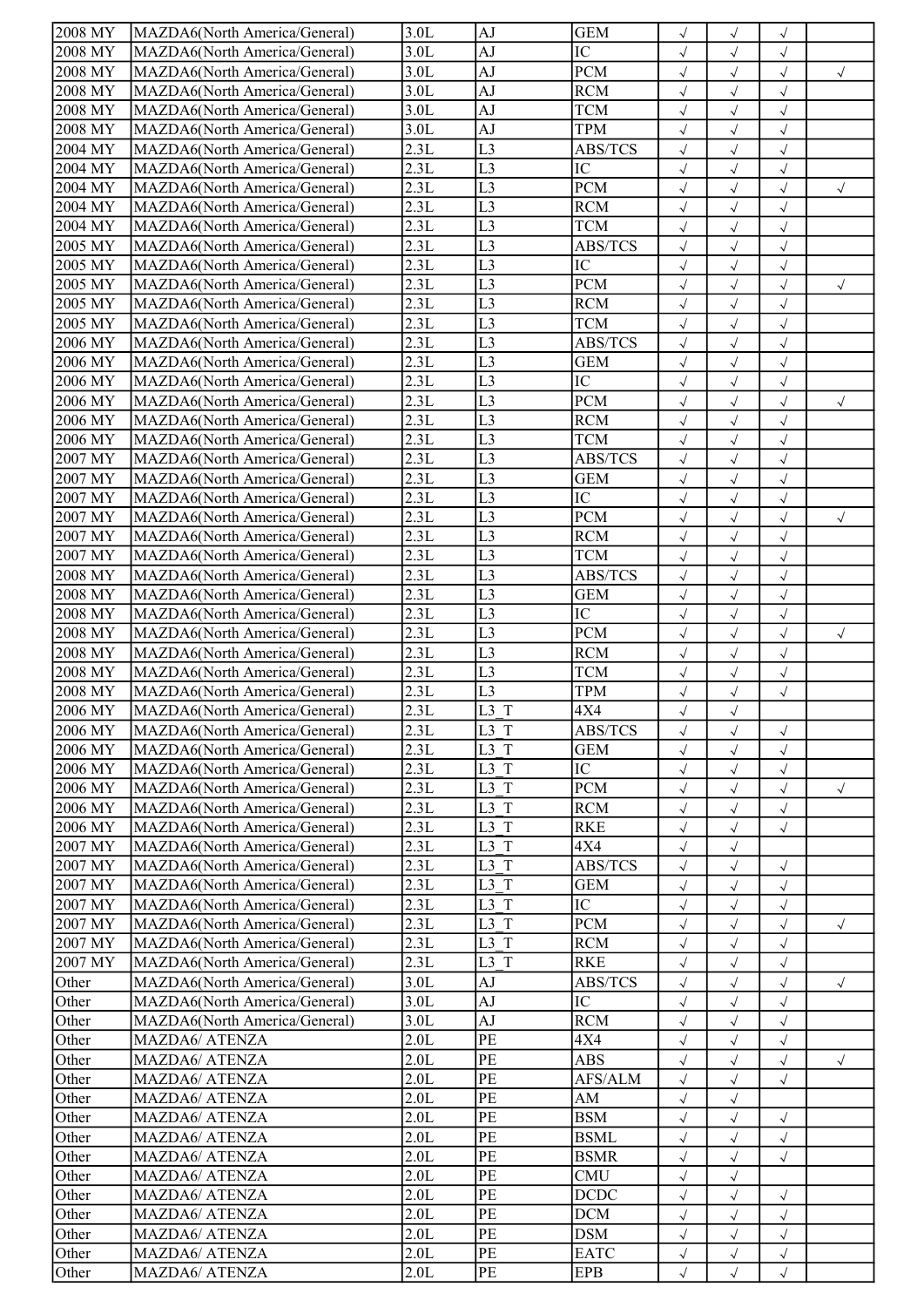| Other | MAZDA6/ ATENZA        | 2.0L | PE              | <b>EPS</b>  | $\sqrt{ }$ | $\sqrt{ }$ | $\sqrt{ }$           |            |
|-------|-----------------------|------|-----------------|-------------|------------|------------|----------------------|------------|
| Other | <b>MAZDA6/ ATENZA</b> | 2.0L | PE              | <b>FSC</b>  | $\sqrt{}$  | $\sqrt{ }$ | $\sqrt{\phantom{a}}$ |            |
| Other | <b>MAZDA6/ ATENZA</b> | 2.0L | PE              | F BCM       | $\sqrt{ }$ | $\sqrt{ }$ | $\sqrt{ }$           |            |
| Other | <b>MAZDA6/ ATENZA</b> | 2.0L | PE              | <b>HUD</b>  | $\sqrt{ }$ | $\sqrt{}$  | $\sqrt{ }$           |            |
| Other | <b>MAZDA6/ ATENZA</b> | 2.0L | PE              | IC          | $\sqrt{ }$ | $\sqrt{}$  | $\sqrt{ }$           |            |
| Other | <b>MAZDA6/ ATENZA</b> | 2.0L | PE              | <b>PCM</b>  | $\sqrt{ }$ | $\sqrt{}$  | $\sqrt{ }$           | $\sqrt{ }$ |
| Other | <b>MAZDA6/ ATENZA</b> | 2.0L | PE              | PSM#1       | $\sqrt{}$  | $\sqrt{}$  | $\sqrt{ }$           |            |
| Other | <b>MAZDA6/ ATENZA</b> | 2.0L | PE              | <b>RCM</b>  | $\sqrt{ }$ | $\sqrt{}$  | $\sqrt{ }$           |            |
|       | <b>MAZDA6/ ATENZA</b> | 2.0L | PE              |             | $\sqrt{ }$ | $\sqrt{}$  | $\sqrt{ }$           |            |
| Other |                       |      | PE              | R BCM       | $\sqrt{ }$ |            |                      |            |
| Other | <b>MAZDA6/ ATENZA</b> | 2.0L |                 | SBS/MRCC    |            | $\sqrt{ }$ | $\sqrt{ }$           |            |
| Other | <b>MAZDA6/ ATENZA</b> | 2.0L | PE              | SSU         | $\sqrt{ }$ | $\sqrt{ }$ | $\sqrt{\phantom{a}}$ |            |
| Other | <b>MAZDA6/ ATENZA</b> | 2.0L | PE              | <b>TCM</b>  | $\sqrt{}$  |            | $\sqrt{ }$           |            |
| Other |                       | 2.5L | $\overline{PY}$ | 4X4         | $\sqrt{ }$ | $\sqrt{}$  |                      |            |
|       | <b>MAZDA6/ ATENZA</b> |      |                 |             |            | $\sqrt{}$  | $\checkmark$         |            |
| Other | <b>MAZDA6/ ATENZA</b> | 2.5L | PY              | AFS/ALM     | $\sqrt{ }$ | $\sqrt{}$  | $\sqrt{ }$           |            |
| Other | <b>MAZDA6/ ATENZA</b> | 2.5L | PY              | AM          | $\sqrt{ }$ | $\sqrt{ }$ |                      |            |
| Other | <b>MAZDA6/ ATENZA</b> | 2.5L | PY              | <b>BSM</b>  | $\sqrt{ }$ | $\sqrt{}$  | $\sqrt{\phantom{a}}$ |            |
| Other | <b>MAZDA6/ ATENZA</b> | 2.5L | PY              | <b>BSML</b> | $\sqrt{ }$ | $\sqrt{ }$ | $\sqrt{ }$           |            |
| Other | <b>MAZDA6/ ATENZA</b> | 2.5L | PY              | <b>BSMR</b> | $\sqrt{ }$ | $\sqrt{}$  | $\sqrt{ }$           |            |
| Other | <b>MAZDA6/ ATENZA</b> | 2.5L | PY              | <b>CMU</b>  | $\sqrt{ }$ | $\sqrt{}$  |                      |            |
| Other | MAZDA6/ ATENZA        | 2.5L | PY              | <b>DCDC</b> | $\sqrt{ }$ | $\sqrt{}$  | $\sqrt{ }$           |            |
| Other | <b>MAZDA6/ ATENZA</b> | 2.5L | PY              | <b>DCM</b>  | $\sqrt{ }$ | $\sqrt{}$  | $\sqrt{ }$           |            |
| Other | <b>MAZDA6/ ATENZA</b> | 2.5L | PY              | <b>DSM</b>  | $\sqrt{ }$ | $\sqrt{}$  | $\sqrt{}$            |            |
| Other | <b>MAZDA6/ ATENZA</b> | 2.5L | PY              | <b>EATC</b> | $\sqrt{ }$ | $\sqrt{ }$ | $\sqrt{ }$           |            |
| Other | <b>MAZDA6/ ATENZA</b> | 2.5L | $\overline{PY}$ | <b>EPB</b>  | $\sqrt{}$  | $\sqrt{}$  | $\sqrt{ }$           |            |
| Other | <b>MAZDA6/ ATENZA</b> | 2.5L | PY              | <b>EPS</b>  | $\sqrt{ }$ | $\sqrt{}$  | $\sqrt{ }$           |            |
| Other | <b>MAZDA6/ ATENZA</b> | 2.5L | PY              | <b>FSC</b>  | $\sqrt{ }$ | $\sqrt{}$  | $\checkmark$         |            |
| Other | <b>MAZDA6/ ATENZA</b> | 2.5L | PY              | F BCM       | $\sqrt{2}$ | $\sqrt{}$  | $\sqrt{ }$           |            |
| Other | <b>MAZDA6/ ATENZA</b> | 2.5L | PY              | <b>HUD</b>  | $\sqrt{ }$ | $\sqrt{ }$ | $\sqrt{ }$           |            |
| Other | MAZDA6/ ATENZA        | 2.5L | PY              | IC          | $\sqrt{ }$ | $\sqrt{ }$ | $\sqrt{ }$           |            |
| Other | MAZDA6/ ATENZA        | 2.5L | PY              | <b>PCM</b>  | $\sqrt{ }$ | $\sqrt{}$  | $\sqrt{ }$           | $\sqrt{ }$ |
| Other | <b>MAZDA6/ ATENZA</b> | 2.5L | PY              | PSM#1       | $\sqrt{ }$ | $\sqrt{}$  | $\sqrt{ }$           |            |
| Other | <b>MAZDA6/ ATENZA</b> | 2.5L | PY              | <b>RCM</b>  | $\sqrt{ }$ | $\sqrt{}$  | $\sqrt{ }$           |            |
| Other | <b>MAZDA6/ ATENZA</b> | 2.5L | PY              | R BCM       | $\sqrt{ }$ | $\sqrt{}$  | $\sqrt{ }$           |            |
| Other | <b>MAZDA6/ ATENZA</b> | 2.5L | PY              | SBS/MRCC    | $\sqrt{ }$ | $\sqrt{ }$ | $\sqrt{ }$           |            |
|       |                       |      |                 |             |            |            |                      |            |
| Other | MAZDA6/ ATENZA        | 2.5L | PY              | <b>SSU</b>  | $\sqrt{ }$ | $\sqrt{ }$ | $\sqrt{ }$           |            |
| Other | <b>MAZDA6/ ATENZA</b> | 2.5L | <b>PY</b>       | <b>TCM</b>  | $\sqrt{ }$ | $\sqrt{}$  | $\sqrt{ }$           |            |
| Other | <b>MAZDA6/ ATENZA</b> | 2.2L | <b>SH</b>       | 4X4         | $\sqrt{ }$ | $\sqrt{}$  | $\sqrt{ }$           |            |
| Other | <b>MAZDA6/ ATENZA</b> | 2.2L | <b>SH</b>       | <b>ABS</b>  | $\sqrt{ }$ | $\sqrt{}$  | $\sqrt{}$            | $\sqrt{ }$ |
| Other | <b>MAZDA6/ ATENZA</b> | 2.2L | <b>SH</b>       | AFS/ALM     | $\sqrt{ }$ | $\sqrt{}$  | $\sqrt{2}$           |            |
| Other | <b>MAZDA6/ ATENZA</b> | 2.2L | <b>SH</b>       | AM          | $\sqrt{ }$ | $\sqrt{ }$ |                      |            |
| Other | <b>MAZDA6/ ATENZA</b> | 2.2L | <b>SH</b>       | <b>BSM</b>  | $\sqrt{ }$ | $\sqrt{ }$ | $\sqrt{ }$           |            |
| Other | <b>MAZDA6/ ATENZA</b> | 2.2L | <b>SH</b>       | <b>BSML</b> | $\sqrt{ }$ | $\sqrt{ }$ | $\sqrt{ }$           |            |
| Other | <b>MAZDA6/ ATENZA</b> | 2.2L | <b>SH</b>       | <b>BSMR</b> | $\sqrt{ }$ | $\sqrt{ }$ | $\sqrt{ }$           |            |
| Other | <b>MAZDA6/ ATENZA</b> | 2.2L | <b>SH</b>       | CMU         | $\sqrt{ }$ | $\sqrt{ }$ |                      |            |
| Other | MAZDA6/ ATENZA        | 2.2L | <b>SH</b>       | <b>DCDC</b> | $\sqrt{ }$ | $\sqrt{}$  | $\sqrt{ }$           |            |
| Other | <b>MAZDA6/ ATENZA</b> | 2.2L | <b>SH</b>       | <b>DCM</b>  | $\sqrt{ }$ | $\sqrt{}$  | $\sqrt{ }$           |            |
| Other | <b>MAZDA6/ ATENZA</b> | 2.2L | <b>SH</b>       | <b>DSM</b>  | $\sqrt{ }$ | $\sqrt{ }$ | $\sqrt{ }$           |            |
| Other | <b>MAZDA6/ ATENZA</b> | 2.2L | <b>SH</b>       | <b>EATC</b> | $\sqrt{ }$ | $\sqrt{ }$ | $\sqrt{ }$           |            |
| Other | <b>MAZDA6/ ATENZA</b> | 2.2L | <b>SH</b>       | <b>EPB</b>  | $\sqrt{ }$ | $\sqrt{}$  | $\sqrt{ }$           |            |
| Other | <b>MAZDA6/ ATENZA</b> | 2.2L | <b>SH</b>       | <b>EPS</b>  | $\sqrt{ }$ | $\sqrt{ }$ | $\sqrt{ }$           |            |
| Other | <b>MAZDA6/ ATENZA</b> | 2.2L | <b>SH</b>       | <b>FSC</b>  | $\sqrt{ }$ | $\sqrt{}$  | $\sqrt{ }$           |            |
| Other | <b>MAZDA6/ ATENZA</b> | 2.2L | <b>SH</b>       | F BCM       | $\sqrt{ }$ | $\sqrt{}$  | $\sqrt{ }$           |            |
| Other | <b>MAZDA6/ ATENZA</b> | 2.2L | <b>SH</b>       | <b>HUD</b>  | $\sqrt{ }$ | $\sqrt{}$  | $\sqrt{ }$           |            |
| Other | <b>MAZDA6/ ATENZA</b> | 2.2L | <b>SH</b>       | IC          | $\sqrt{ }$ | $\sqrt{ }$ | $\sqrt{ }$           |            |
| Other | <b>MAZDA6/ ATENZA</b> | 2.2L | <b>SH</b>       | <b>PCM</b>  | $\sqrt{ }$ | $\sqrt{ }$ | $\sqrt{ }$           | $\sqrt{ }$ |
| Other | <b>MAZDA6/ ATENZA</b> | 2.2L | <b>SH</b>       | PSM#1       | $\sqrt{ }$ | $\sqrt{ }$ | $\sqrt{ }$           |            |
| Other | <b>MAZDA6/ ATENZA</b> | 2.2L | <b>SH</b>       | <b>RCM</b>  | $\sqrt{ }$ | $\sqrt{ }$ | $\sqrt{\phantom{a}}$ |            |
| Other | MAZDA6/ ATENZA        | 2.2L | <b>SH</b>       | R BCM       | $\sqrt{ }$ | $\sqrt{ }$ | $\sqrt{ }$           |            |
| Other | <b>MAZDA6/ ATENZA</b> | 2.2L | <b>SH</b>       | SBS/MRCC    | $\sqrt{ }$ | $\sqrt{ }$ | $\sqrt{ }$           |            |
|       |                       |      |                 |             |            |            |                      |            |
| Other | MAZDA6/ ATENZA        | 2.2L | <b>SH</b>       | SSU         | $\sqrt{ }$ | $\sqrt{ }$ | $\sqrt{ }$           |            |
| Other | <b>MAZDA6/ ATENZA</b> | 2.2L | <b>SH</b>       | <b>TCM</b>  | $\sqrt{ }$ | $\sqrt{ }$ | $\sqrt{ }$           |            |
| Other | <b>MAZDA6/ ATENZA</b> | 2.5L | PY T            | 4X4         | $\sqrt{ }$ | $\sqrt{}$  | $\sqrt{ }$           |            |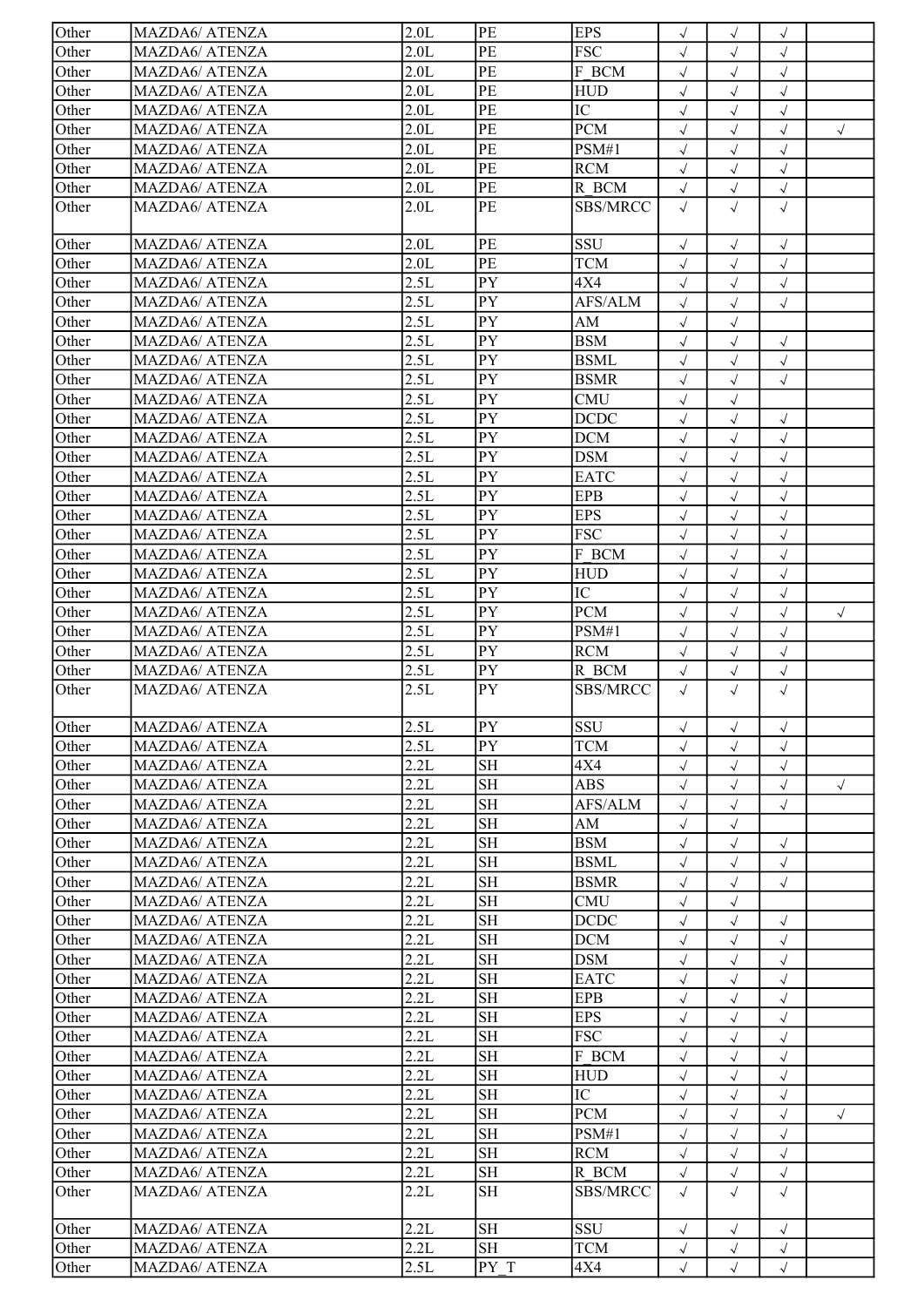| Other   | MAZDA6/ ATENZA        | 2.5L         | PY T          | <b>ABS</b>      | $\sqrt{ }$               | $\sqrt{ }$               | $\sqrt{ }$           | $\sqrt{ }$ |
|---------|-----------------------|--------------|---------------|-----------------|--------------------------|--------------------------|----------------------|------------|
| Other   | <b>MAZDA6/ ATENZA</b> | 2.5L         | PY T          | AFS/ALM         | $\sqrt{ }$               | $\sqrt{ }$               | $\sqrt{ }$           |            |
| Other   | <b>MAZDA6/ ATENZA</b> | 2.5L         | PY T          | AM              | $\sqrt{ }$               | $\sqrt{ }$               |                      |            |
| Other   | MAZDA6/ ATENZA        | 2.5L         | PY T          | <b>BSM</b>      | $\sqrt{ }$               | $\sqrt{ }$               | $\sqrt{ }$           |            |
| Other   | MAZDA6/ ATENZA        | 2.5L         | PY T          | <b>BSML</b>     | $\sqrt{ }$               | $\sqrt{}$                | $\sqrt{\phantom{a}}$ |            |
| Other   | <b>MAZDA6/ ATENZA</b> | 2.5L         | PY T          | <b>BSMR</b>     | $\sqrt{}$                | $\sqrt{}$                | $\sqrt{}$            |            |
| Other   | <b>MAZDA6/ ATENZA</b> | 2.5L         | PY T          | <b>CMU</b>      | $\sqrt{}$                | $\sqrt{}$                |                      |            |
| Other   | <b>MAZDA6/ ATENZA</b> | 2.5L         | PY T          | <b>DCDC</b>     | $\sqrt{}$                | $\sqrt{}$                |                      |            |
| Other   | <b>MAZDA6/ ATENZA</b> | 2.5L         | PY T          | <b>DCM</b>      | $\sqrt{ }$               | $\sqrt{}$                | $\sqrt{\phantom{a}}$ |            |
| Other   | <b>MAZDA6/ ATENZA</b> | 2.5L         | PY T          | <b>DSM</b>      | $\sqrt{ }$               | $\sqrt{ }$               | $\sqrt{ }$           |            |
| Other   | <b>MAZDA6/ ATENZA</b> | 2.5L         | PY T          | <b>EATC</b>     | $\sqrt{2}$               | $\sqrt{ }$               | $\sqrt{ }$           |            |
| Other   | <b>MAZDA6/ ATENZA</b> | 2.5L         | PY T          | <b>EPB</b>      | $\sqrt{ }$               | $\sqrt{}$                | $\sqrt{ }$           |            |
| Other   | <b>MAZDA6/ ATENZA</b> | 2.5L         | PY T          | <b>EPS</b>      | $\sqrt{ }$               | $\sqrt{2}$               | $\sqrt{ }$           |            |
| Other   | MAZDA6/ ATENZA        | 2.5L         | PY T          | <b>FSC</b>      | $\sqrt{ }$               | $\sqrt{}$                | $\sqrt{ }$           |            |
| Other   | <b>MAZDA6/ ATENZA</b> | 2.5L         | PY T          | F BCM           | $\sqrt{ }$               | $\sqrt{ }$               | $\sqrt{ }$           |            |
| Other   | <b>MAZDA6/ ATENZA</b> | 2.5L         | PY T          | <b>HUD</b>      | $\sqrt{ }$               | $\sqrt{ }$               | $\sqrt{ }$           |            |
| Other   | MAZDA6/ ATENZA        | 2.5L         | PY T          | IC              | $\sqrt{ }$               | $\sqrt{}$                | $\sqrt{ }$           |            |
| Other   | MAZDA6/ ATENZA        | 2.5L         | PY T          | <b>PCM</b>      | $\sqrt{ }$               | $\sqrt{}$                | $\sqrt{ }$           | $\sqrt{ }$ |
| Other   | MAZDA6/ ATENZA        | 2.5L         | PY T          | PSM#1           | $\sqrt{ }$               | $\sqrt{ }$               | $\sqrt{ }$           |            |
| Other   | <b>MAZDA6/ ATENZA</b> | 2.5L         | PY T          | <b>RCM</b>      | $\sqrt{}$                | $\sqrt{}$                | $\sqrt{ }$           |            |
| Other   | MAZDA6/ ATENZA        | 2.5L         | PY T          | R BCM           | $\sqrt{ }$               | $\sqrt{}$                | $\sqrt{ }$           |            |
| Other   | <b>MAZDA6/ ATENZA</b> | 2.5L         | $PY_T$        | <b>SBS/MRCC</b> | $\sqrt{ }$               | $\sqrt{ }$               | $\sqrt{ }$           |            |
|         |                       |              |               |                 |                          |                          |                      |            |
| Other   | MAZDA6/ ATENZA        | 2.5L         | PY T          | SSU             | $\sqrt{}$                | $\sqrt{}$                | $\sqrt{\phantom{a}}$ |            |
| Other   | <b>MAZDA6/ ATENZA</b> | 2.5L         | PY T          | <b>TCM</b>      | $\sqrt{ }$               | $\sqrt{ }$               | $\sqrt{ }$           |            |
| Other   | <b>MAZDA6/ ATENZA</b> | 2.5L         | PY T          | <b>VMC</b>      | $\sqrt{}$                | $\sqrt{ }$               | $\sqrt{ }$           |            |
| 1997 MY | Millenia              | 2.3L         | KJ            | A/C             | $\sqrt{ }$               | $\sqrt{}$                |                      |            |
| 1997 MY | Millenia              | 2.3L         | KJ            | <b>ABS</b>      | $\sqrt{ }$               | $\sqrt{ }$               |                      | $\sqrt{ }$ |
| 1997 MY | Millenia              | 2.3L         | KJ            | CCM             | $\sqrt{}$                | $\sqrt{ }$               |                      |            |
| 1997 MY | Millenia              | 2.3L         | KJ            | <b>PCM</b>      | $\sqrt{ }$               | $\sqrt{ }$               | $\sqrt{ }$           | $\sqrt{ }$ |
| 1998 MY | Millenia              | 2.3L         | KJ            | A/C             | $\sqrt{ }$               | $\sqrt{}$                |                      |            |
| 1998 MY | Millenia              | 2.3L         | KJ            | <b>ABS</b>      | $\sqrt{ }$               | $\sqrt{ }$               |                      | $\sqrt{ }$ |
| 1998 MY | Millenia              | 2.3L         | KJ            | CCM             | $\sqrt{ }$               | $\sqrt{ }$               |                      |            |
| 1998 MY | Millenia              | 2.3L         | KJ            | <b>PCM</b>      | $\sqrt{}$                | $\sqrt{}$                | $\sqrt{ }$           | $\sqrt{ }$ |
| 1999 MY | Millenia              | 2.3L         | KJ            | A/C             | $\sqrt{ }$               |                          |                      |            |
| 1999 MY | Millenia              | 2.3L         | KJ            |                 | $\sqrt{ }$               | $\sqrt{ }$<br>$\sqrt{ }$ |                      | $\sqrt{}$  |
|         |                       |              |               | <b>ABS</b>      |                          |                          |                      |            |
| 1999 MY | Millenia              | 2.3L<br>2.3L | KJ<br>KJ      | PCM             | $\sqrt{ }$<br>$\sqrt{2}$ | $\sqrt{ }$               | $\sqrt{ }$           | $\sqrt{ }$ |
| 2000 MY | Millenia              |              |               | ABS/TCS         |                          | $\sqrt{2}$               | $\sqrt{2}$           |            |
| 2000 MY | Millenia              | 2.3L         | KJ            | ABS             | $\sqrt{ }$               | $\sqrt{}$                |                      | $\sqrt{ }$ |
| 2000 MY | Millenia              | 2.3L         | KJ            | CCM             | $\sqrt{ }$               | $\sqrt{ }$               |                      |            |
| 2000 MY | Millenia              | 2.3L         | KJ            | <b>PCM</b>      | $\sqrt{}$                | $\sqrt{}$                | $\sqrt{ }$           | $\sqrt{ }$ |
| 2001 MY | Millenia              | 2.3L         | KJ            | A/C             | $\sqrt{ }$               | $\sqrt{ }$               |                      |            |
| 2001 MY | Millenia              | 2.3L         | KJ            | ABS/TCS         | $\sqrt{ }$               | $\sqrt{ }$               | $\sqrt{ }$           |            |
| 2001 MY | Millenia              | 2.3L         | KJ            | CCM             | $\sqrt{ }$               | $\sqrt{}$                |                      |            |
| 2001 MY | Millenia              | 2.3L         | KJ            | <b>PCM</b>      | $\sqrt{ }$               | $\sqrt{ }$               | $\sqrt{\phantom{a}}$ | $\sqrt{ }$ |
| 2001 MY | Millenia              | 2.5L         | <b>KL</b>     | A/C             | $\sqrt{ }$               | $\sqrt{}$                |                      |            |
| 2001 MY | Millenia              | 2.5L         | KL            | ABS/TCS         | $\sqrt{ }$               | $\sqrt{}$                | $\sqrt{}$            |            |
| 2001 MY | Millenia              | 2.5L         | KL            | <b>CCM</b>      | $\sqrt{ }$               | $\sqrt{}$                |                      |            |
| 2001 MY | Millenia              | 2.5L         | <b>KL</b>     | PCM             | $\sqrt{ }$               | $\sqrt{}$                | $\sqrt{ }$           | $\sqrt{}$  |
| 1997 MY | Millenia              | 2.5L         | <b>KL</b>     | A/C             | $\sqrt{ }$               | $\sqrt{}$                |                      |            |
| 1997 MY | Millenia              | 2.5L         | <b>KL</b>     | <b>ABS</b>      | $\sqrt{ }$               | $\sqrt{}$                |                      | $\sqrt{ }$ |
| 1997 MY | Millenia              | 2.5L         | <b>KL</b>     | <b>CCM</b>      | $\sqrt{ }$               | $\sqrt{2}$               |                      |            |
| 1997 MY | Millenia              | 2.5L         | KL            | <b>PCM</b>      | $\sqrt{ }$               | $\sqrt{}$                | $\sqrt{ }$           | $\sqrt{ }$ |
| 1998 MY | Millenia              | 2.5L         | KL            | A/C             | $\sqrt{ }$               | $\sqrt{ }$               |                      |            |
| 1998 MY | Millenia              | 2.5L         | <b>KL</b>     | <b>ABS</b>      | $\sqrt{ }$               | $\sqrt{ }$               |                      | $\sqrt{ }$ |
| 1998 MY | Millenia              | 2.5L         | KL            | <b>CCM</b>      | $\sqrt{ }$               | $\sqrt{ }$               |                      |            |
| 1998 MY | Millenia              | 2.5L         | <b>KL</b>     | <b>PCM</b>      | $\sqrt{ }$               | $\sqrt{}$                | $\sqrt{ }$           | $\sqrt{ }$ |
| 1999 MY | Millenia              | 2.5L         | <b>KL</b>     | A/C             | $\sqrt{ }$               | $\sqrt{}$                |                      |            |
| 1999 MY | Millenia              | 2.5L         | KL            | <b>ABS</b>      | $\sqrt{ }$               | $\sqrt{}$                |                      | $\sqrt{ }$ |
| 1999 MY | Millenia              | 2.5L         | <b>KL</b>     | <b>CCM</b>      | $\sqrt{ }$               | $\sqrt{}$                |                      |            |
| 1999 MY | Millenia              | 2.5L         | <b>KL</b>     | PCM             | $\sqrt{ }$               | $\sqrt{}$                | $\sqrt{ }$           | $\sqrt{ }$ |
| 2000 MY | Millenia              | 2.5L         | KL            | ABS/TCS         | $\sqrt{ }$               | $\sqrt{ }$               | $\sqrt{ }$           |            |
| 2000 MY | Millenia              | 2.5L         | <b>KL</b>     | <b>ABS</b>      | $\sqrt{ }$               | $\sqrt{ }$               |                      | $\sqrt{}$  |
| 2000 MY | Millenia              | 2.5L         | KL            | <b>CCM</b>      | $\sqrt{ }$               | $\sqrt{}$                |                      |            |
| 2000 MY | Millenia              | 2.5L         | $\mathbf{KL}$ | <b>PCM</b>      | $\sqrt{ }$               | $\sqrt{}$                | $\sqrt{ }$           | $\sqrt{ }$ |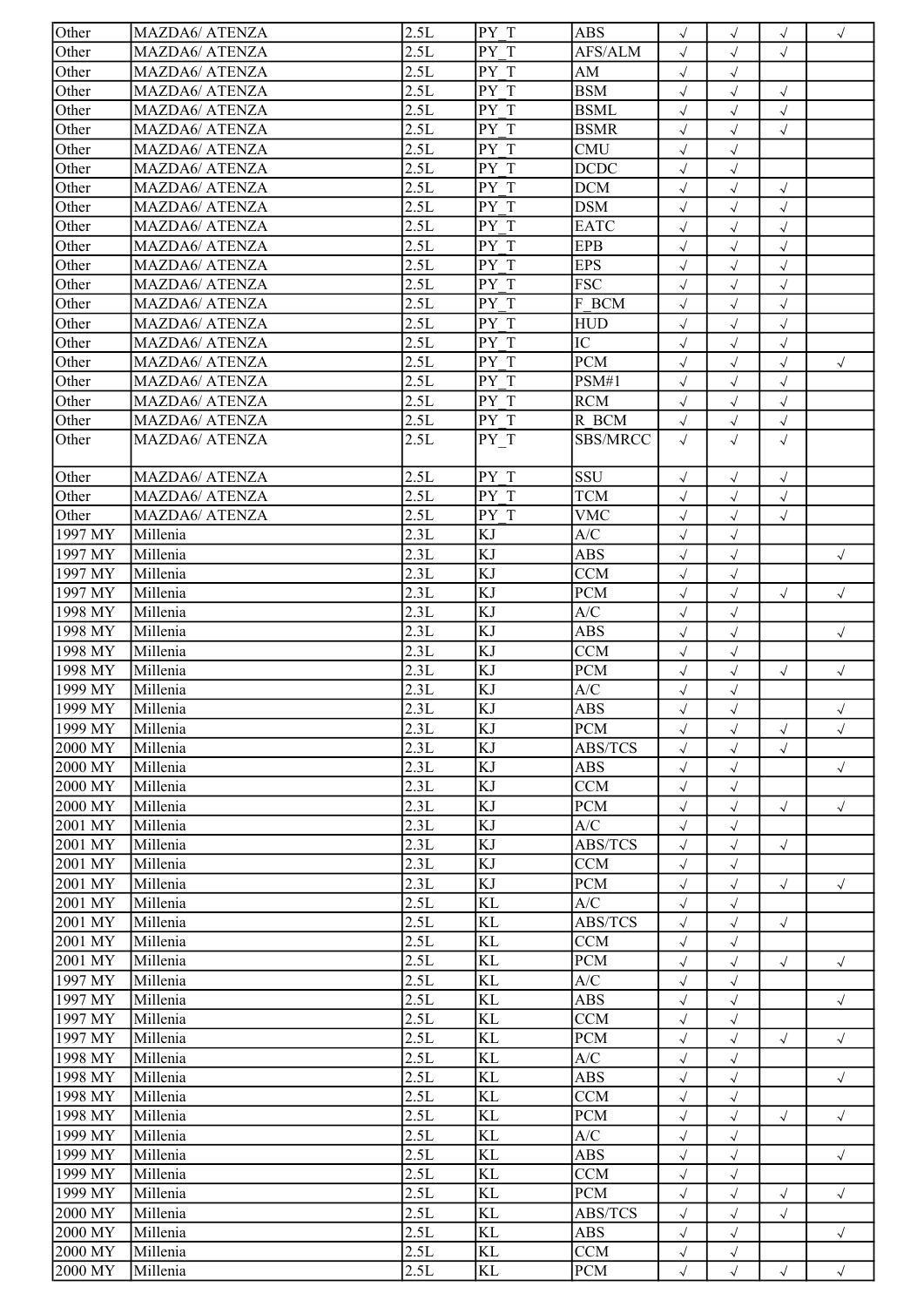| 1998 MY | MILLENIA / EUNOS 800 | 2.0L             | KF                     | A/C                                                               | $\sqrt{}$            | $\sqrt{ }$   |                      |              |
|---------|----------------------|------------------|------------------------|-------------------------------------------------------------------|----------------------|--------------|----------------------|--------------|
| 1998 MY | MILLENIA / EUNOS 800 | 2.0L             | KF                     | <b>ABS</b>                                                        | $\sqrt{ }$           | $\sqrt{}$    | $\sqrt{}$            | $\sqrt{ }$   |
| 1998 MY | MILLENIA / EUNOS 800 | 2.0L             | KF                     | <b>ABS</b>                                                        | $\sqrt{ }$           | $\sqrt{ }$   |                      | $\sqrt{ }$   |
| 1998 MY | MILLENIA / EUNOS 800 | 2.0L             | KF                     | <b>PCM</b>                                                        | $\sqrt{ }$           | $\sqrt{ }$   | $\sqrt{ }$           | $\sqrt{}$    |
| 2000 MY | MILLENIA / EUNOS 800 | 2.0L             | KF                     | A/C                                                               | $\sqrt{ }$           | $\sqrt{}$    |                      |              |
| 2000 MY | MILLENIA / EUNOS 800 | 2.0L             | KF                     | <b>ABS</b>                                                        | $\sqrt{ }$           | $\sqrt{ }$   | $\sqrt{\phantom{a}}$ | $\sqrt{ }$   |
| 2000 MY | MILLENIA / EUNOS 800 | 2.0L             | KF                     | <b>ABS</b>                                                        | $\sqrt{ }$           | $\sqrt{}$    |                      | $\sqrt{ }$   |
| 2000 MY | MILLENIA / EUNOS 800 | 2.0L             | KF                     | <b>PCM</b>                                                        | $\sqrt{ }$           | $\sqrt{}$    | $\sqrt{ }$           | $\sqrt{ }$   |
| 1996 MY | MILLENIA / EUNOS 800 | 2.3L             | KJ                     | ABS                                                               | $\sqrt{ }$           | $\sqrt{}$    |                      | $\sqrt{ }$   |
| 1996 MY | MILLENIA / EUNOS 800 | 2.3L             | KJ                     | <b>PCM</b>                                                        | $\sqrt{ }$           | $\sqrt{}$    | $\sqrt{ }$           | $\sqrt{ }$   |
| 1998 MY | MILLENIA / EUNOS 800 | 2.3L             | KJ                     | <b>ABS</b>                                                        | $\sqrt{2}$           | $\sqrt{2}$   | $\sqrt{ }$           | $\checkmark$ |
|         |                      |                  | KJ                     |                                                                   |                      |              |                      |              |
| 1998 MY | MILLENIA / EUNOS 800 | 2.3L             |                        | ABS                                                               | $\sqrt{ }$           | $\sqrt{}$    |                      | $\sqrt{ }$   |
| 1998 MY | MILLENIA / EUNOS 800 | 2.3L             | KJ                     | <b>PCM</b>                                                        | $\sqrt{2}$           | $\sqrt{2}$   | $\sqrt{ }$           | $\checkmark$ |
| 2000 MY | MILLENIA / EUNOS 800 | 2.3L             | KJ                     | 4WS                                                               | $\checkmark$         | $\sqrt{}$    |                      |              |
| 2000 MY | MILLENIA / EUNOS 800 | 2.3L             | KJ                     | A/C                                                               | $\checkmark$         | $\sqrt{ }$   |                      |              |
| 2000 MY | MILLENIA / EUNOS 800 | 2.3L             | KJ                     | <b>ABS</b>                                                        | $\sqrt{ }$           | $\sqrt{}$    | $\sqrt{\phantom{a}}$ | $\sqrt{ }$   |
| 2000 MY | MILLENIA / EUNOS 800 | 2.3L             | KJ                     | <b>ABS</b>                                                        | $\sqrt{ }$           | $\sqrt{}$    |                      | $\sqrt{}$    |
| 2000 MY | MILLENIA / EUNOS 800 | 2.3L             | KJ                     | <b>CCM</b>                                                        | $\sqrt{ }$           | $\sqrt{}$    |                      |              |
| 2000 MY | MILLENIA / EUNOS 800 | 2.3L             | KJ                     | <b>PCM</b>                                                        | $\checkmark$         | $\sqrt{2}$   | $\sqrt{\phantom{a}}$ | $\sqrt{}$    |
| 2000 MY | MILLENIA / EUNOS 800 | 2.5L             | <b>KL</b>              | 4WS                                                               | $\sqrt{ }$           | $\sqrt{2}$   |                      |              |
| 2000 MY | MILLENIA / EUNOS 800 | 2.5L             | KL                     | A/C                                                               | $\sqrt{ }$           | $\sqrt{ }$   |                      |              |
| 2000 MY | MILLENIA / EUNOS 800 | 2.5L             | KL                     | ABS                                                               | $\sqrt{ }$           | $\sqrt{2}$   | $\sqrt{ }$           | $\sqrt{ }$   |
| 2000 MY | MILLENIA / EUNOS 800 | 2.5L             | <b>KL</b>              | <b>ABS</b>                                                        | $\sqrt{ }$           | $\sqrt{2}$   |                      | $\sqrt{ }$   |
| 2000 MY | MILLENIA / EUNOS 800 | 2.5L             | KL                     | <b>CCM</b>                                                        | $\checkmark$         | $\sqrt{}$    |                      |              |
| 2000 MY | MILLENIA / EUNOS 800 | 2.5L             | $\overline{\text{KL}}$ | <b>PCM</b>                                                        | $\sqrt{ }$           | $\sqrt{2}$   | $\sqrt{ }$           | $\sqrt{ }$   |
|         |                      |                  |                        |                                                                   |                      |              |                      |              |
| 2002 MY | MILLENIA / EUNOS 800 | 2.5L             | KL                     | A/C                                                               | $\sqrt{ }$           | $\sqrt{}$    |                      |              |
| 2002 MY | MILLENIA / EUNOS 800 | 2.5L             | KL                     | ABS/TCS                                                           | $\sqrt{ }$           | $\sqrt{}$    | $\sqrt{ }$           |              |
| 2002 MY | MILLENIA / EUNOS 800 | 2.5L             | <b>KL</b>              | <b>PCM</b>                                                        | $\sqrt{ }$           | $\sqrt{}$    | $\sqrt{ }$           | $\sqrt{ }$   |
| 1996 MY | MILLENIA / EUNOS 800 | 2.5L             | KL                     | <b>ABS</b>                                                        | $\sqrt{\phantom{a}}$ | $\sqrt{ }$   |                      | $\sqrt{ }$   |
| 1996 MY | MILLENIA / EUNOS 800 | 2.5L             | <b>KL</b>              | <b>PCM</b>                                                        | $\sqrt{ }$           | $\sqrt{}$    | $\sqrt{ }$           | $\sqrt{ }$   |
| 1998 MY | MILLENIA / EUNOS 800 | 2.5L             | <b>KL</b>              | <b>ABS</b>                                                        | $\checkmark$         | $\sqrt{}$    | $\sqrt{ }$           | $\sqrt{ }$   |
| 1998 MY | MILLENIA / EUNOS 800 | 2.5L             | KL                     | <b>ABS</b>                                                        | $\sqrt{ }$           | $\sqrt{}$    |                      | $\sqrt{ }$   |
| 1998 MY | MILLENIA / EUNOS 800 | 2.5L             | KL                     | PCM                                                               | $\sqrt{ }$           | $\sqrt{}$    | $\sqrt{ }$           | $\sqrt{ }$   |
| 1999 MY | MPV (Europe/General) | 2.0L             | <b>FS</b>              | <b>ABS</b>                                                        | $\sqrt{ }$           | $\sqrt{2}$   | $\sqrt{ }$           | $\sqrt{ }$   |
| 1999 MY | MPV (Europe/General) | 2.0L             | <b>FS</b>              | <b>PCM</b>                                                        | $\sqrt{ }$           | $\sqrt{}$    | $\sqrt{ }$           | $\sqrt{ }$   |
| 2000 MY | MPV (Europe/General) | 2.0L             | <b>FS</b>              | ABS/TCS                                                           | $\sqrt{2}$           | $\sqrt{ }$   | $\sqrt{2}$           |              |
| 2000 MY | MPV (Europe/General) | 2.0L             | FS                     | PCM                                                               | $\sqrt{}$            | $\sqrt{}$    | $\sqrt{}$            | $\sqrt{ }$   |
| 2002 MY | MPV (Europe/General) | 3.0 <sub>L</sub> | AJ                     | ABS/TCS                                                           | $\checkmark$         | $\checkmark$ | $\sqrt{2}$           |              |
| 2002 MY | MPV (Europe/General) | 3.0L             | AJ                     | <b>PCM</b>                                                        | $\sqrt{ }$           | $\sqrt{}$    |                      |              |
|         | MPV (Europe/General) | 3.0L             |                        | <b>TCM</b>                                                        |                      |              | $\sqrt{ }$           | $\sqrt{}$    |
| 2002 MY |                      |                  | ${\rm AJ}$             |                                                                   | $\sqrt{ }$           | $\sqrt{ }$   | $\sqrt{ }$           |              |
| 1996 MY | MPV (Europe/General) | 3.0L             | JE                     | <b>ABS</b>                                                        | $\sqrt{ }$           | $\sqrt{}$    |                      | $\sqrt{}$    |
| 1996 MY | MPV (Europe/General) | 3.0 <sub>L</sub> | JE                     | <b>PCM</b>                                                        | $\sqrt{ }$           | $\sqrt{}$    | $\sqrt{ }$           | $\sqrt{}$    |
| 2002 MY | MPV (Europe/General) | 2.0L             | $RF-T$                 | ABS/TCS                                                           | $\sqrt{ }$           | $\sqrt{}$    | $\sqrt{ }$           |              |
| 2002 MY | MPV (Europe/General) | 2.0L             | $RF-T$                 | <b>FFH</b>                                                        | $\sqrt{ }$           | $\sqrt{}$    | $\sqrt{ }$           |              |
| 2002 MY | MPV (Europe/General) | 2.0L             | $RF-T$                 | <b>PCM</b>                                                        | $\sqrt{ }$           | $\sqrt{2}$   | $\checkmark$         | $\sqrt{ }$   |
| 2003 MY | MPV (Europe/General) | 2.0L             | $RF-T$                 | ABS/TCS                                                           | $\sqrt{ }$           | $\sqrt{}$    | $\sqrt{ }$           |              |
| 2003 MY | MPV (Europe/General) | 2.0L             | $RF-T$                 | <b>FFH</b>                                                        | $\checkmark$         | $\sqrt{2}$   | $\sqrt{ }$           |              |
| 2003 MY | MPV (Europe/General) | 2.0L             | $RF-T$                 | <b>PCM</b>                                                        | $\sqrt{2}$           | $\sqrt{2}$   | $\sqrt{2}$           | $\sqrt{ }$   |
| 2004 MY | MPV (Europe/General) | 2.0L             | $RF-T$                 | ABS/TCS                                                           | $\sqrt{ }$           | $\sqrt{}$    | $\sqrt{}$            |              |
| 2004 MY | MPV (Europe/General) | 2.0L             | $RF-T$                 | <b>FFH</b>                                                        | $\sqrt{2}$           | $\sqrt{}$    | $\sqrt{2}$           |              |
| 2004 MY | MPV (Europe/General) | 2.0L             | $RF-T$                 | <b>PCM</b>                                                        | $\checkmark$         | $\sqrt{}$    | $\sqrt{ }$           | $\sqrt{}$    |
| 2000 MY | MPV (Europe/General) | 2.5L             | GY                     | <b>ABS</b>                                                        | $\checkmark$         | $\sqrt{}$    | $\sqrt{ }$           | $\sqrt{ }$   |
| 2000 MY | MPV (Europe/General) | 2.5L             | GY                     | ABS/TCS                                                           | $\sqrt{ }$           | $\sqrt{}$    | $\sqrt{ }$           | $\sqrt{}$    |
|         |                      |                  |                        |                                                                   |                      |              |                      |              |
| 2000 MY | MPV (Europe/General) | 2.5L             | GY                     | <b>PCM</b>                                                        | $\sqrt{ }$           | $\sqrt{}$    | $\sqrt{ }$           | $\sqrt{ }$   |
| 1999 MY | MPV (Europe/General) | 2.5L             | GY                     | ABS/TCS                                                           | $\sqrt{ }$           | $\sqrt{}$    | $\sqrt{ }$           | $\sqrt{ }$   |
| 1999 MY | MPV (Europe/General) | 2.5L             | GY                     | CCM                                                               | $\checkmark$         | $\sqrt{}$    |                      |              |
| 1999 MY | MPV (Europe/General) | 2.5L             | GY                     | <b>PCM</b>                                                        | $\sqrt{ }$           | $\sqrt{}$    | $\checkmark$         | $\sqrt{ }$   |
| 2002 MY | MPV (Europe/General) | 2.3L             | L <sub>3</sub>         | ABS/TCS                                                           | $\sqrt{ }$           | $\sqrt{2}$   | $\sqrt{ }$           | $\sqrt{ }$   |
| 2002 MY | MPV (Europe/General) | 2.3L             | $\overline{L3}$        | <b>PCM</b>                                                        | $\sqrt{ }$           | $\sqrt{2}$   | $\sqrt{2}$           | $\checkmark$ |
| 1999 MY | MPV (JPN/General)    | 2.0L             | FS                     | A/C                                                               | $\checkmark$         | $\sqrt{2}$   |                      |              |
| 1999 MY | MPV (JPN/General)    | 2.0L             | FS                     | <b>ABS</b>                                                        | $\checkmark$         | $\sqrt{}$    | $\sqrt{}$            | $\sqrt{}$    |
| 1999 MY | MPV (JPN/General)    | 2.0L             | $\overline{\text{FS}}$ | <b>PCM</b>                                                        | $\sqrt{2}$           | $\sqrt{2}$   | $\sqrt{}$            | $\sqrt{ }$   |
| 2002 MY | MPV (JPN/General)    | 3.0 <sub>L</sub> | ${\rm AJ}$             | $\ensuremath{\mathcal{A}}\xspace/\ensuremath{\mathcal{C}}\xspace$ | $\sqrt{ }$           | $\sqrt{}$    |                      |              |
| 2002 MY | MPV (JPN/General)    | 3.0L             | AJ                     | ABS/TCS                                                           | $\sqrt{ }$           | $\sqrt{}$    | $\sqrt{}$            |              |
| 2002 MY | MPV (JPN/General)    | 3.0 <sub>L</sub> | ${\rm AJ}$             | <b>PCM</b>                                                        | $\sqrt{ }$           | $\sqrt{}$    | $\checkmark$         | $\sqrt{ }$   |
|         |                      |                  |                        |                                                                   |                      |              |                      |              |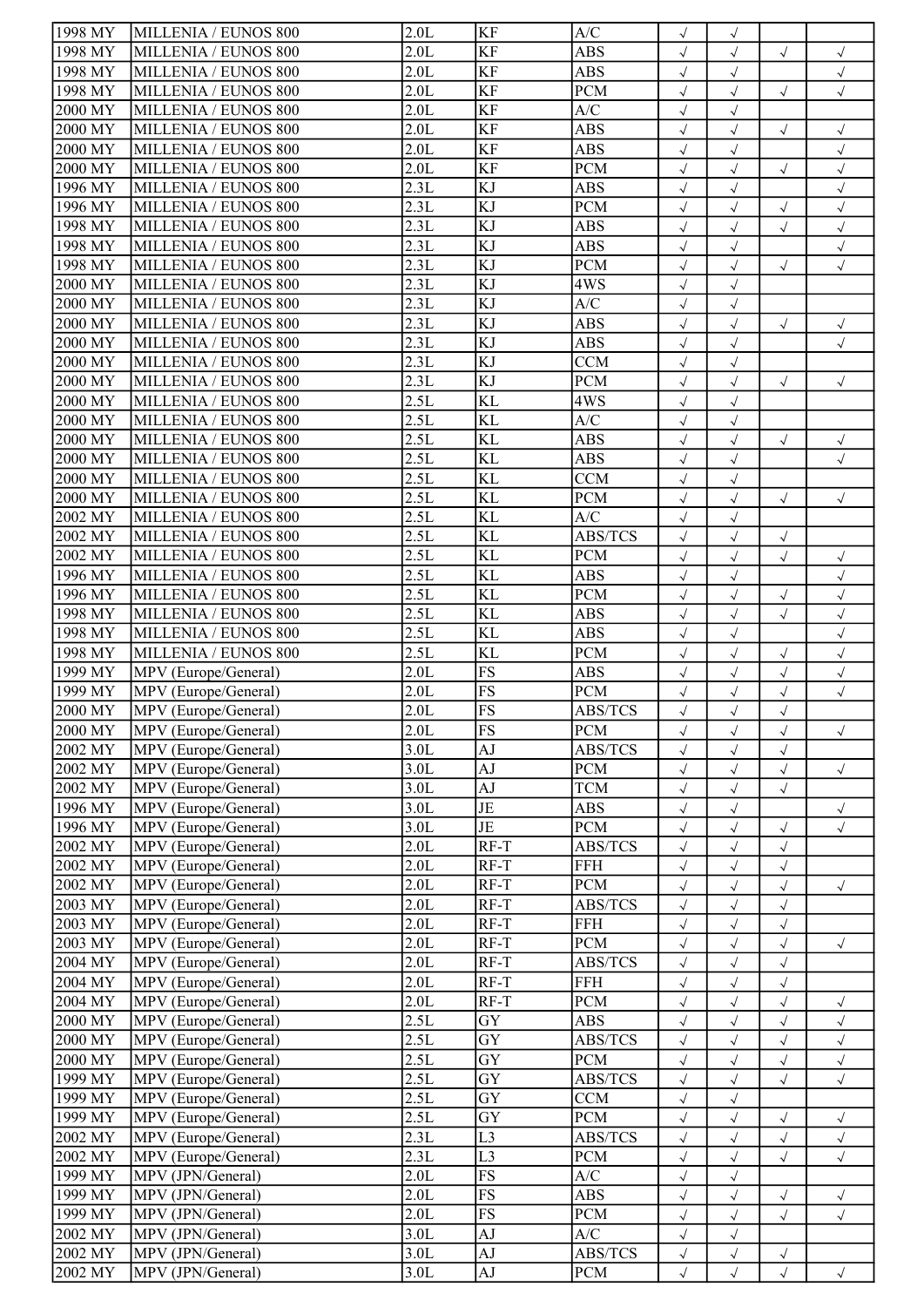| 2002 MY | MPV (JPN/General)             | 3.0 <sub>L</sub> | AJ             | <b>TCM</b>     | $\sqrt{ }$           | $\sqrt{ }$   | $\sqrt{ }$           |              |
|---------|-------------------------------|------------------|----------------|----------------|----------------------|--------------|----------------------|--------------|
| 2004 MY | MPV (JPN/General)             | 3.0 <sub>L</sub> | AJ             | A/C            | $\sqrt{ }$           | $\sqrt{ }$   |                      |              |
| 2004 MY | MPV (JPN/General)             | 3.0 <sub>L</sub> | AJ             | ABS/TCS        | $\sqrt{ }$           | $\sqrt{ }$   | $\sqrt{\phantom{a}}$ |              |
| 2004 MY | MPV (JPN/General)             | 3.0 <sub>L</sub> | AJ             | <b>PCM</b>     | $\sqrt{ }$           | $\sqrt{ }$   | $\sqrt{}$            | $\sqrt{ }$   |
| 2004 MY | MPV (JPN/General)             | 3.0 <sub>L</sub> | AJ             | <b>TCM</b>     | $\sqrt{ }$           | $\sqrt{ }$   | $\sqrt{\phantom{a}}$ |              |
| 2002 MY | MPV (JPN/General)             | 2.3L             | L <sub>3</sub> | A/C            | $\sqrt{ }$           | $\sqrt{ }$   |                      |              |
| 2002 MY | MPV (JPN/General)             | 2.3L             | L <sub>3</sub> | ABS/TCS        | $\sqrt{ }$           | $\sqrt{ }$   | $\sqrt{ }$           |              |
| 2002 MY | MPV (JPN/General)             | 2.3L             | L <sub>3</sub> | <b>PCM</b>     | $\sqrt{ }$           | $\sqrt{ }$   | $\sqrt{ }$           | $\sqrt{}$    |
| 2003 MY | MPV (JPN/General)             | 2.3L             | L <sub>3</sub> | A/C            | $\checkmark$         | $\sqrt{ }$   |                      |              |
| 2003 MY | MPV (JPN/General)             | 2.3L             | L <sub>3</sub> | ABS/TCS        | $\sqrt{ }$           | $\sqrt{ }$   | $\sqrt{ }$           |              |
| 2003 MY | MPV (JPN/General)             | 2.3L             | L <sub>3</sub> | PCM            | $\sqrt{ }$           | $\sqrt{ }$   | $\sqrt{ }$           | $\sqrt{}$    |
| 2004 MY | MPV (JPN/General)             | 2.3L             | L <sub>3</sub> | A/C            | $\sqrt{ }$           | $\sqrt{}$    |                      |              |
| 2004 MY | MPV (JPN/General)             | 2.3L             | L <sub>3</sub> | <b>ABS/TCS</b> | $\sqrt{2}$           | $\checkmark$ | $\sqrt{\phantom{a}}$ |              |
| 2004 MY | MPV (JPN/General)             | 2.3L             | L <sub>3</sub> | <b>PCM</b>     | $\checkmark$         | $\sqrt{}$    | $\sqrt{ }$           | $\sqrt{ }$   |
| 1999 MY | MPV (JPN/General)             | 2.5L             | GY             | A/C            | $\sqrt{\phantom{a}}$ | $\sqrt{ }$   |                      |              |
| 1999 MY | MPV (JPN/General)             | 2.5L             | GY             | <b>ABS</b>     | $\sqrt{\phantom{a}}$ | $\sqrt{ }$   | $\sqrt{\phantom{a}}$ | $\sqrt{}$    |
| 1999 MY | MPV (JPN/General)             | 2.5L             | GY             | <b>PCM</b>     | $\sqrt{ }$           | $\sqrt{ }$   | $\sqrt{\phantom{a}}$ | $\sqrt{ }$   |
| 2004 MY | MPV (North America / General) | 3.0 <sub>L</sub> | AJ             | ABS/TCS        | $\sqrt{ }$           | $\sqrt{ }$   | $\sqrt{ }$           |              |
|         |                               | 3.0L             | AJ             |                | $\sqrt{ }$           | $\sqrt{ }$   |                      |              |
| 2004 MY | MPV (North America / General) |                  |                | <b>CCM</b>     |                      |              |                      |              |
| 2004 MY | MPV (North America / General) | 3.0 <sub>L</sub> | AJ             | <b>PCM</b>     | $\sqrt{ }$           | $\sqrt{ }$   | $\sqrt{ }$           | $\sqrt{ }$   |
| 2004 MY | MPV (North America / General) | 3.0 <sub>L</sub> | AJ             | <b>RCM</b>     | $\sqrt{ }$           | $\sqrt{ }$   | $\sqrt{\phantom{a}}$ |              |
| 2004 MY | MPV (North America / General) | 3.0L             | AJ             | <b>TCM</b>     | $\checkmark$         | $\sqrt{ }$   | $\sqrt{ }$           |              |
| 1997 MY | MPV (North America / General) | 3.0 <sub>L</sub> | JE             | <b>ABS</b>     | $\sqrt{ }$           | $\sqrt{ }$   |                      | $\sqrt{ }$   |
| 1997 MY | MPV (North America / General) | 3.0 <sub>L</sub> | $\rm{JE}$      | <b>CCM</b>     | $\checkmark$         | $\sqrt{ }$   |                      |              |
| 1997 MY | MPV (North America / General) | 3.0L             | JE             | <b>PCM</b>     | $\sqrt{2}$           | $\sqrt{}$    | $\sqrt{\phantom{a}}$ | $\checkmark$ |
| 1998 MY | MPV (North America / General) | 3.0L             | JE             | ABS            | $\checkmark$         | $\sqrt{ }$   |                      | $\checkmark$ |
| 1998 MY | MPV (North America / General) | 3.0 <sub>L</sub> | $\rm{JE}$      | <b>PCM</b>     | $\sqrt{ }$           | $\sqrt{}$    | $\sqrt{ }$           | $\sqrt{ }$   |
| 1999 MY | MPV (North America / General) | 3.0 <sub>L</sub> | $\rm{JE}$      | <b>ABS</b>     | $\sqrt{ }$           | $\sqrt{ }$   |                      | $\sqrt{ }$   |
| 1999 MY | MPV (North America / General) | 3.0 <sub>L</sub> | $\rm{JE}$      | <b>PCM</b>     | $\sqrt{ }$           | $\sqrt{ }$   | $\sqrt{}$            | $\sqrt{ }$   |
| 2005 MY | MPV (North America / General) | 3.0 <sub>L</sub> | AJ             | A/C            | $\sqrt{ }$           | $\sqrt{ }$   |                      |              |
| 2005 MY | MPV (North America / General) | 3.0L             | AJ             | ABS/TCS        | $\sqrt{ }$           | $\sqrt{ }$   | $\sqrt{ }$           |              |
| 2005 MY | MPV (North America / General) | 3.0L             | AJ             | <b>CCM</b>     | $\sqrt{ }$           | $\sqrt{ }$   |                      |              |
| 2005 MY | MPV (North America / General) | 3.0 <sub>L</sub> | AJ             | <b>PCM</b>     | $\sqrt{ }$           | $\sqrt{ }$   | $\sqrt{ }$           | $\sqrt{ }$   |
| 2005 MY | MPV (North America / General) | 3.0L             | AJ             | <b>RCM</b>     | $\checkmark$         | $\sqrt{ }$   | $\sqrt{\phantom{a}}$ |              |
| 2005 MY | MPV (North America / General) | 3.0 <sub>L</sub> | AJ             | <b>TCM</b>     | $\sqrt{ }$           | $\sqrt{ }$   | $\sqrt{ }$           |              |
| 2006 MY | MPV (North America / General) | 3.0 <sub>L</sub> | AJ             | A/C            | $\sqrt{2}$           | $\sqrt{ }$   |                      |              |
| 2006 MY | MPV (North America / General) | 3.0 <sub>L</sub> | AJ             | ABS/TCS        | $\sqrt{ }$           | $\sqrt{ }$   | $\sqrt{ }$           |              |
| 2006 MY | MPV (North America / General) | 3.0L             | AJ             | <b>CCM</b>     | $\sqrt{ }$           | $\sqrt{}$    |                      |              |
| 2006 MY | MPV (North America / General) | 3.0 <sub>L</sub> | ${\rm AJ}$     | <b>PCM</b>     | $\sqrt{ }$           | $\sqrt{ }$   | $\sqrt{ }$           | $\sqrt{ }$   |
| 2006 MY | MPV (North America / General) | 3.0L             | AJ             | <b>RCM</b>     | $\sqrt{ }$           | $\sqrt{ }$   | $\sqrt{ }$           |              |
| 2006 MY | MPV (North America / General) | 3.0L             | AJ             | <b>TCM</b>     | $\sqrt{ }$           | $\sqrt{ }$   | $\sqrt{ }$           |              |
| 2000 MY | MPV (North America / General) | 2.5L             | GY             | ABS/TCS        | $\sqrt{ }$           | $\sqrt{}$    | $\sqrt{\phantom{a}}$ | $\sqrt{ }$   |
|         | MPV (North America / General) |                  |                | <b>CCM</b>     |                      |              |                      |              |
| 2000 MY |                               | 2.5L             | GY             |                | $\sqrt{ }$           | $\sqrt{}$    |                      |              |
| 2000 MY | MPV (North America / General) | 2.5L             | GY             | <b>PCM</b>     | $\sqrt{ }$           | $\sqrt{}$    | $\sqrt{ }$           | $\sqrt{ }$   |
| 2001 MY | MPV (North America / General) | 2.5L             | GY             | ABS/TCS        | $\sqrt{ }$           | $\sqrt{}$    | $\sqrt{ }$           | $\sqrt{}$    |
| 2001 MY | MPV (North America / General) | 2.5L             | GY             | <b>CCM</b>     | $\sqrt{ }$           | $\sqrt{ }$   |                      |              |
| 2001 MY | MPV (North America / General) | 2.5L             | GY             | <b>PCM</b>     | $\checkmark$         | $\sqrt{ }$   | $\sqrt{ }$           | $\sqrt{ }$   |
| 2002 MY | MPV (North America / General) | 3.0 <sub>L</sub> | AJ             | ABS/TCS        | $\sqrt{ }$           | $\sqrt{}$    | $\sqrt{ }$           | $\sqrt{}$    |
| 2002 MY | MPV (North America / General) | 3.0 <sub>L</sub> | AJ             | <b>CCM</b>     | $\sqrt{ }$           | $\sqrt{}$    |                      |              |
| 2002 MY | MPV (North America / General) | 3.0L             | AJ             | <b>PCM</b>     | $\sqrt{2}$           | $\checkmark$ | $\sqrt{ }$           | $\sqrt{ }$   |
| 2002 MY | MPV (North America / General) | 3.0 <sub>L</sub> | AJ             | <b>TCM</b>     | $\sqrt{ }$           | $\sqrt{}$    | $\sqrt{ }$           | $\sqrt{ }$   |
| 2003 MY | MPV (North America / General) | 3.0 <sub>L</sub> | AJ             | ABS/TCS        | $\sqrt{ }$           | $\sqrt{ }$   | $\sqrt{ }$           | $\sqrt{ }$   |
| 2003 MY | MPV (North America / General) | 3.0 <sub>L</sub> | AJ             | <b>CCM</b>     | $\sqrt{ }$           | $\sqrt{ }$   |                      |              |
| 2003 MY | MPV (North America / General) | 3.0 <sub>L</sub> | AJ             | <b>PCM</b>     | $\sqrt{ }$           | $\sqrt{ }$   | $\sqrt{ }$           | $\sqrt{ }$   |
| 2003 MY | MPV (North America / General) | 3.0 <sub>L</sub> | AJ             | TCM            | $\sqrt{ }$           | $\sqrt{ }$   | $\sqrt{ }$           | $\sqrt{ }$   |
| 2006 MY | MPV / Mazda8 (JPN/General)    | 2.3L             | L <sub>3</sub> | 4X4            | $\sqrt{ }$           | $\sqrt{}$    |                      |              |
| 2006 MY | MPV / Mazda8 (JPN/General)    | 2.3L             | L3             | <b>ABS</b>     | $\sqrt{ }$           | $\sqrt{ }$   | $\sqrt{\phantom{a}}$ | $\sqrt{ }$   |
| 2006 MY | MPV / Mazda8 (JPN/General)    | 2.3L             | L3             | AM             | $\checkmark$         | $\sqrt{}$    |                      |              |
| 2006 MY | MPV / Mazda8 (JPN/General)    | 2.3L             | L <sub>3</sub> | <b>GEM</b>     | $\checkmark$         | $\sqrt{ }$   | $\sqrt{\phantom{a}}$ |              |
| 2006 MY | MPV / Mazda8 (JPN/General)    | 2.3L             | L <sub>3</sub> | <b>HCM</b>     | $\sqrt{ }$           | $\sqrt{ }$   | $\sqrt{\phantom{a}}$ |              |
| 2006 MY | MPV / Mazda8 (JPN/General)    | 2.3L             | L3             | IC             | $\sqrt{ }$           | $\sqrt{}$    | $\sqrt{ }$           |              |
| 2006 MY | MPV / Mazda8 (JPN/General)    | 2.3L             | L <sub>3</sub> | <b>ICCM</b>    | $\sqrt{ }$           | $\sqrt{}$    | $\sqrt{ }$           |              |
| 2006 MY | MPV / Mazda8 (JPN/General)    | 2.3L             | L3             | <b>LCM</b>     | $\checkmark$         | $\sqrt{ }$   |                      |              |
| 2006 MY | MPV / Mazda8 (JPN/General)    | 2.3L             | L <sub>3</sub> | <b>LPSDM</b>   | $\sqrt{ }$           | $\sqrt{ }$   |                      |              |
| 2006 MY | MPV / Mazda8 (JPN/General)    | 2.3L             | L <sub>3</sub> | <b>LTM</b>     | $\sqrt{ }$           | $\sqrt{ }$   | $\sqrt{\phantom{a}}$ |              |
|         |                               |                  |                |                |                      |              |                      |              |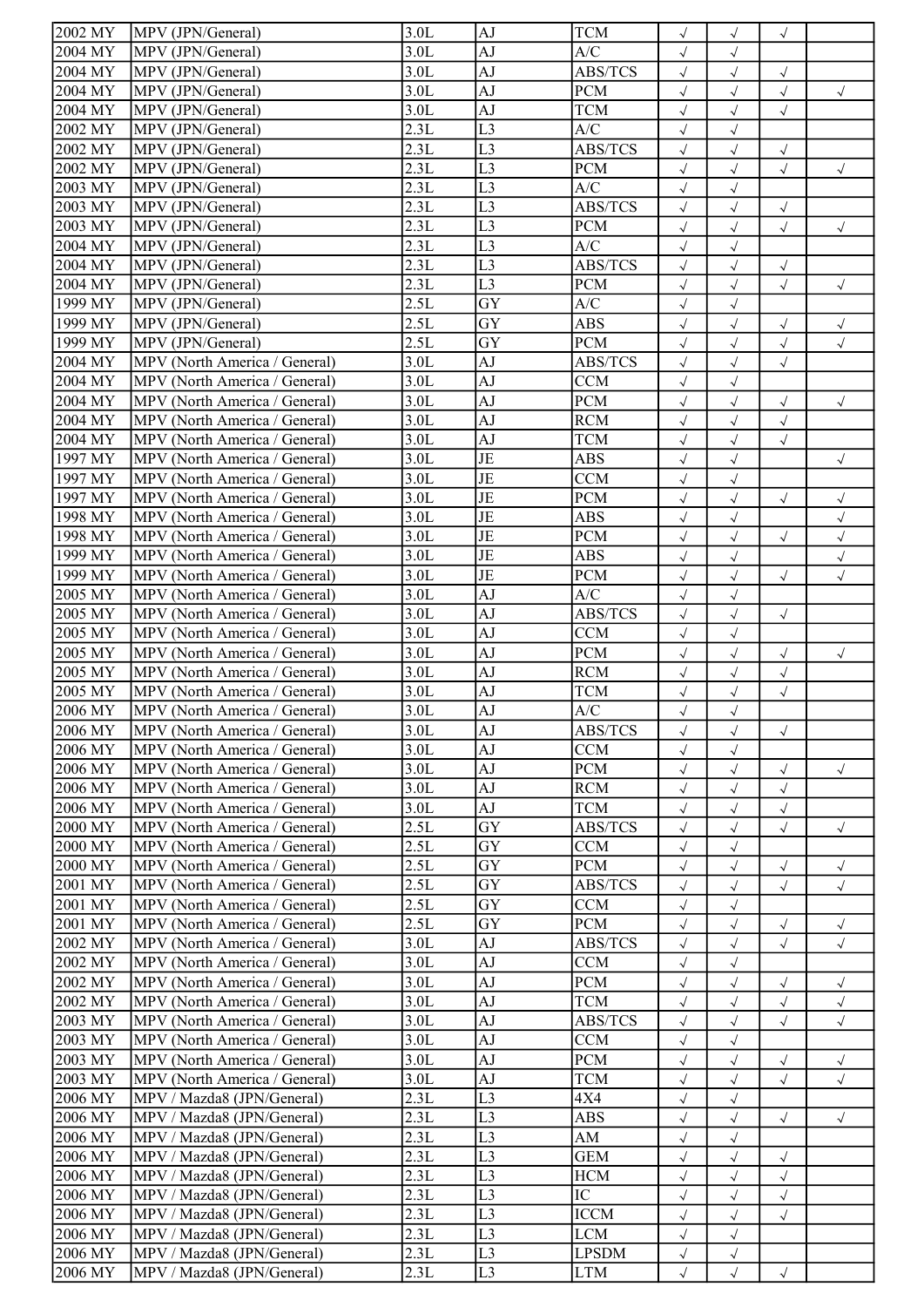| 2006 MY | MPV / Mazda8 (JPN/General)     | 2.3L | L <sub>3</sub>  | PCM                    | $\sqrt{ }$               | $\sqrt{}$    | $\sqrt{}$            | $\sqrt{ }$           |
|---------|--------------------------------|------|-----------------|------------------------|--------------------------|--------------|----------------------|----------------------|
| 2006 MY | MPV / Mazda8 (JPN/General)     | 2.3L | L <sub>3</sub>  | <b>RCM</b>             | $\checkmark$             | $\sqrt{}$    | $\sqrt{ }$           |                      |
| 2006 MY | MPV / Mazda8 (JPN/General)     | 2.3L | L <sub>3</sub>  | <b>RKE</b>             | $\sqrt{ }$               | $\sqrt{ }$   | $\sqrt{ }$           |                      |
| 2006 MY | MPV / Mazda8 (JPN/General)     | 2.3L | L3              | <b>RPSDM</b>           | $\sqrt{ }$               | $\sqrt{}$    |                      |                      |
| 2006 MY | MPV / Mazda8 (JPN/General)     | 2.3L | L <sub>3</sub>  | <b>TCM</b>             | $\sqrt{ }$               | $\sqrt{}$    | $\sqrt{ }$           |                      |
| 2006 MY | MPV / Mazda8 (JPN/General)     | 2.3L | L3 T            | <b>ABS</b>             | $\sqrt{ }$               | $\sqrt{}$    | $\sqrt{ }$           | $\sqrt{ }$           |
| 2006 MY | MPV / Mazda8 (JPN/General)     | 2.3L | L3 T            | AM                     |                          |              |                      |                      |
|         |                                |      |                 |                        | $\sqrt{ }$               | $\sqrt{}$    |                      |                      |
| 2006 MY | MPV / Mazda8 (JPN/General)     | 2.3L | L3 T            | <b>GEM</b>             | $\sqrt{ }$               | $\sqrt{}$    | $\sqrt{ }$           |                      |
| 2006 MY | MPV / Mazda8 (JPN/General)     | 2.3L | L3 T            | <b>HCM</b>             | $\sqrt{ }$               | $\sqrt{}$    | $\sqrt{ }$           |                      |
| 2006 MY | MPV / Mazda8 (JPN/General)     | 2.3L | L3 T            | IC                     | $\sqrt{ }$               | $\sqrt{}$    | $\checkmark$         |                      |
| 2006 MY | MPV / Mazda8 (JPN/General)     | 2.3L | L3 T            | <b>ICCM</b>            | $\sqrt{2}$               | $\sqrt{2}$   | $\sqrt{2}$           |                      |
| 2006 MY | MPV / Mazda8 (JPN/General)     | 2.3L | L3 T            | <b>LCM</b>             | $\sqrt{ }$               | $\sqrt{}$    |                      |                      |
| 2006 MY | MPV / Mazda8 (JPN/General)     | 2.3L | L3 T            | <b>LPSDM</b>           | $\sqrt{2}$               | $\sqrt{2}$   |                      |                      |
| 2006 MY | MPV / Mazda8 (JPN/General)     | 2.3L | L3 T            | <b>LTM</b>             | $\checkmark$             | $\sqrt{}$    | $\sqrt{}$            |                      |
| 2006 MY | MPV / Mazda8 (JPN/General)     | 2.3L | L3 T            | <b>PCM</b>             | $\checkmark$             | $\sqrt{}$    | $\sqrt{}$            | $\sqrt{ }$           |
| 2006 MY | MPV / Mazda8 (JPN/General)     | 2.3L | L3 T            | <b>RCM</b>             | $\sqrt{ }$               | $\sqrt{}$    | $\sqrt{ }$           |                      |
| 2006 MY | MPV / Mazda8 (JPN/General)     | 2.3L | L3 T            | <b>RKE</b>             | $\sqrt{ }$               | $\sqrt{}$    | $\sqrt{ }$           |                      |
| 2006 MY | MPV / Mazda8 (JPN/General)     | 2.3L | L3 T            | <b>RPSDM</b>           | $\sqrt{ }$               | $\sqrt{}$    |                      |                      |
|         | MPV / Mazda8 (JPN/General)     | 2.3L | L3 T            | <b>TCM</b>             | $\checkmark$             |              | $\sqrt{ }$           |                      |
| 2006 MY |                                |      |                 |                        |                          | $\sqrt{2}$   |                      |                      |
| 2013 MY | MPV / Mazda8 (JPN/General)     | 2.3L | L <sub>3</sub>  | 4X4                    | $\sqrt{ }$               | $\sqrt{2}$   |                      |                      |
| 2013 MY | MPV / Mazda8 (JPN/General)     | 2.3L | L <sub>3</sub>  | <b>ABS</b>             | $\sqrt{ }$               | $\sqrt{ }$   | $\sqrt{ }$           | $\sqrt{ }$           |
| 2013 MY | MPV / Mazda8 (JPN/General)     | 2.3L | L <sub>3</sub>  | AM                     | $\checkmark$             | $\sqrt{2}$   |                      |                      |
| 2013 MY | MPV / Mazda8 (JPN/General)     | 2.3L | L <sub>3</sub>  | <b>GEM</b>             | $\sqrt{ }$               | $\sqrt{ }$   | $\sqrt{ }$           |                      |
| 2013 MY | MPV / Mazda8 (JPN/General)     | 2.3L | L <sub>3</sub>  | <b>HCM</b>             | $\checkmark$             | $\sqrt{ }$   | $\sqrt{ }$           |                      |
| 2013 MY | MPV / Mazda8 (JPN/General)     | 2.3L | $\overline{L3}$ | $\overline{\text{IC}}$ | $\sqrt{2}$               | $\sqrt{2}$   | $\checkmark$         |                      |
| 2013 MY | MPV / Mazda8 (JPN/General)     | 2.3L | L <sub>3</sub>  | <b>ICCM</b>            | $\sqrt{ }$               | $\sqrt{}$    | $\sqrt{}$            |                      |
| 2013 MY | MPV / Mazda8 (JPN/General)     | 2.3L | L <sub>3</sub>  | <b>LCM</b>             | $\sqrt{}$                | $\sqrt{ }$   |                      |                      |
| 2013 MY | MPV / Mazda8 (JPN/General)     | 2.3L | L <sub>3</sub>  | <b>LPSDM</b>           | $\sqrt{ }$               | $\sqrt{ }$   |                      |                      |
| 2013 MY | MPV / Mazda8 (JPN/General)     | 2.3L | L <sub>3</sub>  | <b>LTM</b>             | $\sqrt{\phantom{a}}$     | $\sqrt{ }$   | $\sqrt{\phantom{a}}$ |                      |
| 2013 MY | MPV / Mazda8 (JPN/General)     | 2.3L | L <sub>3</sub>  | <b>PCM</b>             | $\sqrt{ }$               | $\sqrt{}$    | $\sqrt{ }$           | $\sqrt{}$            |
|         |                                |      | L <sub>3</sub>  |                        |                          |              |                      |                      |
| 2013 MY | MPV / Mazda8 (JPN/General)     | 2.3L |                 | RCM                    | $\checkmark$             | $\sqrt{2}$   | $\checkmark$         |                      |
| 2013 MY | MPV / Mazda8 (JPN/General)     | 2.3L | L <sub>3</sub>  | <b>RKE</b>             | $\sqrt{ }$               | $\sqrt{}$    | $\sqrt{ }$           |                      |
| 2013 MY | MPV / Mazda8 (JPN/General)     | 2.3L | L <sub>3</sub>  | <b>RPSDM</b>           | $\sqrt{ }$               | $\sqrt{}$    |                      |                      |
| 2013 MY | MPV / Mazda8 (JPN/General)     | 2.3L | L <sub>3</sub>  | <b>TCM</b>             | $\sqrt{ }$               | $\sqrt{2}$   | $\sqrt{ }$           |                      |
| 2012 MY | MPV / Mazda8 (JPN/General)     | 2.5L | $\overline{L5}$ | <b>ABS</b>             | $\sqrt{ }$               | $\sqrt{}$    | $\sqrt{ }$           | $\sqrt{}$            |
| 2012 MY | MPV / Mazda8 (JPN/General)     | 2.5L | L <sub>5</sub>  | AM                     | $\sqrt{2}$               | $\sqrt{2}$   |                      |                      |
| 2012 MY | MPV / Mazda8 (JPN/General)     | 2.5L | L <sub>5</sub>  | <b>GEM</b>             | $\sqrt{ }$               | $\sqrt{}$    | $\sqrt{}$            |                      |
| 2012 MY | MPV / Mazda8 (JPN/General)     | 2.5L | $\overline{L5}$ | HCM                    | $\sqrt{ }$               | $\sqrt{}$    | $\sqrt{2}$           |                      |
| 2012 MY | MPV / Mazda8 (JPN/General)     | 2.5L | L5              | IC                     | $\sqrt{ }$               | $\sqrt{ }$   | $\sqrt{ }$           |                      |
| 2012 MY | MPV / Mazda8 (JPN/General)     | 2.5L | L5              | <b>ICCM</b>            | $\sqrt{ }$               | $\sqrt{ }$   | $\sqrt{\phantom{a}}$ |                      |
| 2012 MY | MPV / Mazda8 (JPN/General)     | 2.5L | L <sub>5</sub>  | <b>LCM</b>             | $\sqrt{\phantom{a}}$     | $\sqrt{ }$   |                      |                      |
| 2012 MY | MPV / Mazda8 (JPN/General)     | 2.5L | L <sub>5</sub>  | <b>LPSDM</b>           | $\sqrt{ }$               | $\sqrt{}$    |                      |                      |
| 2012 MY | MPV / Mazda8 (JPN/General)     | 2.5L | L <sub>5</sub>  | <b>LTM</b>             |                          |              |                      |                      |
|         |                                |      |                 |                        | $\sqrt{ }$               | $\sqrt{}$    | $\sqrt{ }$           |                      |
| 2012 MY | MPV / Mazda8 (JPN/General)     | 2.5L | L <sub>5</sub>  | <b>PCM</b>             | $\sqrt{ }$               | $\sqrt{}$    |                      | $\sqrt{\phantom{a}}$ |
| 2012 MY | MPV / Mazda8 (JPN/General)     | 2.5L | L <sub>5</sub>  | <b>PCM</b>             | $\sqrt{2}$               | $\sqrt{}$    | $\sqrt{}$            | $\sqrt{ }$           |
| 2012 MY | MPV / Mazda8 (JPN/General)     | 2.5L | L5              | <b>RCM</b>             | $\sqrt{ }$               | $\checkmark$ | $\sqrt{ }$           |                      |
| 2012 MY | MPV / Mazda8 (JPN/General)     | 2.5L | L <sub>5</sub>  | <b>RKE</b>             | $\sqrt{ }$               | $\sqrt{2}$   | $\checkmark$         |                      |
| 2012 MY | MPV / Mazda8 (JPN/General)     | 2.5L | L <sub>5</sub>  | <b>RPSDM</b>           | $\sqrt{2}$               | $\sqrt{2}$   |                      |                      |
| 2012 MY | MPV / Mazda8 (JPN/General)     | 2.5L | L <sub>5</sub>  | <b>TCM</b>             | $\sqrt{ }$               | $\sqrt{}$    | $\sqrt{ }$           |                      |
| 1997 MY | $MX-5$                         | 1.6L | <b>B6</b>       | ABS                    | $\sqrt{2}$               | $\sqrt{2}$   |                      | $\sqrt{ }$           |
| 1997 MY | $MX-5$                         | 1.6L | <b>B6</b>       | <b>PCM</b>             | $\checkmark$             | $\sqrt{}$    | $\sqrt{ }$           | $\sqrt{}$            |
| 2000 MY | $MX-5$                         | 1.6L | <b>B6</b>       | <b>ABS/TCS</b>         | $\sqrt{ }$               | $\sqrt{}$    | $\sqrt{}$            |                      |
| 2000 MY | $MX-5$                         | 1.6L | <b>B6</b>       | <b>PCM</b>             | $\sqrt{ }$               | $\sqrt{}$    | $\sqrt{ }$           | $\sqrt{ }$           |
| 1997 MY | $MX-5$                         | 1.8L | BP              | <b>ABS</b>             | $\sqrt{ }$               | $\sqrt{}$    |                      | $\sqrt{ }$           |
| 1997 MY | $MX-5$                         | 1.8L | <b>BP</b>       | <b>PCM</b>             |                          |              |                      |                      |
| 2000 MY | $MX-5$                         | 1.8L | <b>BP</b>       | ABS/TCS                | $\sqrt{ }$<br>$\sqrt{ }$ | $\sqrt{}$    | $\sqrt{}$            | $\sqrt{}$            |
|         |                                |      |                 |                        |                          | $\sqrt{}$    | $\checkmark$         |                      |
| 2000 MY | $MX-5$                         | 1.8L | BP              | <b>PCM</b>             | $\sqrt{ }$               | $\sqrt{}$    | $\sqrt{ }$           | $\sqrt{ }$           |
| 2005 MY | MX-5 (Europe / General Specs.) | 1.8L | $\rm L8$        | <b>ABS</b>             | $\sqrt{ }$               | $\sqrt{}$    | $\sqrt{ }$           | $\sqrt{ }$           |
| 2005 MY | MX-5 (Europe / General Specs.) | 1.8L | L8              | <b>DHS</b>             | $\sqrt{ }$               | $\sqrt{ }$   | $\sqrt{ }$           |                      |
| 2005 MY | MX-5 (Europe / General Specs.) | 1.8L | L8              | IC                     | $\sqrt{ }$               | $\sqrt{}$    | $\sqrt{ }$           |                      |
| 2005 MY | MX-5 (Europe / General Specs.) | 1.8L | L8              | PCM                    | $\sqrt{ }$               | $\sqrt{}$    | $\sqrt{ }$           | $\sqrt{ }$           |
| 2005 MY | MX-5 (Europe / General Specs.) | 1.8L | L8              | <b>RCM</b>             | $\sqrt{ }$               | $\sqrt{}$    | $\sqrt{}$            |                      |
| 2005 MY | MX-5 (Europe / General Specs.) | 1.8L | $\mbox{L}8$     | <b>RHT</b>             | $\sqrt{ }$               | $\sqrt{ }$   | $\sqrt{ }$           |                      |
| 2005 MY | MX-5 (Europe / General Specs.) | 1.8L | L8              | <b>RKE</b>             | $\sqrt{}$                | $\sqrt{}$    | $\sqrt{}$            |                      |
|         |                                |      |                 |                        |                          |              |                      |                      |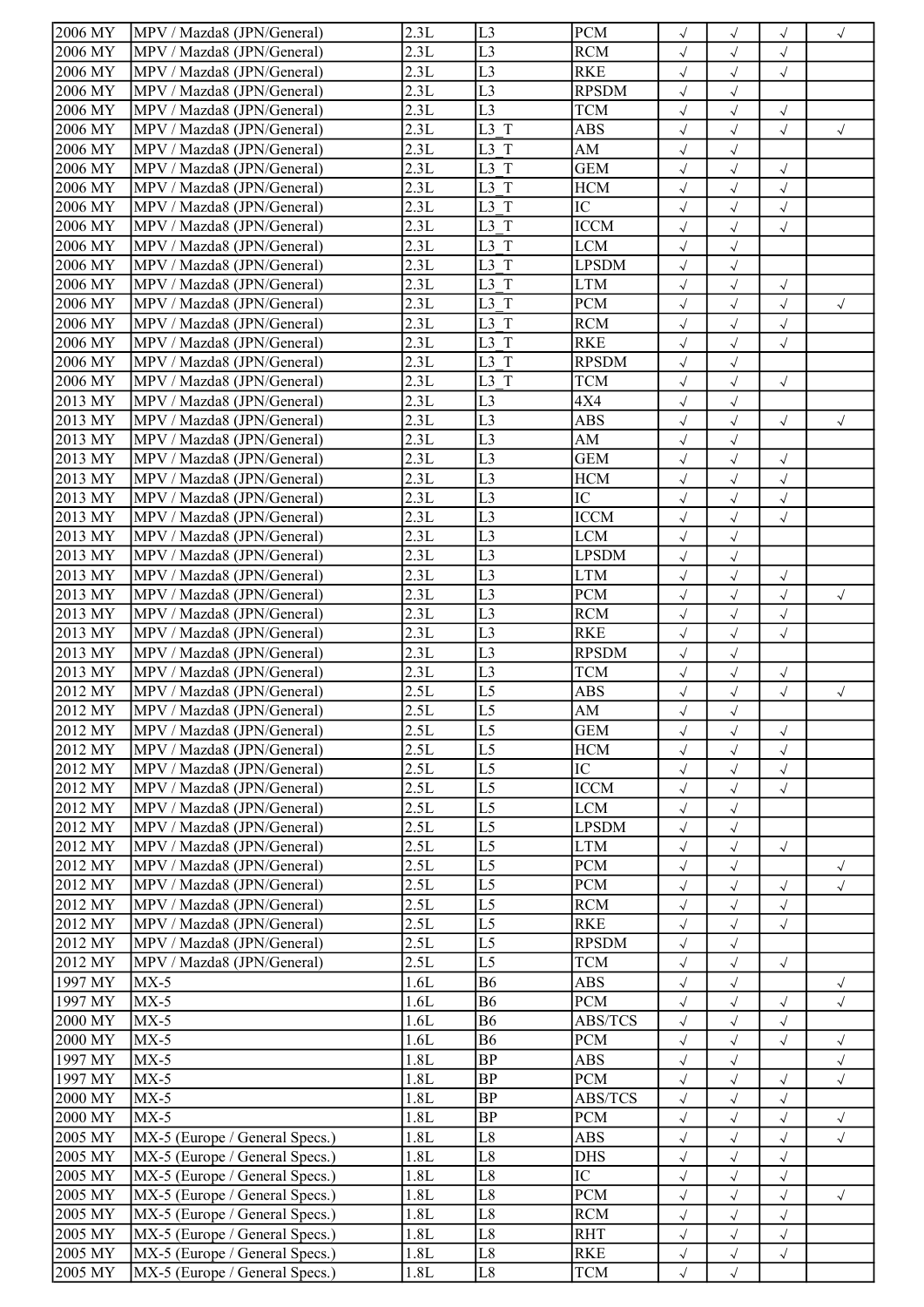| 2005 MY            | MX-5 (Europe / General Specs.)                                   | 2.0L         | LF                  | <b>ABS</b>               | $\sqrt{}$                | $\sqrt{}$  | $\sqrt{ }$                 | $\sqrt{ }$               |
|--------------------|------------------------------------------------------------------|--------------|---------------------|--------------------------|--------------------------|------------|----------------------------|--------------------------|
| 2005 MY            | MX-5 (Europe / General Specs.)                                   | 2.0L         | LF                  | <b>DHS</b>               | $\sqrt{ }$               | $\sqrt{}$  | $\sqrt{}$                  |                          |
| 2005 MY            | MX-5 (Europe / General Specs.)                                   | 2.0L         | LF                  | IC                       | $\checkmark$             | $\sqrt{}$  | $\sqrt{\ }$                |                          |
| 2005 MY            | MX-5 (Europe / General Specs.)                                   | 2.0L         | LF                  | <b>PCM</b>               | $\sqrt{ }$               | $\sqrt{}$  | $\sqrt{ }$                 | $\sqrt{ }$               |
| $2005$ MY          | MX-5 (Europe / General Specs.)                                   | 2.0L         | LF                  | <b>RCM</b>               | $\sqrt{ }$               | $\sqrt{}$  | $\sqrt{ }$                 |                          |
| 2005 MY            | MX-5 (Europe / General Specs.)                                   | 2.0L         | LF                  | <b>RHT</b>               | $\sqrt{ }$               | $\sqrt{}$  | $\sqrt{ }$                 |                          |
| 2005 MY            | MX-5 (Europe / General Specs.)                                   | 2.0L         | LF                  | <b>RKE</b>               | $\sqrt{ }$               | $\sqrt{}$  | $\checkmark$               |                          |
| 2005 MY            | MX-5 (Europe / General Specs.)                                   | 2.0L         | LF                  | <b>TCM</b>               | $\sqrt{ }$               | $\sqrt{}$  | $\sqrt{ }$                 |                          |
| 2008 MY            | MX-5 (Europe / General Specs.)                                   | 2.0L         | LF                  | <b>ABS</b>               | $\sqrt{ }$               | $\sqrt{}$  | $\sqrt{ }$                 | $\sqrt{ }$               |
| 2008 MY            | MX-5 (Europe / General Specs.)                                   | 2.0L         | LF                  | <b>DHS</b>               | $\sqrt{ }$               | $\sqrt{}$  | $\sqrt{}$                  |                          |
| 2008 MY            | MX-5 (Europe / General Specs.)                                   | 2.0L         | $\overline{LF}$     | IC                       | $\sqrt{2}$               | $\sqrt{}$  | $\sqrt{}$                  |                          |
| 2008 MY            | MX-5 (Europe / General Specs.)                                   | 2.0L         | LF                  | <b>PCM</b>               | $\sqrt{}$<br>$\sqrt{2}$  | $\sqrt{}$  | $\sqrt{}$                  | $\sqrt{ }$               |
| 2008 MY            | MX-5 (Europe / General Specs.)<br>MX-5 (Europe / General Specs.) | 2.0L         | LF<br>LF            | <b>RCM</b><br><b>RHT</b> |                          | $\sqrt{}$  | $\sqrt{2}$                 |                          |
| 2008 MY            |                                                                  | 2.0L<br>2.0L | LF                  | <b>RKE</b>               | $\checkmark$             | $\sqrt{}$  | $\sqrt{}$                  |                          |
| 2008 MY            | $\overline{\text{MX}}$ -5 (Europe / General Specs.)              |              | LF                  |                          | $\sqrt{ }$               | $\sqrt{}$  | $\sqrt{ }$                 |                          |
| 2008 MY            | MX-5 (Europe / General Specs.)<br>MX-5 (Europe / General Specs.) | 2.0L<br>1.8L | L <sub>8</sub>      | <b>TCM</b>               | $\sqrt{ }$               | $\sqrt{}$  | $\sqrt{ }$                 |                          |
| 2008 MY<br>2008 MY | MX-5 (Europe / General Specs.)                                   | 1.8L         | L <sub>8</sub>      | <b>ABS</b><br><b>DHS</b> | $\checkmark$             | $\sqrt{}$  | $\sqrt{ }$                 | $\sqrt{ }$               |
|                    | MX-5 (Europe / General Specs.)                                   | 1.8L         | L8                  | IC                       | $\sqrt{ }$<br>$\sqrt{ }$ | $\sqrt{}$  | $\sqrt{ }$<br>$\checkmark$ | $\sqrt{ }$               |
| 2008 MY<br>2008 MY |                                                                  | 1.8L         | L <sub>8</sub>      | <b>PCM</b>               |                          | $\sqrt{}$  |                            |                          |
| 2008 MY            | MX-5 (Europe / General Specs.)                                   | 1.8L         | L <sub>8</sub>      |                          | $\sqrt{ }$               | $\sqrt{}$  | $\sqrt{}$                  | $\sqrt{ }$               |
| 2008 MY            | MX-5 (Europe / General Specs.)                                   | 1.8L         | L8                  | <b>RCM</b><br><b>RKE</b> | $\sqrt{ }$<br>$\sqrt{ }$ | $\sqrt{}$  | $\checkmark$               |                          |
|                    | MX-5 (Europe / General Specs.)                                   |              | LF                  |                          | $\sqrt{2}$               | $\sqrt{}$  | $\checkmark$               | $\sqrt{ }$<br>$\sqrt{ }$ |
| 2006 MY            | MX-5 (North America / General Specs.)                            | 2.0L         |                     | <b>ABS</b>               |                          | $\sqrt{}$  | $\sqrt{}$                  |                          |
| 2006 MY            | MX-5 (North America / General Specs.)                            | 2.0L         | LF                  | IC                       | $\sqrt{}$                | $\sqrt{}$  | $\sqrt{ }$                 |                          |
| 2006 MY            | MX-5 (North America / General Specs.)                            | 2.0L         | $\rm LF$            | <b>PCM</b>               | $\sqrt{}$                | $\sqrt{ }$ | $\sqrt{ }$                 |                          |
| 2006 MY            | MX-5 (North America / General Specs.)                            | 2.0L         | $\rm LF$            | <b>RCM</b>               | $\sqrt{ }$               | $\sqrt{ }$ | $\sqrt{ }$                 |                          |
| 2006 MY            | MX-5 (North America / General Specs.)                            | 2.0L         | $\rm LF$            | <b>RKE</b>               | $\sqrt{}$                | $\sqrt{}$  | $\sqrt{ }$                 |                          |
| 2006 MY            | MX-5 (North America / General Specs.)                            | 2.0L         | LF                  | <b>TCM</b>               | $\sqrt{ }$               | $\sqrt{ }$ | $\sqrt{ }$                 |                          |
| 2007 MY            | MX-5 (North America / General Specs.)                            | 2.0L         | LF                  | <b>ABS</b>               | $\sqrt{ }$               | $\sqrt{}$  | $\sqrt{ }$                 | $\sqrt{ }$               |
| 2007 MY            | MX-5 (North America / General Specs.)                            | 2.0L         | $\rm LF$            | IC                       | $\sqrt{2}$               |            |                            |                          |
| 2007 MY            | MX-5 (North America / General Specs.)                            | 2.0L         | LF                  | PCM                      | $\sqrt{ }$               | $\sqrt{}$  | $\sqrt{ }$                 | $\sqrt{ }$               |
| 2007 MY            | MX-5 (North America / General Specs.)                            | 2.0L         | LF                  | <b>RCM</b>               | $\sqrt{}$                | $\sqrt{}$  | $\sqrt{\phantom{a}}$       |                          |
| 2007 MY            | MX-5 (North America / General Specs.)                            | 2.0L         | LF                  | <b>RHT</b>               | $\sqrt{ }$               | $\sqrt{}$  | $\sqrt{ }$                 |                          |
| 2007 MY            | MX-5 (North America / General Specs.)                            | 2.0L         | LF                  | <b>RKE</b>               | $\sqrt{ }$               | $\sqrt{ }$ | $\sqrt{ }$                 |                          |
| 2007 MY            | MX-5 (North America / General Specs.)                            | 2.0L         | LF                  | <b>TCM</b>               | $\sqrt{ }$               | $\sqrt{}$  | $\sqrt{ }$                 |                          |
| 2008 MY            | MX-5 (North America / General Specs.)                            | 2.0L         | LF                  | <b>ABS</b>               | $\sqrt{ }$               | $\sqrt{}$  | $\sqrt{ }$                 | $\sqrt{ }$               |
| 2008 MY            | MX-5 (North America / General Specs.)                            | 2.0L         | LF                  | IC                       | $\sqrt{ }$               | $\sqrt{}$  | $\sqrt{ }$                 |                          |
| 2008 MY            | MX-5 (North America / General Specs.)                            | 2.0L         | $\overline{LF}$     | <b>PCM</b>               | $\sqrt{}$                | $\sqrt{}$  | $\sqrt{ }$                 | $\sqrt{}$                |
| 2008 MY            | MX-5 (North America / General Specs.)                            | 2.0L         | $\overline{\rm LF}$ | <b>RCM</b>               | $\sqrt{}$                | $\sqrt{}$  | $\sqrt{}$                  |                          |
| 2008 MY            | MX-5 (North America / General Specs.)                            | 2.0L         | $\overline{\rm LF}$ | <b>RHT</b>               | $\sqrt{}$                | $\sqrt{}$  | $\sqrt{}$                  |                          |
| 2008 MY            | MX-5 (North America / General Specs.)                            | 2.0L         | $\overline{\rm LF}$ | <b>RKE</b>               | $\sqrt{}$                | $\sqrt{}$  | $\sqrt{}$                  |                          |
| 2008 MY            | MX-5 (North America / General Specs.)                            | 2.0L         | $\overline{\rm LF}$ | <b>TCM</b>               | $\sqrt{}$                | $\sqrt{}$  | $\sqrt{}$                  |                          |
| 2009 MY            | MX-5 (North America / General Specs.)                            | 2.0L         | LF                  | ABS                      | $\sqrt{}$                | $\sqrt{}$  | $\sqrt{ }$                 | $\sqrt{}$                |
| 2009 MY            | MX-5 (North America / General Specs.)                            | $2.0 L$      | LF                  | IC                       | $\sqrt{}$                | $\sqrt{ }$ | $\sqrt{ }$                 |                          |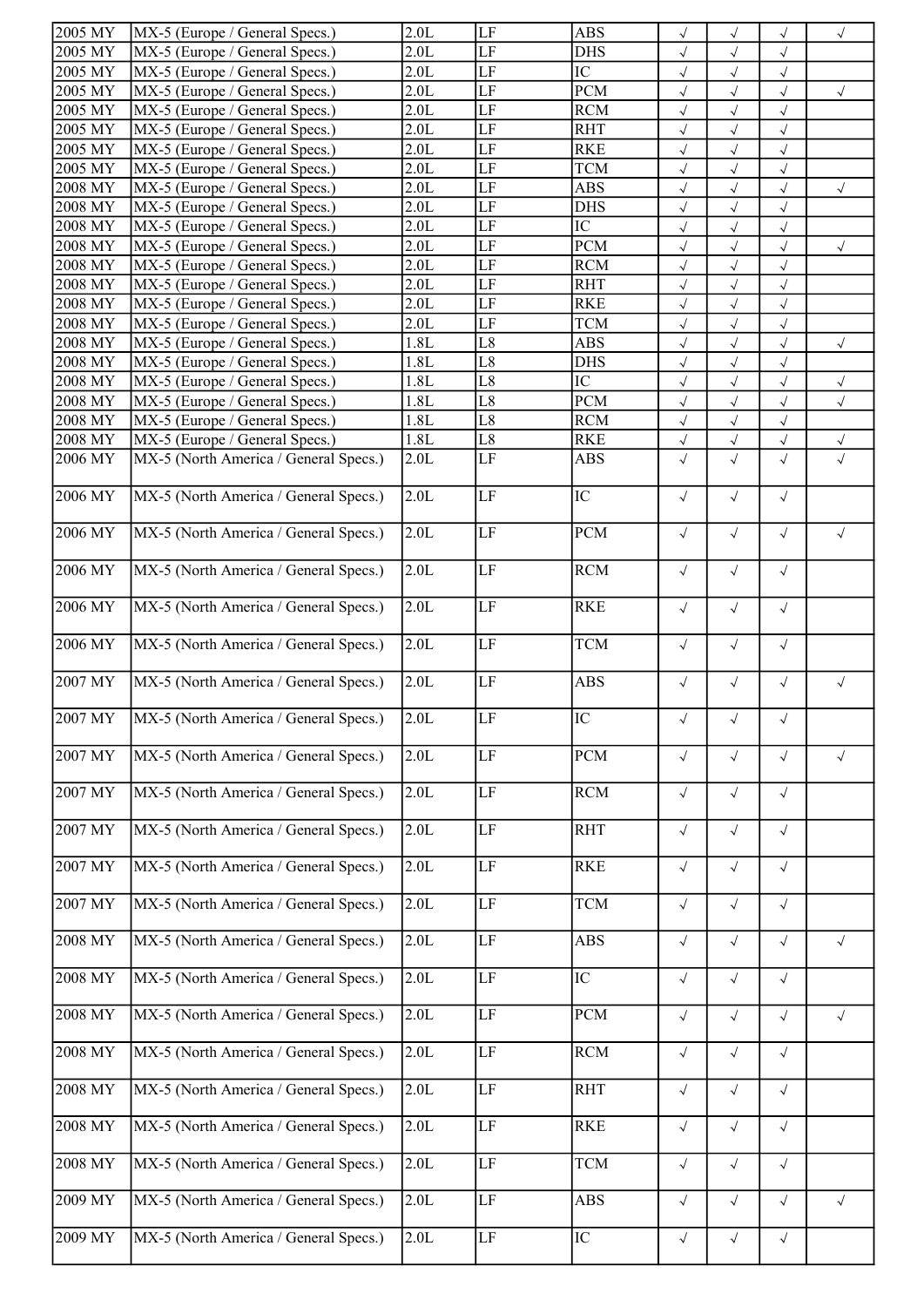| 2009 MY            | MX-5 (North America / General Specs.) | 2.0L | LF              | <b>PCM</b>      | $\sqrt{}$                | $\sqrt{ }$   | $\sqrt{}$            | $\sqrt{}$  |
|--------------------|---------------------------------------|------|-----------------|-----------------|--------------------------|--------------|----------------------|------------|
| 2009 MY            | MX-5 (North America / General Specs.) | 2.0L | LF              | <b>RCM</b>      | $\sqrt{}$                | $\sqrt{ }$   | $\sqrt{}$            |            |
| 2009 MY            | MX-5 (North America / General Specs.) | 2.0L | LF              | <b>RHT</b>      | $\sqrt{2}$               | $\sqrt{}$    | $\sqrt{}$            |            |
| 2009 MY            | MX-5 (North America / General Specs.) | 2.0L | $\overline{LF}$ | <b>RKE</b>      | $\sqrt{2}$               | $\sqrt{}$    | $\sqrt{}$            |            |
| 2009 MY            | MX-5 (North America / General Specs.) | 2.0L | LF              | <b>TCM</b>      | $\sqrt{ }$               | $\sqrt{}$    | $\sqrt{}$            |            |
| 2010 MY            | MX-5 (North America / General Specs.) | 2.0L | $\overline{LF}$ | ABS             | $\sqrt{2}$               | $\sqrt{}$    | $\sqrt{}$            | $\sqrt{ }$ |
| 2010 MY            | MX-5 (North America / General Specs.) | 2.0L | $\overline{LF}$ | IC              | $\sqrt{2}$               | $\sqrt{}$    | $\sqrt{}$            |            |
| 2010 MY            | MX-5 (North America / General Specs.) | 2.0L | $\overline{LF}$ | <b>PCM</b>      | $\sqrt{2}$               | $\sqrt{}$    | $\sqrt{}$            | $\sqrt{ }$ |
| 2010 MY            | MX-5 (North America / General Specs.) | 2.0L | LF              | <b>RCM</b>      | $\sqrt{2}$               | $\sqrt{}$    | $\sqrt{}$            |            |
| 2010 MY            | MX-5 (North America / General Specs.) | 2.0L | LF              | <b>RHT</b>      | $\sqrt{ }$               | $\sqrt{ }$   | $\sqrt{}$            |            |
| 2010 MY            | MX-5 (North America / General Specs.) | 2.0L | $\overline{LF}$ | <b>RKE</b>      | $\sqrt{}$                | $\sqrt{ }$   | $\sqrt{}$            |            |
| 2010 MY            | MX-5 (North America / General Specs.) | 2.0L | LF              | <b>TCM</b>      | $\sqrt{}$                | $\sqrt{}$    | $\sqrt{}$            |            |
| Other              | MX-5 (North America / General Specs.) | 2.0L | LF              | <b>ABS</b>      | $\sqrt{ }$               | $\sqrt{ }$   | $\sqrt{}$            | $\sqrt{ }$ |
| Other              | MX-5 (North America / General Specs.) | 2.0L | $\overline{LF}$ | $\overline{IC}$ | $\sqrt{2}$               | $\sqrt{ }$   | $\sqrt{}$            | $\sqrt{}$  |
| Other              | MX-5 (North America / General Specs.) | 2.0L | LF              | <b>PCM</b>      | $\sqrt{2}$               | $\sqrt{ }$   | $\sqrt{2}$           | $\sqrt{ }$ |
| Other              | MX-5 (North America / General Specs.) | 2.0L | LF              | <b>RCM</b>      | $\sqrt{ }$               | $\sqrt{ }$   | $\sqrt{}$            |            |
| Other              | MX-5 (North America / General Specs.) | 2.0L | LF              | <b>RKE</b>      | $\sqrt{ }$               | $\sqrt{ }$   | $\sqrt{}$            | $\sqrt{}$  |
| Other              | MX-5 (North America / General Specs.) | 2.0L | LF              | <b>TCM</b>      | $\sqrt{ }$               | $\sqrt{}$    |                      |            |
| Other              | MX-5 / ROADSTER                       | 1.5L | P <sub>5</sub>  | ABS             | $\sqrt{\phantom{a}}$     | $\checkmark$ | $\sqrt{}$            | $\sqrt{ }$ |
| $\overline{Other}$ | MX-5 / ROADSTER                       | 1.5L | $\overline{P5}$ | AFS/ALM         | $\checkmark$             | $\sqrt{}$    | $\sqrt{ }$           |            |
| Other              | <b>MX-5 / ROADSTER</b>                | 1.5L | P <sub>5</sub>  | BCM#1           | $\sqrt{}$                | $\sqrt{}$    | $\sqrt{}$            |            |
| Other              | <b>MX-5 / ROADSTER</b>                | 1.5L | P <sub>5</sub>  | <b>BSM</b>      | $\sqrt{2}$               | $\sqrt{}$    | $\sqrt{2}$           | $\sqrt{ }$ |
| Other              | <b>MX-5 / ROADSTER</b>                | 1.5L | P <sub>5</sub>  | <b>CMU</b>      | $\sqrt{}$                | $\sqrt{ }$   |                      |            |
| Other              | <b>MX-5 / ROADSTER</b>                | 1.5L | P <sub>5</sub>  | <b>DCDC</b>     | $\sqrt{ }$               | $\sqrt{ }$   | $\sqrt{}$            |            |
| Other              | <b>MX-5 / ROADSTER</b>                | 1.5L | P <sub>5</sub>  | EATC            | $\sqrt{ }$               | $\sqrt{ }$   | $\sqrt{ }$           |            |
| Other              | <b>MX-5 / ROADSTER</b>                | 1.5L | P <sub>5</sub>  | <b>EPS</b>      | $\sqrt{ }$               | $\sqrt{ }$   | $\sqrt{ }$           |            |
| Other              | <b>MX-5 / ROADSTER</b>                | 1.5L | P <sub>5</sub>  | <b>ESU</b>      | $\sqrt{ }$               | $\sqrt{ }$   |                      |            |
| Other              | <b>MX-5 / ROADSTER</b>                | 1.5L | P <sub>5</sub>  | EVP#1           | $\sqrt{ }$               | $\sqrt{ }$   | $\sqrt{\phantom{a}}$ |            |
| Other              | <b>MX-5 / ROADSTER</b>                | 1.5L | P <sub>5</sub>  | <b>FSC</b>      | $\sqrt{}$                | $\sqrt{2}$   | $\sqrt{ }$           |            |
| Other              | <b>MX-5 / ROADSTER</b>                | 1.5L | P5              | IC              | $\sqrt{ }$               | $\sqrt{ }$   | $\sqrt{ }$           |            |
| Other              | <b>MX-5 / ROADSTER</b>                | 1.5L | P5              | <b>PCM</b>      | $\sqrt{ }$               | $\sqrt{ }$   | $\sqrt{ }$           | $\sqrt{ }$ |
| Other              | <b>MX-5 / ROADSTER</b>                | 1.5L | P <sub>5</sub>  | PSM#1           | $\sqrt{ }$               | $\sqrt{ }$   | $\sqrt{ }$           |            |
| Other              | <b>MX-5 / ROADSTER</b>                | 1.5L | P <sub>5</sub>  | <b>RCM</b>      |                          |              |                      |            |
| Other              |                                       | 1.5L | $\overline{P5}$ | <b>RHT</b>      | $\sqrt{ }$<br>$\sqrt{2}$ | $\sqrt{ }$   | $\sqrt{}$            |            |
|                    | <b>MX-5 / ROADSTER</b>                |      |                 |                 |                          | $\sqrt{}$    | $\sqrt{}$            |            |
| Other              | <b>MX-5 / ROADSTER</b>                | 1.5L | P <sub>5</sub>  | SSU             | $\sqrt{}$                | $\sqrt{}$    | $\sqrt{}$            |            |
| Other              | <b>MX-5 / ROADSTER</b>                | 1.5L | P5              | <b>TCM</b>      | $\sqrt{ }$               | $\sqrt{ }$   | $\sqrt{ }$           |            |
| Other              | <b>MX-5 / ROADSTER</b>                | 2.0L | PE              | ABS             | $\sqrt{ }$               | $\sqrt{ }$   | $\sqrt{ }$           | $\sqrt{ }$ |
| Other              | <b>MX-5 / ROADSTER</b>                | 2.0L | PE              | AFS/ALM         | $\sqrt{ }$               | $\sqrt{ }$   | $\sqrt{ }$           |            |
| Other              | <b>MX-5 / ROADSTER</b>                | 2.0L | PE              | AM              | $\sqrt{ }$               | $\sqrt{ }$   |                      |            |
| Other              | <b>MX-5 / ROADSTER</b>                | 2.0L | PE              | BCM#1           | $\sqrt{ }$               | $\sqrt{ }$   | $\sqrt{ }$           |            |
| Other              | <b>MX-5 / ROADSTER</b>                | 2.0L | PE              | <b>BSM</b>      | $\sqrt{ }$               | $\sqrt{ }$   | $\sqrt{}$            |            |
| Other              | <b>MX-5 / ROADSTER</b>                | 2.0L | PE              | <b>CMU</b>      | $\sqrt{}$                | $\sqrt{ }$   |                      |            |
| Other              | <b>MX-5 / ROADSTER</b>                | 2.0L | PE              | <b>DCDC</b>     | $\sqrt{ }$               | $\sqrt{ }$   | $\sqrt{\phantom{a}}$ |            |
| Other              | <b>MX-5 / ROADSTER</b>                | 2.0L | PE              | EATC            | $\sqrt{ }$               | $\sqrt{}$    | $\sqrt{ }$           |            |
| Other              | <b>MX-5 / ROADSTER</b>                | 2.0L | PE              | <b>EPS</b>      | $\sqrt{}$                | $\sqrt{ }$   | $\sqrt{ }$           |            |
| Other              | <b>MX-5 / ROADSTER</b>                | 2.0L | PE              | <b>ESU</b>      | $\sqrt{}$                | $\sqrt{}$    |                      |            |
| Other              | <b>MX-5 / ROADSTER</b>                | 2.0L | PE              | EVP#1           | $\sqrt{ }$               | $\sqrt{ }$   | $\sqrt{ }$           |            |
| Other              | <b>MX-5 / ROADSTER</b>                | 2.0L | PE              | <b>FSC</b>      | $\sqrt{}$                | $\sqrt{ }$   | $\sqrt{ }$           |            |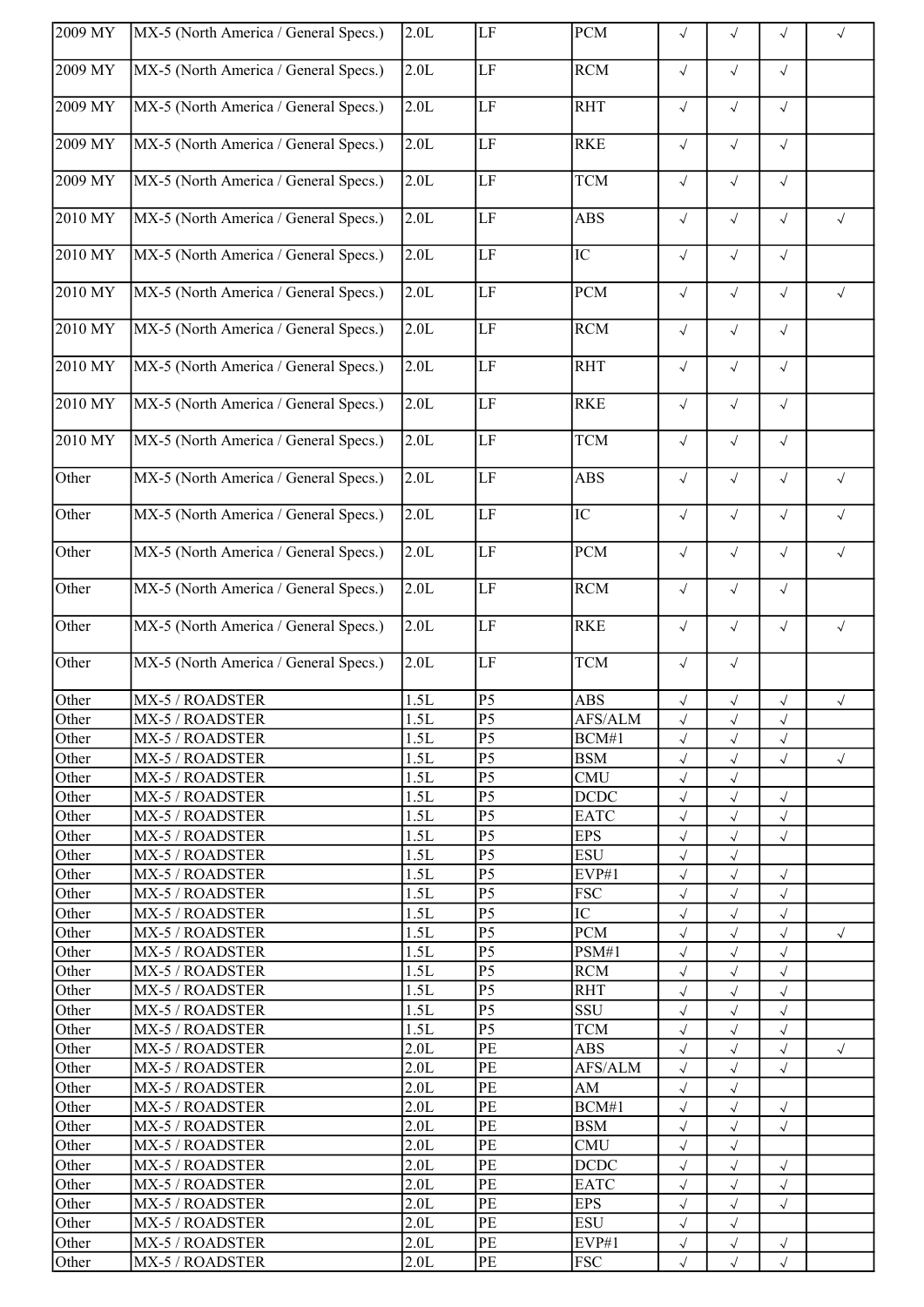| Other   | <b>MX-5 / ROADSTER</b> | 2.0L   | PE              | IC             | $\sqrt{ }$           | $\sqrt{}$  | $\sqrt{ }$           |            |
|---------|------------------------|--------|-----------------|----------------|----------------------|------------|----------------------|------------|
| Other   | <b>MX-5 / ROADSTER</b> | 2.0L   | PE              | <b>PCM</b>     | $\sqrt{ }$           | $\sqrt{}$  | $\sqrt{ }$           | $\sqrt{}$  |
| Other   | <b>MX-5 / ROADSTER</b> | 2.0L   | PE              | PSM#1          | $\sqrt{ }$           | $\sqrt{ }$ | $\sqrt{ }$           |            |
| Other   | MX-5 / ROADSTER        | 2.0L   | PE              | <b>RCM</b>     | $\sqrt{ }$           | $\sqrt{ }$ | $\sqrt{ }$           |            |
| Other   | <b>MX-5 / ROADSTER</b> | 2.0L   | PE              | <b>RHT</b>     | $\sqrt{ }$           | $\sqrt{}$  | $\sqrt{ }$           |            |
| Other   | <b>MX-5 / ROADSTER</b> | 2.0L   | PE              | SSU            | $\sqrt{ }$           | $\sqrt{}$  | $\sqrt{ }$           |            |
| Other   | MX-5 / ROADSTER        | 2.0L   | PE              | <b>TCM</b>     | $\sqrt{ }$           | $\sqrt{}$  | $\sqrt{ }$           |            |
| 1997 MY | MX-5 MIATA             | 1.8L   | BP              | <b>ABS</b>     | $\sqrt{ }$           | $\sqrt{}$  |                      | $\sqrt{}$  |
| 1997 MY | MX-5 MIATA             | 1.8L   | BP              | <b>CCM</b>     | $\sqrt{ }$           | $\sqrt{}$  |                      |            |
| 1997 MY | MX-5 MIATA             | 1.8L   | BP              | <b>PCM</b>     | $\sqrt{ }$           | $\sqrt{}$  | $\sqrt{\phantom{a}}$ | $\sqrt{ }$ |
| 2000 MY | MX-5 MIATA             | 1.8L   | BP              | <b>ABS</b>     | $\sqrt{ }$           | $\sqrt{ }$ |                      | $\sqrt{ }$ |
| 2000 MY | MX-5 MIATA             | 1.8L   | BP              | CCM            | $\sqrt{ }$           | $\sqrt{}$  |                      |            |
| 2000 MY | MX-5 MIATA             | 1.8L   | BP              | <b>PCM</b>     | $\sqrt{ }$           | $\sqrt{2}$ | $\sqrt{ }$           | $\sqrt{ }$ |
| 1999 MY | MX-5 MIATA             | 1.8L   | BP              | <b>ABS</b>     | $\checkmark$         | $\sqrt{}$  |                      | $\sqrt{}$  |
| 1999 MY | MX-5 MIATA             | 1.8L   | BP              | <b>CCM</b>     | $\sqrt{ }$           | $\sqrt{ }$ |                      |            |
| 1999 MY | MX-5 MIATA             | 1.8L   | BP              | <b>PCM</b>     | $\sqrt{ }$           | $\sqrt{}$  | $\sqrt{ }$           | $\sqrt{ }$ |
| 2001 MY | MX-5 MIATA             | 1.8L   | BP              | ABS/TCS        | $\sqrt{ }$           | $\sqrt{}$  | $\sqrt{ }$           |            |
| 2001 MY | MX-5 MIATA             | 1.8L   | <b>BP</b>       | <b>CCM</b>     | $\sqrt{ }$           | $\sqrt{}$  |                      |            |
| 2001 MY | MX-5 MIATA             | 1.8L   | BP              | <b>PCM</b>     | $\checkmark$         | $\sqrt{}$  | $\sqrt{ }$           | $\sqrt{}$  |
| 2003 MY | MX-5 MIATA             | 1.8L   | BP              | ABS/TCS        | $\sqrt{ }$           | $\sqrt{2}$ | $\sqrt{ }$           |            |
| 2003 MY | MX-5 MIATA             | 1.8L   | BP              | CCM            | $\sqrt{ }$           | $\sqrt{}$  |                      |            |
| 2003 MY | MX-5 MIATA             | 1.8L   | <b>BP</b>       | <b>PCM</b>     | $\sqrt{ }$           | $\sqrt{ }$ | $\sqrt{ }$           | $\sqrt{ }$ |
| 2004 MY | MX-5 MIATA             | 1.8L   | BP              | ABS/TCS        | $\sqrt{ }$           | $\sqrt{ }$ | $\sqrt{ }$           |            |
| 2004 MY | MX-5 MIATA             | 1.8L   | <b>BP</b>       | <b>CCM</b>     | $\sqrt{ }$           | $\sqrt{}$  |                      |            |
| 2004 MY | MX-5 MIATA             | 1.8L   | $\overline{BP}$ | <b>PCM</b>     | $\sqrt{ }$           | $\sqrt{2}$ | $\sqrt{ }$           | $\sqrt{}$  |
| 2004 MY | MX-5 MIATA             | 1.8L   | <b>BP</b> Turbo | ABS/TCS        | $\sqrt{ }$           | $\sqrt{}$  | $\sqrt{ }$           |            |
| 2004 MY | MX-5 MIATA             | 1.8L   | <b>BP</b> Turbo | CCM            | $\sqrt{ }$           | $\sqrt{ }$ |                      |            |
| 2004 MY | MX-5 MIATA             | 1.8L   | <b>BP</b> Turbo | <b>PCM</b>     | $\sqrt{ }$           | $\sqrt{}$  | $\sqrt{\phantom{a}}$ | $\sqrt{ }$ |
| 2005 MY | MX-5 MIATA             | 1.8L   | <b>BP</b>       | ABS/TCS        | $\sqrt{ }$           | $\sqrt{}$  | $\sqrt{ }$           |            |
| 2005 MY | MX-5 MIATA             | 1.8L   | <b>BP</b>       | <b>CCM</b>     | $\sqrt{ }$           | $\sqrt{}$  |                      |            |
| 2005 MY | MX-5 MIATA             | 1.8L   | BP              | <b>PCM</b>     | $\sqrt{ }$           | $\sqrt{}$  | $\sqrt{ }$           | $\sqrt{ }$ |
| 1999 MY | <b>PREMACY</b>         | 1.8L   | FP              | <b>ABS</b>     | $\sqrt{ }$           | $\sqrt{}$  | $\sqrt{ }$           | $\sqrt{}$  |
| 1999 MY | <b>PREMACY</b>         | 1.8L   | FP              | <b>PCM</b>     | $\sqrt{ }$           | $\sqrt{}$  | $\sqrt{ }$           | $\sqrt{ }$ |
| 2000 MY | <b>PREMACY</b>         | 1.8L   | <b>FP</b>       | A/C            | $\sqrt{ }$           | $\sqrt{ }$ |                      |            |
| 2000 MY | <b>PREMACY</b>         | 1.8L   | FP              | ABS/TCS        | $\sqrt{ }$           | $\sqrt{}$  | $\sqrt{ }$           |            |
| 2000 MY | <b>PREMACY</b>         | 1.8L   | <b>FP</b>       | PCM            | $\sqrt{ }$           | $\sqrt{ }$ | $\sqrt{ }$           | $\sqrt{ }$ |
| 2001 MY | <b>PREMACY</b>         | 2.0L   | <b>FS</b>       | A/C            | $\sqrt{ }$           | $\sqrt{ }$ |                      |            |
| 2001 MY | <b>PREMACY</b>         | 2.0L   | <b>FS</b>       | ABS/TCS        | $\sqrt{ }$           | $\sqrt{}$  | $\sqrt{ }$           |            |
| 2001 MY | <b>PREMACY</b>         | 2.0L   | ${\rm FS}$      | <b>ABS</b>     | $\sqrt{}$            | $\sqrt{}$  | $\sqrt{ }$           | $\sqrt{ }$ |
| 2001 MY | <b>PREMACY</b>         | 2.0L   | <b>FS</b>       | <b>PCM</b>     |                      |            |                      |            |
| 1999 MY | <b>PREMACY</b>         | 2.0L   | $RF-T$          | <b>ABS</b>     | $\sqrt{ }$           | $\sqrt{ }$ | $\sqrt{ }$           | $\sqrt{ }$ |
| 1999 MY | <b>PREMACY</b>         | 2.0L   | $RF-T$          | <b>PCM</b>     | $\sqrt{ }$           | $\sqrt{ }$ | $\sqrt{ }$           | $\sqrt{ }$ |
|         |                        | 2.0L   | $RF-T$          | ABS/TCS        | $\sqrt{ }$           | $\sqrt{}$  | $\sqrt{ }$           | $\sqrt{ }$ |
| 2000 MY | <b>PREMACY</b>         |        |                 |                | $\sqrt{ }$           | $\sqrt{}$  | $\sqrt{ }$           |            |
| 2000 MY | <b>PREMACY</b>         | 2.0L   | $RF-T$          | <b>ABS</b>     | $\sqrt{ }$           | $\sqrt{}$  | $\sqrt{ }$           | $\sqrt{ }$ |
| 2000 MY | <b>PREMACY</b>         | 2.0L   | $RF-T$          | <b>PCM</b>     | $\sqrt{ }$           | $\sqrt{}$  | $\sqrt{ }$           | $\sqrt{}$  |
| 2003 MY | <b>PREMACY</b>         | 2.0L   | $RF-T$          | ABS/TCS        | $\sqrt{ }$           | $\sqrt{}$  | $\sqrt{ }$           |            |
| 2003 MY | <b>PREMACY</b>         | 2.0L   | $RF-T$          | <b>PCM</b>     | $\sqrt{ }$           | $\sqrt{}$  | $\sqrt{ }$           | $\sqrt{ }$ |
| 1999 MY | PREMACY / IXION        | 1.8L   | FP DE           | A/C            | $\sqrt{ }$           | $\sqrt{}$  |                      |            |
| 1999 MY | PREMACY / IXION        | 1.8L   | FP DE           | <b>ABS</b>     | $\sqrt{ }$           | $\sqrt{}$  | $\sqrt{}$            | $\sqrt{ }$ |
| 1999 MY | PREMACY / IXION        | 1.8L   | FP DE           | <b>PCM</b>     | $\sqrt{ }$           | $\sqrt{2}$ | $\sqrt{ }$           | $\sqrt{ }$ |
| 1999 MY | PREMACY / IXION        | 1.8L   | <b>FP</b>       | A/C            | $\sqrt{ }$           | $\sqrt{}$  |                      |            |
| 1999 MY | PREMACY / IXION        | 1.8L   | <b>FP</b>       | <b>PCM</b>     | $\sqrt{\phantom{a}}$ | $\sqrt{ }$ | $\sqrt{ }$           | $\sqrt{ }$ |
| 2002 MY | PREMACY / IXION        | 1.8L   | FP              | A/C            | $\sqrt{ }$           | $\sqrt{ }$ |                      |            |
| 2002 MY | PREMACY / IXION        | 1.8L   | FP              | ABS/TCS        | $\sqrt{ }$           | $\sqrt{}$  | $\sqrt{ }$           |            |
| 2002 MY | PREMACY / IXION        | 1.8L   | <b>FP</b>       | <b>PCM</b>     | $\sqrt{ }$           | $\sqrt{ }$ | $\sqrt{ }$           | $\sqrt{ }$ |
| 2001 MY | PREMACY / IXION        | 2.0L   | <b>FS</b>       | A/C            | $\sqrt{ }$           | $\sqrt{}$  |                      |            |
| 2001 MY | PREMACY / IXION        | 2.0L   | <b>FS</b>       | ABS/TCS        | $\sqrt{ }$           | $\sqrt{}$  | $\sqrt{}$            |            |
| 2001 MY | PREMACY / IXION        | 2.0L   | <b>FS</b>       | <b>PCM</b>     | $\sqrt{ }$           | $\sqrt{ }$ | $\sqrt{ }$           | $\sqrt{ }$ |
| 1999 MY | PREMACY / IXION        | 2.0L   | $RF-T$          | A/C            | $\sqrt{ }$           | $\sqrt{ }$ |                      |            |
| 1999 MY | PREMACY / IXION        | 2.0L   | $RF-T$          | <b>ABS</b>     | $\sqrt{ }$           | $\sqrt{}$  |                      | $\sqrt{ }$ |
| 1999 MY | PREMACY / IXION        | 2.0L   | $RF-T$          | <b>PCM</b>     | $\sqrt{ }$           | $\sqrt{}$  | $\sqrt{ }$           | $\sqrt{}$  |
| Other   | PREMACY / MAZDA5       | 2.0L   | LF              | 4X4            | $\sqrt{ }$           | $\sqrt{ }$ |                      |            |
| Other   | PREMACY / MAZDA5       | $2.0L$ | LF              | <b>ABS</b>     | $\sqrt{ }$           | $\sqrt{}$  | $\sqrt{ }$           | $\sqrt{ }$ |
| Other   | PREMACY / MAZDA5       | 2.0L   | LF              | <b>ACU</b>     | $\sqrt{ }$           | $\sqrt{ }$ |                      |            |
| Other   | PREMACY / MAZDA5       | 2.0L   | LF              | <b>BCM/GEM</b> | $\sqrt{ }$           | $\sqrt{}$  | $\sqrt{ }$           |            |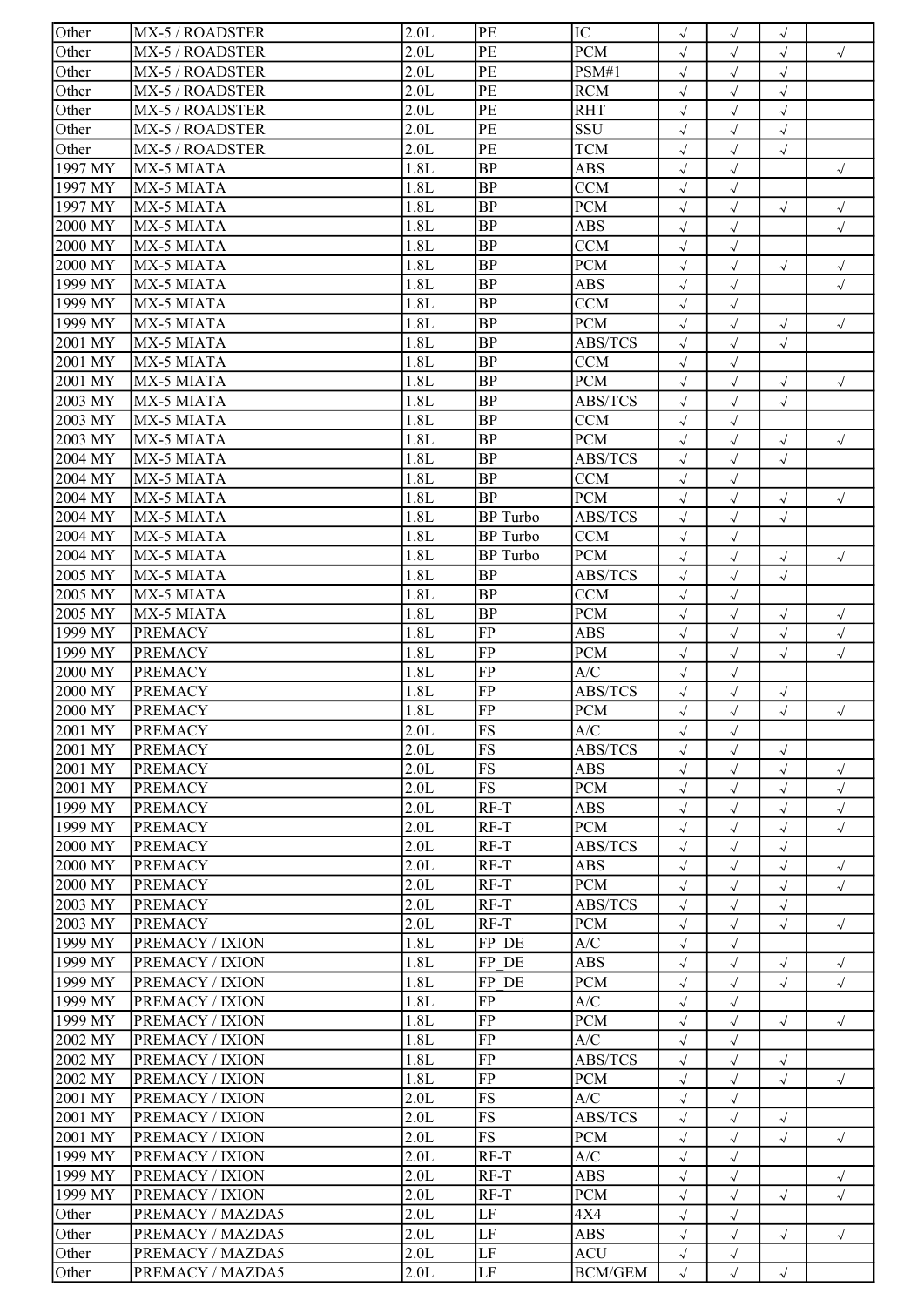| Other   | PREMACY / MAZDA5                  | 2.0L | LF              | <b>EATC</b>    | $\sqrt{ }$           | $\sqrt{}$  | $\sqrt{ }$           |            |
|---------|-----------------------------------|------|-----------------|----------------|----------------------|------------|----------------------|------------|
| Other   | PREMACY / MAZDA5                  | 2.0L | LF              | <b>EPS</b>     | $\sqrt{ }$           | $\sqrt{}$  | $\sqrt{ }$           |            |
| Other   | PREMACY / MAZDA5                  | 2.0L | $\rm LF$        | IC             | $\checkmark$         | $\sqrt{}$  | $\sqrt{ }$           |            |
| Other   | PREMACY / MAZDA5                  | 2.0L | LF              | <b>LPSDM</b>   | $\sqrt{ }$           | $\sqrt{}$  | $\sqrt{ }$           |            |
| Other   | PREMACY / MAZDA5                  | 2.0L | LF              | <b>PCM</b>     | $\sqrt{ }$           | $\sqrt{}$  | $\sqrt{ }$           | $\sqrt{ }$ |
| Other   | PREMACY / MAZDA5                  | 2.0L | LF              | <b>RCM</b>     | $\sqrt{ }$           | $\sqrt{ }$ | $\sqrt{ }$           |            |
| Other   | PREMACY / MAZDA5                  | 2.0L | LF              | <b>RKE</b>     | $\sqrt{ }$           | $\sqrt{}$  | $\sqrt{ }$           |            |
| Other   | PREMACY / MAZDA5                  | 2.0L | LF              | <b>RPSDM</b>   | $\sqrt{ }$           | $\sqrt{}$  | $\sqrt{ }$           |            |
| Other   | PREMACY / MAZDA5                  | 2.0L | LF              | <b>TCM</b>     | $\sqrt{ }$           | $\sqrt{}$  | $\sqrt{ }$           |            |
| Other   | PREMACY / MAZDA5                  | 2.0L | PE              | 4X4            | $\sqrt{ }$           | $\sqrt{ }$ |                      |            |
| Other   | PREMACY / MAZDA5                  | 2.0L | PE              | <b>ABS</b>     | $\sqrt{2}$           | $\sqrt{ }$ | $\sqrt{ }$           | $\sqrt{}$  |
| Other   | PREMACY / MAZDA5                  | 2.0L | PE              | <b>ACU</b>     | $\sqrt{ }$           | $\sqrt{}$  |                      |            |
| Other   | PREMACY / MAZDA5                  | 2.0L | PE              | <b>BCM/GEM</b> | $\sqrt{ }$           | $\sqrt{2}$ | $\sqrt{ }$           |            |
| Other   | PREMACY / MAZDA5                  | 2.0L | PE              | <b>EATC</b>    | $\sqrt{ }$           | $\sqrt{}$  | $\sqrt{ }$           |            |
| Other   | PREMACY / MAZDA5                  | 2.0L | PE              | <b>EPS</b>     | $\sqrt{ }$           | $\sqrt{}$  | $\sqrt{ }$           |            |
| Other   | PREMACY / MAZDA5                  | 2.0L | PE              | IC             | $\sqrt{ }$           | $\sqrt{}$  | $\sqrt{ }$           |            |
|         | PREMACY / MAZDA5                  | 2.0L | PE              | <b>LPSDM</b>   |                      |            |                      |            |
| Other   |                                   |      | PE              |                | $\sqrt{ }$           | $\sqrt{ }$ | $\sqrt{ }$           |            |
| Other   | PREMACY / MAZDA5                  | 2.0L |                 | <b>PCM</b>     | $\sqrt{ }$           | $\sqrt{}$  | $\sqrt{ }$           | $\sqrt{ }$ |
| Other   | PREMACY / MAZDA5                  | 2.0L | PE              | <b>RCM</b>     | $\sqrt{ }$           | $\sqrt{ }$ | $\checkmark$         |            |
| Other   | PREMACY / MAZDA5                  | 2.0L | PE              | <b>RKE</b>     | $\sqrt{ }$           | $\sqrt{ }$ | $\checkmark$         |            |
| Other   | PREMACY / MAZDA5                  | 2.0L | PE              | <b>RPSDM</b>   | $\sqrt{ }$           | $\sqrt{}$  | $\sqrt{ }$           |            |
| Other   | PREMACY / MAZDA5                  | 2.0L | PE              | <b>TCM</b>     | $\sqrt{ }$           | $\sqrt{ }$ | $\checkmark$         |            |
| Other   | PREMACY / MAZDA5                  | 1.6L | Y <sub>6</sub>  | 4X4            | $\sqrt{ }$           | $\sqrt{ }$ |                      |            |
| Other   | PREMACY / MAZDA5                  | 1.6L | Y <sub>6</sub>  | <b>ABS</b>     | $\sqrt{ }$           | $\sqrt{}$  | $\sqrt{}$            | $\sqrt{ }$ |
| Other   | PREMACY / MAZDA5                  | 1.6L | $\overline{Y6}$ | <b>ACU</b>     | $\sqrt{ }$           | $\sqrt{2}$ |                      |            |
| Other   | PREMACY / MAZDA5                  | 1.6L | Y <sub>6</sub>  | <b>BCM/GEM</b> | $\sqrt{ }$           | $\sqrt{}$  | $\sqrt{ }$           | $\sqrt{}$  |
| Other   | PREMACY / MAZDA5                  | 1.6L | Y6              | <b>EATC</b>    | $\sqrt{\phantom{a}}$ | $\sqrt{}$  | $\sqrt{ }$           | $\sqrt{}$  |
| Other   | PREMACY / MAZDA5                  | 1.6L | Y6              | <b>EPS</b>     | $\sqrt{ }$           | $\sqrt{}$  | $\sqrt{ }$           |            |
| Other   | PREMACY / MAZDA5                  | 1.6L | Y6              | IC             | $\sqrt{ }$           | $\sqrt{ }$ | $\sqrt{ }$           | $\sqrt{ }$ |
| Other   | PREMACY / MAZDA5                  | 1.6L | Y6              | <b>LPSDM</b>   | $\sqrt{ }$           | $\sqrt{}$  | $\sqrt{ }$           |            |
| Other   | PREMACY / MAZDA5                  | 1.6L | Y6              | <b>PCM</b>     | $\sqrt{ }$           | $\sqrt{ }$ | $\checkmark$         | $\sqrt{}$  |
| Other   | PREMACY / MAZDA5                  | 1.6L | Y6              | <b>RCM</b>     | $\sqrt{ }$           | $\sqrt{}$  | $\sqrt{ }$           |            |
| Other   | PREMACY / MAZDA5                  | 1.6L | Y <sub>6</sub>  | <b>RKE</b>     | $\sqrt{ }$           | $\sqrt{}$  | $\sqrt{ }$           | $\sqrt{ }$ |
| Other   | PREMACY / MAZDA5                  | 1.6L | Y <sub>6</sub>  | <b>RPSDM</b>   | $\sqrt{ }$           | $\sqrt{ }$ | $\sqrt{ }$           |            |
| Other   | PREMACY / MAZDA5                  | 1.6L | Y <sub>6</sub>  | <b>TCM</b>     | $\sqrt{ }$           | $\sqrt{ }$ | $\sqrt{ }$           | $\sqrt{ }$ |
| Other   | PREMACY / MAZDA5                  | 1.8L | L8              | <b>ABS</b>     | $\sqrt{ }$           | $\sqrt{ }$ | $\sqrt{ }$           | $\sqrt{}$  |
| Other   | PREMACY / MAZDA5                  | 1.8L | L8              | <b>ACU</b>     | $\sqrt{ }$           | $\sqrt{ }$ |                      |            |
| Other   | PREMACY / MAZDA5                  | 1.8L | L8              | <b>BCM/GEM</b> | $\sqrt{ }$           | $\sqrt{}$  | $\sqrt{\phantom{a}}$ | $\sqrt{}$  |
| Other   | PREMACY / MAZDA5                  | 1.8L | $\mbox{L}8$     | <b>EATC</b>    | $\sqrt{ }$           |            | $\sqrt{ }$           |            |
| Other   | PREMACY / MAZDA5                  | 1.8L | $\rm L8$        | <b>EPS</b>     |                      | $\sqrt{}$  |                      | $\sqrt{ }$ |
|         |                                   |      |                 | IC             | $\sqrt{ }$           | $\sqrt{ }$ | $\sqrt{\phantom{a}}$ |            |
| Other   | PREMACY / MAZDA5                  | 1.8L | $\rm L8$        |                | $\sqrt{ }$           | $\sqrt{ }$ | $\sqrt{ }$           | $\sqrt{ }$ |
| Other   | PREMACY / MAZDA5                  | 1.8L | L8              | <b>LPSDM</b>   | $\sqrt{ }$           | $\sqrt{ }$ | $\sqrt{ }$           |            |
| Other   | PREMACY / MAZDA5                  | 1.8L | L8              | <b>PCM</b>     | $\sqrt{ }$           | $\sqrt{ }$ | $\sqrt{ }$           | $\sqrt{ }$ |
| Other   | PREMACY / MAZDA5                  | 1.8L | L8              | <b>RCM</b>     | $\sqrt{ }$           | $\sqrt{}$  | $\checkmark$         |            |
| Other   | PREMACY / MAZDA5                  | 1.8L | L8              | <b>RKE</b>     | $\sqrt{ }$           | $\sqrt{}$  | $\sqrt{ }$           | $\sqrt{ }$ |
| Other   | PREMACY / MAZDA5                  | 1.8L | L8              | <b>RPSDM</b>   | $\sqrt{ }$           | $\sqrt{ }$ | $\sqrt{ }$           |            |
| Other   | PREMACY / MAZDA5                  | 2.5L | L <sub>5</sub>  | <b>ABS</b>     | $\sqrt{ }$           | $\sqrt{ }$ | $\sqrt{ }$           | $\sqrt{ }$ |
| Other   | PREMACY / MAZDA5                  | 2.5L | L <sub>5</sub>  | <b>ACU</b>     | $\sqrt{ }$           | $\sqrt{2}$ |                      |            |
| Other   | PREMACY / MAZDA5                  | 2.5L | L <sub>5</sub>  | <b>BCM/GEM</b> | $\sqrt{ }$           | $\sqrt{}$  | $\sqrt{ }$           | $\sqrt{ }$ |
| Other   | PREMACY / MAZDA5                  | 2.5L | $\overline{L5}$ | <b>EATC</b>    | $\sqrt{ }$           | $\sqrt{2}$ | $\sqrt{ }$           | $\sqrt{ }$ |
| Other   | PREMACY / MAZDA5                  | 2.5L | L <sub>5</sub>  | <b>EPS</b>     | $\checkmark$         | $\sqrt{}$  | $\sqrt{ }$           |            |
| Other   | PREMACY / MAZDA5                  | 2.5L | L <sub>5</sub>  | IC             | $\sqrt{ }$           | $\sqrt{ }$ | $\sqrt{ }$           | $\sqrt{ }$ |
| Other   | PREMACY / MAZDA5                  | 2.5L | L <sub>5</sub>  | <b>PCM</b>     | $\sqrt{ }$           | $\sqrt{ }$ | $\sqrt{ }$           | $\sqrt{ }$ |
| Other   | PREMACY / MAZDA5                  | 2.5L | L <sub>5</sub>  | <b>RCM</b>     | $\sqrt{ }$           | $\sqrt{}$  | $\sqrt{ }$           |            |
| Other   | PREMACY / MAZDA5                  | 2.5L | L <sub>5</sub>  | <b>RKE</b>     | $\sqrt{ }$           | $\sqrt{ }$ | $\sqrt{ }$           | $\sqrt{ }$ |
| Other   | PREMACY / MAZDA5                  | 2.5L | $\overline{L5}$ | <b>RPSDM</b>   | $\sqrt{ }$           | $\sqrt{}$  | $\sqrt{ }$           |            |
| Other   | PREMACY / MAZDA5                  | 2.5L | L <sub>5</sub>  | <b>TCM</b>     | $\sqrt{ }$           | $\sqrt{}$  | $\sqrt{ }$           | $\sqrt{}$  |
| 2005 MY | PREMACY / MAZDA5 (Japan / General | 2.3L | L3              | <b>ABS</b>     | $\sqrt{ }$           | $\sqrt{ }$ | $\sqrt{ }$           | $\sqrt{ }$ |
|         | Specs.)                           |      |                 |                |                      |            |                      |            |
| 2005 MY | PREMACY / MAZDA5 (Japan / General | 2.3L | L3              | <b>EATC</b>    | $\sqrt{ }$           | $\sqrt{ }$ | $\sqrt{ }$           |            |
|         | Specs.)                           |      |                 |                |                      |            |                      |            |
| 2005 MY | PREMACY / MAZDA5 (Japan / General | 2.3L | L3              | <b>EPS</b>     | $\sqrt{ }$           | $\sqrt{ }$ | $\sqrt{ }$           |            |
|         | Specs.)                           |      |                 |                |                      |            |                      |            |
| 2005 MY | PREMACY / MAZDA5 (Japan / General | 2.3L | L3              | <b>GEM</b>     | $\sqrt{ }$           | $\sqrt{}$  | $\sqrt{ }$           |            |
|         | Specs.)                           |      |                 |                |                      |            |                      |            |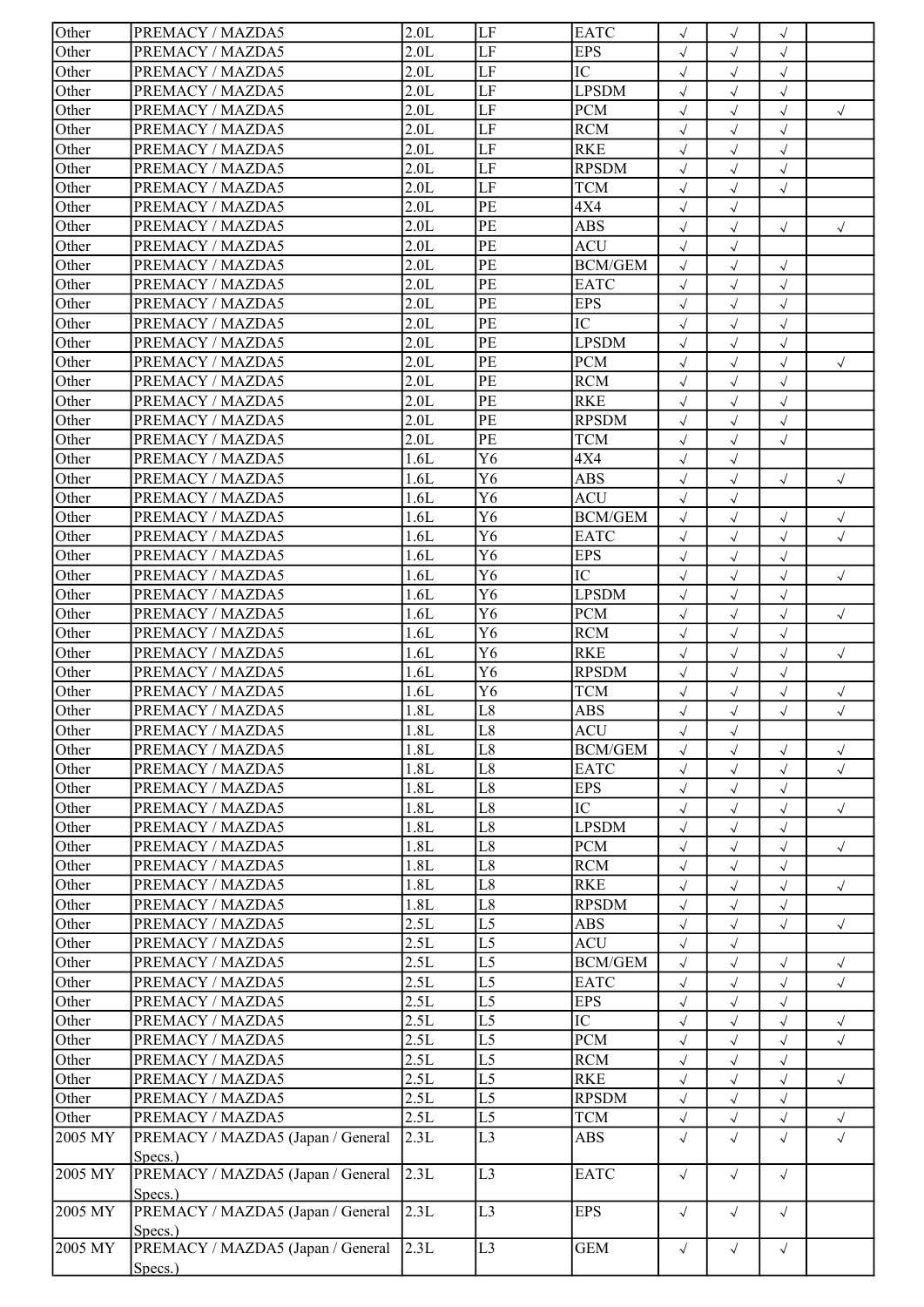| 2005 MY                     | PREMACY / MAZDA5 (Japan / General                       | 2.3L             | L <sub>3</sub>  | IC           | $\sqrt{}$            | $\sqrt{}$  | $\sqrt{}$  |            |
|-----------------------------|---------------------------------------------------------|------------------|-----------------|--------------|----------------------|------------|------------|------------|
| 2005 MY                     | Specs.)<br>PREMACY / MAZDA5 (Japan / General<br>Specs.) | 2.3L             | L <sub>3</sub>  | <b>PCM</b>   | $\sqrt{ }$           | $\sqrt{}$  | $\sqrt{ }$ | $\sqrt{ }$ |
| 2005 MY                     | PREMACY / MAZDA5 (Japan / General                       | 2.3L             | L <sub>3</sub>  | <b>RCM</b>   | $\sqrt{ }$           | $\sqrt{}$  | $\sqrt{}$  |            |
| 2005 MY                     | Specs.)<br>PREMACY / MAZDA5 (Japan / General<br>Specs.) | 2.3L             | L <sub>3</sub>  | <b>RKE</b>   | $\sqrt{ }$           | $\sqrt{ }$ | $\sqrt{}$  |            |
| 2007 MY                     | PREMACY / MAZDA5 (Japan / General                       | 2.3L             | L <sub>3</sub>  | <b>ABS</b>   | $\sqrt{ }$           | $\sqrt{ }$ | $\sqrt{}$  | $\sqrt{ }$ |
| 2007 MY                     | Specs.)<br>PREMACY / MAZDA5 (Japan / General<br>Specs.) | 2.3L             | L <sub>3</sub>  | <b>EATC</b>  | $\sqrt{ }$           | $\sqrt{ }$ | $\sqrt{}$  |            |
| 2007 MY                     | PREMACY / MAZDA5 (Japan / General<br>Specs.)            | 2.3L             | L <sub>3</sub>  | <b>EPS</b>   | $\sqrt{}$            | $\sqrt{ }$ | $\sqrt{ }$ |            |
| 2007 MY                     | PREMACY / MAZDA5 (Japan / General<br>Specs.)            | 2.3L             | L <sub>3</sub>  | <b>GEM</b>   | $\sqrt{ }$           | $\sqrt{ }$ | $\sqrt{ }$ |            |
| 2007 MY                     | PREMACY / MAZDA5 (Japan / General<br>Specs.             | 2.3L             | L <sub>3</sub>  | IC           | $\sqrt{}$            | $\sqrt{ }$ | $\sqrt{ }$ |            |
| 2007 MY                     | PREMACY / MAZDA5 (Japan / General<br>Specs.)            | 2.3L             | L <sub>3</sub>  | <b>LPSDM</b> | $\sqrt{ }$           | $\sqrt{ }$ | $\sqrt{ }$ |            |
| 2007 MY                     | PREMACY / MAZDA5 (Japan / General<br>Specs.)            | 2.3L             | $\overline{L3}$ | PCM          | $\sqrt{ }$           | $\sqrt{ }$ | $\sqrt{2}$ | $\sqrt{ }$ |
| 2007 MY                     | PREMACY / MAZDA5 (Japan / General<br>Specs.)            | 2.3L             | L3              | <b>RCM</b>   | $\sqrt{ }$           | $\sqrt{ }$ | $\sqrt{ }$ |            |
| 2007 MY                     | PREMACY / MAZDA5 (Japan / General<br>Specs.)            | 2.3L             | L <sub>3</sub>  | <b>RKE</b>   | $\sqrt{ }$           | $\sqrt{ }$ | $\sqrt{ }$ |            |
| $2007 \overline{\text{MY}}$ | PREMACY / MAZDA5 (Japan / General<br>Specs.)            | 2.3L             | L <sub>3</sub>  | <b>RPSDM</b> | $\sqrt{ }$           | $\sqrt{ }$ | $\sqrt{}$  |            |
| 2007 MY                     | PREMACY / MAZDA5 (Japan / General<br>Specs.)            | 2.3L             | L <sub>3</sub>  | <b>TCM</b>   | $\sqrt{}$            | $\sqrt{ }$ | $\sqrt{ }$ |            |
| 2005 MY                     | PREMACY / MAZDA5 (Japan / General<br>Specs.)            | 2.0 <sub>L</sub> | LF              | 4X4          | $\sqrt{}$            | $\sqrt{ }$ |            |            |
| 2005 MY                     | PREMACY / MAZDA5 (Japan / General<br>Specs.)            | 2.0 <sub>L</sub> | LF              | <b>ABS</b>   | $\sqrt{ }$           | $\sqrt{ }$ | $\sqrt{ }$ | $\sqrt{ }$ |
| 2005 MY                     | PREMACY / MAZDA5 (Japan / General<br>Specs.)            | 2.0 <sub>L</sub> | LF              | <b>EATC</b>  | $\sqrt{ }$           | $\sqrt{ }$ | $\sqrt{ }$ |            |
| 2005 MY                     | PREMACY / MAZDA5 (Japan / General<br>Specs.)            | 2.0 <sub>L</sub> | LF              | <b>EPS</b>   | $\sqrt{ }$           | $\sqrt{}$  | $\sqrt{}$  |            |
| 2005 MY                     | PREMACY / MAZDA5 (Japan / General<br>Specs.)            | 2.0 <sub>L</sub> | $\rm LF$        | <b>GEM</b>   | $\sqrt{ }$           | $\sqrt{}$  | $\sqrt{ }$ |            |
| 2005 MY                     | PREMACY / MAZDA5 (Japan / General<br>Specs.)            | 2.0 <sub>L</sub> | LF              | IC           | $\sqrt{ }$           | $\sqrt{}$  | $\sqrt{ }$ |            |
| 2005 MY                     | PREMACY / MAZDA5 (Japan / General<br>Specs.)            | 2.0 <sub>L</sub> | LF              | <b>PCM</b>   | $\sqrt{}$            | $\sqrt{}$  | $\sqrt{ }$ | $\sqrt{}$  |
| 2005 MY                     | PREMACY / MAZDA5 (Japan / General<br>Specs.)            | 2.0 <sub>L</sub> | LF              | <b>RCM</b>   | $\sqrt{ }$           | $\sqrt{}$  | $\sqrt{ }$ |            |
| 2005 MY                     | PREMACY / MAZDA5 (Japan / General<br>Specs.)            | 2.0 <sub>L</sub> | LF              | <b>RKE</b>   | $\sqrt{ }$           | $\sqrt{}$  | $\sqrt{ }$ |            |
| 2006 MY                     | PREMACY / MAZDA5 (Japan / General<br>Specs.)            | 2.0 <sub>L</sub> | $\overline{LF}$ | 4X4          | $\sqrt{ }$           | $\sqrt{}$  |            |            |
| 2006 MY                     | PREMACY / MAZDA5 (Japan / General<br>Specs.)            | 2.0 <sub>L</sub> | LF              | <b>ABS</b>   | $\sqrt{}$            | $\sqrt{}$  | $\sqrt{ }$ | $\sqrt{ }$ |
| 2006 MY                     | PREMACY / MAZDA5 (Japan / General<br>Specs.)            | 2.0 <sub>L</sub> | LF              | <b>EATC</b>  | $\sqrt{ }$           | $\sqrt{}$  | $\sqrt{ }$ |            |
| 2006 MY                     | PREMACY / MAZDA5 (Japan / General<br>Specs.)            | 2.0 <sub>L</sub> | $\overline{LF}$ | <b>EPS</b>   | $\sqrt{ }$           | $\sqrt{}$  | $\sqrt{ }$ |            |
| 2006 MY                     | PREMACY / MAZDA5 (Japan / General<br>Specs.)            | 2.0 <sub>L</sub> | LF              | <b>GEM</b>   | $\sqrt{ }$           | $\sqrt{ }$ | $\sqrt{ }$ |            |
| 2006 MY                     | PREMACY / MAZDA5 (Japan / General<br>Specs.)            | 2.0 <sub>L</sub> | LF              | IC           | $\sqrt{}$            | $\sqrt{}$  | $\sqrt{}$  |            |
| 2006 MY                     | PREMACY / MAZDA5 (Japan / General<br>Specs.)            | 2.0 <sub>L</sub> | $\overline{LF}$ | <b>LPSDM</b> | $\sqrt{ }$           | $\sqrt{ }$ | $\sqrt{ }$ |            |
| 2006 MY                     | PREMACY / MAZDA5 (Japan / General<br>Specs.)            | 2.0 <sub>L</sub> | LF              | <b>PCM</b>   | $\sqrt{ }$           | $\sqrt{}$  | $\sqrt{ }$ | $\sqrt{ }$ |
| 2006 MY                     | PREMACY / MAZDA5 (Japan / General<br>Specs.)            | 2.0 <sub>L</sub> | LF              | <b>RCM</b>   | $\sqrt{\phantom{a}}$ | $\sqrt{}$  | $\sqrt{ }$ |            |
| 2006 MY                     | PREMACY / MAZDA5 (Japan / General<br>Specs.)            | 2.0L             | LF              | <b>RKE</b>   | $\sqrt{ }$           | $\sqrt{}$  | $\sqrt{}$  |            |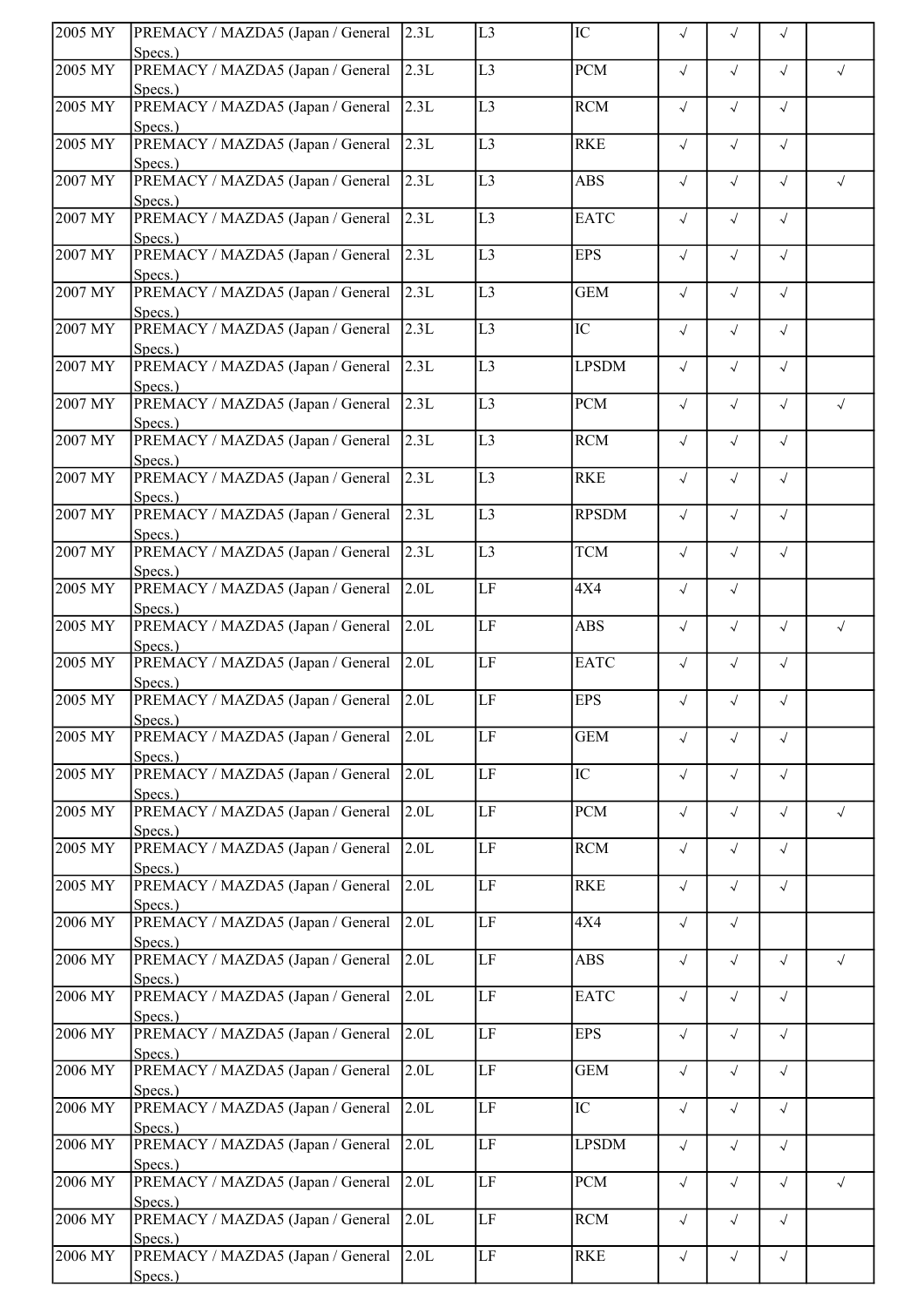| 2006 MY | PREMACY / MAZDA5 (Japan / General            | 2.0 <sub>L</sub> | LF                     | <b>RPSDM</b>   | $\sqrt{}$    | $\sqrt{ }$              | $\sqrt{ }$   |              |
|---------|----------------------------------------------|------------------|------------------------|----------------|--------------|-------------------------|--------------|--------------|
|         | Specs.)                                      |                  |                        |                |              |                         |              |              |
| 2007 MY | PREMACY / MAZDA5 (Japan / General            | 2.0L             | LF                     | 4X4            | $\sqrt{}$    | $\sqrt{ }$              |              |              |
| 2007 MY | Specs.)<br>PREMACY / MAZDA5 (Japan / General | 2.0 <sub>L</sub> | LF                     | <b>ABS</b>     | $\sqrt{ }$   | $\sqrt{ }$              | $\sqrt{ }$   | $\sqrt{ }$   |
|         | Specs.)                                      |                  |                        |                |              |                         |              |              |
| 2007 MY | PREMACY / MAZDA5 (Japan / General            | 2.0 <sub>L</sub> | $\overline{LF}$        | <b>EATC</b>    | $\sqrt{ }$   | $\sqrt{ }$              | $\sqrt{}$    |              |
|         | Specs.)                                      |                  |                        |                |              |                         |              |              |
| 2007 MY | PREMACY / MAZDA5 (Japan / General            | 2.0 <sub>L</sub> | LF                     | <b>EPS</b>     | $\sqrt{ }$   | $\sqrt{}$               | $\sqrt{}$    |              |
|         | Specs.)                                      |                  |                        |                |              |                         |              |              |
| 2007 MY | PREMACY / MAZDA5 (Japan / General            | 2.0 <sub>L</sub> | $\overline{LF}$        | <b>GEM</b>     | $\sqrt{ }$   | $\sqrt{}$               | $\sqrt{ }$   |              |
|         | Specs.)                                      |                  | $\overline{LF}$        | IC             |              |                         |              |              |
| 2007 MY | PREMACY / MAZDA5 (Japan / General<br>Specs.) | 2.0 <sub>L</sub> |                        |                | $\sqrt{ }$   | $\sqrt{}$               | $\sqrt{}$    |              |
| 2007 MY | PREMACY / MAZDA5 (Japan / General            | 2.0 <sub>L</sub> | $\overline{LF}$        | <b>LPSDM</b>   | $\sqrt{ }$   | $\sqrt{}$               | $\sqrt{ }$   |              |
|         | Specs.)                                      |                  |                        |                |              |                         |              |              |
| 2007 MY | PREMACY / MAZDA5 (Japan / General            | 2.0 <sub>L</sub> | LF                     | <b>PCM</b>     | $\sqrt{ }$   | $\sqrt{ }$              | $\sqrt{}$    | $\sqrt{ }$   |
|         | Specs.)                                      |                  |                        |                |              |                         |              |              |
| 2007 MY | PREMACY / MAZDA5 (Japan / General            | 2.0 <sub>L</sub> | LF                     | RCM            | $\sqrt{}$    | $\sqrt{ }$              | $\sqrt{}$    |              |
| 2007 MY | Specs.)<br>PREMACY / MAZDA5 (Japan / General | 2.0 <sub>L</sub> | $\overline{LF}$        | <b>RKE</b>     | $\sqrt{}$    | $\sqrt{ }$              | $\sqrt{}$    |              |
|         | Specs.)                                      |                  |                        |                |              |                         |              |              |
| 2007 MY | PREMACY / MAZDA5 (Japan / General            | 2.0 <sub>L</sub> | LF                     | <b>RPSDM</b>   | $\sqrt{}$    | $\sqrt{ }$              | $\sqrt{ }$   |              |
|         | Specs.)                                      |                  |                        |                |              |                         |              |              |
| 2007 MY | PREMACY / MAZDA5 (Japan / General            | 2.0 <sub>L</sub> | LF                     | <b>TCM</b>     | $\sqrt{ }$   | $\sqrt{ }$              | $\sqrt{ }$   |              |
|         | Specs.)                                      |                  |                        |                |              |                         |              |              |
| 1996 MY | PROBE / MX-6                                 | 2.5L             | $\overline{\text{KL}}$ | PCM            | $\sqrt{ }$   | $\sqrt{}$               | $\checkmark$ | $\sqrt{ }$   |
| 1997 MY | PROBE / MX-6                                 | 2.5L             | $\overline{\text{KL}}$ | <b>PCM</b>     | $\checkmark$ | $\sqrt{}$               | $\checkmark$ | $\checkmark$ |
| 1996 MY | PROBE / MX-6                                 | 2.0L             | Other                  | <b>PCM</b>     | $\sqrt{2}$   | $\checkmark$            | $\sqrt{2}$   | $\checkmark$ |
| 1997 MY | PROBE / MX-6                                 | 2.0L             | Other                  | <b>PCM</b>     | $\checkmark$ | $\sqrt{}$               | $\sqrt{2}$   | $\sqrt{ }$   |
| 1996 MY | <b>PROCEED</b>                               | 2.6L             | G <sub>6</sub>         | <b>PCM</b>     | $\checkmark$ | $\sqrt{ }$              | $\checkmark$ | $\sqrt{ }$   |
| 1996 MY | <b>PROCEED</b>                               | 2.6L             | G <sub>6</sub>         | <b>TCM</b>     | $\sqrt{ }$   | $\sqrt{ }$              |              |              |
| 1996 MY | <b>PROCEED</b>                               | 2.5L             | G <sub>5</sub>         | <b>PCM</b>     | $\sqrt{ }$   | $\sqrt{}$               | $\sqrt{ }$   | $\sqrt{ }$   |
| 1998 MY | <b>PROTEGE</b>                               | 1.5L             | Z5                     | <b>ABS</b>     | $\sqrt{ }$   | $\sqrt{ }$              |              | $\sqrt{ }$   |
| 1998 MY | <b>PROTEGE</b>                               | 1.5L             | $\overline{Z5}$        | <b>PCM</b>     | $\sqrt{2}$   | $\checkmark$            | $\sqrt{ }$   | $\sqrt{ }$   |
| 1997 MY | <b>PROTEGE</b>                               | 1.8L             | <b>BP</b>              | <b>ABS</b>     | $\sqrt{2}$   | $\checkmark$            |              | $\checkmark$ |
| 1997 MY | <b>PROTEGE</b>                               | 1.8L             | <b>BP</b>              | <b>PCM</b>     | $\checkmark$ | $\sqrt{ }$              | $\checkmark$ | $\checkmark$ |
| 1998 MY | <b>PROTEGE</b>                               | 1.8L             | <b>BP</b>              | <b>ABS</b>     | $\sqrt{ }$   | $\sqrt{ }$              |              | $\sqrt{ }$   |
| 1998 MY | <b>PROTEGE</b>                               | 1.8L             | <b>BP</b>              | <b>CCM</b>     | $\sqrt{2}$   | $\checkmark$            |              |              |
| 1998 MY | <b>PROTEGE</b>                               | 1.8L             | <b>BP</b>              | <b>PCM</b>     | $\checkmark$ | $\sqrt{ }$              | $\sqrt{}$    | $\sqrt{ }$   |
| 1997 MY | <b>PROTEGE</b>                               | 1.5L             | $\overline{25}$        | ABS            | $\sqrt{2}$   | $\sqrt{}$               |              | $\sqrt{2}$   |
| 1997 MY | <b>PROTEGE</b>                               | 1.5L             | Z5                     | <b>PCM</b>     | $\checkmark$ | $\sqrt{}$               | $\sqrt{}$    | $\sqrt{}$    |
| 1999 MY | <b>PROTEGE</b>                               | 1.6L             | ZM                     | <b>ABS</b>     | $\sqrt{ }$   | $\sqrt{ }$              |              | $\sqrt{ }$   |
| 1999 MY | <b>PROTEGE</b>                               | 1.6L             | ZM                     | CCM            | $\sqrt{ }$   | $\sqrt{ }$              |              |              |
| 1999 MY | <b>PROTEGE</b>                               | 1.6L             | ZM                     | <b>PCM</b>     | $\sqrt{ }$   | $\sqrt{ }$              | $\sqrt{ }$   | $\sqrt{}$    |
| 1999 MY | <b>PROTEGE</b>                               | 1.8L             | FP                     | <b>ABS</b>     | $\sqrt{ }$   | $\sqrt{ }$              |              | $\sqrt{}$    |
| 1999 MY | <b>PROTEGE</b>                               | 1.8L             | <b>FP</b>              | <b>CCM</b>     | $\sqrt{ }$   | $\sqrt{}$               |              |              |
| 1999 MY | <b>PROTEGE</b>                               | 1.8L             | FP                     | <b>PCM</b>     | $\sqrt{ }$   | $\sqrt{ }$              | $\sqrt{ }$   | $\sqrt{ }$   |
| 2000 MY | <b>PROTEGE</b>                               | 1.6L             | ZM                     | ABS/TCS        | $\sqrt{ }$   | $\sqrt{}$               | $\sqrt{ }$   | $\sqrt{ }$   |
| 2000 MY | <b>PROTEGE</b>                               | 1.6L             | ZM                     | CCM            | $\checkmark$ | $\sqrt{ }$              |              |              |
| 2000 MY | <b>PROTEGE</b>                               | 1.6L             | ZM                     | <b>PCM</b>     | $\sqrt{ }$   | $\sqrt{ }$              | $\sqrt{ }$   | $\sqrt{ }$   |
| 2000 MY | <b>PROTEGE</b>                               | 1.8L             | FP                     | ABS/TCS        | $\sqrt{2}$   | $\sqrt{ }$              | $\sqrt{}$    | $\sqrt{}$    |
| 2000 MY | <b>PROTEGE</b>                               | 1.8L             | FP                     | CCM            | $\sqrt{2}$   | $\sqrt{}$               |              |              |
| 2000 MY | <b>PROTEGE</b>                               | 1.8L             | FP                     | <b>PCM</b>     | $\sqrt{ }$   | $\sqrt{}$               | $\sqrt{}$    | $\sqrt{ }$   |
| 2001 MY | <b>PROTEGE</b>                               | 2.0L             | FS                     | <b>ABS/TCS</b> | $\sqrt{}$    | $\sqrt{ }$              | $\sqrt{}$    | $\sqrt{ }$   |
| 2001 MY | <b>PROTEGE</b>                               | 2.0L             | FS                     | <b>CCM</b>     | $\sqrt{ }$   | $\sqrt{ }$              |              |              |
| 2001 MY | <b>PROTEGE</b>                               | 2.0L             | FS                     | <b>PCM</b>     | $\sqrt{ }$   | $\sqrt{ }$              | $\sqrt{ }$   | $\sqrt{ }$   |
| 2001 MY | <b>PROTEGE</b>                               | 1.6L             | ZM                     | ABS/TCS        | $\sqrt{ }$   | $\sqrt{ }$              | $\sqrt{ }$   | $\sqrt{ }$   |
| 2001 MY | <b>PROTEGE</b>                               | 1.6L             | ZM                     | <b>CCM</b>     | $\sqrt{ }$   | $\sqrt{}$               |              |              |
| 2001 MY | <b>PROTEGE</b>                               | 1.6L             | ZM                     | <b>PCM</b>     | $\sqrt{ }$   | $\sqrt{}$               | $\sqrt{}$    | $\sqrt{ }$   |
| 2002 MY | <b>PROTEGE</b>                               | 2.0L             | <b>FS</b>              | ABS/TCS        | $\sqrt{2}$   | $\sqrt{ }$              | $\sqrt{}$    | $\sqrt{ }$   |
| 2002 MY | <b>PROTEGE</b>                               | 2.0L             | FS                     | CCM            | $\sqrt{ }$   | $\sqrt{}$               |              |              |
| 2002 MY | <b>PROTEGE</b>                               | 2.0L             | FS                     | <b>PCM</b>     | $\sqrt{ }$   | $\sqrt{ }$              | $\sqrt{ }$   | $\sqrt{ }$   |
| 2003 MY |                                              |                  |                        |                |              |                         |              | $\sqrt{}$    |
|         |                                              |                  | <b>FS</b>              |                | $\sqrt{}$    |                         | $\sqrt{}$    |              |
| 2003 MY | <b>PROTEGE</b><br><b>PROTEGE</b>             | 2.0L<br>2.0L     | FS                     | ABS/TCS<br>CCM | $\checkmark$ | $\sqrt{}$<br>$\sqrt{ }$ |              |              |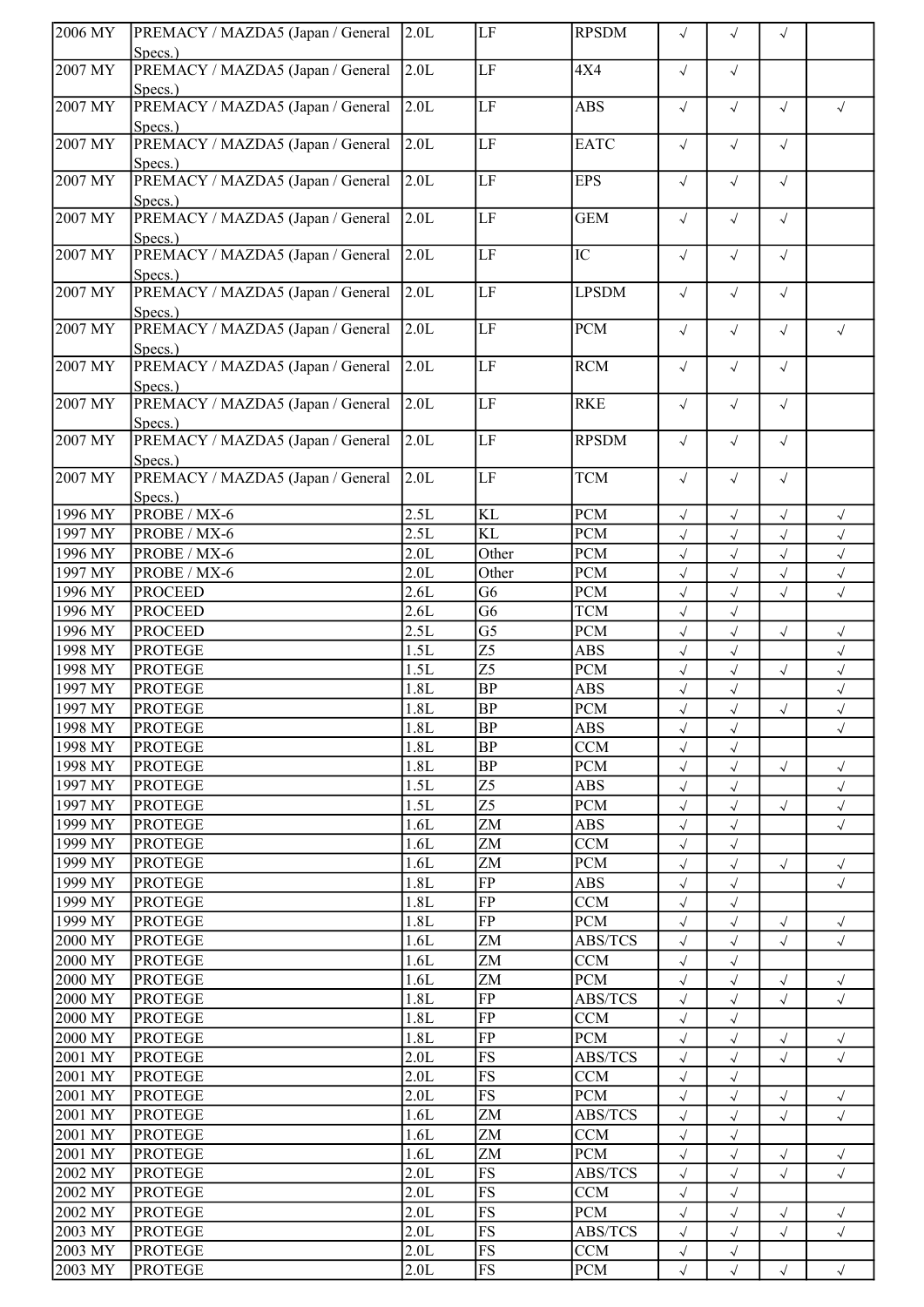| 2003 MY | <b>PROTEGE</b>                          | 2.0L             | FS T                                                 | ABS/TCS        | $\sqrt{}$    | $\sqrt{}$  | $\sqrt{ }$           | $\sqrt{}$            |
|---------|-----------------------------------------|------------------|------------------------------------------------------|----------------|--------------|------------|----------------------|----------------------|
| 2003 MY | <b>PROTEGE</b>                          | 2.0L             | FS T                                                 | <b>CCM</b>     | $\checkmark$ | $\sqrt{}$  |                      |                      |
| 2003 MY | <b>PROTEGE</b>                          | 2.0 <sub>L</sub> | FS T                                                 | <b>PCM</b>     | $\sqrt{ }$   | $\sqrt{ }$ | $\sqrt{ }$           | $\sqrt{ }$           |
| 2003 MY | Ranger / Courier / Mazda B Series/Bravo | 4.0 <sub>L</sub> | V6 SOHC                                              | ABS/TCS        | $\sqrt{ }$   | $\sqrt{}$  | $\sqrt{ }$           | $\sqrt{ }$           |
| 2003 MY | Ranger / Courier / Mazda B Series/Bravo | 4.0L             | V6 SOHC                                              | <b>ESOF</b>    | $\sqrt{}$    | $\sqrt{ }$ | $\sqrt{ }$           | $\sqrt{ }$           |
| 2003 MY | Ranger / Courier / Mazda B Series/Bravo | 4.0 <sub>L</sub> | V6 SOHC                                              | <b>PCM</b>     | $\sqrt{}$    | $\sqrt{ }$ | $\sqrt{ }$           | $\sqrt{ }$           |
| 1993 MY | Ranger / Mazda B-Series / Courier       | 4.0 <sub>L</sub> | Other                                                | <b>PCM</b>     | $\sqrt{ }$   | $\sqrt{ }$ |                      | $\sqrt{\phantom{a}}$ |
| 2001 MY | Ranger / Mazda B-Series / Courier       | 2.5L             | Other                                                | 4X4            | $\sqrt{ }$   | $\sqrt{ }$ | $\sqrt{\phantom{a}}$ |                      |
| 2001 MY | Ranger / Mazda B-Series / Courier       | 2.5L             | Other                                                | ABS/TCS        | $\sqrt{}$    | $\sqrt{}$  | $\sqrt{}$            |                      |
| 2001 MY | Ranger / Mazda B-Series / Courier       | 2.5L             | Other                                                | <b>GEM</b>     | $\sqrt{ }$   | $\sqrt{ }$ | $\sqrt{ }$           |                      |
| 2001 MY | Ranger / Mazda B-Series / Courier       | 2.5L             | Other                                                | <b>PATS</b>    | $\sqrt{ }$   | $\sqrt{}$  |                      |                      |
| 2001 MY | Ranger / Mazda B-Series / Courier       | 2.5L             | Other                                                | <b>PCM</b>     | $\sqrt{ }$   | $\sqrt{}$  | $\sqrt{ }$           | $\sqrt{ }$           |
| 2001 MY | Ranger / Mazda B-Series / Courier       | 2.5L             | Other                                                | <b>RCM</b>     | $\sqrt{ }$   | $\sqrt{ }$ | $\checkmark$         |                      |
| 2001 MY | Ranger / Mazda B-Series / Courier       | 2.8L             | Other                                                | 4X4            | $\sqrt{ }$   | $\sqrt{ }$ | $\sqrt{ }$           |                      |
| 2001 MY | Ranger / Mazda B-Series / Courier       | 2.8L             | Other                                                | <b>ABS/TCS</b> | $\sqrt{ }$   | $\sqrt{}$  | $\checkmark$         |                      |
| 2001 MY | Ranger / Mazda B-Series / Courier       | 2.8L             | Other                                                | <b>GEM</b>     | $\sqrt{}$    | $\sqrt{2}$ | $\sqrt{ }$           |                      |
| 2001 MY | Ranger / Mazda B-Series / Courier       | 2.8L             | Other                                                | <b>PATS</b>    | $\sqrt{}$    | $\sqrt{ }$ |                      |                      |
| 2001 MY | Ranger / Mazda B-Series / Courier       | 2.8L             | Other                                                | <b>PCM</b>     | $\sqrt{}$    | $\sqrt{}$  | $\sqrt{ }$           | $\sqrt{}$            |
| 2001 MY | Ranger / Mazda B-Series / Courier       | 2.8L             | Other                                                | <b>RAP</b>     | $\checkmark$ | $\sqrt{ }$ | $\sqrt{ }$           |                      |
| 2001 MY | Ranger / Mazda B-Series / Courier       | 2.8L             | Other                                                | RCM            | $\sqrt{ }$   | $\sqrt{ }$ | $\sqrt{ }$           |                      |
| 2015 MY | Ranger / Mazda B-Series / Courier       | 2.2L             | Duratorq<br>Turbo Diesel<br>Common Rail<br>Injection | <b>ABS</b>     | $\sqrt{2}$   | $\sqrt{}$  | $\sqrt{}$            | $\sqrt{ }$           |
| 2015 MY | Ranger / Mazda B-Series / Courier       | 2.2L             | Duratorq<br>Turbo Diesel<br>Common Rail<br>Injection | <b>ACM</b>     | $\sqrt{ }$   | $\sqrt{ }$ | $\sqrt{ }$           |                      |
| 2015 MY | Ranger / Mazda B-Series / Courier       | 2.2L             | Duratorq<br>Turbo Diesel<br>Common Rail<br>Injection | <b>APIM</b>    | $\sqrt{}$    | $\sqrt{ }$ | $\sqrt{ }$           |                      |
| 2015 MY | Ranger / Mazda B-Series / Courier       | 2.2L             | Duratorq<br>Turbo Diesel<br>Common Rail<br>Injection | <b>ATCM</b>    | $\sqrt{ }$   | $\sqrt{}$  | $\sqrt{ }$           |                      |
| 2015 MY | Ranger / Mazda B-Series / Courier       | 2.2L             | Duratorq<br>Turbo Diesel<br>Common Rail<br>Injection | BCM#1          | $\sqrt{ }$   | $\sqrt{ }$ | $\sqrt{ }$           |                      |
| 2015 MY | Ranger / Mazda B-Series / Courier       | 2.2L             | Duratorq<br>Turbo Diesel<br>Common Rail<br>Injection | $C-CM$         | $\sqrt{ }$   | $\sqrt{ }$ | $\sqrt{ }$           |                      |
| 2015 MY | Ranger / Mazda B-Series / Courier       | 2.2L             | Duratorq<br>Turbo Diesel<br>Common Rail<br>Injection | <b>DDM</b>     | $\sqrt{ }$   | $\sqrt{ }$ | $\sqrt{ }$           |                      |
| 2015 MY | Ranger / Mazda B-Series / Courier       | 2.2L             | Duratorq<br>Turbo Diesel<br>Common Rail<br>Injection | <b>FCDIM</b>   | $\sqrt{ }$   | $\sqrt{}$  | $\sqrt{ }$           |                      |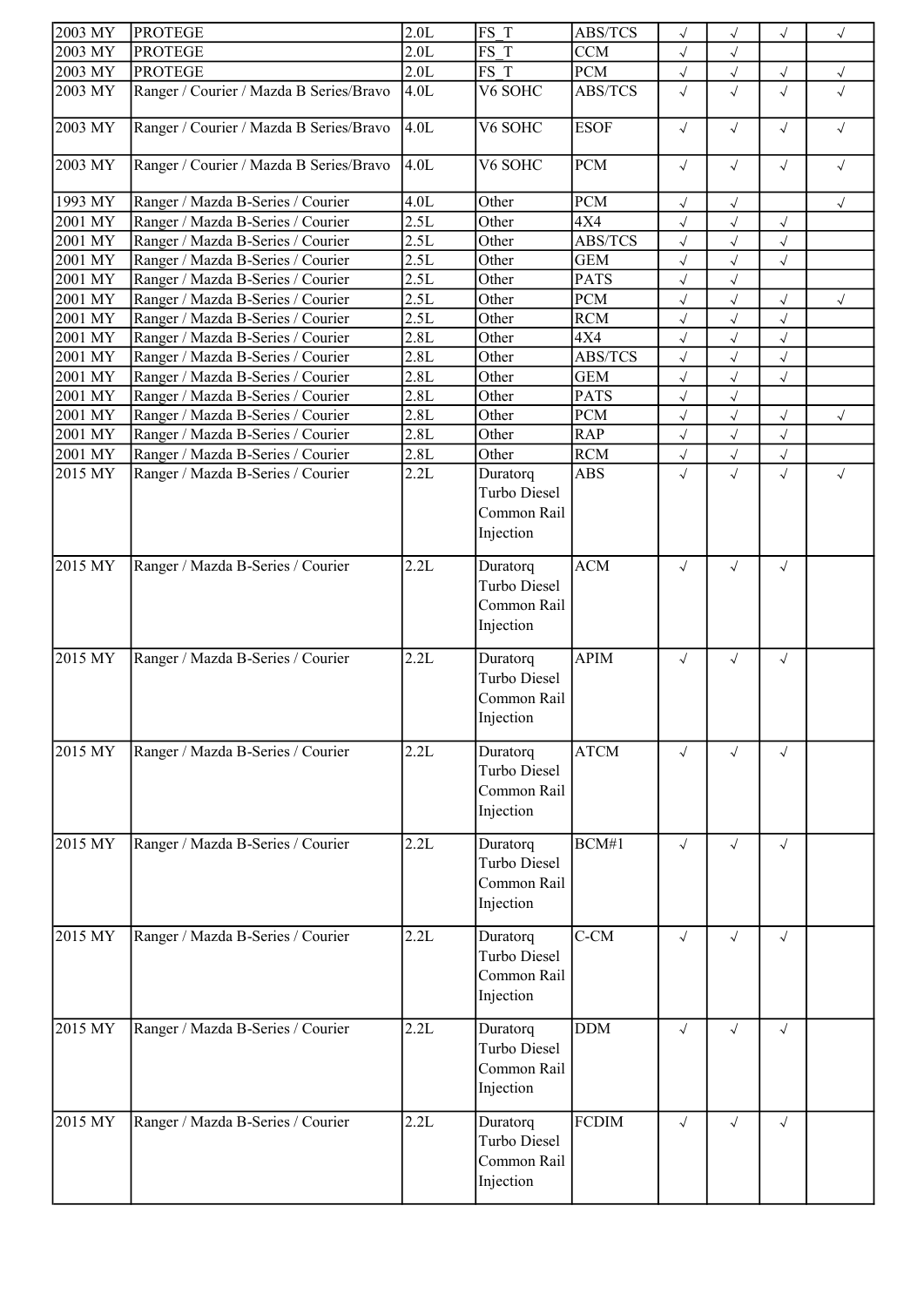| 2015 MY | Ranger / Mazda B-Series / Courier | 2.2L              | Duratorq<br>Turbo Diesel<br>Common Rail<br>Injection | <b>FCIM</b> | $\sqrt{ }$ | $\sqrt{}$  | $\sqrt{ }$ |            |
|---------|-----------------------------------|-------------------|------------------------------------------------------|-------------|------------|------------|------------|------------|
| 2015 MY | Ranger / Mazda B-Series / Courier | 2.2L              | Duratorq<br>Turbo Diesel<br>Common Rail<br>Injection | <b>GPSM</b> | $\sqrt{ }$ | $\sqrt{ }$ | $\sqrt{ }$ |            |
| 2015 MY | Ranger / Mazda B-Series / Courier | 2.2L              | Duratorq<br>Turbo Diesel<br>Common Rail<br>Injection | <b>GWM</b>  | $\sqrt{ }$ | $\sqrt{ }$ | $\sqrt{ }$ |            |
| 2015 MY | Ranger / Mazda B-Series / Courier | 2.2L              | Duratorq<br>Turbo Diesel<br>Common Rail<br>Injection | <b>HCM</b>  | $\sqrt{ }$ | $\sqrt{ }$ | $\sqrt{ }$ |            |
| 2015 MY | Ranger / Mazda B-Series / Courier | 2.2L              | Duratorq<br>Turbo Diesel<br>Common Rail<br>Injection | <b>HUD</b>  | $\sqrt{ }$ | $\sqrt{ }$ | $\sqrt{ }$ |            |
| 2015 MY | Ranger / Mazda B-Series / Courier | 2.2L              | Duratorq<br>Turbo Diesel<br>Common Rail<br>Injection | <b>IPC</b>  | $\sqrt{ }$ | $\sqrt{ }$ | $\sqrt{ }$ |            |
| 2015 MY | Ranger / Mazda B-Series / Courier | 2.2L              | Duratorq<br>Turbo Diesel<br>Common Rail<br>Injection | IPM-A       | $\sqrt{ }$ | $\sqrt{ }$ | $\sqrt{ }$ |            |
| 2015 MY | Ranger / Mazda B-Series / Courier | 2.2L              | Duratorq<br>Turbo Diesel<br>Common Rail<br>Injection | PAM         | $\sqrt{ }$ | $\sqrt{}$  | $\sqrt{ }$ |            |
| 2015 MY | Ranger / Mazda B-Series / Courier | 2.2L              | Duratorq<br>Turbo Diesel<br>Common Rail<br>Injection | <b>PCM</b>  | $\sqrt{ }$ | $\sqrt{ }$ | $\sqrt{ }$ | $\sqrt{ }$ |
| 2015 MY | Ranger / Mazda B-Series / Courier | 2.2L              | Duratorq<br>Turbo Diesel<br>Common Rail<br>Injection | <b>PDM</b>  | $\sqrt{}$  | $\sqrt{ }$ | $\sqrt{ }$ |            |
| 2015 MY | Ranger / Mazda B-Series / Courier | $\overline{2.2L}$ | Duratorq<br>Turbo Diesel<br>Common Rail<br>Injection | <b>PSCM</b> | $\sqrt{ }$ | $\sqrt{}$  | $\sqrt{ }$ |            |
| 2015 MY | Ranger / Mazda B-Series / Courier | 2.2L              | Duratorq<br>Turbo Diesel<br>Common Rail<br>Injection | RCM         | $\sqrt{ }$ | $\sqrt{}$  | $\sqrt{}$  |            |
| 2015 MY | Ranger / Mazda B-Series / Courier | 2.2L              | Duratorq<br>Turbo Diesel<br>Common Rail<br>Injection | RDCM#1      | $\sqrt{ }$ | $\sqrt{}$  | $\sqrt{}$  |            |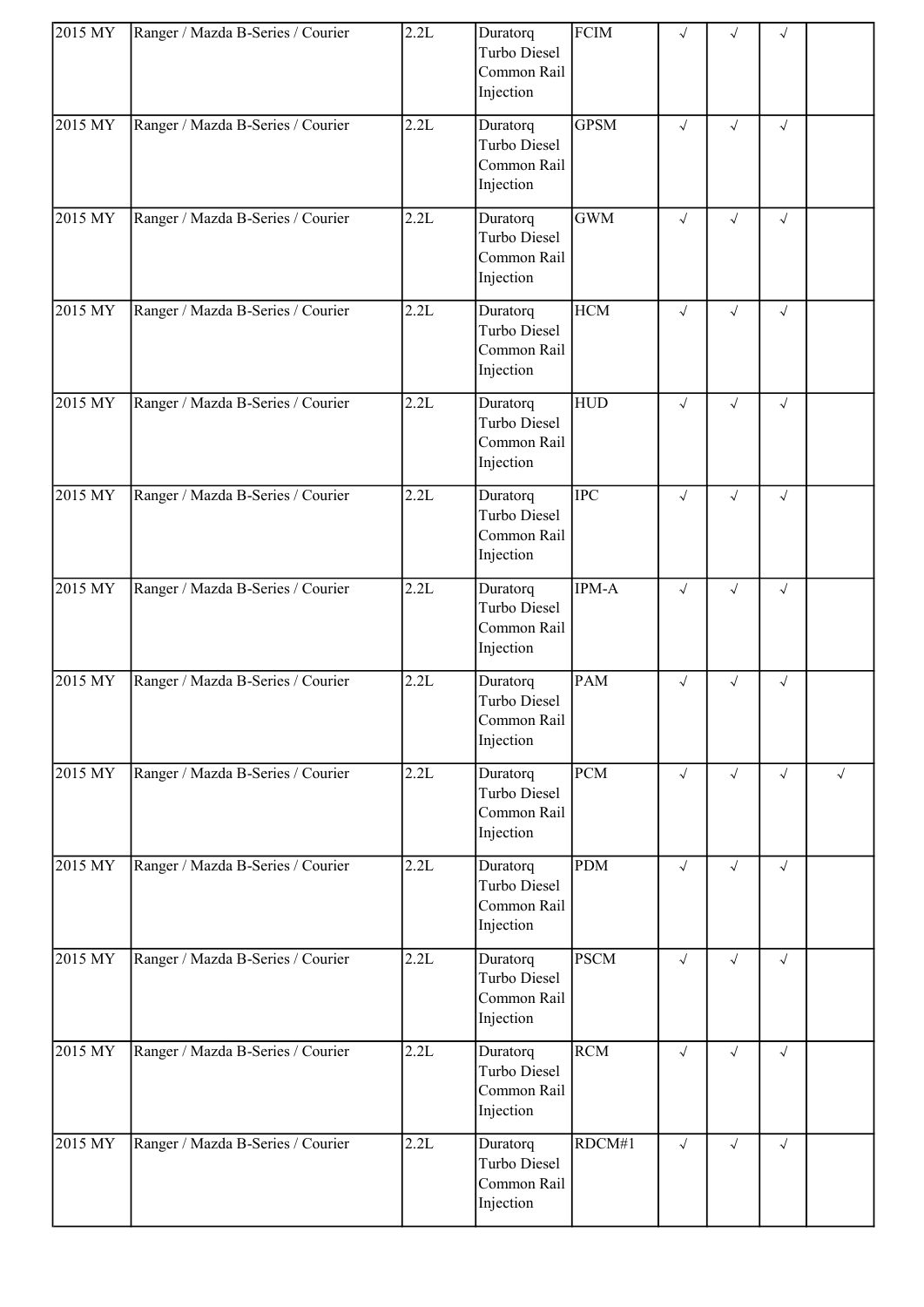| 2015 MY | Ranger / Mazda B-Series / Courier | 2.2L | Duratorq<br>Turbo Diesel<br>Common Rail<br>Injection | <b>RGTM</b>      | $\sqrt{ }$ | $\sqrt{}$  | $\sqrt{ }$ |            |
|---------|-----------------------------------|------|------------------------------------------------------|------------------|------------|------------|------------|------------|
| 2015 MY | Ranger / Mazda B-Series / Courier | 2.2L | Duratorq<br>Turbo Diesel<br>Common Rail<br>Injection | $\overline{RTM}$ | $\sqrt{ }$ | $\sqrt{ }$ | $\sqrt{ }$ |            |
| 2015 MY | Ranger / Mazda B-Series / Courier | 2.2L | Duratorq<br>Turbo Diesel<br>Common Rail<br>Injection | <b>SCCM</b>      | $\sqrt{ }$ | $\sqrt{ }$ | $\sqrt{ }$ |            |
| 2015 MY | Ranger / Mazda B-Series / Courier | 2.2L | Duratorq<br>Turbo Diesel<br>Common Rail<br>Injection | $SOD-L$          | $\sqrt{ }$ | $\sqrt{ }$ | $\sqrt{ }$ |            |
| 2015 MY | Ranger / Mazda B-Series / Courier | 2.2L | Duratorq<br>Turbo Diesel<br>Common Rail<br>Injection | SOD-R            | $\sqrt{ }$ | $\sqrt{}$  | $\sqrt{ }$ |            |
| 2015 MY | Ranger / Mazda B-Series / Courier | 2.2L | Duratorq<br>Turbo Diesel<br>Common Rail<br>Injection | TBM              | $\sqrt{ }$ | $\sqrt{ }$ | $\sqrt{ }$ |            |
| 2015 MY | Ranger / Mazda B-Series / Courier | 2.2L | Duratorq<br>Turbo Diesel<br>Common Rail<br>Injection | TCU#1            | $\sqrt{ }$ | $\sqrt{}$  | $\sqrt{ }$ |            |
| 2015 MY | Ranger / Mazda B-Series / Courier | 2.2L | Duratorq<br>Turbo Diesel<br>Common Rail<br>Injection | <b>TRM</b>       | $\sqrt{ }$ | $\sqrt{}$  | $\sqrt{ }$ |            |
| 2015 MY | Ranger / Mazda B-Series / Courier | 3.2L | Duratorq<br>Turbo Diesel<br>Common Rail<br>Injection | <b>ABS</b>       | $\sqrt{ }$ | $\sqrt{ }$ | $\sqrt{ }$ | $\sqrt{ }$ |
| 2015 MY | Ranger / Mazda B-Series / Courier | 3.2L | Duratorq<br>Turbo Diesel<br>Common Rail<br>Injection | <b>ACM</b>       | $\sqrt{}$  | $\sqrt{ }$ | $\sqrt{ }$ |            |
| 2015 MY | Ranger / Mazda B-Series / Courier | 3.2L | Duratorq<br>Turbo Diesel<br>Common Rail<br>Injection | <b>APIM</b>      | $\sqrt{ }$ | $\sqrt{}$  | $\sqrt{ }$ |            |
| 2015 MY | Ranger / Mazda B-Series / Courier | 3.2L | Duratorq<br>Turbo Diesel<br>Common Rail<br>Injection | <b>ATCM</b>      | $\sqrt{ }$ | $\sqrt{}$  | $\sqrt{}$  |            |
| 2015 MY | Ranger / Mazda B-Series / Courier | 3.2L | Duratorq<br>Turbo Diesel<br>Common Rail<br>Injection | BCM#1            | $\sqrt{ }$ | $\sqrt{}$  | $\sqrt{}$  |            |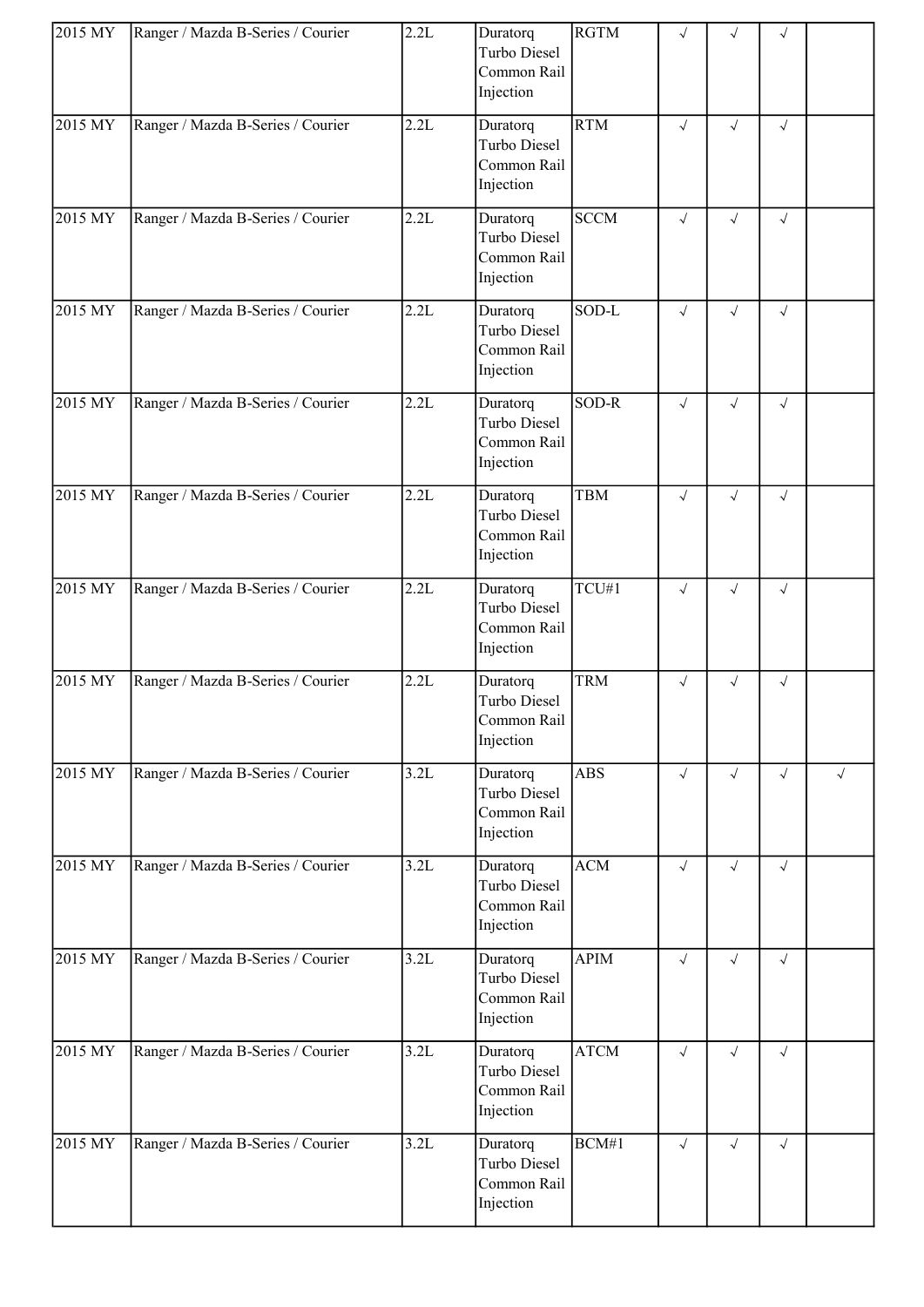| 2015 MY | Ranger / Mazda B-Series / Courier | 3.2L | Duratorq<br>Turbo Diesel<br>Common Rail<br>Injection | $C-CM$           | $\sqrt{ }$ | $\sqrt{}$  | $\sqrt{ }$ |            |
|---------|-----------------------------------|------|------------------------------------------------------|------------------|------------|------------|------------|------------|
| 2015 MY | Ranger / Mazda B-Series / Courier | 3.2L | Duratorq<br>Turbo Diesel<br>Common Rail<br>Injection | $\overline{DDM}$ | $\sqrt{ }$ | $\sqrt{ }$ | $\sqrt{ }$ |            |
| 2015 MY | Ranger / Mazda B-Series / Courier | 3.2L | Duratorq<br>Turbo Diesel<br>Common Rail<br>Injection | <b>FCDIM</b>     | $\sqrt{ }$ | $\sqrt{ }$ | $\sqrt{ }$ |            |
| 2015 MY | Ranger / Mazda B-Series / Courier | 3.2L | Duratorq<br>Turbo Diesel<br>Common Rail<br>Injection | <b>FCIM</b>      | $\sqrt{ }$ | $\sqrt{ }$ | $\sqrt{ }$ |            |
| 2015 MY | Ranger / Mazda B-Series / Courier | 3.2L | Duratorq<br>Turbo Diesel<br>Common Rail<br>Injection | <b>GPSM</b>      | $\sqrt{ }$ | $\sqrt{ }$ | $\sqrt{ }$ |            |
| 2015 MY | Ranger / Mazda B-Series / Courier | 3.2L | Duratorq<br>Turbo Diesel<br>Common Rail<br>Injection | <b>GWM</b>       | $\sqrt{ }$ | $\sqrt{ }$ | $\sqrt{ }$ |            |
| 2015 MY | Ranger / Mazda B-Series / Courier | 3.2L | Duratorq<br>Turbo Diesel<br>Common Rail<br>Injection | <b>HCM</b>       | $\sqrt{ }$ | $\sqrt{ }$ | $\sqrt{ }$ |            |
| 2015 MY | Ranger / Mazda B-Series / Courier | 3.2L | Duratorq<br>Turbo Diesel<br>Common Rail<br>Injection | <b>HUD</b>       | $\sqrt{ }$ | $\sqrt{}$  | $\sqrt{ }$ |            |
| 2015 MY | Ranger / Mazda B-Series / Courier | 3.2L | Duratorq<br>Turbo Diesel<br>Common Rail<br>Injection | $\overline{IPC}$ | $\sqrt{ }$ | $\sqrt{ }$ | $\sqrt{ }$ |            |
| 2015 MY | Ranger / Mazda B-Series / Courier | 3.2L | Duratorq<br>Turbo Diesel<br>Common Rail<br>Injection | <b>IPM-A</b>     | $\sqrt{ }$ | $\sqrt{ }$ | $\sqrt{ }$ |            |
| 2015 MY | Ranger / Mazda B-Series / Courier | 3.2L | Duratorq<br>Turbo Diesel<br>Common Rail<br>Injection | <b>PAM</b>       | $\sqrt{ }$ | $\sqrt{}$  | $\sqrt{ }$ |            |
| 2015 MY | Ranger / Mazda B-Series / Courier | 3.2L | Duratorq<br>Turbo Diesel<br>Common Rail<br>Injection | <b>PCM</b>       | $\sqrt{ }$ | $\sqrt{}$  | $\sqrt{}$  | $\sqrt{ }$ |
| 2015 MY | Ranger / Mazda B-Series / Courier | 3.2L | Duratorq<br>Turbo Diesel<br>Common Rail<br>Injection | <b>PDM</b>       | $\sqrt{ }$ | $\sqrt{}$  | $\sqrt{}$  |            |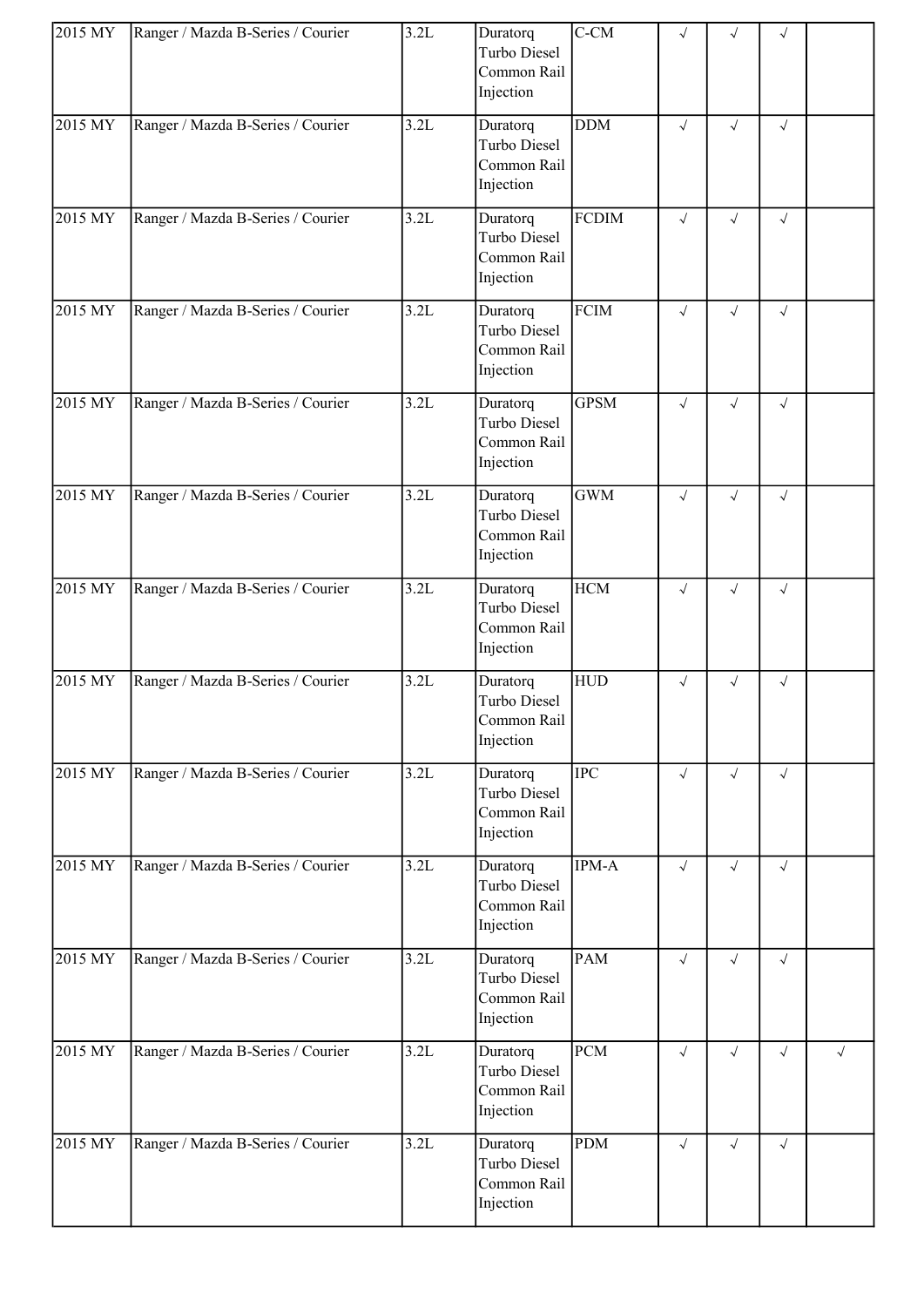| 2015 MY            | Ranger / Mazda B-Series / Courier                                      | 3.2L         | Duratorq<br>Turbo Diesel<br>Common Rail<br>Injection | <b>PSCM</b>                | $\sqrt{}$               | $\sqrt{}$                 | $\sqrt{ }$                 |           |
|--------------------|------------------------------------------------------------------------|--------------|------------------------------------------------------|----------------------------|-------------------------|---------------------------|----------------------------|-----------|
| 2015 MY            | Ranger / Mazda B-Series / Courier                                      | 3.2L         | Duratorq<br>Turbo Diesel<br>Common Rail<br>Injection | RCM                        | $\sqrt{ }$              | $\sqrt{}$                 | $\sqrt{ }$                 |           |
| 2015 MY            | Ranger / Mazda B-Series / Courier                                      | 3.2L         | Duratorq<br>Turbo Diesel<br>Common Rail<br>Injection | RDCM#1                     | $\sqrt{ }$              | $\sqrt{}$                 | $\sqrt{ }$                 |           |
| 2015 MY            | Ranger / Mazda B-Series / Courier                                      | 3.2L         | Duratorq<br>Turbo Diesel<br>Common Rail<br>Injection | <b>RGTM</b>                | $\sqrt{ }$              | $\sqrt{}$                 | $\sqrt{ }$                 |           |
| 2015 MY            | Ranger / Mazda B-Series / Courier                                      | 3.2L         | Duratorq<br>Turbo Diesel<br>Common Rail<br>Injection | <b>RTM</b>                 | $\sqrt{ }$              | $\sqrt{}$                 | $\sqrt{ }$                 |           |
| 2015 MY            | Ranger / Mazda B-Series / Courier                                      | 3.2L         | Duratorq<br>Turbo Diesel<br>Common Rail<br>Injection | <b>SCCM</b>                | $\sqrt{ }$              | $\sqrt{ }$                | $\sqrt{ }$                 |           |
| 2015 MY            | Ranger / Mazda B-Series / Courier                                      | 3.2L         | Duratorq<br>Turbo Diesel<br>Common Rail<br>Injection | SOD-L                      | $\sqrt{ }$              | $\sqrt{ }$                | $\sqrt{ }$                 |           |
| 2015 MY            | Ranger / Mazda B-Series / Courier                                      | 3.2L         | Duratorq<br>Turbo Diesel<br>Common Rail<br>Injection | SOD-R                      | $\sqrt{ }$              | $\sqrt{ }$                | $\sqrt{ }$                 |           |
| 2015 MY            | Ranger / Mazda B-Series / Courier                                      | 3.2L         | Duratorq<br>Turbo Diesel<br>Common Rail<br>Injection | TBM                        | $\sqrt{ }$              | $\sqrt{ }$                | $\sqrt{ }$                 |           |
| 2015 MY            | Ranger / Mazda B-Series / Courier                                      | 3.2L         | Duratorq<br>Turbo Diesel<br>Common Rail<br>Injection | TCU#1                      | $\sqrt{}$               | $\sqrt{ }$                | $\sqrt{ }$                 |           |
| 2015 MY            | Ranger / Mazda B-Series / Courier                                      | 3.2L         | Duratorq<br>Turbo Diesel<br>Common Rail<br>Injection | <b>TRM</b>                 | $\sqrt{ }$              | $\sqrt{ }$                | $\sqrt{ }$                 |           |
| 2015 MY            | Ranger / Mazda B-Series / Courier                                      | 2.5L         | <b>IVCT</b>                                          | <b>ABS</b>                 | $\sqrt{}$               | $\sqrt{ }$                | $\sqrt{ }$                 | $\sqrt{}$ |
| 2015 MY            | Ranger / Mazda B-Series / Courier                                      | 2.5L         | <b>IVCT</b>                                          | <b>ACM</b>                 | $\sqrt{ }$              | $\sqrt{}$                 | $\sqrt{ }$                 |           |
| 2015 MY<br>2015 MY | Ranger / Mazda B-Series / Courier<br>Ranger / Mazda B-Series / Courier | 2.5L<br>2.5L | <b>IVCT</b><br><b>IVCT</b>                           | <b>APIM</b><br><b>ATCM</b> | $\sqrt{}$<br>$\sqrt{ }$ | $\sqrt{}$<br>$\checkmark$ | $\sqrt{ }$<br>$\sqrt{ }$   |           |
| 2015 MY            | Ranger / Mazda B-Series / Courier                                      | 2.5L         | <b>IVCT</b>                                          | BCM#1                      | $\sqrt{ }$              | $\sqrt{2}$                | $\checkmark$               |           |
| 2015 MY            | Ranger / Mazda B-Series / Courier                                      | 2.5L         | <b>IVCT</b>                                          | $C-CM$                     | $\sqrt{ }$              | $\sqrt{2}$                | $\sqrt{ }$                 |           |
| 2015 MY            | Ranger / Mazda B-Series / Courier                                      | 2.5L         | <b>IVCT</b>                                          | $DDM$                      | $\sqrt{ }$              | $\sqrt{}$                 | $\sqrt{ }$                 |           |
| 2015 MY            | Ranger / Mazda B-Series / Courier                                      | 2.5L         | <b>IVCT</b>                                          | <b>FCDIM</b>               | $\sqrt{2}$              | $\sqrt{2}$                | $\sqrt{2}$                 |           |
| 2015 MY<br>2015 MY | Ranger / Mazda B-Series / Courier<br>Ranger / Mazda B-Series / Courier | 2.5L<br>2.5L | <b>IVCT</b><br><b>IVCT</b>                           | <b>FCIM</b><br><b>GPSM</b> | $\sqrt{}$<br>$\sqrt{ }$ | $\sqrt{}$<br>$\sqrt{ }$   | $\checkmark$<br>$\sqrt{ }$ |           |
| 2015 MY            | Ranger / Mazda B-Series / Courier                                      | 2.5L         | <b>IVCT</b>                                          | <b>GWM</b>                 | $\sqrt{ }$              | $\sqrt{ }$                | $\sqrt{ }$                 |           |
| 2015 MY            | Ranger / Mazda B-Series / Courier                                      | 2.5L         | <b>IVCT</b>                                          | <b>HCM</b>                 | $\sqrt{ }$              | $\sqrt{ }$                | $\sqrt{ }$                 |           |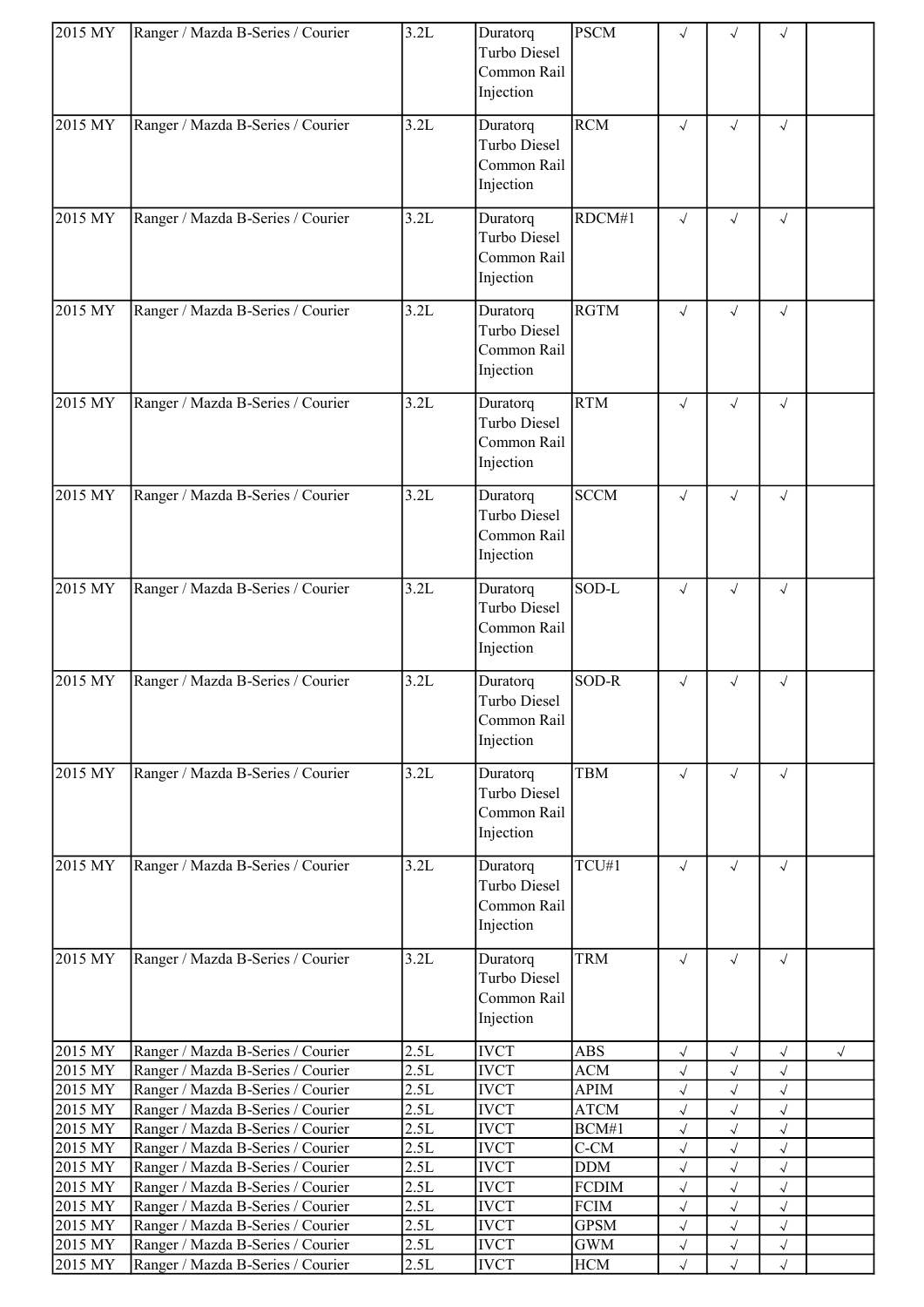| 2015 MY | Ranger / Mazda B-Series / Courier | 2.5L             | <b>IVCT</b> | <b>HUD</b>     | $\sqrt{}$            | $\sqrt{}$    | $\sqrt{ }$           |              |
|---------|-----------------------------------|------------------|-------------|----------------|----------------------|--------------|----------------------|--------------|
| 2015 MY | Ranger / Mazda B-Series / Courier | 2.5L             | <b>IVCT</b> | <b>IPC</b>     | $\sqrt{ }$           | $\sqrt{}$    | $\sqrt{}$            |              |
| 2015 MY | Ranger / Mazda B-Series / Courier | 2.5L             | <b>IVCT</b> | IPM-A          | $\sqrt{ }$           | $\sqrt{}$    | $\sqrt{ }$           |              |
| 2015 MY | Ranger / Mazda B-Series / Courier | 2.5L             | <b>IVCT</b> | <b>PAM</b>     | $\sqrt{ }$           | $\sqrt{}$    | $\sqrt{ }$           |              |
| 2015 MY | Ranger / Mazda B-Series / Courier | 2.5L             | <b>IVCT</b> | <b>PCM</b>     | $\sqrt{ }$           | $\sqrt{}$    | $\sqrt{ }$           | $\sqrt{ }$   |
| 2015 MY | Ranger / Mazda B-Series / Courier | 2.5L             | <b>IVCT</b> | <b>PDM</b>     | $\sqrt{ }$           | $\sqrt{}$    | $\sqrt{ }$           |              |
| 2015 MY | Ranger / Mazda B-Series / Courier | 2.5L             | <b>IVCT</b> | <b>PSCM</b>    | $\sqrt{ }$           | $\sqrt{ }$   | $\sqrt{ }$           |              |
| 2015 MY | Ranger / Mazda B-Series / Courier | 2.5L             | <b>IVCT</b> | <b>RCM</b>     | $\sqrt{ }$           | $\sqrt{ }$   | $\sqrt{ }$           |              |
| 2015 MY | Ranger / Mazda B-Series / Courier | 2.5L             | <b>IVCT</b> | <b>RGTM</b>    | $\sqrt{ }$           | $\sqrt{ }$   | $\sqrt{ }$           |              |
|         | Ranger / Mazda B-Series / Courier | 2.5L             | <b>IVCT</b> |                |                      |              |                      |              |
| 2015 MY |                                   | 2.5L             |             | <b>RTM</b>     | $\sqrt{ }$           | $\sqrt{ }$   | $\sqrt{ }$           |              |
| 2015 MY | Ranger / Mazda B-Series / Courier |                  | <b>IVCT</b> | <b>SCCM</b>    | $\sqrt{ }$           | $\sqrt{}$    | $\sqrt{}$            |              |
| 2015 MY | Ranger / Mazda B-Series / Courier | 2.5L             | <b>IVCT</b> | SOD-L          | $\sqrt{ }$           | $\sqrt{}$    | $\sqrt{}$            |              |
| 2015 MY | Ranger / Mazda B-Series / Courier | 2.5L             | <b>IVCT</b> | SOD-R          | $\sqrt{2}$           | $\sqrt{2}$   | $\sqrt{2}$           |              |
| 2015 MY | Ranger / Mazda B-Series / Courier | 2.5L             | <b>IVCT</b> | TBM            | $\sqrt{}$            | $\sqrt{}$    | $\sqrt{}$            |              |
| 2015 MY | Ranger / Mazda B-Series / Courier | 2.5L             | <b>IVCT</b> | TCU#1          | $\sqrt{}$            | $\sqrt{\ }$  | $\sqrt{ }$           |              |
| 2015 MY | Ranger / Mazda B-Series / Courier | 2.5L             | <b>IVCT</b> | TRM            | $\sqrt{ }$           | $\sqrt{ }$   | $\sqrt{ }$           |              |
| 2004 MY | Ranger / Mazda B-Series / Courier | Other            | Other       | <b>ABS/TCS</b> | $\sqrt{ }$           | $\sqrt{}$    | $\sqrt{ }$           | $\sqrt{ }$   |
| 2004 MY | Ranger / Mazda B-Series / Courier | Other            | Other       | <b>GEM</b>     | $\sqrt{ }$           | $\sqrt{}$    | $\sqrt{ }$           | $\sqrt{ }$   |
| 2004 MY | Ranger / Mazda B-Series / Courier | Other            | Other       | IC             | $\sqrt{ }$           | $\sqrt{ }$   | $\sqrt{ }$           |              |
| 2004 MY | Ranger / Mazda B-Series / Courier | Other            | Other       | <b>PCM</b>     | $\sqrt{ }$           | $\sqrt{}$    | $\sqrt{ }$           | $\sqrt{ }$   |
| 2004 MY | Ranger / Mazda B-Series / Courier | Other            | Other       | <b>RCM</b>     | $\sqrt{ }$           | $\sqrt{}$    | $\sqrt{ }$           | $\sqrt{ }$   |
| 1995 MY | Ranger / Mazda B-Series / Courier | 3.0 <sub>L</sub> | Other       | <b>ABS/TCS</b> | $\sqrt{ }$           | $\sqrt{ }$   | $\sqrt{ }$           |              |
| 1995 MY | Ranger / Mazda B-Series / Courier | 3.0 <sub>L</sub> | Other       | <b>GEM</b>     | $\sqrt{ }$           | $\sqrt{ }$   | $\sqrt{ }$           | $\sqrt{ }$   |
| 1995 MY | Ranger / Mazda B-Series / Courier | 3.0 <sub>L</sub> | Other       | <b>PCM</b>     | $\sqrt{ }$           | $\sqrt{}$    | $\sqrt{ }$           | $\sqrt{ }$   |
| 1995 MY | Ranger / Mazda B-Series / Courier | 3.0 <sub>L</sub> | Other       | <b>RAP</b>     | $\sqrt{2}$           | $\sqrt{}$    | $\sqrt{2}$           | $\sqrt{2}$   |
| 1995 MY | Ranger / Mazda B-Series / Courier | 4.0L             | Other       | <b>ABS/TCS</b> | $\sqrt{}$            | $\checkmark$ | $\checkmark$         |              |
| 1995 MY | Ranger / Mazda B-Series / Courier | 4.0 <sub>L</sub> | Other       | <b>GEM</b>     |                      |              |                      |              |
|         |                                   |                  |             |                | $\sqrt{}$            | $\sqrt{ }$   | $\sqrt{ }$           | $\sqrt{ }$   |
| 1995 MY | Ranger / Mazda B-Series / Courier | 4.0 <sub>L</sub> | Other       | <b>PCM</b>     | $\sqrt{ }$           | $\sqrt{}$    | $\sqrt{ }$           | $\sqrt{ }$   |
| 1995 MY | Ranger / Mazda B-Series / Courier | 4.0 <sub>L</sub> | Other       | RAP            | $\sqrt{ }$           | $\sqrt{}$    | $\sqrt{ }$           | $\sqrt{ }$   |
| 1996 MY | Ranger / Mazda B-Series / Courier | 3.0L             | Other       | ABS/TCS        | $\sqrt{}$            | $\sqrt{}$    | $\sqrt{ }$           | $\sqrt{ }$   |
| 1996 MY | Ranger / Mazda B-Series / Courier | 3.0 <sub>L</sub> | Other       | <b>GEM</b>     | $\sqrt{ }$           | $\sqrt{ }$   | $\sqrt{ }$           | $\sqrt{ }$   |
| 1996 MY | Ranger / Mazda B-Series / Courier | 3.0 <sub>L</sub> | Other       | IAB            | $\sqrt{ }$           | $\sqrt{ }$   | $\sqrt{ }$           | $\sqrt{ }$   |
| 1996 MY | Ranger / Mazda B-Series / Courier | 3.0L             | Other       | <b>PCM</b>     | $\sqrt{ }$           | $\sqrt{}$    | $\sqrt{ }$           | $\sqrt{ }$   |
| 1996 MY | Ranger / Mazda B-Series / Courier | 3.0 <sub>L</sub> | Other       | <b>RAP</b>     | $\sqrt{ }$           | $\sqrt{ }$   | $\sqrt{ }$           | $\sqrt{ }$   |
| 1996 MY | Ranger / Mazda B-Series / Courier | 4.0 <sub>L</sub> | Other       | <b>ABS/TCS</b> | $\sqrt{ }$           | $\sqrt{ }$   | $\sqrt{ }$           | $\sqrt{ }$   |
| 1996 MY | Ranger / Mazda B-Series / Courier | 4.0 <sub>L</sub> | Other       | <b>GEM</b>     | $\sqrt{2}$           | $\sqrt{2}$   | $\sqrt{}$            | $\sqrt{ }$   |
| 1996 MY | Ranger / Mazda B-Series / Courier | 4.0L             | Other       | IAB            | $\sqrt{}$            | $\sqrt{}$    | $\sqrt{ }$           | $\sqrt{ }$   |
| 1996 MY | Ranger / Mazda B-Series / Courier | 4.0L             | Other       | <b>PCM</b>     | $\checkmark$         | $\sqrt{}$    | $\sqrt{ }$           | $\sqrt{ }$   |
| 1996 MY | Ranger / Mazda B-Series / Courier | 4.0L             | Other       | <b>RAP</b>     | $\sqrt{ }$           | $\sqrt{}$    | $\sqrt{ }$           | $\sqrt{ }$   |
| 1997 MY | Ranger / Mazda B-Series / Courier | 3.0 <sub>L</sub> | Other       | ABS/TCS        | $\sqrt{ }$           | $\sqrt{}$    | $\sqrt{\phantom{a}}$ | $\sqrt{ }$   |
| 1997 MY | Ranger / Mazda B-Series / Courier | 3.0 <sub>L</sub> | Other       | <b>GEM</b>     | $\sqrt{ }$           | $\sqrt{}$    | $\sqrt{\phantom{a}}$ | $\sqrt{ }$   |
| 1997 MY | Ranger / Mazda B-Series / Courier | 3.0 <sub>L</sub> | Other       | IAB            | $\sqrt{ }$           | $\sqrt{ }$   | $\sqrt{ }$           | $\sqrt{ }$   |
| 1997 MY | Ranger / Mazda B-Series / Courier | 3.0 <sub>L</sub> | Other       | <b>PCM</b>     | $\sqrt{ }$           | $\sqrt{}$    | $\sqrt{ }$           | $\sqrt{ }$   |
| 1997 MY | Ranger / Mazda B-Series / Courier | 3.0L             | Other       | <b>RAP</b>     | $\sqrt{\phantom{a}}$ | $\sqrt{ }$   | $\sqrt{ }$           | $\sqrt{ }$   |
| 1997 MY | Ranger / Mazda B-Series / Courier | 4.0L             | Other       | ABS/TCS        | $\sqrt{ }$           | $\sqrt{ }$   | $\sqrt{\phantom{a}}$ | $\sqrt{ }$   |
| 1997 MY | Ranger / Mazda B-Series / Courier | 4.0L             | Other       | <b>GEM</b>     | $\sqrt{ }$           | $\sqrt{}$    | $\sqrt{\phantom{a}}$ | $\sqrt{ }$   |
| 1997 MY | Ranger / Mazda B-Series / Courier | 4.0L             | Other       | <b>IAB</b>     | $\sqrt{}$            | $\sqrt{ }$   | $\sqrt{ }$           | $\checkmark$ |
| 1997 MY | Ranger / Mazda B-Series / Courier | 4.0L             | Other       | <b>PCM</b>     | $\sqrt{ }$           | $\sqrt{}$    | $\sqrt{ }$           | $\checkmark$ |
| 1997 MY | Ranger / Mazda B-Series / Courier | 4.0L             | Other       | <b>RAP</b>     | $\checkmark$         | $\sqrt{}$    | $\sqrt{ }$           | $\sqrt{ }$   |
| 1998 MY | Ranger / Mazda B-Series / Courier | 2.5L             | Other       | ABS/TCS        | $\sqrt{ }$           | $\checkmark$ | $\sqrt{ }$           | $\checkmark$ |
| 1998 MY | Ranger / Mazda B-Series / Courier | 2.5L             | Other       | <b>GEM</b>     | $\sqrt{ }$           | $\sqrt{}$    | $\sqrt{ }$           | $\sqrt{ }$   |
| 1998 MY | Ranger / Mazda B-Series / Courier | 2.5L             | Other       | IAB            | $\sqrt{}$            | $\sqrt{}$    | $\sqrt{ }$           | $\sqrt{ }$   |
| 1998 MY | Ranger / Mazda B-Series / Courier | 2.5L             | Other       | <b>PCM</b>     | $\sqrt{ }$           | $\sqrt{ }$   | $\sqrt{ }$           | $\sqrt{ }$   |
| 1998 MY | Ranger / Mazda B-Series / Courier | 2.5L             | Other       | <b>RAP</b>     | $\sqrt{ }$           | $\sqrt{ }$   | $\sqrt{ }$           | $\sqrt{ }$   |
| 1998 MY | Ranger / Mazda B-Series / Courier | 3.0 <sub>L</sub> | Other       | <b>ABS/TCS</b> | $\checkmark$         | $\sqrt{}$    | $\sqrt{ }$           | $\sqrt{ }$   |
| 1998 MY | Ranger / Mazda B-Series / Courier | 3.0L             | Other       | <b>GEM</b>     | $\sqrt{ }$           | $\sqrt{ }$   | $\sqrt{ }$           | $\checkmark$ |
| 1998 MY | Ranger / Mazda B-Series / Courier | 3.0 <sub>L</sub> | Other       | IAB            | $\sqrt{ }$           | $\sqrt{ }$   | $\sqrt{ }$           | $\sqrt{ }$   |
| 1998 MY | Ranger / Mazda B-Series / Courier | 3.0 <sub>L</sub> | Other       | <b>PCM</b>     | $\sqrt{ }$           | $\sqrt{}$    | $\sqrt{ }$           | $\sqrt{ }$   |
| 1998 MY | Ranger / Mazda B-Series / Courier | 3.0 <sub>L</sub> | Other       | <b>RAP</b>     | $\sqrt{ }$           | $\sqrt{ }$   | $\sqrt{ }$           | $\sqrt{ }$   |
| 1998 MY | Ranger / Mazda B-Series / Courier | 4.0L             | Other       | ABS/TCS        | $\sqrt{ }$           | $\sqrt{ }$   | $\sqrt{ }$           | $\sqrt{ }$   |
| 1998 MY | Ranger / Mazda B-Series / Courier | 4.0L             | Other       | <b>GEM</b>     | $\checkmark$         | $\sqrt{ }$   | $\sqrt{ }$           | $\sqrt{ }$   |
| 1998 MY | Ranger / Mazda B-Series / Courier | 4.0L             | Other       | IAB            | $\sqrt{ }$           | $\sqrt{}$    | $\sqrt{ }$           | $\checkmark$ |
| 1998 MY | Ranger / Mazda B-Series / Courier | 4.0L             | Other       | <b>PCM</b>     | $\checkmark$         | $\sqrt{}$    | $\sqrt{ }$           | $\sqrt{ }$   |
| 1998 MY | Ranger / Mazda B-Series / Courier | 4.0L             | Other       | <b>RAP</b>     | $\sqrt{ }$           | $\sqrt{ }$   | $\sqrt{ }$           | $\sqrt{ }$   |
| 1999 MY | Ranger / Mazda B-Series / Courier | $2.5L$           | Other       | ABS/TCS        | $\sqrt{ }$           | $\sqrt{ }$   | $\sqrt{ }$           | $\sqrt{ }$   |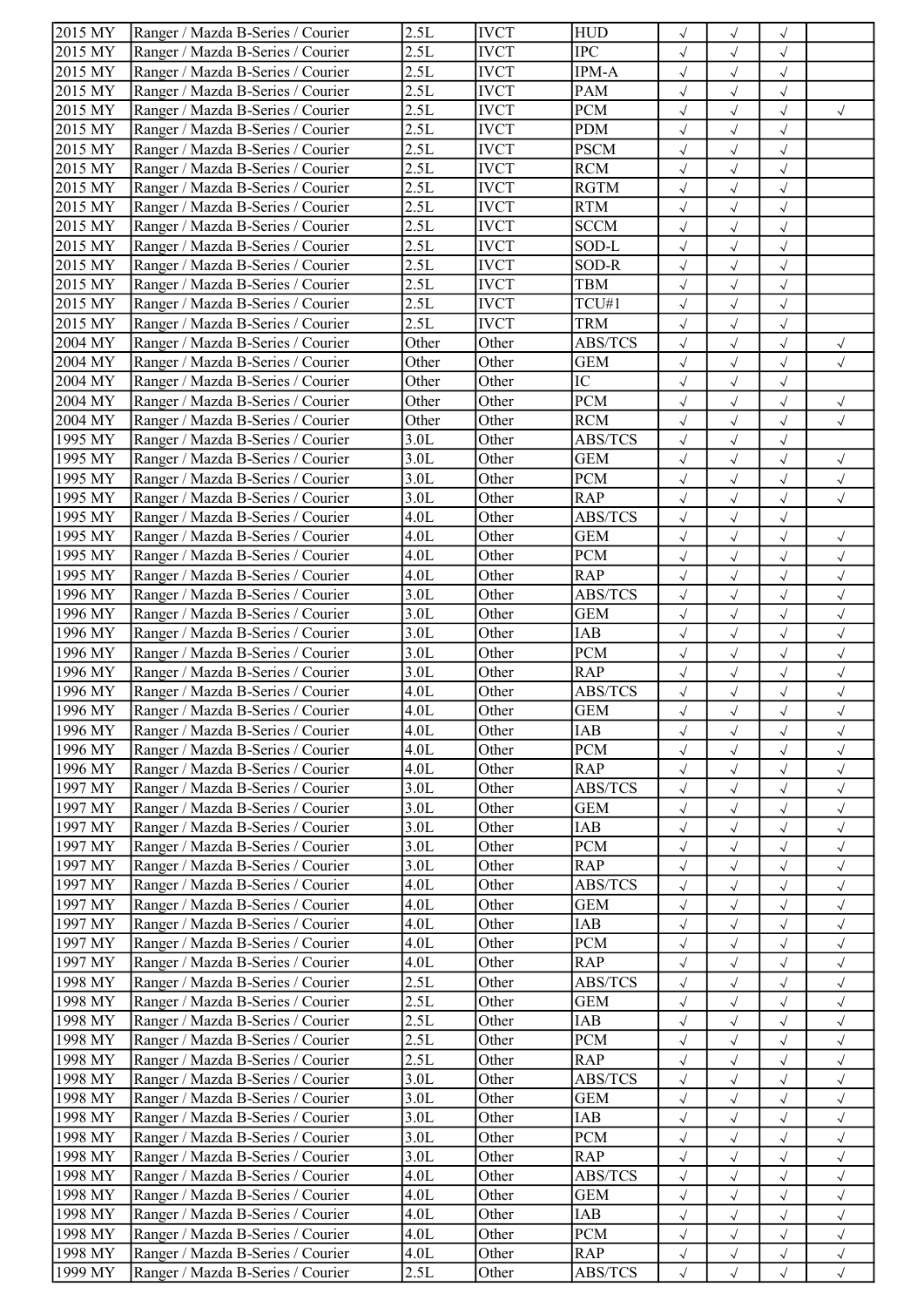| 1999 MY | Ranger / Mazda B-Series / Courier | 2.5L             | Other      | <b>GEM</b>     | $\sqrt{}$    | $\sqrt{}$    | $\sqrt{}$                | $\sqrt{ }$   |
|---------|-----------------------------------|------------------|------------|----------------|--------------|--------------|--------------------------|--------------|
| 1999 MY | Ranger / Mazda B-Series / Courier | 2.5L             | Other      | <b>PATS</b>    | $\sqrt{ }$   | $\sqrt{}$    |                          |              |
| 1999 MY | Ranger / Mazda B-Series / Courier | 2.5L             | Other      | <b>PCM</b>     | $\sqrt{ }$   | $\sqrt{}$    | $\sqrt{ }$               | $\sqrt{ }$   |
| 1999 MY | Ranger / Mazda B-Series / Courier | 2.5L             | Other      | RAP            | $\sqrt{ }$   | $\sqrt{}$    | $\sqrt{ }$               | $\sqrt{ }$   |
| 1999 MY | Ranger / Mazda B-Series / Courier | 2.5L             | Other      | <b>RCM</b>     | $\sqrt{ }$   | $\sqrt{}$    | $\sqrt{ }$               | $\sqrt{ }$   |
| 1999 MY | Ranger / Mazda B-Series / Courier | 3.0 <sub>L</sub> | Other      | ABS/TCS        | $\sqrt{ }$   | $\sqrt{}$    | $\sqrt{ }$               | $\sqrt{ }$   |
| 1999 MY | Ranger / Mazda B-Series / Courier | 3.0 <sub>L</sub> | Other      | GEM            | $\sqrt{ }$   | $\sqrt{ }$   | $\sqrt{ }$               | $\sqrt{ }$   |
| 1999 MY | Ranger / Mazda B-Series / Courier | 3.0 <sub>L</sub> | Other      | <b>PCM</b>     | $\sqrt{ }$   | $\sqrt{ }$   | $\sqrt{}$                | $\sqrt{ }$   |
| 1999 MY | Ranger / Mazda B-Series / Courier | 3.0 <sub>L</sub> | Other      | RAP            | $\sqrt{ }$   | $\sqrt{ }$   | $\sqrt{\phantom{a}}$     | $\sqrt{ }$   |
| 1999 MY | Ranger / Mazda B-Series / Courier | 3.0L             | Other      | <b>RCM</b>     | $\sqrt{ }$   | $\sqrt{ }$   | $\sqrt{ }$               | $\sqrt{ }$   |
| 1999 MY | Ranger / Mazda B-Series / Courier | 4.0L             | Other      | <b>ABS/TCS</b> | $\sqrt{2}$   | $\sqrt{}$    | $\sqrt{}$                | $\sqrt{2}$   |
| 1999 MY | Ranger / Mazda B-Series / Courier | 4.0L             | Other      | <b>GEM</b>     | $\sqrt{ }$   | $\sqrt{}$    | $\sqrt{}$                | $\sqrt{}$    |
| 1999 MY | Ranger / Mazda B-Series / Courier | 4.0L             | Other      | <b>PATS</b>    | $\sqrt{2}$   | $\sqrt{2}$   | $\sqrt{2}$               | $\sqrt{2}$   |
| 1999 MY | Ranger / Mazda B-Series / Courier | 4.0L             | Other      | <b>PCM</b>     | $\sqrt{}$    | $\sqrt{}$    | $\sqrt{}$                | $\sqrt{}$    |
| 1999 MY | Ranger / Mazda B-Series / Courier | 4.0L             | Other      | <b>RAP</b>     |              |              |                          |              |
|         |                                   |                  |            |                | $\sqrt{}$    | $\sqrt{ }$   | $\sqrt{ }$               | $\sqrt{ }$   |
| 1999 MY | Ranger / Mazda B-Series / Courier | 4.0L             | Other      | <b>RCM</b>     | $\sqrt{ }$   | $\sqrt{ }$   | $\sqrt{ }$               | $\sqrt{ }$   |
| 1997 MY | Ranger / Mazda B-Series / Courier | 2.3L             | Other      | ABS/TCS        | $\sqrt{ }$   | $\sqrt{}$    | $\sqrt{ }$               | $\sqrt{ }$   |
| 1997 MY | Ranger / Mazda B-Series / Courier | 2.3L             | Other      | <b>GEM</b>     | $\sqrt{ }$   | $\sqrt{}$    | $\sqrt{ }$               | $\sqrt{ }$   |
| 1997 MY | Ranger / Mazda B-Series / Courier | 2.3L             | Other      | <b>PCM</b>     | $\sqrt{ }$   | $\sqrt{ }$   | $\sqrt{ }$               | $\sqrt{ }$   |
| 1996 MY | Ranger / Mazda B-Series / Courier | 2.3L             | Other      | <b>ABS/TCS</b> | $\sqrt{ }$   | $\sqrt{}$    | $\sqrt{ }$               | $\sqrt{ }$   |
| 1996 MY | Ranger / Mazda B-Series / Courier | 2.3L             | Other      | <b>GEM</b>     | $\sqrt{ }$   | $\sqrt{}$    | $\sqrt{ }$               | $\sqrt{ }$   |
| 1996 MY | Ranger / Mazda B-Series / Courier | 2.3L             | Other      | <b>PCM</b>     | $\sqrt{ }$   | $\sqrt{ }$   | $\sqrt{ }$               | $\checkmark$ |
| 1995 MY | Ranger / Mazda B-Series / Courier | 2.3L             | OHC        | <b>ABS/TCS</b> | $\sqrt{ }$   | $\sqrt{ }$   | $\sqrt{ }$               |              |
| 1995 MY | Ranger / Mazda B-Series / Courier | 2.3L             | OHC        | <b>GEM</b>     | $\sqrt{ }$   | $\checkmark$ | $\sqrt{}$                | $\sqrt{ }$   |
| 1995 MY | Ranger / Mazda B-Series / Courier | 2.3L             | OHC        | <b>PCM</b>     | $\sqrt{2}$   | $\sqrt{2}$   | $\sqrt{2}$               | $\sqrt{}$    |
| 1995 MY | Ranger / Mazda B-Series / Courier | 2.3L             | OHC        | <b>RAP</b>     | $\sqrt{}$    | $\sqrt{}$    | $\sqrt{2}$               | $\sqrt{}$    |
| 1996 MY | Ranger / Mazda B-Series / Courier | 2.3L             | OHC        | <b>GEM</b>     | $\sqrt{}$    | $\sqrt{ }$   | $\sqrt{ }$               | $\sqrt{ }$   |
| 1996 MY | Ranger / Mazda B-Series / Courier | 2.3L             | OHC        | IAB            | $\sqrt{ }$   | $\sqrt{}$    | $\sqrt{ }$               | $\sqrt{ }$   |
| 1996 MY | Ranger / Mazda B-Series / Courier | 2.3L             | OHC        | <b>PCM</b>     | $\sqrt{ }$   | $\sqrt{}$    | $\sqrt{ }$               | $\sqrt{ }$   |
| 1996 MY | Ranger / Mazda B-Series / Courier | 2.3L             | OHC        | <b>RAP</b>     | $\sqrt{ }$   | $\sqrt{}$    | $\sqrt{ }$               | $\sqrt{ }$   |
| 1997 MY | Ranger / Mazda B-Series / Courier | 2.3L             | OHC        | <b>ABS/TCS</b> | $\sqrt{2}$   | $\sqrt{ }$   | $\sqrt{ }$               | $\sqrt{ }$   |
| 1997 MY | Ranger / Mazda B-Series / Courier | 2.3L             | OHC        | GEM            | $\sqrt{ }$   | $\sqrt{ }$   | $\sqrt{ }$               | $\sqrt{ }$   |
| 1997 MY | Ranger / Mazda B-Series / Courier | 2.3L             | OHC        | IAB            | $\sqrt{ }$   | $\sqrt{}$    | $\sqrt{ }$               | $\sqrt{ }$   |
| 1997 MY | Ranger / Mazda B-Series / Courier | 2.3L             | OHC        | <b>PCM</b>     | $\sqrt{ }$   | $\sqrt{ }$   | $\sqrt{ }$               | $\sqrt{ }$   |
| 1997 MY | Ranger / Mazda B-Series / Courier | 2.3L             | OHC        | <b>RAP</b>     | $\sqrt{ }$   | $\sqrt{ }$   | $\sqrt{ }$               | $\sqrt{ }$   |
| 1999 MY | Ranger / Mazda B-Series / Courier | 3.0 <sub>L</sub> | <b>FFV</b> | ABS/TCS        | $\sqrt{2}$   | $\sqrt{2}$   | $\sqrt{2}$               | $\sqrt{ }$   |
| 1999 MY | Ranger / Mazda B-Series / Courier | 3.0L             | <b>FFV</b> | <b>GEM</b>     | $\sqrt{ }$   |              |                          | $\sqrt{ }$   |
| 1999 MY | Ranger / Mazda B-Series / Courier | 3.0 <sub>L</sub> | <b>FFV</b> | <b>PATS</b>    | $\checkmark$ | $\sqrt{ }$   | $\sqrt{ }$<br>$\sqrt{ }$ |              |
| 1999 MY |                                   | 3.0 <sub>L</sub> |            |                |              | $\sqrt{}$    |                          | $\sqrt{ }$   |
|         | Ranger / Mazda B-Series / Courier |                  | <b>FFV</b> | <b>PCM</b>     | $\sqrt{ }$   | $\sqrt{}$    | $\sqrt{ }$               | $\sqrt{ }$   |
| 1999 MY | Ranger / Mazda B-Series / Courier | 3.0 <sub>L</sub> | <b>FFV</b> | <b>RAP</b>     | $\sqrt{ }$   | $\sqrt{}$    | $\sqrt{\phantom{a}}$     | $\sqrt{ }$   |
| 1999 MY | Ranger / Mazda B-Series / Courier | 3.0 <sub>L</sub> | <b>FFV</b> | <b>RCM</b>     | $\sqrt{ }$   | $\sqrt{}$    | $\sqrt{\phantom{a}}$     | $\sqrt{ }$   |
| 2000 MY | Ranger / Mazda B-Series / Courier | 3.0 <sub>L</sub> | <b>FFV</b> | ABS/TCS        | $\sqrt{ }$   | $\sqrt{ }$   | $\sqrt{ }$               | $\sqrt{ }$   |
| 2000 MY | Ranger / Mazda B-Series / Courier | 3.0 <sub>L</sub> | <b>FFV</b> | <b>GEM</b>     | $\sqrt{ }$   | $\sqrt{}$    | $\sqrt{ }$               | $\sqrt{ }$   |
| 2000 MY | Ranger / Mazda B-Series / Courier | 3.0L             | <b>FFV</b> | <b>PATS</b>    | $\sqrt{ }$   | $\sqrt{ }$   | $\sqrt{ }$               | $\sqrt{ }$   |
| 2000 MY | Ranger / Mazda B-Series / Courier | 3.0L             | <b>FFV</b> | <b>PCM</b>     | $\sqrt{ }$   | $\sqrt{ }$   | $\sqrt{ }$               | $\sqrt{ }$   |
| 2000 MY | Ranger / Mazda B-Series / Courier | 3.0L             | <b>FFV</b> | <b>RAP</b>     | $\sqrt{ }$   | $\sqrt{}$    | $\sqrt{\phantom{a}}$     | $\sqrt{ }$   |
| 2000 MY | Ranger / Mazda B-Series / Courier | 3.0 <sub>L</sub> | <b>FFV</b> | <b>RCM</b>     | $\sqrt{}$    | $\sqrt{ }$   | $\sqrt{ }$               | $\checkmark$ |
| 2000 MY | Ranger / Mazda B-Series / Courier | 2.5L             | Other      | <b>ABS/TCS</b> | $\sqrt{ }$   | $\sqrt{ }$   | $\sqrt{ }$               | $\checkmark$ |
| 2000 MY | Ranger / Mazda B-Series / Courier | 2.5L             | Other      | <b>GEM</b>     | $\checkmark$ | $\sqrt{}$    | $\sqrt{ }$               | $\sqrt{ }$   |
| 2000 MY | Ranger / Mazda B-Series / Courier | 2.5L             | Other      | <b>PCM</b>     | $\sqrt{ }$   | $\checkmark$ | $\sqrt{ }$               | $\checkmark$ |
| 2000 MY | Ranger / Mazda B-Series / Courier | 2.5L             | Other      | <b>RAP</b>     | $\sqrt{ }$   | $\sqrt{}$    | $\sqrt{ }$               | $\sqrt{ }$   |
| 2000 MY | Ranger / Mazda B-Series / Courier | 2.5L             | Other      | <b>RCM</b>     | $\sqrt{}$    | $\sqrt{}$    | $\sqrt{ }$               | $\sqrt{ }$   |
| 2000 MY | Ranger / Mazda B-Series / Courier | 4.0 <sub>L</sub> | Other      | ABS/TCS        | $\sqrt{ }$   | $\sqrt{ }$   | $\sqrt{ }$               | $\sqrt{ }$   |
| 2000 MY | Ranger / Mazda B-Series / Courier | 4.0L             | Other      | <b>GEM</b>     | $\sqrt{ }$   | $\sqrt{}$    | $\sqrt{ }$               | $\sqrt{ }$   |
| 2000 MY | Ranger / Mazda B-Series / Courier | 4.0 <sub>L</sub> | Other      | <b>PATS</b>    | $\checkmark$ | $\sqrt{}$    | $\sqrt{ }$               | $\sqrt{ }$   |
| 2000 MY | Ranger / Mazda B-Series / Courier | 4.0L             | Other      | <b>PCM</b>     | $\checkmark$ | $\sqrt{ }$   | $\sqrt{ }$               | $\checkmark$ |
| 2000 MY | Ranger / Mazda B-Series / Courier | 4.0L             | Other      | <b>RAP</b>     | $\sqrt{ }$   | $\sqrt{ }$   | $\sqrt{ }$               | $\sqrt{ }$   |
| 2000 MY | Ranger / Mazda B-Series / Courier | 4.0L             | Other      | <b>RCM</b>     | $\sqrt{ }$   | $\sqrt{}$    | $\sqrt{ }$               | $\sqrt{ }$   |
| 2001 MY | Ranger / Mazda B-Series / Courier | 3.0 <sub>L</sub> | Other      | 4X4            | $\sqrt{ }$   | $\sqrt{ }$   | $\sqrt{ }$               | $\sqrt{ }$   |
| 2001 MY | Ranger / Mazda B-Series / Courier | 3.0 <sub>L</sub> | Other      | <b>ABS/TCS</b> | $\sqrt{ }$   | $\sqrt{ }$   | $\sqrt{ }$               | $\sqrt{ }$   |
|         |                                   | 3.0 <sub>L</sub> |            | <b>GEM</b>     |              |              |                          |              |
| 2001 MY | Ranger / Mazda B-Series / Courier |                  | Other      |                | $\checkmark$ | $\sqrt{ }$   | $\sqrt{}$                | $\sqrt{}$    |
| 2001 MY | Ranger / Mazda B-Series / Courier | 3.0 <sub>L</sub> | Other      | <b>PATS</b>    | $\sqrt{ }$   | $\sqrt{}$    |                          |              |
| 2001 MY | Ranger / Mazda B-Series / Courier | 3.0L             | Other      | <b>PCM</b>     | $\sqrt{ }$   | $\sqrt{}$    | $\sqrt{\phantom{a}}$     | $\sqrt{ }$   |
| 2001 MY | Ranger / Mazda B-Series / Courier | 3.0 <sub>L</sub> | Other      | <b>RAP</b>     | $\sqrt{ }$   | $\sqrt{}$    | $\sqrt{ }$               | $\sqrt{ }$   |
| 2001 MY | Ranger / Mazda B-Series / Courier | 3.0L             | Other      | <b>RCM</b>     | $\sqrt{ }$   | $\sqrt{ }$   | $\sqrt{ }$               | $\sqrt{ }$   |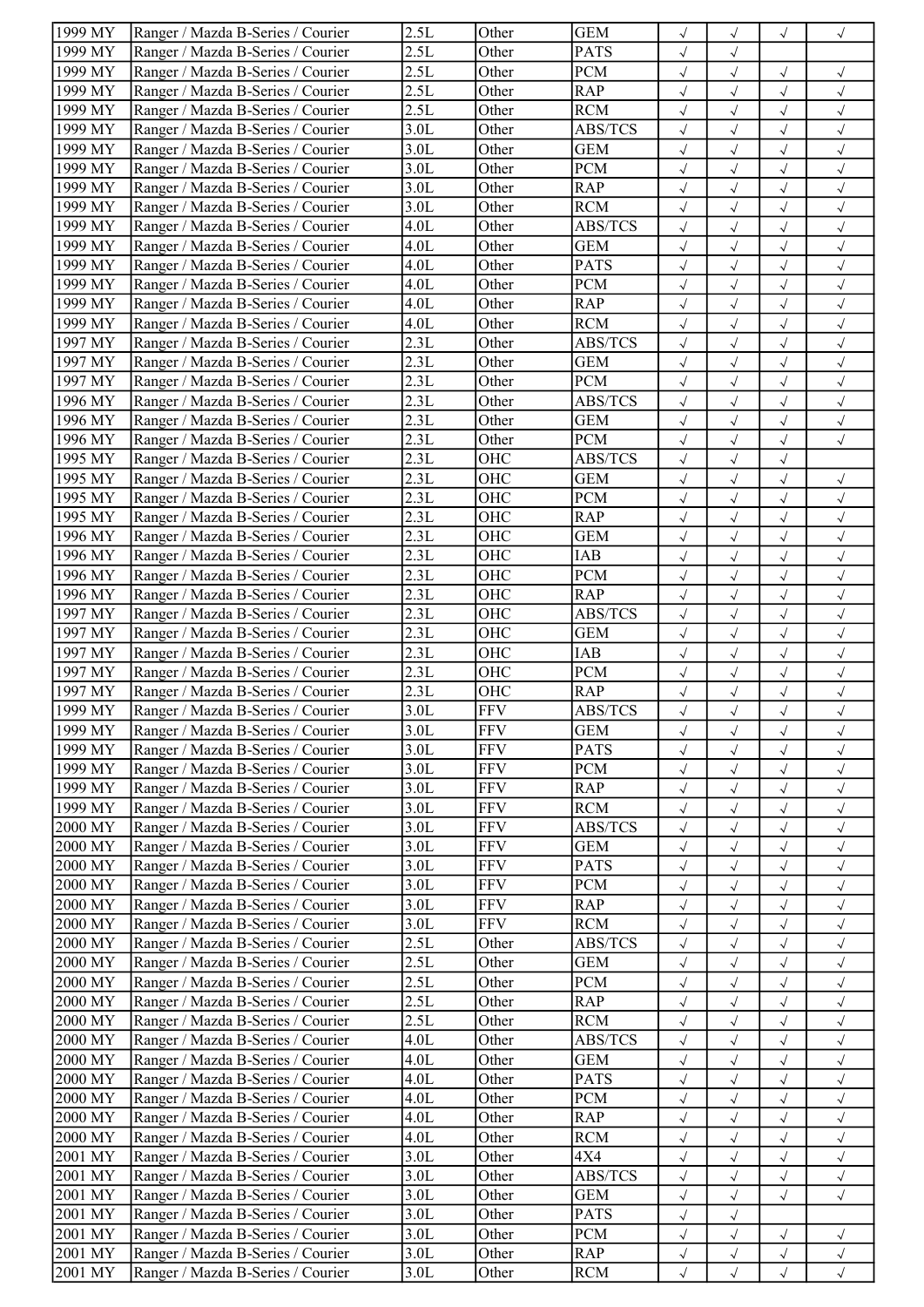| 2001 MY | Ranger / Mazda B-Series / Courier | 4.0L             | Other   | 4X4            | $\sqrt{}$            | $\sqrt{}$    | $\sqrt{}$            | $\sqrt{ }$   |
|---------|-----------------------------------|------------------|---------|----------------|----------------------|--------------|----------------------|--------------|
| 2001 MY | Ranger / Mazda B-Series / Courier | 4.0 <sub>L</sub> | Other   | <b>ABS/TCS</b> | $\sqrt{}$            | $\sqrt{}$    | $\sqrt{}$            | $\sqrt{ }$   |
| 2001 MY | Ranger / Mazda B-Series / Courier | 4.0 <sub>L</sub> | Other   | GEM            | $\sqrt{ }$           | $\sqrt{}$    | $\sqrt{ }$           | $\checkmark$ |
| 2001 MY | Ranger / Mazda B-Series / Courier | 4.0 <sub>L</sub> | Other   | <b>PATS</b>    | $\sqrt{ }$           | $\sqrt{}$    |                      |              |
| 2001 MY | Ranger / Mazda B-Series / Courier | 4.0 <sub>L</sub> | Other   | <b>PCM</b>     | $\sqrt{ }$           | $\sqrt{}$    | $\sqrt{ }$           | $\sqrt{ }$   |
| 2001 MY | Ranger / Mazda B-Series / Courier | 4.0 <sub>L</sub> | Other   | RAP            | $\sqrt{ }$           | $\sqrt{}$    | $\sqrt{ }$           | $\sqrt{ }$   |
| 2001 MY | Ranger / Mazda B-Series / Courier | 4.0L             | Other   | <b>RCM</b>     | $\sqrt{ }$           | $\sqrt{ }$   | $\sqrt{ }$           | $\sqrt{ }$   |
| 2001 MY | Ranger / Mazda B-Series / Courier | 2.3L             | Other   | 4X4            | $\sqrt{ }$           | $\sqrt{ }$   | $\sqrt{}$            | $\sqrt{ }$   |
| 2001 MY | Ranger / Mazda B-Series / Courier | 2.3L             | Other   | <b>ABS/TCS</b> | $\sqrt{ }$           | $\sqrt{ }$   | $\checkmark$         | $\sqrt{ }$   |
| 2001 MY | Ranger / Mazda B-Series / Courier | 2.3L             | Other   | <b>GEM</b>     | $\sqrt{ }$           | $\sqrt{ }$   | $\sqrt{}$            | $\sqrt{ }$   |
| 2001 MY | Ranger / Mazda B-Series / Courier | 2.3L             | Other   | <b>PATS</b>    | $\sqrt{2}$           | $\sqrt{}$    |                      |              |
| 2001 MY | Ranger / Mazda B-Series / Courier | 2.3L             | Other   | <b>PCM</b>     | $\sqrt{ }$           | $\sqrt{}$    | $\sqrt{ }$           | $\sqrt{ }$   |
| 2001 MY | Ranger / Mazda B-Series / Courier | 2.3L             | Other   | <b>RAP</b>     | $\sqrt{2}$           | $\sqrt{2}$   | $\sqrt{2}$           | $\sqrt{2}$   |
| 2001 MY | Ranger / Mazda B-Series / Courier | 2.3L             | Other   | <b>RCM</b>     | $\sqrt{}$            | $\sqrt{}$    | $\sqrt{}$            | $\sqrt{}$    |
| 2002 MY | Ranger / Mazda B-Series / Courier | 2.3L             | Other   | 4X4            | $\sqrt{}$            | $\sqrt{}$    | $\sqrt{ }$           | $\sqrt{ }$   |
| 2002 MY | Ranger / Mazda B-Series / Courier | 2.3L             | Other   | ABS/TCS        | $\sqrt{ }$           | $\sqrt{ }$   | $\sqrt{ }$           | $\sqrt{2}$   |
| 2002 MY | Ranger / Mazda B-Series / Courier | 2.3L             | Other   | <b>GEM</b>     | $\sqrt{ }$           | $\sqrt{}$    | $\sqrt{ }$           | $\sqrt{ }$   |
| 2002 MY | Ranger / Mazda B-Series / Courier | 2.3L             | Other   | <b>PCM</b>     | $\sqrt{ }$           | $\sqrt{}$    | $\sqrt{ }$           | $\sqrt{ }$   |
| 2002 MY | Ranger / Mazda B-Series / Courier | 2.3L             | Other   | <b>RAP</b>     | $\sqrt{ }$           | $\sqrt{ }$   | $\sqrt{ }$           | $\checkmark$ |
| 2002 MY | Ranger / Mazda B-Series / Courier | 2.3L             | Other   | <b>RCM</b>     | $\sqrt{ }$           | $\sqrt{}$    | $\sqrt{ }$           | $\sqrt{ }$   |
|         |                                   | 3.0 <sub>L</sub> |         |                |                      |              |                      |              |
| 2002 MY | Ranger / Mazda B-Series / Courier |                  | Other   | 4X4            | $\sqrt{ }$           | $\sqrt{}$    | $\sqrt{ }$           | $\sqrt{ }$   |
| 2002 MY | Ranger / Mazda B-Series / Courier | 3.0L             | Other   | <b>ABS/TCS</b> | $\sqrt{ }$           | $\sqrt{ }$   | $\sqrt{ }$           | $\sqrt{2}$   |
| 2002 MY | Ranger / Mazda B-Series / Courier | 3.0 <sub>L</sub> | Other   | <b>GEM</b>     | $\sqrt{ }$           | $\sqrt{ }$   | $\sqrt{ }$           | $\sqrt{ }$   |
| 2002 MY | Ranger / Mazda B-Series / Courier | 3.0 <sub>L</sub> | Other   | <b>PCM</b>     | $\sqrt{ }$           | $\checkmark$ | $\sqrt{}$            | $\sqrt{ }$   |
| 2002 MY | Ranger / Mazda B-Series / Courier | 3.0 <sub>L</sub> | Other   | <b>RAP</b>     | $\sqrt{2}$           | $\sqrt{2}$   | $\sqrt{2}$           | $\sqrt{}$    |
| 2002 MY | Ranger / Mazda B-Series / Courier | 3.0 <sub>L</sub> | Other   | <b>RCM</b>     | $\sqrt{}$            | $\sqrt{}$    | $\sqrt{2}$           | $\sqrt{}$    |
| 2002 MY | Ranger / Mazda B-Series / Courier | 4.0L             | Other   | 4X4            | $\sqrt{ }$           | $\sqrt{ }$   | $\sqrt{ }$           | $\sqrt{ }$   |
| 2002 MY | Ranger / Mazda B-Series / Courier | 4.0 <sub>L</sub> | Other   | ABS/TCS        | $\sqrt{ }$           | $\sqrt{}$    | $\sqrt{ }$           | $\sqrt{ }$   |
| 2002 MY | Ranger / Mazda B-Series / Courier | 4.0 <sub>L</sub> | Other   | <b>GEM</b>     | $\sqrt{ }$           | $\sqrt{}$    | $\sqrt{ }$           | $\sqrt{ }$   |
| 2002 MY | Ranger / Mazda B-Series / Courier | 4.0 <sub>L</sub> | Other   | <b>PCM</b>     | $\sqrt{}$            | $\sqrt{}$    | $\sqrt{ }$           | $\sqrt{ }$   |
| 2002 MY | Ranger / Mazda B-Series / Courier | 4.0 <sub>L</sub> | Other   | <b>RCM</b>     | $\sqrt{ }$           | $\sqrt{ }$   | $\sqrt{ }$           | $\sqrt{ }$   |
| 2003 MY | Ranger / Mazda B-Series / Courier | 4.0L             | V6 SOHC | 4X4            | $\sqrt{ }$           | $\sqrt{ }$   | $\sqrt{ }$           | $\sqrt{ }$   |
| 2003 MY | Ranger / Mazda B-Series / Courier | 4.0 <sub>L</sub> | V6 SOHC | <b>ABS/TCS</b> | $\sqrt{ }$           | $\sqrt{}$    | $\sqrt{ }$           | $\sqrt{ }$   |
| 2003 MY | Ranger / Mazda B-Series / Courier | 4.0L             | V6 SOHC | <b>GEM</b>     | $\sqrt{ }$           | $\sqrt{ }$   | $\sqrt{ }$           | $\sqrt{ }$   |
| 2003 MY | Ranger / Mazda B-Series / Courier | 4.0L             | V6 SOHC | <b>PCM</b>     | $\sqrt{}$            | $\sqrt{ }$   | $\sqrt{ }$           | $\sqrt{ }$   |
| 2003 MY | Ranger / Mazda B-Series / Courier | 4.0 <sub>L</sub> | V6 SOHC | <b>RAP</b>     | $\sqrt{2}$           | $\sqrt{2}$   | $\sqrt{2}$           | $\sqrt{ }$   |
| 2003 MY | Ranger / Mazda B-Series / Courier | 4.0L             | V6 SOHC | <b>RCM</b>     | $\sqrt{ }$           | $\sqrt{ }$   | $\sqrt{ }$           | $\sqrt{ }$   |
| 2003 MY | Ranger / Mazda B-Series / Courier | 3.0 <sub>L</sub> | Other   | 4X4            | $\checkmark$         | $\sqrt{}$    | $\sqrt{ }$           | $\sqrt{ }$   |
| 2003 MY | Ranger / Mazda B-Series / Courier | 3.0L             | Other   | <b>ABS/TCS</b> | $\sqrt{ }$           | $\sqrt{}$    | $\sqrt{ }$           | $\sqrt{ }$   |
| 2003 MY | Ranger / Mazda B-Series / Courier | 3.0 <sub>L</sub> | Other   | <b>GEM</b>     | $\sqrt{ }$           | $\sqrt{}$    | $\sqrt{\phantom{a}}$ | $\sqrt{ }$   |
| 2003 MY | Ranger / Mazda B-Series / Courier | 3.0 <sub>L</sub> | Other   | <b>PCM</b>     | $\sqrt{ }$           | $\sqrt{}$    | $\sqrt{\phantom{a}}$ | $\sqrt{ }$   |
| 2003 MY | Ranger / Mazda B-Series / Courier | 3.0 <sub>L</sub> | Other   | <b>RAP</b>     | $\sqrt{ }$           | $\sqrt{ }$   | $\sqrt{ }$           | $\sqrt{ }$   |
| 2003 MY | Ranger / Mazda B-Series / Courier | 3.0L             | Other   | <b>RCM</b>     | $\sqrt{ }$           | $\sqrt{ }$   | $\sqrt{ }$           | $\sqrt{ }$   |
| 2003 MY | Ranger / Mazda B-Series / Courier | 2.3L             | Other   | 4X4            | $\sqrt{ }$           | $\sqrt{ }$   | $\sqrt{ }$           | $\sqrt{ }$   |
| 2003 MY | Ranger / Mazda B-Series / Courier | 2.3L             | Other   | ABS/TCS        | $\sqrt{ }$           | $\sqrt{ }$   | $\sqrt{ }$           | $\sqrt{ }$   |
| 2003 MY | Ranger / Mazda B-Series / Courier | 2.3L             | Other   | <b>GEM</b>     | $\sqrt{ }$           | $\sqrt{}$    | $\sqrt{ }$           | $\sqrt{ }$   |
| 2003 MY | Ranger / Mazda B-Series / Courier | 2.3L             | Other   | <b>PCM</b>     | $\sqrt{}$            | $\sqrt{ }$   | $\sqrt{ }$           | $\checkmark$ |
| 2003 MY |                                   | 2.3L             | Other   | <b>RAP</b>     | $\sqrt{ }$           |              | $\sqrt{ }$           | $\checkmark$ |
|         | Ranger / Mazda B-Series / Courier | 2.3L             |         |                |                      | $\sqrt{}$    |                      |              |
| 2003 MY | Ranger / Mazda B-Series / Courier |                  | Other   | <b>RCM</b>     | $\sqrt{ }$           | $\sqrt{}$    | $\sqrt{ }$           | $\sqrt{ }$   |
| 2000 MY | Ranger / Mazda B-Series / Courier | 3.0 <sub>L</sub> | Other   | <b>ABS/TCS</b> | $\sqrt{ }$           | $\checkmark$ | $\sqrt{ }$           | $\checkmark$ |
| 2000 MY | Ranger / Mazda B-Series / Courier | 3.0 <sub>L</sub> | Other   | <b>GEM</b>     | $\sqrt{ }$           | $\sqrt{}$    | $\sqrt{ }$           | $\sqrt{ }$   |
| 2000 MY | Ranger / Mazda B-Series / Courier | 3.0 <sub>L</sub> | Other   | <b>PATS</b>    | $\sqrt{}$            | $\sqrt{}$    | $\sqrt{ }$           | $\sqrt{ }$   |
| 2000 MY | Ranger / Mazda B-Series / Courier | 3.0 <sub>L</sub> | Other   | <b>PCM</b>     | $\sqrt{ }$           | $\sqrt{ }$   | $\sqrt{ }$           | $\sqrt{ }$   |
| 2000 MY | Ranger / Mazda B-Series / Courier | 3.0 <sub>L</sub> | Other   | <b>RAP</b>     | $\sqrt{ }$           | $\sqrt{ }$   | $\sqrt{ }$           | $\sqrt{ }$   |
| 2000 MY | Ranger / Mazda B-Series / Courier | 3.0L             | Other   | <b>RCM</b>     | $\checkmark$         | $\sqrt{}$    | $\sqrt{ }$           | $\sqrt{ }$   |
| 2004 MY | Ranger / Mazda B-Series / Courier | 4.0L             | V6 SOHC | 4X4            | $\sqrt{ }$           | $\sqrt{ }$   | $\sqrt{ }$           | $\checkmark$ |
| 2004 MY | Ranger / Mazda B-Series / Courier | 4.0L             | V6 SOHC | <b>ABS/TCS</b> | $\sqrt{ }$           | $\sqrt{ }$   | $\sqrt{ }$           | $\sqrt{ }$   |
| 2004 MY | Ranger / Mazda B-Series / Courier | 4.0L             | V6 SOHC | <b>GEM</b>     | $\sqrt{ }$           | $\sqrt{}$    | $\sqrt{ }$           | $\sqrt{ }$   |
| 2004 MY | Ranger / Mazda B-Series / Courier | 4.0L             | V6 SOHC | IC             | $\sqrt{ }$           | $\sqrt{ }$   | $\sqrt{ }$           |              |
| 2004 MY | Ranger / Mazda B-Series / Courier | 4.0L             | V6 SOHC | <b>PCM</b>     | $\sqrt{ }$           | $\sqrt{ }$   | $\sqrt{ }$           | $\sqrt{ }$   |
| 2004 MY | Ranger / Mazda B-Series / Courier | 4.0L             | V6 SOHC | RCM            | $\sqrt{ }$           | $\sqrt{ }$   | $\sqrt{ }$           | $\sqrt{ }$   |
| 2004 MY | Ranger / Mazda B-Series / Courier | 3.0 <sub>L</sub> | Other   | 4X4            | $\sqrt{ }$           | $\sqrt{}$    | $\sqrt{ }$           | $\checkmark$ |
| 2004 MY | Ranger / Mazda B-Series / Courier | 3.0L             | Other   | <b>ABS/TCS</b> | $\checkmark$         | $\sqrt{}$    | $\sqrt{ }$           | $\sqrt{ }$   |
| 2004 MY | Ranger / Mazda B-Series / Courier | 3.0 <sub>L</sub> | Other   | <b>GEM</b>     | $\sqrt{ }$           | $\sqrt{ }$   | $\sqrt{ }$           | $\sqrt{ }$   |
| 2004 MY | Ranger / Mazda B-Series / Courier | 3.0L             | Other   | IC             | $\sqrt{\phantom{a}}$ | $\sqrt{ }$   | $\sqrt{ }$           |              |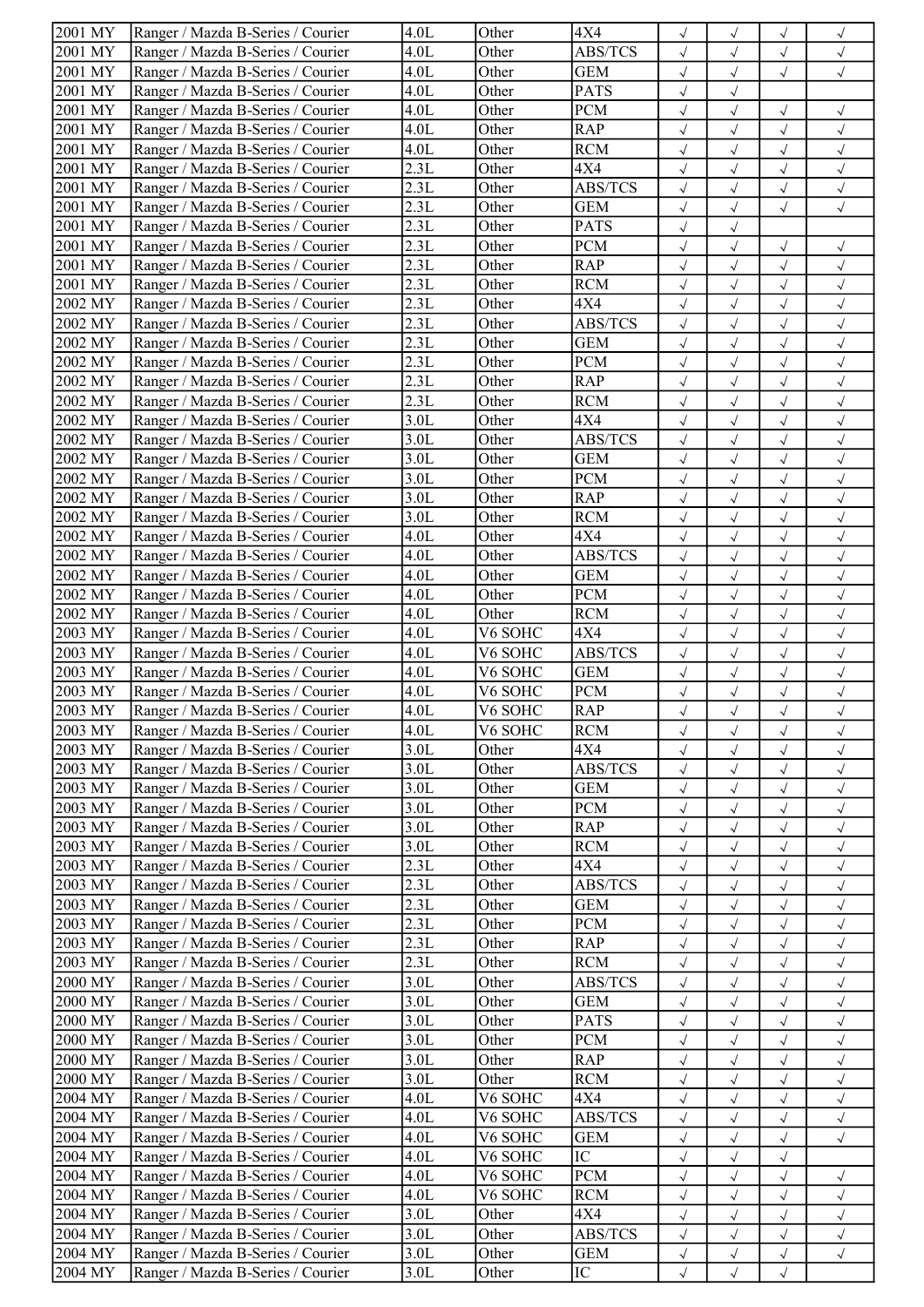| 2004 MY | Ranger / Mazda B-Series / Courier | 3.0 <sub>L</sub> | Other                               | <b>PCM</b>     | $\sqrt{}$    | $\sqrt{}$    | $\sqrt{}$    | $\sqrt{ }$   |
|---------|-----------------------------------|------------------|-------------------------------------|----------------|--------------|--------------|--------------|--------------|
| 2004 MY | Ranger / Mazda B-Series / Courier | 3.0 <sub>L</sub> | Other                               | <b>RCM</b>     | $\checkmark$ | $\checkmark$ | $\sqrt{}$    | $\checkmark$ |
| 2004 MY | Ranger / Mazda B-Series / Courier | 2.3L             | <b>DURATEC-</b><br>HE/IA            | 4X4            | $\sqrt{}$    | $\sqrt{}$    | $\sqrt{}$    | $\sqrt{ }$   |
| 2004 MY | Ranger / Mazda B-Series / Courier | 2.3L             | <b>DURATEC-</b>                     | <b>ABS/TCS</b> | $\sqrt{}$    | $\sqrt{ }$   | $\sqrt{}$    | $\sqrt{ }$   |
| 2004 MY | Ranger / Mazda B-Series / Courier | 2.3L             | HE / 14<br><b>DURATEC-</b>          | <b>GEM</b>     | $\sqrt{}$    | $\sqrt{}$    | $\sqrt{}$    | $\sqrt{ }$   |
| 2004 MY | Ranger / Mazda B-Series / Courier | 2.3L             | HE / I4<br><b>DURATEC-</b>          | IC             | $\sqrt{ }$   | $\sqrt{}$    | $\sqrt{}$    |              |
| 2004 MY | Ranger / Mazda B-Series / Courier | 2.3L             | HE / I4<br><b>DURATEC-</b>          | <b>PCM</b>     | $\sqrt{}$    | $\sqrt{ }$   | $\sqrt{ }$   | $\sqrt{ }$   |
| 2004 MY | Ranger / Mazda B-Series / Courier | 2.3L             | HE / I4<br><b>DURATEC-</b><br>HE/14 | <b>RCM</b>     | $\sqrt{}$    | $\sqrt{ }$   | $\sqrt{}$    | $\sqrt{ }$   |
| 2005 MY | Ranger / Mazda B-Series / Courier | 2.3L             | <b>DURATEC-</b><br>HE / 14          | 4X4            | $\sqrt{}$    | $\sqrt{ }$   | $\sqrt{}$    | $\sqrt{ }$   |
| 2005 MY | Ranger / Mazda B-Series / Courier | 2.3L             | <b>DURATEC-</b><br>HE / 14          | <b>ABS/TCS</b> | $\sqrt{ }$   | $\sqrt{ }$   | $\sqrt{}$    | $\sqrt{ }$   |
| 2005 MY | Ranger / Mazda B-Series / Courier | 2.3L             | <b>DURATEC-</b><br>HE / I4          | <b>GEM</b>     | $\sqrt{ }$   | $\sqrt{ }$   | $\sqrt{}$    | $\sqrt{ }$   |
| 2005 MY | Ranger / Mazda B-Series / Courier | 2.3L             | <b>DURATEC-</b><br>HE / I4          | IC             | $\sqrt{ }$   | $\sqrt{ }$   | $\sqrt{}$    | $\sqrt{ }$   |
| 2005 MY | Ranger / Mazda B-Series / Courier | 2.3L             | <b>DURATEC-</b><br>HE / I4          | PCM            | $\sqrt{ }$   | $\sqrt{ }$   | $\sqrt{}$    | $\sqrt{ }$   |
| 2005 MY | Ranger / Mazda B-Series / Courier | 2.3L             | <b>DURATEC-</b><br>HE/14            | <b>RCM</b>     | $\sqrt{}$    | $\sqrt{ }$   | $\sqrt{}$    | $\checkmark$ |
| 2005 MY | Ranger / Mazda B-Series / Courier | 2.3L             | <b>DURATEC-</b><br>HE / I4          | <b>TPM</b>     | $\sqrt{ }$   | $\sqrt{}$    | $\sqrt{}$    | $\checkmark$ |
| 2005 MY | Ranger / Mazda B-Series / Courier | 3.0 <sub>L</sub> | Other                               | 4X4            | $\sqrt{2}$   | $\sqrt{2}$   | $\checkmark$ | $\checkmark$ |
| 2005 MY | Ranger / Mazda B-Series / Courier | 3.0 <sub>L</sub> | Other                               | ABS/TCS        | $\checkmark$ | $\sqrt{}$    | $\sqrt{2}$   | $\checkmark$ |
| 2005 MY | Ranger / Mazda B-Series / Courier | 3.0 <sub>L</sub> | Other                               | <b>GEM</b>     | $\checkmark$ | $\checkmark$ | $\sqrt{}$    | $\sqrt{ }$   |
| 2005 MY | Ranger / Mazda B-Series / Courier | 3.0 <sub>L</sub> | Other                               | IC             | $\checkmark$ | $\sqrt{}$    | $\sqrt{ }$   | $\sqrt{}$    |
| 2005 MY | Ranger / Mazda B-Series / Courier | 3.0L             | Other                               | <b>PCM</b>     | $\sqrt{ }$   | $\sqrt{}$    | $\sqrt{ }$   | $\sqrt{ }$   |
| 2005 MY | Ranger / Mazda B-Series / Courier | 3.0 <sub>L</sub> | Other                               | <b>RCM</b>     | $\checkmark$ | $\sqrt{}$    | $\sqrt{}$    | $\sqrt{ }$   |
| 2005 MY | Ranger / Mazda B-Series / Courier | 3.0 <sub>L</sub> | Other                               | <b>TPM</b>     | $\checkmark$ | $\checkmark$ | $\sqrt{ }$   | $\sqrt{ }$   |
| 2005 MY | Ranger / Mazda B-Series / Courier | 4.0L             | V6 SOHC                             | 4X4            | $\checkmark$ | $\sqrt{ }$   | $\sqrt{2}$   | $\checkmark$ |
| 2005 MY | Ranger / Mazda B-Series / Courier | 4.0L             | V6 SOHC                             | <b>ABS/TCS</b> | $\sqrt{}$    | $\sqrt{2}$   | $\sqrt{2}$   | $\sqrt{2}$   |
| 2005 MY | Ranger / Mazda B-Series / Courier | 4.0 <sub>L</sub> | V6 SOHC                             | <b>GEM</b>     | $\sqrt{}$    | $\sqrt{}$    | $\sqrt{}$    | $\sqrt{ }$   |
| 2005 MY | Ranger / Mazda B-Series / Courier | 4.0L             | V6 SOHC                             | IC             | $\sqrt{ }$   | $\sqrt{}$    | $\sqrt{ }$   | $\sqrt{ }$   |
| 2005 MY | Ranger / Mazda B-Series / Courier | 4.0L             | V6 SOHC                             | <b>PCM</b>     | $\sqrt{}$    | $\checkmark$ | $\sqrt{2}$   | $\checkmark$ |
| 2005 MY | Ranger / Mazda B-Series / Courier | 4.0L             | V6 SOHC                             | RCM            | $\sqrt{}$    | $\sqrt{}$    | $\checkmark$ | $\sqrt{ }$   |
| 2005 MY | Ranger / Mazda B-Series / Courier | 4.0L             | V6 SOHC                             | <b>TPM</b>     | $\sqrt{2}$   | $\sqrt{2}$   | $\sqrt{2}$   | $\checkmark$ |
| 2006 MY | Ranger / Mazda B-Series / Courier | 2.3L             | <b>DURATEC-</b><br>HE/14            | 4X4            | $\sqrt{}$    | $\sqrt{}$    | $\sqrt{}$    | $\sqrt{ }$   |
| 2006 MY | Ranger / Mazda B-Series / Courier | 2.3L             | <b>DURATEC-</b><br>HE/14            | ABS/TCS        | $\sqrt{}$    | $\sqrt{ }$   | $\sqrt{}$    | $\sqrt{ }$   |
| 2006 MY | Ranger / Mazda B-Series / Courier | 2.3L             | <b>DURATEC-</b><br>HE/14            | <b>GEM</b>     | $\sqrt{}$    | $\sqrt{}$    | $\sqrt{}$    | $\sqrt{}$    |
| 2006 MY | Ranger / Mazda B-Series / Courier | 2.3L             | <b>DURATEC-</b><br>HE / I4          | IC             | $\sqrt{}$    | $\sqrt{ }$   | $\sqrt{}$    | $\sqrt{}$    |
| 2006 MY | Ranger / Mazda B-Series / Courier | 2.3L             | <b>DURATEC-</b><br>HE / I4          | <b>PCM</b>     | $\sqrt{}$    | $\sqrt{ }$   | $\sqrt{}$    | $\sqrt{ }$   |
| 2006 MY | Ranger / Mazda B-Series / Courier | 2.3L             | <b>DURATEC-</b><br>HE/IA            | <b>RCM</b>     | $\sqrt{}$    | $\sqrt{}$    | $\sqrt{}$    | $\sqrt{ }$   |
| 2006 MY | Ranger / Mazda B-Series / Courier | 3.0 <sub>L</sub> | Other                               | 4X4            | $\sqrt{ }$   | $\sqrt{2}$   | $\sqrt{ }$   | $\checkmark$ |
| 2006 MY | Ranger / Mazda B-Series / Courier | 3.0 <sub>L</sub> | Other                               | ABS/TCS        | $\sqrt{ }$   | $\sqrt{}$    | $\checkmark$ | $\sqrt{}$    |
| 2006 MY | Ranger / Mazda B-Series / Courier | 3.0 <sub>L</sub> | Other                               | <b>GEM</b>     | $\sqrt{}$    | $\sqrt{}$    | $\sqrt{}$    | $\sqrt{}$    |
| 2006 MY | Ranger / Mazda B-Series / Courier | 3.0 <sub>L</sub> | Other                               | <b>PCM</b>     | $\sqrt{ }$   | $\sqrt{}$    | $\sqrt{ }$   | $\sqrt{}$    |
| 2006 MY | Ranger / Mazda B-Series / Courier | 3.0 <sub>L</sub> | Other                               | <b>RCM</b>     | $\sqrt{ }$   | $\sqrt{}$    | $\sqrt{ }$   | $\sqrt{}$    |
| 2006 MY | Ranger / Mazda B-Series / Courier | 4.0L             | V6 SOHC                             | 4X4            | $\sqrt{}$    | $\sqrt{}$    | $\sqrt{ }$   | $\sqrt{}$    |
| 2006 MY | Ranger / Mazda B-Series / Courier | 4.0L             | V6 SOHC                             | ABS/TCS        | $\checkmark$ | $\sqrt{2}$   | $\checkmark$ | $\checkmark$ |
| 2006 MY | Ranger / Mazda B-Series / Courier | 4.0L             | V6 SOHC                             | <b>GEM</b>     | $\sqrt{ }$   | $\sqrt{}$    | $\checkmark$ | $\sqrt{ }$   |
| 2006 MY | Ranger / Mazda B-Series / Courier | 4.0L             | V6 SOHC                             | IC             | $\checkmark$ | $\sqrt{}$    | $\sqrt{}$    | $\sqrt{ }$   |
| 2006 MY | Ranger / Mazda B-Series / Courier | 4.0L             | V6 SOHC                             | <b>PCM</b>     | $\checkmark$ | $\sqrt{}$    | $\checkmark$ | $\sqrt{ }$   |
| 2006 MY | Ranger / Mazda B-Series / Courier | 4.0 <sub>L</sub> | V6 SOHC                             | <b>RCM</b>     | $\checkmark$ | $\sqrt{}$    | $\sqrt{ }$   | $\sqrt{ }$   |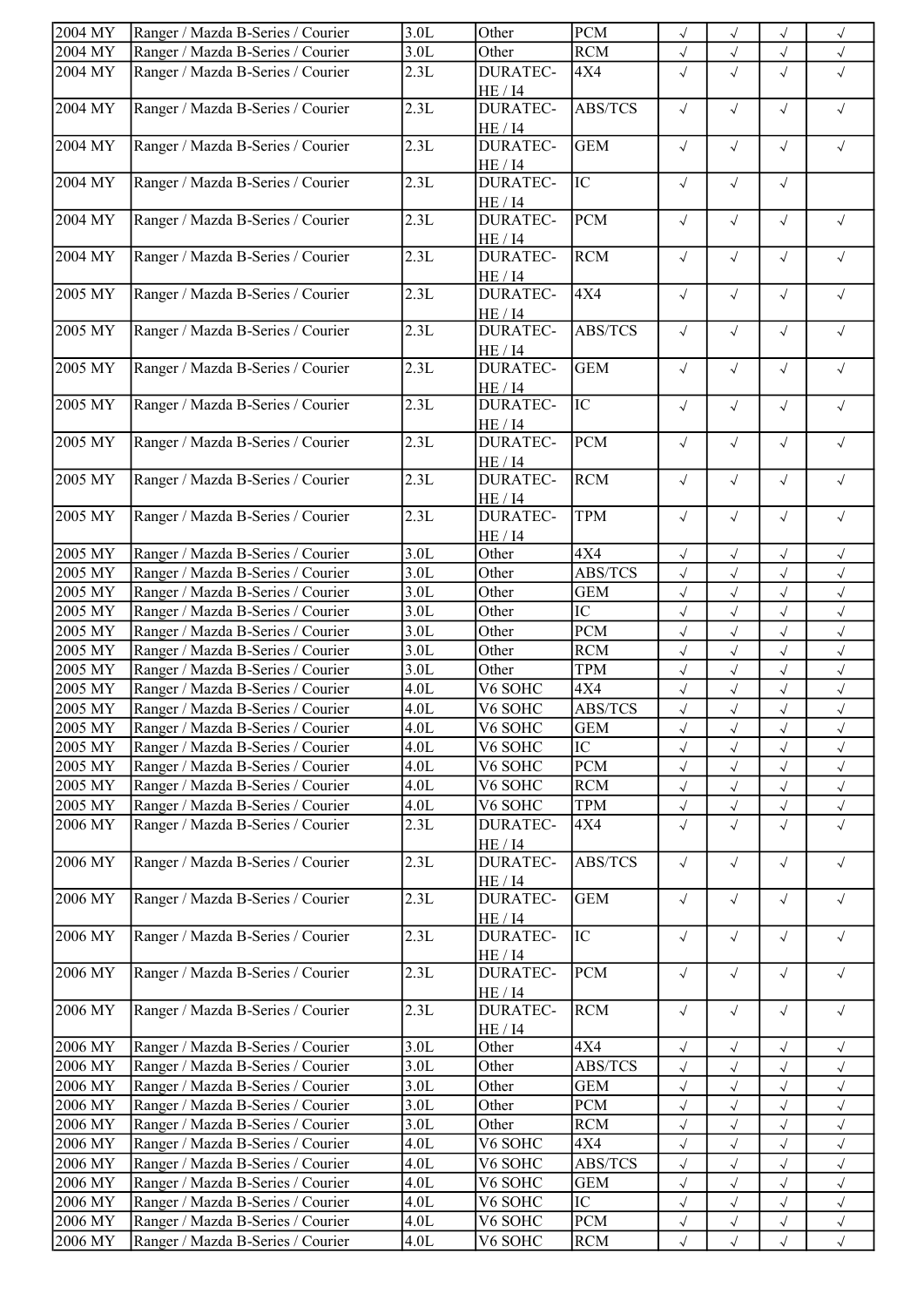| 2007 MY | Ranger / Mazda B-Series / Courier                                      | 2.3L               | <b>DURATEC-</b>                          | 4X4                    | $\sqrt{ }$                         | $\sqrt{}$            | $\sqrt{ }$                         | $\sqrt{ }$                 |
|---------|------------------------------------------------------------------------|--------------------|------------------------------------------|------------------------|------------------------------------|----------------------|------------------------------------|----------------------------|
| 2007 MY | Ranger / Mazda B-Series / Courier                                      | 2.3L               | HE / I4<br><b>DURATEC-</b>               | ABS/TCS                | $\sqrt{ }$                         | $\sqrt{}$            | $\sqrt{ }$                         | $\sqrt{ }$                 |
| 2007 MY | Ranger / Mazda B-Series / Courier                                      | 2.3L               | HE/14<br><b>DURATEC-</b>                 | <b>GEM</b>             | $\sqrt{ }$                         | $\sqrt{ }$           | $\sqrt{ }$                         | $\sqrt{ }$                 |
| 2007 MY | Ranger / Mazda B-Series / Courier                                      | 2.3L               | HE/14<br><b>DURATEC-</b>                 | IC                     | $\sqrt{ }$                         | $\sqrt{ }$           | $\sqrt{ }$                         | $\sqrt{ }$                 |
| 2007 MY | Ranger / Mazda B-Series / Courier                                      | 2.3L               | HE / I4<br><b>DURATEC-</b>               | <b>OCSM</b>            | $\sqrt{}$                          | $\sqrt{ }$           | $\sqrt{ }$                         |                            |
| 2007 MY | Ranger / Mazda B-Series / Courier                                      | 2.3L               | HE/IA<br><b>DURATEC-</b>                 | PCM                    | $\sqrt{ }$                         | $\sqrt{ }$           | $\sqrt{ }$                         | $\sqrt{ }$                 |
| 2007 MY | Ranger / Mazda B-Series / Courier                                      | 2.3L               | HE/IA<br><b>DURATEC-</b>                 | <b>RCM</b>             | $\sqrt{ }$                         | $\sqrt{}$            | $\sqrt{ }$                         | $\sqrt{}$                  |
| 2007 MY | Ranger / Mazda B-Series / Courier                                      | 2.3L               | HE/14<br><b>DURATEC-</b><br>HE / I4      | <b>SDARS</b>           | $\sqrt{ }$                         | $\sqrt{}$            | $\sqrt{ }$                         | $\sqrt{2}$                 |
| 2007 MY | Ranger / Mazda B-Series / Courier                                      | 3.0 <sub>L</sub>   | Other                                    | 4X4                    | $\sqrt{ }$                         | $\sqrt{}$            | $\checkmark$                       | $\checkmark$               |
| 2007 MY | Ranger / Mazda B-Series / Courier                                      | 3.0 <sub>L</sub>   | Other                                    | ABS/TCS                | $\sqrt{ }$                         | $\sqrt{}$            | $\sqrt{ }$                         | $\sqrt{}$                  |
| 2007 MY | Ranger / Mazda B-Series / Courier                                      | 3.0 <sub>L</sub>   | Other                                    | <b>GEM</b>             | $\sqrt{ }$                         | $\sqrt{}$            | $\sqrt{ }$                         | $\checkmark$               |
| 2007 MY | Ranger / Mazda B-Series / Courier                                      | 3.0 <sub>L</sub>   | Other                                    | IC                     | $\checkmark$                       | $\sqrt{}$            | $\sqrt{ }$                         | $\checkmark$               |
| 2007 MY | Ranger / Mazda B-Series / Courier                                      | 3.0 <sub>L</sub>   | Other                                    | <b>OCSM</b>            | $\sqrt{ }$                         | $\sqrt{ }$           | $\sqrt{ }$                         |                            |
| 2007 MY | Ranger / Mazda B-Series / Courier                                      | $\overline{3.0}$ L | Other                                    | <b>PCM</b>             | $\sqrt{ }$                         | $\sqrt{}$            | $\sqrt{ }$                         | $\sqrt{}$                  |
| 2007 MY | Ranger / Mazda B-Series / Courier                                      | 3.0 <sub>L</sub>   | Other                                    | <b>RCM</b>             | $\sqrt{ }$                         | $\sqrt{}$            | $\sqrt{ }$                         | $\sqrt{}$                  |
| 2007 MY | Ranger / Mazda B-Series / Courier                                      | 3.0L               | Other                                    | <b>SDARS</b>           | $\sqrt{ }$                         | $\sqrt{}$            | $\checkmark$                       | $\checkmark$               |
| 2007 MY | Ranger / Mazda B-Series / Courier                                      | 4.0L               | V6 SOHC                                  | 4X4                    | $\sqrt{ }$                         | $\sqrt{}$            | $\sqrt{ }$                         | $\sqrt{}$                  |
| 2007 MY | Ranger / Mazda B-Series / Courier                                      | 4.0L               | V6 SOHC                                  | ABS/TCS                | $\checkmark$                       | $\sqrt{}$            | $\checkmark$                       | $\checkmark$               |
| 2007 MY |                                                                        | 4.0L               | V6 SOHC                                  | <b>GEM</b>             | $\sqrt{ }$                         |                      | $\sqrt{ }$                         | $\sqrt{2}$                 |
|         | Ranger / Mazda B-Series / Courier                                      | 4.0L               |                                          | IC                     | $\sqrt{2}$                         | $\sqrt{}$            |                                    |                            |
| 2007 MY | Ranger / Mazda B-Series / Courier                                      |                    | V6 SOHC                                  |                        |                                    | $\sqrt{}$            | $\sqrt{ }$                         | $\sqrt{2}$                 |
| 2007 MY | Ranger / Mazda B-Series / Courier                                      | 4.0L               | V6 SOHC                                  | <b>OCSM</b>            | $\sqrt{ }$                         | $\sqrt{}$            | $\sqrt{ }$                         |                            |
| 2007 MY | Ranger / Mazda B-Series / Courier                                      | 4.0L               | V6 SOHC                                  | <b>PCM</b>             | $\sqrt{ }$                         | $\sqrt{2}$           | $\sqrt{ }$                         | $\checkmark$               |
| 2007 MY | Ranger / Mazda B-Series / Courier                                      | 4.0L               | V6 SOHC                                  | <b>RCM</b>             | $\checkmark$                       | $\checkmark$         | $\checkmark$                       | $\sqrt{ }$                 |
| 2007 MY | Ranger / Mazda B-Series / Courier                                      | 4.0L               | V6 SOHC                                  | <b>SDARS</b>           | $\checkmark$                       | $\sqrt{}$            | $\sqrt{ }$                         | $\sqrt{ }$                 |
| 2008 MY | Ranger / Mazda B-Series / Courier                                      | 2.3L               | <b>DURATEC-</b><br><b>HE</b> / <b>I4</b> | 4X4                    | $\sqrt{ }$                         | $\sqrt{}$            | $\sqrt{ }$                         | $\sqrt{2}$                 |
| 2008 MY | Ranger / Mazda B-Series / Courier                                      | $\overline{2.3L}$  | <b>DURATEC-</b><br>HE / I4               | <b>ABS/TCS</b>         | $\sqrt{ }$                         | $\sqrt{}$            | $\sqrt{ }$                         | $\sqrt{ }$                 |
| 2008 MY | Ranger / Mazda B-Series / Courier                                      | 2.3L               | <b>DURATEC-</b><br>HE / I4               | GEM / SJB              | $\sqrt{ }$                         | $\sqrt{ }$           | $\sqrt{ }$                         | $\sqrt{ }$                 |
| 2008 MY | Ranger / Mazda B-Series / Courier                                      | 2.3L               | <b>DURATEC-</b><br>HE / I4               | IC                     | $\sqrt{ }$                         | $\sqrt{ }$           | $\sqrt{ }$                         | $\sqrt{ }$                 |
| 2008 MY | Ranger / Mazda B-Series / Courier                                      | 2.3L               | <b>DURATEC-</b><br>HE / I4               | <b>OCSM</b>            | $\sqrt{ }$                         | $\sqrt{ }$           | $\sqrt{ }$                         |                            |
| 2008 MY | Ranger / Mazda B-Series / Courier                                      | 2.3L               | <b>DURATEC-</b><br>HE/IA                 | <b>PCM</b>             | $\sqrt{ }$                         | $\sqrt{ }$           | $\sqrt{\phantom{a}}$               | $\sqrt{ }$                 |
| 2008 MY | Ranger / Mazda B-Series / Courier                                      | 2.3L               | <b>DURATEC-</b><br>HE/IA                 | RCM                    | $\sqrt{\phantom{a}}$               | $\sqrt{ }$           | $\sqrt{ }$                         | $\sqrt{ }$                 |
| 2008 MY | Ranger / Mazda B-Series / Courier                                      | 2.3L               | <b>DURATEC-</b><br>HE/14                 | <b>SDARS</b>           | $\sqrt{\phantom{a}}$               | $\sqrt{ }$           | $\sqrt{ }$                         | $\sqrt{ }$                 |
| 2008 MY | Ranger / Mazda B-Series / Courier                                      | 4.0L               | V6 SOHC                                  | 4X4                    | $\sqrt{ }$                         | $\sqrt{}$            | $\sqrt{ }$                         | $\sqrt{ }$                 |
| 2008 MY | Ranger / Mazda B-Series / Courier                                      | 4.0L               | V6 SOHC                                  | ABS/TCS                | $\sqrt{\phantom{a}}$               | $\sqrt{ }$           | $\sqrt{ }$                         | $\sqrt{\ }$                |
| 2008 MY | Ranger / Mazda B-Series / Courier                                      | 4.0L               | V6 SOHC                                  | GEM / SJB              | $\sqrt{ }$                         | $\sqrt{ }$           | $\sqrt{ }$                         | $\sqrt{}$                  |
| 2008 MY | Ranger / Mazda B-Series / Courier                                      | 4.0L               | V6 SOHC                                  | IC                     | $\sqrt{ }$                         | $\sqrt{}$            | $\sqrt{ }$                         | $\checkmark$               |
| 2008 MY | Ranger / Mazda B-Series / Courier                                      | 4.0 <sub>L</sub>   | V6 SOHC                                  | <b>OCSM</b>            | $\sqrt{ }$                         | $\sqrt{}$            | $\sqrt{ }$                         |                            |
| 2008 MY | Ranger / Mazda B-Series / Courier                                      | 4.0L               | V6 SOHC                                  | <b>PCM</b>             | $\checkmark$                       | $\sqrt{}$            | $\sqrt{ }$                         | $\checkmark$               |
| 2008 MY | Ranger / Mazda B-Series / Courier                                      | 4.0L               | V6 SOHC                                  | <b>RCM</b>             | $\sqrt{ }$                         | $\sqrt{}$            | $\sqrt{\phantom{a}}$               | $\checkmark$               |
| 2008 MY | Ranger / Mazda B-Series / Courier                                      | 4.0L               | V6 SOHC                                  | <b>SDARS</b>           | $\sqrt{ }$                         | $\sqrt{}$            | $\sqrt{ }$                         | $\sqrt{ }$                 |
| 2008 MY | Ranger / Mazda B-Series / Courier                                      | 3.0L               | Other                                    | 4X4                    | $\sqrt{ }$                         | $\sqrt{ }$           | $\checkmark$                       | $\sqrt{2}$                 |
| 2008 MY | Ranger / Mazda B-Series / Courier                                      | 3.0 <sub>L</sub>   | Other                                    | ABS/TCS                | $\sqrt{ }$                         | $\checkmark$         | $\sqrt{ }$                         | $\sqrt{2}$                 |
| 2008 MY | Ranger / Mazda B-Series / Courier                                      | 3.0L               | Other                                    | GEM / SJB              | $\checkmark$                       | $\checkmark$         | $\sqrt{ }$                         | $\checkmark$               |
| 2008 MY | Ranger / Mazda B-Series / Courier                                      | $\overline{3.0}$ L | Other                                    | $\overline{\text{IC}}$ | $\sqrt{ }$                         | $\checkmark$         | $\sqrt{ }$                         | $\sqrt{2}$                 |
| 2008 MY | Ranger / Mazda B-Series / Courier                                      | 3.0L               | Other                                    | <b>OCSM</b>            | $\checkmark$                       |                      | $\checkmark$                       |                            |
| 2008 MY | Ranger / Mazda B-Series / Courier                                      | 3.0L               | Other                                    | <b>PCM</b>             |                                    | $\checkmark$         |                                    |                            |
| 2008 MY |                                                                        | 3.0 <sub>L</sub>   | Other                                    | <b>RCM</b>             | $\sqrt{ }$                         | $\sqrt{ }$           | $\sqrt{ }$                         | $\sqrt{ }$                 |
| 2008 MY | Ranger / Mazda B-Series / Courier                                      | 3.0 <sub>L</sub>   | Other                                    | <b>SDARS</b>           | $\sqrt{ }$                         | $\sqrt{}$            | $\sqrt{ }$                         | $\sqrt{ }$                 |
| 2009 MY | Ranger / Mazda B-Series / Courier<br>Ranger / Mazda B-Series / Courier | 2.3L               | <b>DURATEC-</b>                          | 4X4                    | $\sqrt{\phantom{a}}$<br>$\sqrt{ }$ | $\sqrt{\phantom{a}}$ | $\sqrt{ }$<br>$\sqrt{\phantom{a}}$ | $\sqrt{ }$<br>$\checkmark$ |
|         |                                                                        |                    | HE/14                                    |                        |                                    | $\sqrt{ }$           |                                    |                            |
|         |                                                                        |                    |                                          |                        |                                    |                      |                                    |                            |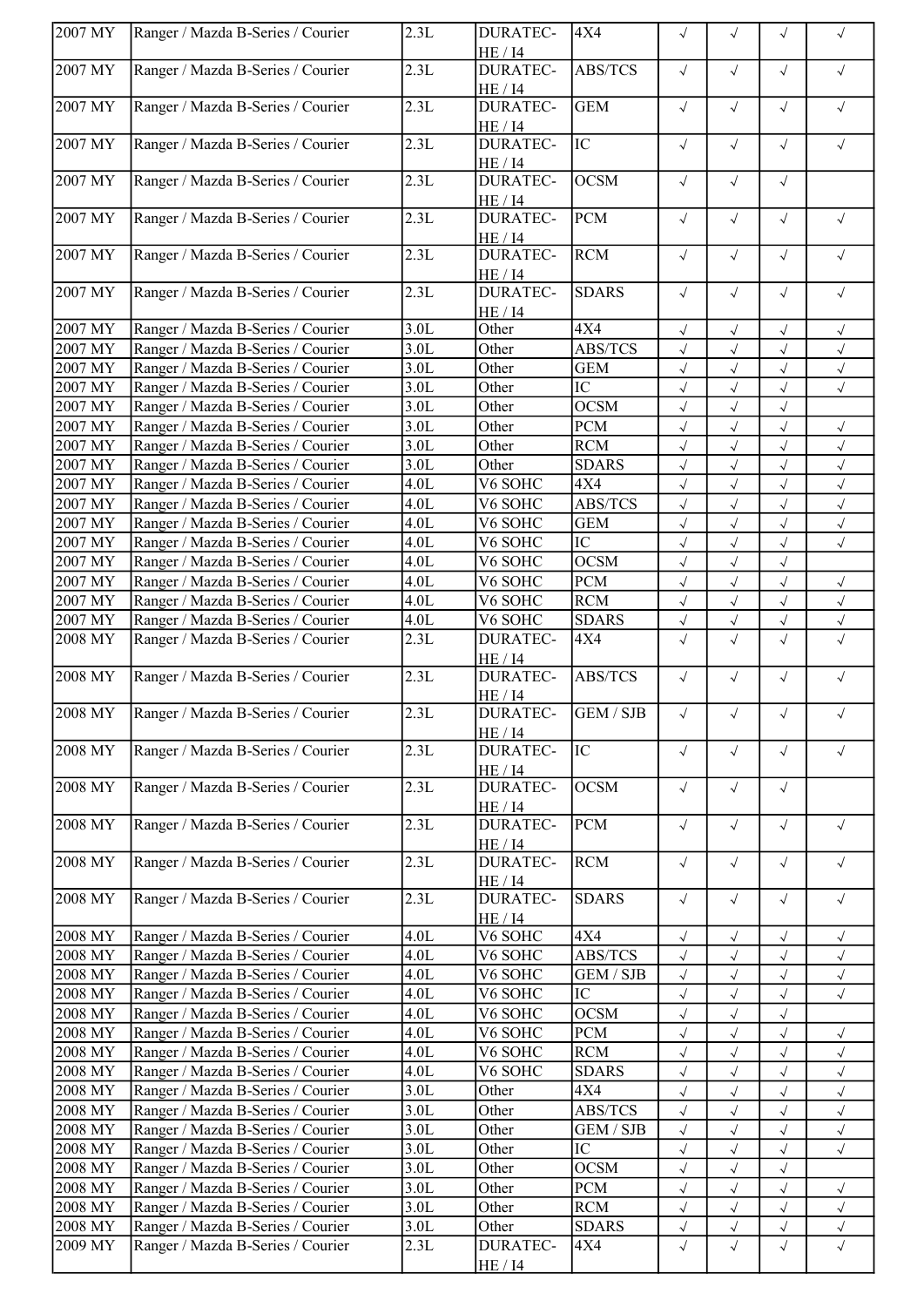| 2009 MY | Ranger / Mazda B-Series / Courier | 2.3L             | <b>DURATEC-</b><br>HE / I4               | ABS/TCS          | $\sqrt{}$    | $\sqrt{ }$   | $\sqrt{}$    | $\sqrt{ }$           |
|---------|-----------------------------------|------------------|------------------------------------------|------------------|--------------|--------------|--------------|----------------------|
| 2009 MY | Ranger / Mazda B-Series / Courier | 2.3L             | <b>DURATEC-</b><br>HE / I4               | <b>GEM / SJB</b> | $\sqrt{}$    | $\sqrt{ }$   | $\sqrt{}$    | $\sqrt{}$            |
| 2009 MY | Ranger / Mazda B-Series / Courier | 2.3L             | <b>DURATEC-</b><br>HE/14                 | IC               | $\sqrt{ }$   | $\sqrt{ }$   | $\sqrt{}$    | $\sqrt{ }$           |
| 2009 MY | Ranger / Mazda B-Series / Courier | 2.3L             | <b>DURATEC-</b><br>HE / I4               | <b>OCSM</b>      | $\sqrt{2}$   | $\sqrt{ }$   | $\sqrt{}$    |                      |
| 2009 MY | Ranger / Mazda B-Series / Courier | 2.3L             | <b>DURATEC-</b><br>HE / I4               | <b>PCM</b>       | $\sqrt{ }$   | $\sqrt{}$    | $\sqrt{}$    | $\sqrt{ }$           |
| 2009 MY | Ranger / Mazda B-Series / Courier | 2.3L             | <b>DURATEC-</b><br>HE / I4               | $\overline{RCM}$ | $\sqrt{2}$   | $\sqrt{}$    | $\sqrt{}$    | $\sqrt{ }$           |
| 2009 MY | Ranger / Mazda B-Series / Courier | 2.3L             | <b>DURATEC-</b><br>HE / I4               | <b>SDARS</b>     | $\sqrt{2}$   | $\sqrt{}$    | $\sqrt{}$    | $\checkmark$         |
| 2009 MY | Ranger / Mazda B-Series / Courier | 4.0 <sub>L</sub> | V6 SOHC                                  | 4X4              | $\sqrt{2}$   | $\sqrt{}$    | $\sqrt{2}$   | $\checkmark$         |
| 2009 MY | Ranger / Mazda B-Series / Courier | 4.0 <sub>L</sub> | V6 SOHC                                  | <b>ABS/TCS</b>   | $\sqrt{2}$   | $\checkmark$ | $\sqrt{2}$   | $\sqrt{ }$           |
| 2009 MY | Ranger / Mazda B-Series / Courier | 4.0 <sub>L</sub> | V6 SOHC                                  | GEM / SJB        | $\sqrt{ }$   | $\sqrt{ }$   | $\sqrt{}$    | $\checkmark$         |
| 2009 MY | Ranger / Mazda B-Series / Courier | 4.0L             | V6 SOHC                                  | IC               | $\checkmark$ | $\sqrt{}$    | $\sqrt{}$    | $\sqrt{ }$           |
| 2009 MY | Ranger / Mazda B-Series / Courier | 4.0L             | V6 SOHC                                  | <b>OCSM</b>      | $\checkmark$ | $\sqrt{ }$   | $\sqrt{ }$   |                      |
| 2009 MY | Ranger / Mazda B-Series / Courier | 4.0L             | V6 SOHC                                  | <b>PCM</b>       | $\sqrt{}$    | $\sqrt{ }$   | $\sqrt{ }$   | $\sqrt{}$            |
| 2009 MY | Ranger / Mazda B-Series / Courier | 4.0 <sub>L</sub> | V6 SOHC                                  | <b>RCM</b>       | $\checkmark$ | $\sqrt{}$    | $\checkmark$ | $\checkmark$         |
| 2009 MY | Ranger / Mazda B-Series / Courier | 4.0 <sub>L</sub> | V6 SOHC                                  | <b>SDARS</b>     | $\sqrt{2}$   | $\sqrt{2}$   | $\sqrt{2}$   | $\checkmark$         |
| 2010 MY | Ranger / Mazda B-Series / Courier | 2.3L             | <b>DURATEC-</b><br><b>HE</b> / <b>I4</b> | 4X4              | $\sqrt{}$    | $\sqrt{ }$   | $\sqrt{}$    | $\sqrt{ }$           |
| 2010 MY | Ranger / Mazda B-Series / Courier | 2.3L             | <b>DURATEC-</b><br>HE / I4               | <b>ABS</b>       | $\sqrt{}$    | $\sqrt{ }$   | $\sqrt{}$    | $\sqrt{ }$           |
| 2010 MY | Ranger / Mazda B-Series / Courier | 2.3L             | <b>DURATEC-</b><br>HE / I4               | IC               | $\sqrt{}$    | $\sqrt{ }$   | $\sqrt{}$    | $\sqrt{ }$           |
| 2010 MY | Ranger / Mazda B-Series / Courier | 2.3L             | <b>DURATEC-</b><br>HE / I4               | <b>OCSM</b>      | $\sqrt{ }$   | $\sqrt{ }$   | $\sqrt{}$    |                      |
| 2010 MY | Ranger / Mazda B-Series / Courier | 2.3L             | <b>DURATEC-</b><br>HE / I4               | PCM              | $\sqrt{ }$   | $\sqrt{ }$   | $\sqrt{}$    | $\sqrt{ }$           |
| 2010 MY | Ranger / Mazda B-Series / Courier | 2.3L             | <b>DURATEC-</b><br><b>HE</b> / <b>I4</b> | <b>RCM</b>       | $\sqrt{ }$   | $\sqrt{ }$   | $\sqrt{}$    |                      |
| 2010 MY | Ranger / Mazda B-Series / Courier | 2.3L             | <b>DURATEC-</b><br><b>HE</b> / <b>I4</b> | <b>SDARS</b>     | $\sqrt{ }$   | $\sqrt{}$    | $\sqrt{2}$   | $\sqrt{ }$           |
| 2010 MY | Ranger / Mazda B-Series / Courier | 4.0L             | V6 SOHC                                  | 4X4              | $\sqrt{2}$   | $\sqrt{}$    | $\sqrt{2}$   | $\checkmark$         |
| 2010 MY | Ranger / Mazda B-Series / Courier | 4.0L             | V6 SOHC                                  | <b>ABS</b>       | $\sqrt{ }$   | $\sqrt{}$    | $\sqrt{}$    | $\sqrt{ }$           |
| 2010 MY | Ranger / Mazda B-Series / Courier | 4.0 <sub>L</sub> | V6 SOHC                                  | GEM / SJB        | $\sqrt{ }$   | $\sqrt{ }$   | $\checkmark$ | $\sqrt{ }$           |
| 2010 MY | Ranger / Mazda B-Series / Courier | 4.0L             | V6 SOHC                                  | IC               | $\checkmark$ | $\sqrt{ }$   | $\sqrt{2}$   | $\checkmark$         |
| 2010 MY | Ranger / Mazda B-Series / Courier | 4.0L             | V6 SOHC                                  | <b>OCSM</b>      | $\checkmark$ | $\sqrt{}$    | $\sqrt{ }$   |                      |
| 2010 MY | Ranger / Mazda B-Series / Courier | 4.0L             | V6 SOHC                                  | <b>PCM</b>       | $\sqrt{ }$   | $\checkmark$ | $\checkmark$ | $\sqrt{ }$           |
| 2010 MY | Ranger / Mazda B-Series / Courier | 4.0 <sub>L</sub> | V6 SOHC                                  | <b>RCM</b>       | $\sqrt{2}$   | $\checkmark$ | $\sqrt{}$    |                      |
| 2010 MY | Ranger / Mazda B-Series / Courier | 4.0L             | V6 SOHC                                  | <b>SDARS</b>     | $\sqrt{}$    | $\sqrt{ }$   | $\sqrt{ }$   | $\sqrt{ }$           |
| 2011 MY | Ranger / Mazda B-Series / Courier | 2.3L             | <b>DURATEC-</b><br><b>HE</b> / <b>I4</b> | 4X4              | $\sqrt{}$    | $\sqrt{ }$   | $\sqrt{}$    | $\sqrt{ }$           |
| 2011 MY | Ranger / Mazda B-Series / Courier | 2.3L             | <b>DURATEC-</b><br>HE/14                 | <b>ABS</b>       | $\sqrt{}$    | $\sqrt{ }$   | $\sqrt{}$    | $\sqrt{ }$           |
| 2011 MY | Ranger / Mazda B-Series / Courier | 2.3L             | <b>DURATEC-</b><br>HE / I4               | GEM / SJB        | $\sqrt{}$    | $\sqrt{ }$   | $\sqrt{}$    | $\sqrt{ }$           |
| 2011 MY | Ranger / Mazda B-Series / Courier | 2.3L             | <b>DURATEC-</b><br>HE / I4               | IC               | $\sqrt{}$    | $\sqrt{ }$   | $\sqrt{}$    | $\sqrt{ }$           |
| 2011 MY | Ranger / Mazda B-Series / Courier | 2.3L             | <b>DURATEC-</b><br>HE / 14               | <b>OCSM</b>      | $\sqrt{ }$   | $\sqrt{ }$   | $\sqrt{}$    |                      |
| 2011 MY | Ranger / Mazda B-Series / Courier | 2.3L             | <b>DURATEC-</b><br>HE/IA                 | <b>PCM</b>       | $\sqrt{ }$   | $\sqrt{ }$   | $\sqrt{}$    | $\sqrt{ }$           |
| 2011 MY | Ranger / Mazda B-Series / Courier | 2.3L             | <b>DURATEC-</b><br>HE / I4               | RCM              | $\sqrt{ }$   | $\sqrt{}$    | $\sqrt{ }$   |                      |
| 2011 MY | Ranger / Mazda B-Series / Courier | 2.3L             | <b>DURATEC-</b><br>HE / I4               | <b>SDARS</b>     | $\sqrt{ }$   | $\sqrt{}$    | $\sqrt{ }$   | $\sqrt{ }$           |
| 2011 MY | Ranger / Mazda B-Series / Courier | 4.0 <sub>L</sub> | V6 SOHC                                  | 4X4              | $\sqrt{ }$   | $\sqrt{}$    | $\sqrt{2}$   | $\checkmark$         |
| 2011 MY | Ranger / Mazda B-Series / Courier | 4.0 <sub>L</sub> | V6 SOHC                                  | <b>ABS</b>       | $\sqrt{ }$   | $\checkmark$ | $\sqrt{2}$   | $\sqrt{ }$           |
| 2011 MY | Ranger / Mazda B-Series / Courier | 4.0L             | V6 SOHC                                  | GEM / SJB        | $\sqrt{ }$   | $\sqrt{}$    | $\sqrt{ }$   | $\sqrt{ }$           |
| 2011 MY | Ranger / Mazda B-Series / Courier | 4.0L             | V6 SOHC                                  | IC               | $\sqrt{ }$   | $\sqrt{ }$   | $\sqrt{ }$   | $\sqrt{\phantom{a}}$ |
| 2011 MY | Ranger / Mazda B-Series / Courier | 4.0L             | V6 SOHC                                  | <b>OCSM</b>      | $\sqrt{ }$   | $\sqrt{ }$   | $\sqrt{ }$   |                      |
| 2011 MY | Ranger / Mazda B-Series / Courier | 4.0L             | V6 SOHC                                  | <b>PCM</b>       | $\sqrt$      | $\sqrt{ }$   | $\sqrt{}$    | $\sqrt{ }$           |
| 2011 MY | Ranger / Mazda B-Series / Courier | 4.0L             | V6 SOHC                                  | RCM              | $\sqrt{2}$   | $\sqrt{ }$   | $\sqrt{}$    |                      |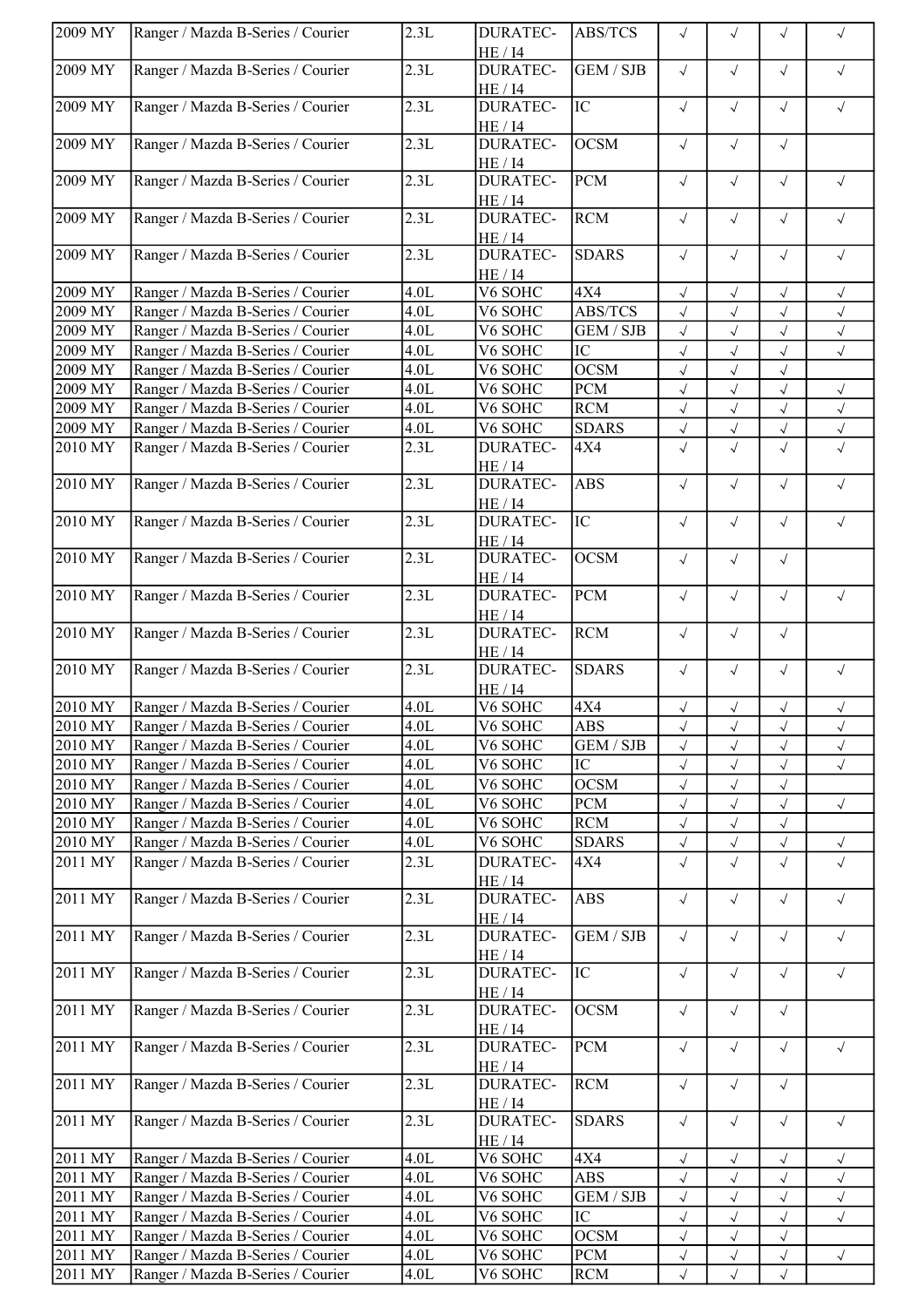| 2011 MY   | Ranger / Mazda B-Series / Courier | 4.0L  | V6 SOHC                                              | <b>SDARS</b> | $\sqrt{}$    | $\sqrt{}$    | $\sqrt{ }$   | $\sqrt{\phantom{a}}$ |
|-----------|-----------------------------------|-------|------------------------------------------------------|--------------|--------------|--------------|--------------|----------------------|
| 2011 MY   | Ranger / Mazda B-Series / Courier | Other | Other                                                | <b>ABS</b>   | $\sqrt{ }$   | $\sqrt{}$    | $\sqrt{}$    | $\checkmark$         |
| 2011 MY   | Ranger / Mazda B-Series / Courier | Other | Other                                                | <b>ACM</b>   | $\sqrt{ }$   | $\sqrt{}$    |              |                      |
| 2011 MY   | Ranger / Mazda B-Series / Courier | Other | Other                                                | <b>BCMii</b> | $\sqrt{ }$   | $\sqrt{}$    | $\sqrt{}$    | $\sqrt{\phantom{a}}$ |
| 2011 MY   | Ranger / Mazda B-Series / Courier | Other | Other                                                | <b>DDM</b>   | $\sqrt{ }$   | $\sqrt{ }$   | $\sqrt{ }$   | $\sqrt{ }$           |
| 2011 MY   | Ranger / Mazda B-Series / Courier | Other | Other                                                | <b>FCDIM</b> | $\sqrt{ }$   | $\checkmark$ | $\sqrt{ }$   | $\sqrt{ }$           |
| 2011 MY   | Ranger / Mazda B-Series / Courier | Other | Other                                                | <b>HVAC</b>  | $\sqrt{ }$   | $\sqrt{}$    | $\checkmark$ | $\sqrt{ }$           |
| 2011 MY   | Ranger / Mazda B-Series / Courier | Other | Other                                                | <b>IPC</b>   | $\sqrt{2}$   | $\sqrt{}$    | $\sqrt{}$    | $\checkmark$         |
| 2011 MY   | Ranger / Mazda B-Series / Courier | Other | Other                                                | PAM          | $\sqrt{ }$   | $\sqrt{}$    | $\checkmark$ |                      |
| 2011 MY   | Ranger / Mazda B-Series / Courier | Other | Other                                                | <b>PDM</b>   | $\sqrt{ }$   | $\sqrt{ }$   | $\checkmark$ | $\sqrt{ }$           |
| 2011 MY   | Ranger / Mazda B-Series / Courier | Other | Other                                                | <b>RCM</b>   | $\sqrt{}$    | $\sqrt{}$    | $\sqrt{}$    |                      |
| 2011 MY   | Ranger / Mazda B-Series / Courier | Other | Other                                                | <b>SRM</b>   | $\checkmark$ | $\sqrt{ }$   | $\sqrt{ }$   |                      |
| 2011 MY   | Ranger / Mazda B-Series / Courier | Other | Other                                                | <b>TBM</b>   | $\sqrt{2}$   | $\sqrt{2}$   |              |                      |
| 2011 MY   | Ranger / Mazda B-Series / Courier | Other | Other                                                | <b>TCM</b>   | $\sqrt{2}$   | $\sqrt{}$    | $\sqrt{}$    | $\checkmark$         |
| 2011 MY   | Ranger / Mazda B-Series / Courier | Other | Other                                                | <b>TRM</b>   | $\checkmark$ | $\sqrt{}$    | $\sqrt{ }$   |                      |
| 2011 MY   | Ranger / Mazda B-Series / Courier | 2.5L  | <b>DURATEC-</b>                                      | <b>ABS</b>   | $\sqrt{2}$   | $\sqrt{}$    | $\sqrt{}$    | $\sqrt{ }$           |
|           |                                   |       | HE / I4                                              |              |              |              |              |                      |
| 2011 MY   | Ranger / Mazda B-Series / Courier | 2.5L  | <b>DURATEC-</b><br>HE / I4                           | ACM          | $\sqrt{ }$   | $\sqrt{ }$   |              |                      |
| 2011 MY   | Ranger / Mazda B-Series / Courier | 2.5L  | <b>DURATEC-</b><br>HE / I4                           | <b>BCMii</b> | $\sqrt{ }$   | $\sqrt{ }$   | $\sqrt{ }$   | $\sqrt{ }$           |
| 2011 MY   | Ranger / Mazda B-Series / Courier | 2.5L  | <b>DURATEC-</b><br>HE/14                             | <b>DDM</b>   | $\sqrt{ }$   | $\sqrt{ }$   | $\sqrt{}$    | $\sqrt{ }$           |
| 2011 MY   | Ranger / Mazda B-Series / Courier | 2.5L  | <b>DURATEC-</b><br>HE / I4                           | <b>FCDIM</b> | $\sqrt{}$    | $\sqrt{ }$   | $\sqrt{}$    | $\sqrt{ }$           |
| 2011 MY   | Ranger / Mazda B-Series / Courier | 2.5L  | <b>DURATEC-</b><br>HE/IA                             | <b>HVAC</b>  | $\sqrt{}$    | $\sqrt{ }$   | $\sqrt{}$    | $\sqrt{ }$           |
| 2011 MY   | Ranger / Mazda B-Series / Courier | 2.5L  | <b>DURATEC-</b><br>HE / I4                           | <b>IPC</b>   | $\sqrt{}$    | $\sqrt{ }$   | $\sqrt{}$    | $\sqrt{ }$           |
| 2011 MY   | Ranger / Mazda B-Series / Courier | 2.5L  | <b>DURATEC-</b><br>HE / I4                           | PAM          | $\sqrt{}$    | $\sqrt{ }$   | $\sqrt{}$    |                      |
| $2011$ MY | Ranger / Mazda B-Series / Courier | 2.5L  | <b>DURATEC-</b><br>HE/14                             | <b>PCM</b>   | $\sqrt{}$    | $\sqrt{ }$   | $\sqrt{}$    | $\sqrt{ }$           |
| 2011 MY   | Ranger / Mazda B-Series / Courier | 2.5L  | <b>DURATEC-</b><br>HE / I4                           | <b>PDM</b>   | $\sqrt{}$    | $\sqrt{ }$   | $\sqrt{}$    | $\sqrt{ }$           |
| 2011 MY   | Ranger / Mazda B-Series / Courier | 2.5L  | <b>DURATEC-</b><br>HE/IA                             | RCM          | $\sqrt{}$    | $\sqrt{ }$   | $\sqrt{}$    |                      |
| 2011 MY   | Ranger / Mazda B-Series / Courier | 2.5L  | <b>DURATEC-</b><br>HE / I4                           | <b>SRM</b>   | $\checkmark$ | $\sqrt{ }$   | $\sqrt{}$    |                      |
| 2011 MY   | Ranger / Mazda B-Series / Courier | 2.5L  | <b>DURATEC-</b><br>HE / I4                           | TBM          | $\sqrt{ }$   | $\sqrt{ }$   |              |                      |
| 2011 MY   | Ranger / Mazda B-Series / Courier | 2.5L  | <b>DURATEC-</b><br>HE / I4                           | <b>TCM</b>   | $\sqrt{ }$   | $\sqrt{}$    | $\sqrt{ }$   | $\sqrt{ }$           |
| 2011 MY   | Ranger / Mazda B-Series / Courier | 2.5L  | <b>DURATEC-</b><br>HE/IA                             | <b>TRM</b>   | $\sqrt{ }$   | $\sqrt{ }$   | $\sqrt{}$    |                      |
| 2011 MY   | Ranger / Mazda B-Series / Courier | 2.2L  | Duratorq<br>Turbo Diesel<br>Common Rail<br>Injection | <b>ABS</b>   | $\sqrt{ }$   | $\sqrt{ }$   | $\sqrt{}$    | $\sqrt{ }$           |
| 2011 MY   | Ranger / Mazda B-Series / Courier | 2.2L  | Duratorq<br>Turbo Diesel<br>Common Rail<br>Injection | <b>ACM</b>   | $\sqrt{ }$   | $\sqrt{ }$   |              |                      |
| 2011 MY   | Ranger / Mazda B-Series / Courier | 2.2L  | Duratorq<br>Turbo Diesel<br>Common Rail<br>Injection | <b>BCMii</b> | $\sqrt{ }$   | $\sqrt{ }$   | $\sqrt{}$    | $\sqrt{ }$           |
| 2011 MY   | Ranger / Mazda B-Series / Courier | 2.2L  | Duratorq<br>Turbo Diesel<br>Common Rail<br>Injection | <b>DDM</b>   | $\sqrt{ }$   | $\sqrt{ }$   | $\sqrt{}$    | $\sqrt{ }$           |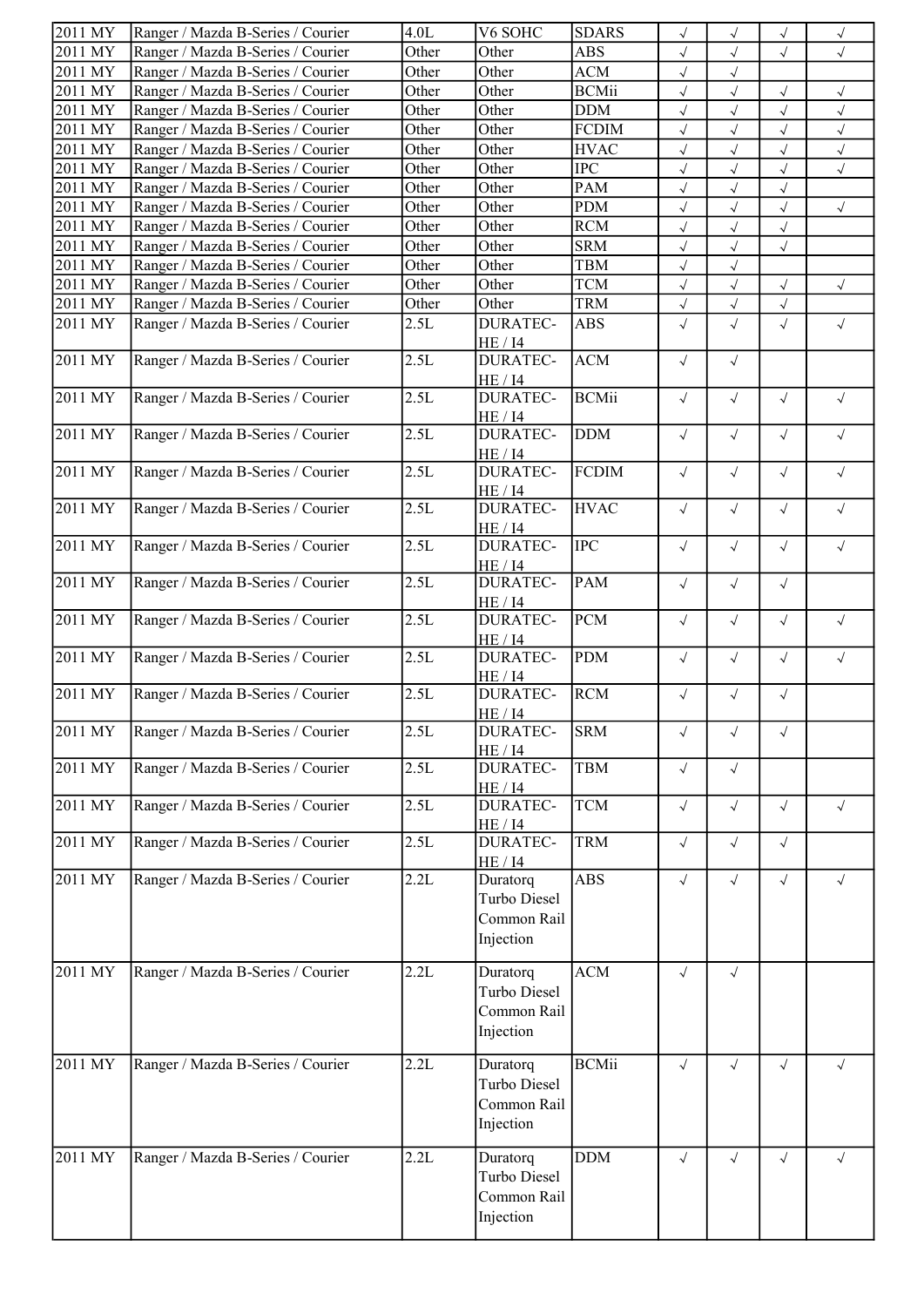| 2011 MY   | Ranger / Mazda B-Series / Courier | 2.2L | Duratorq<br>Turbo Diesel<br>Common Rail<br>Injection | <b>FCDIM</b> | $\sqrt{ }$ | $\sqrt{}$  | $\sqrt{ }$ | $\sqrt{}$  |
|-----------|-----------------------------------|------|------------------------------------------------------|--------------|------------|------------|------------|------------|
| 2011 MY   | Ranger / Mazda B-Series / Courier | 2.2L | Duratorq<br>Turbo Diesel<br>Common Rail<br>Injection | <b>HVAC</b>  | $\sqrt{ }$ | $\sqrt{ }$ | $\sqrt{ }$ | $\sqrt{ }$ |
| 2011 MY   | Ranger / Mazda B-Series / Courier | 2.2L | Duratorq<br>Turbo Diesel<br>Common Rail<br>Injection | <b>IPC</b>   | $\sqrt{ }$ | $\sqrt{ }$ | $\sqrt{ }$ | $\sqrt{ }$ |
| 2011 MY   | Ranger / Mazda B-Series / Courier | 2.2L | Duratorq<br>Turbo Diesel<br>Common Rail<br>Injection | PCM          | $\sqrt{ }$ | $\sqrt{}$  | $\sqrt{ }$ | $\sqrt{ }$ |
| 2011 MY   | Ranger / Mazda B-Series / Courier | 2.2L | Duratorq<br>Turbo Diesel<br>Common Rail<br>Injection | PDM          | $\sqrt{ }$ | $\sqrt{ }$ | $\sqrt{ }$ | $\sqrt{ }$ |
| 2011 MY   | Ranger / Mazda B-Series / Courier | 2.2L | Duratorq<br>Turbo Diesel<br>Common Rail<br>Injection | <b>RCM</b>   | $\sqrt{ }$ | $\sqrt{ }$ | $\sqrt{ }$ |            |
| 2011 MY   | Ranger / Mazda B-Series / Courier | 2.2L | Duratorq<br>Turbo Diesel<br>Common Rail<br>Injection | <b>SRM</b>   | $\sqrt{ }$ | $\sqrt{ }$ | $\sqrt{ }$ |            |
| 2011 MY   | Ranger / Mazda B-Series / Courier | 2.2L | Duratorq<br>Turbo Diesel<br>Common Rail<br>Injection | <b>TBM</b>   | $\sqrt{ }$ | $\sqrt{}$  |            |            |
| 2011 MY   | Ranger / Mazda B-Series / Courier | 2.2L | Duratorq<br>Turbo Diesel<br>Common Rail<br>Injection | <b>TCM</b>   | $\sqrt{ }$ | $\sqrt{ }$ | $\sqrt{ }$ | $\sqrt{ }$ |
| 2011 MY   | Ranger / Mazda B-Series / Courier | 2.2L | Duratorq<br>Turbo Diesel<br>Common Rail<br>Injection | <b>TRM</b>   | $\sqrt{}$  | $\sqrt{}$  | $\sqrt{ }$ |            |
| $2011$ MY | Ranger / Mazda B-Series / Courier | 3.2L | Duratorq<br>Turbo Diesel<br>Common Rail<br>Injection | <b>ABS</b>   | $\sqrt{ }$ | $\sqrt{}$  | $\sqrt{ }$ | $\sqrt{ }$ |
| 2011 MY   | Ranger / Mazda B-Series / Courier | 3.2L | Duratorq<br>Turbo Diesel<br>Common Rail<br>Injection | <b>ACM</b>   | $\sqrt{ }$ | $\sqrt{}$  |            |            |
| 2011 MY   | Ranger / Mazda B-Series / Courier | 3.2L | Duratorq<br>Turbo Diesel<br>Common Rail<br>Injection | <b>BCMii</b> | $\sqrt{ }$ | $\sqrt{}$  | $\sqrt{}$  | $\sqrt{ }$ |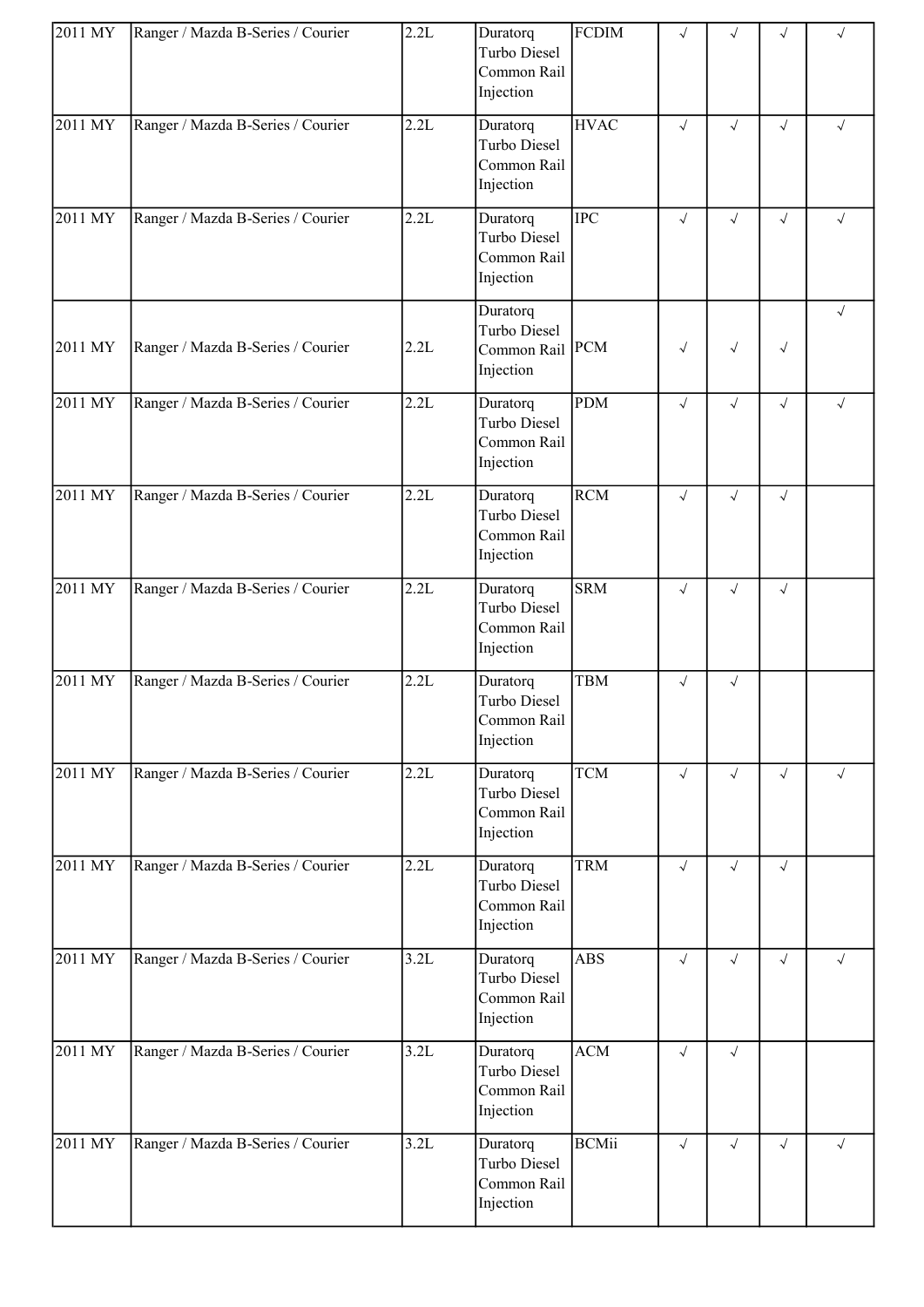| 2011 MY | Ranger / Mazda B-Series / Courier | 3.2L | Duratorq<br>Turbo Diesel<br>Common Rail<br>Injection | <b>DDM</b>   | $\sqrt{}$    | $\sqrt{}$  | $\sqrt{ }$ | $\sqrt{}$    |
|---------|-----------------------------------|------|------------------------------------------------------|--------------|--------------|------------|------------|--------------|
| 2011 MY | Ranger / Mazda B-Series / Courier | 3.2L | Duratorq<br>Turbo Diesel<br>Common Rail<br>Injection | <b>FCDIM</b> | $\sqrt{ }$   | $\sqrt{2}$ | $\sqrt{ }$ | $\sqrt{ }$   |
| 2011 MY | Ranger / Mazda B-Series / Courier | 3.2L | Duratorq<br>Turbo Diesel<br>Common Rail<br>Injection | <b>HVAC</b>  | $\sqrt{ }$   | $\sqrt{ }$ | $\sqrt{ }$ | $\sqrt{ }$   |
| 2011 MY | Ranger / Mazda B-Series / Courier | 3.2L | Duratorq<br>Turbo Diesel<br>Common Rail<br>Injection | <b>IPC</b>   | $\sqrt{ }$   | $\sqrt{ }$ | $\sqrt{ }$ | $\sqrt{ }$   |
| 2011 MY | Ranger / Mazda B-Series / Courier | 3.2L | Duratorq<br>Turbo Diesel<br>Common Rail<br>Injection | PAM          | $\sqrt{ }$   | $\sqrt{}$  | $\sqrt{ }$ |              |
| 2011 MY | Ranger / Mazda B-Series / Courier | 3.2L | Duratorq<br>Turbo Diesel<br>Common Rail<br>Injection | <b>PCM</b>   | $\sqrt{ }$   | $\sqrt{ }$ | $\sqrt{ }$ | $\sqrt{ }$   |
| 2011 MY | Ranger / Mazda B-Series / Courier | 3.2L | Duratorq<br>Turbo Diesel<br>Common Rail<br>Injection | <b>PDM</b>   | $\sqrt{ }$   | $\sqrt{ }$ | $\sqrt{ }$ | $\sqrt{}$    |
| 2011 MY | Ranger / Mazda B-Series / Courier | 3.2L | Duratorq<br>Turbo Diesel<br>Common Rail<br>Injection | <b>RCM</b>   | $\sqrt{ }$   | $\sqrt{}$  | $\sqrt{ }$ |              |
| 2011 MY | Ranger / Mazda B-Series / Courier | 3.2L | Duratorq<br>Turbo Diesel<br>Common Rail<br>Injection | <b>SRM</b>   | $\sqrt{ }$   | $\sqrt{ }$ | $\sqrt{ }$ |              |
| 2011 MY | Ranger / Mazda B-Series / Courier | 3.2L | Duratorq<br>Turbo Diesel<br>Common Rail<br>Injection | <b>TBM</b>   | $\sqrt{ }$   | $\sqrt{ }$ |            |              |
| 2011 MY | Ranger / Mazda B-Series / Courier | 3.2L | Duratorq<br>Turbo Diesel<br>Common Rail<br>Injection | <b>TCM</b>   | $\sqrt{ }$   | $\sqrt{ }$ | $\sqrt{ }$ | $\sqrt{ }$   |
| 2011 MY | Ranger / Mazda B-Series / Courier | 3.2L | Duratorq<br>Turbo Diesel<br>Common Rail<br>Injection | <b>TRM</b>   | $\sqrt{ }$   | $\sqrt{ }$ | $\sqrt{ }$ |              |
| 1997 MY | ROADSTER / MX-5                   | 1.6L | <b>B6</b>                                            | <b>ABS</b>   | $\sqrt{}$    | $\sqrt{}$  |            | $\sqrt{}$    |
| 1997 MY | ROADSTER / MX-5                   | 1.6L | <b>B6</b>                                            | <b>PCM</b>   | $\sqrt{ }$   | $\sqrt{}$  | $\sqrt{ }$ | $\sqrt{}$    |
| 2000 MY | ROADSTER / MX-5                   | 1.6L | <b>B6</b>                                            | <b>ABS</b>   | $\sqrt{ }$   | $\sqrt{ }$ | $\sqrt{ }$ | $\sqrt{ }$   |
| 2000 MY | ROADSTER / MX-5                   | 1.6L | <b>B6</b>                                            | <b>PCM</b>   | $\sqrt{ }$   | $\sqrt{ }$ | $\sqrt{ }$ | $\checkmark$ |
| 2002 MY | ROADSTER / MX-5                   | 1.6L | <b>B6</b>                                            | ABS/TCS      | $\checkmark$ | $\sqrt{}$  | $\sqrt{ }$ |              |
| 2002 MY | ROADSTER / MX-5                   | 1.6L | <b>B6</b>                                            | <b>PCM</b>   | $\sqrt{ }$   | $\sqrt{}$  | $\sqrt{ }$ | $\sqrt{}$    |
| 1997 MY | ROADSTER / MX-5                   | 1.8L | BP                                                   | ABS          | $\sqrt{2}$   | $\sqrt{2}$ |            | $\sqrt{2}$   |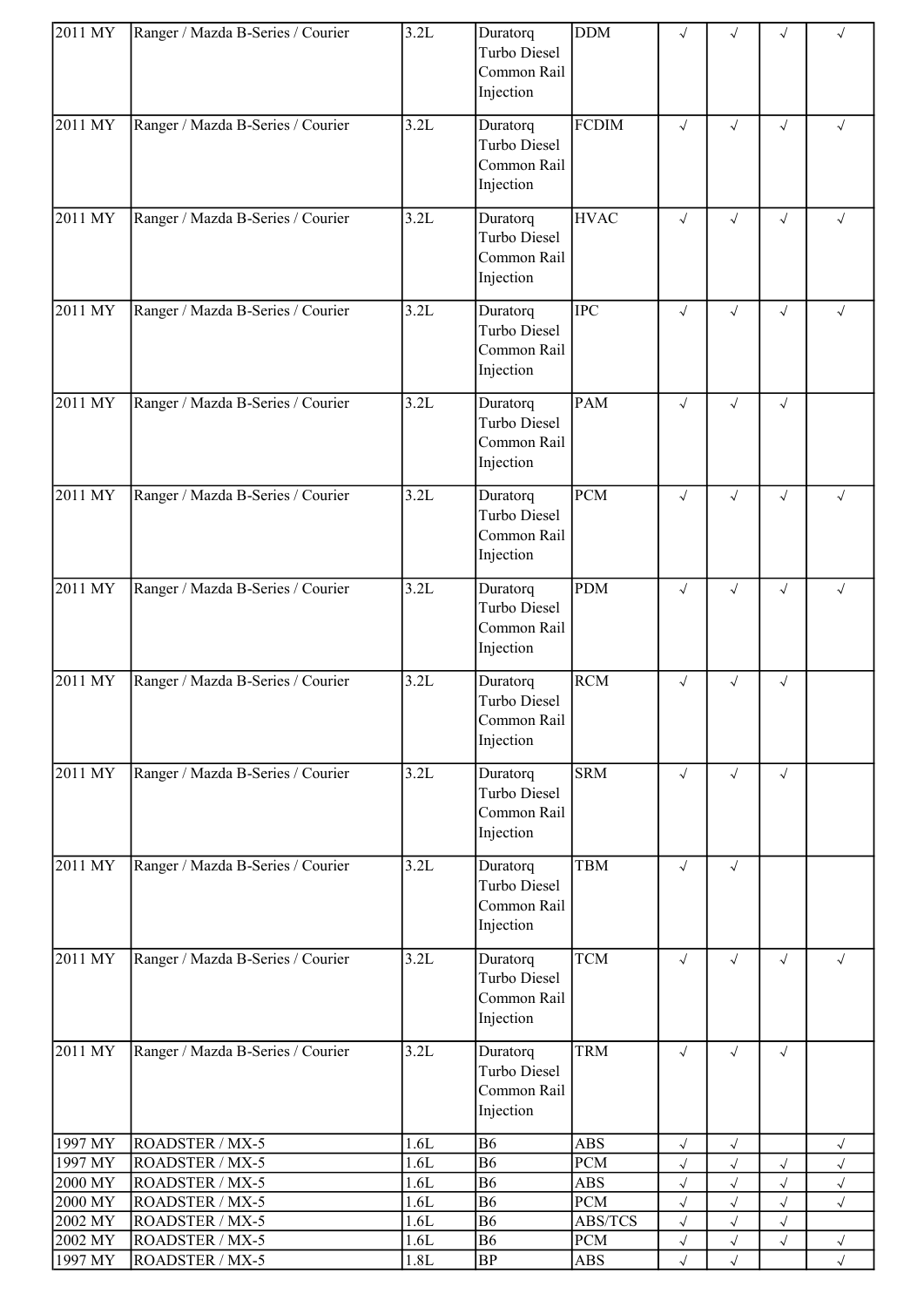| 1997 MY | <b>ROADSTER / MX-5</b>                      | 1.8L    | <b>BP</b>             | PCM                    | $\sqrt{ }$           | $\sqrt{}$  | $\sqrt{}$    | $\sqrt{ }$ |
|---------|---------------------------------------------|---------|-----------------------|------------------------|----------------------|------------|--------------|------------|
| 2000 MY | ROADSTER / MX-5                             | 1.8L    | BP                    | <b>ABS</b>             | $\sqrt{ }$           | $\sqrt{}$  | $\checkmark$ | $\sqrt{ }$ |
| 2000 MY | ROADSTER / MX-5                             | 1.8L    | BP                    | <b>PCM</b>             | $\sqrt{ }$           | $\sqrt{}$  | $\sqrt{ }$   | $\sqrt{ }$ |
| 2002 MY | ROADSTER / MX-5                             | 1.8L    | BP                    | ABS/TCS                | $\sqrt{ }$           | $\sqrt{ }$ | $\sqrt{ }$   |            |
| 2002 MY | ROADSTER / MX-5                             | 1.8L    | BP                    | <b>PCM</b>             | $\sqrt{ }$           | $\sqrt{}$  | $\sqrt{ }$   | $\sqrt{}$  |
| 2003 MY | ROADSTER / MX-5                             | 1.8L    | <b>BP</b> Turbo       | ABS/TCS                | $\sqrt{ }$           | $\sqrt{}$  | $\sqrt{ }$   |            |
| 2003 MY | ROADSTER / MX-5                             | 1.8L    | <b>BP</b> Turbo       | <b>PCM</b>             | $\sqrt{ }$           | $\sqrt{2}$ | $\checkmark$ | $\sqrt{ }$ |
| 2005 MY | ROADSTER / MX-5 (Japan / General<br>Specs.) | 2.0L    | LF                    | <b>ABS</b>             | $\sqrt{ }$           | $\sqrt{ }$ | $\sqrt{ }$   | $\sqrt{ }$ |
| 2005 MY | ROADSTER / MX-5 (Japan / General<br>Specs.) | 2.0L    | LF                    | <b>DHS</b>             | $\sqrt{}$            | $\sqrt{ }$ | $\sqrt{ }$   |            |
| 2005 MY | ROADSTER / MX-5 (Japan / General<br>Specs.) | 2.0L    | LF                    | IC                     | $\sqrt{}$            | $\sqrt{ }$ | $\sqrt{ }$   |            |
| 2005 MY | ROADSTER / MX-5 (Japan / General<br>Specs.) | 2.0L    | $\overline{LF}$       | PCM                    | $\sqrt{\phantom{a}}$ | $\sqrt{ }$ | $\sqrt{ }$   | $\sqrt{ }$ |
| 2005 MY | ROADSTER / MX-5 (Japan / General<br>Specs.) | 2.0L    | LF                    | <b>RCM</b>             | $\sqrt{\phantom{a}}$ | $\sqrt{}$  | $\sqrt{ }$   |            |
| 2005 MY | ROADSTER / MX-5 (Japan / General<br>Specs.) | 2.0L    | $\overline{LF}$       | RHT                    | $\checkmark$         | $\sqrt{}$  | $\sqrt{ }$   |            |
| 2005 MY | ROADSTER / MX-5 (Japan / General<br>Specs.) | 2.0L    | $\overline{LF}$       | <b>RKE</b>             | $\checkmark$         | $\sqrt{}$  | $\sqrt{}$    |            |
| 2005 MY | ROADSTER / MX-5 (Japan / General<br>Specs.) | 2.0L    | $\overline{LF}$       | <b>TCM</b>             | $\sqrt{\phantom{a}}$ | $\sqrt{}$  | $\sqrt{ }$   |            |
| 2008 MY | ROADSTER / MX-5 (Japan / General<br>Specs.) | 2.0L    | LF                    | <b>ABS</b>             | $\checkmark$         | $\sqrt{}$  | $\sqrt{}$    | $\sqrt{ }$ |
| 2008 MY | ROADSTER / MX-5 (Japan / General<br>Specs.) | 2.0L    | LF                    | <b>DHS</b>             | $\sqrt{}$            | $\sqrt{}$  | $\sqrt{ }$   |            |
| 2008 MY | ROADSTER / MX-5 (Japan / General<br>Specs.) | 2.0L    | LF                    | $\overline{\text{IC}}$ | $\sqrt{\phantom{a}}$ | $\sqrt{}$  | $\sqrt{}$    |            |
| 2008 MY | ROADSTER / MX-5 (Japan / General<br>Specs.) | 2.0L    | LF                    | <b>RCM</b>             | $\sqrt{\phantom{a}}$ | $\sqrt{}$  | $\sqrt{}$    |            |
| 2008 MY | ROADSTER / MX-5 (Japan / General<br>Specs.) | 2.0L    | LF                    | <b>RHT</b>             | $\sqrt{\phantom{a}}$ | $\sqrt{}$  | $\sqrt{ }$   |            |
| 2008 MY | ROADSTER / MX-5 (Japan / General<br>Specs.) | 2.0L    | LF                    | <b>RKE</b>             | $\sqrt{\phantom{a}}$ | $\sqrt{}$  | $\sqrt{ }$   |            |
| 2008 MY | ROADSTER / MX-5 (Japan / General<br>Specs.) | 2.0L    | $\rm LF$              | <b>TCM</b>             | $\sqrt{ }$           | $\sqrt{}$  | $\sqrt{ }$   |            |
| 2008 MY | RX-8 (Europe / General / Japan Specs.)      | 654x2cc | 13B                   | ABS/TCS                | $\sqrt{ }$           | $\sqrt{}$  | $\sqrt{}$    |            |
| 2008 MY | RX-8 (Europe / General / Japan Specs.)      | 654x2cc | 13B                   | <b>ABS</b>             | $\sqrt{ }$           | $\sqrt{ }$ | $\sqrt{ }$   | $\sqrt{ }$ |
| 2008 MY | RX-8 (Europe / General / Japan Specs.)      | 654x2cc | 13B                   | <b>EPS</b>             | $\sqrt{ }$           | $\sqrt{ }$ | $\sqrt{ }$   |            |
| 2008 MY | RX-8 (Europe / General / Japan Specs.)      | 654x2cc | 13B                   | IC                     | $\sqrt{ }$           | $\sqrt{ }$ | $\sqrt{ }$   |            |
| 2008 MY | RX-8 (Europe / General / Japan Specs.)      | 654x2cc | 13B                   | LCM                    | $\sqrt{}$            | $\sqrt{ }$ |              |            |
| 2008 MY | RX-8 (Europe / General / Japan Specs.)      | 654x2cc | 13B                   | <b>PCM</b>             | $\sqrt{}$            | $\sqrt{ }$ | $\sqrt{ }$   | $\sqrt{ }$ |
| 2008 MY | RX-8 (Europe / General / Japan Specs.)      | 654x2cc | 13B                   | RCM                    | $\sqrt{ }$           | $\sqrt{ }$ | $\sqrt{ }$   |            |
| 2008 MY | RX-8 (Europe / General / Japan Specs.)      | 654x2cc | 13B                   | <b>RKE</b>             | $\sqrt{}$            | $\sqrt{ }$ | $\sqrt{ }$   |            |
| 2008 MY | RX-8 (Europe / General / Japan Specs.)      | 654x2cc | 13B                   | <b>SASM</b>            | $\sqrt{}$            | $\sqrt{ }$ |              |            |
| 2008 MY | RX-8 (Europe / General / Japan Specs.)      | 654x2cc | 13B                   | <b>TCM</b>             | $\sqrt{}$            | $\sqrt{ }$ | $\sqrt{ }$   |            |
| 2003 MY | RX-8 (Europe / General / Japan Specs.)      | 654x2cc | 13B-MSP<br>High-Power | ABS/TCS                | $\sqrt{}$            | $\sqrt{ }$ | $\sqrt{ }$   |            |
| 2003 MY | RX-8 (Europe / General / Japan Specs.)      | 654x2cc | 13B-MSP<br>High-Power | <b>EPS</b>             | $\sqrt{}$            | $\sqrt{ }$ | $\sqrt{}$    |            |
| 2003 MY | RX-8 (Europe / General / Japan Specs.)      | 654x2cc | 13B-MSP<br>High-Power | IC                     | $\sqrt{}$            | $\sqrt{ }$ | $\sqrt{}$    |            |
| 2003 MY | RX-8 (Europe / General / Japan Specs.)      | 654x2cc | 13B-MSP<br>High-Power | PCM                    | $\sqrt{}$            | $\sqrt{ }$ | $\sqrt{}$    | $\sqrt{ }$ |
| 2003 MY | RX-8 (Europe / General / Japan Specs.)      | 654x2cc | 13B-MSP<br>High-Power | <b>RCM</b>             | $\sqrt{ }$           | $\sqrt{ }$ | $\sqrt{}$    |            |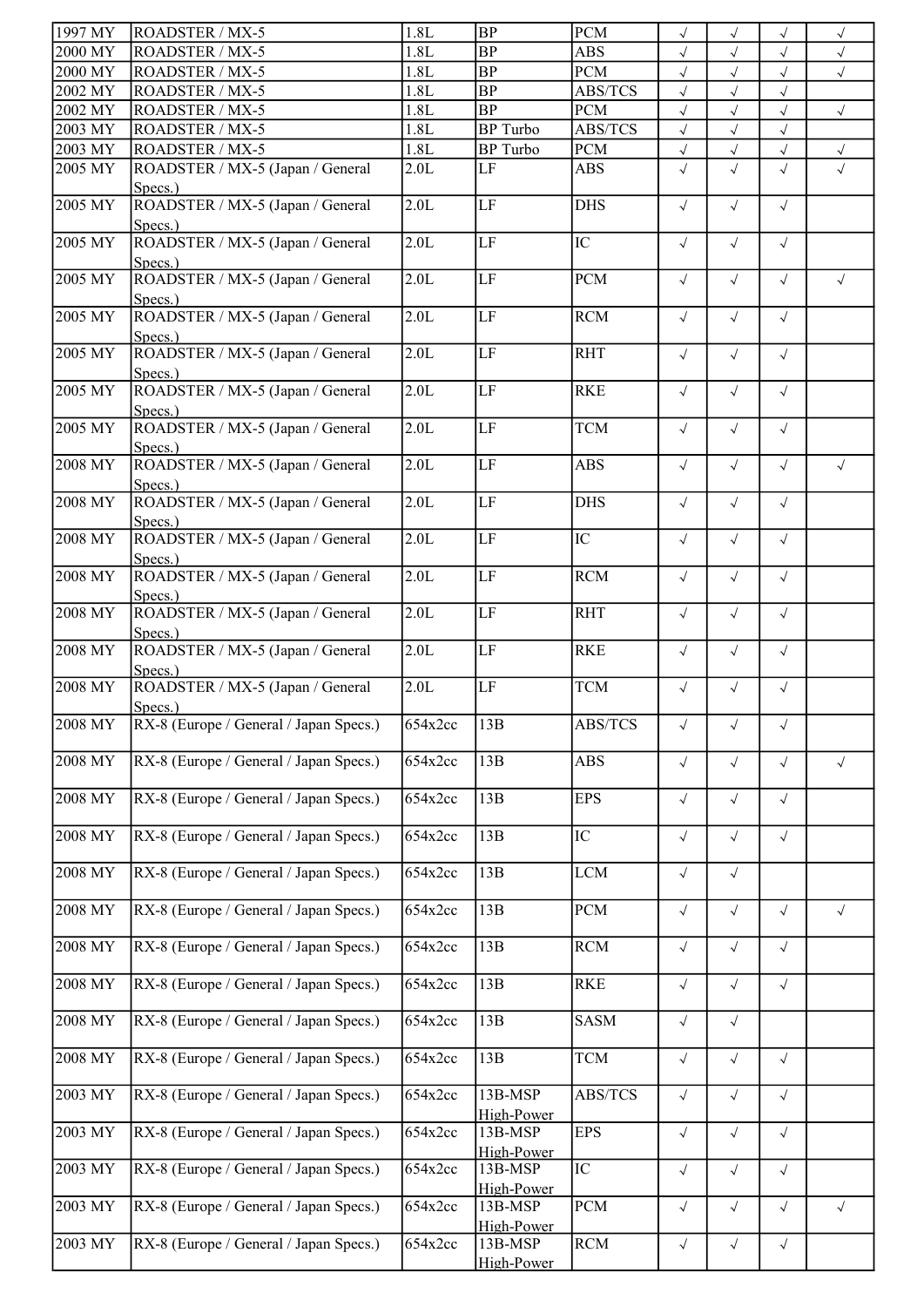| 2003 MY | RX-8 (Europe / General / Japan Specs.) | 654x2cc              | 13B-MSP<br>High-Power        | <b>RKE</b>             | $\sqrt{}$    | $\sqrt{ }$   | $\sqrt{ }$           |            |
|---------|----------------------------------------|----------------------|------------------------------|------------------------|--------------|--------------|----------------------|------------|
| 2003 MY | RX-8 (Europe / General / Japan Specs.) | 654x2cc              | 13B-MSP<br>High-Power        | <b>SASM</b>            | $\sqrt{ }$   | $\sqrt{}$    |                      |            |
| 2003 MY | RX-8 (Europe / General / Japan Specs.) | $\overline{65}4x2cc$ | 13B-MSP<br>High-Power        | <b>TCM</b>             | $\sqrt{ }$   | $\sqrt{ }$   | $\sqrt{ }$           |            |
| 2003 MY | RX-8 (Europe / General / Japan Specs.) | 654x2cc              | 13B-MSP<br>Standard<br>Power | ABS/TCS                | $\sqrt{ }$   | $\sqrt{}$    | $\sqrt{ }$           |            |
| 2003 MY | RX-8 (Europe / General / Japan Specs.) | 654x2cc              | 13B-MSP<br>Standard<br>Power | <b>EPS</b>             | $\sqrt{ }$   | $\sqrt{2}$   | $\sqrt{ }$           |            |
| 2003 MY | RX-8 (Europe / General / Japan Specs.) | 654x2cc              | 13B-MSP<br>Standard<br>Power | $\overline{\text{IC}}$ | $\sqrt{ }$   | $\sqrt{}$    | $\sqrt{ }$           |            |
| 2003 MY | RX-8 (Europe / General / Japan Specs.) | 654x2cc              | 13B-MSP<br>Standard<br>Power | <b>PCM</b>             | $\sqrt{ }$   | $\sqrt{}$    | $\sqrt{ }$           | $\sqrt{2}$ |
| 2003 MY | RX-8 (Europe / General / Japan Specs.) | 654x2cc              | 13B-MSP<br>Standard<br>Power | <b>RCM</b>             | $\sqrt{ }$   | $\sqrt{}$    | $\sqrt{ }$           |            |
| 2003 MY | RX-8 (Europe / General / Japan Specs.) | 654x2cc              | 13B-MSP<br>Standard<br>Power | <b>RKE</b>             | $\sqrt{ }$   | $\sqrt{ }$   | $\sqrt{ }$           |            |
| 2003 MY | RX-8 (Europe / General / Japan Specs.) | 654x2cc              | 13B-MSP<br>Standard<br>Power | <b>SASM</b>            | $\sqrt{ }$   | $\sqrt{ }$   |                      |            |
| 2003 MY | RX-8 (Europe / General / Japan Specs.) | 654x2cc              | 13B-MSP<br>Standard<br>Power | <b>TCM</b>             | $\sqrt{ }$   | $\sqrt{ }$   | $\sqrt{ }$           |            |
| 2009 MY | RX-8 (North America Specs)             | 654x2cc              | 13B                          | <b>ABS/TCS</b>         | $\sqrt{ }$   | $\sqrt{ }$   |                      |            |
| 2009 MY | RX-8 (North America Specs)             | 654x2cc              | 13B                          | ABS/TCS                | $\sqrt{2}$   | $\sqrt{2}$   | $\checkmark$         |            |
| 2009 MY | RX-8 (North America Specs)             | 654x2cc              | 13B                          | <b>ABS</b>             | $\sqrt{2}$   | $\sqrt{2}$   | $\sqrt{2}$           | $\sqrt{}$  |
| 2009 MY | RX-8 (North America Specs)             | 654x2cc              | 13B                          | <b>EPS</b>             | $\checkmark$ | $\sqrt{}$    | $\sqrt{ }$           |            |
| 2009 MY | RX-8 (North America Specs)             | 654x2cc              | 13B                          | $\overline{IC}$        | $\sqrt{2}$   | $\sqrt{2}$   | $\sqrt{2}$           |            |
| 2009 MY | RX-8 (North America Specs)             | 654x2cc              | 13B                          | <b>LCM</b>             | $\sqrt{2}$   | $\sqrt{}$    | $\sqrt{ }$           |            |
| 2009 MY | RX-8 (North America Specs)             | 654x2cc              | 13B                          | <b>PCM</b>             | $\checkmark$ | $\sqrt{ }$   |                      | $\sqrt{}$  |
| 2009 MY | RX-8 (North America Specs)             | 654x2cc              | 13B                          | RCM                    | $\sqrt{}$    | $\sqrt{}$    | $\sqrt{}$            |            |
| 2009 MY | RX-8 (North America Specs)             | 654x2cc              | 13B                          | <b>RKE</b>             | $\checkmark$ | $\checkmark$ | $\sqrt{ }$           |            |
| 2009 MY | RX-8 (North America Specs)             | 654x2cc              | 13B                          | <b>SASM</b>            | $\checkmark$ | $\sqrt{}$    |                      |            |
| 2009 MY | RX-8 (North America Specs)             | 654x2cc              | 13B                          | <b>TCM</b>             | $\sqrt{}$    | $\sqrt{}$    | $\sqrt{ }$           |            |
| 2009 MY | RX-8 (North America Specs)             | 654x2cc              | 13B                          | <b>TPM</b>             | $\checkmark$ | $\sqrt{}$    | $\checkmark$         |            |
| 2004 MY | RX-8 (North America Specs)             | 654x2cc              | 13B-MSP<br>High-Power        | <b>ABS/TCS</b>         | $\sqrt{2}$   | $\sqrt{}$    | $\sqrt{ }$           |            |
| 2004 MY | RX-8 (North America Specs)             | 654x2cc              | 13B-MSP<br>High-Power        | <b>EPS</b>             | $\sqrt{ }$   | $\sqrt{ }$   | $\sqrt{ }$           |            |
| 2004 MY | RX-8 (North America Specs)             | 654x2cc              | 13B-MSP<br>High-Power        | IC                     | $\sqrt{ }$   | $\sqrt{ }$   | $\sqrt{ }$           |            |
| 2004 MY | RX-8 (North America Specs)             | 654x2cc              | 13B-MSP<br>High-Power        | <b>PCM</b>             | $\sqrt{ }$   | $\sqrt{ }$   | $\sqrt{ }$           | $\sqrt{ }$ |
| 2004 MY | RX-8 (North America Specs)             | 654x2cc              | 13B-MSP<br>High-Power        | RCM                    | $\sqrt{ }$   | $\sqrt{ }$   | $\sqrt{ }$           |            |
| 2004 MY | RX-8 (North America Specs)             | 654x2cc              | 13B-MSP<br>High-Power        | <b>RKE</b>             | $\sqrt{ }$   | $\sqrt{}$    | $\sqrt{ }$           |            |
| 2004 MY | RX-8 (North America Specs)             | 654x2cc              | 13B-MSP<br>High-Power        | <b>SASM</b>            | $\sqrt{ }$   | $\sqrt{}$    |                      |            |
| 2004 MY | RX-8 (North America Specs)             | 654x2cc              | 13B-MSP<br>High-Power        | <b>TPM</b>             | $\sqrt{ }$   | $\sqrt{}$    | $\sqrt{ }$           |            |
| 2005 MY | RX-8 (North America Specs)             | 654x2cc              | 13B-MSP<br>High-Power        | <b>ABS/TCS</b>         | $\sqrt{ }$   | $\sqrt{ }$   | $\sqrt{ }$           |            |
| 2005 MY | RX-8 (North America Specs)             | 654x2cc              | 13B-MSP<br>High-Power        | <b>EPS</b>             | $\sqrt{ }$   | $\sqrt{}$    | $\sqrt{ }$           |            |
| 2005 MY | RX-8 (North America Specs)             | 654x2cc              | 13B-MSP<br>High-Power        | IC                     | $\sqrt{ }$   | $\sqrt{}$    | $\sqrt{ }$           |            |
| 2005 MY | RX-8 (North America Specs)             | 654x2cc              | 13B-MSP<br>High-Power        | <b>PCM</b>             | $\sqrt{ }$   | $\sqrt{}$    | $\sqrt{\phantom{a}}$ | $\sqrt{ }$ |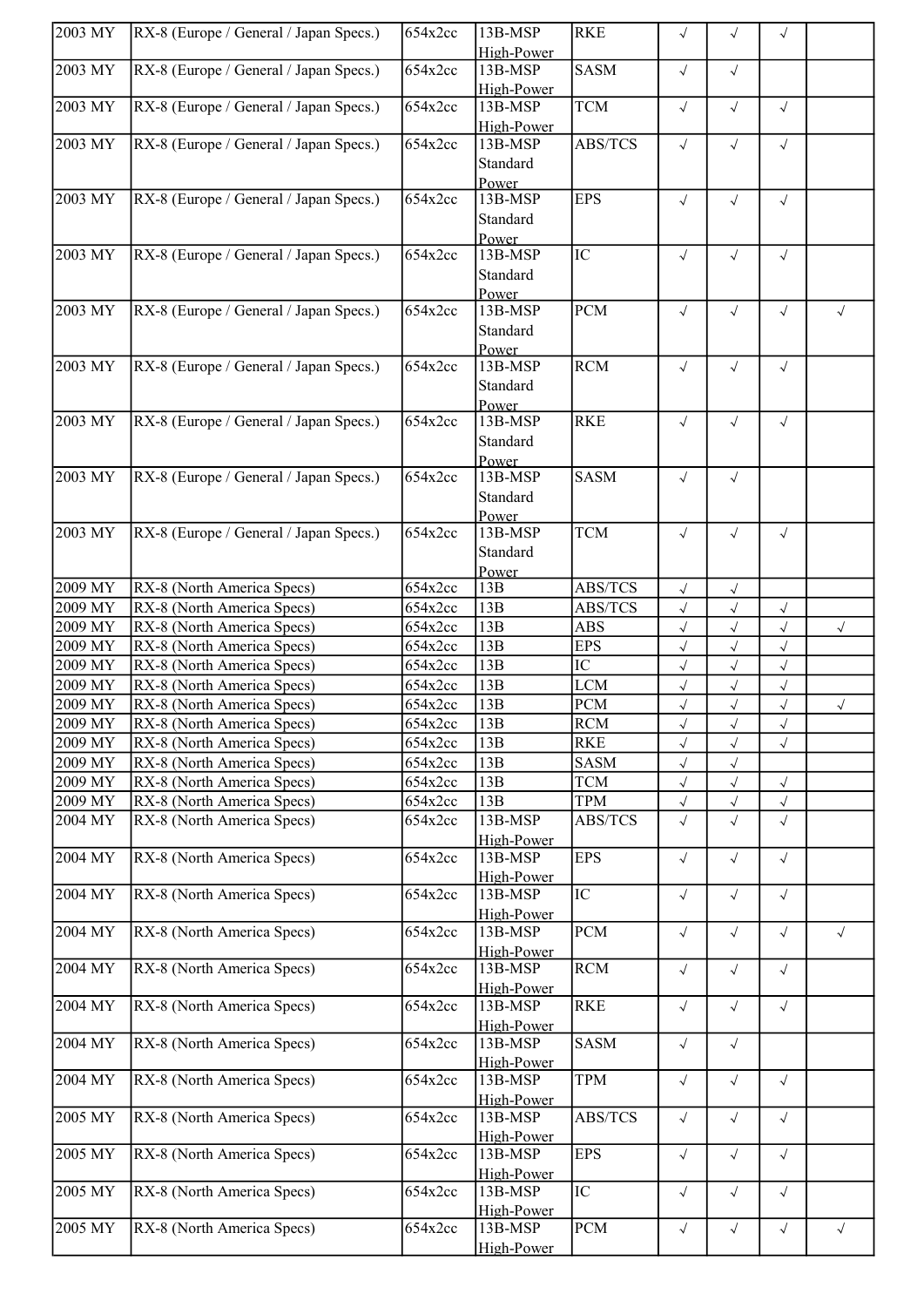| 2005 MY   | RX-8 (North America Specs) | 654x2cc | 13B-MSP                 | <b>RCM</b>             | $\checkmark$ | $\sqrt{}$  | $\sqrt{ }$           |            |
|-----------|----------------------------|---------|-------------------------|------------------------|--------------|------------|----------------------|------------|
| 2005 MY   | RX-8 (North America Specs) | 654x2cc | High-Power<br>13B-MSP   | <b>RKE</b>             | $\sqrt{2}$   | $\sqrt{2}$ | $\sqrt{ }$           |            |
| 2005 MY   | RX-8 (North America Specs) | 654x2cc | High-Power<br>13B-MSP   | <b>SASM</b>            | $\sqrt{2}$   | $\sqrt{}$  |                      |            |
| 2005 MY   | RX-8 (North America Specs) | 654x2cc | High-Power<br>13B-MSP   | <b>TPM</b>             | $\sqrt{ }$   | $\sqrt{}$  | $\sqrt{ }$           |            |
|           |                            |         | High-Power              |                        |              |            |                      |            |
| 2006 MY   | RX-8 (North America Specs) | 654x2cc | 13B-MSP<br>High-Power   | <b>ABS/TCS</b>         | $\sqrt{ }$   | $\sqrt{}$  | $\sqrt{ }$           |            |
| 2006 MY   | RX-8 (North America Specs) | 654x2cc | 13B-MSP                 | <b>EPS</b>             | $\sqrt{ }$   | $\sqrt{}$  | $\checkmark$         |            |
| 2006 MY   | RX-8 (North America Specs) | 654x2cc | High-Power<br>13B-MSP   | $\overline{\text{IC}}$ | $\sqrt{2}$   | $\sqrt{}$  | $\checkmark$         |            |
| 2006 MY   | RX-8 (North America Specs) | 654x2cc | High-Power<br>13B-MSP   | PCM                    | $\sqrt{2}$   | $\sqrt{}$  | $\sqrt{ }$           | $\sqrt{ }$ |
| 2006 MY   | RX-8 (North America Specs) | 654x2cc | High-Power<br>13B-MSP   | <b>RCM</b>             | $\sqrt{2}$   | $\sqrt{}$  | $\checkmark$         |            |
| 2006 MY   | RX-8 (North America Specs) | 654x2cc | High-Power<br>13B-MSP   | <b>RKE</b>             | $\sqrt{}$    | $\sqrt{}$  | $\sqrt{ }$           |            |
| 2006 MY   | RX-8 (North America Specs) | 654x2cc | High-Power<br>$13B-MSP$ | <b>SASM</b>            | $\sqrt{2}$   |            |                      |            |
|           |                            |         | High-Power              |                        |              | $\sqrt{}$  |                      |            |
| 2006 MY   | RX-8 (North America Specs) | 654x2cc | 13B-MSP<br>High-Power   | <b>TCM</b>             | $\sqrt{ }$   | $\sqrt{}$  | $\sqrt{ }$           |            |
| 2006 MY   | RX-8 (North America Specs) | 654x2cc | 13B-MSP                 | <b>TPM</b>             | $\sqrt{ }$   | $\sqrt{2}$ | $\sqrt{ }$           |            |
| 2007 MY   | RX-8 (North America Specs) | 654x2cc | High-Power<br>13B-MSP   | <b>ABS/TCS</b>         | $\sqrt{ }$   | $\sqrt{2}$ | $\sqrt{ }$           |            |
| 2007 MY   | RX-8 (North America Specs) | 654x2cc | High-Power<br>13B-MSP   | <b>EPS</b>             | $\sqrt{2}$   | $\sqrt{ }$ | $\sqrt{ }$           |            |
|           |                            |         | High-Power              |                        |              |            |                      |            |
| 2007 MY   | RX-8 (North America Specs) | 654x2cc | 13B-MSP<br>High-Power   | IC                     | $\sqrt{ }$   | $\sqrt{ }$ | $\checkmark$         |            |
| 2007 MY   | RX-8 (North America Specs) | 654x2cc | 13B-MSP<br>High-Power   | PCM                    | $\sqrt{ }$   | $\sqrt{}$  | $\sqrt{ }$           | $\sqrt{ }$ |
| 2007 MY   | RX-8 (North America Specs) | 654x2cc | 13B-MSP                 | <b>RCM</b>             | $\sqrt{ }$   | $\sqrt{ }$ | $\sqrt{ }$           |            |
| 2007 MY   | RX-8 (North America Specs) | 654x2cc | High-Power<br>13B-MSP   | <b>RKE</b>             | $\sqrt{ }$   | $\sqrt{}$  | $\checkmark$         |            |
| 2007 MY   | RX-8 (North America Specs) | 654x2cc | High-Power<br>13B-MSP   | <b>SASM</b>            | $\sqrt{ }$   | $\sqrt{}$  |                      |            |
| $2007$ MY | RX-8 (North America Specs) | 654x2cc | High-Power<br>13B-MSP   | <b>TCM</b>             | $\sqrt{ }$   | $\sqrt{ }$ | $\sqrt{ }$           |            |
|           |                            |         | High-Power              |                        |              |            |                      |            |
| 2007 MY   | RX-8 (North America Specs) | 654x2cc | 13B-MSP<br>High-Power   | <b>TPM</b>             | $\sqrt{ }$   | $\sqrt{ }$ | $\sqrt{}$            |            |
| 2008 MY   | RX-8 (North America Specs) | 654x2cc | 13B-MSP                 | ABS/TCS                | $\sqrt{ }$   | $\sqrt{}$  | $\sqrt{}$            |            |
| 2008 MY   | RX-8 (North America Specs) | 654x2cc | High-Power<br>13B-MSP   | <b>EPS</b>             | $\sqrt{ }$   | $\sqrt{}$  | $\sqrt{}$            |            |
| 2008 MY   | RX-8 (North America Specs) | 654x2cc | High-Power<br>13B-MSP   | IC                     | $\sqrt{}$    | $\sqrt{}$  | $\sqrt{}$            |            |
|           |                            |         | High-Power              |                        |              |            |                      |            |
| 2008 MY   | RX-8 (North America Specs) | 654x2cc | 13B-MSP<br>High-Power   | PCM                    | $\sqrt{ }$   | $\sqrt{}$  | $\sqrt{\phantom{a}}$ | $\sqrt{}$  |
| 2008 MY   | RX-8 (North America Specs) | 654x2cc | 13B-MSP<br>High-Power   | <b>RCM</b>             | $\sqrt{}$    | $\sqrt{}$  | $\sqrt{ }$           |            |
| 2008 MY   | RX-8 (North America Specs) | 654x2cc | 13B-MSP                 | <b>RKE</b>             | $\sqrt{ }$   | $\sqrt{}$  | $\sqrt{}$            |            |
| 2008 MY   | RX-8 (North America Specs) | 654x2cc | High-Power<br>13B-MSP   | <b>SASM</b>            | $\sqrt{ }$   | $\sqrt{}$  |                      |            |
| 2008 MY   | RX-8 (North America Specs) | 654x2cc | High-Power<br>13B-MSP   | <b>TCM</b>             | $\sqrt{ }$   | $\sqrt{}$  | $\sqrt{ }$           |            |
| 2008 MY   | RX-8 (North America Specs) | 654x2cc | High-Power<br>13B-MSP   | <b>TPM</b>             | $\sqrt{ }$   | $\sqrt{}$  | $\sqrt{}$            |            |
| 2004 MY   | RX-8 (North America Specs) | 654x2cc | High-Power<br>13B-MSP   | ABS/TCS                | $\sqrt{ }$   | $\sqrt{}$  | $\sqrt{}$            |            |
|           |                            |         | Standard                |                        |              |            |                      |            |
| 2004 MY   | RX-8 (North America Specs) | 654x2cc | Power<br>13B-MSP        | <b>EPS</b>             | $\sqrt{ }$   | $\sqrt{}$  | $\sqrt{ }$           |            |
|           |                            |         | Standard                |                        |              |            |                      |            |
|           |                            |         | Power                   |                        |              |            |                      |            |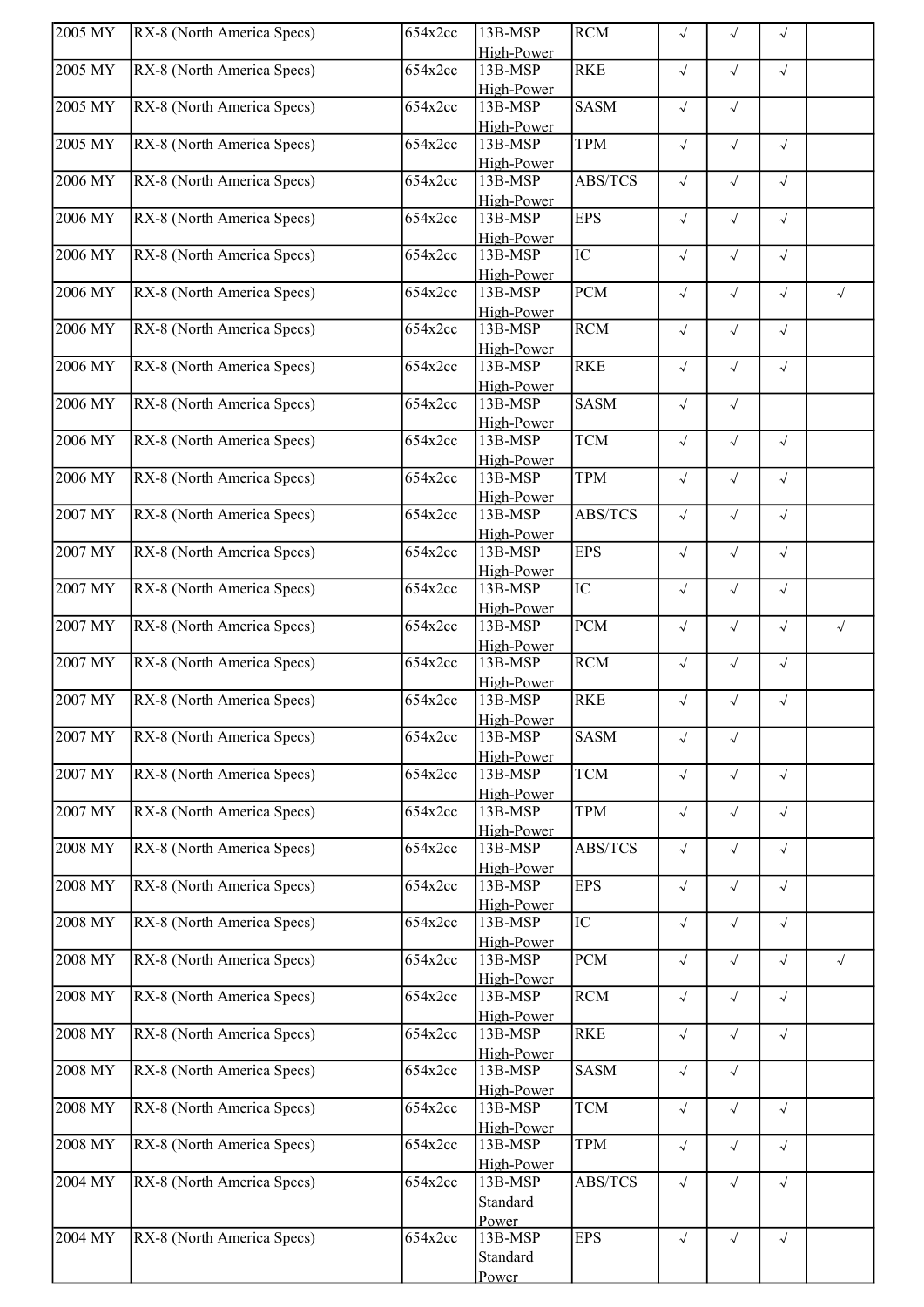| 2004 MY | RX-8 (North America Specs) | 654x2cc | 13B-MSP          | IC              | $\sqrt{}$    | $\sqrt{}$  | $\sqrt{ }$   |            |
|---------|----------------------------|---------|------------------|-----------------|--------------|------------|--------------|------------|
|         |                            |         | Standard         |                 |              |            |              |            |
|         |                            |         | Power            |                 |              |            |              |            |
| 2004 MY | RX-8 (North America Specs) | 654x2cc | 13B-MSP          | <b>PCM</b>      | $\sqrt{ }$   | $\sqrt{ }$ | $\sqrt{ }$   | $\sqrt{2}$ |
|         |                            |         | Standard         |                 |              |            |              |            |
| 2004 MY | RX-8 (North America Specs) | 654x2cc | Power<br>13B-MSP | <b>RCM</b>      |              |            |              |            |
|         |                            |         |                  |                 | $\sqrt{ }$   | $\sqrt{ }$ | $\sqrt{ }$   |            |
|         |                            |         | Standard         |                 |              |            |              |            |
| 2004 MY | RX-8 (North America Specs) | 654x2cc | Power<br>13B-MSP | <b>RKE</b>      | $\sqrt{ }$   | $\sqrt{ }$ | $\sqrt{ }$   |            |
|         |                            |         | Standard         |                 |              |            |              |            |
|         |                            |         | Power            |                 |              |            |              |            |
| 2004 MY | RX-8 (North America Specs) | 654x2cc | 13B-MSP          | <b>SASM</b>     | $\sqrt{ }$   | $\sqrt{}$  |              |            |
|         |                            |         | Standard         |                 |              |            |              |            |
|         |                            |         | Power            |                 |              |            |              |            |
| 2004 MY | RX-8 (North America Specs) | 654x2cc | 13B-MSP          | <b>TCM</b>      | $\sqrt{ }$   | $\sqrt{ }$ | $\sqrt{ }$   |            |
|         |                            |         | Standard         |                 |              |            |              |            |
|         |                            |         | Power            |                 |              |            |              |            |
| 2004 MY | RX-8 (North America Specs) | 654x2cc | 13B-MSP          | <b>TPM</b>      | $\sqrt{ }$   | $\sqrt{ }$ | $\sqrt{ }$   |            |
|         |                            |         | Standard         |                 |              |            |              |            |
| 2005 MY | RX-8 (North America Specs) | 654x2cc | Power<br>13B-MSP | <b>ABS/TCS</b>  | $\sqrt{ }$   | $\sqrt{ }$ | $\sqrt{ }$   |            |
|         |                            |         | Standard         |                 |              |            |              |            |
|         |                            |         | Power            |                 |              |            |              |            |
| 2005 MY | RX-8 (North America Specs) | 654x2cc | 13B-MSP          | <b>EPS</b>      | $\sqrt{ }$   | $\sqrt{ }$ | $\sqrt{ }$   |            |
|         |                            |         | Standard         |                 |              |            |              |            |
|         |                            |         | Power            |                 |              |            |              |            |
| 2005 MY | RX-8 (North America Specs) | 654x2cc | 13B-MSP          | $\overline{IC}$ | $\sqrt{ }$   | $\sqrt{ }$ | $\sqrt{ }$   |            |
|         |                            |         | Standard         |                 |              |            |              |            |
|         |                            |         | Power            |                 |              |            |              |            |
| 2005 MY | RX-8 (North America Specs) | 654x2cc | 13B-MSP          | <b>PCM</b>      | $\sqrt{ }$   | $\sqrt{}$  | $\sqrt{ }$   | $\sqrt{ }$ |
|         |                            |         | Standard         |                 |              |            |              |            |
|         |                            |         | Power            |                 |              |            |              |            |
| 2005 MY | RX-8 (North America Specs) | 654x2cc | 13B-MSP          | <b>RCM</b>      | $\sqrt{ }$   | $\sqrt{}$  | $\sqrt{ }$   |            |
|         |                            |         | Standard         |                 |              |            |              |            |
| 2005 MY | RX-8 (North America Specs) | 654x2cc | Power<br>13B-MSP | <b>RKE</b>      | $\sqrt{ }$   | $\sqrt{ }$ | $\sqrt{ }$   |            |
|         |                            |         | Standard         |                 |              |            |              |            |
|         |                            |         | Power            |                 |              |            |              |            |
| 2005 MY | RX-8 (North America Specs) | 654x2cc | 13B-MSP          | <b>SASM</b>     | $\sqrt{ }$   | $\sqrt{ }$ |              |            |
|         |                            |         | Standard         |                 |              |            |              |            |
|         |                            |         | Power            |                 |              |            |              |            |
| 2005 MY | RX-8 (North America Specs) | 654x2cc | 13B-MSP          | <b>TCM</b>      | $\sqrt{ }$   | $\sqrt{}$  | $\sqrt{ }$   |            |
|         |                            |         | Standard         |                 |              |            |              |            |
|         |                            |         | Power            |                 |              |            |              |            |
| 2005 MY | RX-8 (North America Specs) | 654x2cc | $13B-MSP$        | <b>TPM</b>      | $\sqrt{ }$   | $\sqrt{}$  | $\sqrt{ }$   |            |
|         |                            |         | Standard         |                 |              |            |              |            |
| 2010 MY | RX-8 (North America Specs) | 654x2cc | Power<br>13B     | <b>ABS/TCS</b>  | $\sqrt{ }$   | $\sqrt{ }$ |              |            |
| 2010 MY | RX-8 (North America Specs) | 654x2cc | 13B              | ABS/TCS         | $\sqrt{ }$   | $\sqrt{}$  | $\sqrt{ }$   |            |
| 2010 MY | RX-8 (North America Specs) | 654x2cc | 13B              | <b>ABS</b>      | $\sqrt{ }$   | $\sqrt{}$  | $\sqrt{ }$   | $\sqrt{}$  |
| 2010 MY | RX-8 (North America Specs) | 654x2cc | 13B              | <b>EPS</b>      | $\checkmark$ | $\sqrt{}$  | $\sqrt{ }$   |            |
| 2010 MY | RX-8 (North America Specs) | 654x2cc | 13B              | IC              | $\sqrt{ }$   | $\sqrt{ }$ | $\sqrt{ }$   |            |
| 2010 MY | RX-8 (North America Specs) | 654x2cc | 13B              | <b>LCM</b>      | $\sqrt{ }$   | $\sqrt{}$  | $\checkmark$ |            |
| 2010 MY | RX-8 (North America Specs) | 654x2cc | 13B              | <b>PCM</b>      | $\sqrt{ }$   | $\sqrt{}$  | $\sqrt{ }$   | $\sqrt{ }$ |
| 2010 MY | RX-8 (North America Specs) | 654x2cc | 13B              | <b>RCM</b>      | $\sqrt{2}$   | $\sqrt{}$  | $\sqrt{}$    |            |
| 2010 MY | RX-8 (North America Specs) | 654x2cc | 13B              | <b>RKE</b>      | $\checkmark$ | $\sqrt{}$  | $\sqrt{ }$   |            |
| 2010 MY | RX-8 (North America Specs) | 654x2cc | 13B              | <b>TCM</b>      | $\sqrt{ }$   | $\sqrt{ }$ | $\sqrt{ }$   |            |
| 2010 MY | RX-8 (North America Specs) | 654x2cc | 13B              | <b>TPM</b>      | $\sqrt{ }$   | $\sqrt{ }$ | $\sqrt{ }$   |            |
| 2001 MY | <b>SCRUM</b>               | 660cc   | K <sub>6</sub> A | <b>ABS</b>      | $\sqrt{ }$   | $\sqrt{}$  | $\sqrt{}$    | $\sqrt{ }$ |
| 2001 MY | <b>SCRUM</b>               | 660cc   | K <sub>6</sub> A | <b>PCM</b>      | $\sqrt{ }$   | $\sqrt{}$  | $\sqrt{ }$   | $\sqrt{}$  |
| 2001 MY | <b>SCRUM</b>               | 660cc   | K <sub>6</sub> A | <b>RCM</b>      | $\sqrt{ }$   | $\sqrt{}$  | $\sqrt{ }$   |            |
| 2001 MY | <b>SCRUM</b>               | 660cc   | K6A T            | <b>ABS</b>      | $\sqrt{ }$   | $\sqrt{}$  | $\sqrt{ }$   | $\sqrt{}$  |
| 2001 MY | <b>SCRUM</b>               | 660cc   | K6A T            | <b>PCM</b>      | $\sqrt{ }$   | $\sqrt{}$  | $\sqrt{ }$   | $\sqrt{}$  |
| 2001 MY | <b>SCRUM</b>               | 660cc   | K6A T            | <b>RCM</b>      | $\sqrt{ }$   | $\sqrt{}$  | $\sqrt{ }$   |            |
| 2001 MY | <b>SCRUM</b>               | 660cc   | K6A T            | <b>TCM</b>      | $\checkmark$ | $\sqrt{}$  | $\sqrt{ }$   |            |
| 2005 MY | <b>SCRUM</b>               | 660cc   | K6A              | <b>ABS</b>      | $\checkmark$ | $\sqrt{2}$ | $\checkmark$ | $\sqrt{}$  |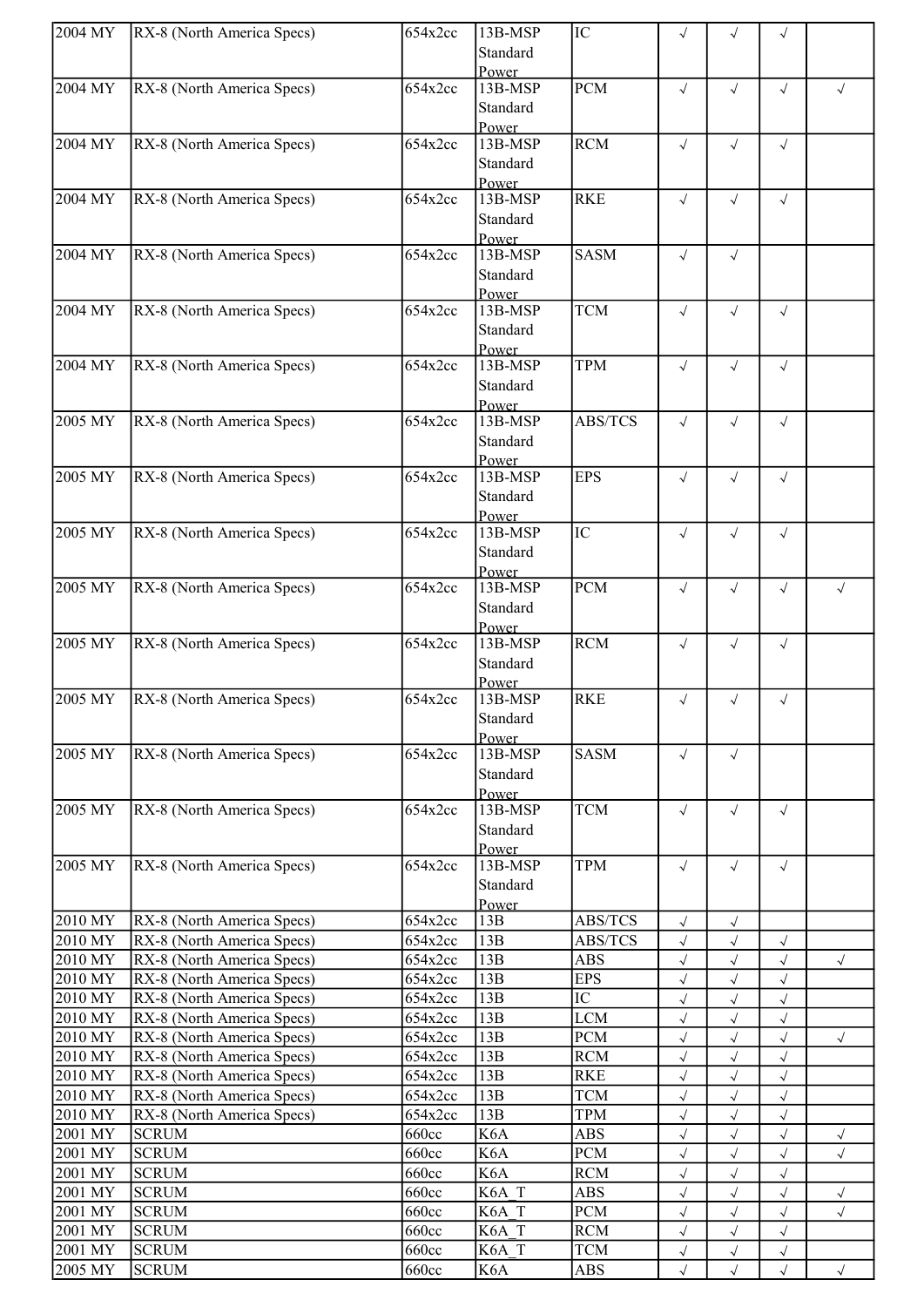| 2005 MY | <b>SCRUM</b>                            | 660cc            | K <sub>6</sub> A | PCM            | $\sqrt{ }$           | $\sqrt{}$    | $\sqrt{ }$           | $\sqrt{ }$ |
|---------|-----------------------------------------|------------------|------------------|----------------|----------------------|--------------|----------------------|------------|
| 2005 MY | <b>SCRUM</b>                            | 660cc            | K <sub>6</sub> A | <b>RCM</b>     | $\sqrt{ }$           | $\sqrt{}$    | $\sqrt{\phantom{a}}$ |            |
| 1999 MY | <b>SCRUM</b>                            | 660cc            | F6A              | <b>ABS</b>     | $\checkmark$         | $\sqrt{ }$   | $\sqrt{ }$           | $\sqrt{ }$ |
| 1999 MY | <b>SCRUM</b>                            | 660cc            | F6A              | <b>PCM</b>     | $\sqrt{ }$           | $\sqrt{ }$   | $\sqrt{ }$           | $\sqrt{ }$ |
| 1999 MY | <b>SCRUM</b>                            | 660cc            | F6A              | <b>RCM</b>     | $\sqrt{ }$           | $\sqrt{}$    | $\sqrt{ }$           |            |
| 1999 MY | <b>SCRUM</b>                            | 660cc            | F6A-T            | <b>ABS</b>     | $\sqrt{ }$           | $\sqrt{}$    | $\sqrt{ }$           | $\sqrt{ }$ |
| 1999 MY | <b>SCRUM</b>                            | 660cc            | F6A-T            | <b>PCM</b>     | $\sqrt{ }$           | $\sqrt{}$    | $\sqrt{ }$           | $\sqrt{ }$ |
| 1999 MY | <b>SCRUM</b>                            | 660cc            | F6A-T            | <b>RCM</b>     | $\sqrt{ }$           | $\sqrt{}$    | $\sqrt{ }$           |            |
| 1999 MY | <b>SCRUM</b>                            | 660cc            | F6A-T            | <b>TCM</b>     | $\sqrt{ }$           | $\sqrt{}$    | $\checkmark$         |            |
| Other   | <b>SCRUM</b>                            | 660cc            | F6A              | <b>ABS</b>     | $\sqrt{ }$           | $\sqrt{}$    | $\checkmark$         | $\sqrt{ }$ |
| Other   | <b>SCRUM</b>                            | 660cc            | F6A              | PCM            | $\sqrt{2}$           | $\sqrt{2}$   | $\sqrt{}$            | $\sqrt{ }$ |
| Other   | <b>SCRUM</b>                            | 660cc            | F6A              | RCM            | $\sqrt{ }$           | $\sqrt{}$    | $\sqrt{}$            |            |
| Other   | <b>SCRUM</b>                            | 660cc            | F6A-T            | ABS            | $\sqrt{2}$           | $\sqrt{2}$   | $\sqrt{2}$           | $\sqrt{ }$ |
| Other   | <b>SCRUM</b>                            | 660cc            | F6A-T            | <b>PCM</b>     | $\checkmark$         | $\sqrt{}$    | $\sqrt{}$            | $\sqrt{ }$ |
| Other   | <b>SCRUM</b>                            | 660cc            | F6A-T            | <b>RCM</b>     | $\checkmark$         | $\sqrt{}$    | $\sqrt{}$            |            |
| Other   | <b>SCRUM</b>                            | 660cc            | F6A-T            | <b>TCM</b>     | $\sqrt{ }$           | $\sqrt{ }$   | $\sqrt{}$            |            |
| Other   | <b>SCRUM</b>                            | 660cc            | K <sub>6</sub> A | <b>ABS</b>     | $\sqrt{ }$           | $\sqrt{ }$   | $\sqrt{ }$           | $\sqrt{ }$ |
| Other   | <b>SCRUM</b>                            | 660cc            | K6A              | <b>PCM</b>     | $\sqrt{ }$           | $\sqrt{}$    | $\sqrt{ }$           | $\sqrt{}$  |
| Other   | <b>SCRUM</b>                            | 660cc            | K6A              | <b>RCM</b>     | $\checkmark$         | $\sqrt{2}$   | $\checkmark$         |            |
| Other   | <b>SCRUM</b>                            | 660cc            | K6A T            | <b>ABS</b>     | $\sqrt{ }$           |              | $\checkmark$         | $\sqrt{ }$ |
|         |                                         |                  |                  |                |                      | $\sqrt{}$    |                      |            |
| Other   | <b>SCRUM</b>                            | 660cc            | K6A T            | PCM            | $\sqrt{ }$           | $\sqrt{}$    | $\sqrt{ }$           | $\sqrt{ }$ |
| Other   | <b>SCRUM</b>                            | 660cc            | K6A T            | <b>RCM</b>     | $\checkmark$         | $\sqrt{2}$   | $\checkmark$         |            |
| Other   | <b>SCRUM</b>                            | 660cc            | K6A T            | <b>TCM</b>     | $\sqrt{ }$           | $\sqrt{2}$   | $\checkmark$         |            |
| 2003 MY | SCRUM (2003 / 9 - )                     | 660cc            | K6A              | <b>ABS</b>     | $\checkmark$         | $\sqrt{}$    | $\sqrt{ }$           | $\sqrt{ }$ |
| 2003 MY | $\overline{\text{SCRUM}}$ (2003 / 9 - ) | 660cc            | K6A              | <b>PCM</b>     | $\sqrt{2}$           | $\checkmark$ | $\sqrt{}$            | $\sqrt{2}$ |
| 2003 MY | SCRUM (2003 / 9 - )                     | 660cc            | K6A              | <b>RCM</b>     | $\sqrt{ }$           | $\sqrt{}$    | $\checkmark$         |            |
| 2003 MY | SCRUM (2003 / 9 - )                     | 660cc            | K6A T            | <b>ABS</b>     | $\sqrt{\phantom{a}}$ | $\sqrt{}$    | $\sqrt{ }$           | $\sqrt{ }$ |
| 2003 MY | SCRUM (2003 / 9 - )                     | 660cc            | K6A T            | <b>PCM</b>     | $\sqrt{ }$           | $\sqrt{}$    | $\sqrt{ }$           | $\sqrt{}$  |
| 2003 MY | SCRUM (2003 / 9 - )                     | 660cc            | K6A T            | <b>RCM</b>     | $\sqrt{ }$           | $\sqrt{ }$   | $\sqrt{ }$           |            |
| 2003 MY | SCRUM (2003 / 9 - )                     | 660cc            | K6A T            | <b>TCM</b>     | $\sqrt{ }$           | $\sqrt{}$    | $\sqrt{ }$           |            |
| Other   | SCRUM (2003 / 9 - )                     | 660cc            | K6A              | <b>ABS</b>     | $\checkmark$         | $\sqrt{ }$   |                      | $\sqrt{ }$ |
| Other   | SCRUM (2003 / 9 - )                     | 660cc            | K6A              | <b>PCM</b>     | $\sqrt{ }$           | $\sqrt{ }$   |                      | $\sqrt{ }$ |
| Other   | SCRUM (2003 / 9 - )                     | 660cc            | K <sub>6</sub> A | <b>RCM</b>     | $\sqrt{ }$           | $\sqrt{ }$   |                      |            |
| Other   | SCRUM (2003 / 9 - )                     | 660cc            | K6A T            | <b>ABS</b>     | $\sqrt{ }$           | $\sqrt{ }$   |                      | $\sqrt{ }$ |
| Other   | SCRUM (2003 / 9 - )                     | 660cc            | K6A T            | <b>PCM</b>     | $\sqrt{ }$           | $\sqrt{ }$   |                      | $\sqrt{ }$ |
| Other   | SCRUM (2003 / 9 - )                     | 660cc            | K6A T            | <b>RCM</b>     | $\sqrt{2}$           | $\sqrt{}$    |                      |            |
| Other   | SCRUM (2003 / 9 - )                     | 660cc            | K6A T            | <b>TCM</b>     | $\sqrt{ }$           | $\sqrt{ }$   |                      |            |
| 2005 MY | SCRUM (2005 / 9) DG64V / DG64W          | 660cc            | K6A T            | <b>ABS</b>     | $\sqrt{ }$           | $\sqrt{}$    | $\sqrt{}$            | $\sqrt{ }$ |
| 2005 MY | SCRUM (2005 / 9) DG64V / DG64W          | 660cc            | K6A T            | <b>PCM</b>     | $\sqrt{}$            | $\sqrt{}$    | $\sqrt{ }$           | $\sqrt{ }$ |
| 2005 MY | SCRUM (2005 / 9) DG64V / DG64W          | 660cc            | K6A T            | <b>RCM</b>     | $\sqrt{ }$           | $\sqrt{ }$   | $\sqrt{ }$           |            |
| 2005 MY | SCRUM (2005 / 9) DG64V / DG64W          | 660cc            | K6A              | <b>ABS</b>     | $\sqrt{ }$           | $\sqrt{ }$   | $\sqrt{ }$           | $\sqrt{ }$ |
| 2005 MY | SCRUM (2005 / 9) DG64V / DG64W          | 660cc            | K6A              | <b>PCM</b>     | $\sqrt{ }$           | $\sqrt{}$    | $\sqrt{ }$           | $\sqrt{ }$ |
| 2005 MY | SCRUM (2005 / 9) DG64V / DG64W          | 660cc            | K <sub>6</sub> A | <b>RCM</b>     | $\sqrt{ }$           | $\sqrt{ }$   | $\sqrt{ }$           |            |
| 1997 MY | <b>SENTIA</b>                           | 3.0L             | JE               | 4WS            | $\sqrt{ }$           | $\sqrt{}$    |                      |            |
| 1997 MY | <b>SENTIA</b>                           | 3.0 <sub>L</sub> | JE               | A/C            | $\sqrt{ }$           | $\sqrt{ }$   |                      |            |
|         | <b>SENTIA</b>                           |                  | $\rm{JE}$        |                |                      |              |                      |            |
| 1997 MY |                                         | 3.0L             |                  | <b>ABS</b>     | $\sqrt{ }$           | $\sqrt{ }$   |                      | $\sqrt{ }$ |
| 1997 MY | <b>SENTIA</b>                           | 3.0L             | $\rm{JE}$<br>JE  | <b>CCM</b>     | $\checkmark$         | $\sqrt{ }$   |                      |            |
| 1997 MY | <b>SENTIA</b>                           | 3.0L             |                  | PCM            | $\sqrt{}$            | $\sqrt{}$    | $\sqrt{ }$           | $\sqrt{ }$ |
| 1997 MY | <b>SENTIA</b>                           | 3.0 <sub>L</sub> | JE HO            | 4WS            | $\sqrt{ }$           | $\sqrt{}$    |                      |            |
| 1997 MY | <b>SENTIA</b>                           | 3.0 <sub>L</sub> | JE HO            | A/C            | $\sqrt{2}$           | $\sqrt{ }$   |                      |            |
| 1997 MY | <b>SENTIA</b>                           | 3.0L             | JE HO            | <b>ABS</b>     | $\sqrt{ }$           | $\sqrt{}$    |                      | $\sqrt{ }$ |
| 1997 MY | <b>SENTIA</b>                           | 3.0L             | JE HO            | <b>CCM</b>     | $\sqrt{ }$           | $\sqrt{ }$   |                      |            |
| 1997 MY | <b>SENTIA</b>                           | 3.0 <sub>L</sub> | JE HO            | <b>PCM</b>     | $\sqrt{ }$           | $\sqrt{ }$   | $\sqrt{ }$           | $\sqrt{ }$ |
| 2000 MY | Titan                                   | 4.0L             | TF               | <b>PCM</b>     | $\sqrt{ }$           | $\sqrt{ }$   | $\sqrt{ }$           | $\sqrt{}$  |
| 2002 MY | Titan                                   | 4.0L             | TF               | <b>PCM</b>     | $\sqrt{ }$           | $\sqrt{}$    | $\sqrt{ }$           | $\sqrt{ }$ |
| 2014 MY | TITAN (Isuzu OEM)                       | 3.0L             | 4JJ1 T           | <b>ISS/HSA</b> | $\sqrt{ }$           | $\sqrt{}$    |                      |            |
| 2014 MY | TITAN (Isuzu OEM)                       | 3.0L             | 4JJ1 T           | <b>RCM</b>     | $\sqrt{ }$           | $\sqrt{ }$   |                      |            |
| 2011 MY | TITAN (Isuzu OEM)                       | 3.0L             | $4JJ1$ T         | <b>ABS</b>     | $\sqrt{ }$           | $\sqrt{}$    | $\sqrt{ }$           | $\sqrt{ }$ |
| 2011 MY | TITAN (Isuzu OEM)                       | 3.0 <sub>L</sub> | 4JJ1 T           | <b>GEM</b>     | $\sqrt{ }$           | $\sqrt{}$    | $\sqrt{ }$           |            |
| 2011 MY | TITAN (Isuzu OEM)                       | 3.0 <sub>L</sub> | 4JJ1 T           | <b>ISS/HSA</b> | $\sqrt{ }$           | $\sqrt{}$    | $\sqrt{ }$           |            |
| 2011 MY | TITAN (Isuzu OEM)                       | 3.0L             | 4JJ1 T           | <b>PATS</b>    | $\sqrt{ }$           | $\sqrt{}$    | $\sqrt{ }$           |            |
| 2011 MY | TITAN (Isuzu OEM)                       | 3.0 <sub>L</sub> | 4JJ1 T           | PCM            | $\sqrt{ }$           | $\sqrt{}$    | $\sqrt{ }$           | $\sqrt{ }$ |
| 2011 MY | TITAN (Isuzu OEM)                       | 3.0L             | $4JJ1$ T         | <b>RCM</b>     | $\sqrt{ }$           | $\sqrt{ }$   | $\sqrt{ }$           |            |
| 2011 MY | TITAN (Isuzu OEM)                       | 3.0L             | $4JJ1$ T         | <b>TCM</b>     | $\sqrt{ }$           | $\sqrt{}$    | $\sqrt{ }$           |            |
| 2011 MY | TITAN (Isuzu OEM)                       | 4.6L             | 4HV1 CNG         | <b>GEM</b>     | $\sqrt{ }$           | $\sqrt{ }$   | $\sqrt{ }$           |            |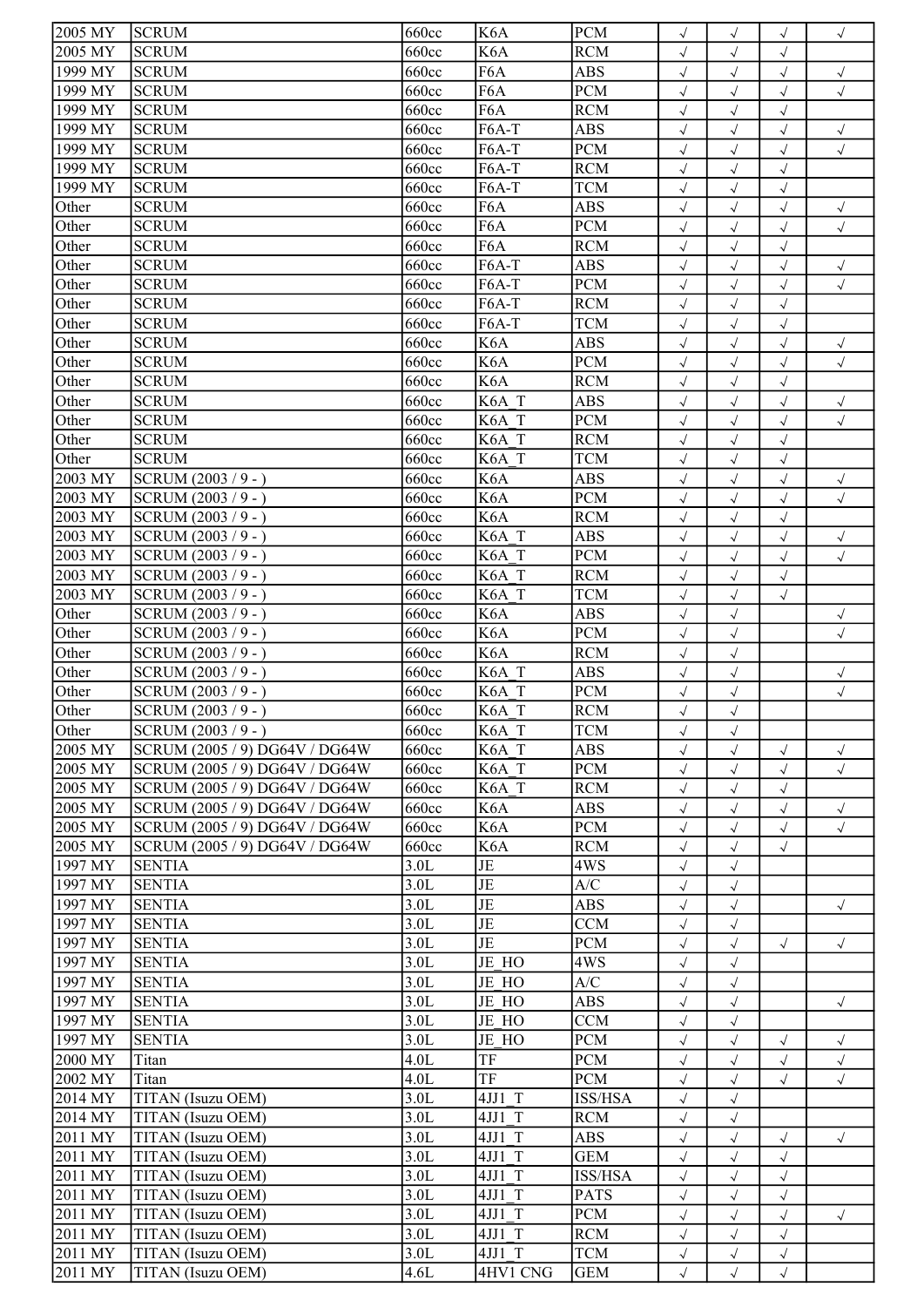| 2011 MY | TITAN (Isuzu OEM)    | 4.6L             | 4HV1 CNG      | <b>ISS/HSA</b> | $\sqrt{}$            | $\sqrt{ }$           | $\sqrt{ }$           |              |
|---------|----------------------|------------------|---------------|----------------|----------------------|----------------------|----------------------|--------------|
| 2011 MY | TITAN (Isuzu OEM)    | 4.6L             | 4HV1 CNG      | <b>PCM</b>     | $\sqrt{}$            | $\sqrt{}$            | $\sqrt{ }$           | $\sqrt{ }$   |
| 2011 MY | TITAN (Isuzu OEM)    | 4.6L             | 4HV1 CNG      | <b>RCM</b>     | $\sqrt{\phantom{a}}$ | $\sqrt{ }$           | $\sqrt{\phantom{a}}$ |              |
| 2011 MY | TITAN (Isuzu OEM)    | 4.6L             | 4HV1 CNG      | <b>TCM</b>     | $\sqrt{ }$           | $\sqrt{ }$           | $\sqrt{\phantom{a}}$ |              |
| 2004 MY | TITAN (Isuzu OEM)    | 3.1L             | 4JG2          | <b>PCM</b>     | $\sqrt{\phantom{a}}$ | $\sqrt{ }$           | $\sqrt{ }$           | $\sqrt{ }$   |
| 2004 MY | TITAN (Isuzu OEM)    | 3.1L             | 4JG2 LPG      | <b>PCM</b>     | $\sqrt{ }$           | $\sqrt{ }$           | $\sqrt{ }$           | $\sqrt{ }$   |
| 2004 MY | TITAN (Isuzu OEM)    | 4.8L             | 4HL1          | <b>PCM</b>     | $\checkmark$         | $\sqrt{ }$           | $\sqrt{ }$           | $\sqrt{}$    |
| 2004 MY | TITAN (Isuzu OEM)    | 4.8L             | 4HL1          | <b>TCM</b>     | $\sqrt{}$            | $\sqrt{ }$           | $\sqrt{ }$           |              |
| 2004 MY | TITAN (Isuzu OEM)    | 4.8L             | 4HL1 T        | <b>PCM</b>     | $\sqrt{ }$           | $\sqrt{}$            | $\sqrt{ }$           | $\sqrt{ }$   |
| 2004 MY | TITAN (Isuzu OEM)    | 4.8L             | 4HL1 T        | <b>TCM</b>     | $\sqrt{2}$           | $\sqrt{ }$           | $\sqrt{ }$           |              |
| 2004 MY | TITAN (Isuzu OEM)    | 4.6L             | 4HG1 LPG      | PCM            | $\sqrt{2}$           | $\sqrt{ }$           | $\sqrt{ }$           | $\sqrt{}$    |
| 2004 MY | TITAN (Isuzu OEM)    | 4.3L             | 4HF1 CNG      | <b>PCM</b>     | $\sqrt{}$            | $\sqrt{}$            | $\sqrt{ }$           | $\sqrt{ }$   |
| 2004 MY | TITAN (Isuzu OEM)    | 4.6L             | 4HV1 CNG      | <b>PCM</b>     | $\sqrt{2}$           | $\checkmark$         | $\sqrt{ }$           | $\sqrt{2}$   |
| 2004 MY | TITAN (Isuzu OEM)    | 4.6L             | 4HV1 CNG      | <b>TCM</b>     | $\sqrt{}$            | $\sqrt{}$            | $\sqrt{ }$           |              |
| 2007 MY | TITAN (Isuzu OEM)    | 5.2L             | 4HK1 T        | <b>ABS</b>     | $\sqrt{\ }$          | $\sqrt{}$            | $\sqrt{ }$           | $\sqrt{ }$   |
| 2007 MY | TITAN (Isuzu OEM)    | 5.2L             | 4HK1 T        | <b>GEM</b>     | $\sqrt{\phantom{a}}$ | $\sqrt{ }$           | $\sqrt{\phantom{a}}$ |              |
| 2007 MY | TITAN (Isuzu OEM)    | 5.2L             | 4HK1 T        | <b>PATS</b>    | $\sqrt{\phantom{a}}$ | $\sqrt{ }$           | $\sqrt{\phantom{a}}$ |              |
| 2007 MY | TITAN (Isuzu OEM)    | 5.2L             | 4HK1 T        | <b>PCM</b>     |                      |                      |                      |              |
|         |                      |                  |               |                | $\sqrt{\phantom{a}}$ | $\sqrt{ }$           | $\sqrt{ }$           | $\sqrt{ }$   |
| 2007 MY | TITAN (Isuzu OEM)    | 5.2L             | 4HK1 T        | <b>RCM</b>     | $\checkmark$         | $\sqrt{\phantom{a}}$ | $\sqrt{ }$           |              |
| 2007 MY | TITAN (Isuzu OEM)    | 5.2L             | 4HK1 T        | <b>TCM</b>     | $\sqrt{ }$           | $\sqrt{}$            | $\sqrt{ }$           |              |
| 2007 MY | TITAN (Isuzu OEM)    | 3.0L             | 4JJ1 T        | <b>ABS</b>     | $\sqrt{ }$           | $\sqrt{\phantom{a}}$ | $\sqrt{ }$           | $\checkmark$ |
| 2007 MY | TITAN (Isuzu OEM)    | 3.0L             | 4JJ1 T        | <b>GEM</b>     | $\checkmark$         | $\sqrt{\phantom{a}}$ | $\sqrt{ }$           |              |
| 2007 MY | TITAN (Isuzu OEM)    | 3.0 <sub>L</sub> | 4JJ1 T        | <b>PATS</b>    | $\sqrt{ }$           | $\sqrt{ }$           | $\sqrt{ }$           |              |
| 2007 MY | TITAN (Isuzu OEM)    | 3.0 <sub>L</sub> | 4JJ1 T        | <b>PCM</b>     | $\checkmark$         | $\sqrt{ }$           | $\sqrt{ }$           | $\sqrt{}$    |
| 2007 MY | TITAN (Isuzu OEM)    | 3.0L             | 4JJ1 T        | <b>RCM</b>     | $\sqrt{2}$           | $\sqrt{ }$           | $\sqrt{ }$           |              |
| 2007 MY | TITAN (Isuzu OEM)    | 3.0 <sub>L</sub> | 4JJ1 T        | <b>TCM</b>     | $\sqrt{2}$           | $\sqrt{}$            | $\sqrt{ }$           |              |
| 2007 MY | TITAN (Isuzu OEM)    | 4.6L             | 4HV1 CNG      | ABS            | $\sqrt{ }$           | $\sqrt{}$            | $\sqrt{}$            | $\sqrt{ }$   |
| 2007 MY | TITAN (Isuzu OEM)    | 4.6L             | 4HV1 CNG      | <b>GEM</b>     | $\sqrt{ }$           | $\sqrt{ }$           | $\sqrt{\phantom{a}}$ |              |
| 2007 MY | TITAN (Isuzu OEM)    | 4.6L             | 4HV1 CNG      | <b>PCM</b>     | $\sqrt{ }$           | $\sqrt{ }$           | $\sqrt{\phantom{a}}$ | $\sqrt{ }$   |
| 2007 MY | TITAN (Isuzu OEM)    | 4.6L             | 4HV1 CNG      | <b>RCM</b>     | $\sqrt{ }$           | $\sqrt{ }$           | $\sqrt{ }$           |              |
| 2007 MY | TITAN (Isuzu OEM)    | 4.6L             | 4HV1 CNG      | <b>TCM</b>     | $\sqrt{ }$           | $\sqrt{}$            | $\sqrt{ }$           |              |
| 2000 MY | <b>TITAN DASH</b>    | 2.0L             | $\rm FE$      | <b>PCM</b>     | $\sqrt{ }$           | $\sqrt{}$            | $\sqrt{ }$           | $\sqrt{ }$   |
| 2000 MY | <b>TITAN DASH</b>    | 2.0L             | <b>FE</b>     | <b>TCM</b>     | $\sqrt{}$            | $\sqrt{ }$           | $\sqrt{ }$           |              |
| 2002 MY | <b>TITAN DASH</b>    | 2.0L             | $\rm FE$      | <b>PCM</b>     | $\checkmark$         | $\sqrt{}$            | $\sqrt{ }$           | $\sqrt{ }$   |
| 2002 MY | <b>TITAN DASH</b>    | 2.0L             | $\rm FE$      | <b>TCM</b>     | $\sqrt{ }$           | $\sqrt{ }$           | $\sqrt{ }$           |              |
| 2002 MY | <b>TITAN DASH</b>    | 2.0L             | <b>FE LPG</b> | <b>PCM</b>     | $\sqrt{2}$           | $\sqrt{ }$           | $\sqrt{ }$           | $\sqrt{ }$   |
| 2002 MY | <b>TITAN DASH</b>    | 2.0L             | <b>FE LPG</b> | <b>TCM</b>     | $\sqrt{ }$           | $\sqrt{ }$           | $\sqrt{ }$           |              |
| 2004 MY | <b>TITAN DASH</b>    | 2.0L             | $RF-T$        | <b>PCM</b>     | $\sqrt{}$            | $\sqrt{}$            | $\sqrt{ }$           | $\sqrt{ }$   |
| 2004 MY | <b>TITAN DASH</b>    | 2.0L             | $RF-T$        | <b>PCM</b>     | $\sqrt{}$            | $\sqrt{ }$           |                      | $\sqrt{}$    |
| 2004 MY | <b>TITAN DASH</b>    | 2.0L             | $RF-T$        | <b>TCM</b>     | $\sqrt{ }$           | $\sqrt{ }$           | $\sqrt{\phantom{a}}$ |              |
|         | 2004.5 MY TITAN DASH | 2.0L             | $RF-T$        | <b>PCM</b>     | $\sqrt{ }$           |                      | $\sqrt{ }$           |              |
|         |                      |                  |               |                |                      | $\sqrt{ }$           |                      | $\sqrt{ }$   |
|         | 2004.5 MY TITAN DASH | 2.0L             | $RF-T$        | <b>PCM</b>     | $\sqrt{ }$           | $\sqrt{ }$           |                      | $\sqrt{ }$   |
|         | 2004.5 MY TITAN DASH | 2.0L             | $RF-T$        | <b>TCM</b>     |                      |                      |                      |              |
|         |                      |                  |               |                | $\sqrt{ }$           | $\sqrt{ }$           | $\sqrt{ }$           |              |
| 2000 MY | <b>TITAN DASH</b>    | 2.5L             | WL            | <b>ABS</b>     | $\sqrt{ }$           | $\sqrt{ }$           |                      | $\sqrt{ }$   |
| 2000 MY | <b>TITAN DASH</b>    | 2.5L             | WL            | <b>PCM</b>     | $\sqrt{ }$           | $\sqrt{ }$           | $\sqrt{ }$           | $\sqrt{ }$   |
| 2000 MY | <b>TITAN DASH</b>    | 2.5L             | WL            | <b>TCM</b>     | $\sqrt{ }$           | $\sqrt{ }$           | $\sqrt{ }$           |              |
| Other   | $VX-1$               | 1.4L             | K14B          | <b>ABS</b>     | $\sqrt{ }$           | $\sqrt{ }$           | $\sqrt{ }$           | $\sqrt{ }$   |
| Other   | $VX-1$               | 1.4L             | K14B          | BCM#1          | $\sqrt{ }$           | $\sqrt{}$            | $\sqrt{ }$           |              |
| Other   | $VX-1$               | 1.4L             | K14B          | <b>EPS</b>     | $\sqrt{}$            | $\sqrt{ }$           | $\sqrt{ }$           |              |
| Other   | $VX-1$               | 1.4L             | K14B          | IC             | $\sqrt{ }$           | $\sqrt{ }$           | $\sqrt{ }$           |              |
| Other   | $VX-1$               | 1.4L             | K14B          | <b>PCM</b>     | $\sqrt{}$            | $\sqrt{ }$           | $\sqrt{ }$           | $\sqrt{ }$   |
| Other   | $VX-1$               | 1.4L             | K14B          | <b>RCM</b>     | $\sqrt{}$            | $\sqrt{ }$           | $\sqrt{ }$           |              |
| 1996 MY | XEDOS9               | 2.0L             | KF            | 4WS            | $\checkmark$         | $\sqrt{ }$           |                      |              |
| 1996 MY | XEDOS9               | 2.0L             | KF            | A/C            | $\checkmark$         | $\sqrt{}$            |                      |              |
| 1996 MY | XEDOS9               | 2.0L             | KF            | <b>ABS</b>     |                      |                      |                      |              |
|         |                      |                  |               |                | $\sqrt{ }$           | $\sqrt{ }$           | $\sqrt{ }$           | $\sqrt{ }$   |
| 1996 MY | XEDOS9               | 2.0L             | KF            | <b>ABS</b>     | $\sqrt{ }$           | $\sqrt{ }$           |                      | $\sqrt{ }$   |
| 1996 MY | XEDOS9               | 2.0L             | KF            | <b>CCM</b>     | $\sqrt{ }$           | $\sqrt{ }$           |                      |              |
| 1996 MY | XEDOS9               | 2.0L             | KF            | <b>PCM</b>     | $\sqrt{ }$           | $\sqrt{ }$           | $\sqrt{ }$           | $\sqrt{}$    |
| 1996 MY | XEDOS9               | 2.3L             | KJ            | 4WS            | $\sqrt{ }$           | $\sqrt{}$            |                      |              |
| 1996 MY | XEDOS9               | 2.3L             | KJ            | A/C            | $\sqrt{ }$           | $\sqrt{}$            |                      |              |
| 1996 MY | XEDOS9               | 2.3L             | KJ            | <b>ABS</b>     | $\sqrt{ }$           | $\sqrt{ }$           | $\sqrt{\phantom{a}}$ | $\sqrt{ }$   |
| 1996 MY | XEDOS9               | 2.3L             | KJ            | <b>ABS</b>     | $\checkmark$         | $\sqrt{}$            |                      | $\sqrt{}$    |